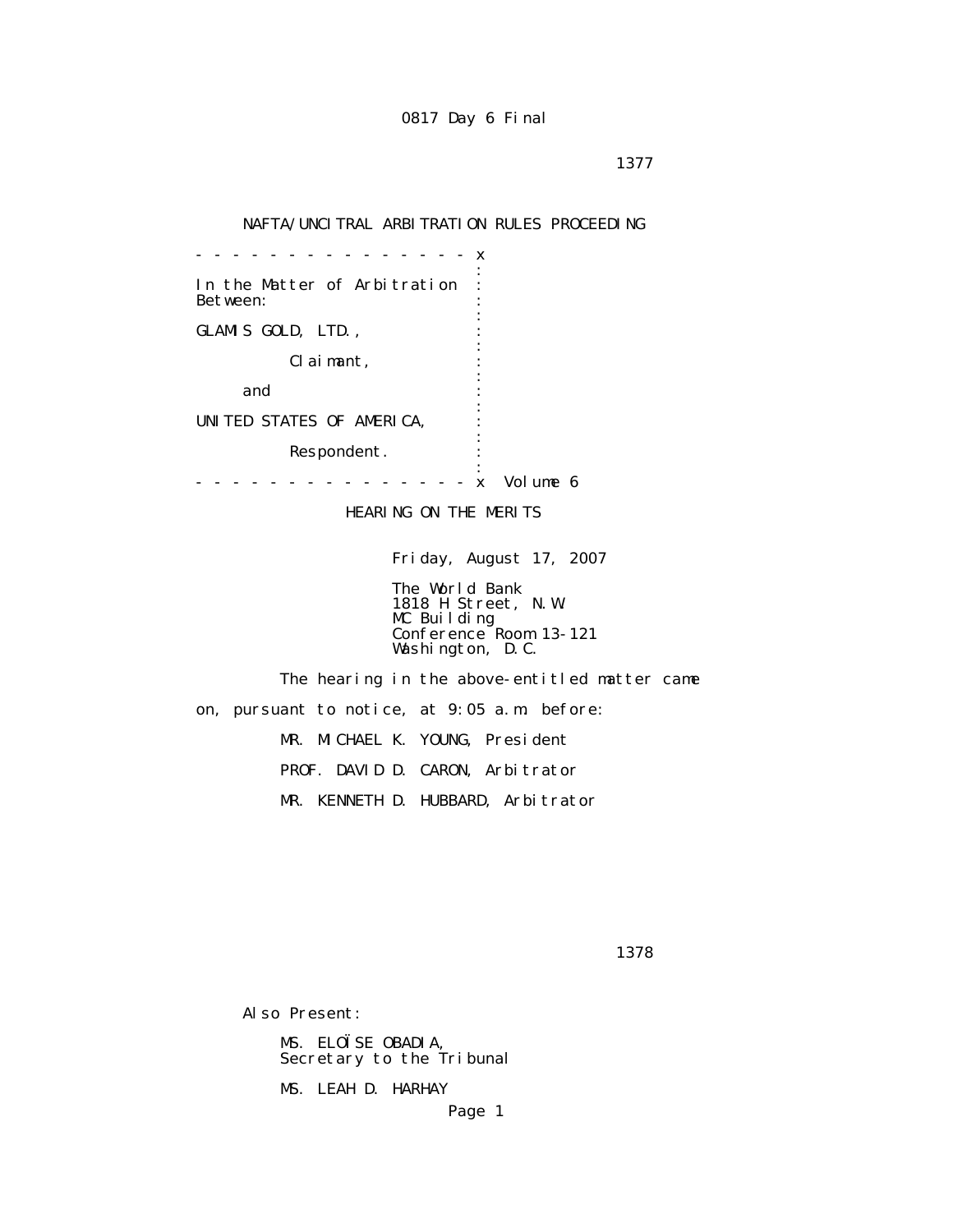|                           |  | 0817 Day 6 Final |  |
|---------------------------|--|------------------|--|
| Assistant to the Tribunal |  |                  |  |

Court Reporter:

 MR. DAVID A. KASDAN, RDR-CRR B&B Reporters 529 14th Street, S.E. Washington, D.C. 20003  $(202)$  544-1903

1379

APPEARANCES:

On behalf of the Claimant:

 MR. ALAN W.H. GOURLEY MR. R. TIMOTHY McCRUM MR. ALEX SCHAEFER MR. DAVID ROSS MS. SOBIA HAQUE MS. JESSICA HALL Crowell & Moring, L.L.P. 1001 Pennsylvania Avenue, N.W. Washington, D.C. 20004-2595  $(202)$   $\bar{6}24 - 2500$ rmccrum@crowell.com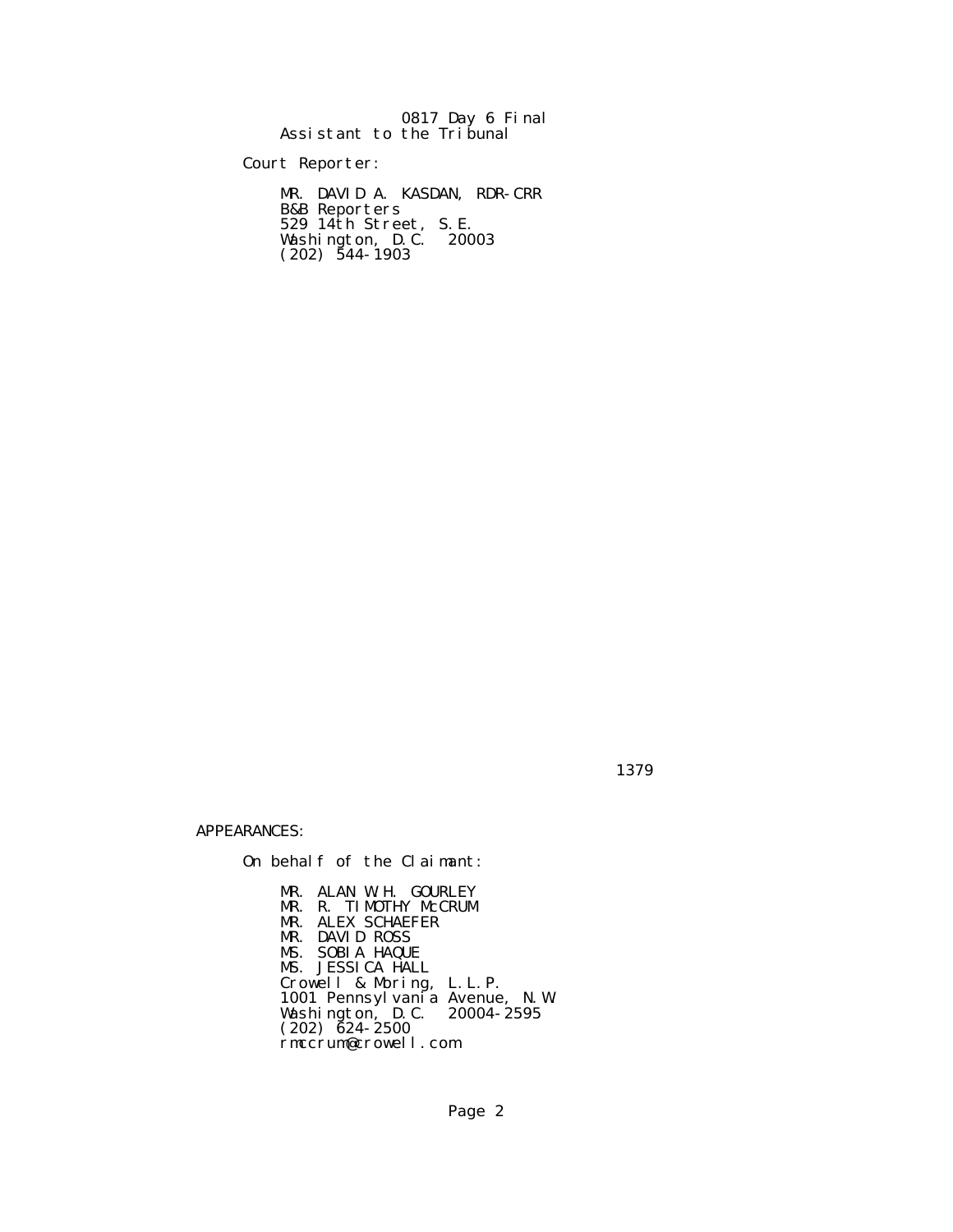$1380$ 

APPEARANCES: (Continued)

 On behalf of the Respondent: MR. RONALD J. BETTAUER Deputy Legal Adviser **MR. MARK A. CLODFELTER**  Assistant Legal Adviser for International Claims and Investment Disputes MS. ANDREA J. MENAKER Chief, NAFTA Arbitration Division, Office of International Claims and Investment Disputes MR. KENNETH BENES MS. JENNIFER THORNTON MS. HEATHER VAN SLOOTEN MR. MARK FELDMAN MR. JEREMY SHARPE Attorney-Advisers, Office of International Claims and Investment Disputes Office of the Legal Adviser U.S. Department of State Suite 203, South Building 2430 E Street, N.W. Washington, D.C. 20037-2800  $(202)$  776-8443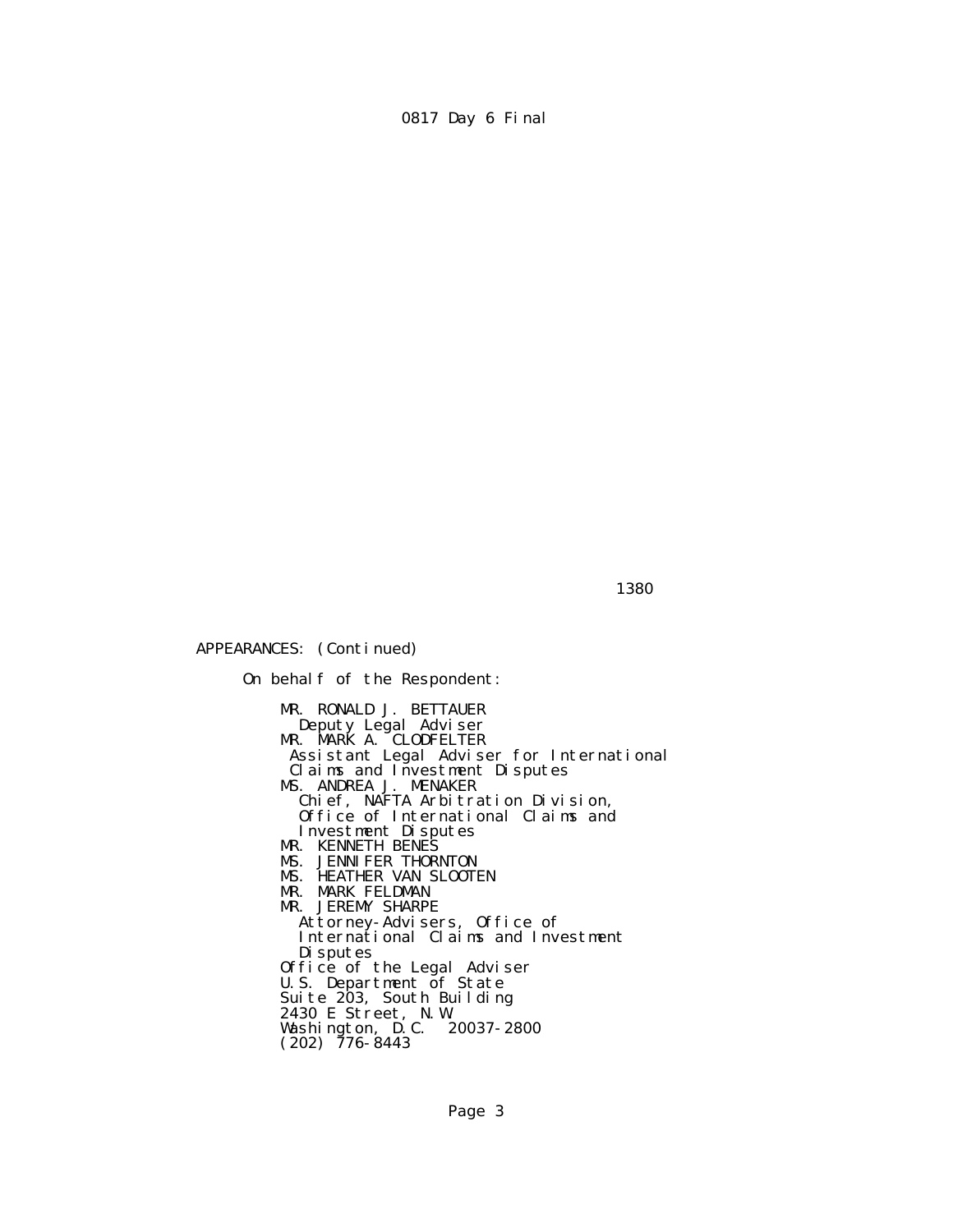1381

# C O N T E N T S

| FACTUAL PRESENTATION BY RESPONDENT (Cont.)    | <b>PAGE</b> |
|-----------------------------------------------|-------------|
| By Mr. Clodfelter                             | 1382        |
| By Ms. Menaker                                | 1403        |
| Questions from the Tribunal                   | 1439        |
| By Ms. Menaker                                | 1460        |
| Questions from the Tribunal                   | 1500        |
| By Mr. Benes                                  | 1507        |
| Questions from the Tribunal                   | 1550        |
| TRIBUNAL QUESTIONS TO CLAIMANT AND RESPONDENT | 1560        |
|                                               |             |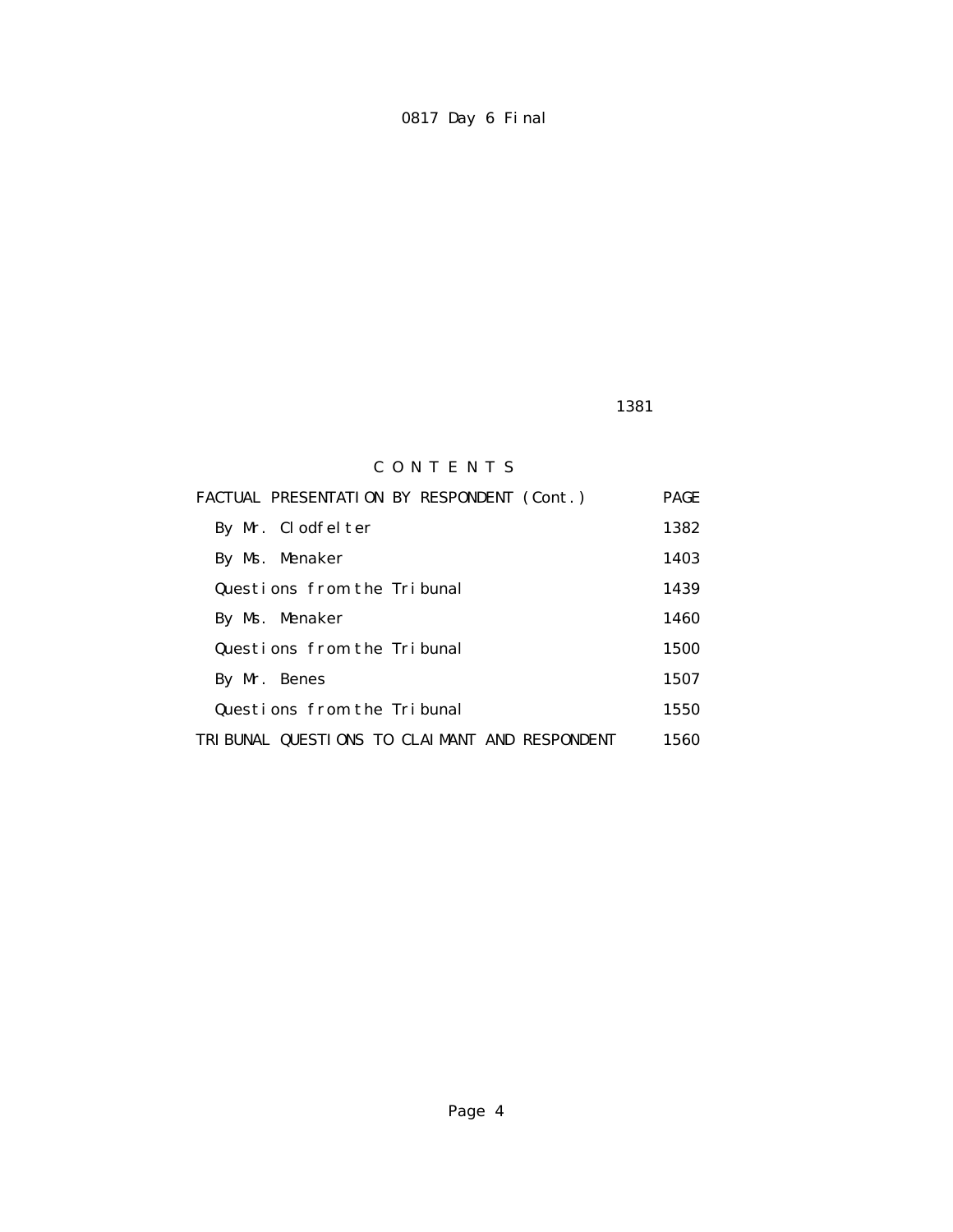$1382$ 

 1 P R O C E E D I N G S 2 PRESIDENT YOUNG: Good morning. We apologize 3 for the slight delay, but technology rules again. 4 I welcome you to the marathon that has become 5 a Glamis Gold versus the United States arbitration for 6 the last day of this session of set of hearings; and I 7 start by asking the parties, as I ask every morning, 8 if there are any issues that they need to raise this 9 morning prior to commencement. 10 MR. CLODFELTER: No. 11 PRESIDENT YOUNG: Thank you. 12 Well, in that case, Mr. Clodfelter, 13 Ms. Menaker, we turn the time to you. 14 CONTINUED FACTUAL PRESENTATION BY RESPONDENT 15 MR. CLODFELTER: Thank you, Mr. President. 16 This morning, we're going to present our 17 defense to Glamis's claim under NAFTA Article 1105, 18 the minimum standard of treatment. 19 Before we get into that, though, there are a 20 couple of points I would like to make and follow up on 21 questions that you all raised to us yesterday. 22 One minor question: Professor Caron

#### 1383

09:06:14 1 asked--excuse me--whether the testimony of Mr. Jeannes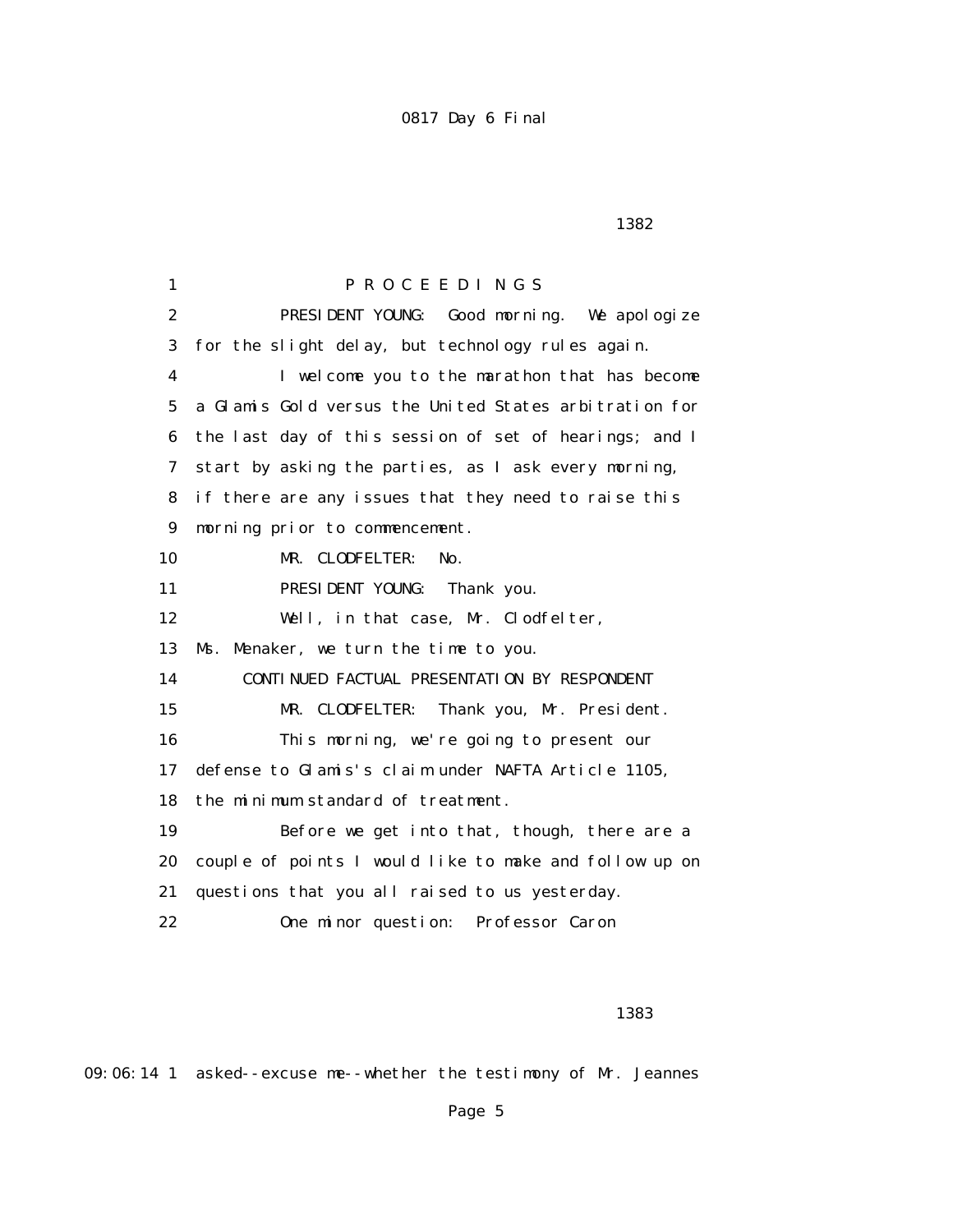0817 Day 6 Final 2 and Mr. Voorhees before the State Mining and Geology 3 Board was in the record, and we've been able to 4 confirm that is in the record. Mr. Voorhees's 5 comments to the SMGB at its November 14, 2002, meeting 6 were submitted as Counter-Memorial Exhibit 104; and 7 Mr. Jeannes's testimony at the December 12, 2002, 8 Board meeting was submitted, with Glamis's Memorial, 9 as Exhibit 268.

 10 Mr. President, more substantively, we'd like 11 to elaborate on answers we gave to two questions that 12 you posed in connection with Ms. Van Slooten's 13 reasonable investment-based expectations presentation 14 yesterday.

 15 First, you asked whether there are limits to 16 a State's ability to regulate on Federal land, and we 17 believe that the relevant limits on that ability are 18 subsumed in the constitutional doctrine of preemption. 19 Second, you asked whether the Tribunal is 20 required in this case to determine whether the 21 California measures are reasonable or not. On 22 reflection, we do not think that you are required to

1384

09:07:38 1 make this determination; and, in fact, we think there 2 are compelling reasons why you should not undertake 3 that, that endeavor. There's very little occasion in 4 international law for international tribunals to 5 review the legality of the State measures in 6 accordance with that State's own law or Constitution; 7 and there are lots of reasons why it is an unwise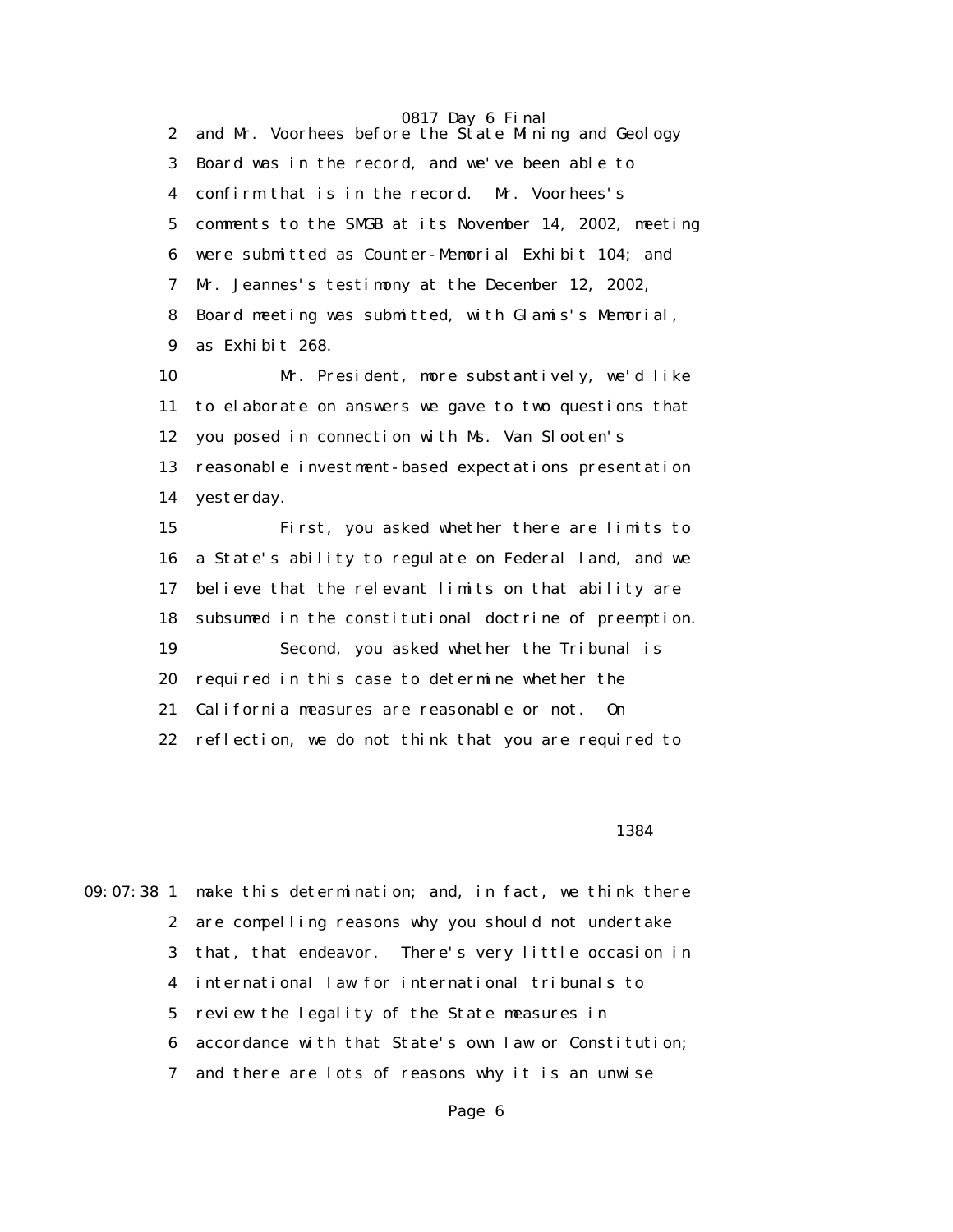8 course for international tribunals to take.

 9 We don't think it's a proper analysis or a 10 Rebes [ph.] analysis. We think that the State 11 measures ought to be taken as facts as given and 12 proceed from there.

 13 Now, the issue arose here, as we understand 14 it, from the Granite Rock case, which held that in 15 enacting Federal Land Policy and Management Act, 16 Congress did not intend to occupy the area to the 17 extent that reasonable state environmental regulations 18 would be preempted. Whether there has been a 19 preemption here, we do not believe, therefore, would 20 be a proper inquiry for the Tribunal to make. As it 21 happens, we don't think that you have to make that 22 inquiry into these particular facts, whether we're

 $1385$ 

09:09:00 1 correct in that assertion or not.

 2 In his opening statement, counsel for Glamis 3 conceded that the California measures were legal, 4 which excludes their being unconstitutional under the 5 preemption doctrine and confirms the party's common 6 understanding to that effect. Let me just give that 7 you citation. That is in the first day's transcript, 8 page 52, basically line 17 to the top of page 53. 9 This is also confirmed, we believe, by 10 Mr. Olson's opinion, so preemption is not an issue in 11 this case, and, therefore, whether these are 12 reasonable environmental regulations does not arise. 13 And, therefore, you do not have to make that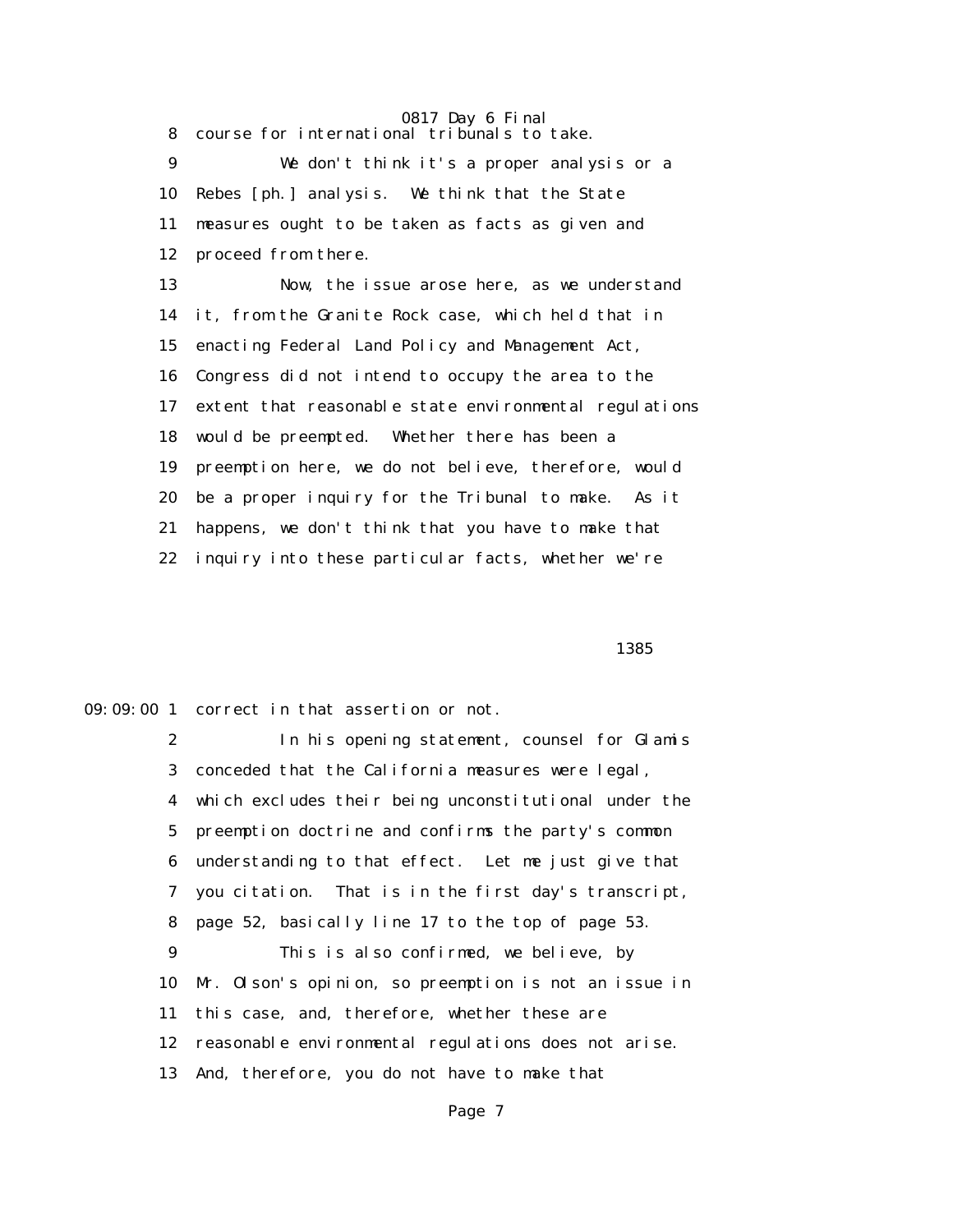14 determination, even if you had--and even if for a 15 proper inquiry for an international tribunal to make 16 in a Rebes [ph.] analysis, which we think it is not, 17 nor do we see any other occasion to consider the 18 reasonableness of the State measure. 19 Now, today we're going to be devoting a lot 20 of time to talking about issues related to that 21 question, whether or not international law permits 22 that kind of inquiry, and we will argue forcefully

 $1386$ 

09:10:09 1 that it does not. But I wanted to preface those 2 comments by speaking of this issue in relationship to 3 the reasonable investment-backed expectations issue. 4 If you don't have any further question on 5 that point, I will proceed. 6 PRESIDENT YOUNG: Mr. Clodfelter, if I could 7 clarify exactly what you're saying, I think that--I 8 think I understand it, but what I'm still just a 9 little confused about is that I don't know if--if I 10 don't inquire into the legitimacy of the State 11 regulations, I'm not quite sure how I'm going to 12 determine the scope of the Federal property right 13 granted in mining. Can you tell me help me think that 14 through? In other words, I'm not talking about 15 preemption, and I'm not talking about reasonableness. 16 I think I'm talking about, which I think you've 17 conceded or based your argument on, that there is 18 a--there is a federally granted right, but that right 19 is bounded. But if I'm not permitted to inquire into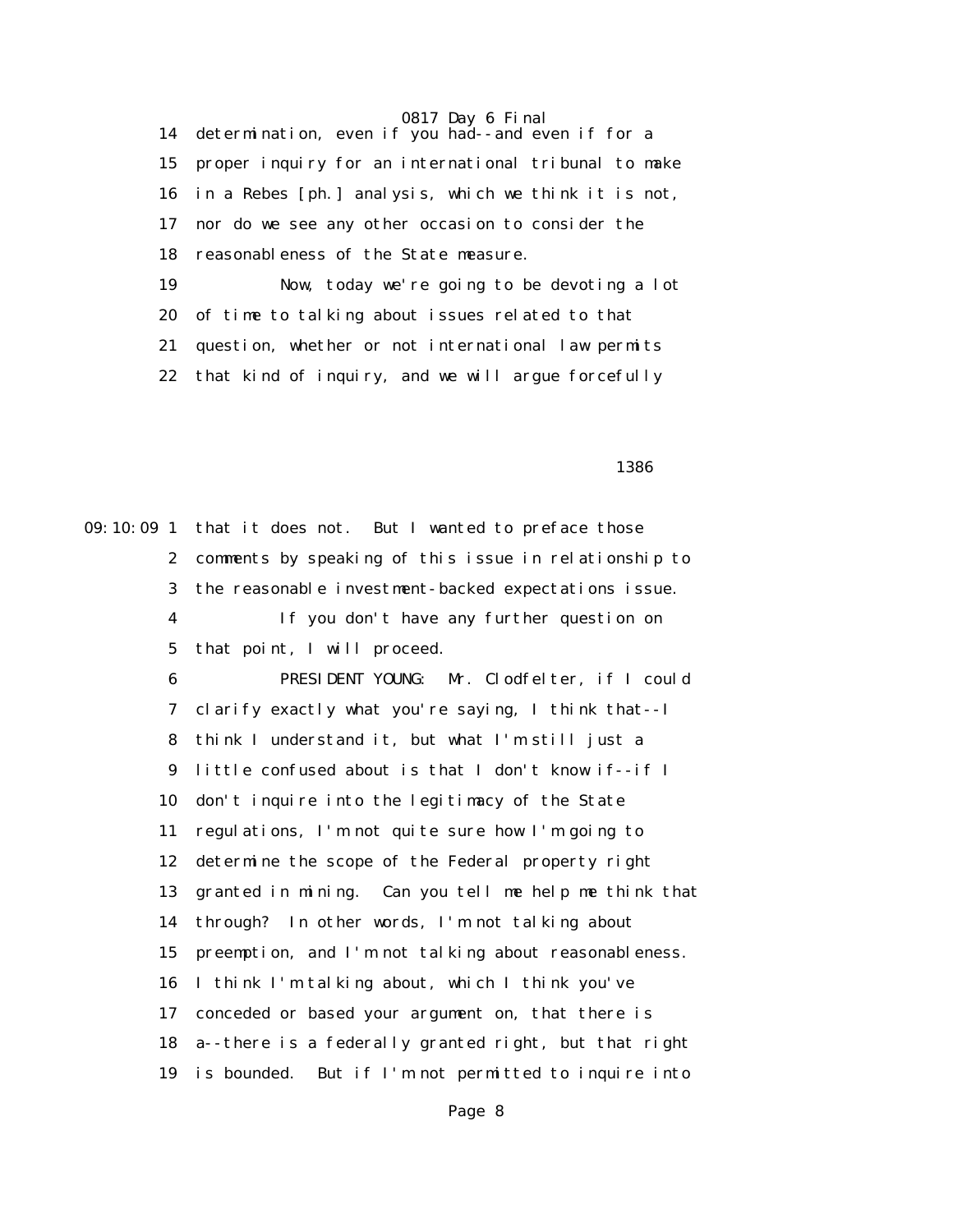|  |  | 20 the boundaries, I don't know how I determine the |  |  |  |  |  |
|--|--|-----------------------------------------------------|--|--|--|--|--|
|--|--|-----------------------------------------------------|--|--|--|--|--|

21 right.

22 MR. CLODFELTER: Well, let me--let me give an

последница в област 1387 година в 1387 године в 1387 године в 1387 године в 1387 године в 1387 године в 1387 г<br>Последница в 1387 године в 1387 године в 1387 године в 1387 године в 1387 године в 1387 године в 1387 године в

09:11:18 1 initial offer.

 2 PRESIDENT YOUNG: I mean, we may go off on 3 different grounds. We may decide that whether there 4 is a property right or not is irrelevant, et cetera, 5 et cetera; but, if I have to determine there is a 6 property right, I'm a little unsure how I determine 7 it. If it's a federally granted right that is 8 legitimately bounded to some measure by State law, I 9 don't know how I determine the scope of the property 10 right if I don't think about the scope of the 11 appropriate boundaries of State law. 12 MR. CLODFELTER: As we said, we think the 13 appropriate boundary is subsumed within the 14 constitutional doctrine of preemption. Since 15 preemption is not an issue, you do not have to make 16 that inquiry here. The issue of what rights Glamis 17 enjoys under Federal law is not impacted by some 18 improper overreach by State law in this case by the 19 parties' mutual or common understanding. 20 Does that help? I mean, if-- 21 PRESIDENT YOUNG: So, your view--your view is 22 that it's not in dispute that the level of regulation

 $1388$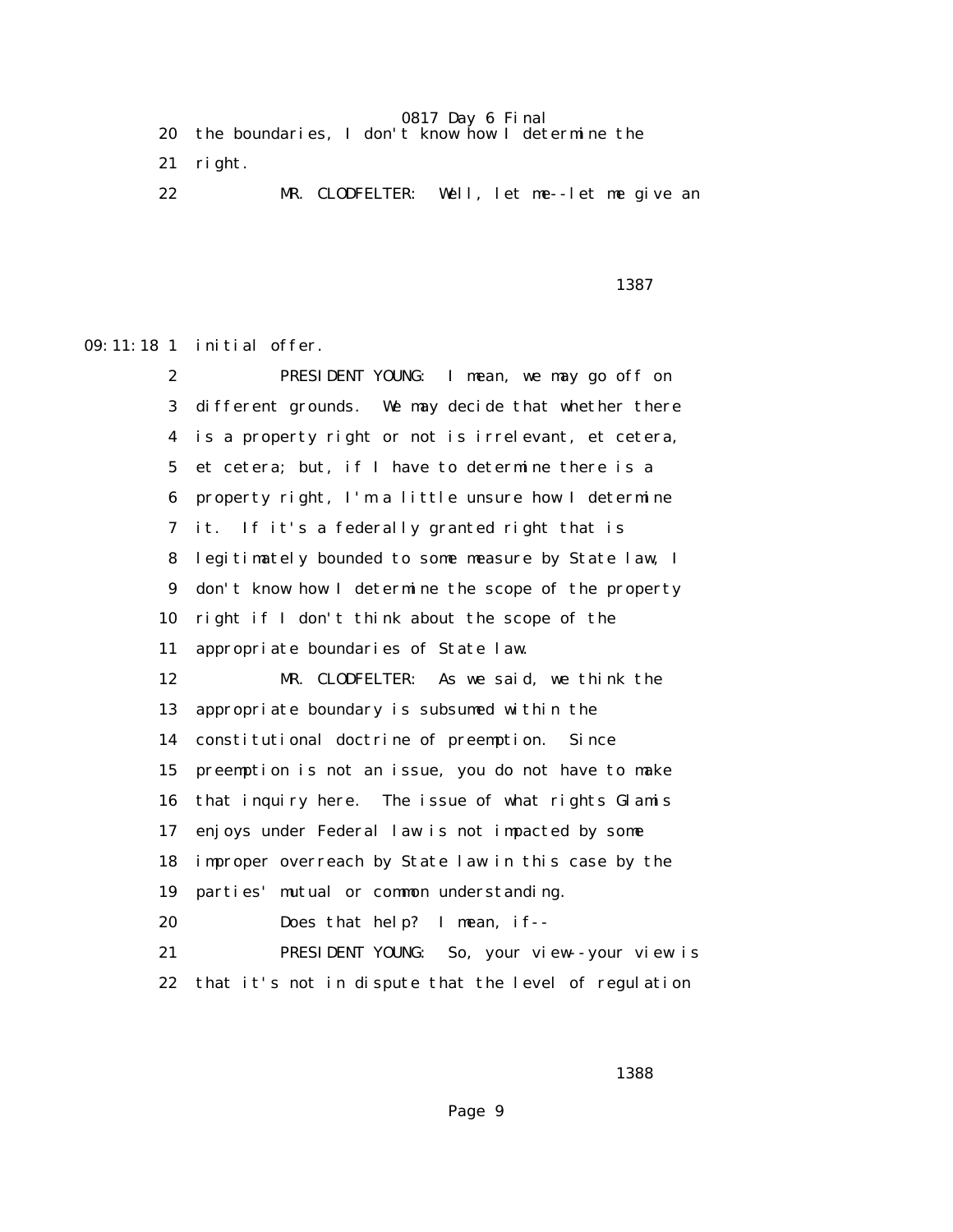| 09:12:19 <sub>1</sub> | is appropriate here. Therefore, there's--I mean, it    |  |  |
|-----------------------|--------------------------------------------------------|--|--|
| $\boldsymbol{2}$      | seems to me to sort of beg the question.<br>Maybe      |  |  |
| 3                     | counsel for Claimant will feel differently, but it     |  |  |
| 4                     | seems to me you have assumed away the case. You have   |  |  |
| $\mathbf 5$           | assumed there is no property--that there is no         |  |  |
| 6                     | incursion on the property right by virtue of the State |  |  |
| 7                     | regulation because State regulation is assumed under   |  |  |
| 8                     | preemption, and I can't look at preemption.<br>Am I    |  |  |
| 9                     | misstating that?                                       |  |  |
| 10                    | MR. CLODFELTER:<br>Let me confer.                      |  |  |
| 11                    | PRESIDENT YOUNG: I think you made your                 |  |  |
| 12                    | point, and I'll--I appreciate the answer, and, you     |  |  |
| 13                    | know, we have a hearing two or three weeks from now--  |  |  |
| 14                    | We thought about that, too,<br>MR. CLODFELTER:         |  |  |
| 15                    | because these are important and difficult questions,   |  |  |
| 16                    | and we will be prepared, obviously, in September to    |  |  |
| 17                    | give any additional answer that would be helpful.      |  |  |
| 18                    | Let me just consult for one moment, if you             |  |  |
| 19                    | don't mind.                                            |  |  |
| 20                    | (Pause.)                                               |  |  |
| 21                    | MR. CLODFELTER: I think we could supplement            |  |  |
| 22                    | the answer partially at this point. The reason why we  |  |  |
|                       |                                                        |  |  |
|                       |                                                        |  |  |
|                       | 1389                                                   |  |  |

09:14:30 1 think the inquiry ends at the preemption question, if 2 there is no preemption issue, there is no question of 3 the State measures in effectively limiting the Federal 4 property rights because they are somehow illegal. It 5 really is a question of the content of those State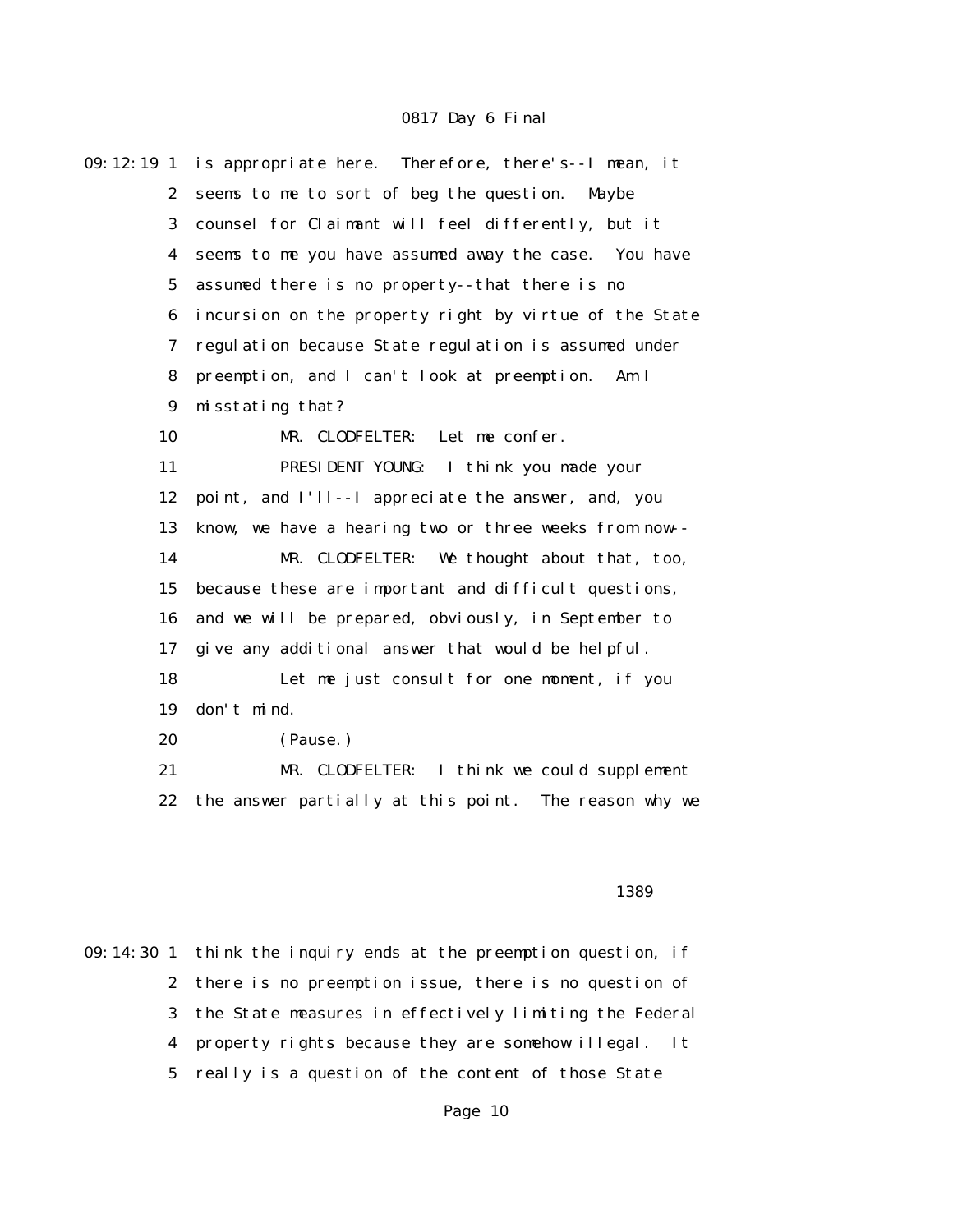0817 Day 6 Final 6 measures because Federal law recognizes the right of 7 States to put limits on the use of Federal land. 8 And if those--if the actions of the State 9 takes to put limits on that use is not preempted, then 10 you can accept them as valid constitutionally, and 11 then look at their content and whether or not by their 12 content they do restrict the bundle of rights that 13 make up the Claimant's property. 14 I'm hoping that helped. 15 PRESIDENT YOUNG: Counsel, I think it does. 16 It does help. It does seem to me that you put the 17 preemption doctrine back on the table with that 18 answer, but I will take that answer. I probably at 19 some point was going to ask Claimant to--their views 20 on the matter as well, but that's helpful, and we will 21 have more chance to discuss this later on. But that's 22 very helpful. Thank you. I appreciate your answer on

 $1390$ 

09:15:38 1 that.

 2 MR. CLODFELTER: Thank you, Mr. President. 3 Mr. President, we're going to proceed, then, 4 and I'll begin the United States's defense to the 5 Article 1105 claim by citing forth the legal standards 6 that we believe govern that claim. When I'm done 7 doing that, we will then address both again the 8 California and the Federal measures and demonstrate 9 that none of those measures violates Article 1105(1). 10 To begin with, we have noted in our 11 submissions that there is no disagreement between the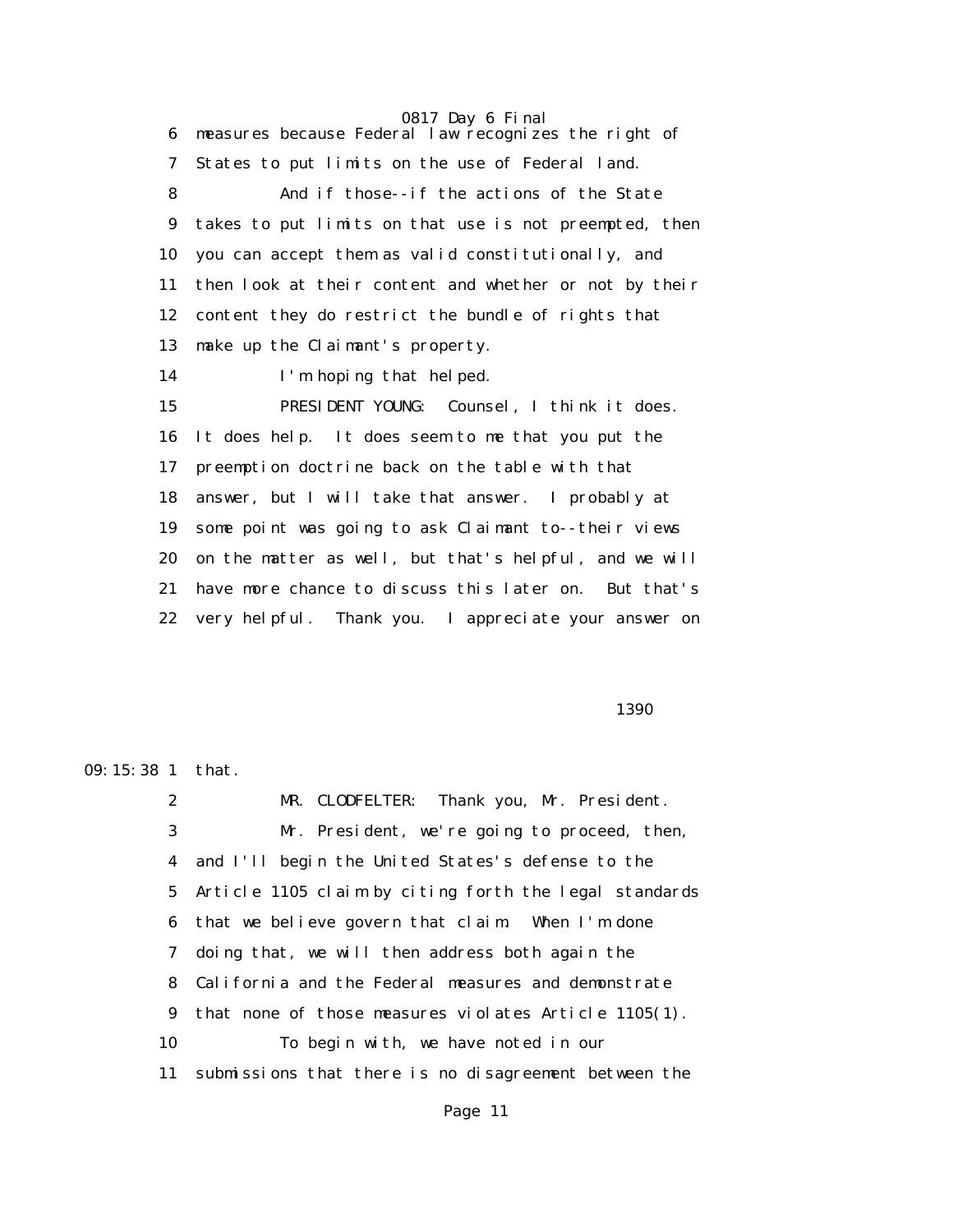0817 Day 6 Final 12 parties, that the obligation contained in Article 1105 13 is the obligation to accord investments the customary 14 international law minimum standard of treatment. 15 While paying lip service to this fact, Glamis 16 effectively disregards it when advancing its Article 17 1105 claim, because nowhere does Glamis set out to 18 prove the existence of any rule of customary 19 international law that supposedly has been violated by 20 the United States. 21 Now, as you're aware, Glamis focused on three

22 alleged obligations which it claims are customary

1391

09:16:47 1 international law obligations under the minimum 2 standard of treatment and alleges that the United 3 States has breached all three of those obligations. 4 They are the obligation to act transparently, to act 5 in a manner--second, to act in a manner that does not 6 frustrate investors' reasonable expectations or 7 legitimate expectations, and, three, to refrain from 8 arbitrary conduct.

> 9 But as Mr. Bettauer carefully explained on 10 Sunday, to demonstrate that any of these alleged 11 requirements is a rule of customary international law, 12 Glamis must show general and consistent State practice 13 by states followed by those states out of a sense of 14 legal obligation. Glamis has failed to do this with 15 each of its supposed rules. Instead, it has merely 16 latched on to disparate statements in a variety of 17 arbitral decisions which it claims supports its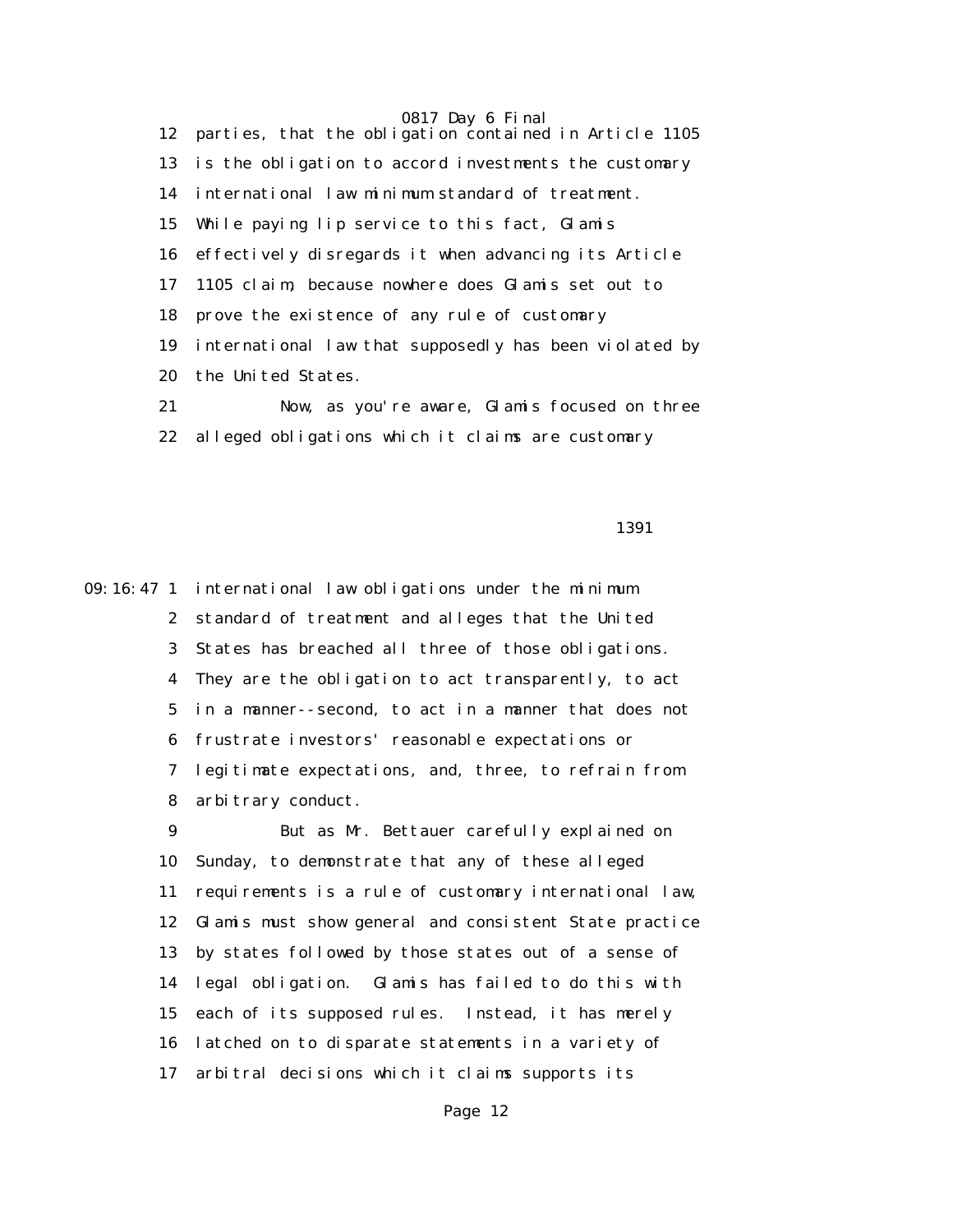18 contentions.

 19 But as we have shown in our written 20 submissions, this is not enough. Some of these 21 tribunals were not even interpreting customary 22 international law obligations but, rather, were

 $1392$ 

09:17:58 1 interpreting specific Treaty provisions, specific

2 conventional obligations.

 3 Other tribunals acted as though they were 4 applying the minimum standard of treatment, but made 5 no attempt to survey State practice to determine 6 whether there was--whether there was, in fact, an 7 existing rule of customary international law, and, to 8 that extent, cannot serve as legitimate authority for 9 their propositions.

 10 And at other times, Glamis simply takes 11 phrases in these decisions out of context and elevates 12 those phrases to purported rules of law.

13 I will turn briefly to discuss each of these 14 in turn and show why they cannot form the basis of a 15 violation of Article 1105.

 16 The first purported rule that Glamis relies 17 on is the so-called transparency obligation. Although 18 Glamis repeatedly refers to transparency, it is not at 19 all clear what it means by that term. In fact, Glamis 20 never identifies what exactly it believes States are 21 required to do in order to conform to the so-called 22 rule of customary international law. Glamis invokes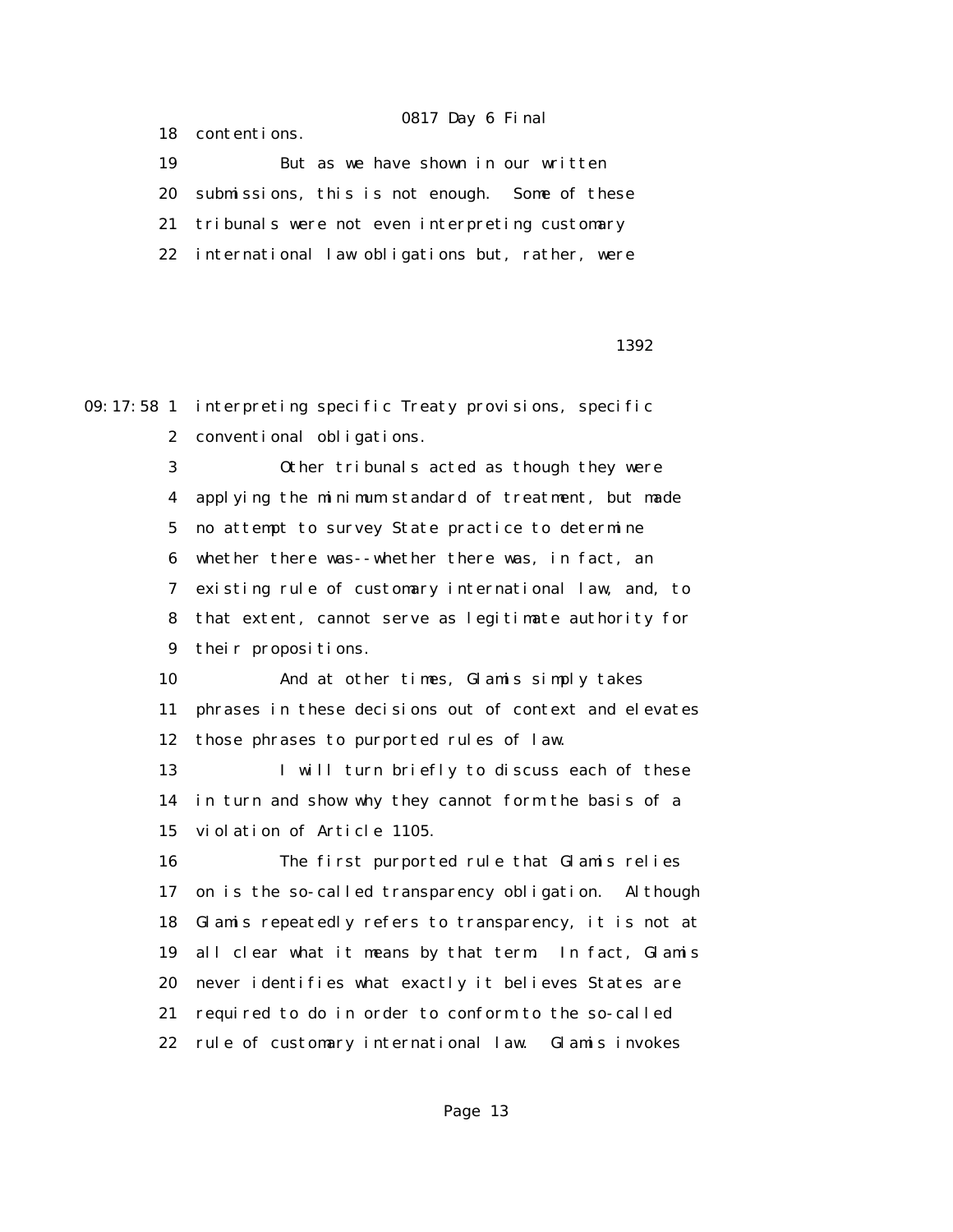последница в област 1393 година в 1393 година в област 1393 година в област 1393 година в област 1393 година<br>В област 1393 година в област 1393 година в област 1393 година в област 1393 година в област 1393 година в обл

09:19:16 1 the Tecmed case, as I mentioned at the beginning of 2 this case, and the Azurix case, but both of those 3 tribunals spoke of transparency in reference to a 4 State making public the laws and regulations that 5 govern foreign investment. But as I mentioned, Glamis 6 does not allege that the United States here failed to 7 make public the laws and regulations governing its 8 investment, and thus, cannot be a violation of this 9 standard, even if it existed. 10 Instead, Glamis, at times, seems to allege 11 that the international minimum standard of treatment 12 requires States to provide foreign investors with an 13 ample opportunity in advance to comment on laws and 14 regulations that may affect it. In other words, 15 Glamis sees the NAFTA as creating some kind of 16 international Administrative Procedures Act. 17 And in our pleadings, we have shown that this 18 novel and far-reaching interpretation of Article 1105 19 is legally incorrect. 20 Now, they're also wrong in the facts, as 21 there was nothing at all nontransparent about the 22 adoption about either of two California measures or

1394

09:20:24 1 about the Federal Government's actions, and 2 Ms. Menaker will show that in her presentation. 3 I don't intend to repeat all of the arguments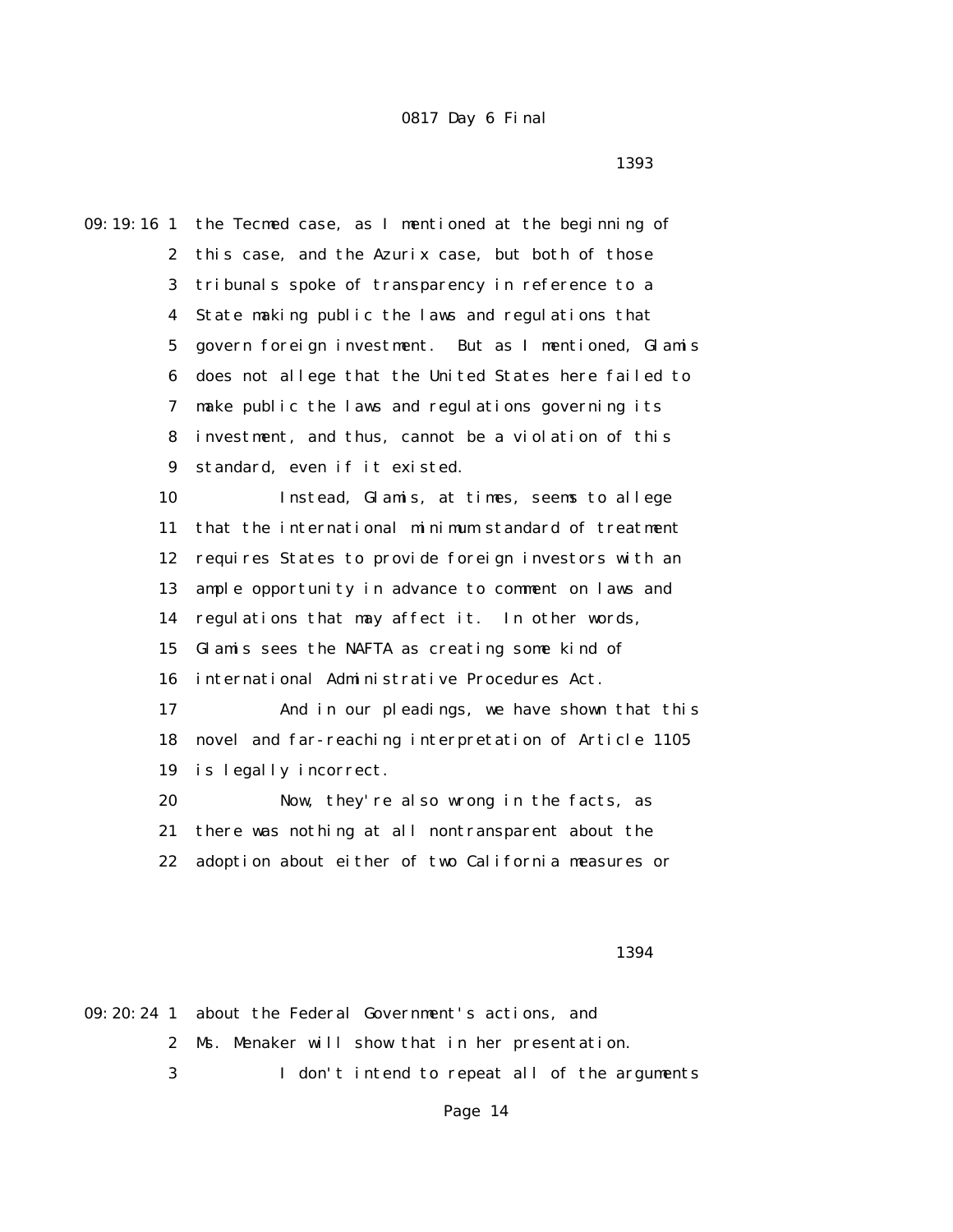4 made in our pleadings showing the other question; that 5 is, why Glamis's legally wrong in this interpretation, 6 but I do want to highlight a few of the authorities 7 that we cited in our Rejoinder, authorities which have 8 rejected the broad transparency obligation proffered 9 by Glamis.

 10 First, the 2004 OECD working paper on fair 11 and equitable treatment, for instance. This is cited 12 by Glamis in support of the transparency argument. 13 That report, however, specifically notes: "In a few 14 recent cases, arbitral tribunals have defined 'fair 15 and equitable treatment' drawing upon a relatively new 16 concept not generally considered a customary 17 international law standard: Transparency." 18 Now, Glamis cites also the Metalclad versus 19 Mexico NAFTA Chapter Eleven Award in support of its 20 transparency argument. The portion of the Metalclad 21 Award dealing with transparency, however, was 22 specifically nullified by a Canadian court in a

 $1395$ 

09:21:46 1 set-aside proceeding. The Supreme court of British 2 Columbia held in no uncertainty terms that, "There are 3 no transparency obligations contained in Chapter 4 Eleven." 5 Because the Metalclad Tribunal had concluded

> 6 otherwise, it was deemed by the court to have exceeded 7 its authority, and that portion of the Award was set 8 aside.

9 Now, that Canadian Court's determination that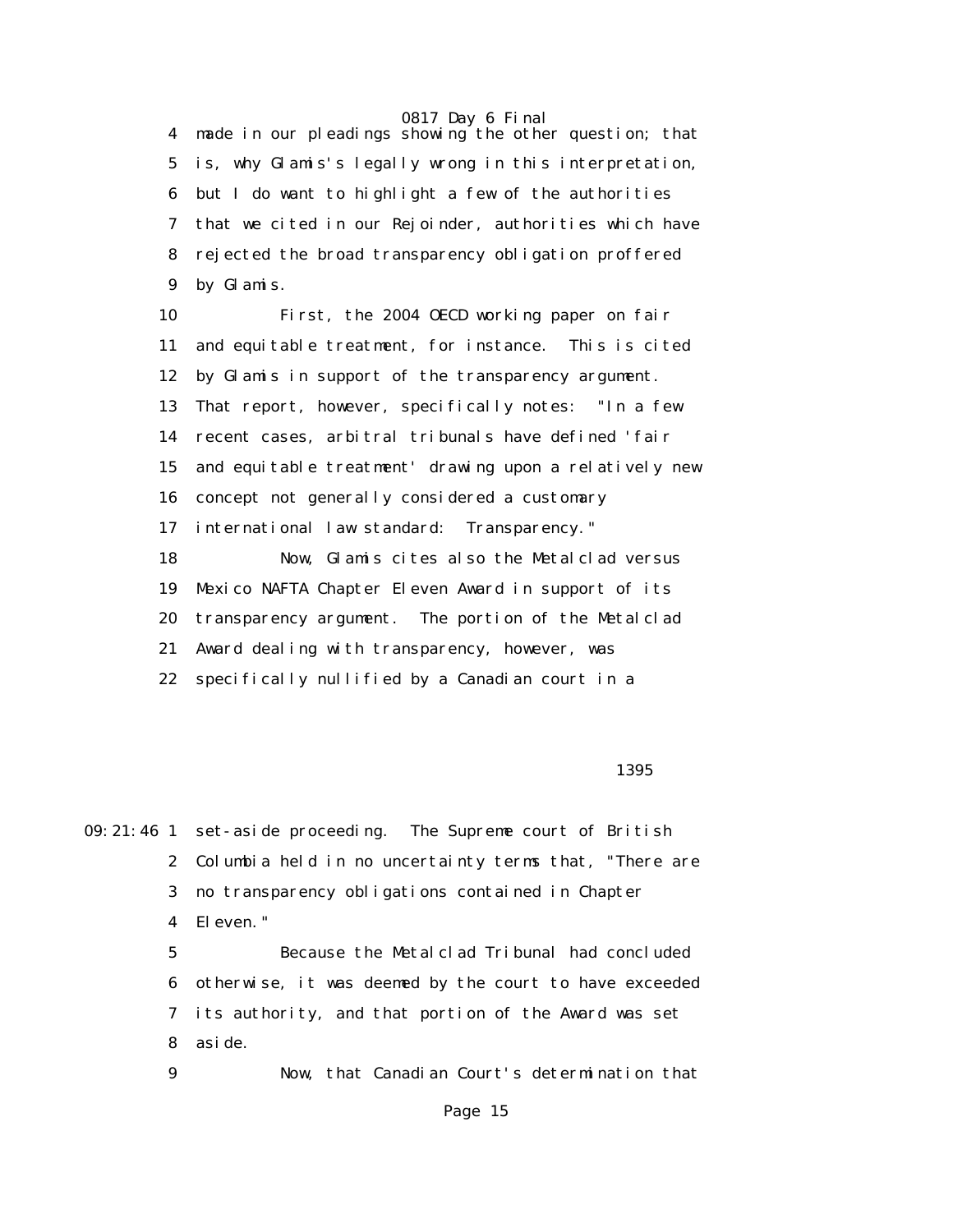0817 Day 6 Final 10 NAFTA contains no transparency obligation was quoted 11 approvingly in the Feldman versus Mexico Chapter 12 Eleven award. The Tribunal there stated: "The 13 British Columbia Supreme court held in its review of 14 the Metalclad decision that Section A of Chapter 15 Eleven, which establishes the obligations of host 16 Governments to foreign investors, nowhere mentions an 17 obligation of transparency to such investors, and that 18 a denial of transparency alone thus does not 19 constitute a violation of Chapter Eleven." While this 20 Tribunal is not required to reach the same result as 21 the British Columbia Supreme court, it finds this 22 aspect of their decision instructive.

 $1396$ 

09:23:00 1 That's at paragraph 133 of the Feldman Award. 2 So, Glamis's effort to read a nonexistent 3 transparency obligation into Chapter Eleven should be 4 rejected. 5 Let me briefly turn to Glamis's claim that 6 Article 1105 protects an investor's legitimate 7 expectations. Again, we've addressed this issue at 8 length in our pleadings; and, of course, we've already

> 9 analyzed at length the issue of reasonable 10 investment-backed expectations in connection with an

11 indirect takings analysis.

 12 Frustration of an investor's expectations, 13 however, cannot form the basis of a stand-alone claim 14 establishing a breach of customary international law 15 and its minimum standard of treatment. We note this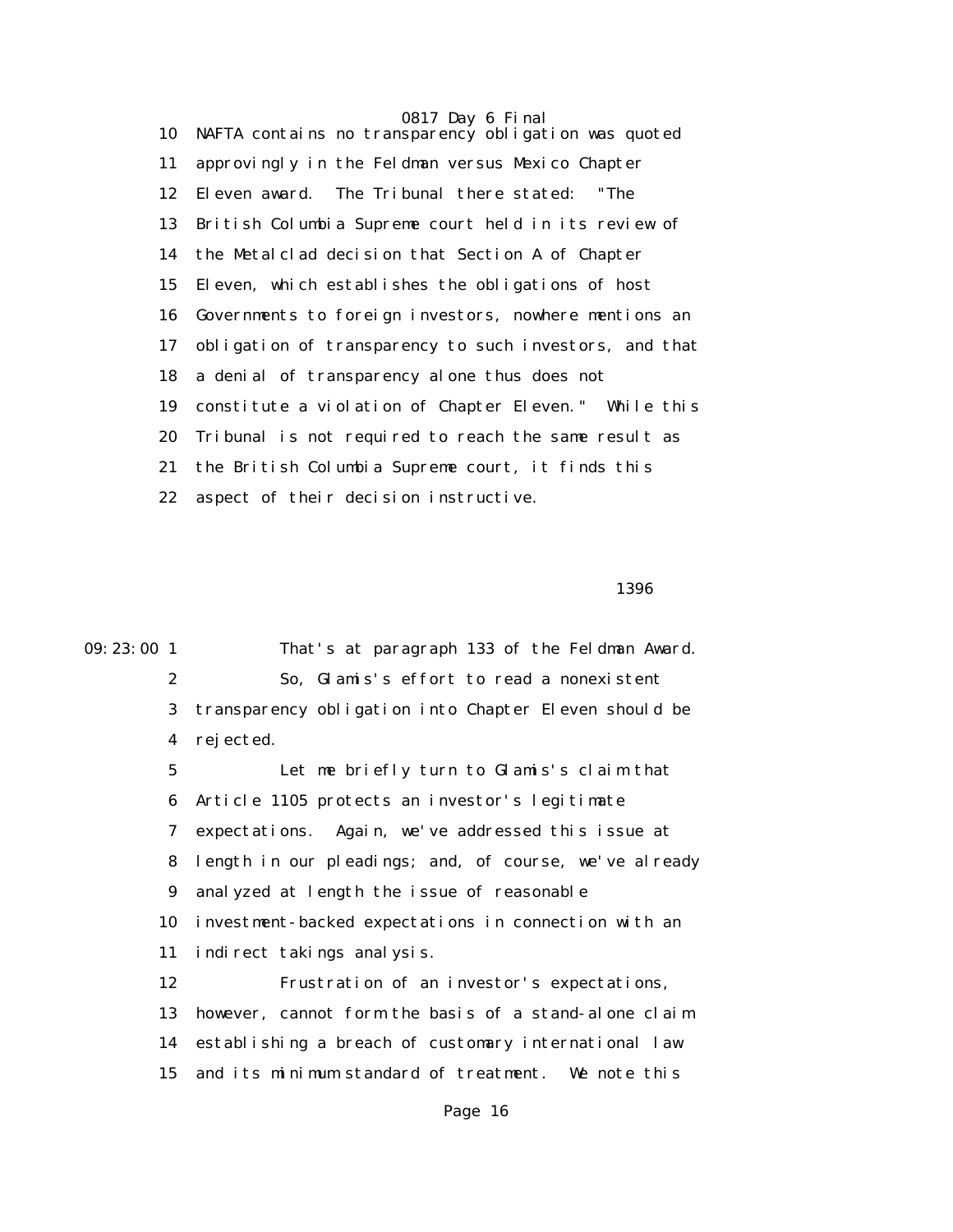16 is also true under U.S. law, which provides no cause 17 of action for frustration of expectation. 18 Perhaps the best illustration of this point 19 in international law is to consider the instance of a 20 breach of contract. Obviously, a valid contract 21 provides reasonable expectations of the parties' 22 rights and obligations, and yet, under international

 $1397$ 

09:24:18 1 law it is well settled that a breach of contract alone 2 does not constitute a violation of the customary 3 international law minimum standard of treatment. 4 Rather, to succeed on a claim relating to violations 5 of contract under customary international law, a party 6 must prove something beyond mere breach, such as 7 repudiation of the contract for noncommercial reasons. 8 Many investment treaties, in fact, 9 specifically permit claims for breaches of what are 10 labeled "investment agreements" and are defined very 11 precisely in those treaties in order to make 12 investor-State arbitration available specifically 13 because such breaches would not ordinarily give rise 14 to justiciable claims under international law. 15 Now, if the expectations manifest in a 16 contract cannot provide a basis for a breach of the 17 minimum standard of treatment, no lesser basis for 18 such expectation can do so. That is, if customary 19 international law does not even protect expectations 20 that are backed by contractual commitment by the 21 State, it would be truly extraordinary for this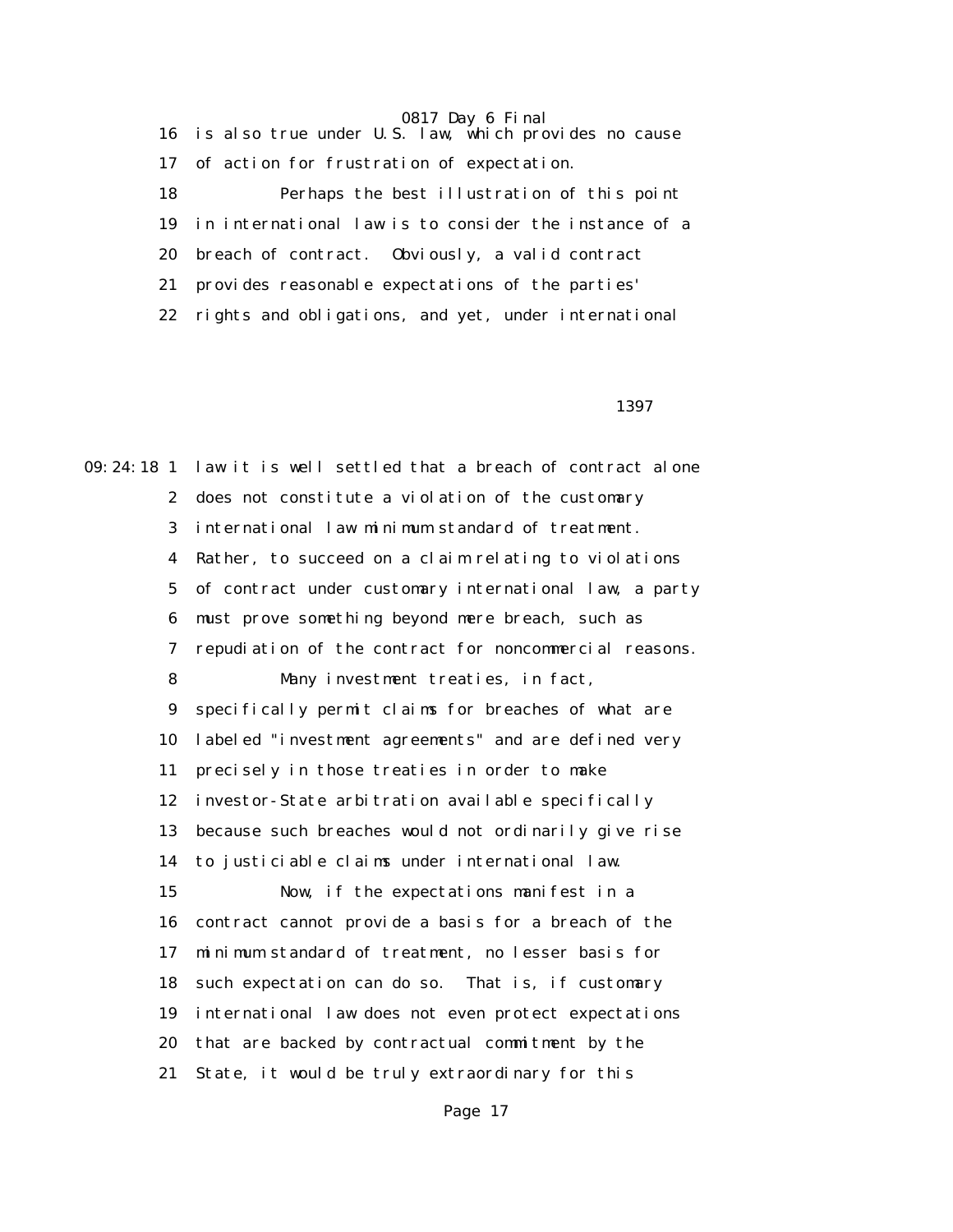22 Tribunal to conclude that weaker forms of assurances

 $1398$ 

09:25:42 1 are legally protected.

 2 In any event, as Ms. Van Slooten has already 3 shown and as Ms. Menaker will show again today, Glamis 4 could have had no reasonable expectation that it could 5 operate its mine without regard to California's 6 reclamation requirements. And Ms. Menaker and 7 Mr. Benes will likewise show that Glamis could not 8 have had any legitimate expectation that the Federal 9 Government would not act as it did in connection with 10 the processing of its Plan of Operations. 11 Finally, I'm going to talk briefly about 12 Glamis's claim that the minimum standard of treatment 13 protects so-called arbitrary actions of the State. 14 Like its transparency claim, Glamis invokes this term 15 "arbitrary," but it's not clear what it actually 16 claims States are required to do or in what manner 17 they are required to act in order to abide by this 18 so-called rule. 19 In its submissions, Glamis, in fact, concedes 20 that State legislative and regulatory measures are 21 entitled to significant deference. In practice, 22 however, Glamis is asking this Tribunal to accord no

 $1399$ 

09:27:02 1 deference whatsoever to the several administrative and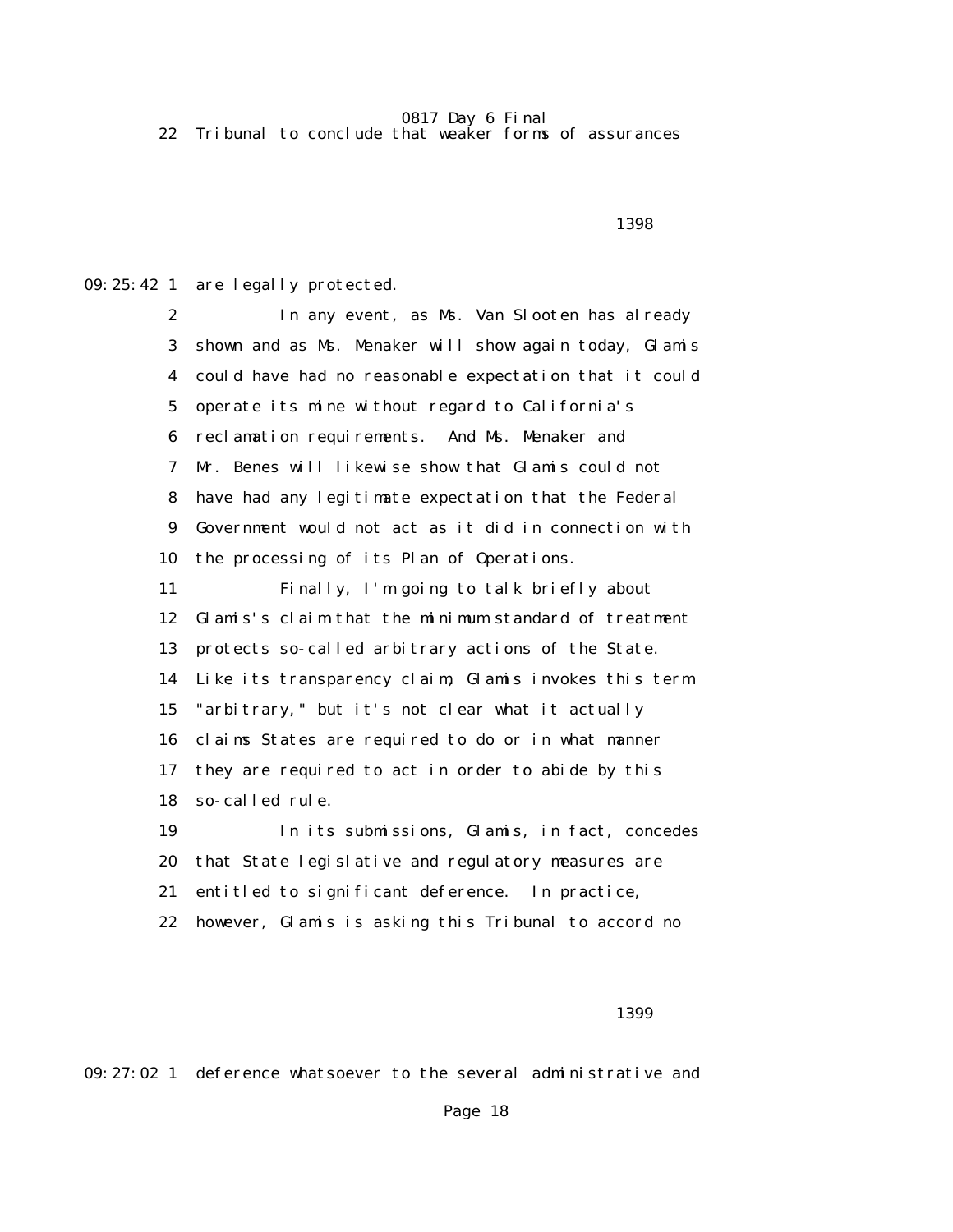2 legislative decisions and measures that it happens to 3 disagree with. In fact, Glamis is asking you to find 4 a violation of Article 1105, based on what it 5 perceives to be unwise legislation and mistakes made 6 in the administration--administrative processing of 7 its plan of operations.

 8 As we noted in our Rejoinder, Glamis seeks to 9 impose on the United States as Respondent the burden 10 of justifying the appropriateness of the regulatory 11 and legislative measures at issue. It argues that we 12 have to prove in detail and specifically that the 13 challenged regulatory measures were made without and, 14 "relevant flaws," that they conform to, "international 15 and U.S. best practice," that they were the, "least 16 restrictive measures available," and that they were, 17 "necessary, suitable, and proportionate."

 18 Now, Claimant cites Professor Wälde for these 19 propositions, but neither Claimant nor their expert 20 surveys State practice or even cites a survey of State 21 practice to establish the States by their practice 22 have accepted these obligations out of a sense of

**1400** 

09:28:32 1 legal obligation.

 2 And it's simply not the case. It cannot 3 seriously be argued that the practice of States has 4 been to subject their legislative and administrative 5 rulemaking to standards such as these. Indeed, 6 international courts and tribunals applying customary 7 international law have expressly rejected this kind of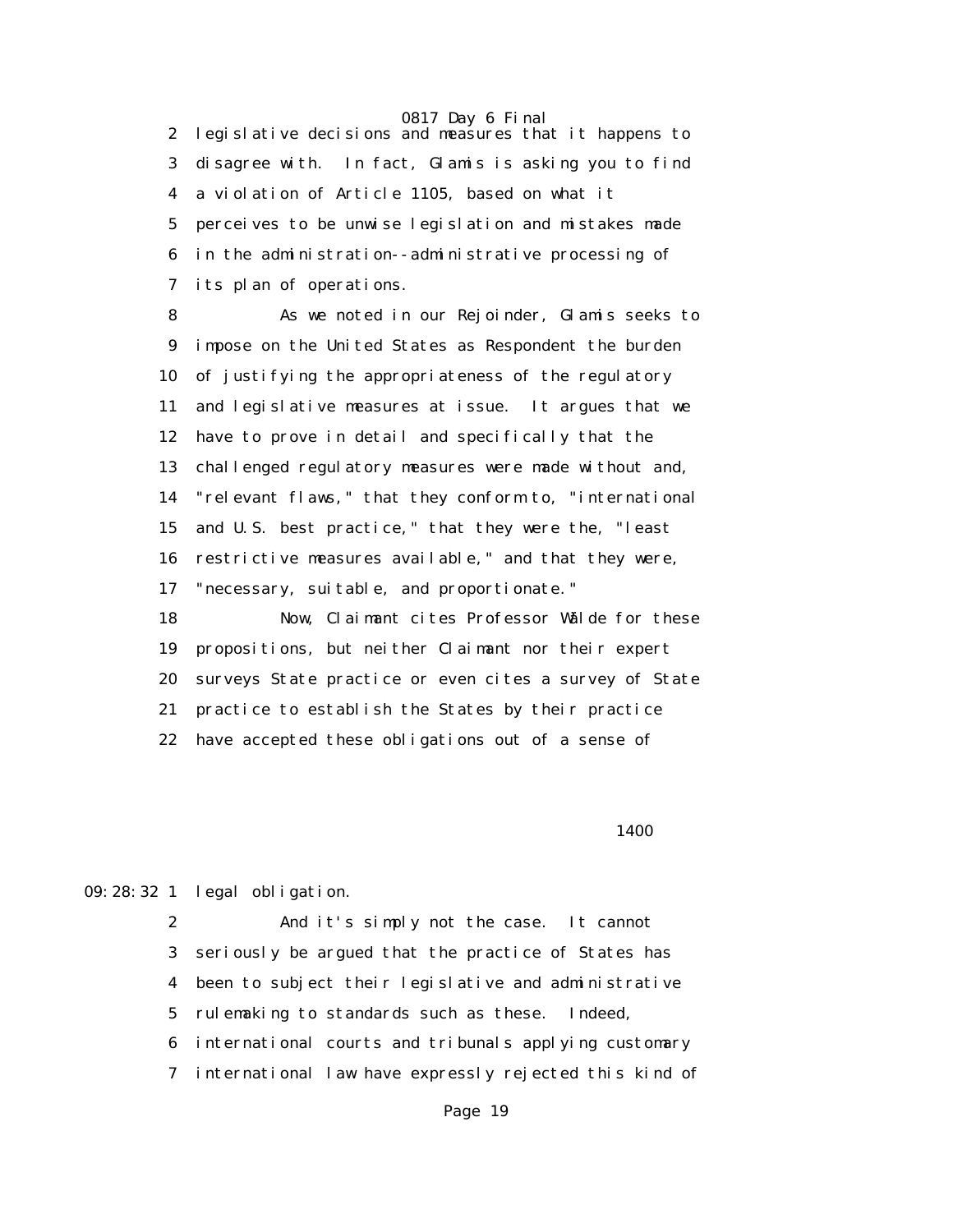8 second-guessing of legislative and regulatory decision 9 making. In this respect, the language used by the 10 S.D. Myers NAFTA Chapter Eleven Tribunal is 11 particularly apt.

 12 The Tribunal in that case stated: "When 13 interpreting and applying the minimum standard, a 14 Chapter Eleven Tribunal does not have an open-ended 15 mandate to second-guess Government decision making. 16 Governments have to make potentially controversial 17 choices. In doing so, they may appear to have made 18 mistakes, to have misjudged the facts, proceeded on 19 the basis of a misguided economic or sociological 20 theory, placed too much emphasis on some social values 21 over others, and adopted solutions that are ultimately 22 ineffective or counterproductive. The ordinary

1401

|    | 09:29:47 1 remedy, if there were one, for errors in modern |
|----|------------------------------------------------------------|
|    | 2 Governments is through internal political and legal      |
|    | 3 processes, including elections."                         |
| 4  | As we have shown in our written submissions,               |
|    | 5 the domestic law of both United States and Canada        |
| 6  | supports this approach. The courts of both countries       |
| 7  | accord significant deference to administrators and         |
|    | 8 legislators in economic matters. In the seminal case     |
|    | 9 of Williams versus Lee Optical, for instance, the        |
| 10 | United States Supreme court held that, "It is for the      |
| 11 | legislature and not the courts to balance the              |
| 12 | advantages and disadvantages" of competing legislative     |
| 13 | measures in the economic sphere.                           |
|    |                                                            |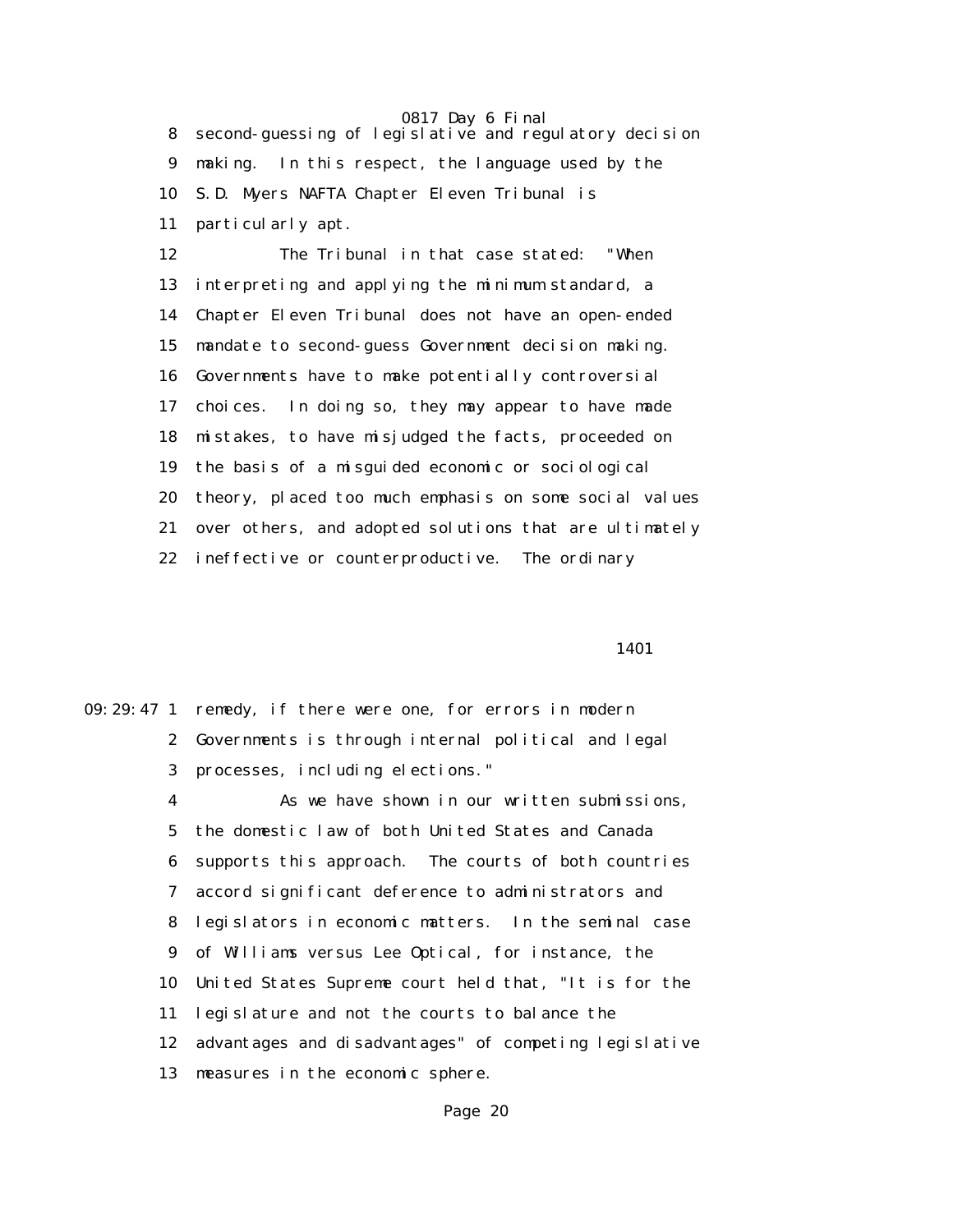0817 Day 6 Final 14 Similarly, when addressing complaints about 15 administrative processes, we have shown that 16 international law accords a strong presumption of 17 regularity--let me say that again--accords a strong 18 presumption of regularity to administrative decision 19 making.

 20 So, Glamis has failed to demonstrate that any 21 of the alleged rules on which it relies are part of 22 the customary international law minimum standard of

1402

09:31:13 1 treatment.

 2 Now, this week, during Glamis's presentation, 3 we heard two new variations on Glamis's arguments. 4 First, Glamis seems to suggest that it no longer 5 maintains that any of these three purported rules 6 alone are standing rules of customary international 7 law, but together represent a requirement of the 8 minimum standard of treatment. But there has been no 9 greater showing of State practice and opinio juris 10 with respect to this combined consideration as there 11 was with respect to these rules seen individually. 12 And second, as Mr. Bettauer pointed out on 13 Sunday, Glamis for the first time used the term 14 "denial of justice" to describe its claim, a field 15 recognized as part of the minimum standard of 16 treatment, but it has nowhere made any effort to show 17 how these claims meet the elements was a denial of 18 just claim, and looks much more like convenient 19 labeling rather than a concerted assertion of right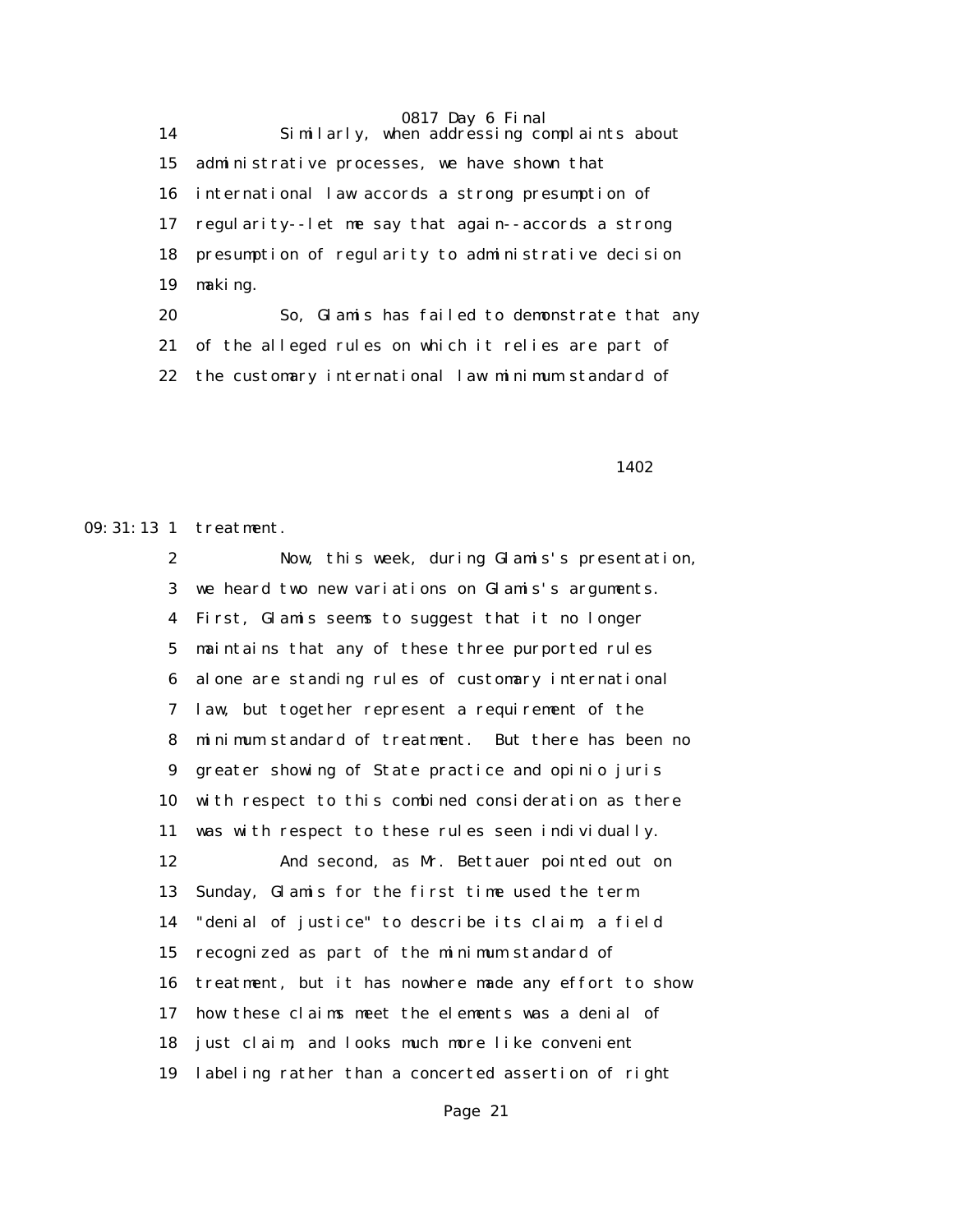20 under Article 1105.

 21 Now, having considered these legal standards, 22 in any event, as Ms. Menaker and Mr. Benes will

### <u>1403</u>

09:32:51 1 demonstrate in detail, each of the challenged 2 California and Federal measures pass scrutiny under 3 any of these standards, even if they were components 4 of the customary international law minimum standard of 5 treatment. So, rather than discussing further these 6 concepts in the abstract, we will discuss these 7 theories in connection with their specific complaints 8 about the measures at issue. 9 And unless there are any questions, I will 10 now ask that Ms. Menaker address Glamis's challenges 11 to the California measures. 12 PRESIDENT YOUNG: Ms. Menaker? 13 MS. MENAKER: Thank you, Mr. President and 14 Members of the Tribunal, and good morning. 15 As Mr. Clodfelter noted, I'll address 16 Glamis's claim that the California measures violated 17 the customary international law minimum standard of 18 treatment and explain why that claim should be 19 dismissed. 20 The first thing to note when looking at 21 Glamis's Article 1105 claim is that Glamis has not 22 identified any international law rule governing what

1404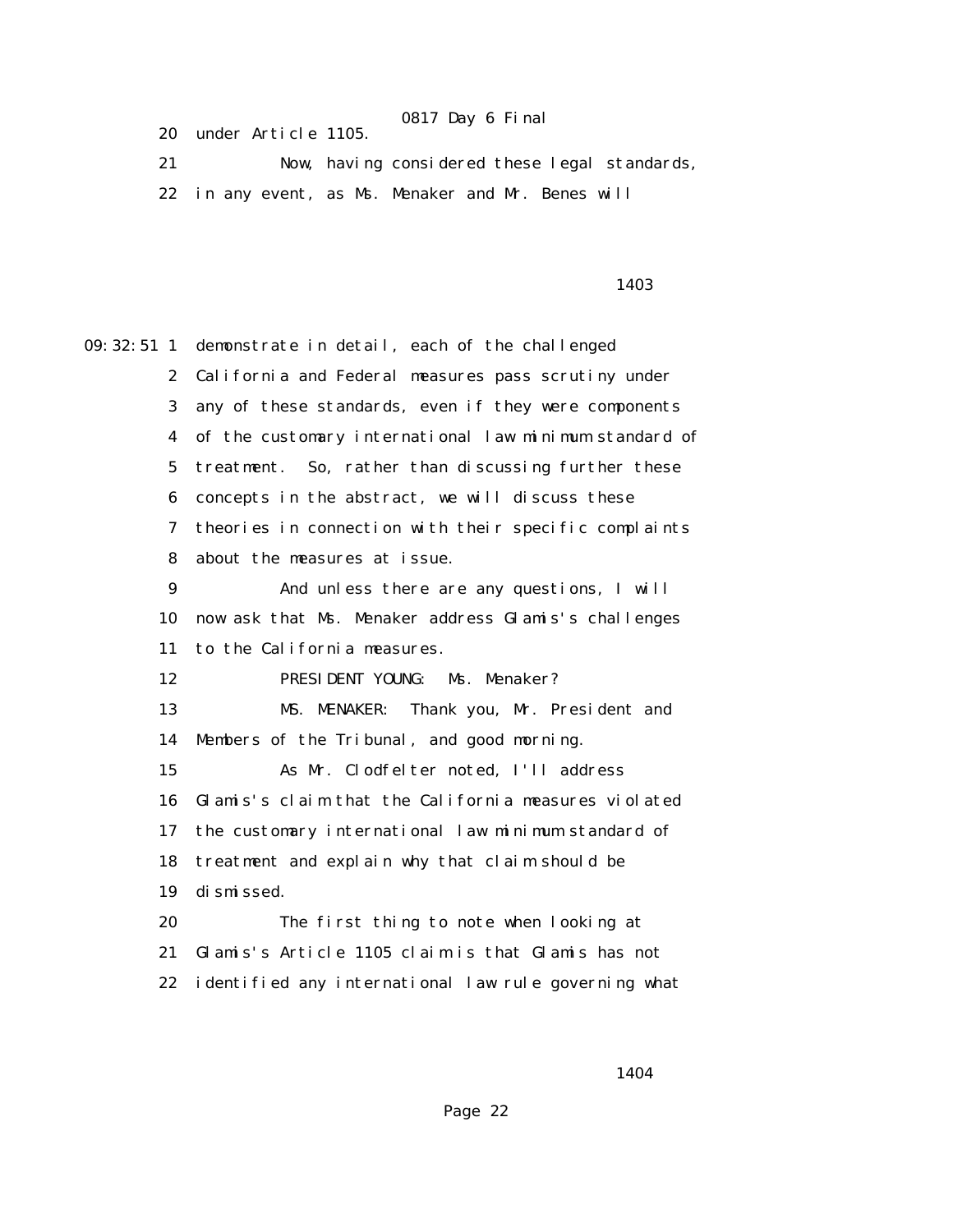| 09: 34: 01 1     | types of mine reclamation measures a State may adopt.  |
|------------------|--------------------------------------------------------|
| $\boldsymbol{2}$ | And this is really not surprising because States are   |
| 3                | free to require mining companies--is there any         |
| $\boldsymbol{4}$ | confusion about the handouts?                          |
| $\mathbf 5$      | PRESIDENT YOUNG: I was just wondering if you           |
| 6                | had handouts for Mr. Clodfelter's PowerPoint           |
| 7                | presentation.                                          |
| 8                | MR. CLODFELTER:<br>Actually, we don't, but we          |
| $\boldsymbol{9}$ | can--                                                  |
| 10               | MS. MENAKER: We will hand those out at the             |
| 11               | next break.                                            |
| 12               | PRESIDENT YOUNG:<br>Thank you.                         |
| 13               | So, Glamis has hasn't<br>MS. MENAKER:<br>Sure.         |
| 14               | identified any customary international law rule that   |
| 15               | would govern what types of mine reclamation measures a |
| 16               | State may adopt, and we don't find this surprising     |
| 17               | because it is clear by looking at State practice that  |
| 18               | States require mining companies to remediate the harm  |
| 19               | that they have caused by mining, and they do this in   |
| 20               | various different ways. Some jurisdictions have very   |
| 21               | stringent requirements while others may have no        |
| 22               | requirements at all.                                   |
|                  |                                                        |
|                  |                                                        |
|                  | 1405                                                   |

09:35:06 1 And other than the customary international 2 law rule against expropriation without compensation, 3 no one has suggested, and Glamis certainly has not 4 proven that customary international law rules restrict 5 the manner in which states may regulate the mining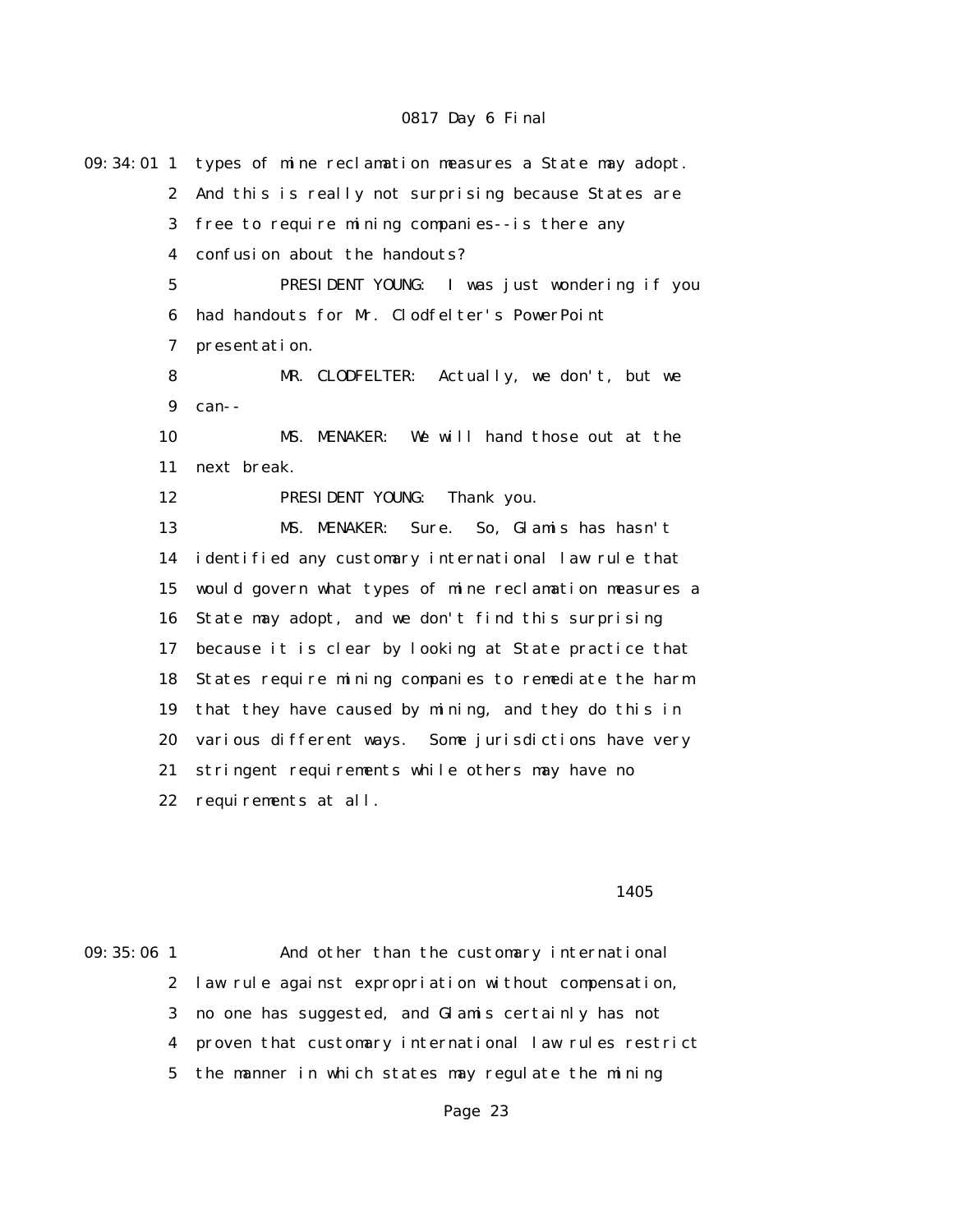6 industry in this regard.

 7 California's reclamation measures are not 8 exceptional in any legally relevant respect as far as 9 their substance is concerned, because although Glamis 10 complains that no other state has adopted a complete 11 backfilling requirement, Glamis has not and cannot 12 demonstrate that states have desisted from adopting 13 regulations that adversely affect the mining industry 14 out of a sense of legal obligation.

0817 Day 6 Final

 15 In fact, we have shown, and the evidence is 16 undisputed, that other jurisdictions have requirements 17 that would be even more onerous if they were applied 18 to Glamis's Plan of Operations than California's 19 requirements would be. As we referenced in our 20 submissions, several states have banned the use of 21 cyanide leach mining, and some have banned the use of 22 all open-pit mining.

#### **1406**

09:36:14 1 And, currently, this is the only method of 2 extracting very low-grade gold ore, and the Tribunal 3 will recall that Glamis specializes in mining this 4 type of very low-grade gold ore. 5 So, Glamis's Plan of Operations would not be 6 proved in these states. It could not mine there at 7 all. 8 By contrast, in California, it can still mine 9 in the manner in which it has planned; that is, by 10 open-pit cyanide heap-leach mining. 11 So, in short, Glamis can't argue the crux of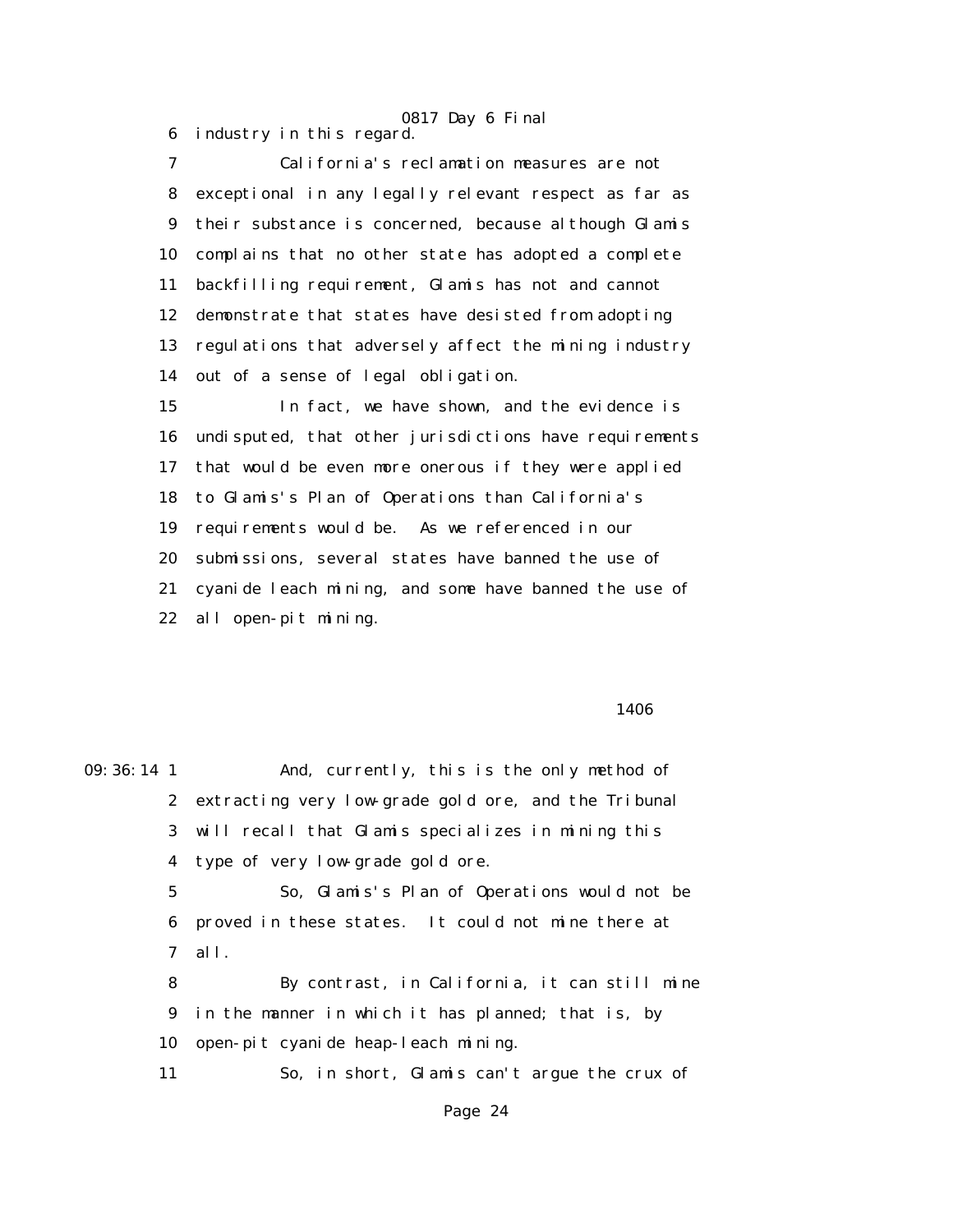12 its minimum standard of treatment claim cannot be that 13 the requirements that California has placed on mining 14 render it more restrictive than anywhere else. And 15 even if it could make that claim, it has not 16 demonstrated that there is any customary international 17 law rule prohibiting this type of reclamation 18 requirement. 19 And Glamis's other attacks on the substance 20 of the California measures are equally unavailing.

21 California--excuse me, Glamis claims that

22 the--California's reclamation requirements are

1407

09:37:18 1 internationally unlawful because they are not 2 legitimate means to address the problems for which 3 they were created. And this is not only wrong, but it 4 does not provide a basis for this Tribunal to find the 5 States--that the United States breached its Treaty 6 obligations.

> 7 Customary international law does not grant 8 states or, in this case, corporations the right to 9 second-guess legislative determinations made by other 10 states, and so the flip side of this is also true. 11 Customary international law does not place upon states 12 the obligation to adopt only legislation that is 13 purportedly best suited to address the problem that 14 the State wants to rectify. And Glamis has pointed to 15 no rule of customary international law that provides 16 otherwise. And we have shown in our written 17 submissions, there are certainly no widespread state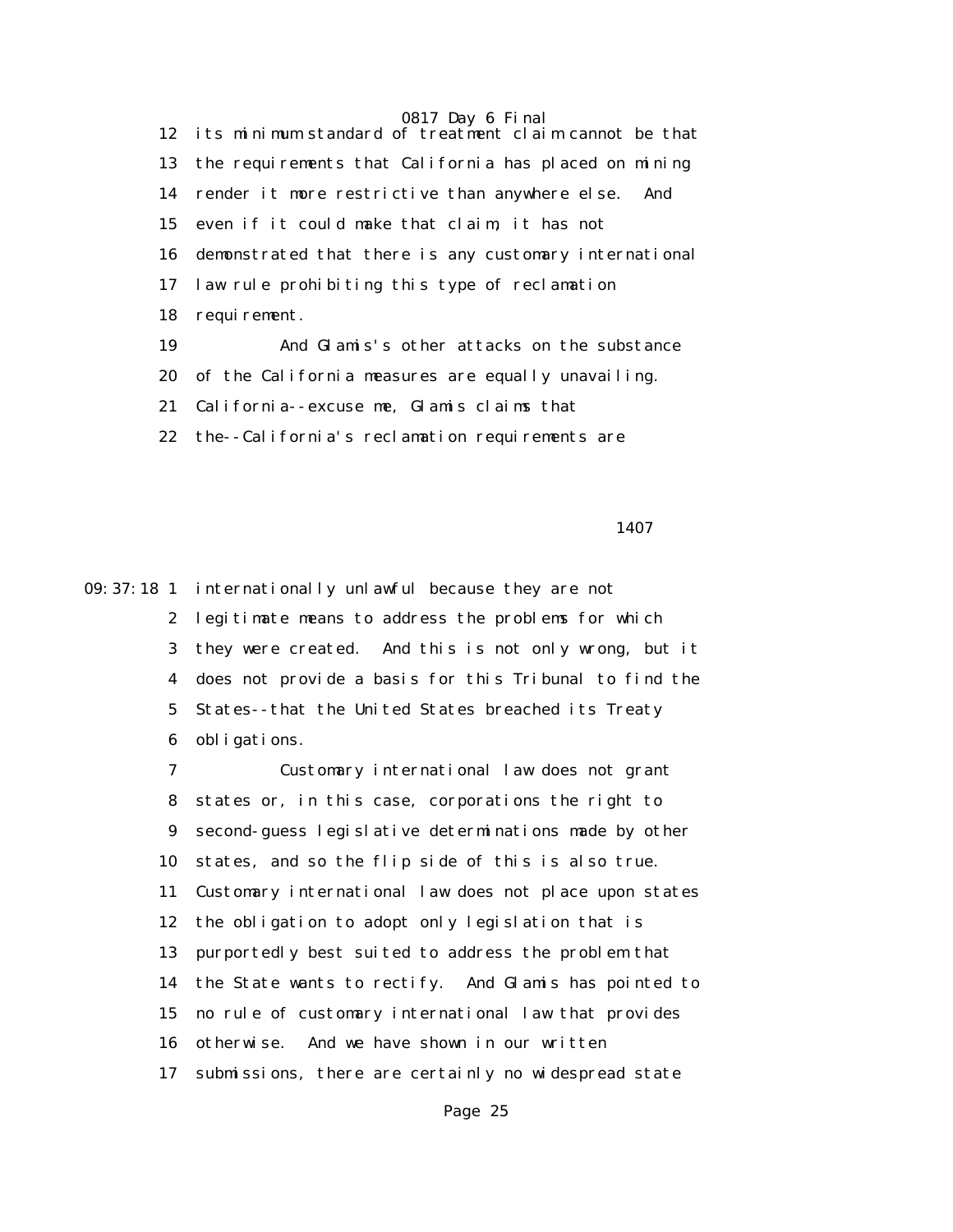18 practice to that effect.

 19 To the contrary, the State practice which we 20 have cited demonstrates that domestic courts in the 21 United States and Canada, two pertinent jurisdictions 22 for assessing State practice in this case, typically

#### <u>1408</u>

09:38:29 1 provide a great amount of deference or a great degree 2 of deference to legislative decisions and do not 3 declare such laws to be invalid on the basis that 4 there may have been better means to address the 5 problem or that the means chosen were ineffective. 6 Furthermore, during its opening statement, 7 Glamis acknowledged more than once that the actions of 8 the State of California at issue in this proceeding 9 were in lawful. And Mr. Clodfelter referred to this 10 this morning. The citations that I have are--I 11 believe they were to the LiveNote transcript, so 12 they're not right on point, but the first reference 13 was made on or about page 70 and the second on or 14 about page 83. 15 But by doing this, Glamis itself must be 16 deemed to acknowledge that a United States court would 17 not strike down either California measure on the 18 grounds that it was arbitrary. 19 So, although Glamis characterizes both of the 20 California measures as arbitrary, it has failed to 21 prove this fact and to demonstrate that such a showing

22 could constitute a violation of Article 1105(1).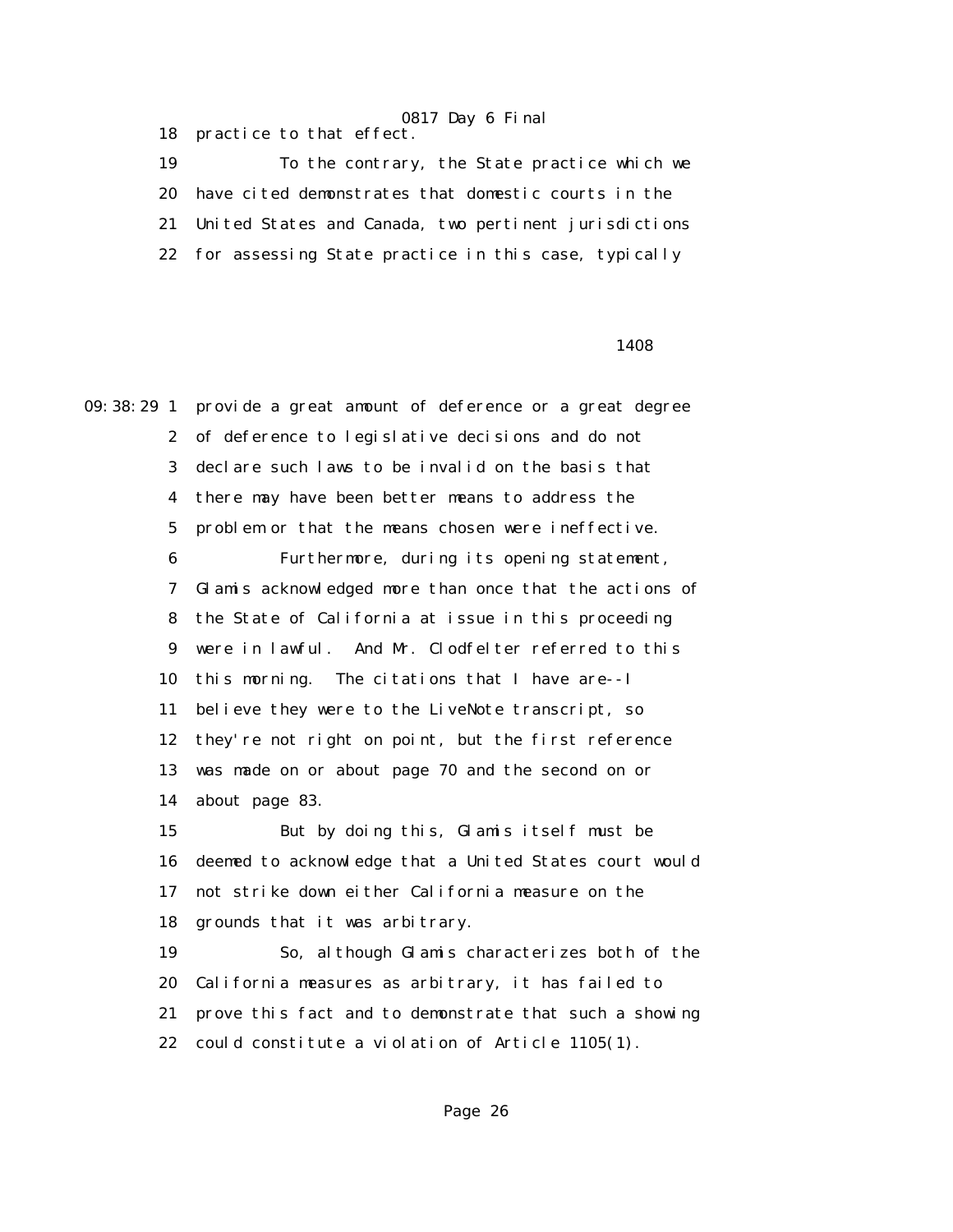<u>1409</u>

09:39:35 1 The international law cases that Glamis cites 2 do not support the far-reaching proposition that state 3 legislation may be second-guessed by international 4 tribunals to determine whether that legislation is the 5 least restrictive or the best means of accomplishing 6 its objectives. 7 Legislation that bears no rational 8 relationship to its purported aims might be 9 characterized as arbitrary. But even assuming that 10 there was an international law prohibition against 11 such action, the record in this case so clearly 12 evidences a relationship between each of the 13 California measures and their respective objectives 14 that neither measure could be labeled "arbitrary." 15 So, in addressing Glamis's challenge to the 16 California measures, I will first show why Glamis's 17 argument that the SMGB regulation is arbitrary--I'll 18 first show why that argument fails, and then I will 19 turn to show why its argument that Senate Bill 22 is 20 arbitrary also fails. After that, I will briefly 21 demonstrate why neither of the California measures 22 could have upset Glamis's legitimate expectations, and

#### 1410

09:40:40 1 I will show that both measures were fully transparent, 2 thus satisfying Article 1105(1), even accepting 3 Glamis's flawed analysis of the minimum standard of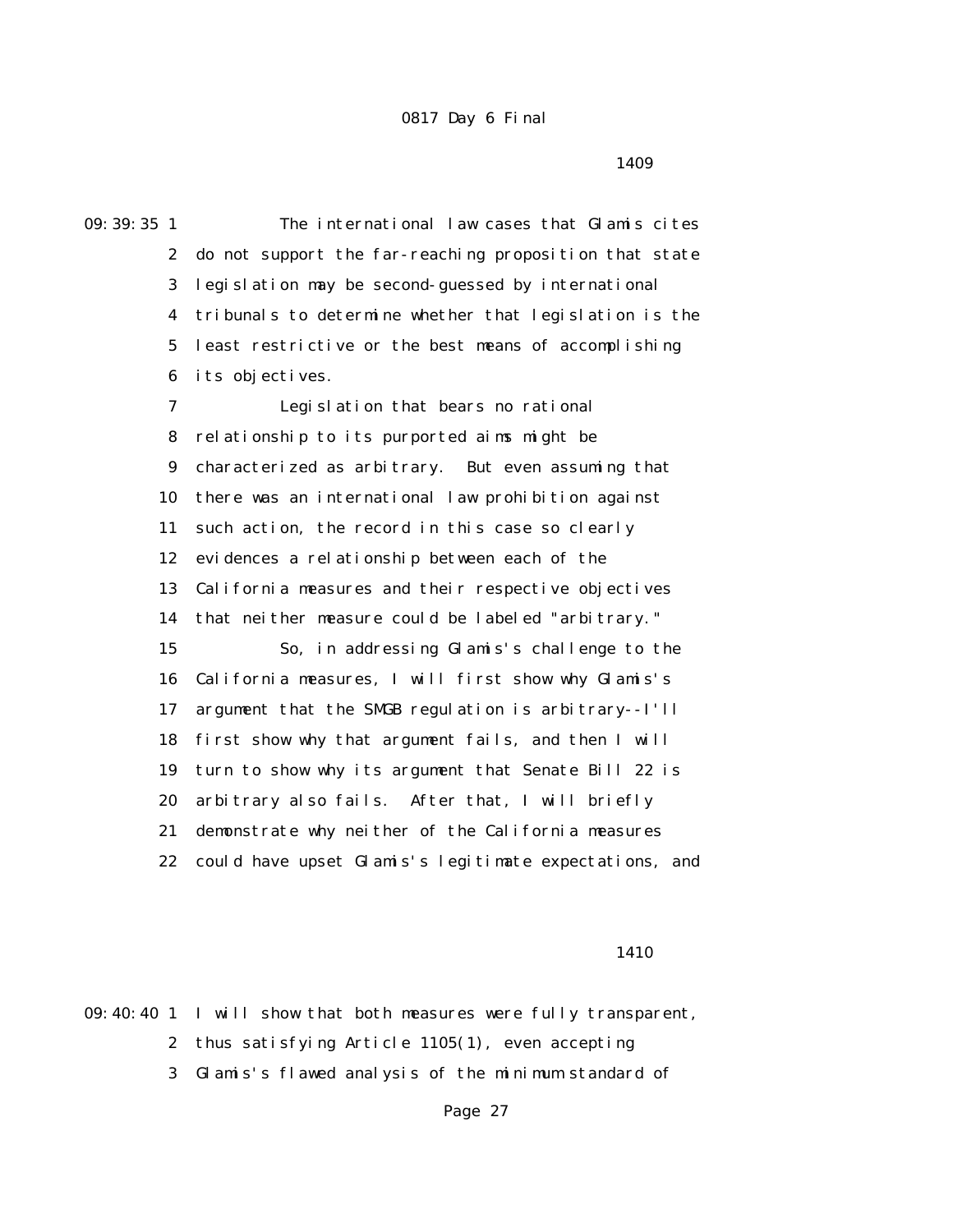4 treatment.

 5 As I showed yesterday, the purpose of the 6 SMGB's regulation is clear from the administrative 7 record. The SMGB sought to ensure that lands that 8 were used for mining were reclaimed to a condition 9 where they could later be used. They were also 10 adopted to ensure that there remained no danger to 11 public health and safety after mining was completed. 12 As Mr. Feldman noted, the SMGB had ample 13 evidence before it indicating that when land is left 14 with vast open pits and hundred-foot-high stockpiles, 15 that land is not adaptable to alternative uses. 16 In fact, Dr. Parrish explained that the SMGB 17 was presented with no evidence whatsoever that land 18 with unbackfilled pits and large waste piles had been 19 or could be converted to an alternate use. 20 By contrast, once the land is backfilled and 21 recontoured, the public land can again be used. Other 22 harms associated with large open pits, such as the

#### 1411

09:41:57 1 formation of pit leaks, dangers to wildlife and 2 humans, are also eliminated when the open pits are 3 backfilled.

> 4 Glamis criticizes the regulation as arbitrary 5 on three bases, none of which has any merit. First, 6 it argues that the SMGB did not rely on scientific or 7 technical reports. But scientific or technical 8 reports aren't required to determine that open pits 9 pose dangers or that land with large open pits and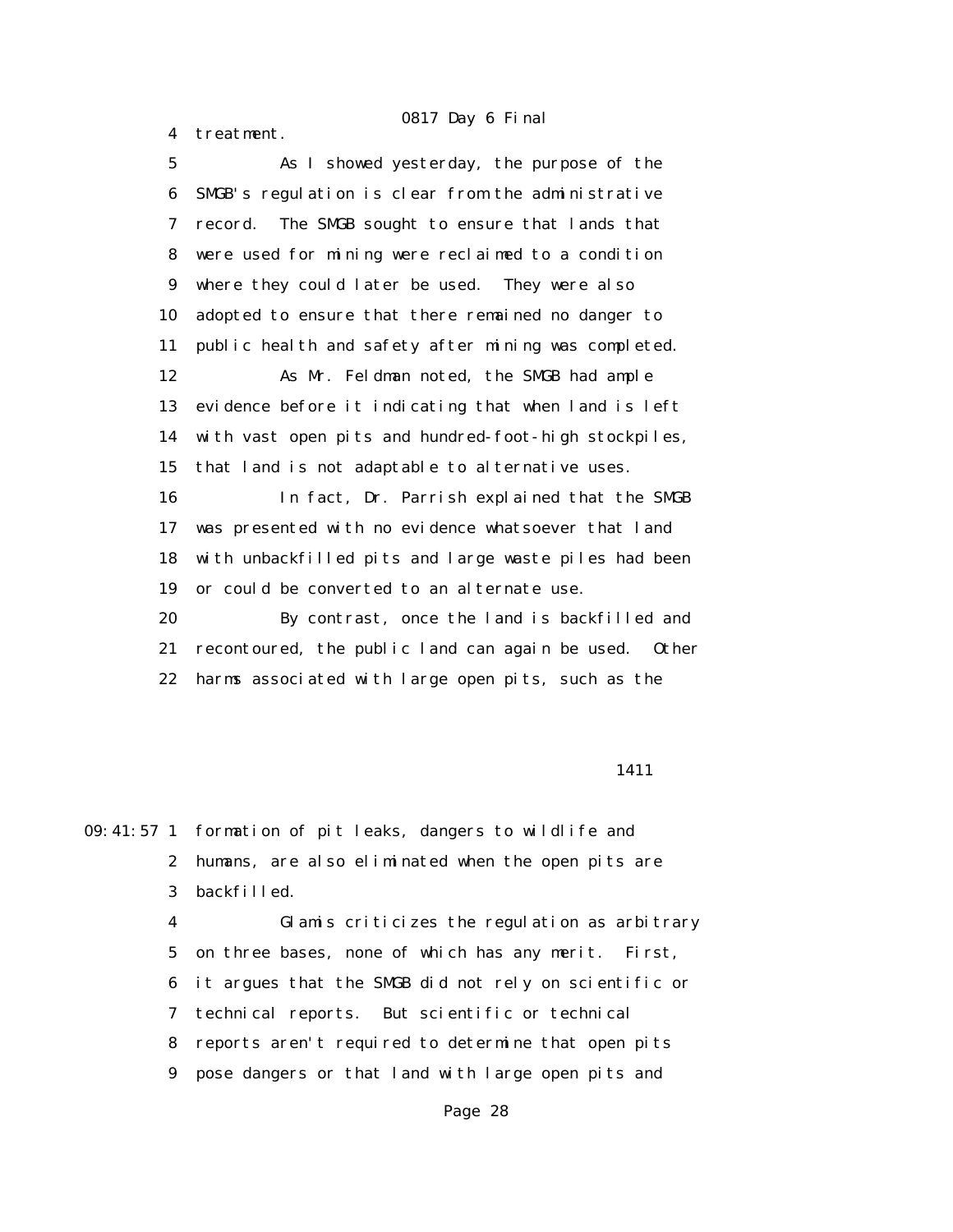10 massive waste piles is not readily adaptable for 11 alternative uses post-mining. Empirical evidence can 12 demonstrate that.

 13 As Dr. Parrish testified, the SMGB held 14 public hearings where it heard testimony on its 15 proposed regulations. As you heard this week in 16 testimony from both Dr. Parrish as well as 17 Mr. Jeannes, Glamis was present at these hearings, and 18 Glamis officers testified at those hearings and had an 19 opportunity to present any evidence which they wished 20 to present.

 21 The California Mining Association, of which 22 Glamis is a member, also testified at those meetings.

1412

09:43:04 1 Much of the testimony that was presented 2 concerned the ways in which open pits were dangerous 3 and how the land was not being utilized post-mining. 4 This is all contained in the voluminous administrative 5 record. That record overwhelmingly supports the 6 SMGB's actions; and, as Dr. Parrish noted, the SMGB 7 was presented with no persuasive evidence to the 8 contrary. There were no technical or scientific 9 reports introduced that contradicted the SMGB's 10 findings. 11 Equally baseless is Glamis's second 12 contention that the Board's decision to regulate 13 metallic but not nonmetallic mines was arbitrary. As 14 we have explained and as Dr. Parrish has testified,

15 nonmetallic mines don't present the same issues as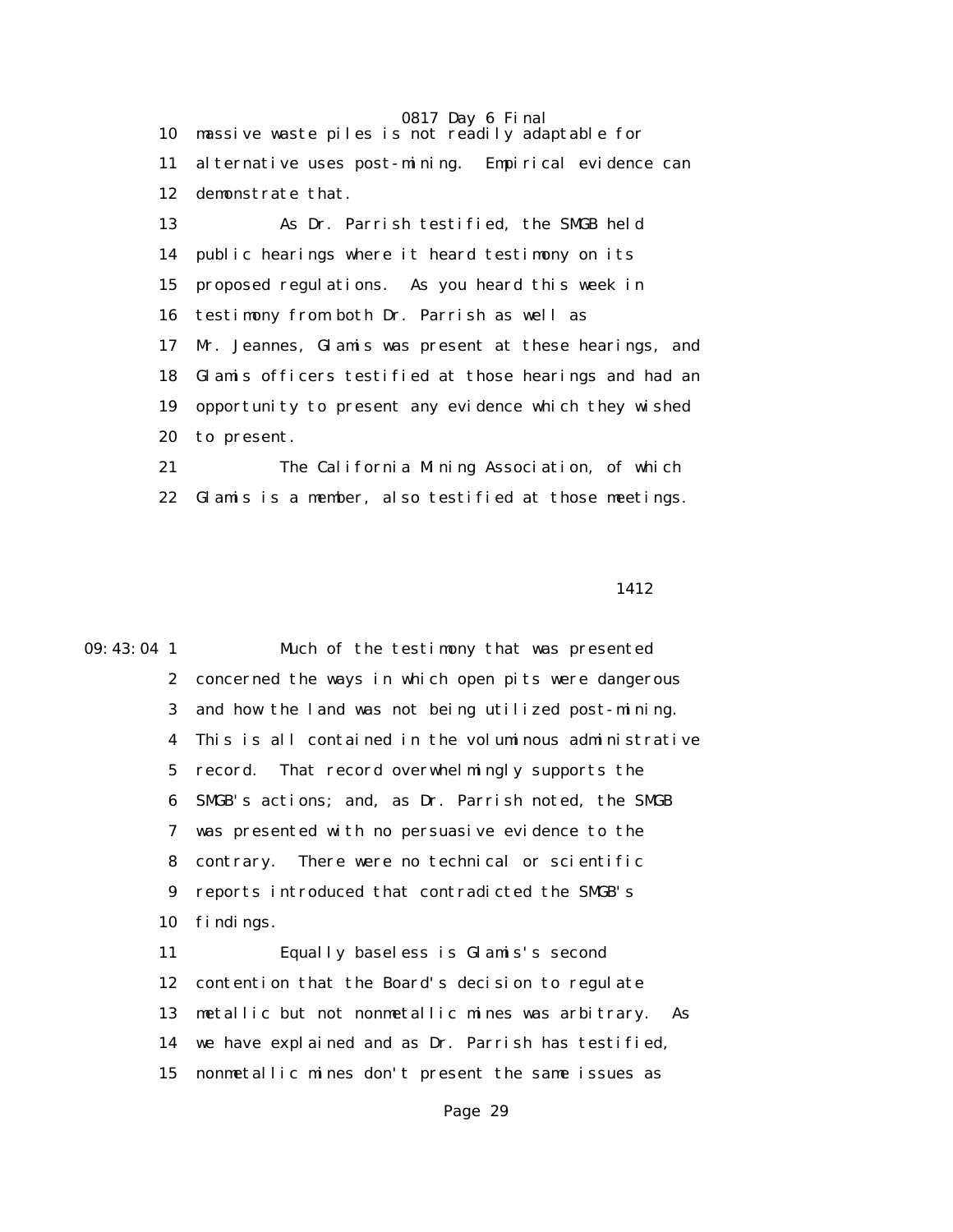16 mechanic mines. First, most of the material that is 17 mined, like sand and gravel as opposed to minerals in 18 a metallic mine, is carted away, so you generally 19 don't have the large waste piles that are left with a 20 metallic mine.

 21 You also don't have the material to fill in 22 the hole. The purpose of the regulation is to reclaim

1413

09:44:12 1 the land so that it can be used for alternate uses, 2 and it would be counterproductive to require companies 3 to completely backfill when there isn't enough fill 4 material to backfill the pit. The company would need 5 to go elsewhere to dig a hole and cart that material 6 back to the open pit, but then it would have created 7 another hole which, in turn, would need to be 8 backfilled, unless material was then again carted in 9 to fill that hole and so on and so on. Indeed, it 10 would not make much sense at all if the regulation did 11 require backfilling under such circumstances.

> 12 And as Dr. Parrish also noted, in practical 13 terms, the nonmetallic open-pit mines just haven't 14 presented the same problems because, for economic 15 reasons, they are generally located close to urban 16 areas, and, thus, there is an incentive for the mining 17 operator to backfill the hole, even if it does need to 18 acquire the fill material because the land is so 19 valuable that it can often incur that cost just so the 20 land can be used for an alternate use so it can be 21 later built upon if it is located close to an urban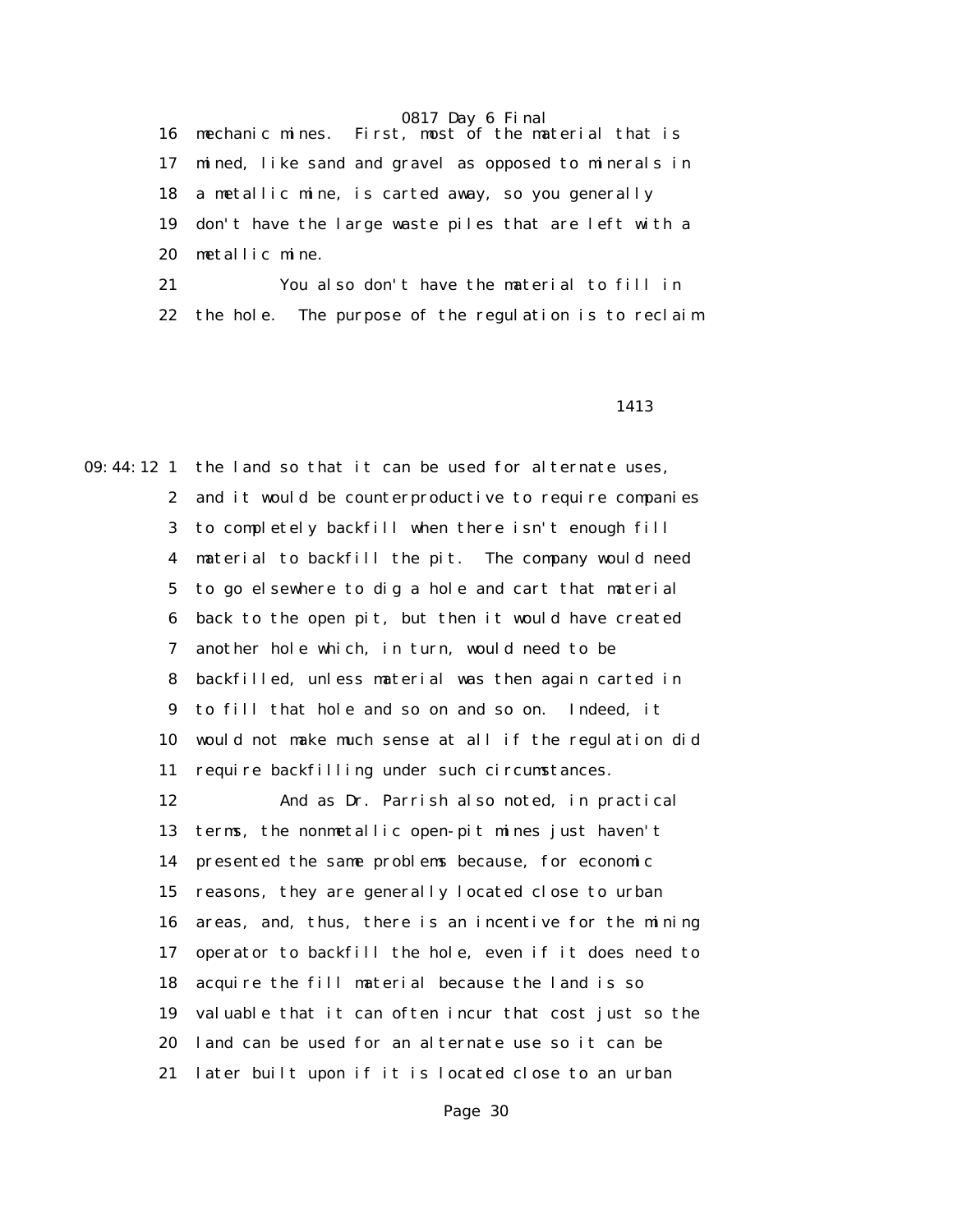22 area. So, the same problems weren't presented with

1414

09:45:30 1 respect to nonmetallic mines as were presented with 2 respect to the metallic mines.

> 3 And just to follow up on a point that was 4 raised yesterday, which was whether the Boards 5 considered this distinction between metallic and 6 nonmetallic mines, and we said that we would look back 7 because we were certain that it had, and I just want 8 to point the Tribunal to pages 8 and 9 of the Final 9 Statement of Reasons.

 10 And in that document, the Board there 11 responds to a comment that was made regarding the 12 percent revenue rate to be used for purposes of 13 determining whether a mine falls within the definition 14 of a metallic mine under the regulation. The Board 15 had proposed a 10 percent rate test, meaning that if 16 10 percent or more of a mine's revenue was derived 17 from metallic minerals, then the mine would be covered 18 by the regulation. It would be considered a metallic 19 mine for purposes of the regulation. 20 The commenter proposed increasing this to

21 50 percent, and said that, no, you should only fall

22 within the definition of a metallic mine if 50 percent

1415

09:46:41 1 or more of your revenue was derived from metallic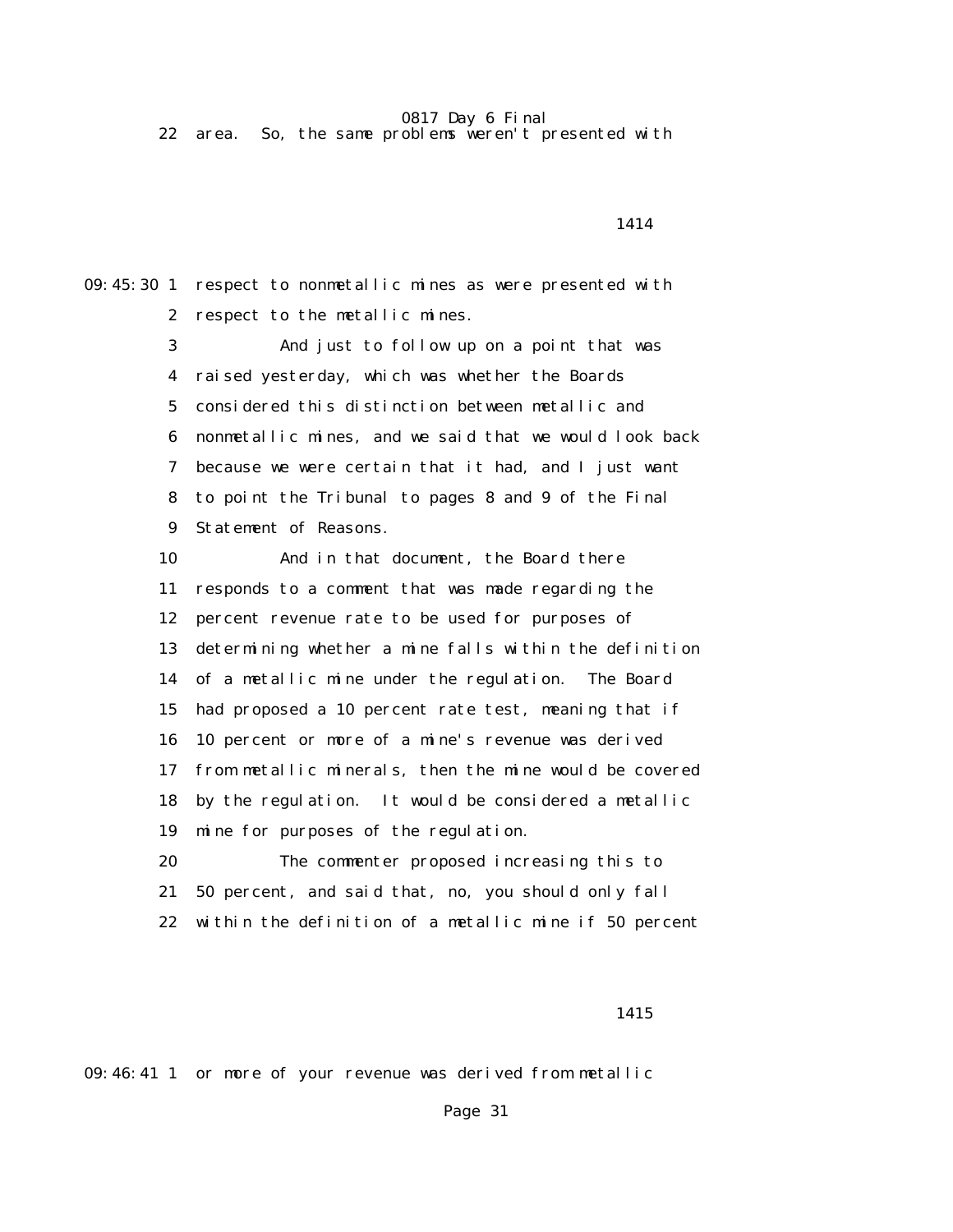0817 Day 6 Final 2 minerals. And the Board declined to change the 3 regulation, and it maintained the 10 percent rate. 4 In doing so, it observed that if some 5 aggregate mines were to be swept into the definition 6 of metallic mines, those aggregate mines would be 7 accorded relief under the regulation if they did not 8 have enough fill material to fill in the hole because 9 the regulation only requires the holes to be 10 backfilled to the extent there is enough fill 11 material.

 12 So, there wasn't a problem on that account, 13 but at the same time, the Board wanted to ensure that 14 mines that were really creating this problem were 15 swept within the scope of the regulation, and it did 16 maintain that low 10 percent rate.

 17 Now, in his rebuttal statement, Mr. Leshendok 18 raised the issue of the Borax nonmetallic mine in Kern 19 County, California, and you also heard some testimony 20 about that mine this week. And he noted in particular 21 that this aggregate nonmetallic mine is larger than 22 the proposed Imperial Project and would leave a large

1416

09:47:48 1 hole with very large waste piles.

 2 But as Dr. Parrish explained in his first 3 statement, with respect to aggregate mines, generally 4 there are no large waste piles left on-site, and so 5 backfilling of such mines is usually unfeasible. This 6 may not be the case for every single aggregate mine. 7 And the SMGB regulation was not designed to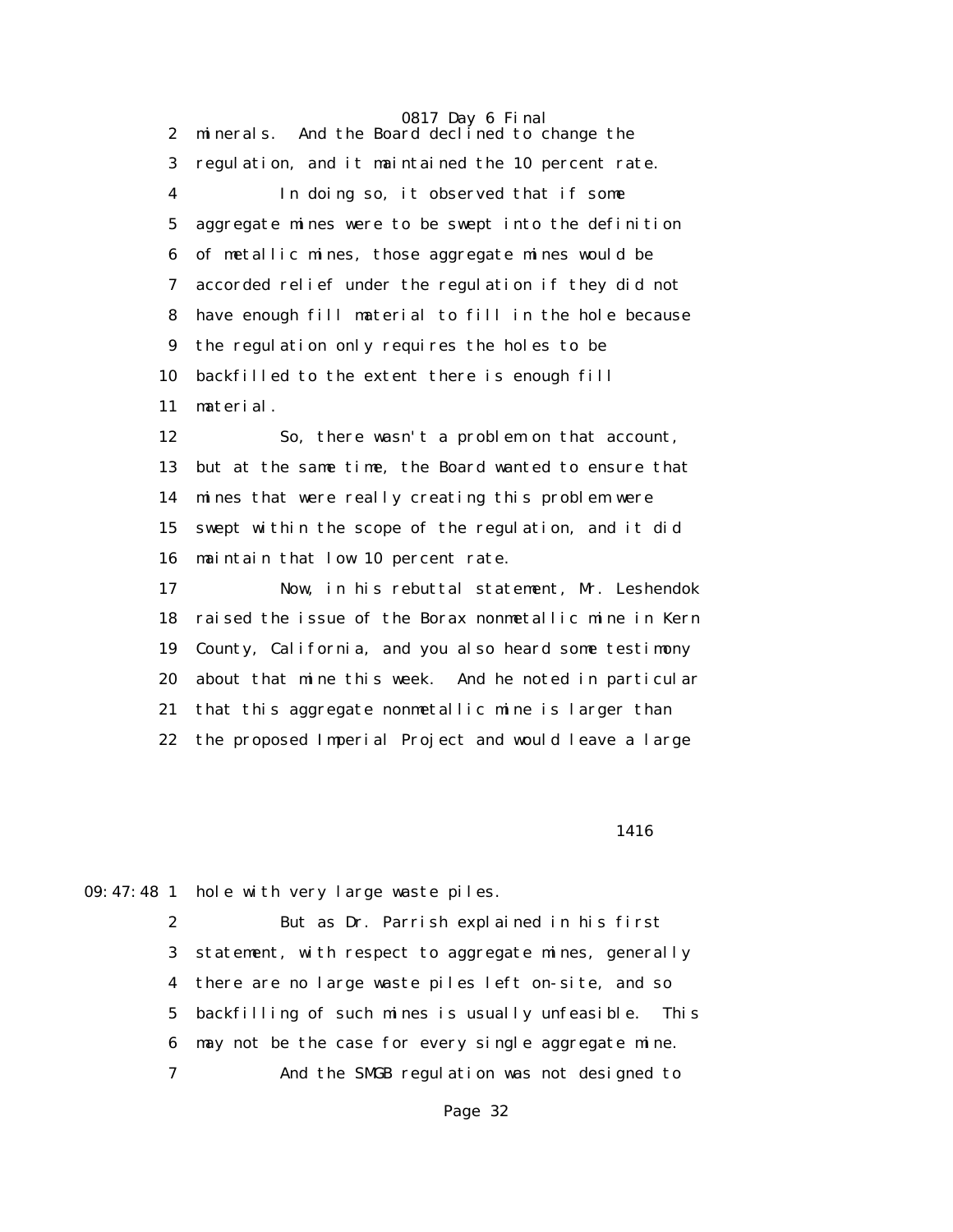8 address every problem resulting from every mine in the 9 State of California, but rather to tackle the problem 10 which appeared most serious and immediate, which was 11 the environmental harm result from open-pit metallic 12 mines.

 13 And the SMGB regulation cannot be found to be 14 arbitrary for doing so. As we explained in our 15 Rejoinder and as the U.S. Supreme court has held, 16 there is, "no requirement that all evils of the same 17 genus be eradicated, or none at all." And that is 18 from the Railway Express Agency versus New York case, 19 U.S. Supreme court case from 1949. 20 Both the U.S. Supreme court and the Canadian

 21 Supreme court have clearly rejected the notion that 22 legislation is arbitrary if it fails to address every

#### 1417

09:49:02 1 related problem. Both courts have held, and I have 2 put this on the slide, evils in the same fields may be 3 of different dimensions and proportions requiring 4 different remedies, or so the legislature may think. 5 Or the reform may take one step at a time, addressing 6 itself to the phase of the problem which seems most 7 acute to the legislative mind. The legislature may 8 select one field and apply a remedy there, neglecting 9 the others.

> 10 The SMGB's regulation was a rational response 11 to the problems posed by open-pit metallic mines that 12 were not fully reclaimed. The reclamation 13 requirements imposed by the regulation meets the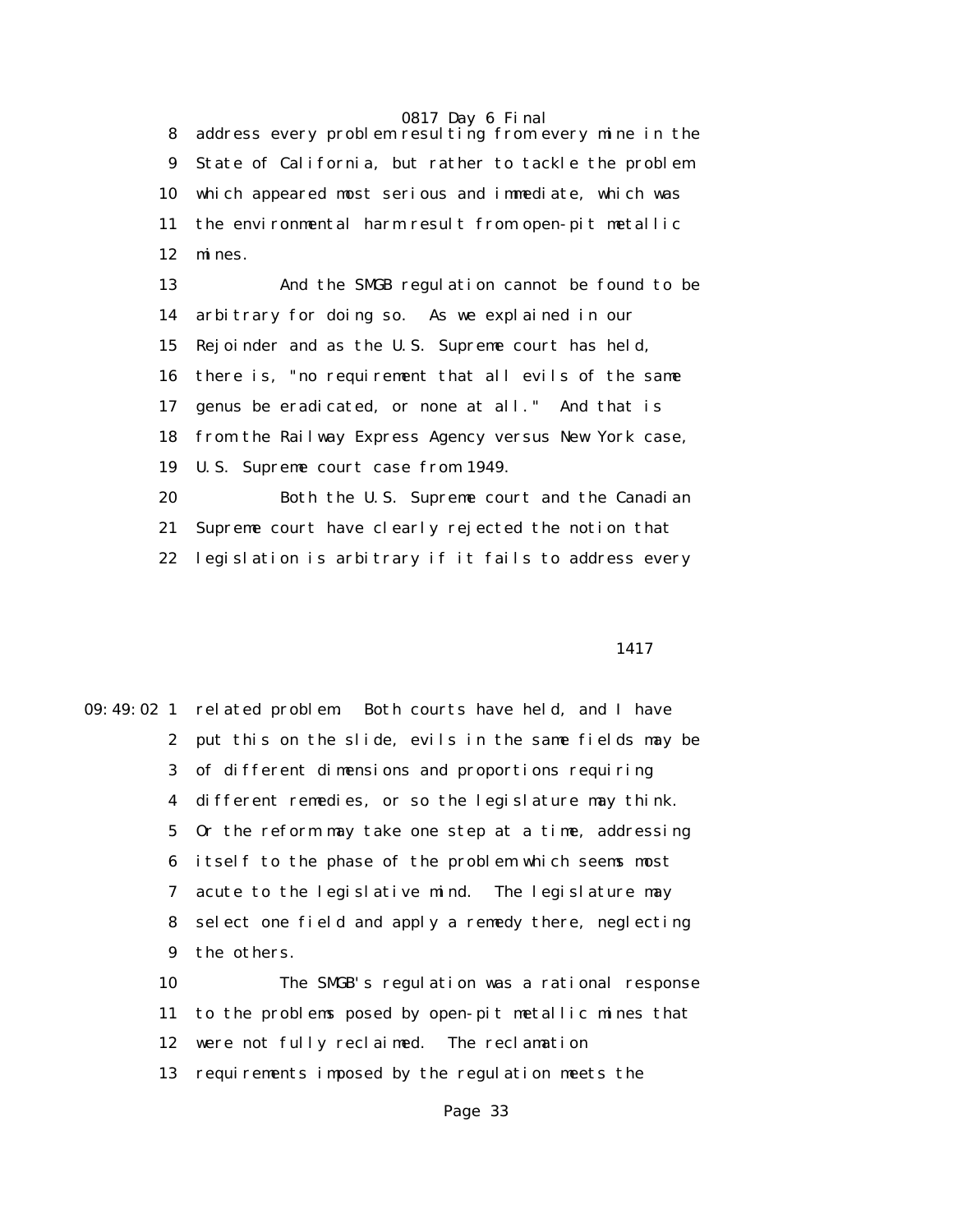14 regulation's objectives of ensuring that the land is 15 available for alternate use and doesn't pose dangers 16 to the public, and there is no evidence that even 17 remotely suggests that the regulation was irrational 18 or arbitrary. 19 And I believe I made a factual misstatement

20 when I was talking about the Borax mine. It is a

21 nonmetallic mine, but it is not an aggregate mine.

22 It--actually, the material in the mine is boron, which

1418

09:50:11 1 I don't think falls under the definition of aggregate, 2 but it is a nonmetallic mine. 3 And finally, on the issue of the 4 arbitrariness or alleged arbitrariness of the SMGB 5 regulation, Glamis suggests that the regulation is 6 arbitrary because it claims that certain studies show 7 that backfilling can have detrimental environmental 8 effects, and particularly, Glamis points to statements 9 made that backfilling can result in water quality 10 concerns where the backfilled material is chemically 11 transformed as a result of conditions in the 12 backfilled pit. 13 But as Dr. Parrish testified, the California 14 backfilling regulation addresses this concern because 15 that regulation provides that backfilling must be 16 engineered to comply with regional water quality 17 control standards; thus, the water quality problems 18 that are referenced in these studies have been 19 addressed by the regulation and cannot render the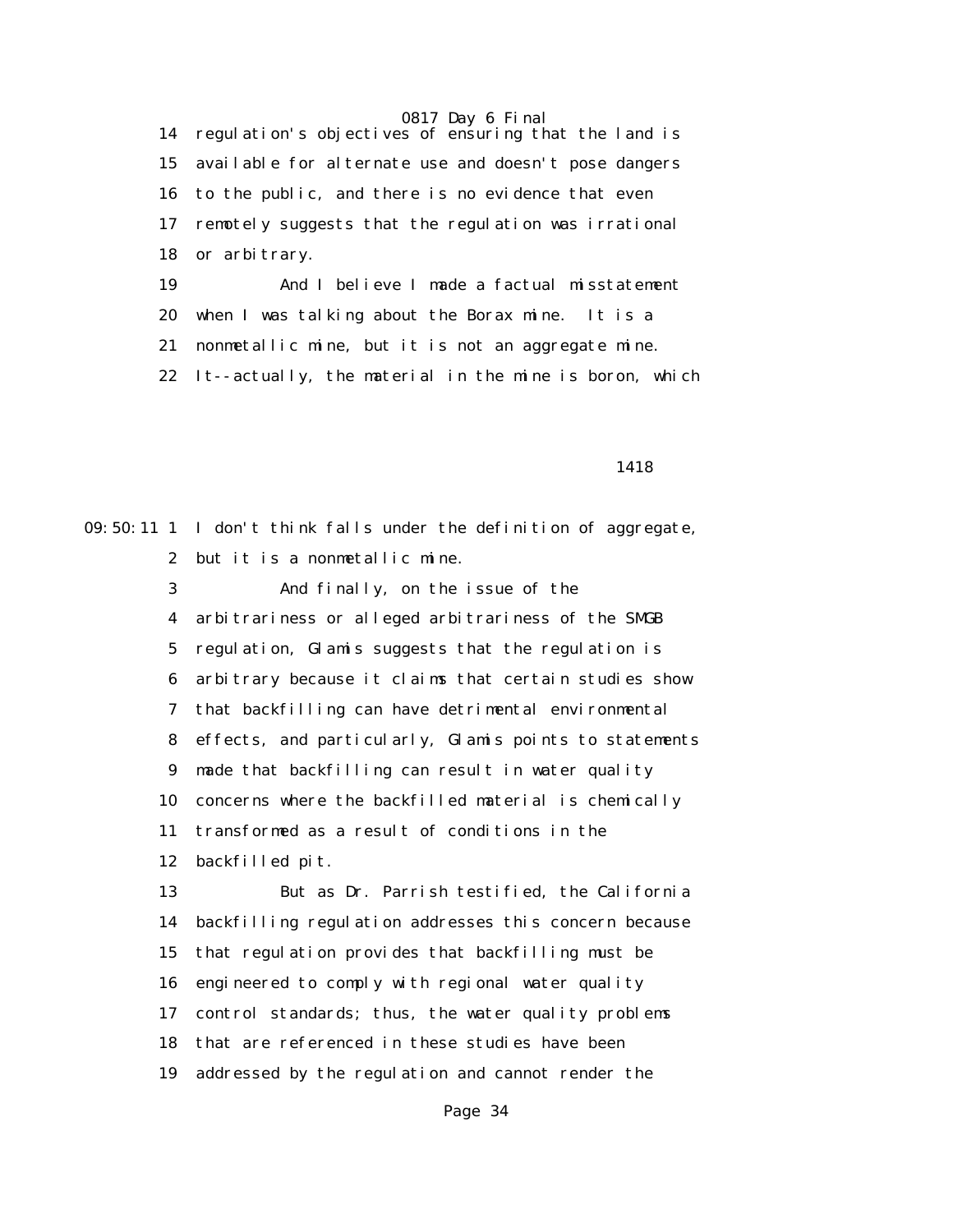|  | 20 regulation arbitrary. |  |
|--|--------------------------|--|
|--|--------------------------|--|

 21 On Wednesday, Glamis made one final attempt 22 to cast the rationality of the SMGB regulation into

1419

09:51:17 1 doubt by noting that at the time the emergency 2 regulation was promulgated, there was no mining 3 engineer on the Board. And this would hardly render 4 that regulation arbitrary as Glamis does not and could 5 not contend that the lack of someone with such 6 specialized expertise rendered the enactment of the 7 regulation unlawful in any manner; and, to the 8 contrary, as I noted earlier, Glamis has specifically 9 acknowledged the lawfulness of the California measure. 10 But in any event, the mining engineer 11 position on the Board was filled by Mr. Julian Isham, 12 in February 2003, which is two months after the 13 adoption of the emergency regulations and two months 14 before the adoption of the permanent regulation. 15 From February 2003, Mr. Esham participated in 16 Board activities reviewed all materials concerning the 17 backfilling regulation. Mr. Esham attended the April 18 10th, 2003, Board meeting and he voted in favor of the 19 permanent regulation. Other Board Members who served 20 at the time that the permanent regulation was adopted 21 including a geologist serving as a registered 22 geologist with experience in mining geology, a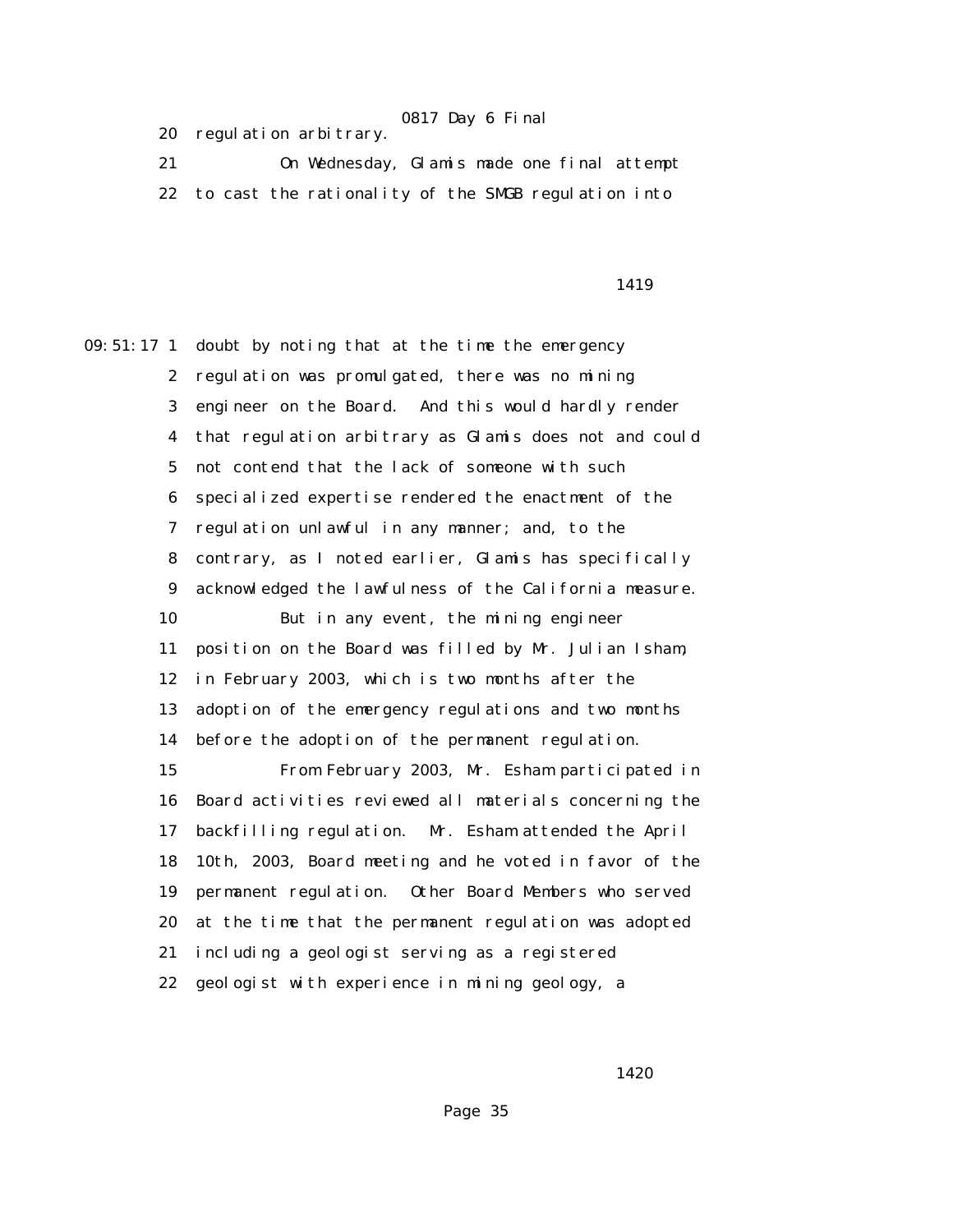09:52:27 1 geologist serving as a member with experience in 2 groundwater hydrology, a certified engineering 3 geologist serving as a public member of the Board, and 4 a certified engineering geologist serving as a civil 5 engineer with experience in seismology. 6 So, clearly Glamis's attempt to cast doubt on 7 the rationality of the regulation by noting this fact 8 on Wednesday has no merit whatsoever. 9 I'm now going to turn to discuss the second 10 of the California measures, which is Senate Bill 22. 11 And Senate Bill 22, like the SMGB's regulation, is not 12 arbitrary. That legislation's goal, as we discussed 13 yesterday, is to protect cultural sites and Native 14 American religious practices. It cannot be contested 15 that cultural, historical, and archeological sites 16 will be damaged if the land on which they are found is 17 mined. By enacting Senate Bill 22, the California 18 Legislature sought to minimize this harm. Glamis, in 19 essence, argues, that anything short of eliminating 20 all harm from an identified problem makes a 21 legislature's actions arbitrary, but this is not and 22 cannot be the case.

#### 1421

09:53:48 1 Governments and specifically legislatures 2 compromise all the time. As I noted earlier, the 3 Methanex Tribunal recognized as much when it observed, 4 and I quote, "Decrees and regulations may be the 5 product of compromises and the balancing of competing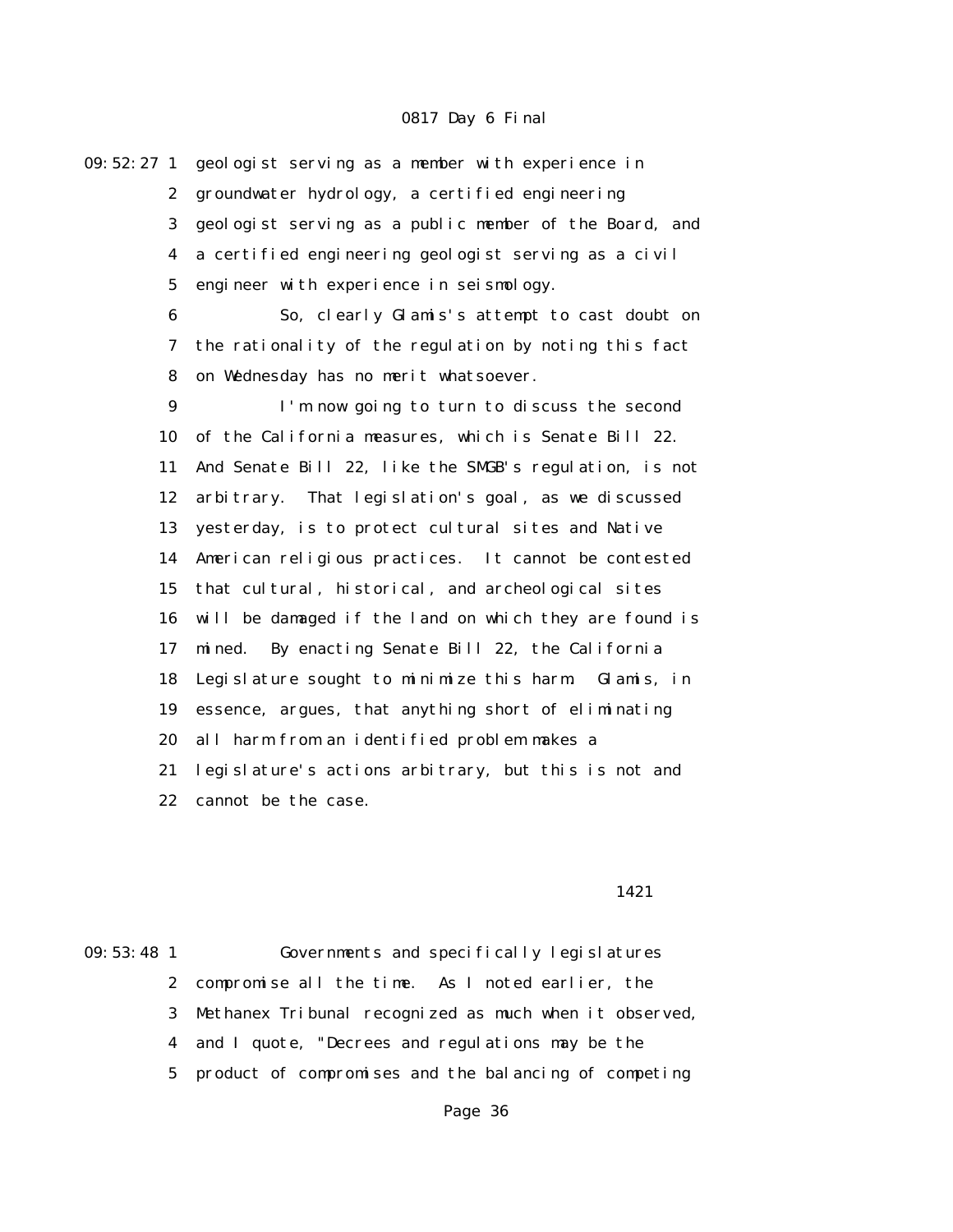6 interests by a variety of political actors." That's 7 in the nature of government particularly and the 8 nature of democratic governments. They can't make 9 everyone happy. And most legislation, in fact, makes 10 no one completely happy, and that's really the sign of 11 legislation that has taken into account multiple 12 viewpoints.

 13 Now, there is really no doubt that the 14 Quechan would have liked a complete ban on mining in 15 all areas like the Imperial Project area that have 16 religious and cultural significance to them, but 17 California was unwilling to do that, and the Quechan 18 have no ability to force the State of California to 19 purchase the mining claims. They can lobby for that 20 to be done, but ultimately that's a political choice 21 that the State is free to make.

22 Now, Glamis, on the other hand, would have

#### 1422

09:54:54 1 liked to mine without incurring any additional 2 reclamation expense. Faced with these two competing 3 interests and the very legitimate goal of minimizing 4 harm to archeological and cultural resources and 5 ensuring that religious practices were not encumbered, 6 the legislature compromised. It enacted reclamation 7 requirements that obligated companies to take steps to 8 minimize damage that their mining operations would 9 cause to cultural and archeological resources. 10 And it goes without saying that customary 11 international law does not prohibit this type of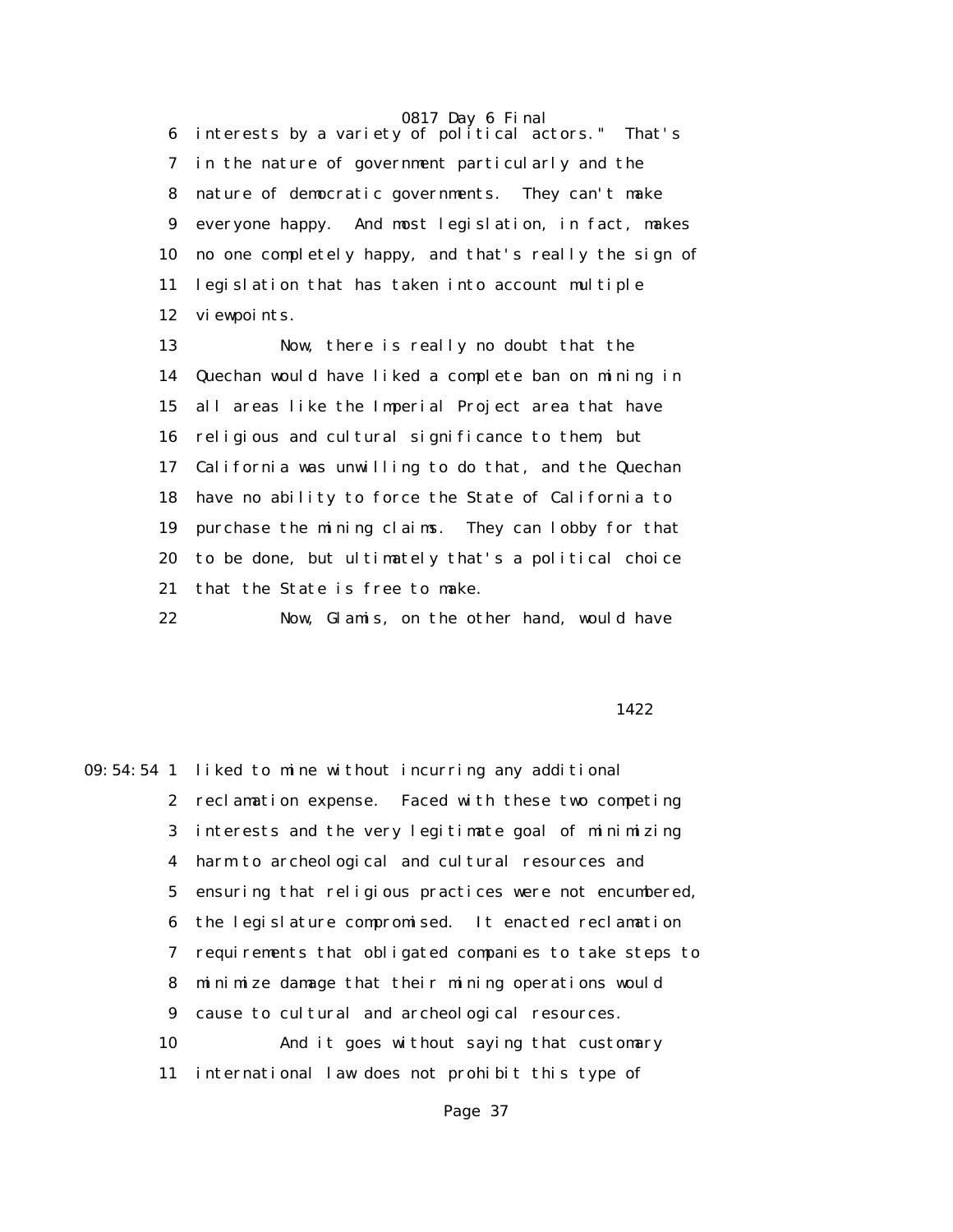12 legislation.

 13 Now, Glamis claims that the result of this 14 compromise, Senate Bill 22, is arbitrary because it 15 doesn't serve its goals of protecting the resources, 16 that it is not perfect legislation, that some 17 resources will be damaged, notwithstanding compliance 18 with the legislation does not make the legislation 19 arbitrary. It may not be perfect, but it certainly 20 was not irrational or arbitrary for the legislature to 21 conclude that Senate Bill 22's reclamation 22 requirements would mitigate the harm to Native

1423

09:56:05 1 American sacred sites and spiritual practices caused 2 by mining.

> 3 Without the reclamation requirements in 4 place, open-pit metallic mines might be left 5 unbackfilled, as Glamis planned to do with the last of 6 its three pits. Glamis planned to leave an 800-foot 7 deep, mile-wide pit along with 300-foot-high waste 8 piles in the area.

 9 Those waste piles would have obstructed the 10 view from Running Man to Indian Pass, and this view 11 was characterized by the Tribe in meetings with the 12 BLM as one of the most important resources that would 13 be adversely affected by the Imperial Project. As you 14 can see on the slide, the Chairperson of the Quechan's 15 Cultural Committee wrote in a letter to BLM that waste 16 piles higher than 40 feet would alter the site's 17 "purpose and destroy its future use forever."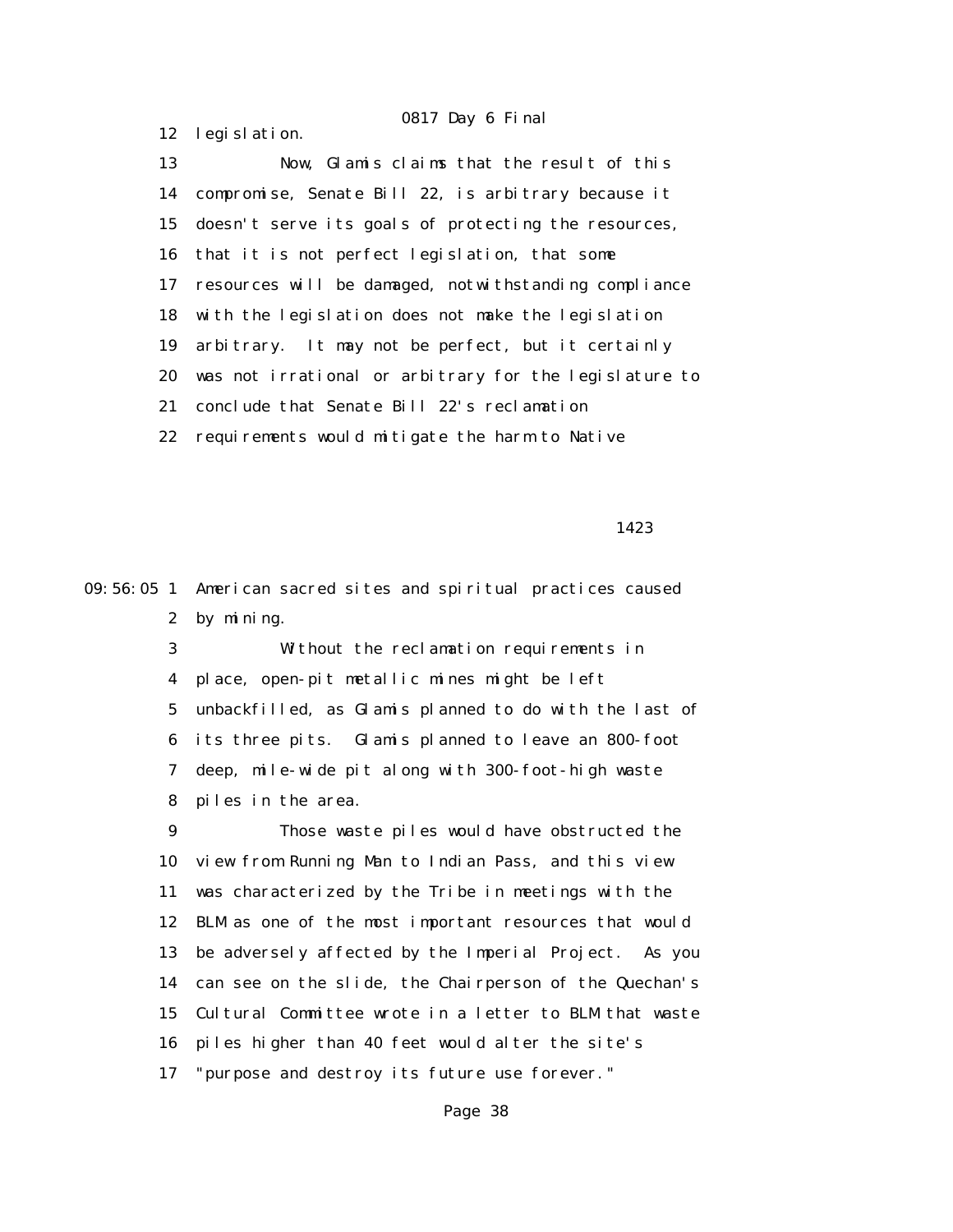18 The archaeologists and ethnographers that had 19 done work in the Project also concluded that if the 20 Project went forward as planned, the area could no 21 longer be used by the Quechan in the future for 22 religious and ceremonial purposes.

### 1424

09:57:19 1 Furthermore, as Dr. Cleland testified 2 yesterday, the Quechan expressed specific concerns 3 about their ability to use the Project area as a 4 teaching place. As he stated, and I have also put 5 this on the screen, but also the area was a teaching 6 place. There were several teaching places where 7 Tribal members can learn traditional culture, and it 8 was one of--it was the first in a series, and there 9 was concern that, "if you could no longer practice 10 learning that you would learn in that practice, then 11 that would mean that the other places would also be 12 considerably reduced in value because the lessons to 13 be learned in that case are relevant to lessons to be 14 learned at other places." 15 And as Dr. Baksh, the ethnographer that 16 prepared a report on the project noted, and I quote, 17 "Tribal members felt that views of the horizon, 18 including those of Picacho Peak and the Indian Pass

> 19 area, would be significantly impacted by the 20 construction of 300-foot-high stockpiles. Disruption

- 21 of current views of the skyline would effectively
- 22 prevent any future religious use of this site which,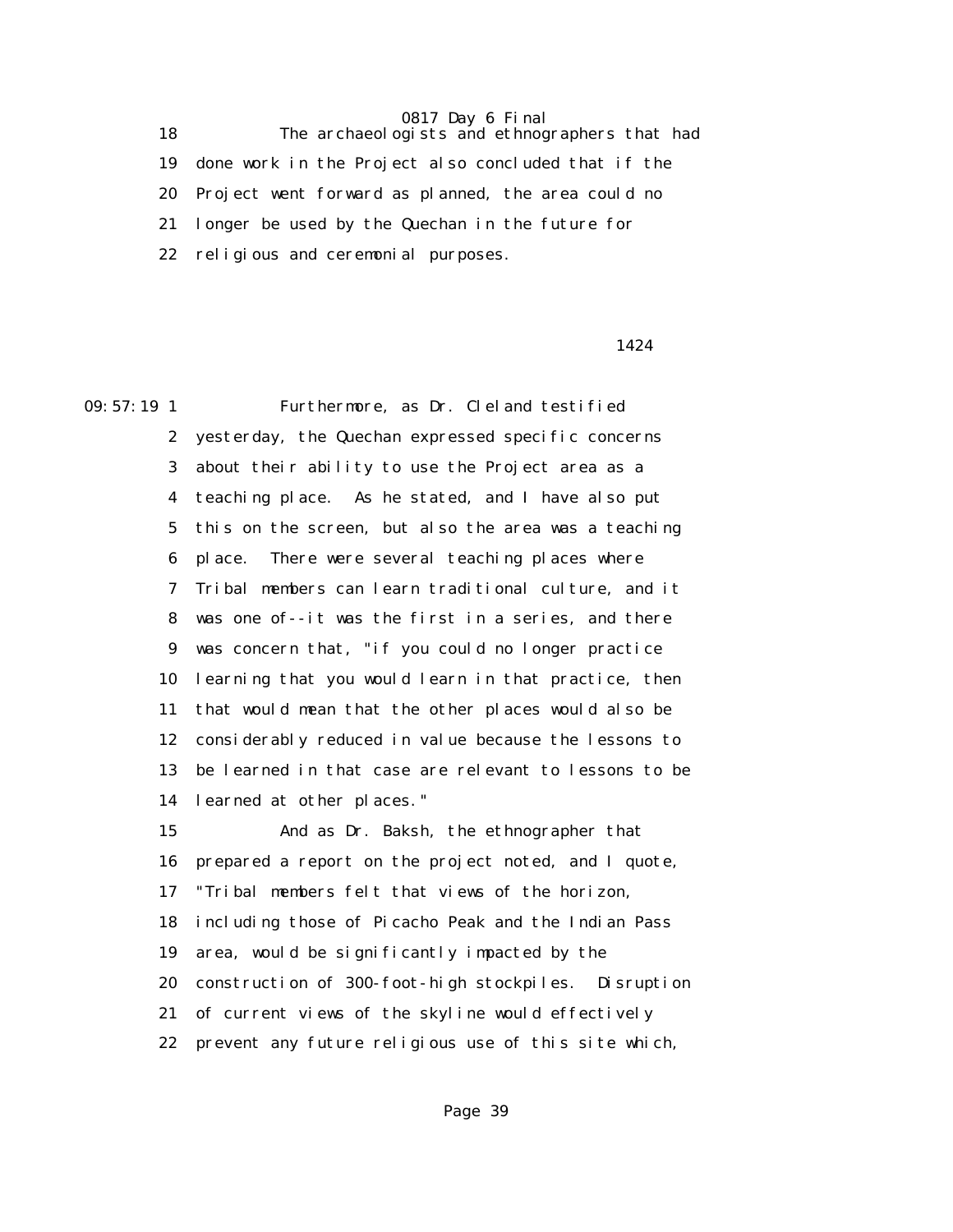09:58:24 1 from the Tribe's perspective, would be detrimental to 2 their religious beliefs and practices." 3 So, the mining project would have left an 4 indelible scar on the landscape. 5 Senate Bill 22 requires backfilling of all 6 mining pits and regrading to the approximate original 7 contours of the land. It was certainly not arbitrary 8 or irrational for the legislature to conclude that 9 limiting the height of waste piles left over from 10 mining operations would contribute to the preservation 11 of Native American religious and cultural practices. 12 Glamis nevertheless argues that it was 13 arbitrary because first, it claims that the 14 legislation will result in more land area being 15 disturbed than would otherwise be the case; and, 16 second, it argues that the legislation doesn't prevent 17 the destruction of portions of the trail system. But 18 neither of these assertions renders the legislation 19 arbitrary, and I will discuss each of these in turn. 20 First, Glamis is wrong that the 21 legislation--when it says that the legislation would 22 result in greater land disturbance. Glamis bases its

#### 1426

09:59:40 1 conclusion on its calculation of the swell factor of 2 the waste rock or, rather, I should say, on its 3 declaration of what the swell factor for the waste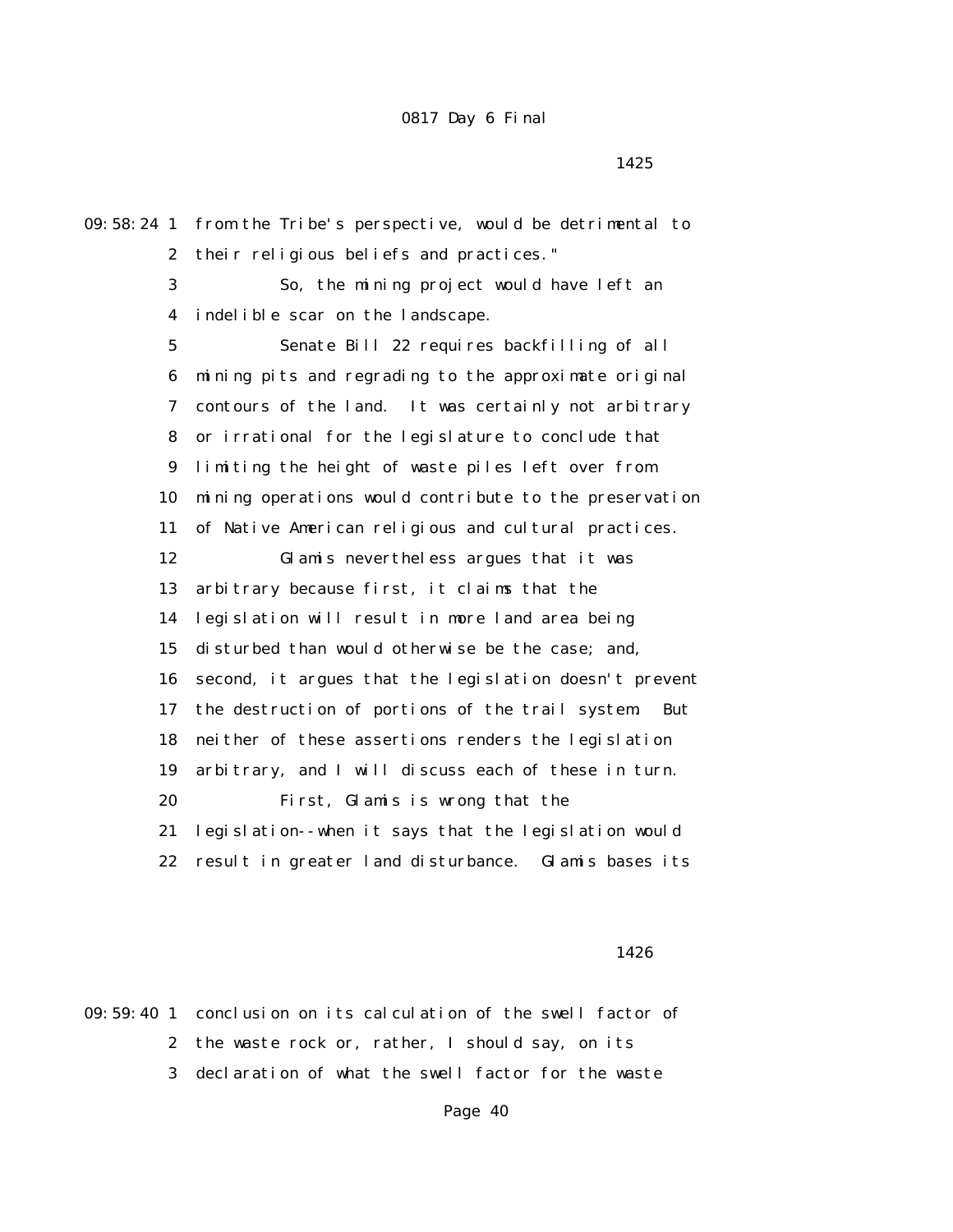4 rock is.

 5 But as Mr. Sharpe explained at great length 6 when discussing valuation issues, Glamis has used a 7 highly inflated swell factor. When the correct swell 8 factor is used, the very same swell factor that Glamis 9 itself used in every single one of its internal 10 contemporaneous documents over a decade-long period, 11 you can see that the land disturbance is not any 12 greater. In fact, it's less, if Glamis's plan were to 13 include complete backfilling. 14 Moreover, as we noted in our written 15 submissions, Glamis's argument is legally irrelevant 16 in any event. As Norwest explained in its reports and 17 testimony, the swell factor for rock varies, depending 18 on the type of rock and the stage of processing. So, 19 even if were true that for Glamis's particular plan 20 complying with Senate Bill 22's requirements would 21 result in more land disturbance, Glamis has not shown 22 and cannot show that this would necessarily be the

1427

10:00:50 1 case for every single open-pit metallic mine in 2 California. 3 Because Senate Bill 22 applies generally,

 4 attempting to show that the legislation might possibly 5 have one adverse effect on one particular project 6 cannot render the legislation arbitrary.

 7 And finally on this point, even assuming 8 arguendo that Glamis were correct and that complying 9 with Senate Bill 22's requirements would result in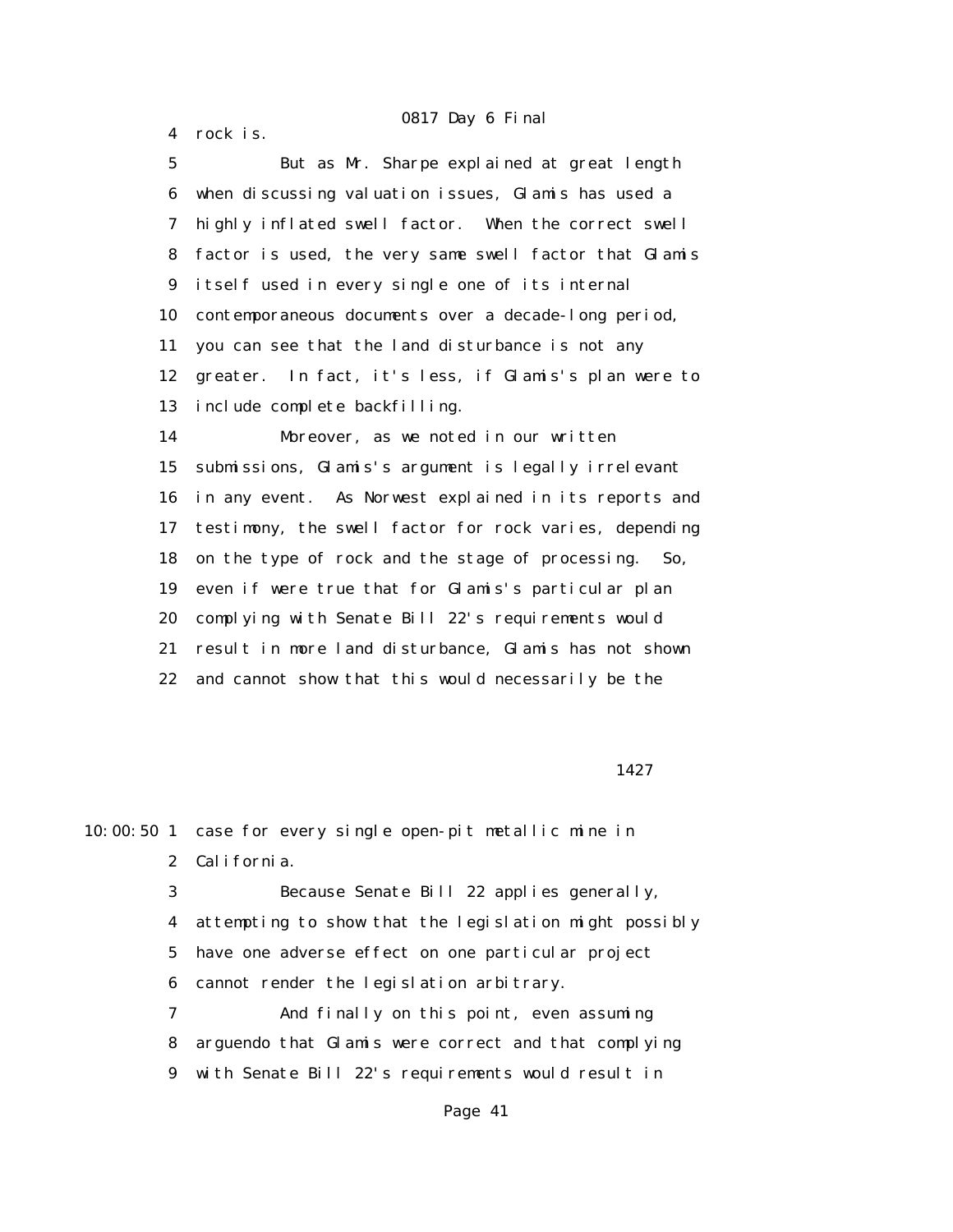10 greater land disturbance in every single case in which 11 S.B. 22 applies, that would still not render the 12 legislation arbitrary. Native American religion and 13 spiritual practice places a high value on the land and 14 view sheds to geologic formations such as mountains 15 that have acquired spiritual significance in the 16 Native Americans' creation stories.

 17 And as I mentioned earlier, the Quechan 18 claimed that preserving the view shed from Indian Pass 19 to Running Man was of great religious significance to 20 them and one of their primary aims.

 21 Furthermore, the Quechan expressed a 22 particular concern that they be able to use the mine

1428

10:02:01 1 and process area as a teaching Center for future 2 generations.

> 3 Senate Bill 22, as I mentioned, requires that 4 waste piles be regraded to the approximate original 5 contours of the land. So, even assuming arguendo that 6 complying with this requirement results in more 7 surface land disturbance, in exchange, view sheds are 8 preserved, and the land can continue to be used as a 9 teaching center and as a place for spiritual 10 reflection and religious ceremonies. There would be 11 nothing irrational or arbitrary about a legislature 12 determining that these were worthwhile goals and 13 making some sacrifices to achieve these objectives. 14 On the second specific criticism that Glamis 15 makes against Senate Bill 22 is that the legislation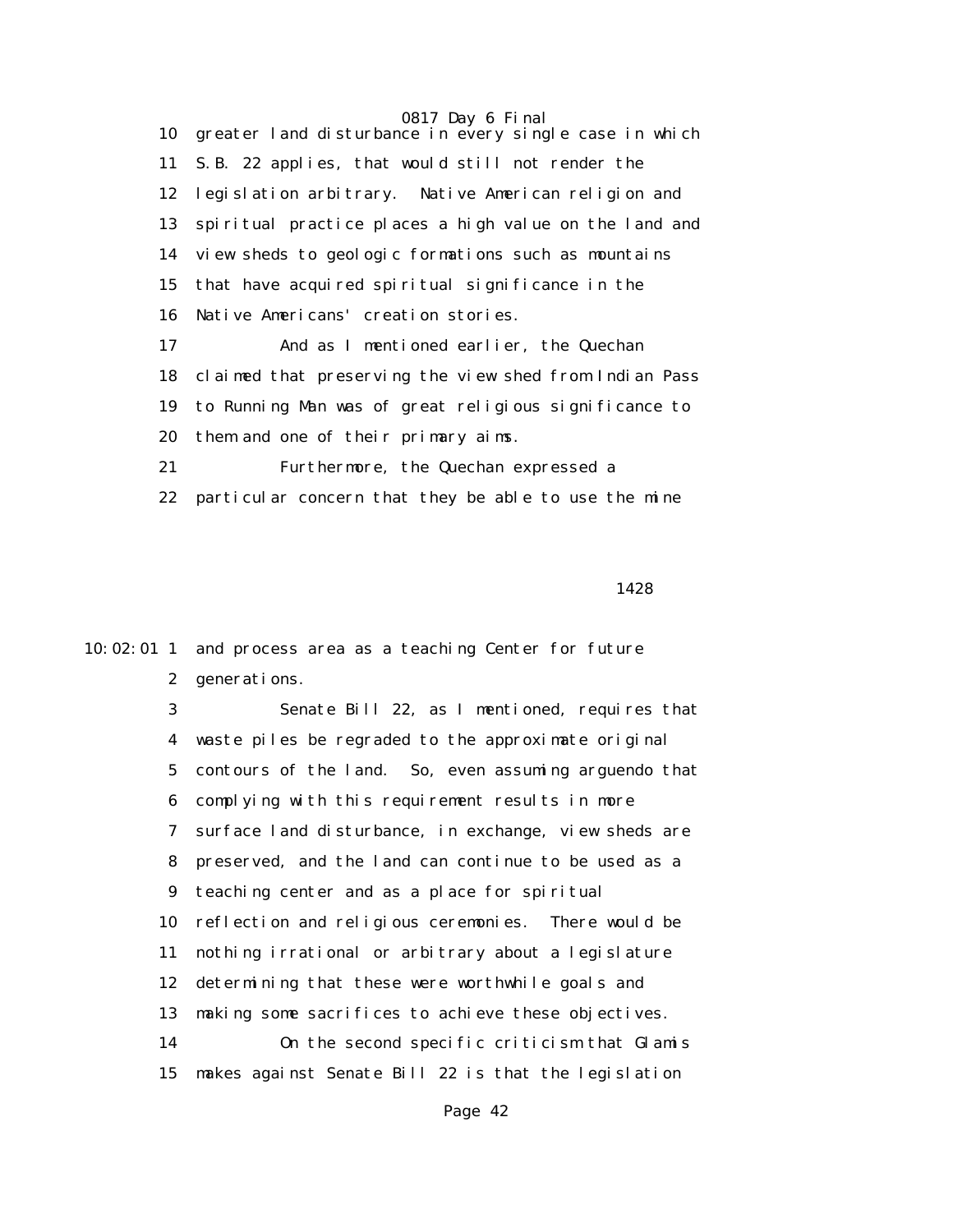16 doesn't preserve the Trail of Dreams and, therefore, 17 it's arbitrary. If the portion of the Trail of Dreams 18 that traverses the Project site as KEA found and 19 Glamis has now conceded, if the project goes forward, 20 that portion of the Trail of Dreams will be destroyed 21 because Glamis's plan--proposed Plan of Operations 22 calls for completely backfilling the West Pit, and

1429

10:03:22 1 West Pit, and this is the pit through which that 2 portion of the Trail of Dreams traverses. And I have 3 put up a diagram there where you can see the 4 red-dotted lines on the upper right-hand corner is 5 where the trail that is labeled F-4 is, and that is 6 the upper position of what would be the West Pit. 7 But as this diagram shows--and this is taken 8 from-- 9 MR. GOURLEY: If I may-- 10 MS. MENAKER: Yes. 11 MR. GOURLEY: --is there a place that's in 12 the record? 13 MS. MENAKER: Yes. This is taken from your 14 1997 Plan of Operations, which is--which is in the 15 record. 16 MR. GOURLEY: At the break you could tell us 17 where. 18 MS. MENAKER: Sure. 19 So, there are--here it shows that there are 20 hundred-foot-high stockpiles that would be placed 21 where the West Pit and the trail once were.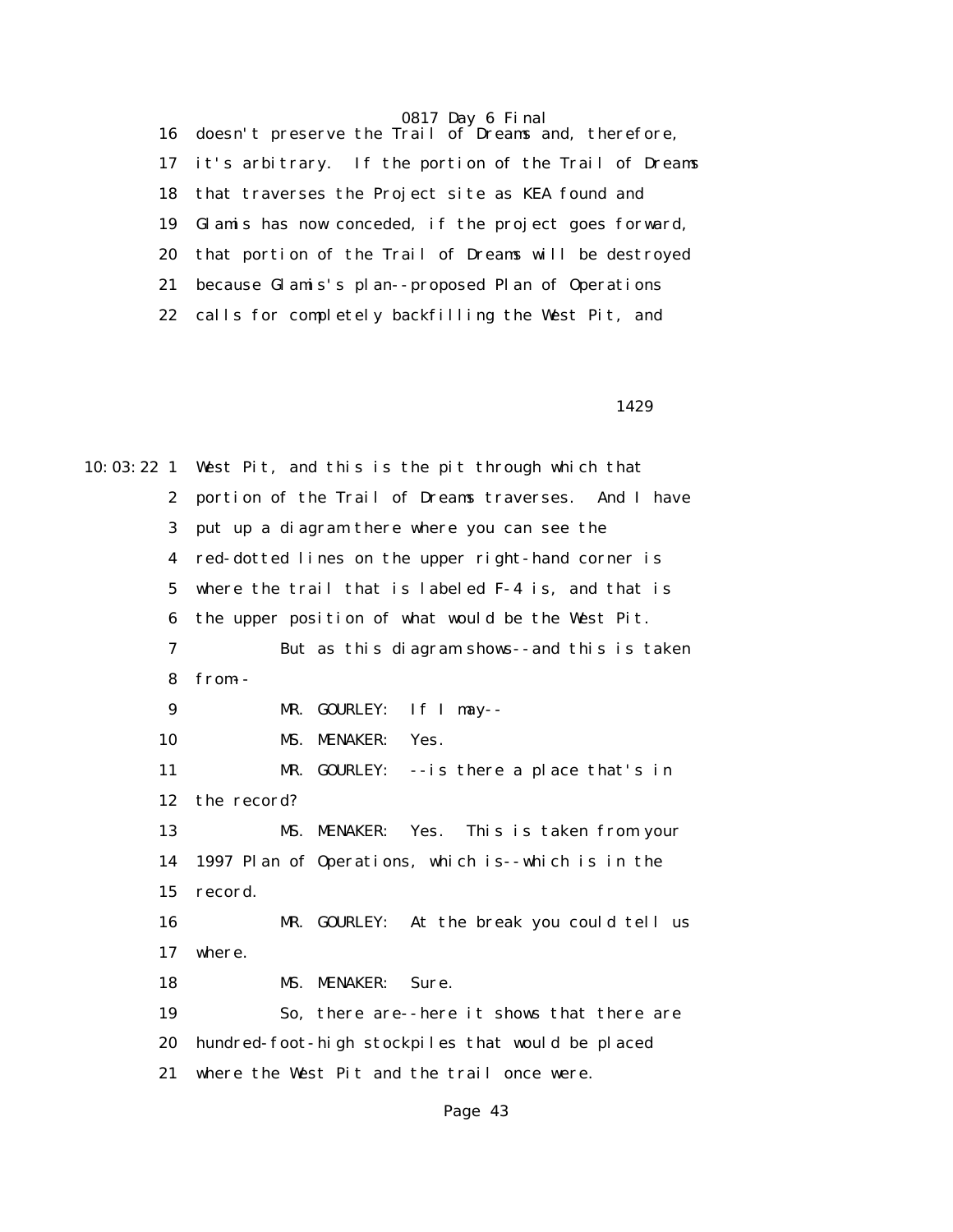10:04:20 1 traverse the trail after mining work was completed, 2 they would have to climb these stockpiles or detour 3 around them.

> 4 I do note that in a 1999 letter to the 5 Advisory Council on Historic Preservation, Glamis 6 states, and I quote, "Upon completion of mining, the 7 proposed backfill program will re-establish the trail 8 corridor at nearly the same location and elevation as 9 the existing corridor."

 10 Although we have not seen any evidence that 11 Glamis amended its Plan of Operations to provide for 12 this detouring, even if this were the case, hundred 13 foot stockpiles would be immediately to the side of 14 the trail pathway. And the Quechan's view towards 15 Indian Pass and Picacho Peak, which they repeatedly as 16 spiritually important, would certainly be encumbered. 17 But just as important, with the huge piles 18 and the huge crater left by the East Pit, that would 19 destroy the sense of solitude and the unbroken view 20 sheds of the area which the Quechan deemed so 21 important to the transmission of their culture and 22 religious practices. S.B. 22, as I've already

1431

10:05:33 1 mentioned, requires regrading to the approximate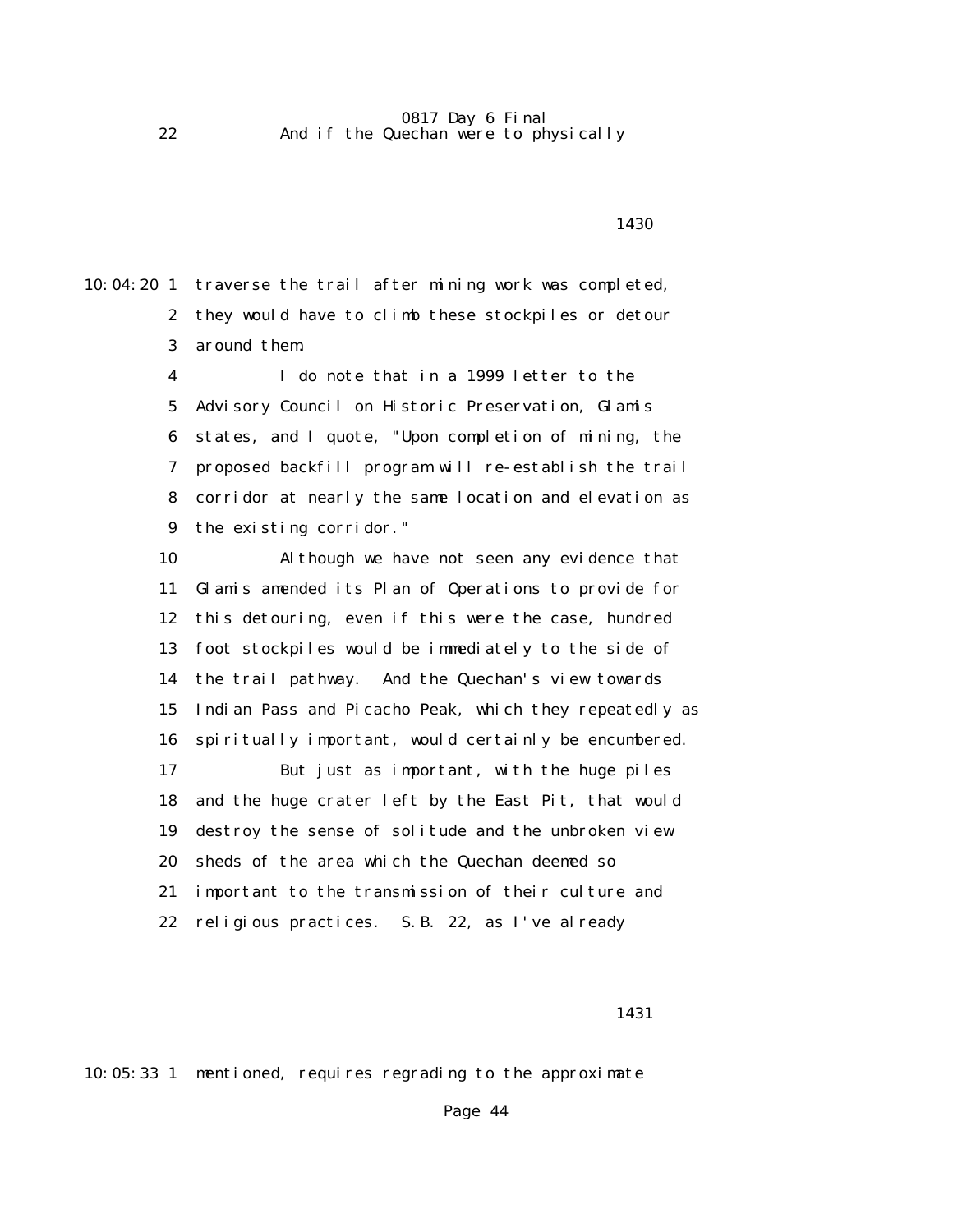2 original contours of the land prior to mining. Thus, 3 for any mine in the vicinity of a Native American site 4 that is subject to the legislation, there would be no 5 massive stockpiles remaining on the site which would 6 restrict a Tribe's ability to physically travel along 7 trail pathways, encumber their views towards sacred 8 landmarks, or mar the landscape.

 9 Were the Imperial Project to go forward in 10 compliance with Senate Bill 22's requirements, for 11 example, the Quechan could walk along the path that 12 was the trail until it connected with the remaining 13 part of the trail, even though a portion of the 14 original trail would have been destroyed. 15 It would also return the land to its 16 approximate original contours prior to mining and 17 restore a sense of solitude to the area. So, it was 18 certainly not arbitrary for the legislature to attempt 19 to address legitimate needs of different constituents, 20 here the Native Americans and the mining companies, by 21 adopting this type of legislation.

22 So, for the reasons I have just discussed,

1432

10:06:36 1 it's our submission that neither the SMGB regulation 2 nor Senate Bill 22 can be deemed arbitrary.

> 3 But Glamis, nevertheless, complains that the 4 United States violated the international law minimum 5 standard of treatment because it could not have 6 expected that California would adopt these new

> 7 reclamation measures. We have already shown why such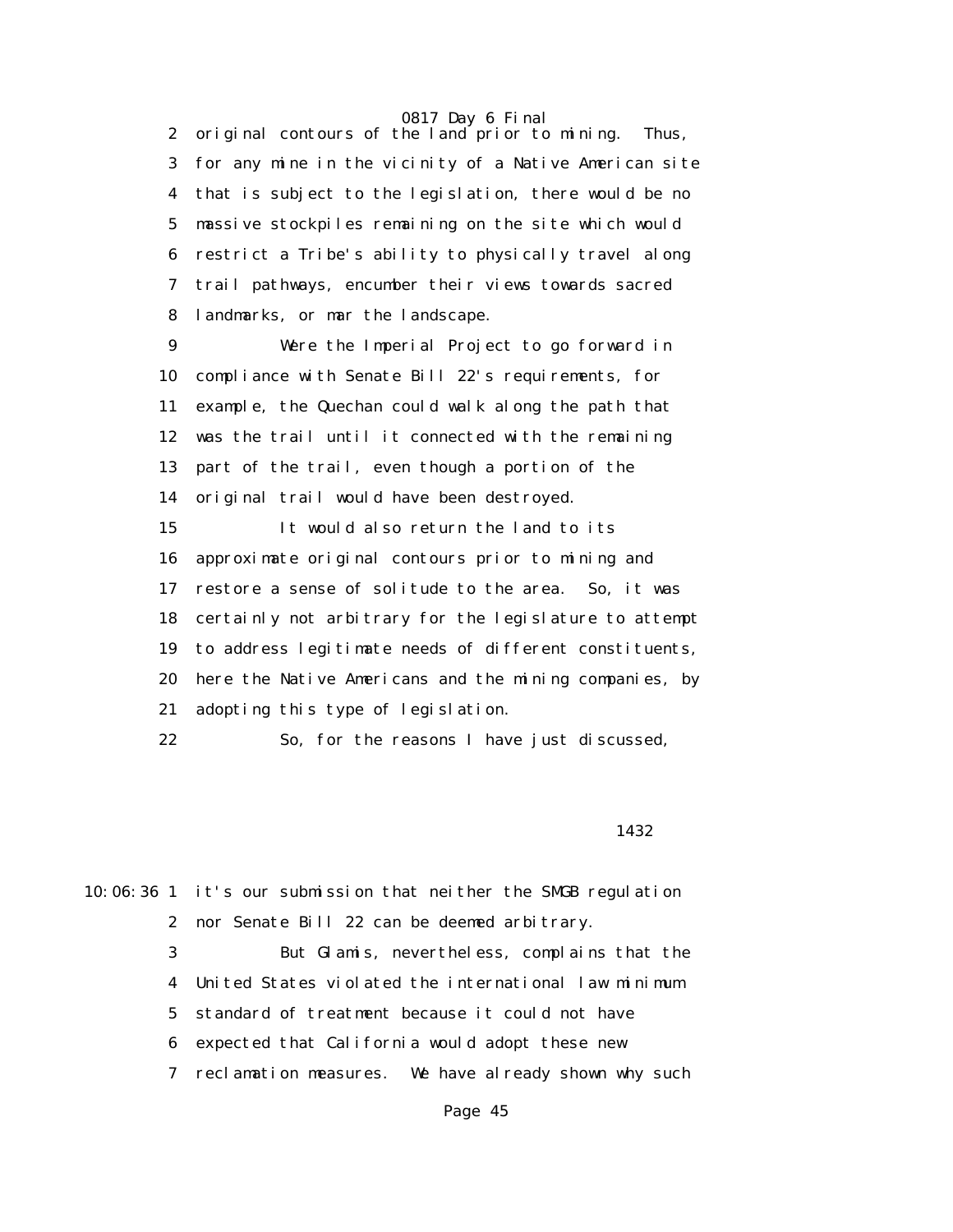8 a claim, even if proven, could not form a basis for a 9 finding that the United States violated customary 10 international law, but Glamis's claim fails on its own 11 terms as well. Glamis argues that it cannot have 12 expected that California would enact arbitrary 13 measures, but as I have just shown, neither measure is 14 arbitrary. Glamis's argument that it could not have 15 expected California to adopted a full, complete 16 backfilling requirement because no other jurisdiction 17 has enacted such a reclamation measure similarly fails 18 because there is no customary international law 19 governing the type of reclamation measures that states 20 may adopt. 21 And as I noted earlier, the California

22 measures are not even the most onerous of the mining

<u>1433</u>

10:07:42 1 measures that do exist.

 2 Furthermore, as Ms. Van Slooten demonstrated 3 when discussing Glamis's investment-backed 4 expectations in the context of Glamis's expropriation 5 claims, and as Mr. Feldman and Ms. Thornton also 6 explained in the context of our background principles 7 defense, each of the California measures was a 8 reasonable specification of preexisting legislation. 9 Given the regulatory environment in 10 California, Glamis could not have had any reasonable 11 expectation that California would not enact the 12 requirements that it did. Nor can Glamis credibly 13 argue, as it has, that the California measures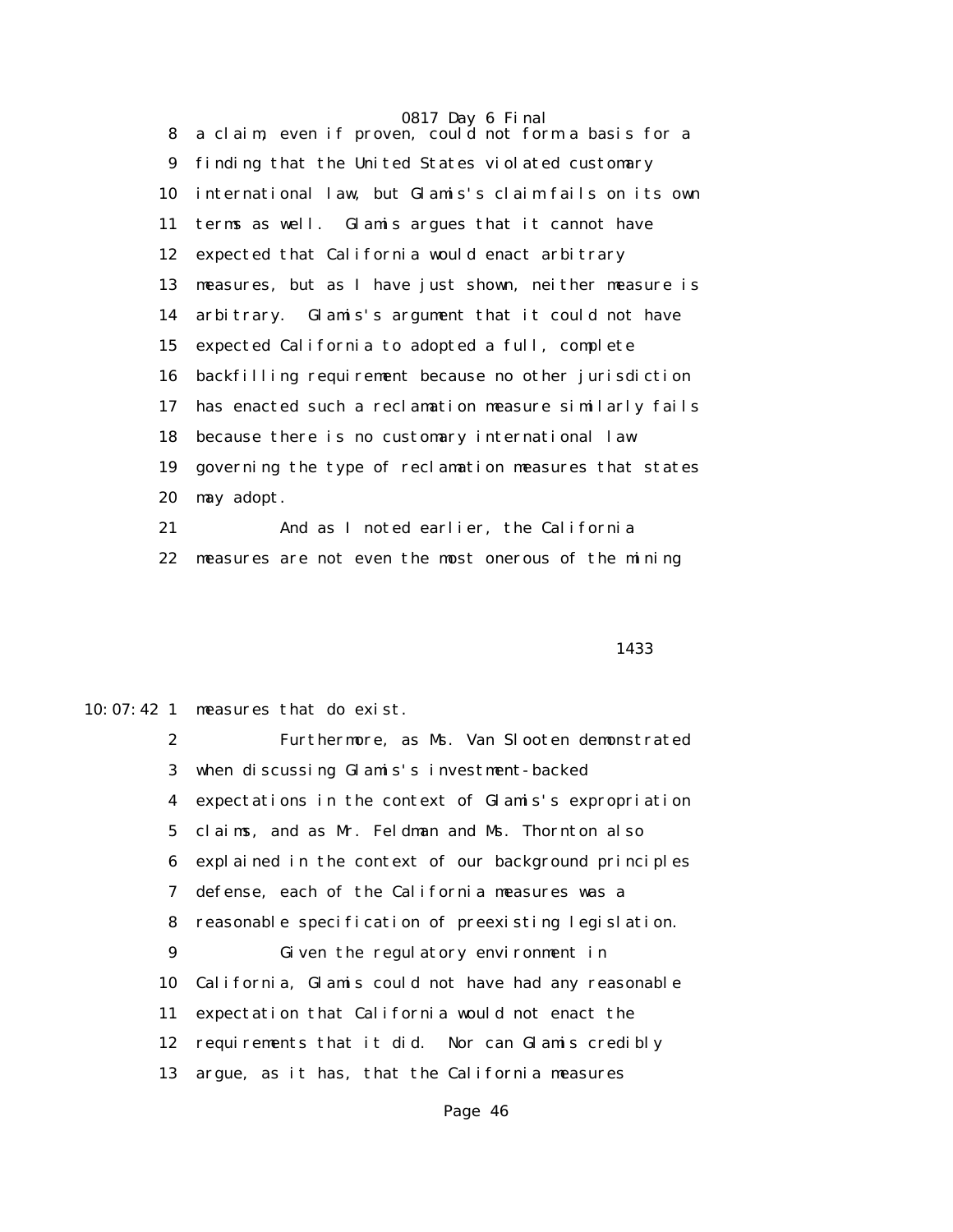14 constitute retroactive legislation that undermined its 15 legitimate expectations. Neither of the California 16 measures applies retroactively. Both the SMGB 17 regulation and Senate Bill 22 apply only to mines that 18 do not have an approved Reclamation Plan with a 19 financial assurance in place as of the date of their 20 enactment.

 21 Now, I posted on the screen an E-mail chain 22 from Jim Good, who is an attorney representing the

1434

10:08:51 1 California Mining Association and was also Glamis's 2 attorney, at least at one point in time, and this 3 E-mail exchange is between him and Adam Harper, who 4 was also with the California Mining Association. 5 So, as you can see, those E-mails make clear 6 that the California Mining Association requested that 7 the State Mining and Geology Board add language to 8 their proposed emergency regulations so that the 9 regulations would apply only to those mines that had 10 not already received approval of their Reclamation 11 Plan and did not already have a final assurance in 12 place. Mr. Good notes that, "Adding the exemption 13 taken"--"the exemption language," excuse me, "from 14 Senate Bill 483 probably takes care of his concern," 15 and he notes that the language he has proposed, "makes 16 it clear that a backfilling cannot be required of an 17 open-pit excavation made under a Reclamation Plan 18 approved prior to the effective date of this 19 regulation; i.e., December 12, 2002."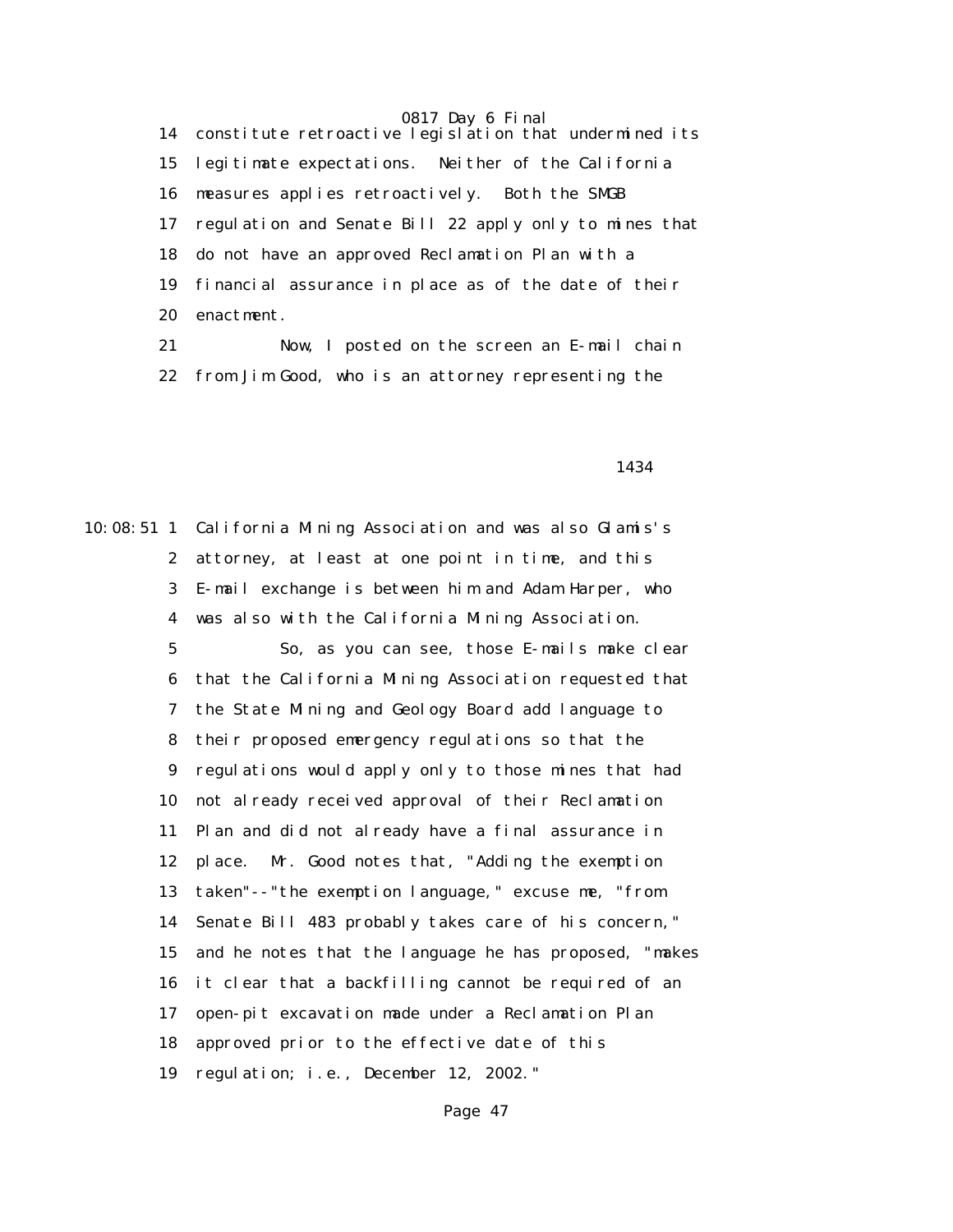### 0817 Day 6 Final 20 It's incredible for Glamis to now argue

21 before this Tribunal that the measures have

22 retroactive effect when the very mining association of

<u>1435</u>

10:10:04 1 which it is a member and the very mining association 2 which it has called a spokesman for the California 3 mining industry in California at that time lobbied to 4 have language included in the respective measures to 5 avoid that very effect. 6 The Tribunal will also recall that one of 7 Glamis's arguments against our background principles

 8 defense to its expropriation claim is that neither of 9 the California measures can be deemed to reflect 10 background principles of State law because those 11 measures do not apply retroactively.

 12 So, Glamis can't argue for purposes of their 13 expropriation claim that the measures are not 14 retroactive and for purposes of their minimum standard 15 of treatment claim that they are retroactive. I mean, 16 the fact of the matter is that neither of the 17 California measures applies retroactively. 18 So, finally, I will just spend a few minutes 19 addressing Glamis's complaint that the California

20 measures violated the customary international law

21 minimum standard of treatment because they were

22 nontransparent. Although we have shown at great

1436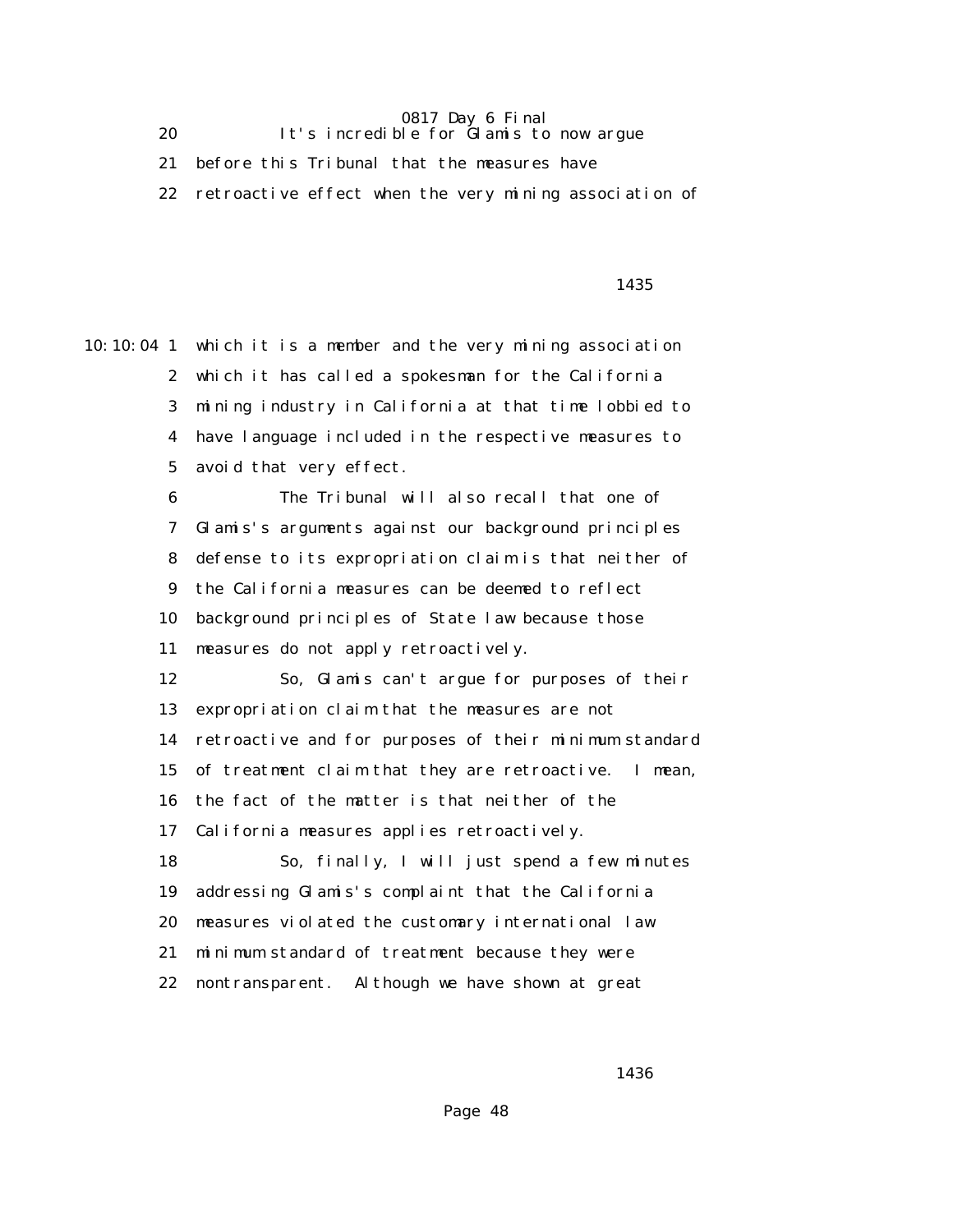| 10:11:18 <sub>1</sub>   | length in our written submissions that there is no     |
|-------------------------|--------------------------------------------------------|
| $\mathbf{2}$            | customary international law rule of transparency, much |
| 3                       | of this debate, in our view, seems somewhat academic   |
| $\overline{\mathbf{4}}$ | because Glamis never specifies in what way the         |
| $\mathbf 5$             | California measures and challenges can be deemed to    |
| 6                       | have been nontransparent. There was nothing amiss      |
| 7                       | with the way in which the SMGB adopted its regulation. |
| 8                       | That regulation was first adopted on an emergency      |
| $\boldsymbol{9}$        | basis in December 2002 in a manner that was fully      |
| 10                      | consistent with regulatory practices under the         |
| 11                      | California Administrative Procedure Act.               |
| 12                      | The emergency regulations under the                    |
| 13                      | California APA are temporary measures which expire 120 |
| 14                      | days after taking effect.                              |
| 15                      | The Board--the Board's consideration of the            |
| 16                      | potential rulemaking requiring the backfilling of      |
| 17                      | open-pit metallic mines began by placing the item on   |
| 18                      | the agenda for its next public meeting, which was to   |
| 19                      | be held in November 2002. The Board then received      |
| 20                      | both written comments and life testimony at the        |
| 21                      | November meeting concerning the proposed regulation.   |
| 22                      | Based on that evidence, the Board instructed its staff |
|                         |                                                        |

#### <u>1437</u>

10:12:32 1 to prepare draft language for possible adoption as an 2 emergency regulation at the Board's December 2002 3 meeting.

> 4 Following further consideration of the issue 5 at a December meeting and based on the evidence that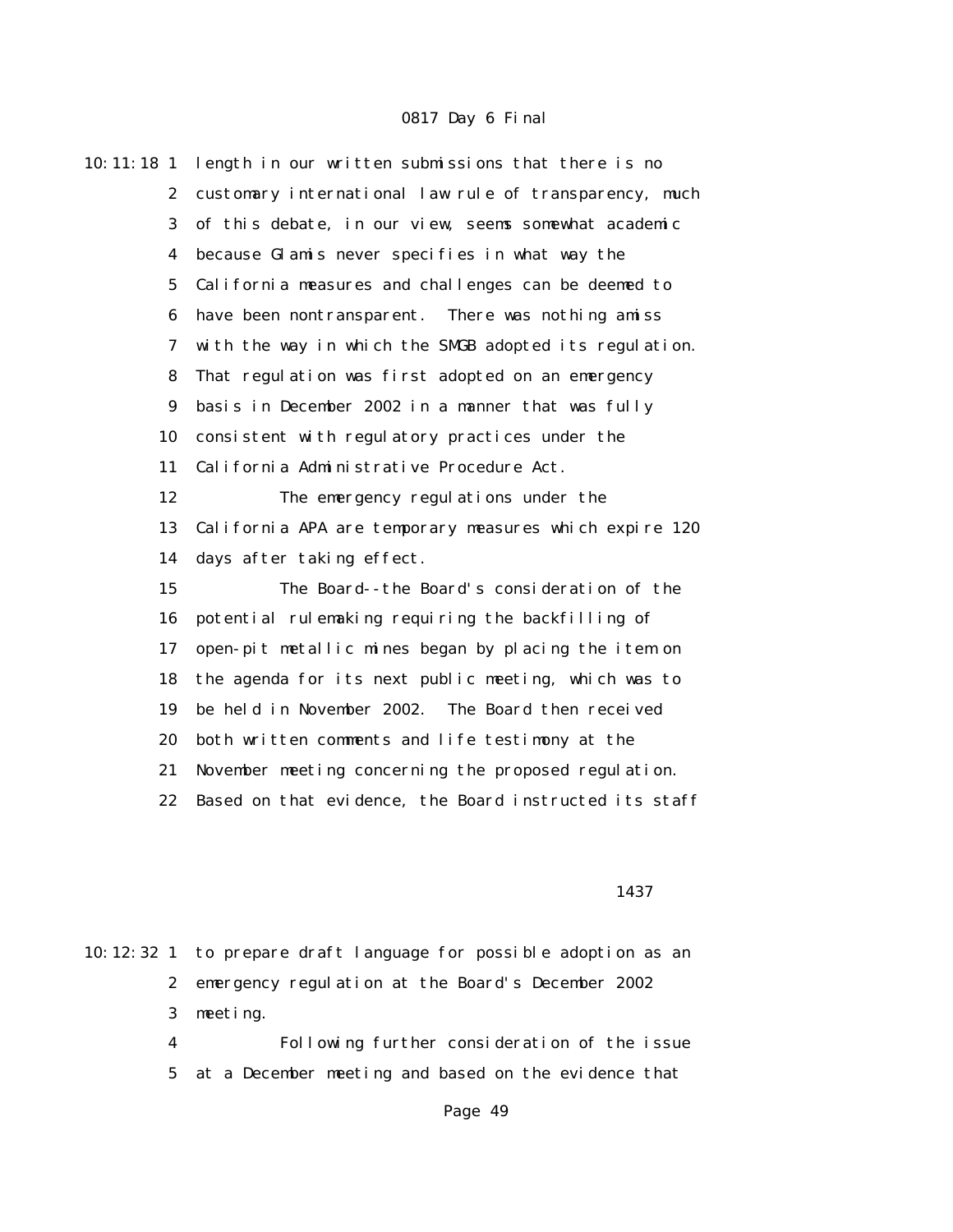0817 Day 6 Final 6 had been presented to it, the Board made an express 7 finding of an emergency condition. The emergency 8 condition concerned establishing reclamation 9 requirements for the pending Imperial Project, as well 10 as any other proposed open-pit metallic mines of which 11 the Board was unaware. 12 The finding of an emergency condition was 13 reviewed and approved by the California Office of 14 Administrative Law as consistent with the California 15 APA. 16 The Board then received additional public 17 comment and testimony during its consideration of the 18 backfilling regulation as a permanent measure. The 19 Board's decision in April 2003 to adopt the 20 backfilling regulation as a permanent regulation was 21 again reviewed and approved by the California Office 22 of Administrative Law.

1438

10:13:33 1 Senate Bill 22 was likewise adopted in a 2 lawful manner and in a manner that was fully 3 transparent. That legislation was adopted in 4 accordance with California law, and Glamis doesn't 5 even contend otherwise. 6 Again, Glamis was active in the legislative 7 process, as it was during the regulatory process. 8 Mr. Jeannes, who was Glamis's then-Executive Vice 9 President and General Counsel, testified before 10 legislative committees regarding the proposed 11 legislation, as did the California Mining Association,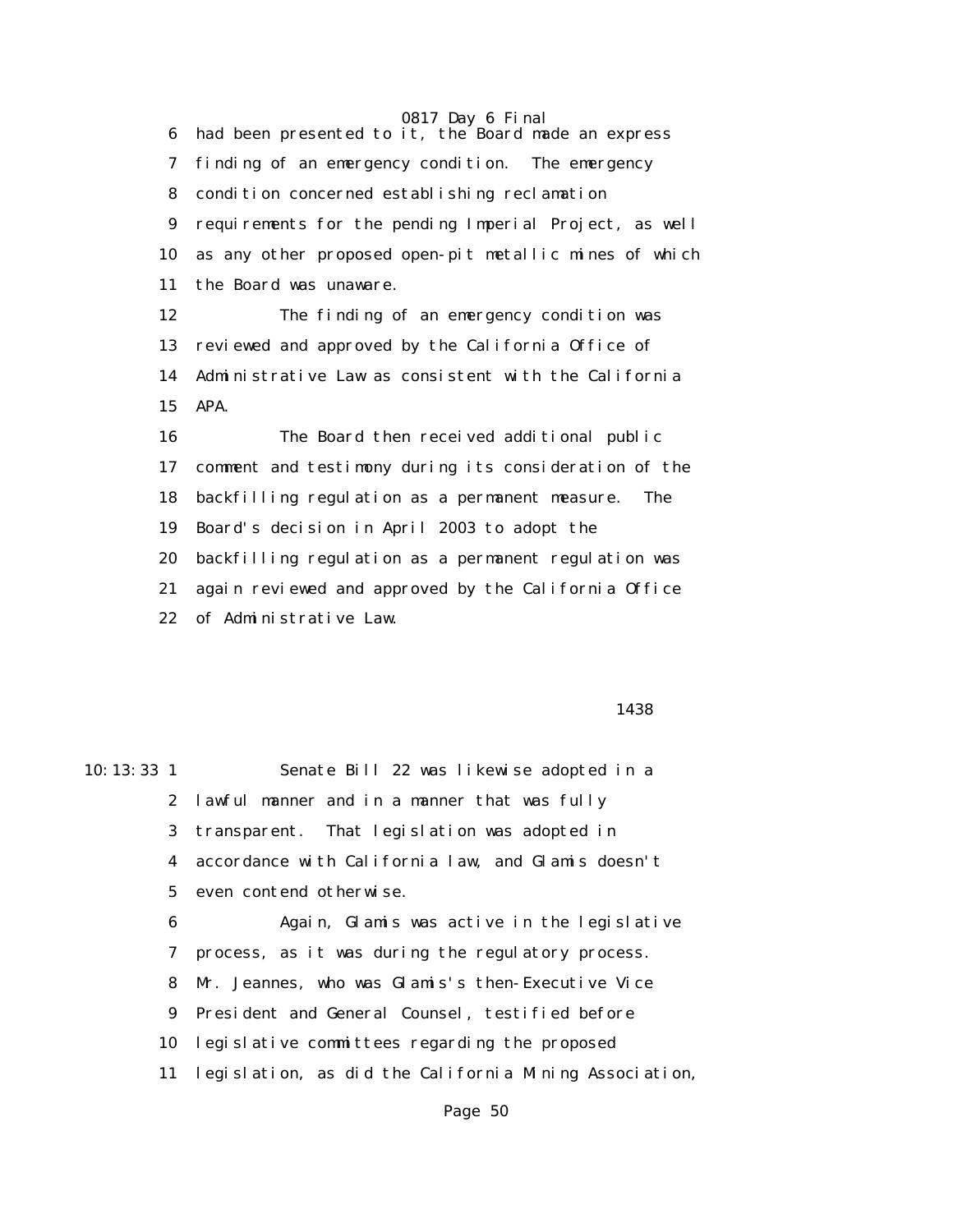0817 Day 6 Final 12 of which Glamis is a member. 13 The process of adopting both the SMGB 14 regulation and Senate Bill 22 was fully transparent. 15 So, even if this Tribunal were to accept Glamis's 16 argument that there is some kind of transparency 17 obligation under customary international law, Glamis 18 has provided no evidence that either of the California 19 measures ran afoul of any such obligation. 20 So, in sum, Glamis has failed to show how 21 either of the California measures, either the 22 regulation or the Senate Bill 22, violated the

1439

10:14:40 1 customary international law minimum standard of 2 treatment; and, accordingly, we request that the 3 Tribunal dismiss this claim. 4 Thank you. 5 PRESIDENT YOUNG: Thank you, Ms. Menaker. 6 Thank you very much. 7 Let me turn to my co-arbitrators and see if 8 they have questions. 9 QUESTIONS FROM THE TRIBUNAL 10 ARBITRATOR HUBBARD: Ms. Menaker, I just have 11 one question. It might be viewed as perhaps more 12 properly addressed to the Claimant, but I'm sure we 13 will hear from them on this point. 14 I would just like your views of what the 15 Claimant means when they say that a measure is lawful. 16 Does that preclude them from being able to still 17 challenge a measure as arbitrary, for example? Do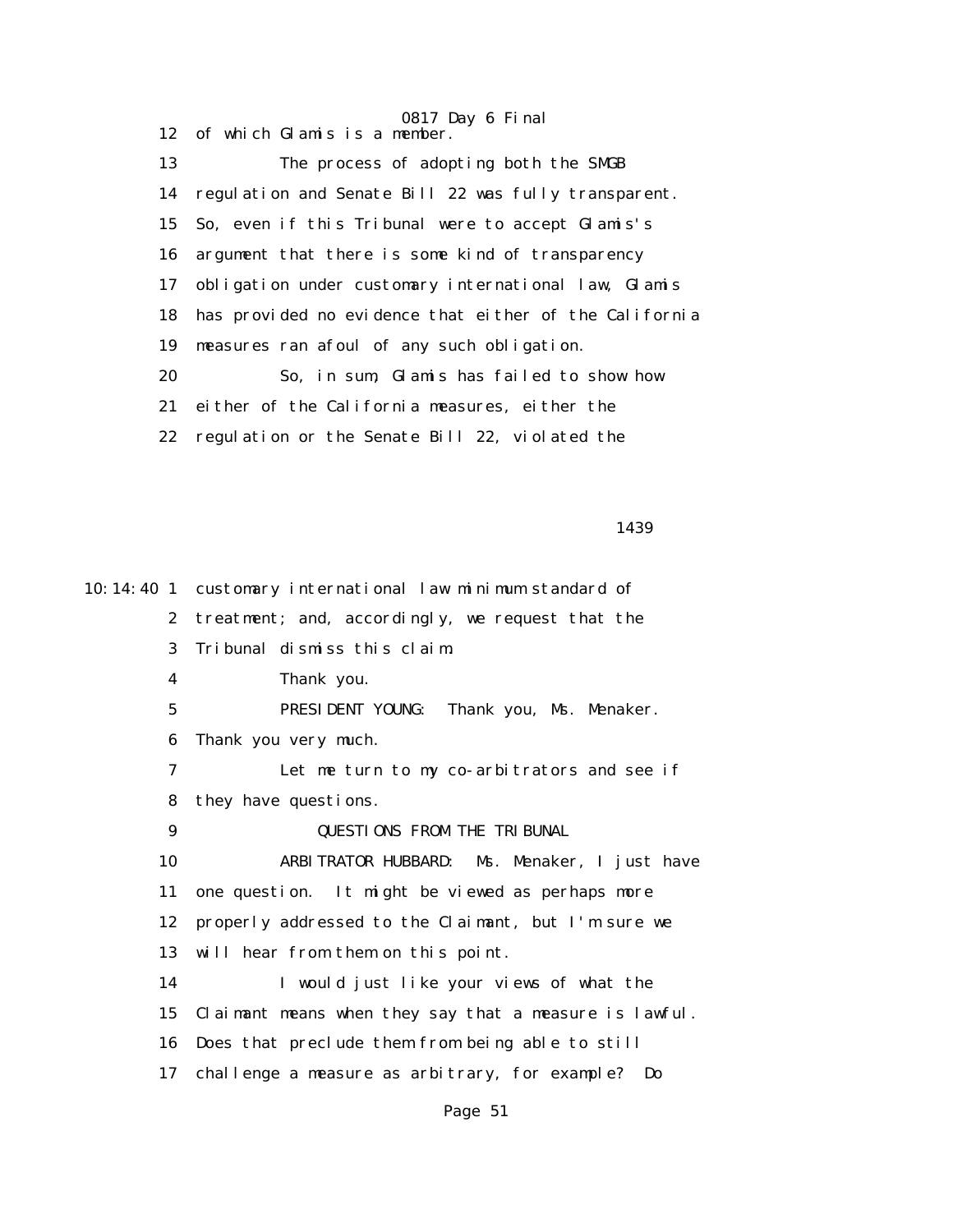18 they just mean that it went through the regular 19 process to become a law and, therefore, could be 20 considered "lawful," or is there something more that 21 we should take from that? 22 MS. MENAKER: By having said that the

1440

10:15:52 1 measures are lawful, Glamis is conceding that they do 2 not violate U.S. law.

> 3 Now, of course, it maintains its position 4 that they may violate international law, which it must 5 show and which we contend it hasn't shown. But by 6 doing so, it is--by conceding that the measures were 7 lawful, and I will just read you the quotes, the 8 first, which was on or around page 70, it said: "The 9 actions of the State, while lawful, the State of 10 California were lawful," and then it went on to say, 11 "were designed specifically to injure Glamis." Later 12 it says, "Again, that goes to--we don't challenge the 13 lawfulness of the regulation."

> 14 Now, in--to the extent that there is any 15 argument that these measures violate the customary 16 international law minimum standard of treatment 17 because they are arbitrary, Glamis cannot--is not even 18 contesting that--is not even contending that these 19 measures would be found unlawful by a U.S. court. And 20 certainly an international tribunal does not have the 21 authority to review the measures, even to the same 22 degree that a domestic court would, as we have shown.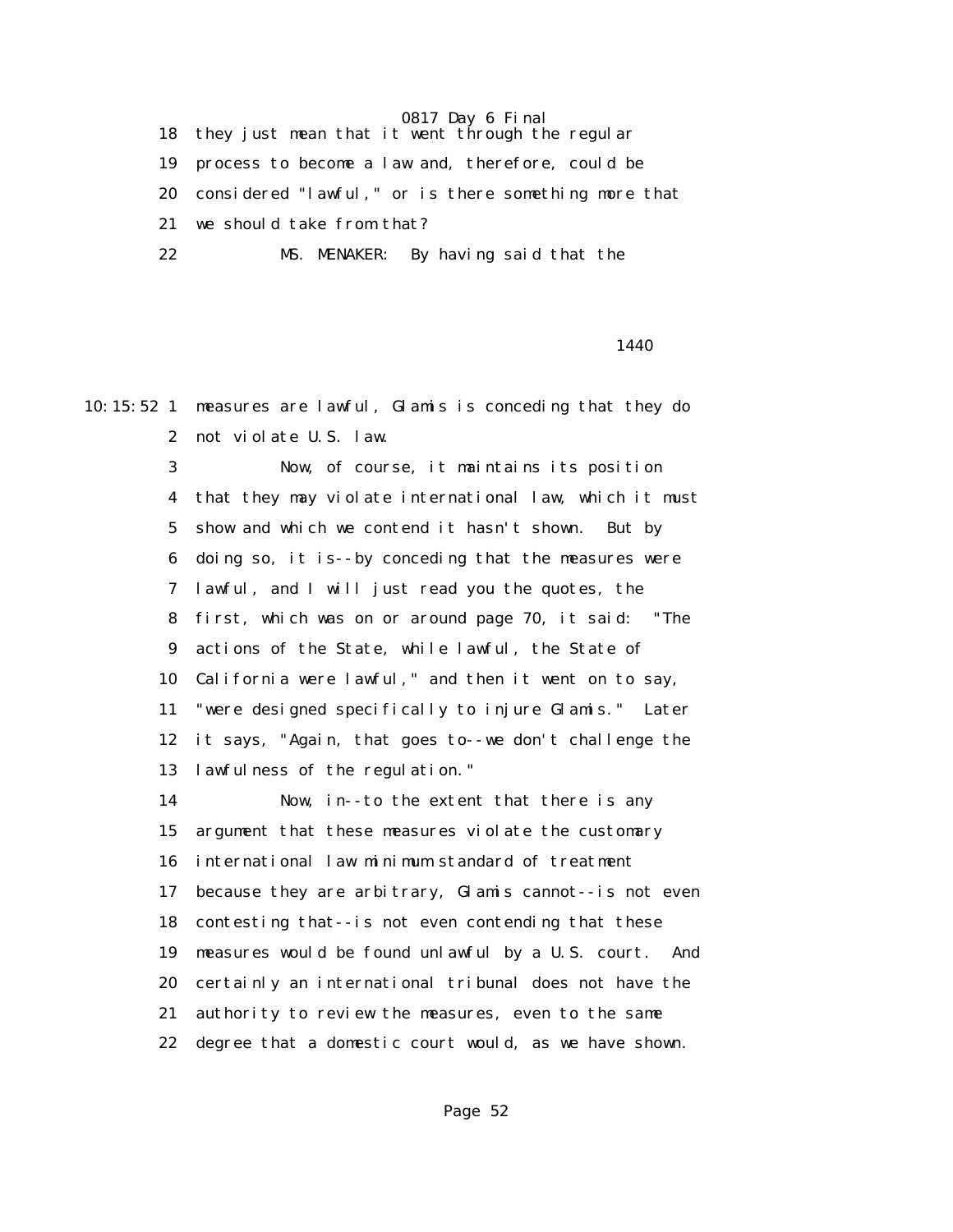1441

10:17:16 1 We believe that a U.S. court would accord significant 2 deference and in its review of measures does not set 3 aside measures on the basis that they are so-called 4 arbitrary. They don't test as to whether the measures 5 are the best means of addressing their ends. 6 (Pause.) 7 MS. MENAKER: And to just elaborate, by 8 conceding that the measures are lawful, Glamis is also 9 conceding that they are not arbitrary and capricious, 10 say, under an Administrative Procedure Act standard, 11 which--if they pass muster--as we stated in our recent 12 submissions, if they pass muster under APA, they 13 certainly cannot be suggested to fall afoul of the 14 minimum standard of treatment under customary 15 international law, and that, I think, is a very fair 16 reading of the statements that Glamis has made this 17 week. 18 ARBITRATOR HUBBARD: I appreciate that 19 clarification of your position, and I'm sure, as I 20 say, that we will hear from the Claimant as to their 21 position. 22 Thank you.

1442

| 10:18:32 <sub>1</sub> |   | <b>PRESIDENT YOUNG:</b> Professor Caron? |                                           |
|-----------------------|---|------------------------------------------|-------------------------------------------|
|                       | 2 |                                          | ARBITRATOR CARON: Thank you, Ms. Menaker. |
|                       | 3 |                                          | I have--I would like to ask actually a    |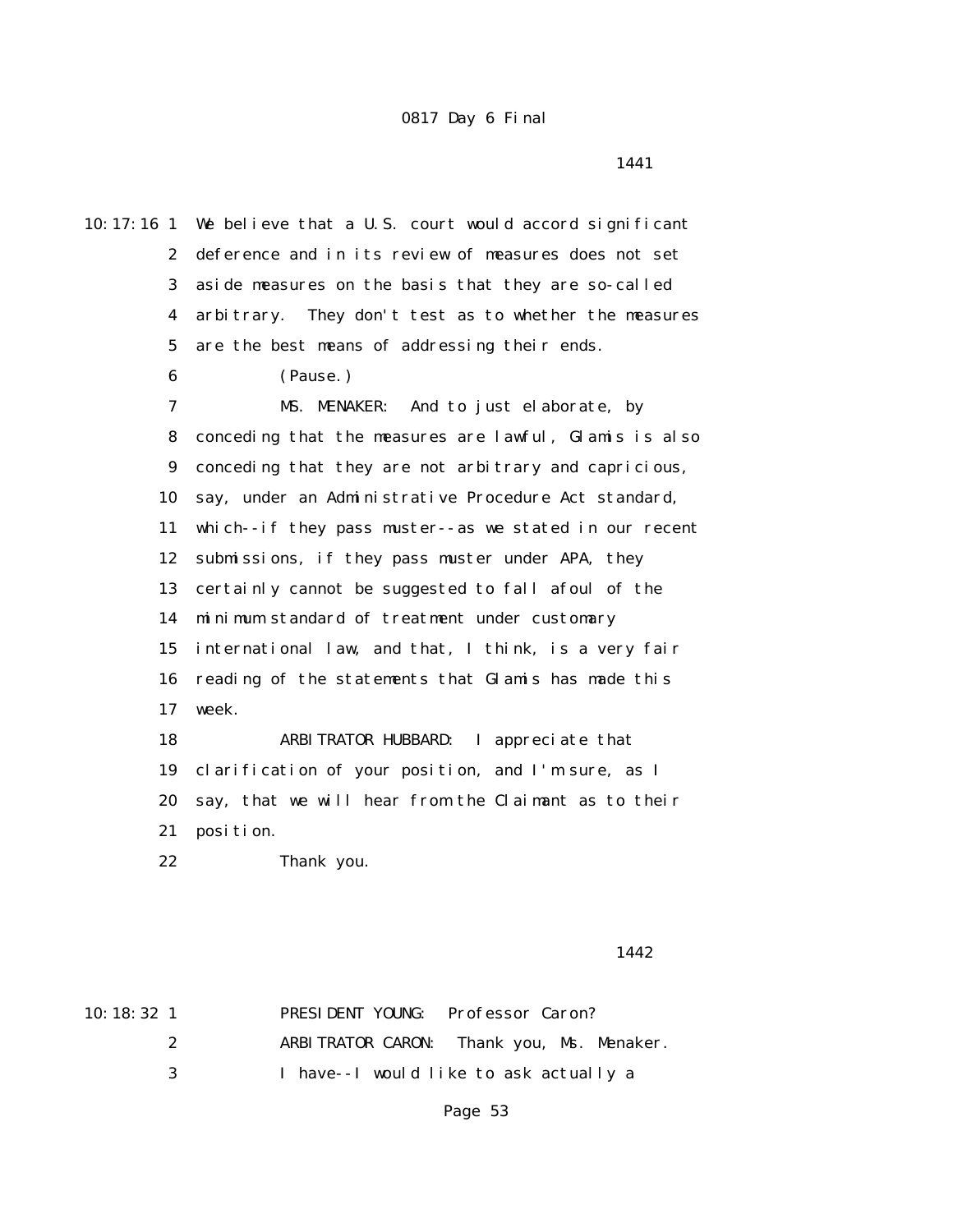4 question of Mr. Clodfelter first going back to his 5 original presentation since they are all related and 6 just to help clarify the framework for a moment, and 7 then a few questions for you.

 8 So, yesterday we were talking about Article 9 1110, an expropriation, and as we transition here to 10 1105, it is--and the phrase "fair and equitable 11 treatment"--it is your view that that phrase does not 12 have some autonomous treating meaning but a reference 13 to other obligations of the host State to foreign 14 investors under customary international law? Some set 15 of obligations; is that correct? 16 MR. CLODFELTER: That's exactly right. 17 Professor Caron. It is a reference to established 18 sets of rules which do constitute customary 19 international law because they reflect State practice 20 and opinio juris and are well-known, which is not to 21 say that new rules can't emerge, but new rules must be 22 emerge from State practice, and that is not what has

1443

## 10:19:46 1 been demonstrated.

 2 ARBITRATOR CARON: And so, if we were to find 3 one of those obligations and find the application of 4 that obligation to the facts, that there is a breach, 5 we would then apply ordinary rules, ordinary rules of 6 international law to ascertain the damages which flow 7 from that breach; is that a correct description? 8 MR. CLODFELTER: By one of those rules, you 9 mean one of the rules proffered by Claimant or one of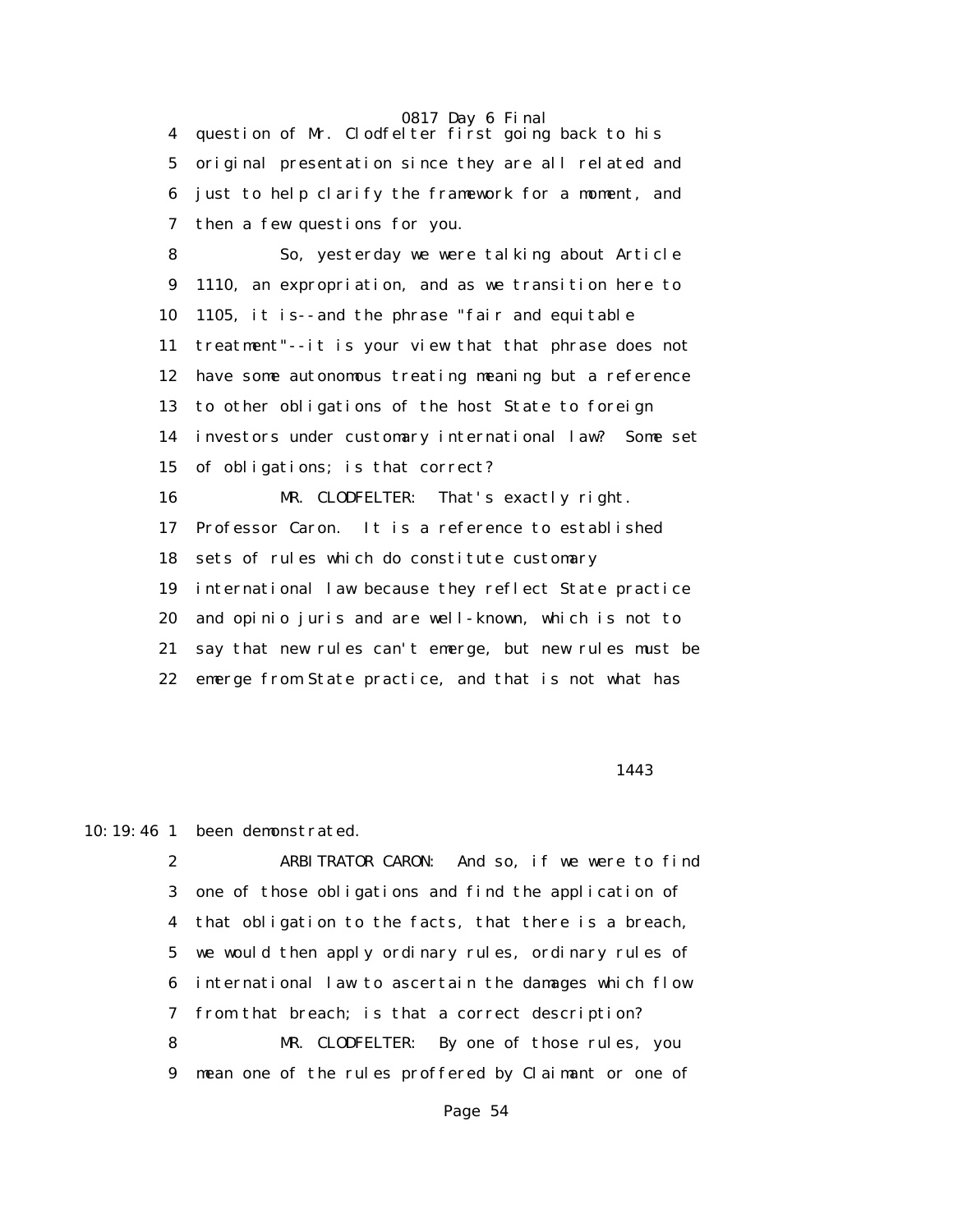10 the rules recognized that I mentioned before in one of 11 the sets of rules? 12 ARBITRATOR CARON: The rule that exists under 13 customary international law by the rules, by the--yes. 14 There's no hidden ball there. 15 MR. CLODFELTER: No, no, I just want to make 16 sure I understood. So the question is, you apply 17 ordinary rules of damage to assess the reparation, and 18 the answer is yes. 19 ARBITRATOR CARON: Okay. And so, your 20 position is that, as far as a customary rule of 21 transparency, the U.S. position is first that it has 22 not been established; second, that you do not think

1444

10:20:53 1 there is such a rule, other than some very minimal 2 rule of publishing your regulations; is that right? 3 MR. CLODFELTER: We don't even think there is 4 such a rule. I mean, there is no transparency rule at 5 all in customary international law. 6 ARBITRATOR CARON: That is your position? 7 MR. CLODFELTER: That is our position. 8 ARBITRATOR CARON: And secondly-- 9 MR. CLODFELTER: Excuse me, if I might amend 10 that, obviously in established sets of rules 11 recognized as being part of the minimum standard of 12 treatment, there are some transparency aspects. For 13 example, in a judicial denial of justice, the 14 accessibility of the foreign national to the courts 15 and the availability of records, for example, is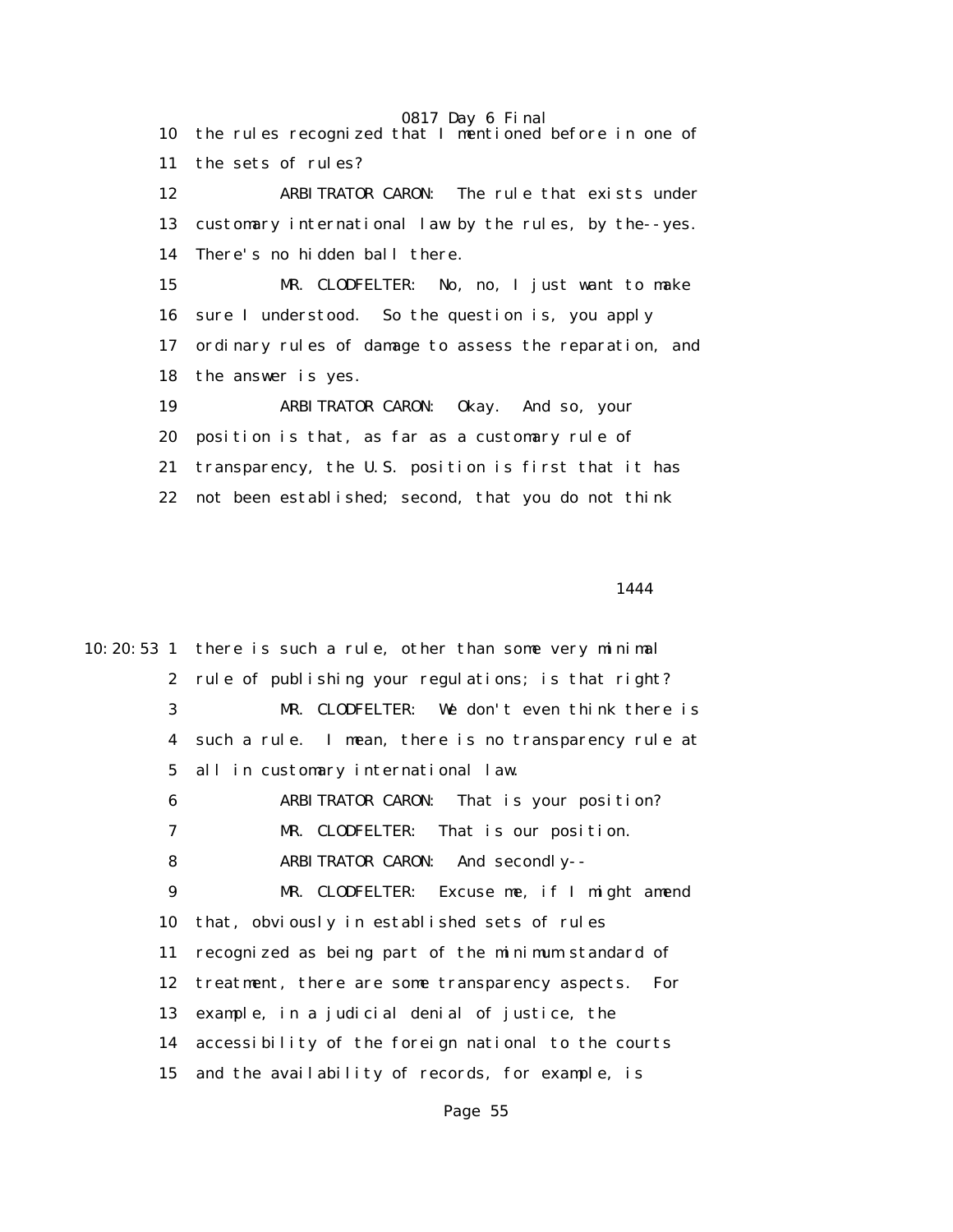16 obviously a part of the protection. You might call

17 that transparency, but no stand-alone rule of

18 transparency for all State conduct.

19 PRESIDENT YOUNG: Right.

 20 And so, denial of justice you do recognize as 21 a past established category of some unclear contour in 22 custom, but you stated you did not think it was

1445

10:21:59 1 particularly well argued at this moment?

 2 MR. CLODFELTER: No, I think--I'm challenging 3 the capability of the arguers. I think it was well 4 argued, but I think that the point-- 5 ARBITRATOR CARON: Extensively argued? 6 MR. CLODFELTER: Yeah. They have not--well, 7 first of all, I think they just have resorted to some 8 labeling here. Most aspects of what are called 9 "denials of justice" are clear and accepted in 10 international law. They refer primarily to the 11 activities of national judicial systems. 12 The area of less certainty in customary 13 international law is the extent to which actions of 14 other arms of the Government can constitute denials of 15 justice, but we have heard nothing about that from the 16 other side. So, I'm not going to respond any more 17 than that except to say there's just nothing at all. 18 No effort made to show an alignment between the 19 evidence produced and any of the elements of a 20 denial-of-justice claim that would be recognized under 21 customary international law.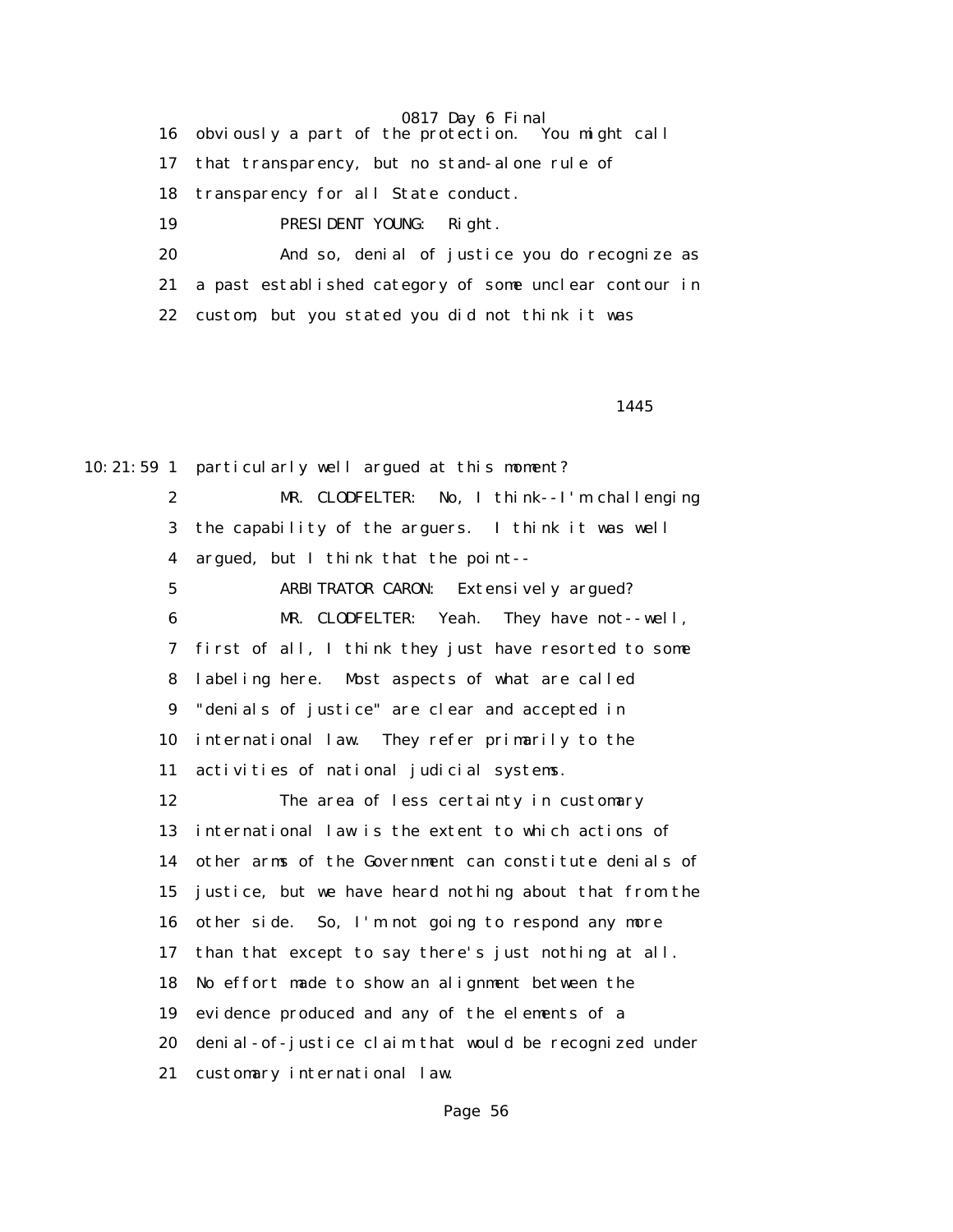0817 Day 6 Final 22 ARBITRATOR CARON: All right. Now going back

1446

10:22:57 1 to the original three you listed that Glamis has 2 mentioned, the Claimant has mentioned, the second was 3 to not frustrate legitimate expectations, and I 4 suppose this is why I raised the damage point. That 5 might be related to expropriation, and we understand 6 what the damages would be in that case. Here, there 7 would be some other set of damages, if such an 8 obligation existed, and your position is that is there 9 a duty of the host State to not frustrate the 10 legitimate expectations of the foreign investor under 11 custom? 12 MR. CLODFELTER: There is no stand-alone 13 obligation of States not to frustrate the legitimate 14 expectations of foreign investors. Even in municipal 15 systems, there are very--it's rare to find in 16 municipal law cause of action for mere frustration of 17 legitimate expectations. Some common law systems 18 recognize such causes of action in connection with 19 specific assurances, specific assurances given by 20 states. The United States does not. For example, you 21 cannot sue an organ of Government for frustrating your 22 legitimate expectations. It's just not a cause of

1447

10:24:22 1 action. It certainly is not an element of the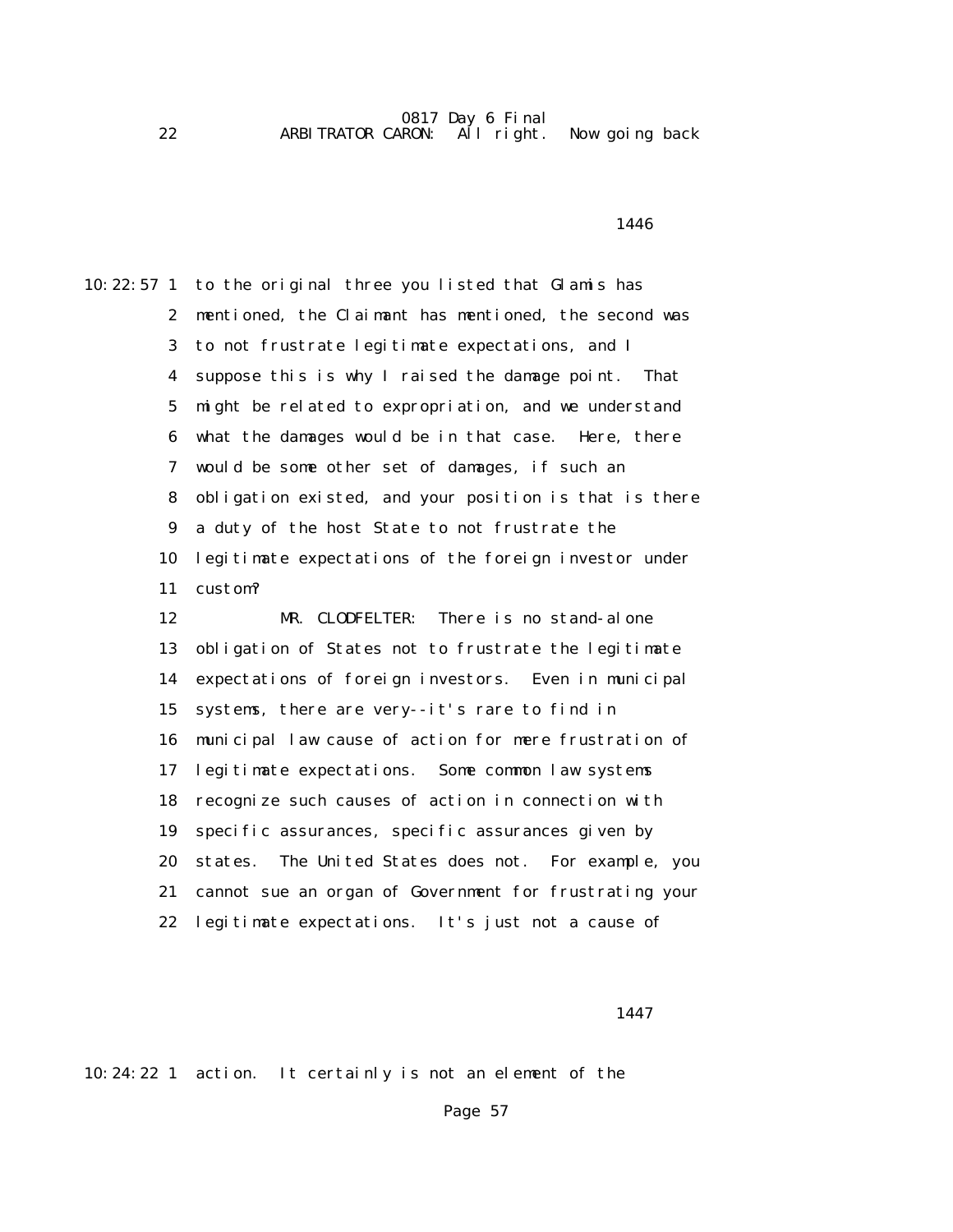0817 Day 6 Final 2 customary international law minimum standard of 3 treatment.

 4 ARBITRATOR CARON: And finally, the final 5 obligation you described was a customary obligation to 6 not act arbitrary vis-a-vis a foreign investor. And 7 the U.S. position as to that obligation? 8 MR. CLODFELTER: Well, the parties are agreed 9 that mere arbitrariness alone does not violate the 10 minimum standard of treatment. So, we are not sure 11 exactly what their argument on the--what further they 12 are alleging with respect to this particular alleged 13 violation. 14 ARBITRATOR CARON: Let me add just a part on 15 that because this is partly related to Ms. Menaker. 16 At times, the response is as to the meaning 17 of "arbitrary," which seems to be a discussion, then,

18 of purpose, or is there a plausible purpose? A

19 different way sort of is to speak in terms of singling

20 out, which is a different slight twist on the facts,

21 and I'm not sure if that's where you were going about

22 not quite different meanings to arbitrary.

#### 1448

10:25:35 1 MR. CLODFELTER: I don't --I don't think that 2 there is a sense in which singling out could be 3 considered arbitrary, but I wouldn't foreclose that. 4 Our argument is that mere arbitrary context 5 does not violate customary international law. So, 6 whatever "arbitrary" means, mere arbitrary conduct 7 alone does not violate customary international law.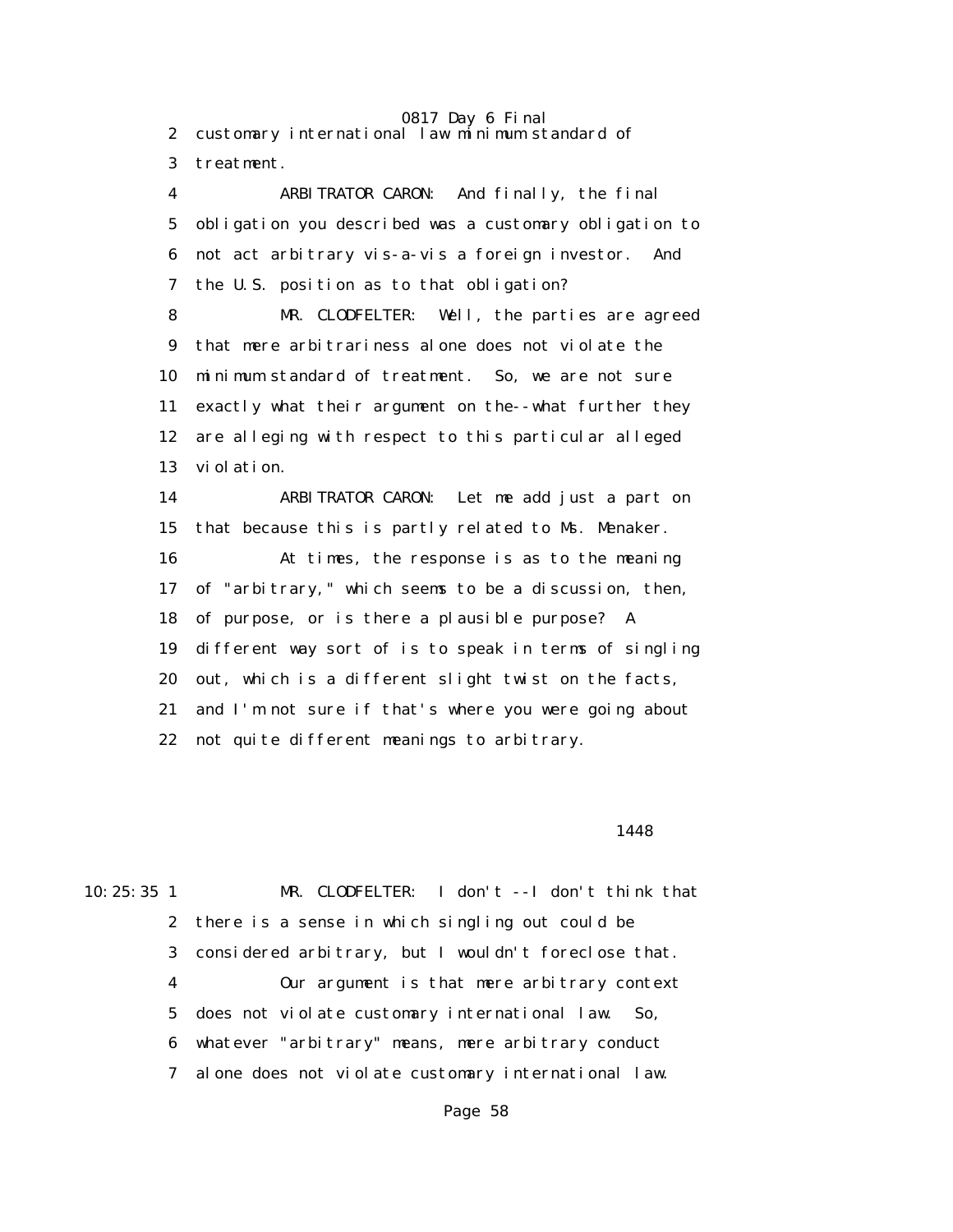8 Whether something in addition to that is a rule of 9 customary international law has not been established 10 by the Claimant.

 11 Now, you will recall the famous discussion of 12 "arbitrary" in the ELSI case, which is frequently 13 cited, but the Treaty at issue in the ELSI case, of 14 course, included a specific obligation not to act 15 "arbitrarily." So, it was an issue in that case which 16 is not an issue that arises under NAFTA because NAFTA 17 contains no such specific commitment. If there is to 18 be a violation here, it must be established as one of 19 customary international law.

 20 And then you can debate--if it were an 21 element and certainly in conventional obligations not 22 to act arbitrarily, you have to understand what the

1449

10:26:41 1 word "arbitrary" means.

 2 And we can argue that, but I think in 3 Ms. Menaker's presentation she saw in no proffered 4 sense do any of these measures constitute arbitrary 5 actions by the State.

 6 ARBITRATOR CARON: I understand. This is all 7 apart from your application to this case.

8 MR. CLODFELTER: Okay.

9 ARBITRATOR CARON: All right. Thank you.

10 I think I'm going to Ms. Menaker now.

 11 Ms. Menaker, you were at several times going 12 with the question of arbitrary, talking about the 13 purpose of these bases, and at some point you referred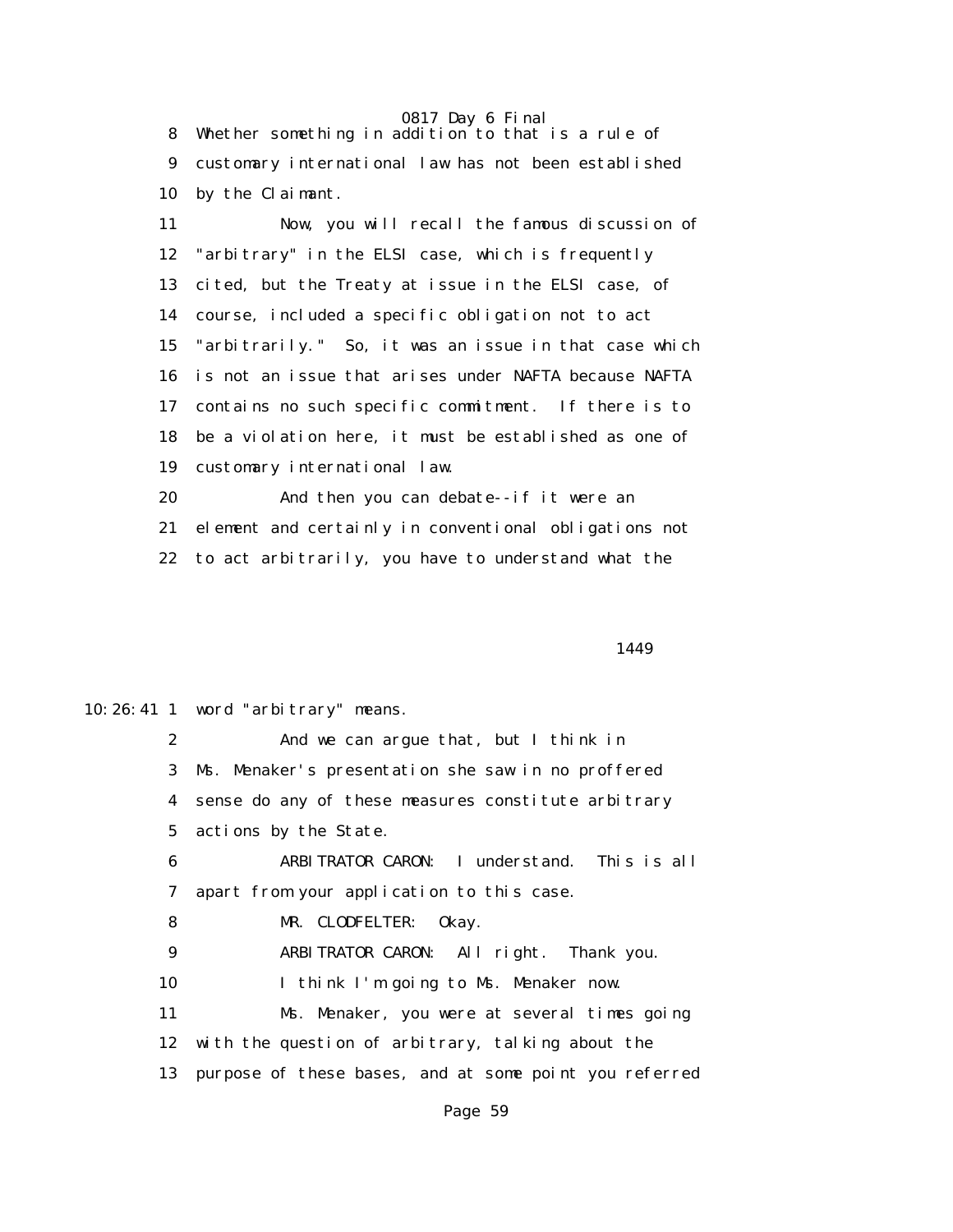14 to California courts, Federal courts, as--and Canadian 15 courts as having deference to the legislative action. 16 And I have a problem with that in that the context is 17 different. I understand--I'm not saying there is no 18 deference, but what I'm wondering is, in the domestic 19 context, the court would be, in essence, declaring 20 invalid to some degree the action if they were to 21 challenge it, whereas we do not declare the action 22 invalid. We have no effect on the legislation in

 $1450$ 

10:28:06 1 California or the Federal Government. And we were 2 merely--if the obligation leads us to make an inquiry 3 into the statute, there may be some level of 4 deference, but it's not necessarily, in my view, the 5 deference that structurally would be--that would flow 6 from the relationship of a separation of powers 7 relationship inside the State. 8 (Pause.) 9 MR. CLODFELTER: Well, I don't want to answer 10 for Ms. Menaker, but, Professor Caron, I wonder if we 11 could reserve our answer to that question until the 12 question period later today. 13 ARBITRATOR CARON: That's fine. Of course. 14 MR. CLODFELTER: Thank you. 15 ARBITRATOR CARON: All right. The rest are 16 transition to more specific for a moment. 17 On the nonmetallic mines, am I correct that 18 under the SMGB regulations, apart from the complete 19 backfilling, a Reclamation Plan with other mitigation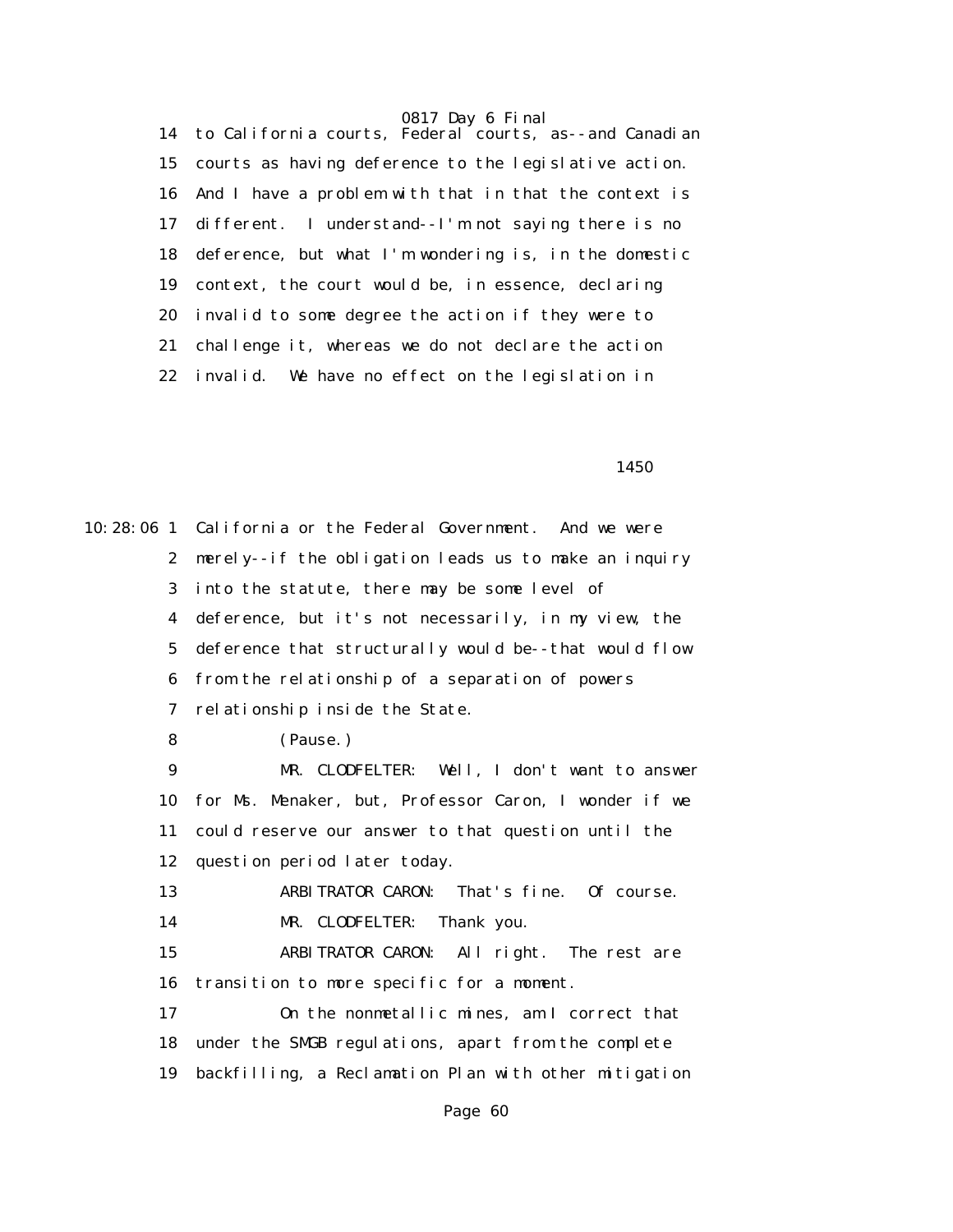| measures possibly are required of nonmetallic mines?   |
|--------------------------------------------------------|
| MS. MENAKER: Yes, the entirety of--you mean            |
| the regulations generally and not just this particular |

1451

10:29:48 1 amendment? 2 ARBITRATOR CARON: Correct. 3 MS. MENAKER: Yes. 4 ARBITRATOR CARON: As to the point about 5 disturbance, in the Navigant study that Mr. Sharpe 6 described, in part, describing the swell factor and 7 the cost of backfilling, they were saying that one 8 error was not assuming that, of course, there would be 9 25 feet remaining on the ground. I'm wondering how 10 that ties to some of the discussion you have. 11 So, first of all, is it correct that 12 the--this assumption in Navigant does not--leaves a 13 25-foot pile only over--does not increase the 14 disturbance of the area? 15 MS. MENAKER: Yes. And again I can, during 16 the break, get you more precise data, but the Glamis's 17 contention was because you had to bring everything 18 down to 25 feet, you would be spreading this stuff 19 that was on the waste piles over previously 20 undisturbed land. 21 ARBITRATOR CARON: Correct. 22 MS. MENAKER: And according to the

 $1452$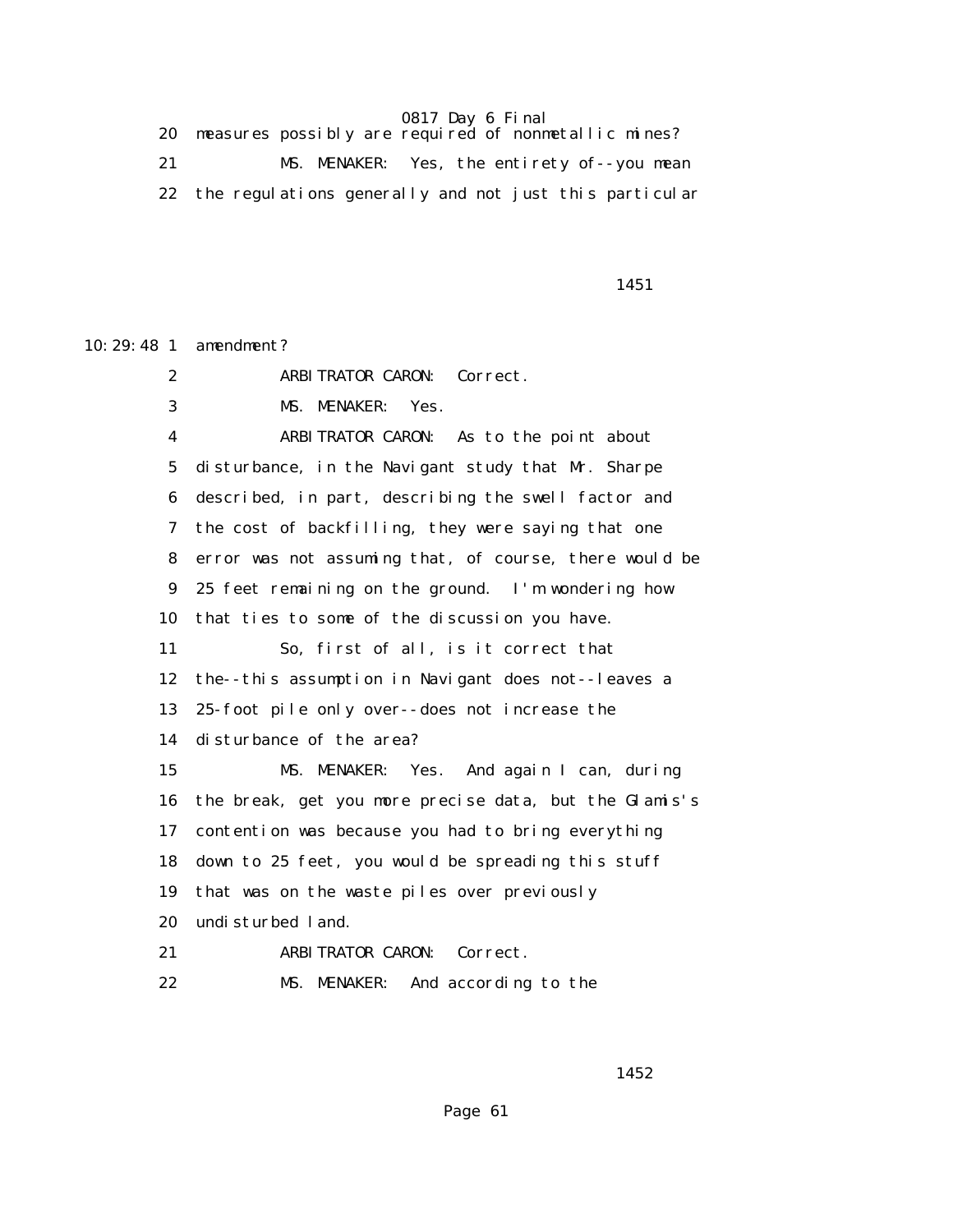10:30:58 1 calculations that Navigant has done, using the proper 2 swell factor, that is not the case because you would 3 not have that much left-over material after you put it 4 back into the pit; and after you went down to 25 feet, 5 there would not be extra material that needed to be 6 spread over undisturbed land.

> 7 ARBITRATOR CARON: Okay. And, finally, I 8 realize you contest the question of whether there is 9 an obligation concerning not acting arbitrarily, but 10 you then proceeded to say looking at the statutes, 11 they are not arbitrary, and, in particular, in the 12 sacred sites discussion.

 13 Now, the question I have is--I'm tying it 14 over--I guess I wanted to know more about the landfill 15 question. I guess that does not go to arbitrary, but 16 it goes to discriminatory. If the facts were such 17 that it seemed that there is an inconsistent 18 application of this purpose between view at the 19 landfill and view at the Quechan sites, it may not--it 20 may be there was no demand--so, (a), I need to know 21 was there the same concern expressed with the 22 landfill, but that goes more to a question, I would

#### $1453$

|  | 10:32:25 1 think, of discrimination or inconsistent application |
|--|-----------------------------------------------------------------|
|  | 2 than arbitrary.                                               |
|  | MS. MENAKER: It's not, in our view,<br>$\mathbf{3}$             |
|  | 4 inconsistent application because first, we will               |

5 describe later when Mr. Benes argues, about how that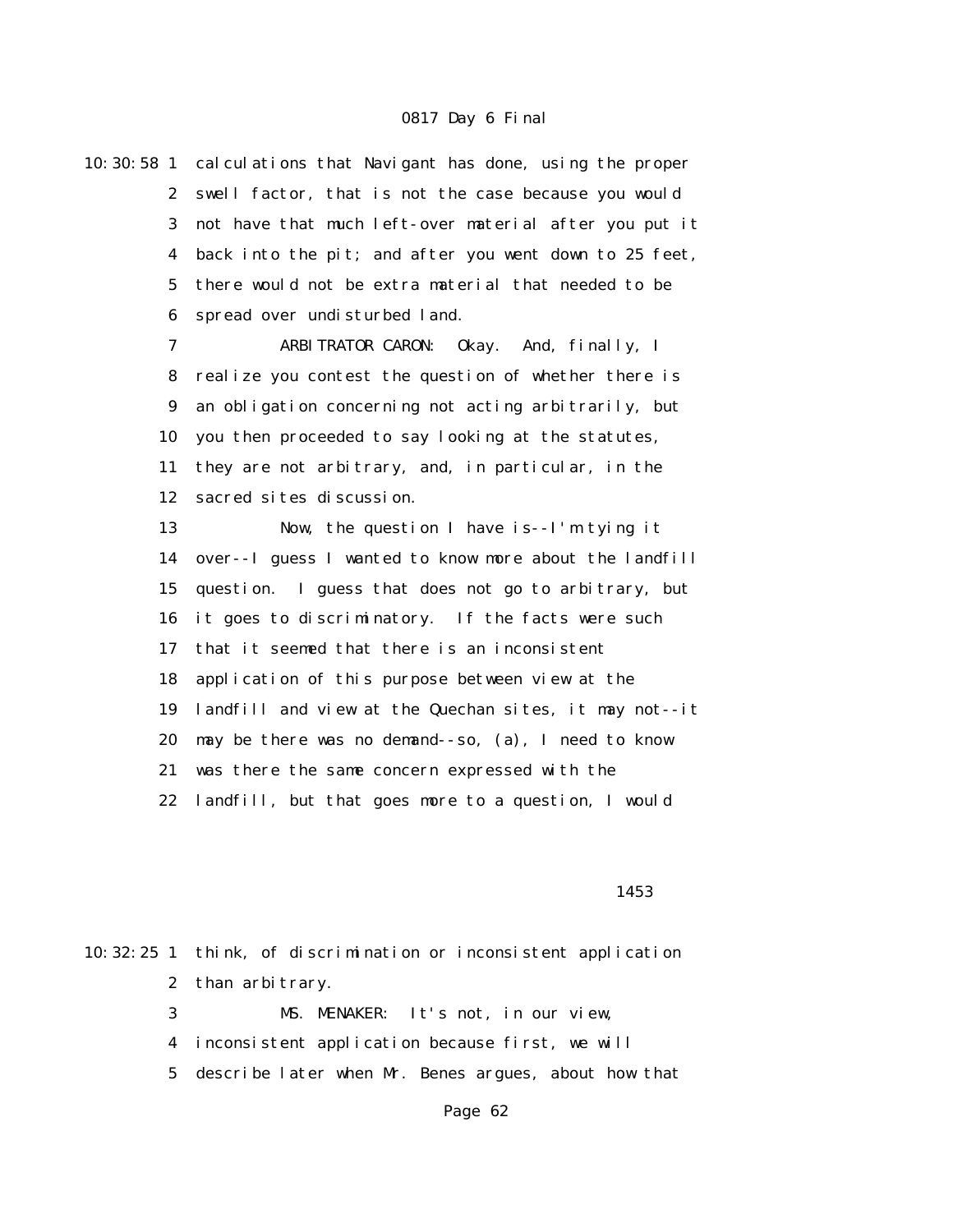0817 Day 6 Final 6 site is different from the Imperial Project Site, and 7 we will discuss that, but also for their--you know, we 8 go back to the same issue that addressing--the 9 legislature need not address all problems at the same 10 time. And to the extent that that particular site 11 poses a problem or if it's like in the Borax case, for 12 instance, there may be some things that fall outside 13 the scope of a regulation or legislation because of 14 matters of timing, if it was previously approved or 15 something like that, and that does not render, you 16 know, later legislation to correct a problem that was 17 arbitrary in any manner. 18 ARBITRATOR CARON: Thank you. 19 That's all my questions. Thank you. 20 PRESIDENT YOUNG: Professor Caron, thank you.

 21 Mr. Clodfelter, just when you thought it was 22 safe to go back in the water, I want to come back to

1454

|    | 10:33:45 1 the preemption argument just a second and raise just a |
|----|-------------------------------------------------------------------|
|    | 2 question again to see if I sort of understand the               |
| 3  | Government's position.                                            |
| 4  | Is it the Government's position that the                          |
|    | 5 California position ran afoul of Granite Rock and was           |
|    | 6 thus presumably not a disguised land-use regulation             |
|    | 7 meant to prohibit mining activity; therefore, the               |
|    | 8 Tribunal cannot consider at all motive and intent of            |
|    | 9 the regulation?                                                 |
| 10 | MR. CLODFELTER: If I could just ask for some                      |
| 11 | clarification. In connection with assessing the                   |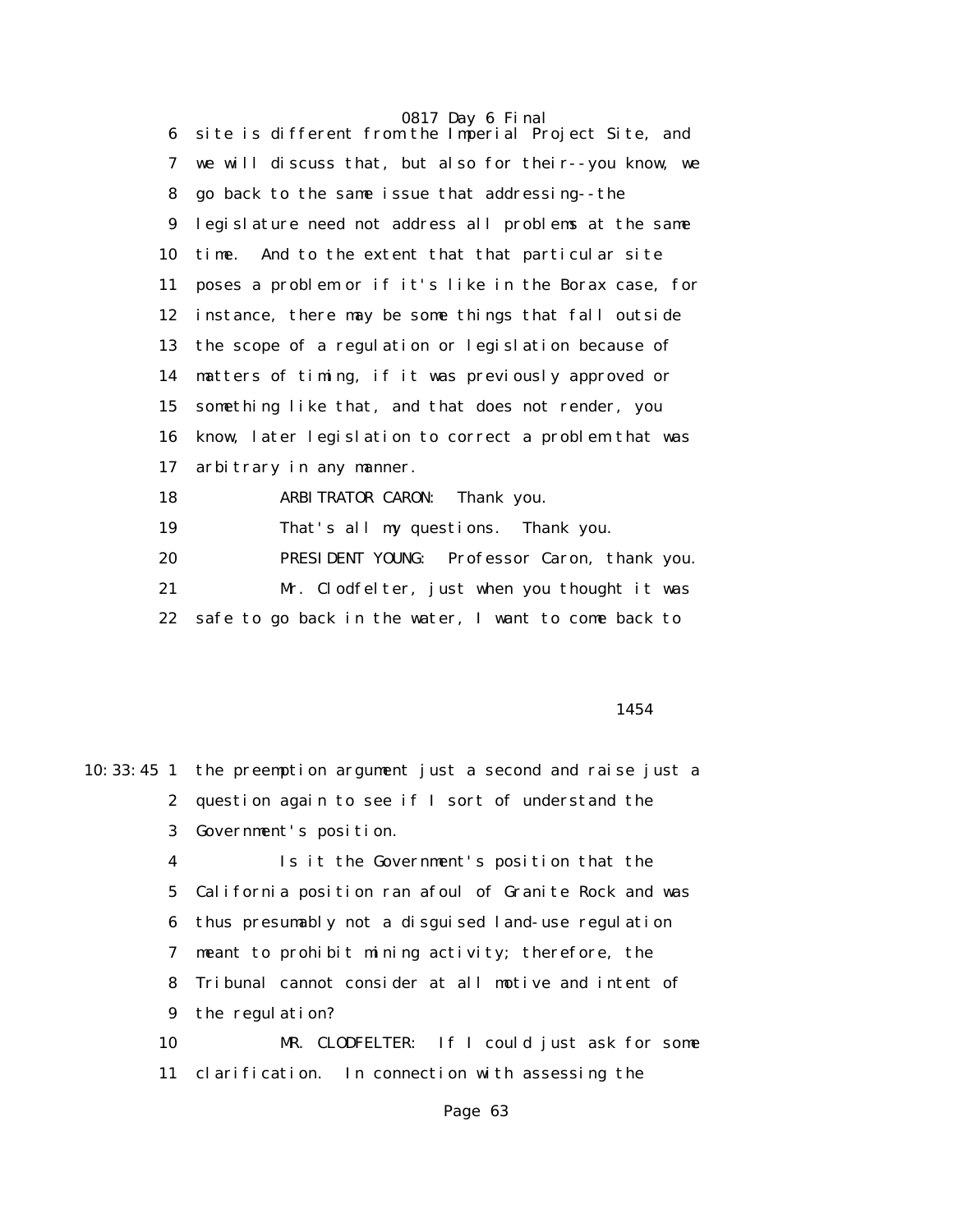0817 Day 6 Final 12 property right or in connection with-- 13 PRESIDENT YOUNG: Assessing the property 14 right, which I think is what I'm more concerned about. 15 MR. CLODFELTER: I think it would be our 16 position that you could not consider motivation in 17 assessing the property right if the State measure does 18 not run afoul of the constitutional limitations, yes. 19 PRESIDENT YOUNG: Thank you. 20 And then this a question--let me ask this 21 question both of you, Mr. Clodfelter, and, 22 Ms. Menaker, if you would like to opine as well, I

 $1455$ 

10:35:10 1 would appreciate it.

 2 You talked a lot about what 1105 isn't, but 3 presumably the U.S. Government and the Canadian 4 Government meant something when they put it in there, 5 that fair and equitable treatment meant something. 6 There has been an argument that it is tied to 7 customary international law, and both sides seem to 8 agree on that. Can you point me to some arbitral 9 cases that do give substantive content to fair and 10 equitable? I mean, I think you have been--you've 11 talked a lot about what it isn't, but can you point me 12 to some cases about what it is? 13 MR. CLODFELTER: Sure. I mean, there are

 14 areas of the minimum standard of treatment which are 15 widely recognized and have been frequently applied. I 16 mention the area of denial of justice, and there are 17 plenty of denial of justice cases.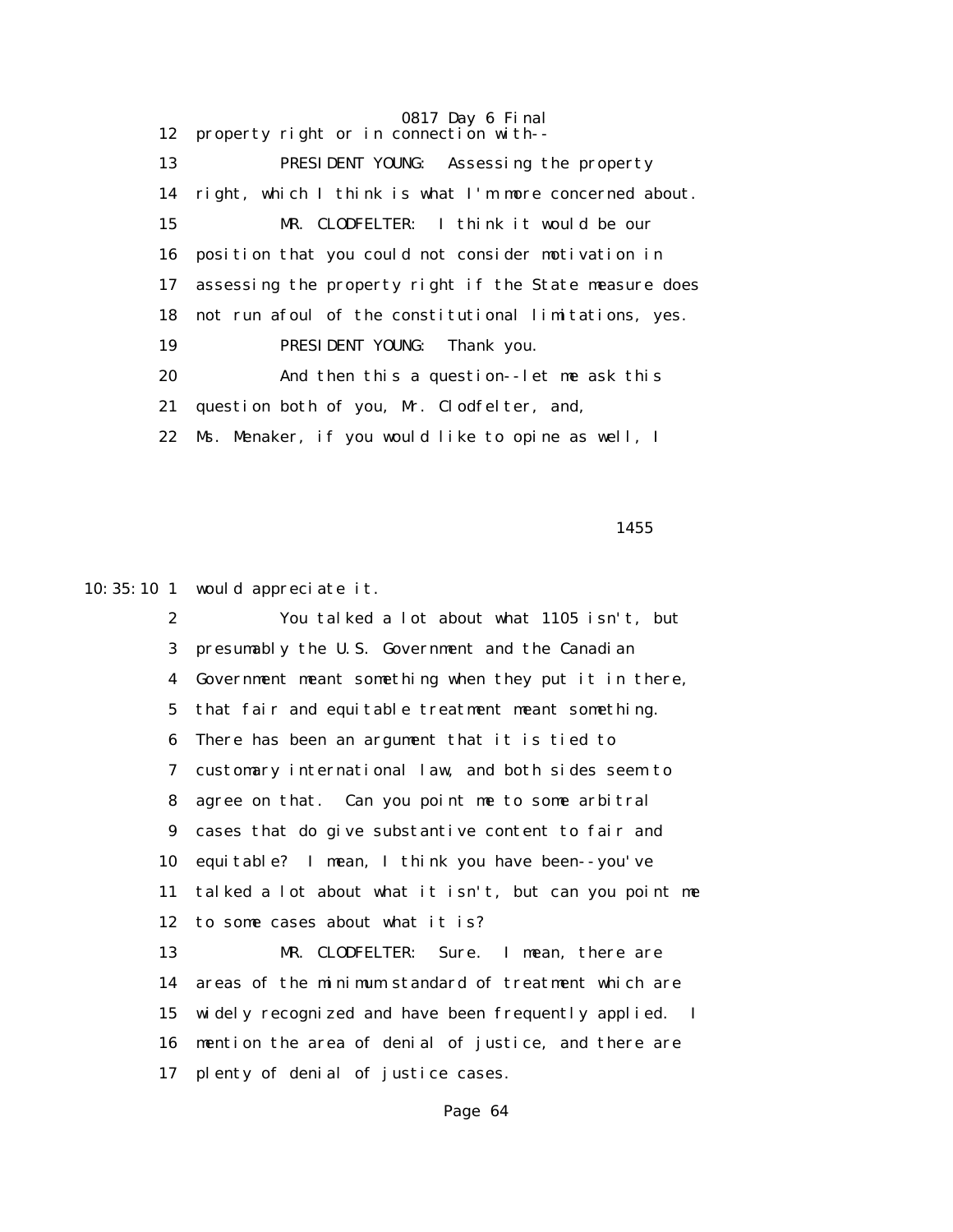18 Expropriation law itself, you should 19 understand, is also part of the minimum standard of 20 treatment. It happens to get separate textual 21 treatment in investment treaties, but it is also part 22 of the minimum standard of treatment.

#### $1456$

10:36:14 1 The United States recognized that--recognizes 2 the repudiation of a State contract for noncommercial 3 discriminator reasons is a violation of the minimum 4 standard of treatment, and there are cases on that as 5 well. We recognize the obligation to provide full 6 protection and security as a set of rules under the 7 minimum standard of treatment, and there are plenty of 8 cases involving denial of full protection and 9 security. 10 Now, can I give them to you today? No, but 11 we will be happy to provide some background on that, 12 if you would like, for the September hearing. 13 PRESIDENT YOUNG: I don't really think you 14 need to do that--well, actually a few would be 15 helpful. I'm just trying to get a little bit of a 16 sense of what you do think it entails, and that's 17 helpful. 18 Thank you. 19 That's all I have, and we have reached the 20 break hour, so we will reconvene at five after 11:00. 21 Thank you. 22 (Brief recess.)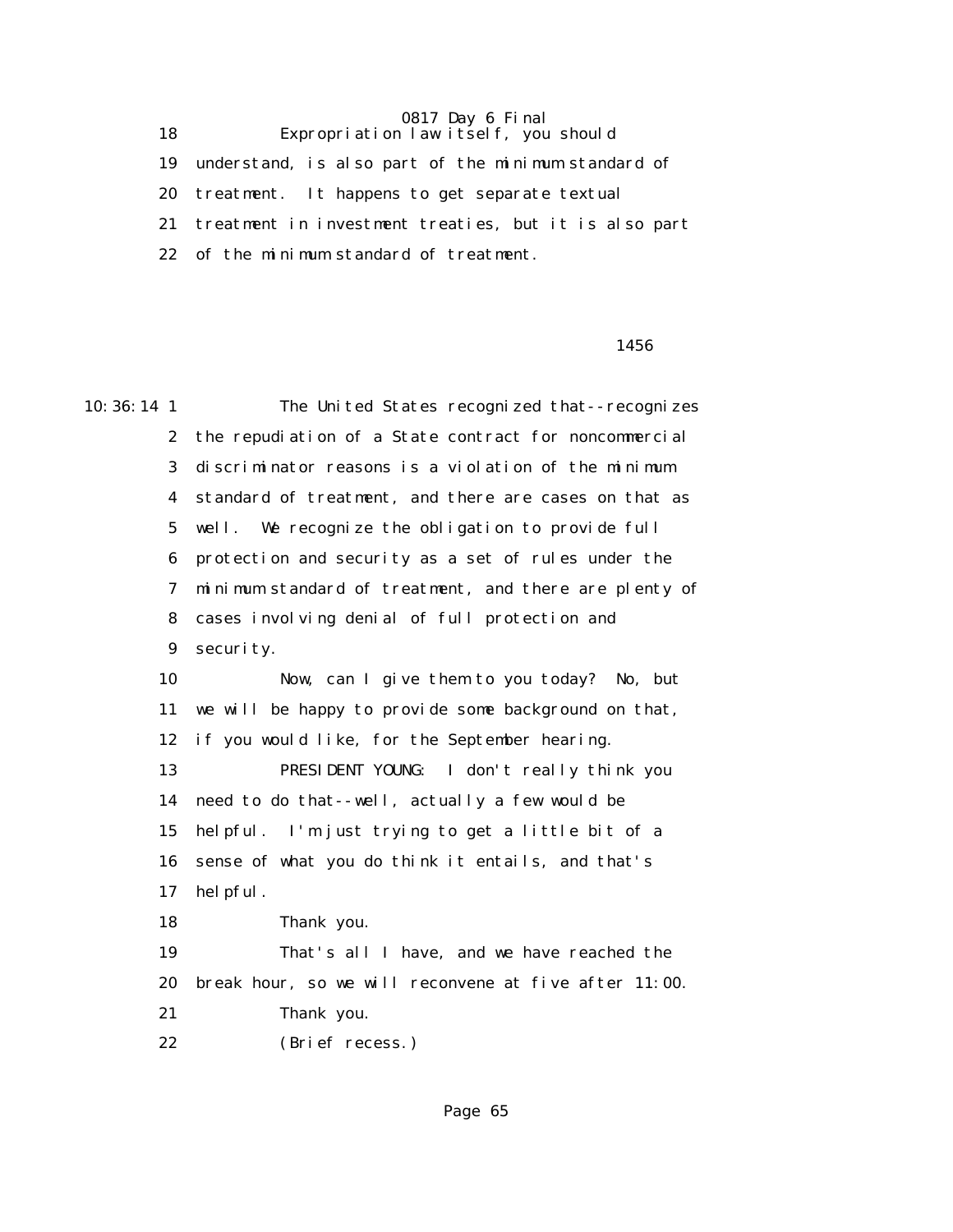$1457$ 

11:06:37 1 PRESIDENT YOUNG: We are ready to recommence. 2 MR. CLODFELTER: Ms. Menaker will begin with 3 an answer to one of the questions we took, and then we 4 will present our case on the 1105 claim with respect 5 to the Federal measures.

6 MS. MENAKER: Thank you.

 7 I just wanted to follow up to a question that 8 Professor Caron had asked regarding the deference that 9 national courts grant to legislative decisions and 10 decisions perhaps of administrative agencies. And 11 it's our submission that the deference that national 12 courts grant to both administrative agency decisions 13 and legislative decisions is not strictly limited to 14 considerations of separation of power. But it also 15 arises out of a recognition that those courts are not 16 best placed to make those determinations; that they 17 lack the expertise that the legislature and/or the 18 administrative agency has on these particular 19 questions, and they don't have before them the full 20 administrative record on which those bodies acted. 21 And I would just point the Tribunal to 22 Professor Wälde, Claimant's expert, who he recognizes

 $1458$ 

11:08:54 1 as much, and this is something I will also touch on 2 when I talk about the Federal measures, but he states, 3 and this is on page 210 of the Claimant's or I'm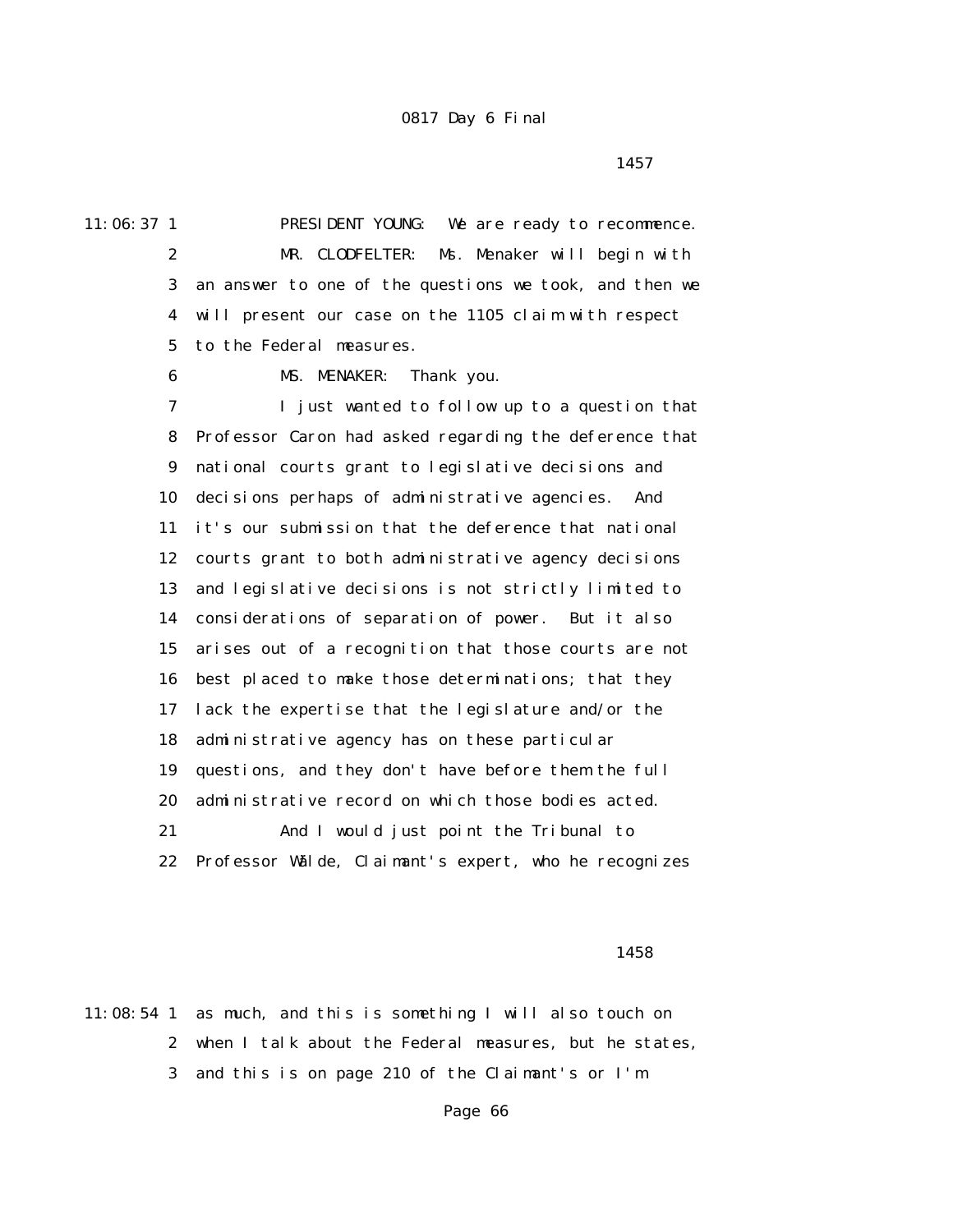0817 Day 6 Final 4 sorry, this is--we cite it in our Rejoinder, but it's 5 in his report where he recognizes that, "A high 6 measure of deference to the facts and factual 7 conclusions seems the only way to prevent investment 8 tribunals from becoming science courts, and from 9 frustrating democratically adopted preferences of risk 10 in matters of fundamental importance such as public 11 health.

 12 So, there he's pointing to two things. First 13 is the matter of expertise, and I think that is well 14 recognized that investment tribunals or any Tribunal 15 applying international law is not acting in an 16 appellate way, as an appellate court to review 17 questions of fact or law. 18 He's also recognizing another very important

 19 aspect, which is they defer that recognizing that 20 these other bodies act on the basis of political 21 judgments that have been made in the normal course of 22 a democratic process, and that that also is not a

#### $1459$

11:10:10 1 proper role for courts to intervene on.

 2 And then a second, another question that 3 Professor Caron had raised was with respect to damages 4 and on that we'll speak more about that later, but I 5 just wanted to make two preliminary remarks.

 6 One is, you know, obviously, the burden is on 7 the Claimant to prove damages flowing from any alleged 8 breach, so here, if they were to--well, they have 9 argued, say, for instance, that the United States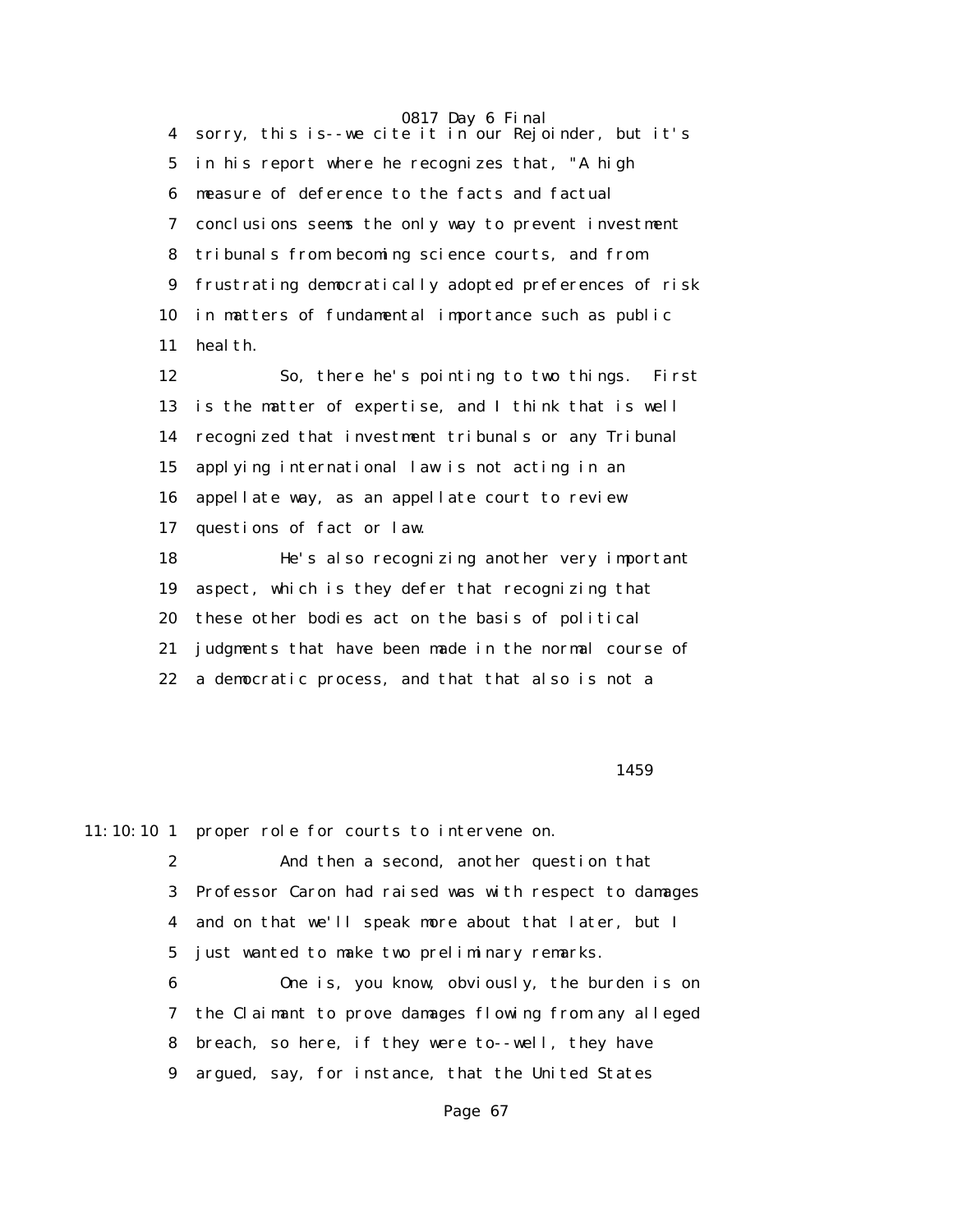0817 Day 6 Final 10 breached the customary international law minimum 11 standard of treatment by not affording them 12 transparency. 13 In that instance, they would have to show 14 what that breach was and what damages flowed from that 15 breach. How, what monetary damage did they suffer 16 from this alleged lack of transparency? That--they

 17 have not even attempted to do that. They have not 18 attempted to show what damages flow from any of these 19 alleged breaches.

 20 And, in fact, as just as a factual matter, 21 that's a legal shortcoming in their case. But as a 22 factual matter, as we showed the other day discussing

**1460** 

11:11:17 1 valuation matters, the Imperial Project mining claims 2 are worth more now than they were in 2002, when 3 Claimants filed this claim, or in 2003, rather, and 4 it's our contention that they have not suffered any 5 damage because of that. 6 So, thank you, Mr. President, Members of the 7 Tribunal. I will now turn to address Glamis's 8 contention that the United States Government'S actions 9 violated Article 1105, and one of Glamis's principal 10 contentions in this regard is the fact that in 11 January 2001, the Federal Government issued a Record 12 of Decision denying its Plan of Operations. As the 13 Tribunal is aware, that Record of Decision was 14 rescinded later that very same year. 15 Glamis also complains that its Plan of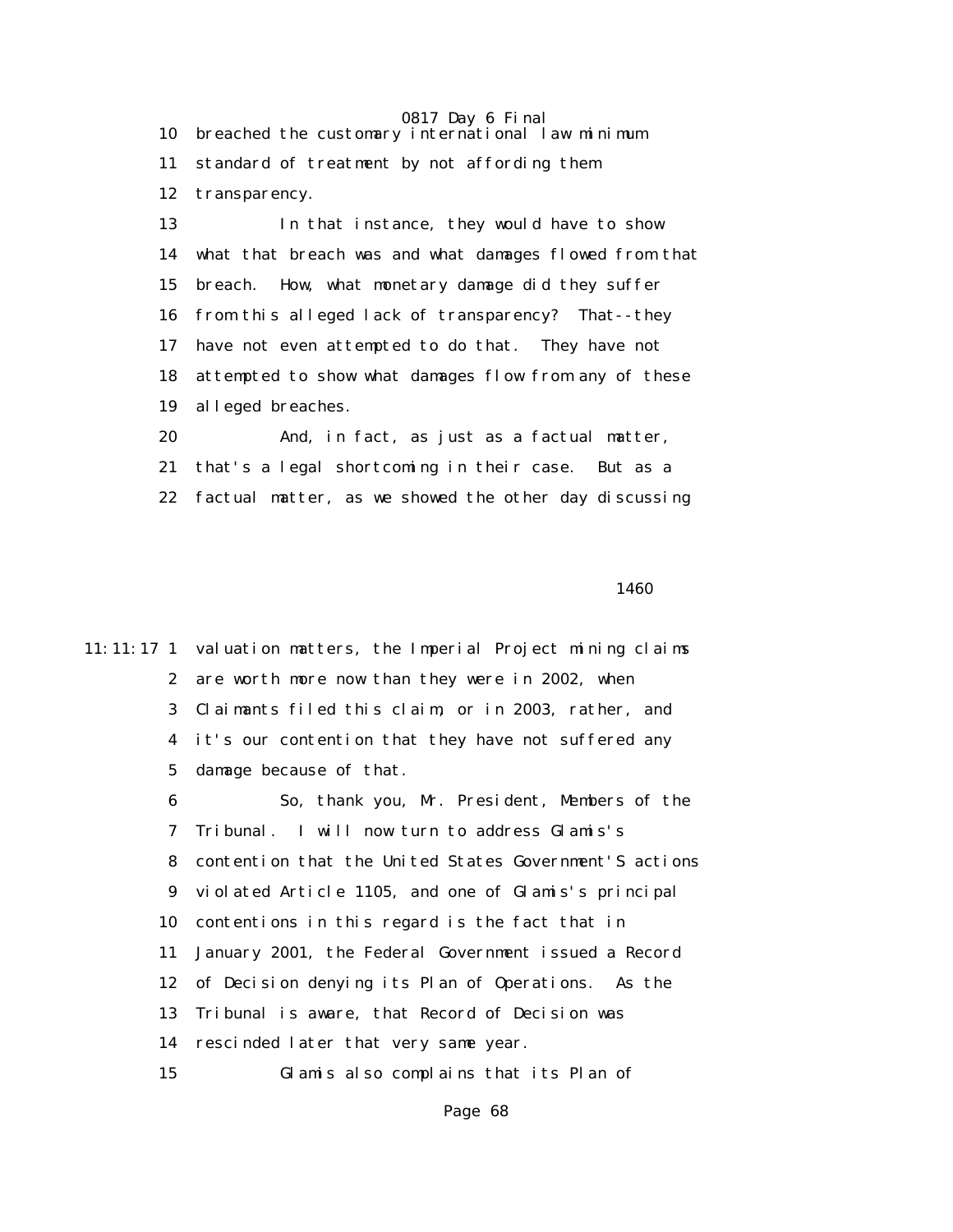16 Operations has not been approved since that

17 rescission.

 18 The Record of Decision that denied Glamis's 19 Plan of Operations did so on the grounds that the 20 mining plan would cause undue impairment to resources 21 in the California Desert Conservation Area. In 22 reaching this conclusion, the Department relied on the

1461

11:12:28 1 Advisory Council of Historic Preservation's finding 2 that even after mitigation measures are implemented, 3 the Imperial Project would "result in a serious and 4 irreparable degradation of the sacred and historical 5 values of the area that sustained the Tribe." 6 Secretary Babbitt based his authority to 7 issue the Record of Decision on the 1999 M-Opinion, 8 and that M-Opinion was drafted by the Solicitor upon 9 request for legal advice from the BLM. 10 At issue was the interpretation of the legal 11 standards that should govern review of a Plan of 12 Operations where the mining is to take place in the 13 California Desert Conservation Area, and where the 14 proposed plan would cause great damage to religious 15 values and cultural resources. 16 Now, the Tribunal should keep in mind that 17 both the ACHP recommendation as well as the M-Opinion 18 were issued more than three years prior to the time 19 that Glamis submitted its claim to arbitration, and 20 thus neither of those measures may serve as the basis

21 for a finding of liability in this case.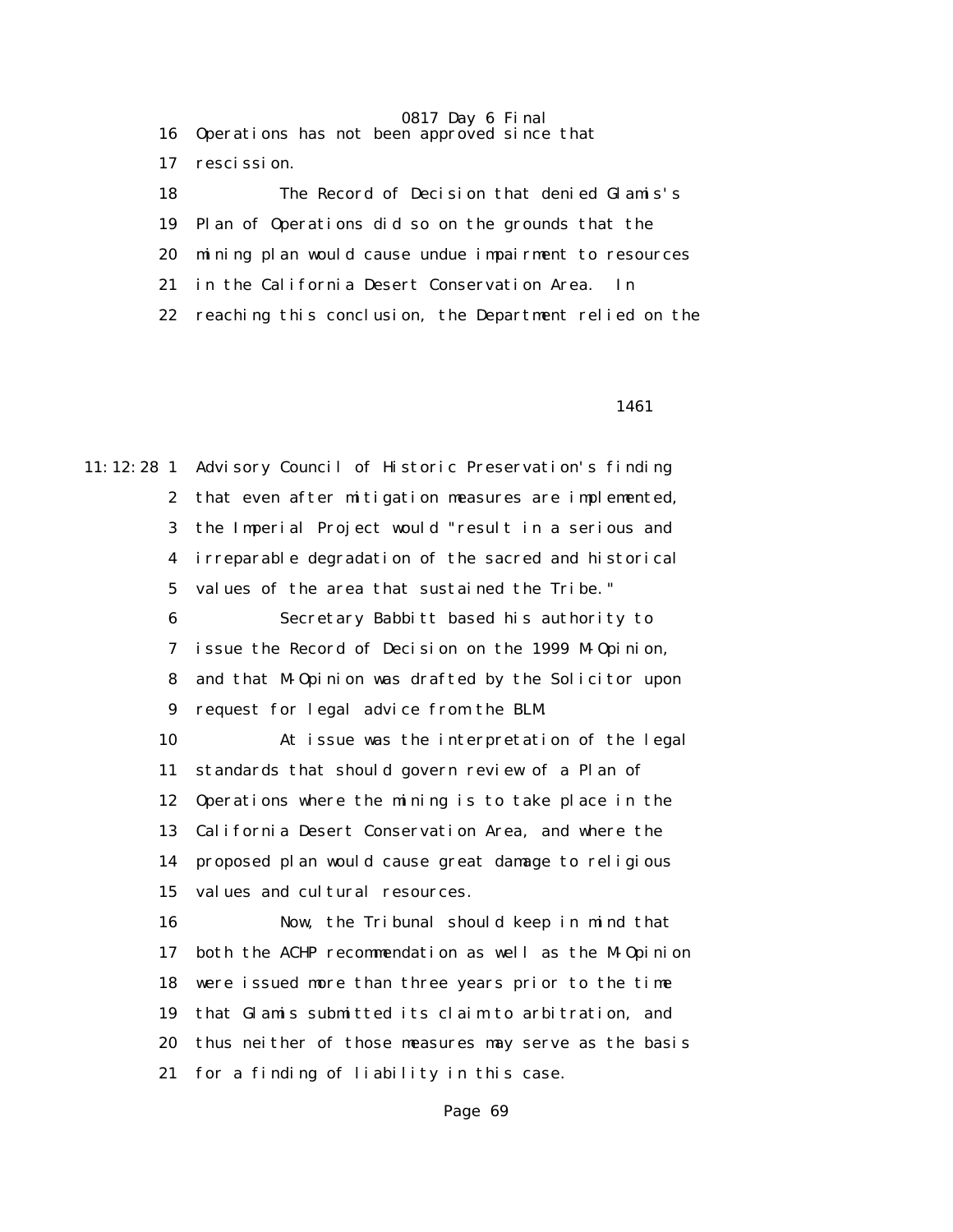#### 0817 Day 6 Final 22 But Glamis nevertheless raises complaints

11:13:36 1 both about the substance and the process--well, about 2 the substance of the ACHP's recommendation and the 3 M-Opinion, as well as the procedures that were 4 followed by the ACHP and the Department in adopting 5 the M-Opinion and later the ROD. And when I say 6 "ROD," it's the Record of Decision. 7 But none of Glamis's complaints have merit; 8 and, in our view, and it's our contention that none of 9 them could find--form the basis of a finding of a 10 violation of the customary international law minimum 11 standard of treatment in any event. 12 So. I will begin by discussing all of these 13 time-barred events, and these were all the events that 14 occurred prior to the time that the Department of the 15 Interior issued the Record of Decision denying the 16 Plan of Operations. 17 And like I said, Glamis raises both 18 procedural and substantive complaints about these 19 actions which formed a basis for the Record of 20 Decision, and I will show how none of these violation 21 violated or contributed to violation of the customary 22 international law minimum standard of treatment.

**1462** 

<u>1463</u>

11:14:40 1 And after I do that, I'm going to turn the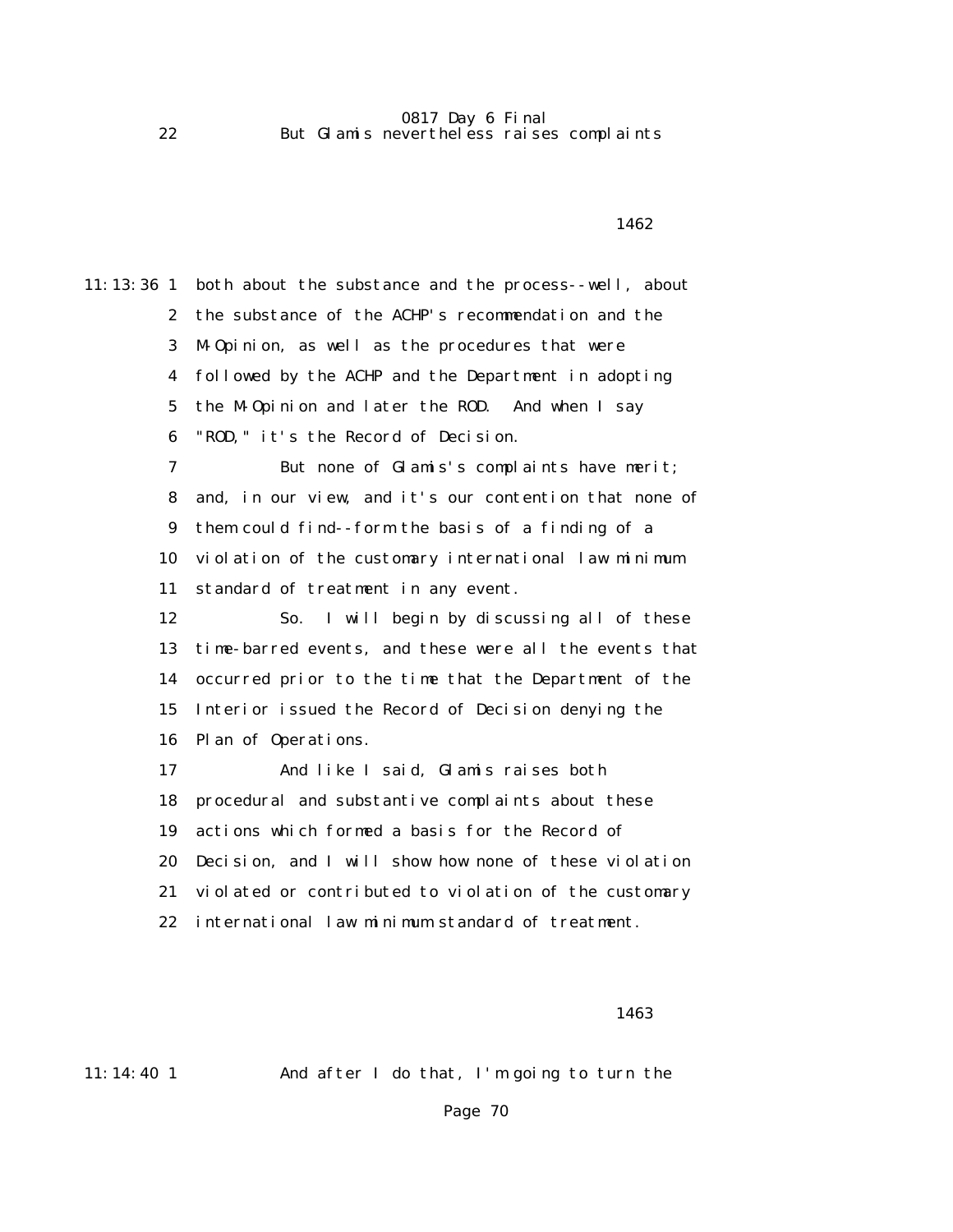2 floor over to my colleague, Mr. Benes, who is then 3 going to demonstrate that the Federal Government's 4 denial of the plan did not deny Glamis's--Glamis 5 treatment in accordance with the minimum standard of 6 treatment. And he will do that by also addressing the 7 issues that have been raised in this arbitration 8 comparing the treatment that Glamis received with the 9 Government's actions with respect to several of the 10 other projects in the CDCA that Glamis has referred to 11 throughout these proceedings.

 12 So, the first event or a process that I'm 13 going to discuss is the cultural resource surveys and 14 the findings that the Federal Government drew based 15 upon these surveys, and I will show that the Federal 16 Government's actions during this phase of the 17 proceeding could not constitute a violation of the 18 customary international law minimum standard of 19 treatment, and that even under the standards proffered 20 by Glamis, its claim based on these events fail 21 because the government's acts were fully transparent, 22 they could not have upset Glamis's legitimate

1464

11:15:47 1 expectations, and they were not arbitrary. And Then I 2 will do the same with respect to the ACHP process and 3 the 1999 M-Opinion.

> 4 As with any undertaking on Federal Lands, as 5 you know, the BLM was required by Section 106 of the 6 National Historic Preservation Act to take into 7 account the effect of the Imperial Project on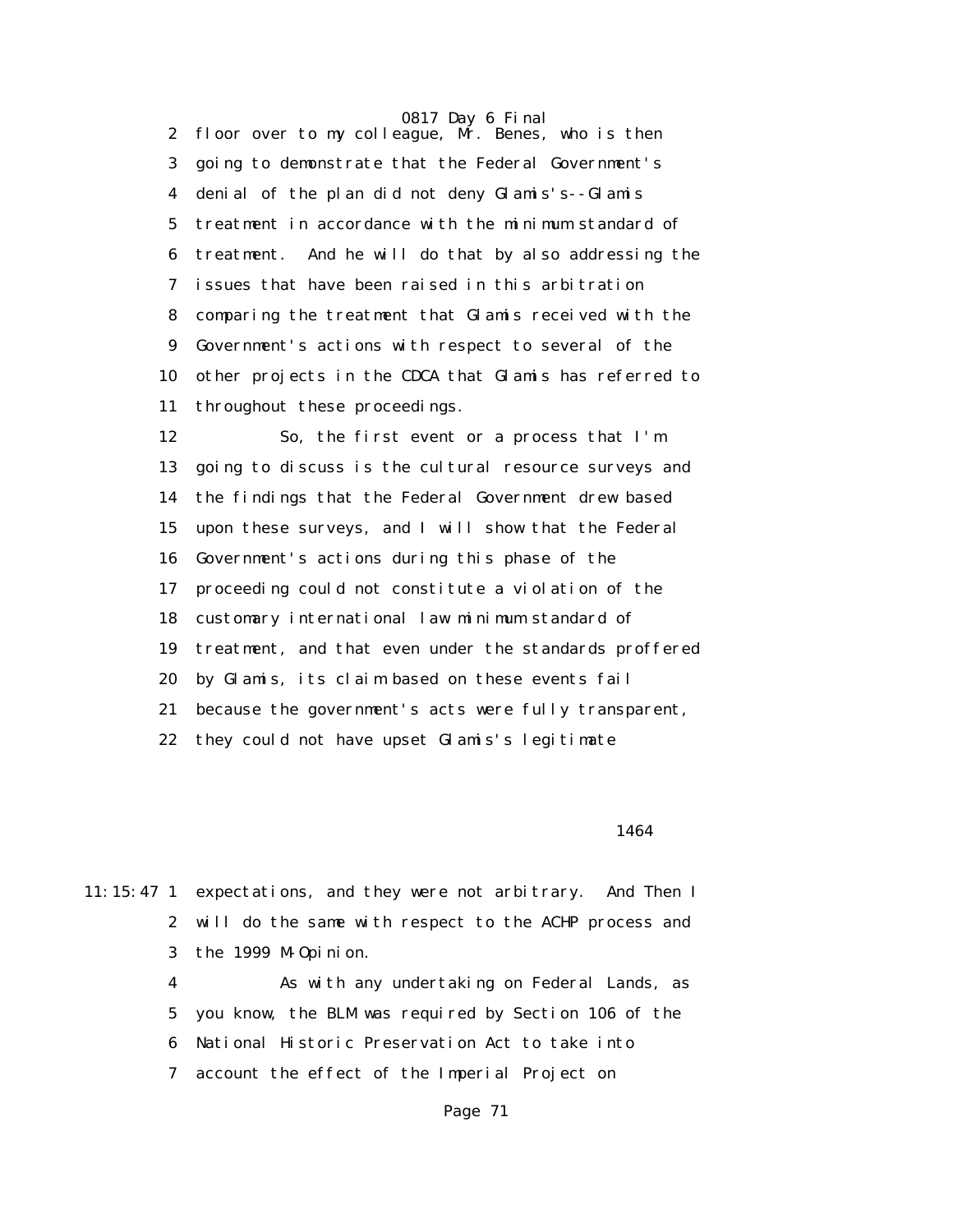0817 Day 6 Final 8 properties that were included on or eligible for the 9 National Register of Historic Places. And I'm not 10 going to go over all of the ground that has been 11 covered by the parties in their written pleadings, 12 their Memorials, and expert reports and witness 13 statements regarding the cultural resource issues. We 14 don't believe it's appropriate, nor would it be--it's 15 not necessary or--nor would it appropriate for the 16 Tribunal to reweigh all of that evidence to try to 17 determine if the archaeologists and the Federal 18 Government's conclusions were factually correct. 19 So, instead, what I propose to do is to just 20 focus on the particular procedural and substantive 21 complaints that Glamis has made regarding this aspect 22 of the processing of its Plan of Operations and show

1465

11:16:56 1 how these complaints are ill founded and illegally 2 irrelevant.

> 3 So, in 1997, KEA, and that is the firm for 4 which Dr. Cleland worked, KEA was retained to conduct 5 a cultural resource survey for the Imperial Project 6 site and the surrounding area. Before that, ASM had 7 conducted a survey of the Project area and had 8 preliminarily concluded that 35 sites which were all 9 sites that related to prehistoric and/or Native 10 American resources, that those sites were likely 11 significant and potentially eligible for the National 12 Register of Historic Places.

13 Both before and during the comment period for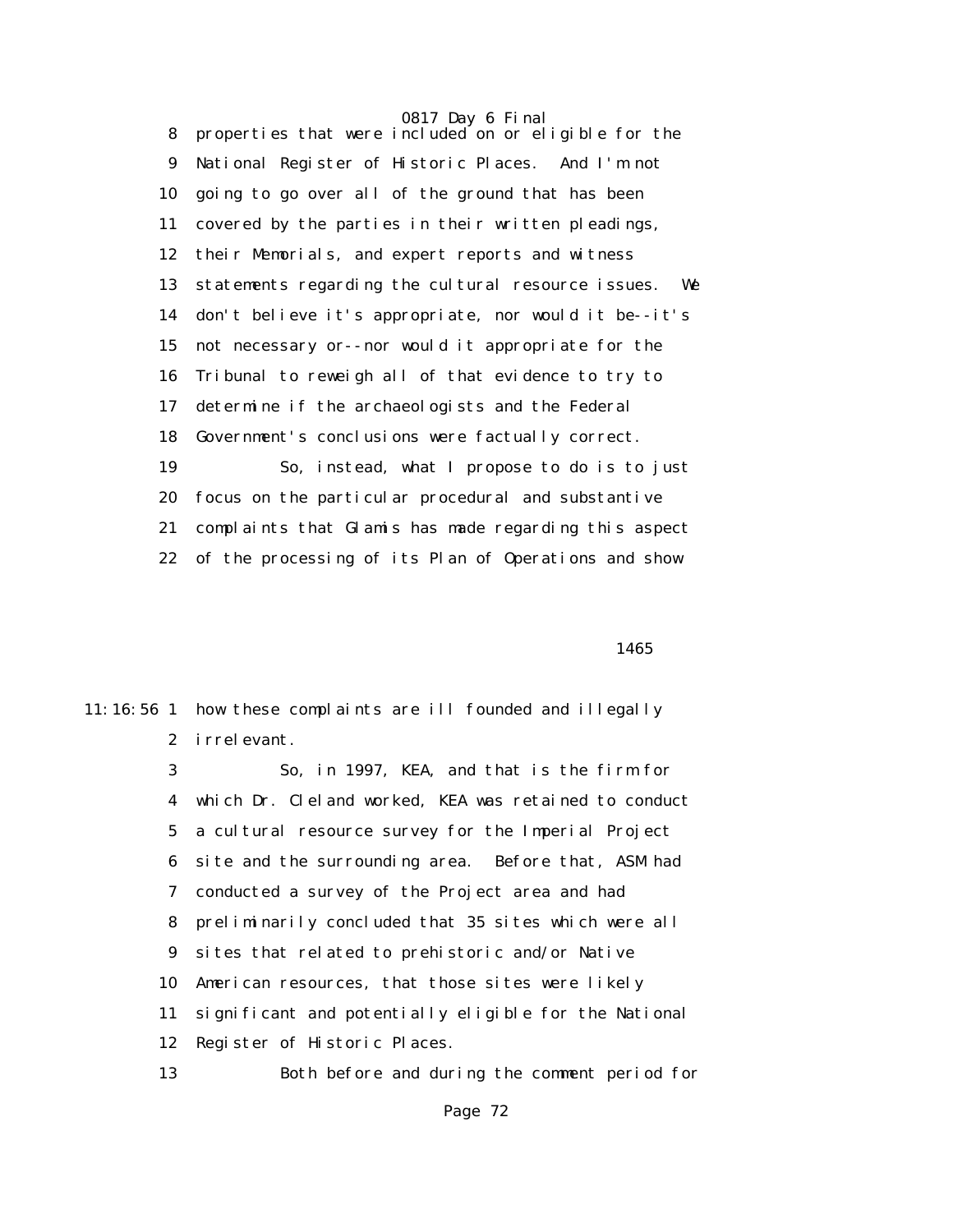14 the Draft EIS/EIR, the Quechan, as well as a prominent 15 archaeologist who had previously surveyed the Project 16 area, identified deficiencies in the ASM survey. And 17 specifically they claimed that the survey had 18 misidentified, had failed to locate, and had 19 misinterpreted the cultural and the ceremonial 20 significance of some of the archeological sites. 21 So, as a result, BLM initiated a new cultural 22 resource inventory, and KEA was retained for that

 $1466$ 

11:18:05 1 purpose.

 2 Although Glamis in its submissions has 3 expressed a preference for the findings of the ASM 4 survey as opposed to those that were found by KEA in 5 its survey, there is no evidence in the record that 6 Glamis at the time objected to BLM's decision to 7 retain another firm to conduct an additional cultural 8 resource survey. Nor is there any evidence that 9 Glamis objected to BLM's decision to obtain an 10 ethnographer to better obtain information as to the 11 Quechan Tribe's concerns.

 12 In its submissions and throughout the expert 13 testimony of Dr. Lynne Sebastian, Glamis has raised 14 several complaints about the procedures that were 15 followed by KEA in its inventory and evaluation of the 16 resources at their Imperial Project Site. But 17 Glamis's criticism of the survey, the KEA survey, has 18 really shifted dramatically over the course of the 19 submissions. As the United States has demonstrated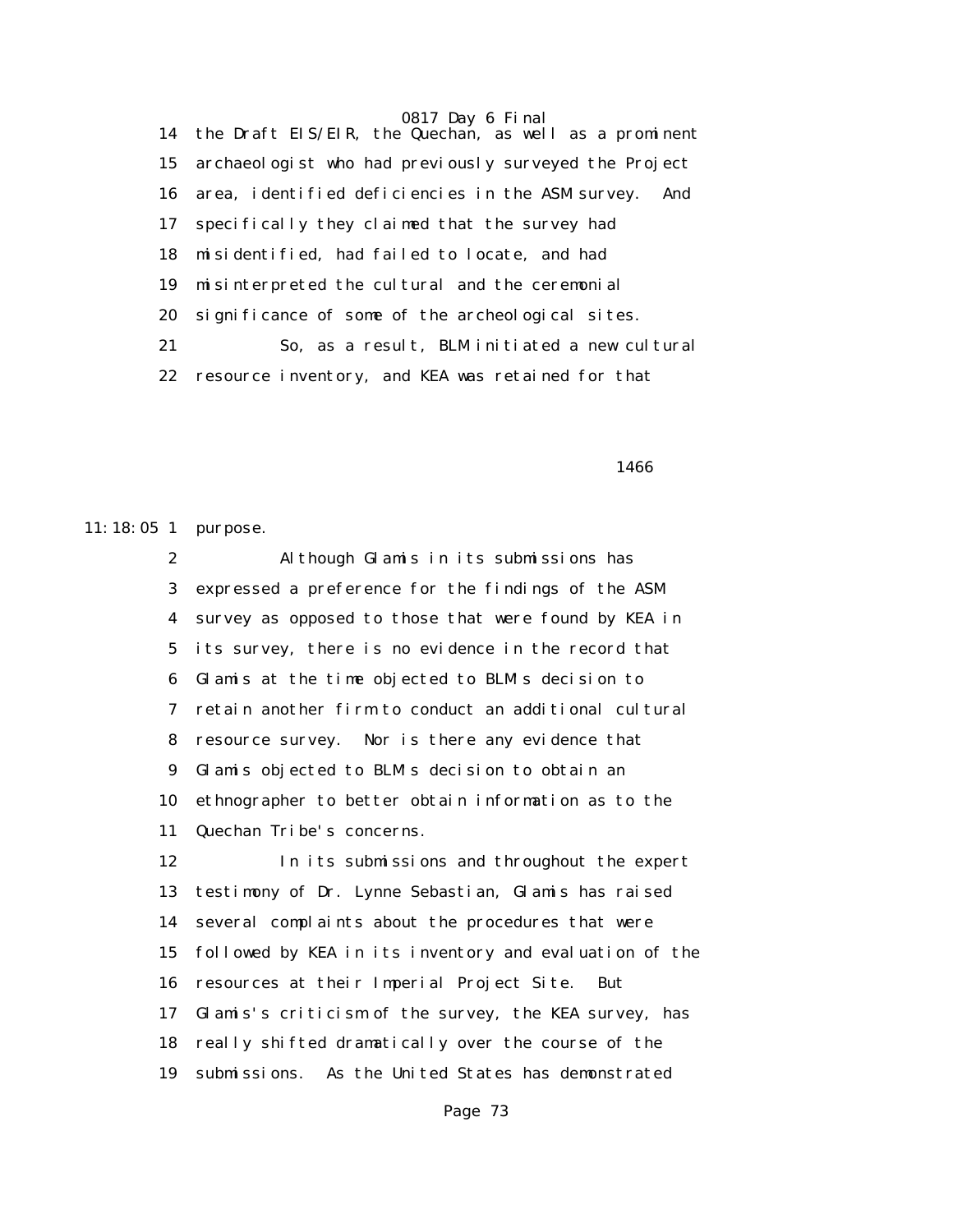20 for each and every one of these criticisms that

 21 Dr. Sebastian's criticisms are ill founded and just 22 are simply erroneous.

1467

11:19:11 1 So, for one example, Dr. Sebastian criticized 2 the survey, arguing that the incidence of the 3 archeological features that it recorded was a direct 4 consequence of the intensity with which KEA reviewed 5 the Project area. She claimed that because the survey 6 interval used was small, that the Government's 7 conclusions regarding the Project's impact on 8 archeological resources were exaggerated and 9 inconsistent with subsequent determinations it made 10 regarding the North Baja Pipeline Project, for 11 instance, which was surveyed using a larger survey 12 interval. 13 But as we demonstrated through Dr. Cleland's 14 written testimony, quite contrary to Dr. Sebastian's 15 assertions, the use of a more intensive survey 16 interval accorded with standard archeological 17 practice, which calls for a reduction in that survey 18 interval when a number of archeological features in a 19 given area are identified. 20 Given the sheer number of archeological sites 21 that were recorded in the 1996 inventory, KEA followed

22 standard archeological practice when surveying the

 $1468$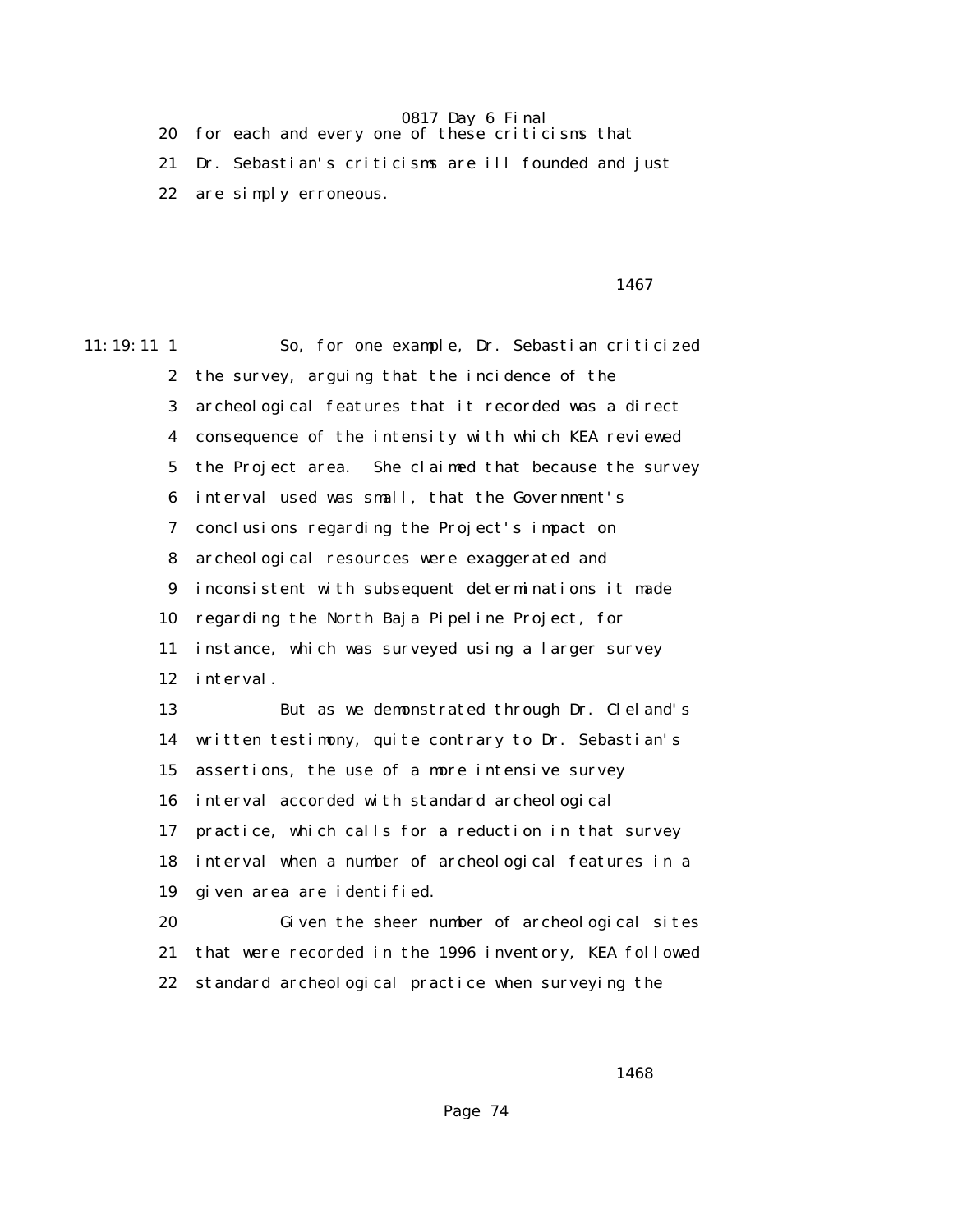| $11:20:19$ 1     | proposed mine in the process area. And, in fact, in   |
|------------------|-------------------------------------------------------|
| $\boldsymbol{2}$ | her testimony this week, Dr. Sebastian said, and I    |
| 3                | quote, "The--subsequently they were asked to go back. |
| 4                | The company was asked to pay for another survey at a  |
| 5                | closer survey interval at five meters, which is       |
| 6                | considerably closer. This is not, you know, totally   |
| 7                | unreasonable. It was different than what was done     |
| 8                | with other projects before this and actually after    |
| 9                | this, but that was not a major deviation."            |
| 10               | Not only was this not a major deviation, it           |
| 11               | wasn't even a minor deviation. Even Dr. Sebastian     |
| 12               | acknowledges that the procedure was wasn't            |
| 13               | unreasonable, and she doesn't contest Dr. Cleland's   |
| 14               | assertion that his survey methodology followed        |
| 15               | standard archeological practice in this regard.       |
| 16               | Glamis and Dr. Sebastian have also raised             |
| 17               | issues about the fact that when evaluating the        |
| 18               | significance of the features that were identified in  |
| 19               | the Imperial Project area, KEA demonstrated or        |
| 20               | determined that those features were in an ATCC or an  |
| 21               | area of traditional cultural concern, rather than     |
| 22               | evaluating those features in the context of an entire |

1469

|   | 11:21:25 1 Traditional Cultural Property, or a "TCP" as it's |
|---|--------------------------------------------------------------|
|   | 2 called.                                                    |
| 3 | But when deciding which area and how large an                |
|   | 4 area to survey, KEA and BLM talked to the Quechan, as      |
|   | 5 they would be expected to do; and as the record            |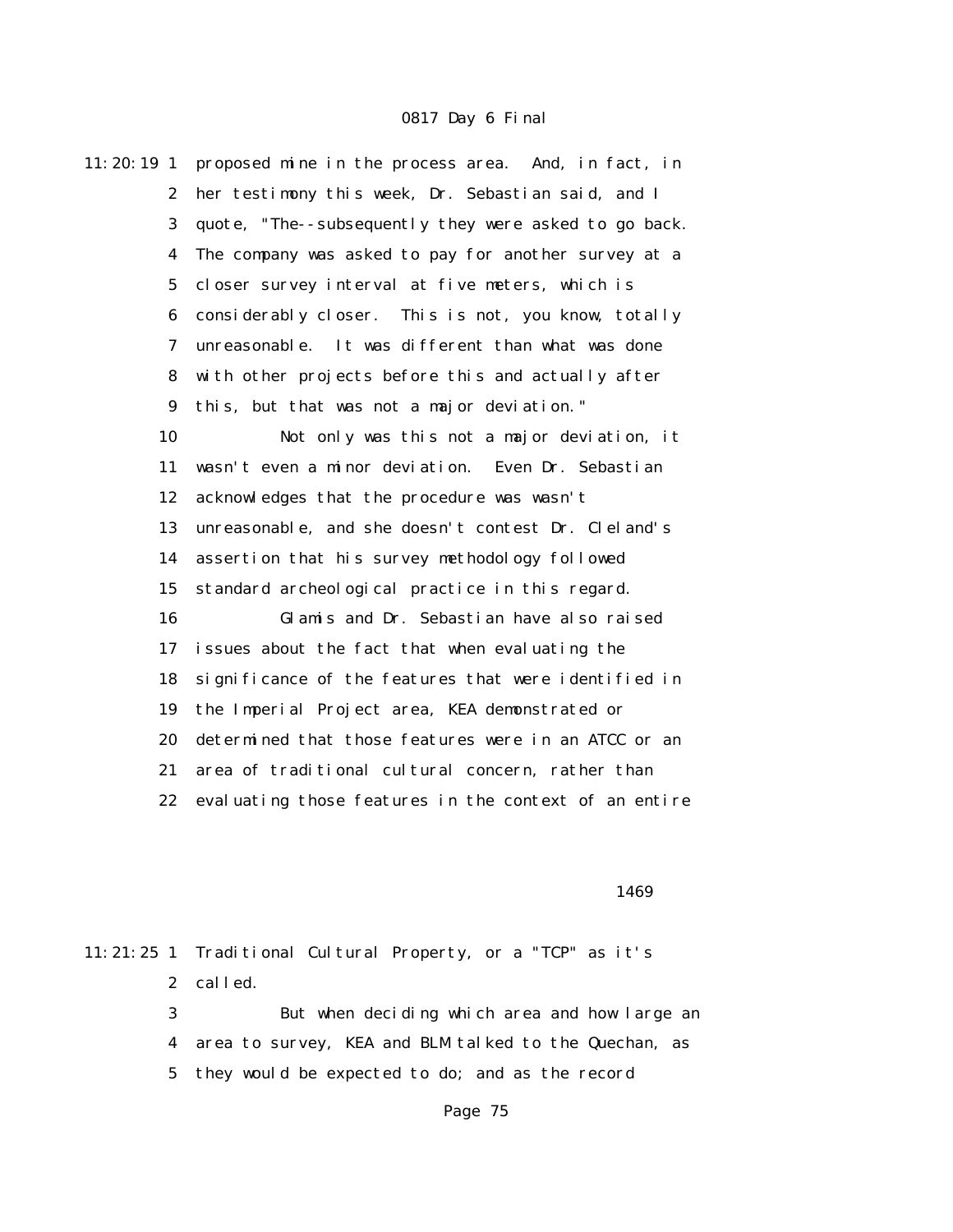6 indicates, the Quechan stated that the area around the 7 Imperial Project was, "a key component that exists 8 within a larger culturally sensitive region of extreme 9 sensitivity to the Tribe."

 10 This larger culturally sensitive area 11 described by the Tribe consisted of much of the 12 Tribe's traditional territory and encompassed 13 approximately 500 miles, square miles. 14 Surveying such a large area to determine the 15 existence of one or more TCPs would have imposed 16 onerous burdens on Glamis, which was responsible for

 17 paying for the survey. So, instead, KEA, with the 18 approval of the BLM and the California State Historic 19 Preservation Office or Officer considered the 20 properties that it had identified in the context of an 21 ATCC. Glamis's argument that the ATCC construct was 22 arbitrary because the Quechan had only expressed

1470

11:22:32 1 concern about the whole of their traditional territory 2 and had not identified any particularized concerns 3 with the proposed project area is not borne out by the 4 record. As Dr. Cleland testified this week, the 5 Quechan, "expressed deep concerns for a cultural 6 landscape that extends from Pilot Knob to Avikwaame, 7 but I might add, if I may, that they also expressed 8 concerns for specific places within that landscape, so 9 there is at least two levels of potential impact, two 10 levels of traditional cultural properties, if you 11 will, a regional level and a more specific localized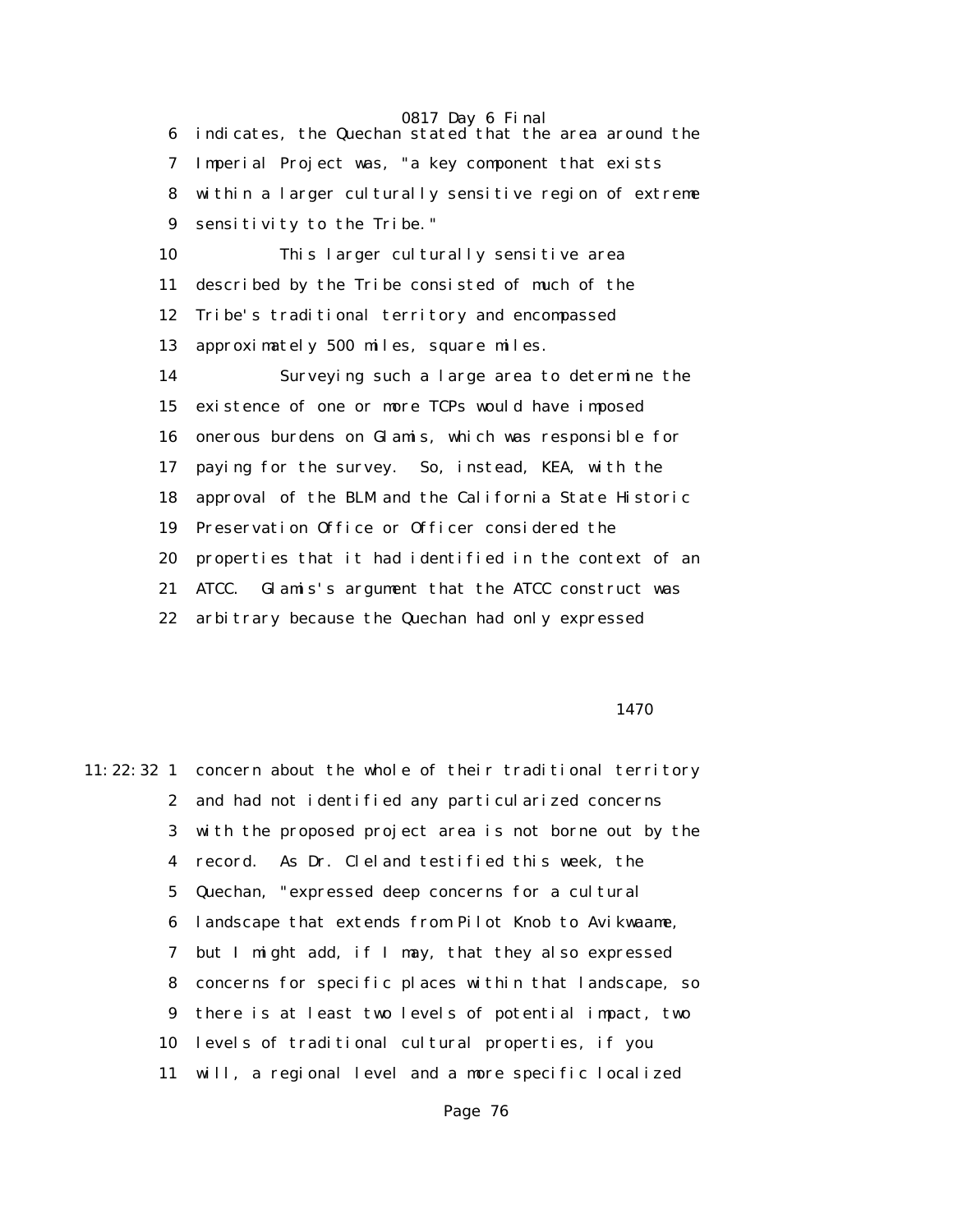12 area."

 13 As Dr. Cleland further testified, the KEA 14 study specifically notes that the Quechan expressed 15 specific concerns for the area encompassing the 16 proposed Imperial Project area, and that they told him 17 they had a name for that area in their language. And 18 Dr. Cleland explained in his testimony that KEA had 19 quite extensive archeological and ethnographic 20 information for identifying the boundaries of the 21 district which encompassed the ATCC. 22 I have just put this on the screen so you can

1471

11:23:38 1 see, and I believe you have seen this earlier this 2 week. This is a map showing the Imperial Project mine 3 area, which is shaded, and then the dotted line around 4 it, which is the ATCC, and the northeast boundary of 5 the area was drawn to encompass the Indian Pass area, 6 which was already recognized as a highly important 7 cultural area because of the geoglyphs and the trails 8 that are there. Then they drew the Southwestern 9 boundary to encompass the Running Man area, also 10 recognized as important to the Quechan, and the 11 remaining boundaries were drawn by reference to other 12 known extant trails in the area or natural geological 13 features.

> 14 Although Glamis now complains that the 15 creation of this ATCC was an artificial construct that 16 skewed the survey's results, at the time the survey 17 was done, Glamis made no complaint about this. In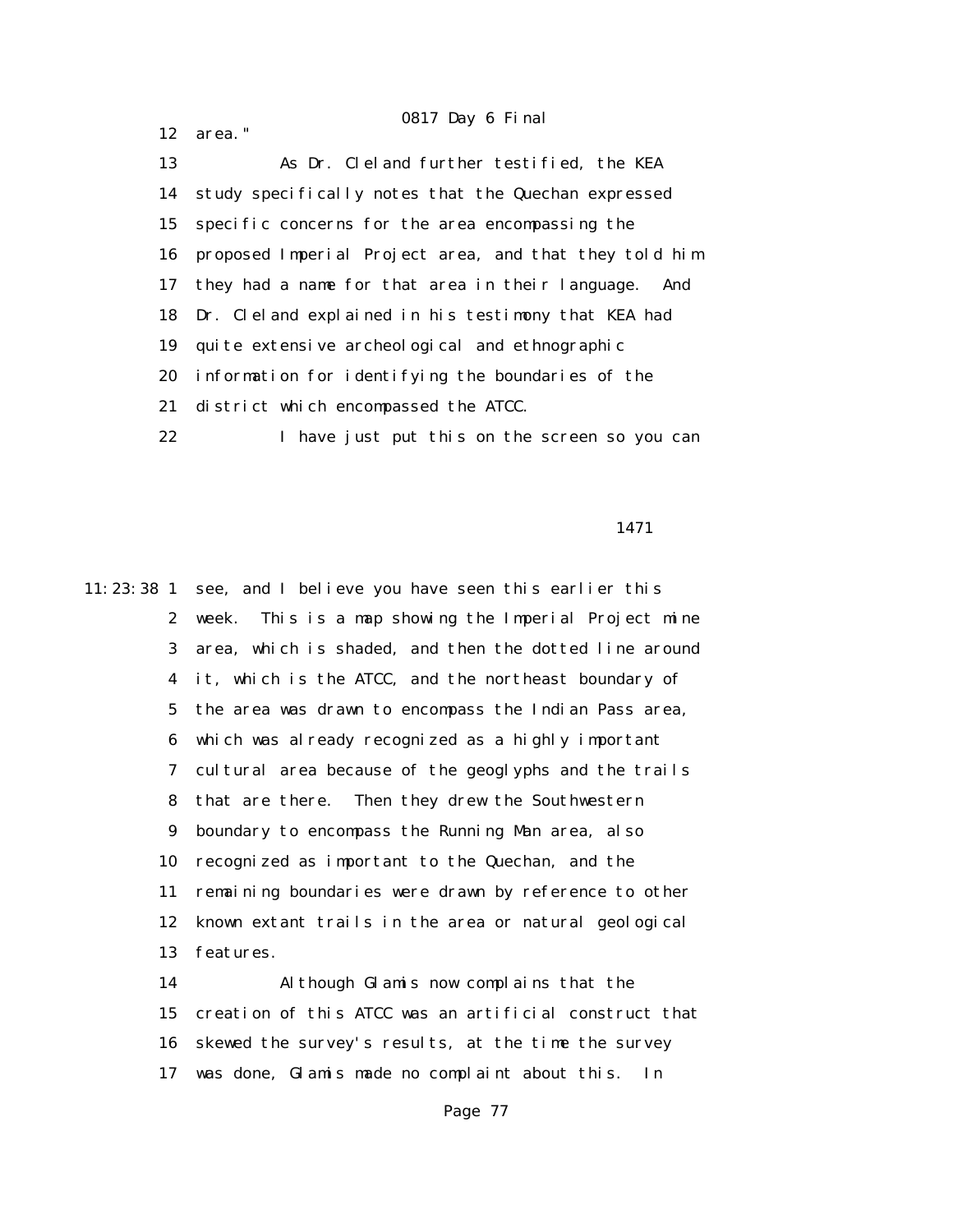18 fact, as Mr. Kaldenberg testified in his first witness 19 statement, Glamis was appreciative of the effort to 20 reduce the costs and time of conducting the 1997 21 survey. 22 When confronted yet again with this fact,

## 1472

11:24:46 1 Glamis argued this week that it had complained about 2 the use of the ATCC concept, but the only evidence 3 that it referred to was a letter that it had sent to 4 the DOI, the Department of the Interior. That letter 5 was sent to Secretary Babbitt after the ACHP had 6 issued its comments recommending that DOI take 7 whatever legal means available to deny approval for 8 the Project.

> 9 So, Glamis did not complain at the time the 10 ATCC construct was utilized, although it had every 11 opportunity to do so. Its manufactured complaint 12 after the fact is proof of nothing.

 13 The KEA survey confirmed the presence of a 14 significant concentration of archeological features in 15 and around the Imperial Project. It identified 88 16 archeological sites within the Project, APE, or Area 17 of Potential Effect 54 of which it deemed eligible for 18 inclusion in the National Register. And Glamis 19 doesn't contest the accuracy of these findings. 20 KEA also determined that the proposed 21 Imperial Project would destroy a portion of the Trail 22 of Dreams. Before I go into more detail on this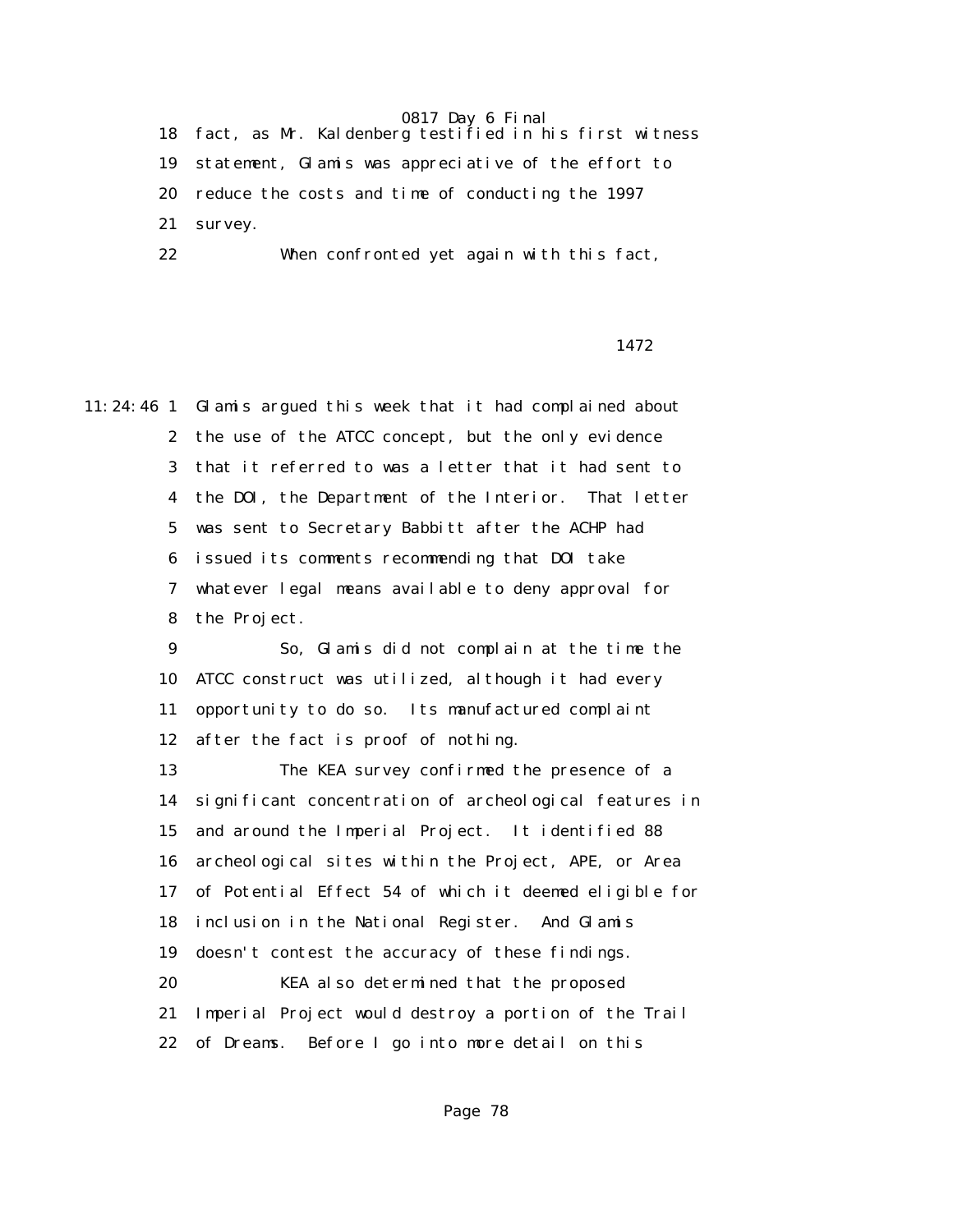11:25:49 1 point, I just want to point out for the Tribunal that 2 in her first report, Dr. Sebastian insisted that 3 notwithstanding KEA's conclusion that the Imperial 4 Project would adverse impact a segment of the Trail of 5 Dreams, she stated, "Nothing in their report," meaning 6 KEA's report, "or in the botched 1997 ethnographic 7 study indicates that Quechan informants identified 8 this complex of trail segments as the Trail of 9 Dreams." It was on the basis of this conclusion that 10 Glamis, in its Memorial stated that, "The only trail 11 segment identified as part of the Trail of Dreams by a 12 Quechan Tribal member lies outside the areas directly 13 affected by the proposed mine and runs in a direction 14 leading away from the mine." 15 However, contrary to Dr. Sebastian's initial 16 conclusions and Glamis' assertion, the United States 17 demonstrated and Dr. Cleland confirmed that the 18 Quechan Tribal members had, indeed, positively 19 identified the Trail of Dreams within the proposed 20 mine site during the 1997 cultural resource inventory. 21 Confronted with this evidence, in her second 22 report, Dr. Sebastian argued that, "The preponderance

1474

11:26:59 1 of the evidence indicates that the trail through the 2 Imperial Project Mine and process area is not the 3 Trail of Dreams."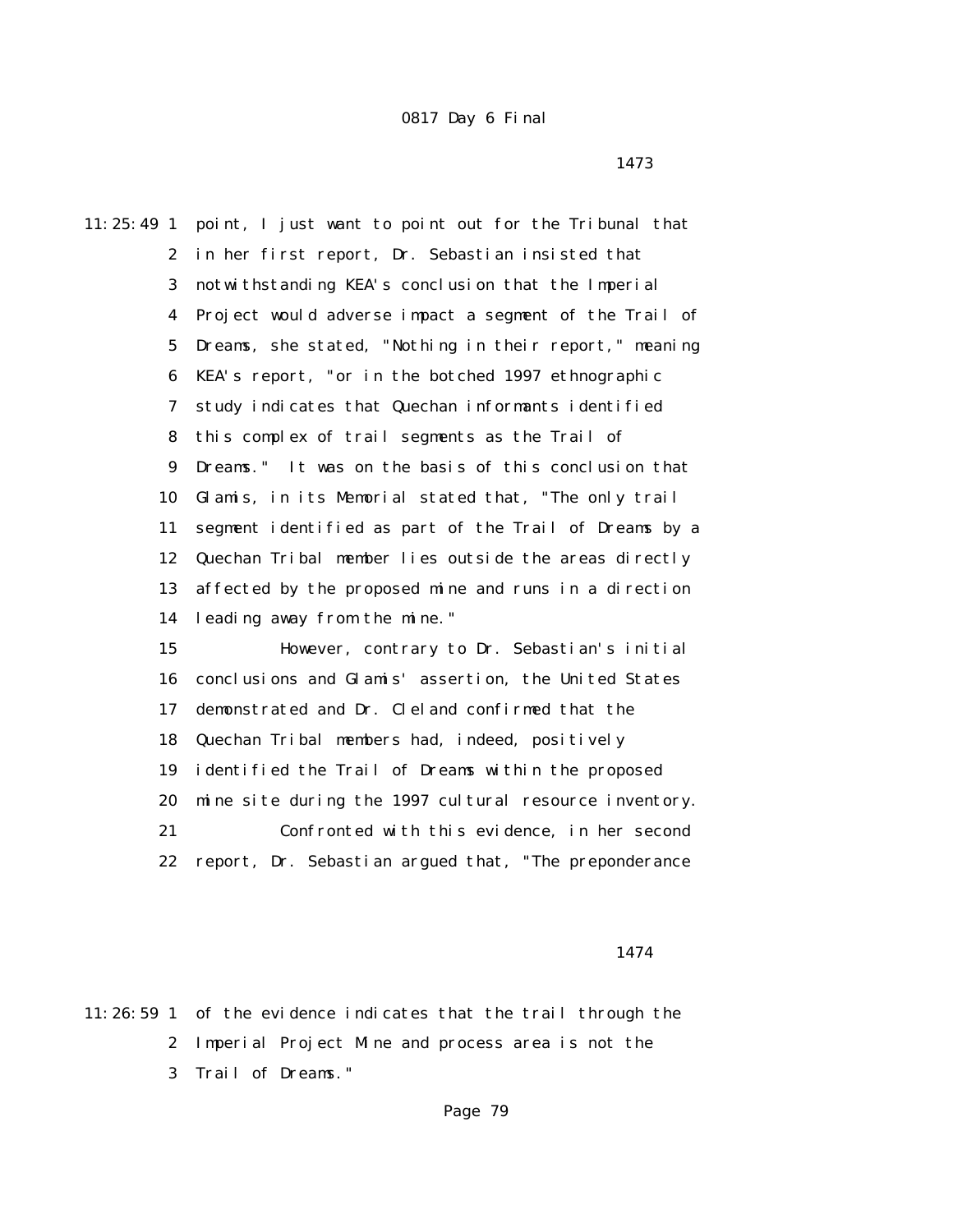0817 Day 6 Final 4 After another round of submissions and having 5 received another witness statement from Dr. Cleland, 6 Dr. Sebastian, in her third and final rebuttal report, 7 further distanced herself from her prior unsupported 8 statements by concluding that the trail, "described as 9 the Trail of Dreams may or may not pass through the 10 Imperial Project area."

> 11 This constant shifting and backing away from 12 her initial unsupported assertions highlights the fact 13 that Dr. Sebastian's earlier criticisms of the Federal 14 Government's actions taken in reliance on the KEA 15 survey were based in large part on misinformation or a 16 misunderstanding. 17 As reported in its survey and in

18 Dr. Cleland's testimony, the Quechan had identified a

19 portion of the Trail of Dreams, which we have

20 identified as F-4 within the Project area, and I've

21 placed this on the map, and you can see that.

22 They also identified two segments of the

1475

11:28:02 1 Trail of Dreams that was outside the immediate project 2 area but inside the ATCC. 3 Now, as Dr. Cleland noted in his first 4 statement, KEA found several trail markers, spirit 5 break, and scratched petroglyphs along segments of F-4 6 which indicated that trail's use for religious or 7 ceremonial purposes. 8 The other two trail segments which the 9 Quechan had identified as being part of the Trail of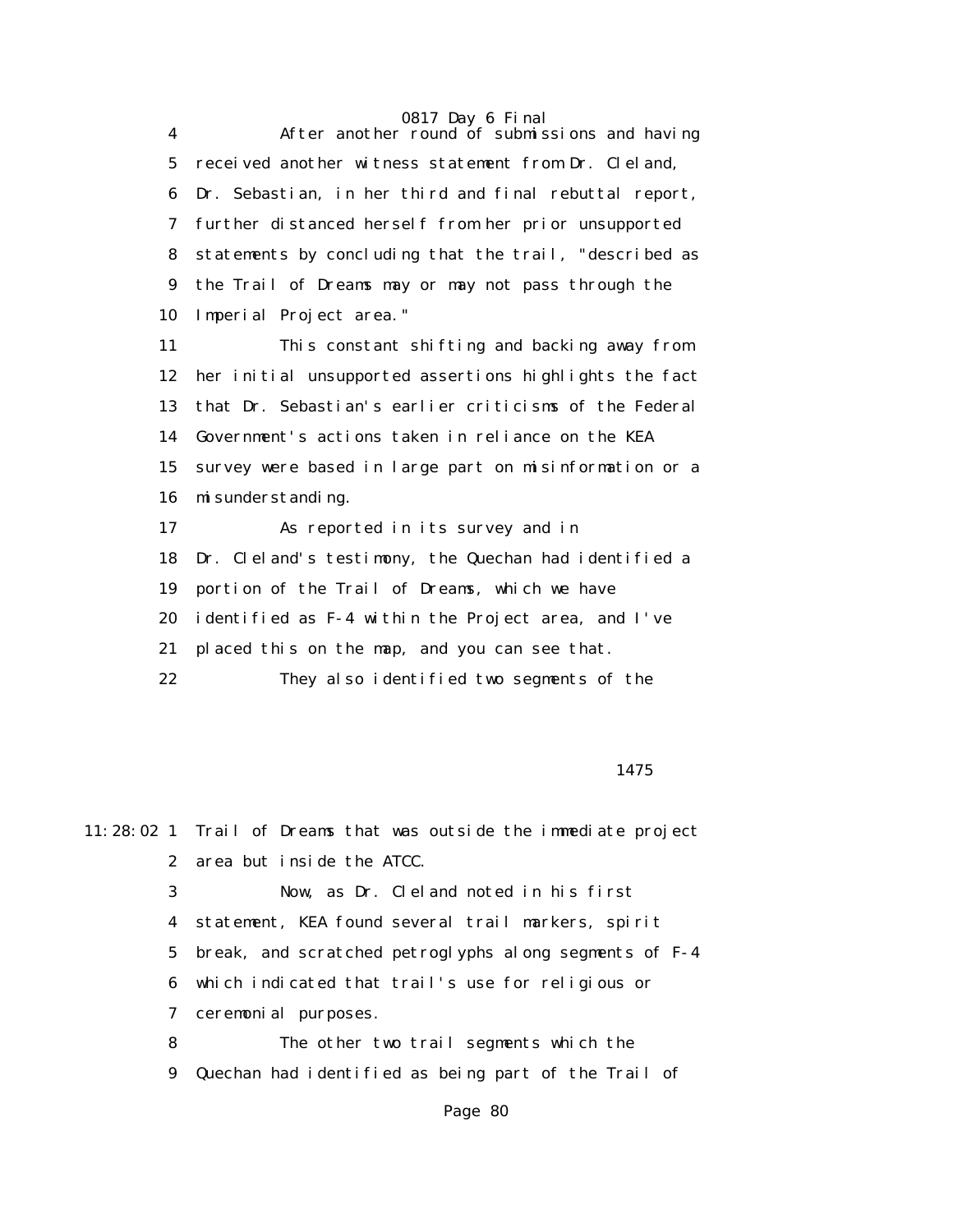10 Dreams was trail I92-T, which is north of the Project 11 site, and then trail 5359, which is one of two trails 12 that intersects at the Running Man site south of the 13 Project site.

 14 As far as the 5359 trail is concerned, KEA 15 noted that the archeological evidence indicated that 16 this trail contained--also contained several 17 distinctive features which suggested its past use by 18 Native Americans for religious purposes. 19 Now, you can see that down by trail 5359, it 20 intersects with another trail, which I don't have 21 labels on the side, but that other trail is trail

22 5360.

## 1476

11:29:11 1 Now, Glamis has argued that trail 5360 and 2 not 5359 had been identified in other sources as the 3 Quechan's sacred trail network. IT also argues that 4 this is more consistent with more general statements 5 made regarding the directional orientation of the 6 trail network. But KEA corroborated its conclusion 7 that the Quechan had identified the correct trail 8 network because it found that trail 5359 was 9 associated with an abundance of archeological 10 features, including those indicating past ceremonial 11 and religious use, while trail 5360 had a comparative 12 dearth of such features. As you can see here with the 13 red arrows, those indicate archeological features, 14 including those that indicate past ceremonial and 15 religious use, and you can see there is an abundance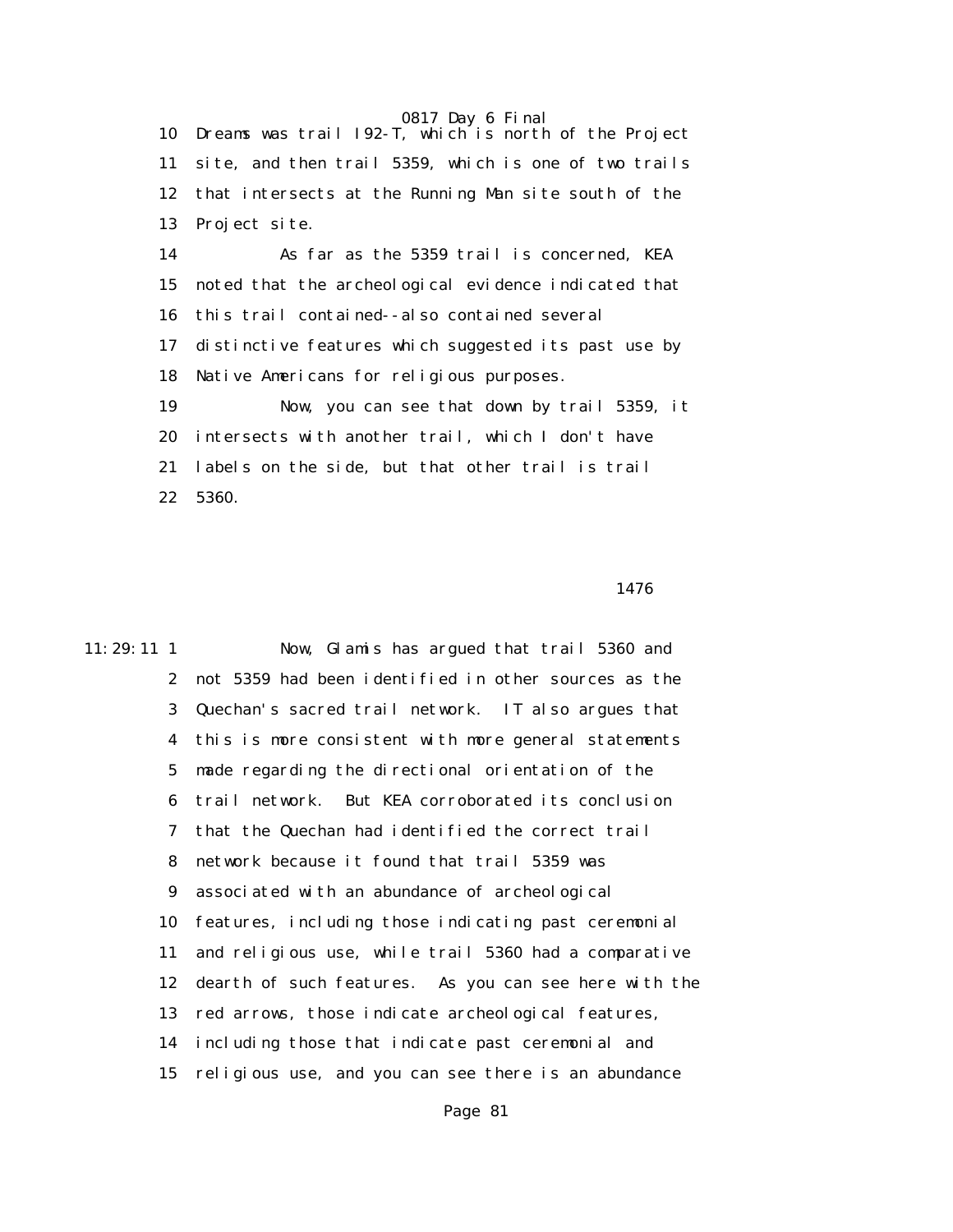|              | 16 of those on 5359 and a relative lack of any such |
|--------------|-----------------------------------------------------|
| 17           | abundance on 5360.                                  |
| 18           | In 1998, Glamis funded an additional survey         |
| 19           | which was also conducted by KEA, to definitively    |
| 20           | establish the location of trail 5359. Glamis noted  |
| 21           | that this trail had previously been recorded as     |
| $22^{\circ}$ | running northwest of the Project site. And if this  |

1477

11:30:28 1 was the case, if you could just put on the slide with 2 all three trails showing. If this was the case and 3 5359 did run northwest of the Project site, then it 4 was unlikely to be able to connect physically with F-4 5 located within the Project site, and then it was 6 unlikely that both of these trail segments could be 7 part of the Trail of Dreams.

> 8 And because Glamis knew that part of the 9 Quechan's opposition to the Project was their belief 10 that the Project would destroy a portion of the Trail 11 of Dreams, it funded this additional study to gain 12 further confirmation of whether this was, indeed, the 13 case.

> 14 As Dr. Cleland testified in both his written 15 declarations and orally, with the benefit of GPS 16 technology, the KEA survey determined that the course 17 of trail 5359 had been previously misrecorded. It 18 determined that its course would have proceeded 19 directly through the--up to the proposed project site 20 and, as such, KEA was able to conclude that all three 21 of these trail segments that the Quechan had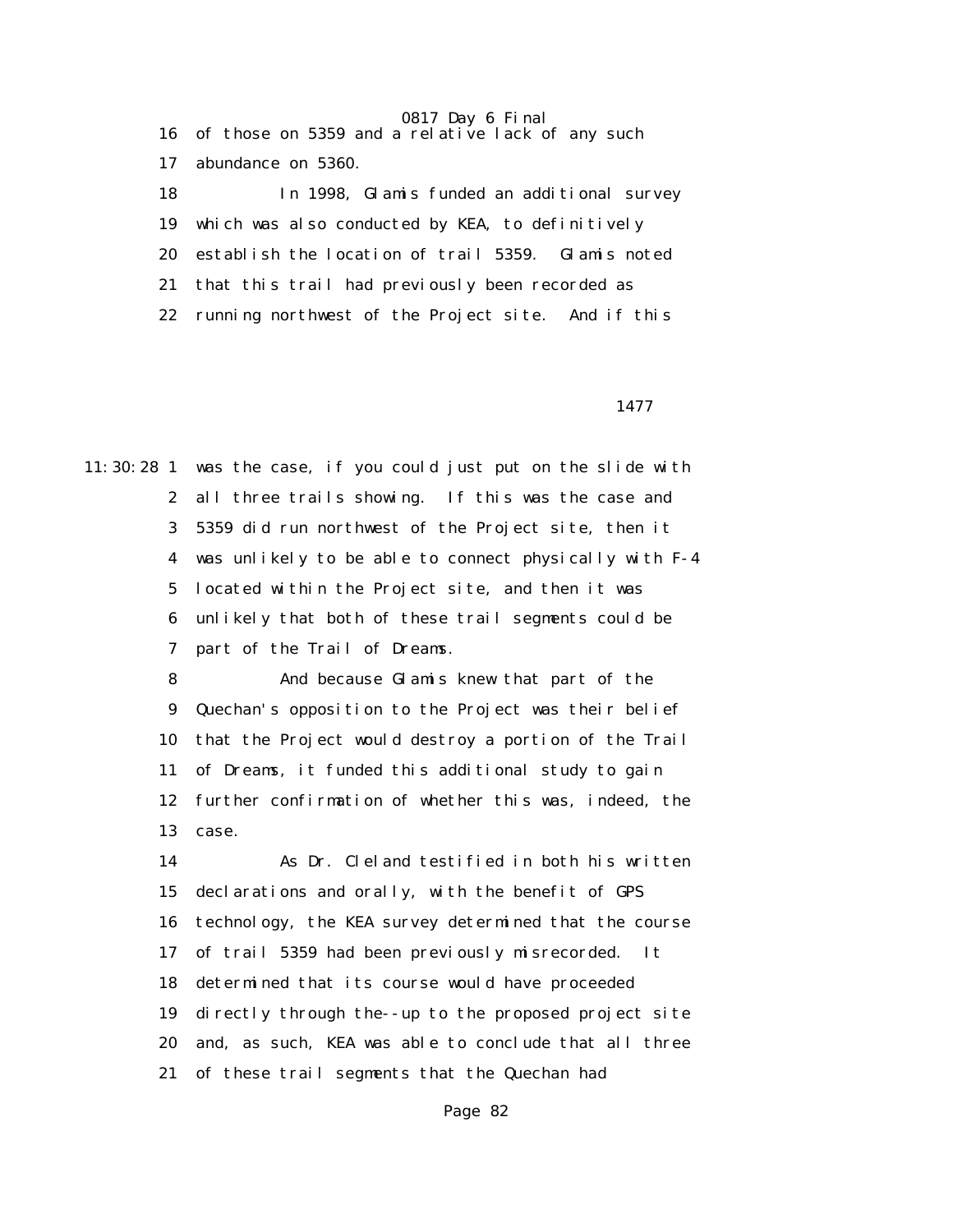22 identified as the Trail of Dreams, F-4, I92-T, and

1478

11:31:45 1 trail 5359, at one time all formed part of the same 2 trail. And this is enabled KEA to confirm that the 3 proposed Imperial Project would adversely impact a 4 segment of the Quechan sacred trail network. 5 As noted by Dr. Cleland, the map that he 6 received years later from Boma Johnson provided 7 further confirmation of the correctness of his earlier 8 conclusion that the project would impact the Quechan's 9 sacred trail network. Dr. Sebastian now acknowledges 10 that KEA appears to have correctly concluded that all 11 three segments of the trail that the Quechan had 12 identified as part of the Trail of Dreams, including 13 F-4 in the Project area, were part of a coherent trail 14 system that passed through the Imperial Project from 15 Running Man to Indian Pass. 16 And she doesn't dispute the high incidence of 17 ceremonial features along trail segment 5359 or the 18 relative dearth of such features along 5360. 19 Nevertheless, Glamis argues that trail 5360 20 and not 5359 is part of the Trail of Dreams, and it, 21 at times, argues, although I'm still not entirely 22 certain as to what their most recent argument is, that

1479

11:33:01 1 perhaps trail F-4 is not part of the Trail of Dreams.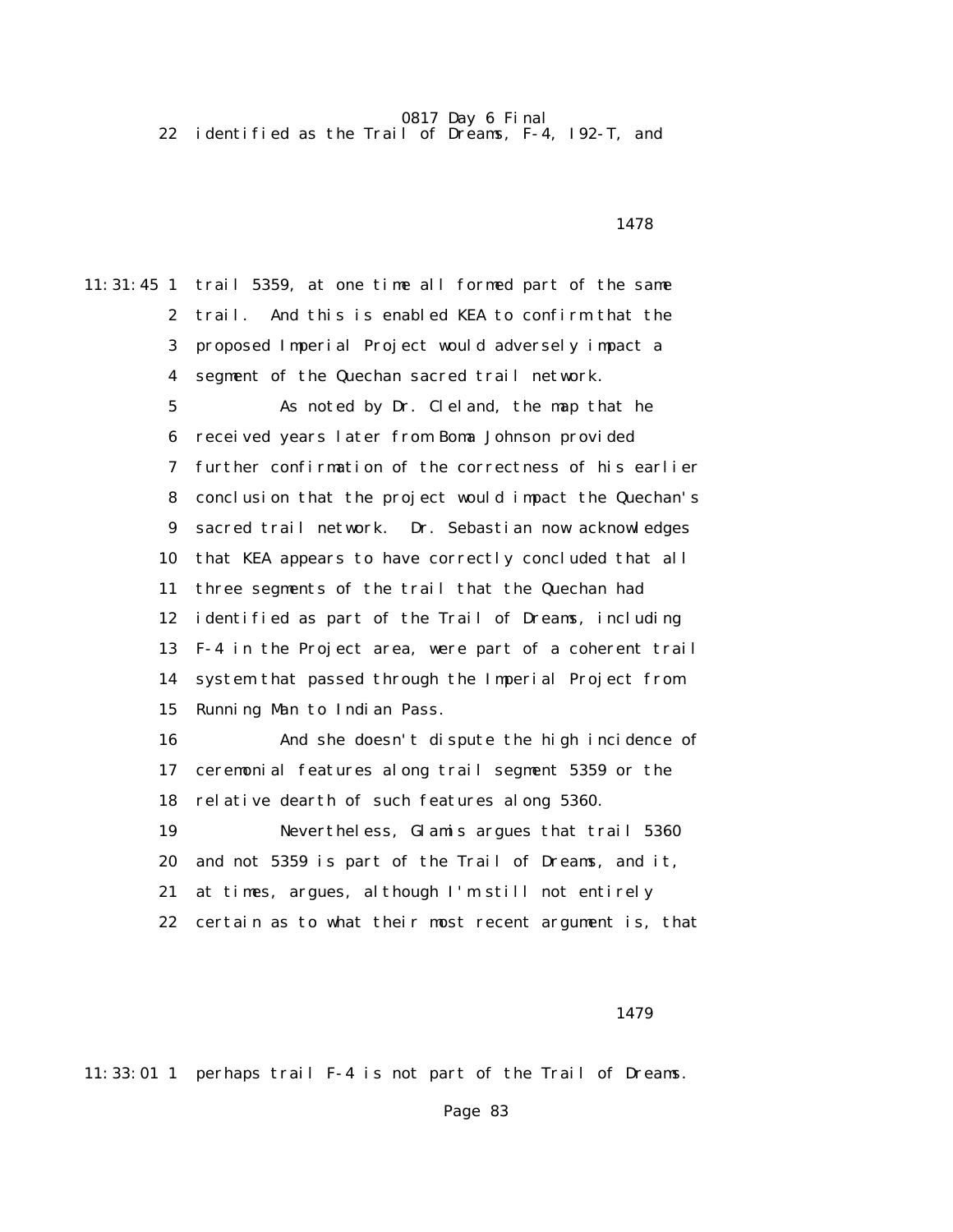2 But these issues are not relevant to the issues before 3 this Tribunal. It is simply not this Tribunal's task 4 to become archaeologists and ethnographers and to draw 5 a definitive conclusion as to the location of the 6 Trail of Dreams. Even U.S. courts which exercise a 7 degree of review over administrative agencies that 8 much higher than that which ought to be applied by 9 international tribunal applying international law, 10 particularly applying customary international law, 11 would not engage in such fact finding.

 12 As a Federal Circuit court observed, and I 13 quote, "We must look at the decision not as the 14 chemist, biologist, or statistician, which we are 15 qualified neither by training nor expertise to be, but 16 as a review in court exercising our narrowly defined 17 duty of holding agencies to certain minimal standards 18 of rationality."

 19 KEA stands by the very professional work that 20 it has done. There is substantial evidence in the 21 record supporting its conclusions. The BLM properly 22 relied on that work. Even assuming that it was in

<u>1480</u>

11:34:13 1 error, which we have absolutely no reason to believe, 2 there is no evidence whatsoever that BLM knew or 3 should have known that the archaeologists' conclusions 4 were erroneous.

> 5 There is certainly no rule of customary 6 international law that permits a Claimant to challenge 7 a factual finding made by a professional that is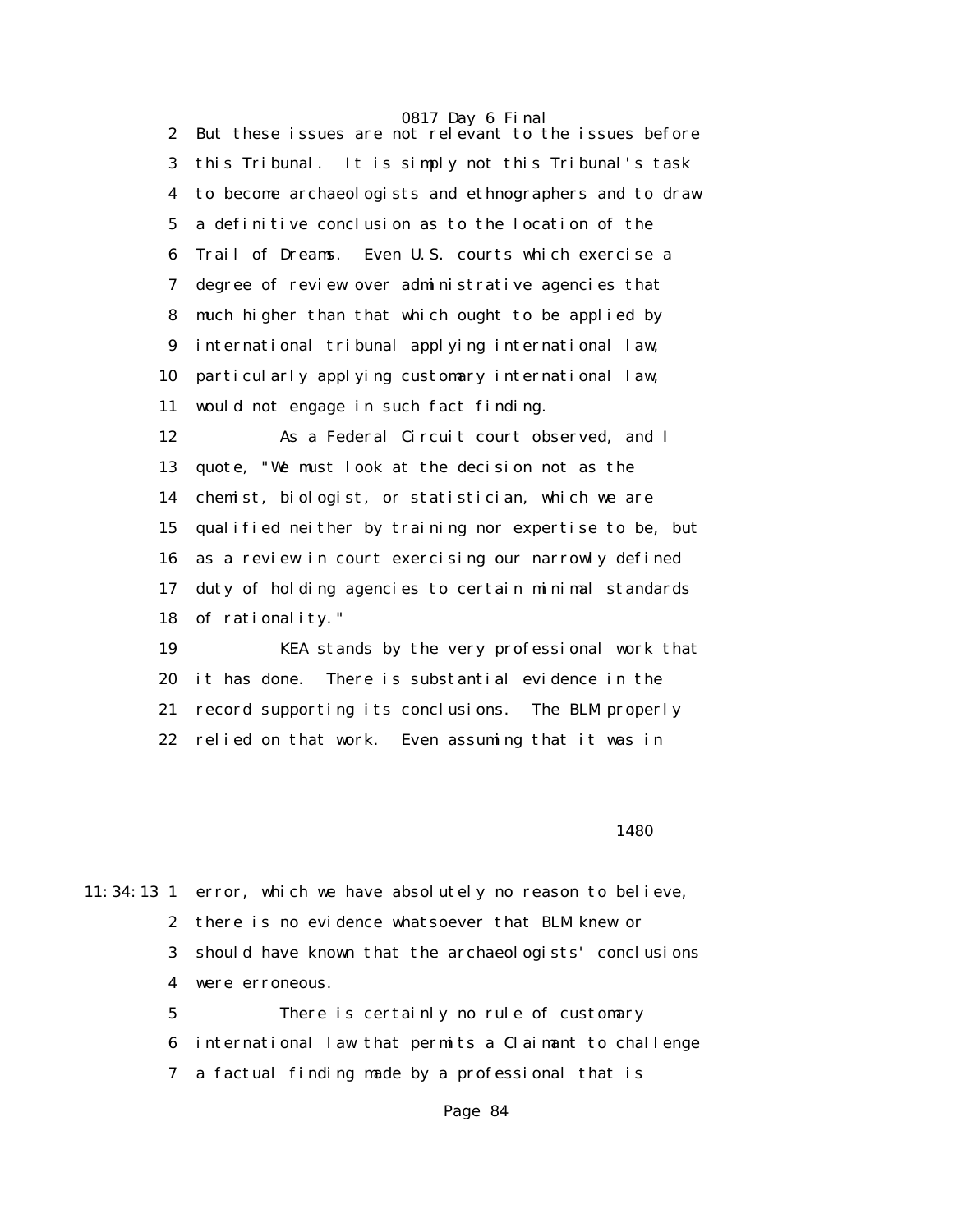8 suspected by substantial evidence and relied on by a 9 Government agency in good faith. Nor can the 10 Government's agencies--the Government's actions in 11 this regard be considered arbitrary. They were fully 12 transparent, and they could not have upset an 13 investor's legitimate expectations. 14 So, Glamis's complaints about the cultural 15 resource surveys are a distraction, in our view, and 16 should be disregarded by the Tribunal. 17 I will now turn to discuss the ACHP process. 18 Given the findings in the cultural resource 19 surveys that were commissioned by Glamis, in 1998 BLM 20 requested the ACHP's comments on the proposed Imperial 21 Project in accordance with Section 106 of the NHPA. 22 Such referral was required under the nationwide

1481

11:35:25 1 programmatic agreement which calls for ACHP review in, 2 quote-unquote, controversial undertakings. In its 3 Memorial and in her first expert report, Dr. Sebastian 4 spent considerable time arguing that the procedures 5 employed by the ACHP violated its own regulations and 6 were unusual. Although Glamis has not demonstrated 7 how such allegations, even if proven, could violate 8 customary international law, the United States showed 9 that the complained about procedures, namely ACHP's 10 having appointed a Working Group to directly review 11 the Project, and having terminated consultations and 12 reported directly to the Secretary of the Interior, 13 had been employed in other controversial cases and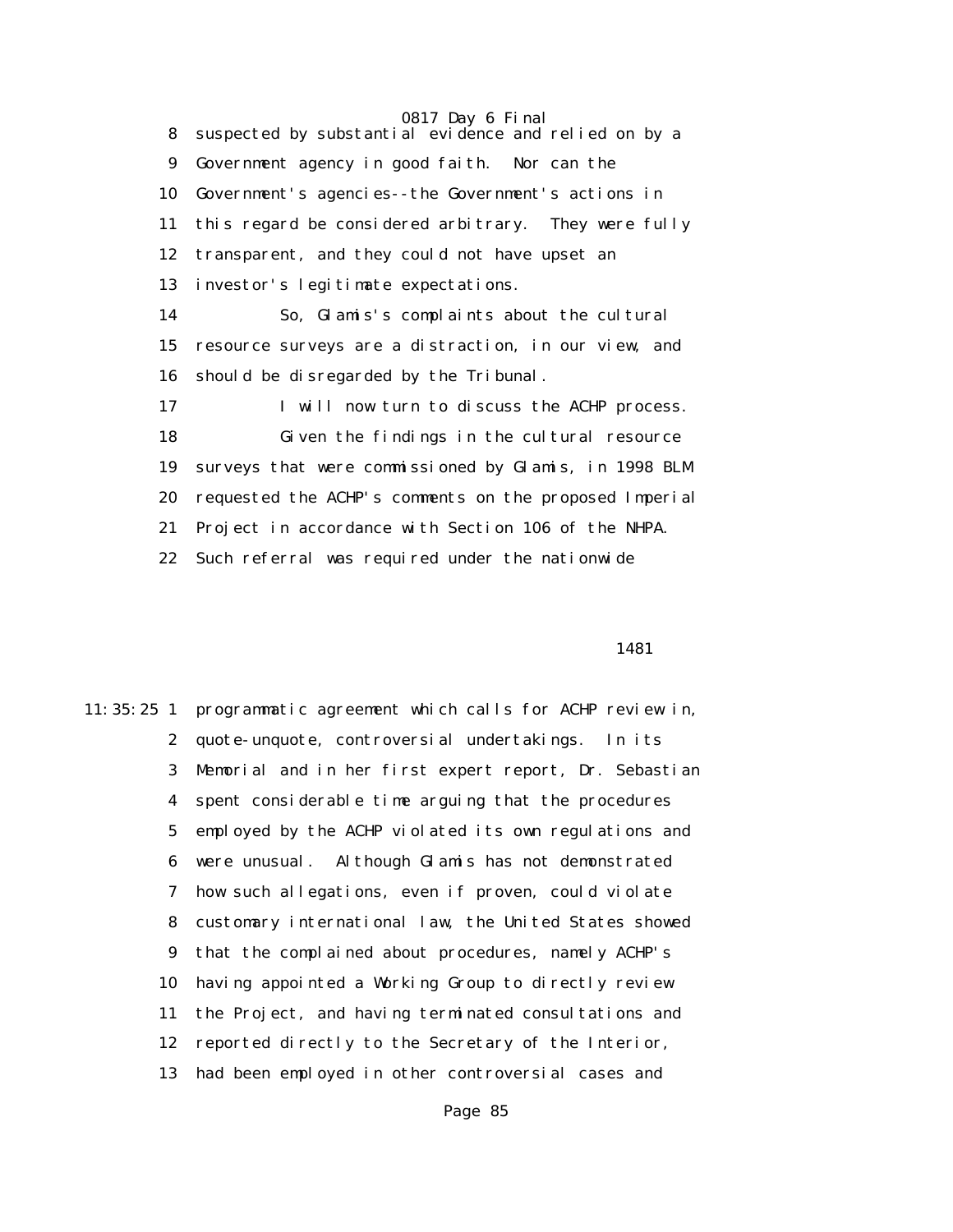0817 Day 6 Final 14 were fully consistent with ACHP regulations and 15 practice. 16 Glamis did not challenge the United States on 17 these points in its reply, so, for example, Glamis did 18 not contest that the ACHP has established working 19 groups and other cases and that such practice was 20 entirely consistent with their procedures. 21 And regarding the ACHP's decision to 22 terminate consultations and issue a recommendation

1482 and 1482

11:36:34 1 directly to the Secretary of the Interior,

2 Dr. Sebastian merely responded without any citation to

3 authority or even examples that in her experience,

 4 consultations were normally longer before they were 5 terminated.

 6 Glamis has utterly failed to show that the 7 ACHP acted in any unlawful manner or even that it 8 acted in an unusual manner which, in any event, would 9 be a far cry from a showing that it violated rules of 10 international law.

 11 Glamis also argues that the ACHP process was 12 predetermined and, therefore, illegitimate. These 13 allegations are similarly devoid of merit. In support 14 of its contention, Glamis relies primarily on an 15 E-mail sent by a Mr. Alan Stanfill, who was an ACHP 16 staff member. In that E-mail, Mr. Stanfill states 17 that he doesn't believe the effects of the Imperial 18 Project could be mitigated. But this was a 19 preliminary opinion by a staff member divulged in an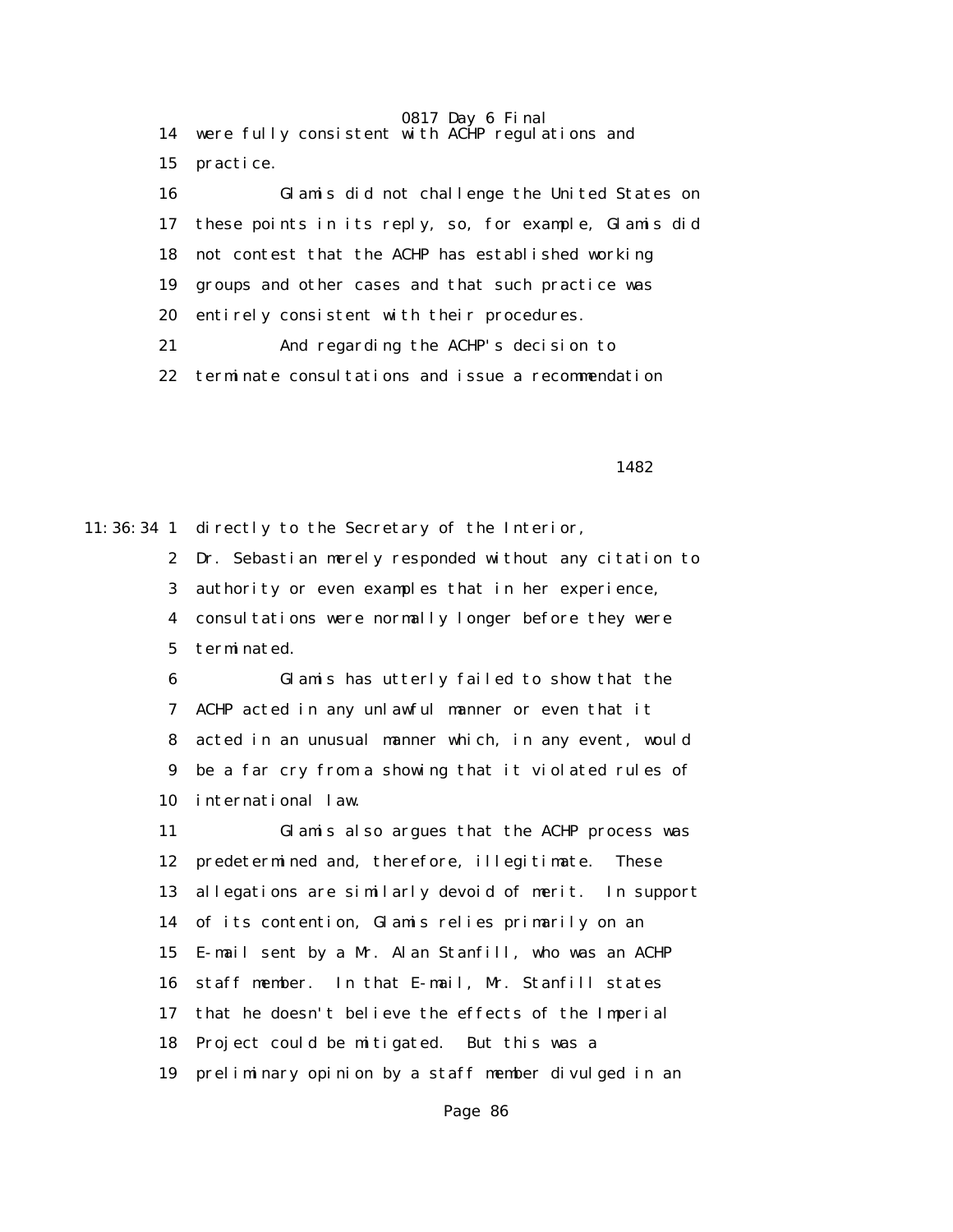20 informal E-mail, and the ACHP staff members are not 21 the decision makers for the ACHP. There is simply no 22 basis for this Tribunal to conclude on the basis of

1483

11:37:44 1 this E-mail that the ACHP process was somehow 2 predetermined and a sham, as Glamis contends that it 3 was.

> 4 Second, Glamis also argues that the ACHP's 5 site visit was a sham. It argues that the 6 participants failed to walk the Imperial Project Site 7 and directly examine the archeological evidence.

 8 And just so there is no confusion on this 9 point, and we have talked about it during the witness 10 testimony, you can see on this map that the dotted 11 line is Indian Pass Road that goes through the project 12 area, and there is no dispute between the parties that 13 the ACHP on its site visit traveled along this road 14 and made certain stops along this road.

 15 In questioning of Mr. Purvance, Mr. Purvance 16 seemed to suggest that perhaps, you know, there were 17 other roads that went through the mine project area 18 that Glamis could use, or maybe there were jeep 19 tracks, but as he also testified, there were a dozen 20 vehicles, 40 to 50 people. Clearly the ACHP wasn't 21 going to take a caravan of a dozen vehicles 22 off-roading through the various sites that contains

1484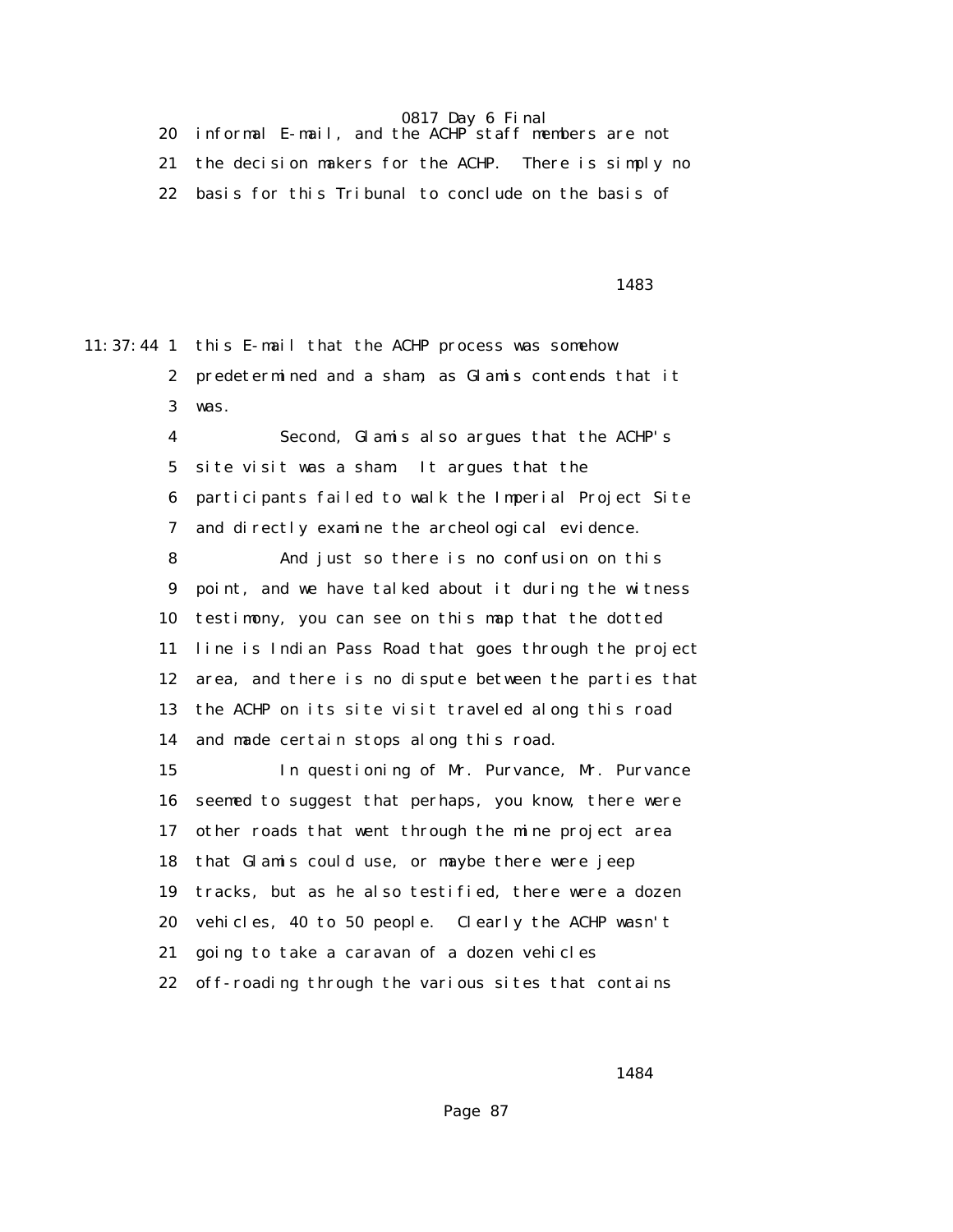11:38:59 1 all of the cultural resources that they are looking to 2 protect.

> 3 So, that was clearly--the road where they 4 needed to travel on to see the site, which is what 5 they did.

 6 And from this road, which goes right through 7 the planned project area, stakes for Glamis's mining 8 claims are clearly visible as is most of the mine 9 area. And indeed, if you look at the Record of 10 Decision that denied Glamis's Plan of Operations, that 11 record of decision notes, and I quote, "Visual impacts 12 from the proposed project would be clearly visible 13 from the Indian Pass Road."

 14 So, from this site visit, the ACHP Working 15 Group was able to get a clearer understanding of the 16 overall impacts of the Project area, of the Project to 17 the area, and to better assess the Quechan's claim 18 that the area would be significantly impacted by 19 hundred-foot-high waste piles and to see firsthand how 20 the Project would disrupt the current view sheds and 21 destroy the sense of solitude which had all been 22 testified by the Quechan to be necessary for their

<u>1485</u>

11:40:03 1 ability to use the area as a teaching center and for 2 religious and ceremonial purposes. 3 So, in short, none of the Glamis's complaints 4 about the process employed by the ACHP is borne out by 5 the evidence.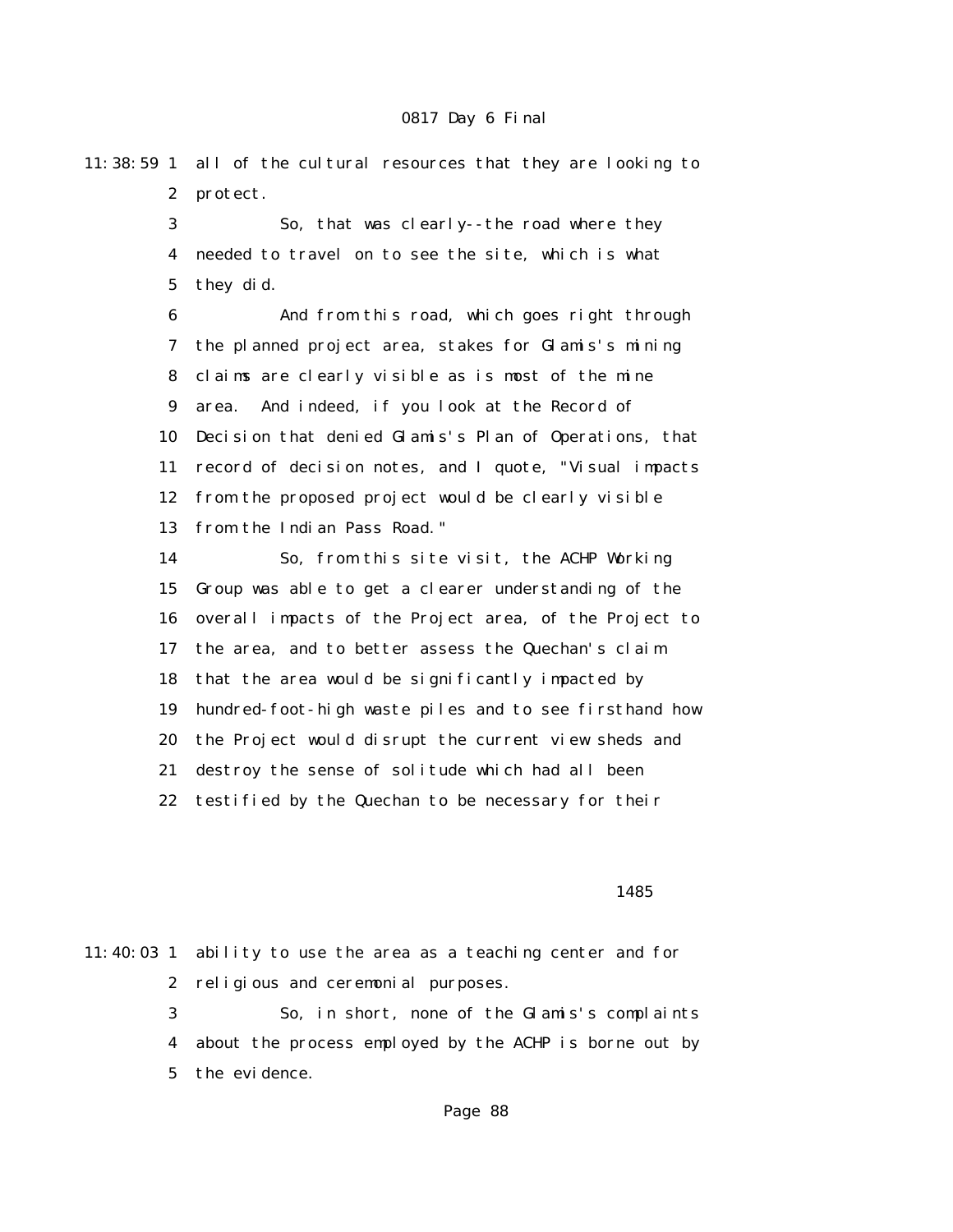0817 Day 6 Final 6 At the end of its inquiry, after hearing 7 testimony from various members of the public, 8 including from Glamis, and having conducted the site 9 visit, the ACHP concluded that the Imperial Project 10 would cause significant unmitigatable impacts to the 11 cultural resources in the area. 12 More specifically, the ACHP found that the 13 Project area has continued importance as a religious 14 and cultural teaching area because, and I put these on 15 the slide, it found that the area, "figures 16 prominently in the Quechan's religious beliefs and 17 functions as a teaching area where Quechan 18 practitioners are instructed in their religious and 19 cultural traditions." 20 Second, the ACHP concluded that the area's 21 scenic qualities contribute to the integrity of the 22 historic resources and to continued religious and

#### $1486$

11:41:06 1 cultural importance. Specifically, the ACHP noted 2 that, "For the Quechan, this area represents a place 3 of solitude, power, and a source of knowledge, where 4 scenic qualities such as an unmarked landscape and 5 unobstructed view shed, contribute to the integrity of 6 the historic resources and of the area's religious and 7 cultural value."

> 8 And, third, the ACHP found that no 9 substantial development had previously infringed on 10 the integrity of the area. In this respect, it noted, 11 and I quote again, "At this time the Trail of Dreams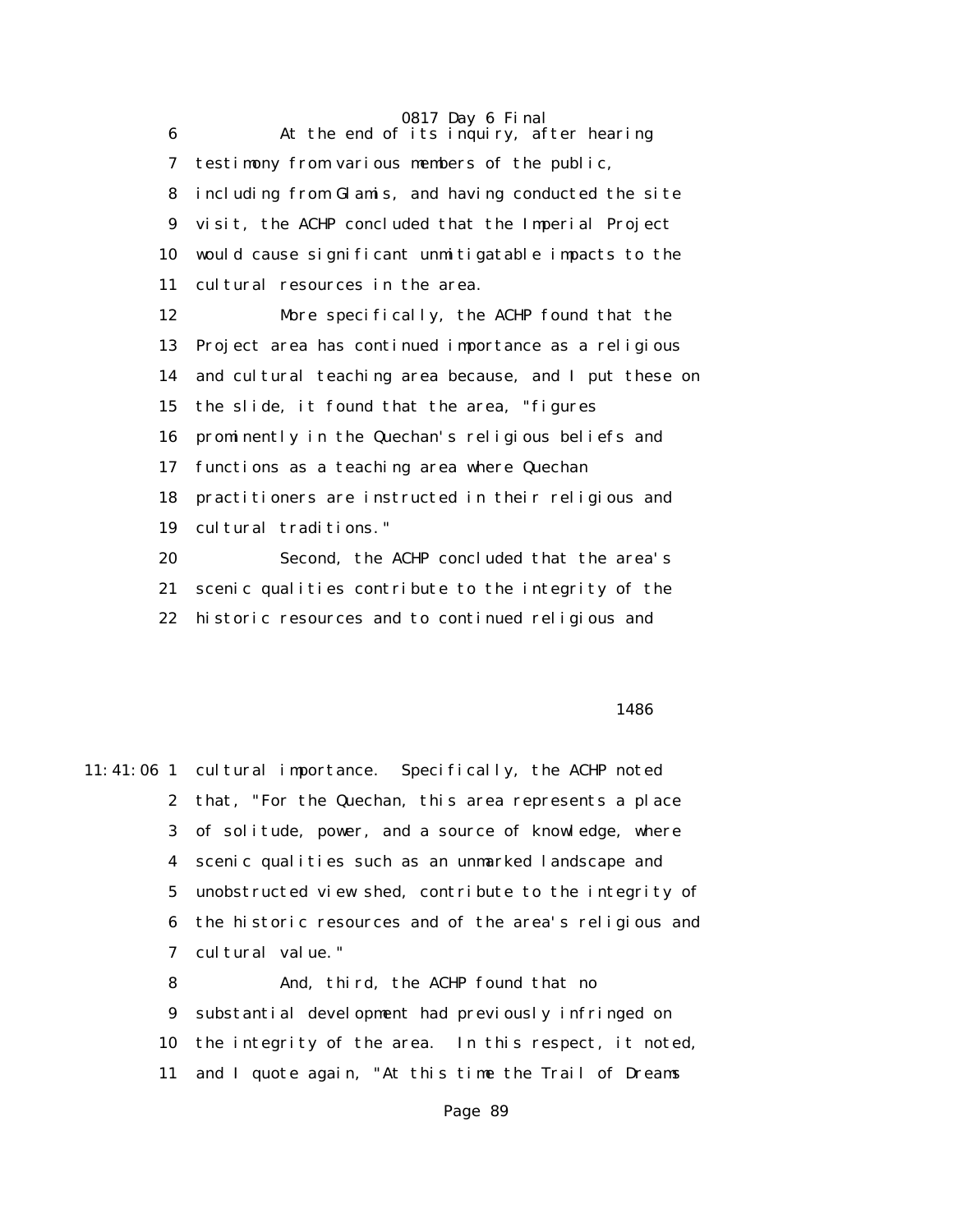12 and the ATCC retained sufficient integrity for 13 continued traditional uses. The only significant 14 intrusion into the area is the unpaved Indian Pass 15 Road. Existing highways, power lines, mining 16 operations, and other types of development that may 17 compromise the setting are not readily visible from 18 the Project area. It remains a place of quiet 19 solitude and substantial environmental integrity." 20 Based on these findings, the ACHP concluded 21 that, "Even with the mitigation measures proposed by 22 the company, the Imperial Project would result in

1487

11:42:21 1 serious and irreparable degradation of the sacred and 2 historic values of the ATCC that sustain the Tribe," 3 and then it recommended that the Department, "take 4 whatever legal means available to deny approval of the 5 Project."

> 6 The ACHP's recommendation as well as the 7 findings on which it were based were supported by the 8 evidence before it and neither of those 9 findings--neither the findings nor the proposes that 10 were followed by the ACHP can be found to have 11 violated Article 1105's prohibition on treatment 12 falling below the customary international law minimum 13 standard of treatment, even if those actions weren't 14 all time-barred.

 15 So, even under Glamis's own standards, 16 complaints about the ACHP process and substance ring 17 hollow. The processes were fully transparent, the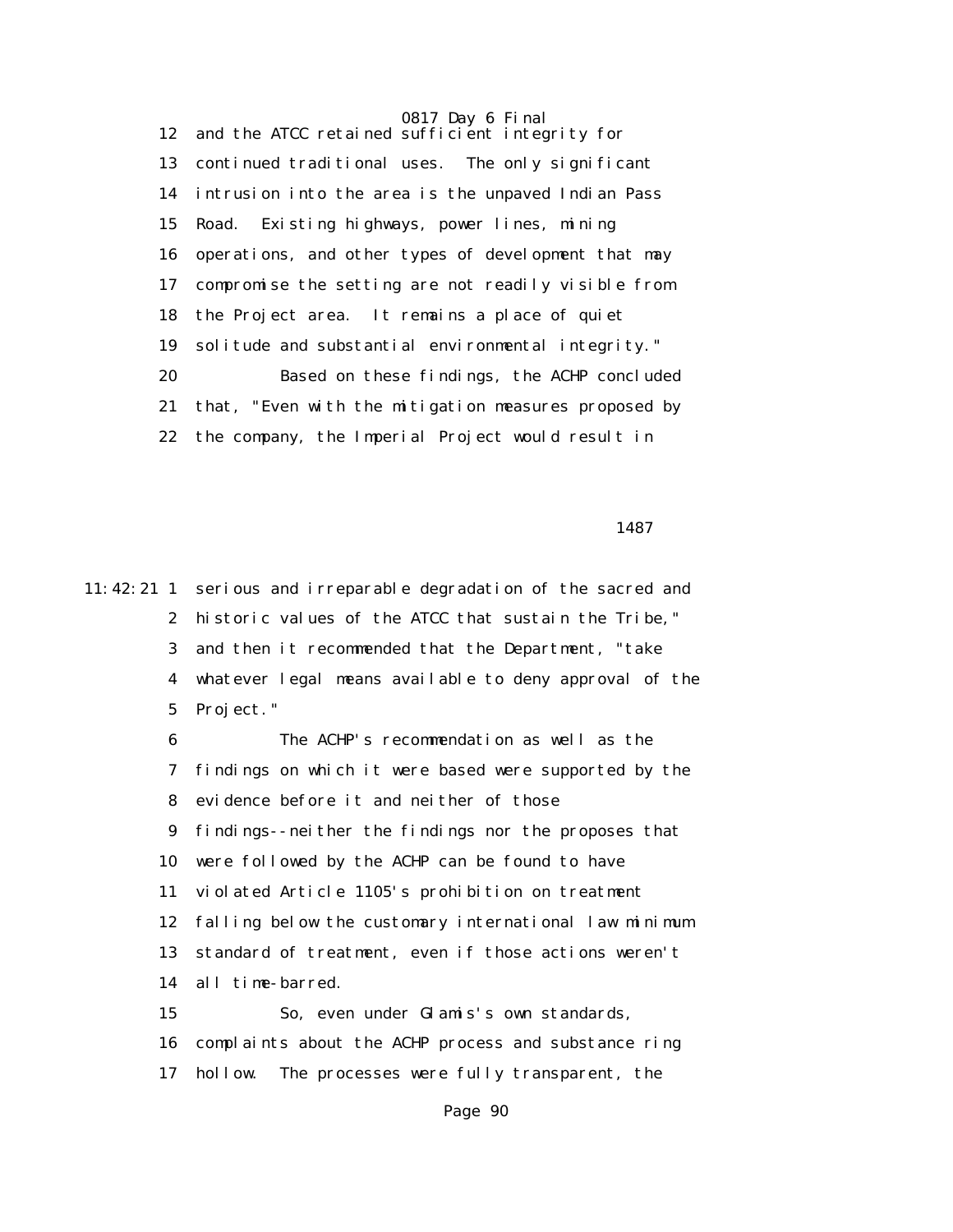18 ACHP did not act arbitrarily, and its determination 19 could not have upset an investor's legitimate

20 expectations.

 21 Now, finally, I want to turn to discuss the 22 M-Opinion.

## 1488

11:43:23 1 The Solicitor of the Interior has authority 2 under U.S. law to issue interpretations in the form of 3 M-Opinions that when accepted by the Secretary, are 4 binding on the Department. In January 1999, BLM 5 sought a legal opinion from the Solicitor on the 6 question of the parameters of its authority to grant 7 or deny a mining Plan of Operations where that plan 8 would irreparable damage cultural resources and 9 interfere with religious practices and where those 10 effects could not be mitigated. The Department was 11 thus presented for the first time with the following 12 very difficult legal question: Was it true, as Glamis 13 was asserting, that the Department did not have the 14 discretion to deny a mining Plan of Operations in the 15 CDCA, even if that mine would destroy unique cultural 16 resources and interfere with Native Americans' ability 17 to practice their religious? It was thus confronted 18 with an issue of first impression with a conflict of 19 alleged constitutional concerns. One was the mining 20 company's allegation that to deny its Plan of 21 Operations would violate its constitutional rights? 22 And the second was the allegation from the Quechans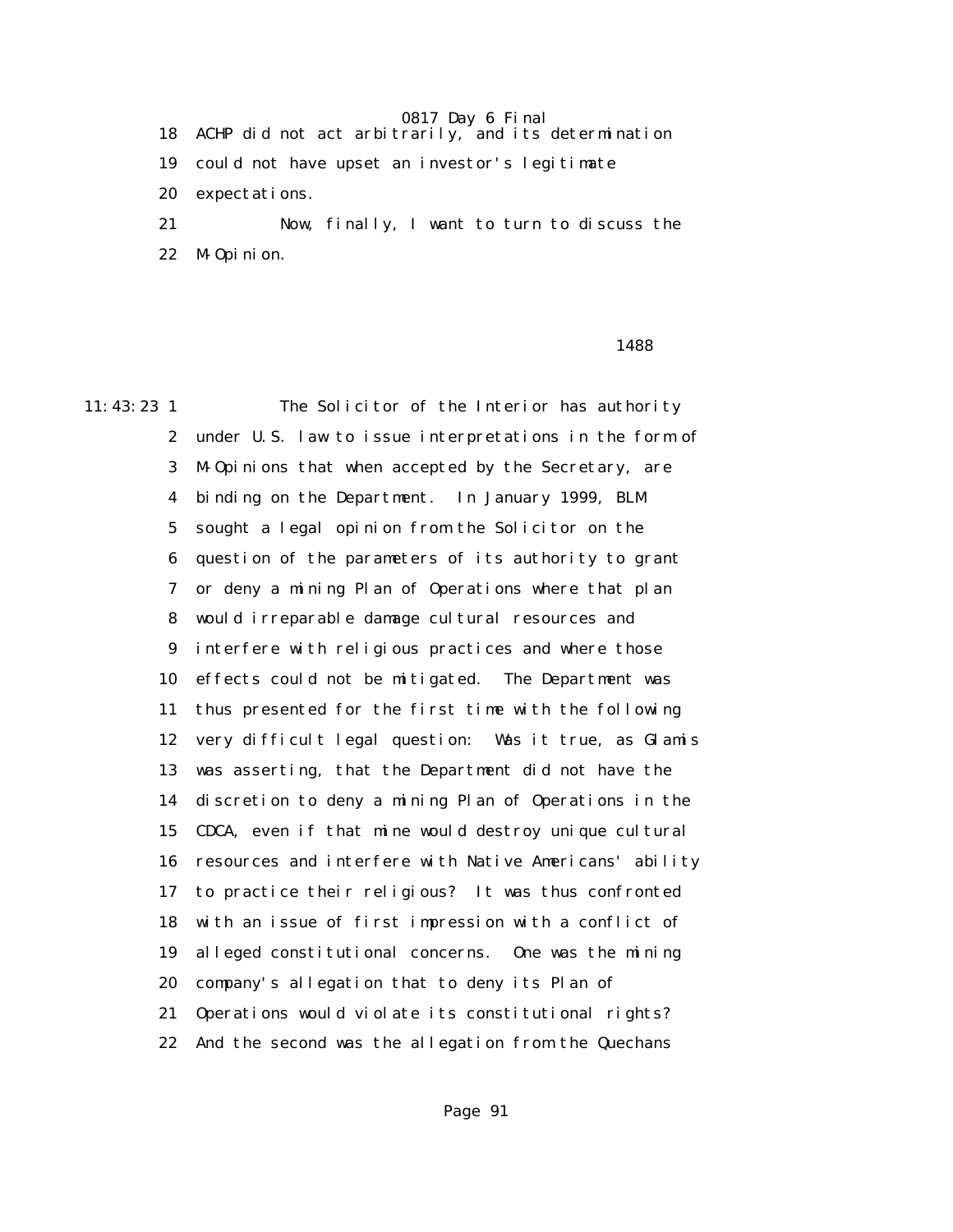11:44:37 1 that to allow the Project to go forward would violate 2 its constitutional rights? And they needed to tackle 3 them very serious issue. 4 Now, when Congress passed FLPMA, it gave the 5 Department of the Interior the express authority to 6 regulate mining activity on public lands, and two of 7 the FLPMA's provisions are relevant for this case 8 which I will put up on the screen. 9 The first is Section 302(b) of FLPMA, which I 10 have the U.S.C. cite up there, but it is Section 11 302(b). And that section directs the Secretary of the 12 Interior, "to take any action necessary to prevent 13 unnecessary or undue degradation of the lands." 14 Secondly, FLPMA created the California Desert 15 Conservation Area, or the CDCA, and in Section 601, it 16 empowered the Department to, "protect the scenic, 17 scientific, and environmental values of the public 18 lands of the California Desert Conservation Area 19 against undue impairment." 20 Congress singled out the public lands in the 21 CDCA for this protection because it found, and I quote 22 from the CDCA, that, "the California Desert contains

## <u>1490</u>

11:45:51 1 historical, scenic, archeological, environmental,

2 biological, cultural, scientific, educational,

3 recreational, and economic resources that are uniquely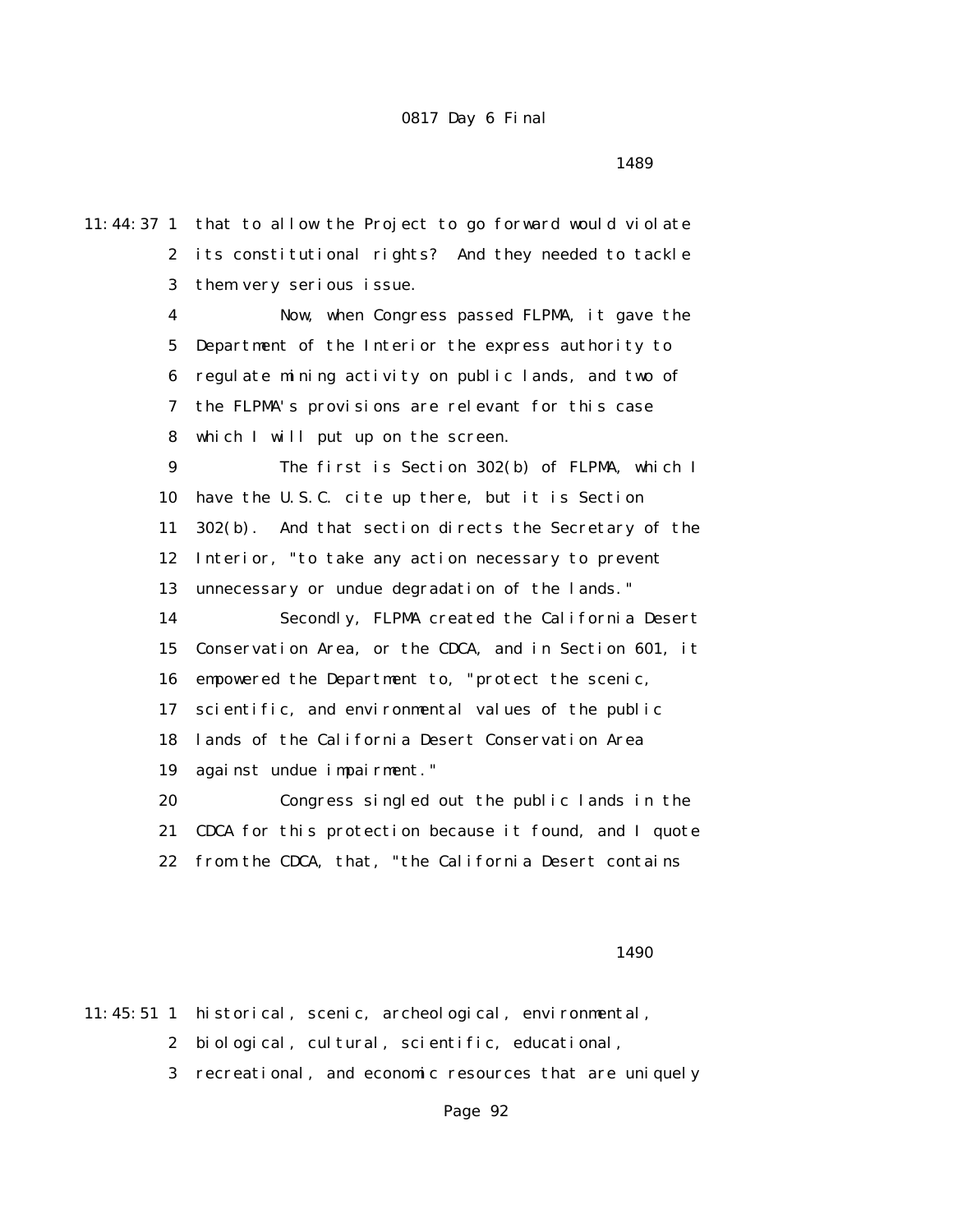4 located in an area adjacent to an area of large 5 population." Congress found these resources were 6 seriously threatened by the inadequate Federal 7 management authority, and that to preserve the unique 8 and irreplaceable resources, including archeological 9 values, and conserve the use of the economic resources 10 of the California Desert, additional management 11 authority must be provided to the Secretary to 12 facilitate implementation of such planning and 13 management.

 14 The M-Opinion concluded that a mining Plan of 15 Operations could be denied if it was found to cause 16 undue impairment to lands within the California Desert 17 Conservation Area. And Glamis takes issue with this 18 finding. Glamis notes that throughout its 19 submissions, it notes that the Department had 20 continuously interpreted Section 302(b) of FLPMA to 21 provide it with the authority to impose mitigation 22 measures on mining operators, but only to the extent

1491

11:46:59 1 that it was economically feasible for mining to still 2 occur. It argues that never before had the Department 3 denied a Plan of Operations on the basis that the plan 4 would cause unnecessary or undue degradation. 5 And indeed, the M-Opinion recognizes this

 6 fact by noting, and I quote, "Under this portion of 7 regulations, then, while BLM may mitigate harm to 8 other resources, it may not simply prohibit mining 9 altogether in order to protect them." IT goes on to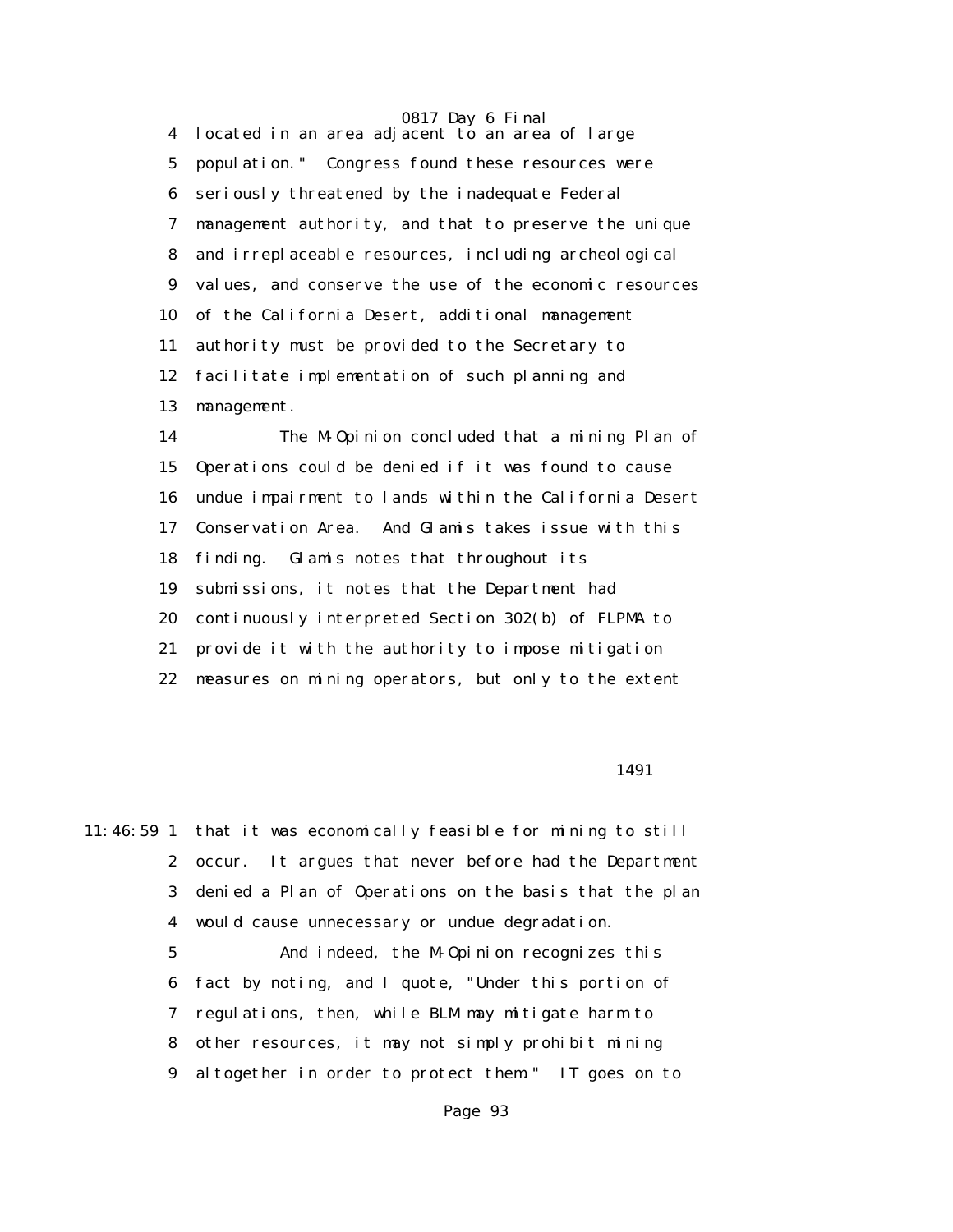10 note, however, that the regulations that allow BLM to 11 prevent activities that cause undue impairment to CDCA 12 separate and apart from BLM's authority to prevent 13 unnecessary or undue degradation.

 14 Glamis then argues it was wrong and, in fact, 15 that it violated customary international law for the 16 Department to conclude that BLM could deny a Plan of 17 Operations to protect cultural resources under the 18 undue impairment standard that applies to undertakings 19 in the CDCA. Glamis argues again that the 20 Department's decision was both procedurally defective 21 and substantively wrong, and I will address each of 22 these in turn.

1492

11:48:13 1 Its two principal complaints regarding the 2 process are, first, that the Solicitor committed a 3 procedural fault by opining on issues that exceeded 4 the scope of the California State BLM Director's 5 request, and we answered this assertion, this 6 allegation in our Rejoinder, and unless the Tribunal 7 has questions on that, I don't--we don't believe it 8 warrants any further attention. 9 Glamis's second procedural complaint is that 10 the Solicitor issued the opinion without first 11 publishing the opinion and seeking public notice and 12 comment. But again, Glamis has failed to show that 13 any such conduct violated U.S. law, and certainly it 14 has not shown that it had violated the customary 15 international law minimum standard of treatment.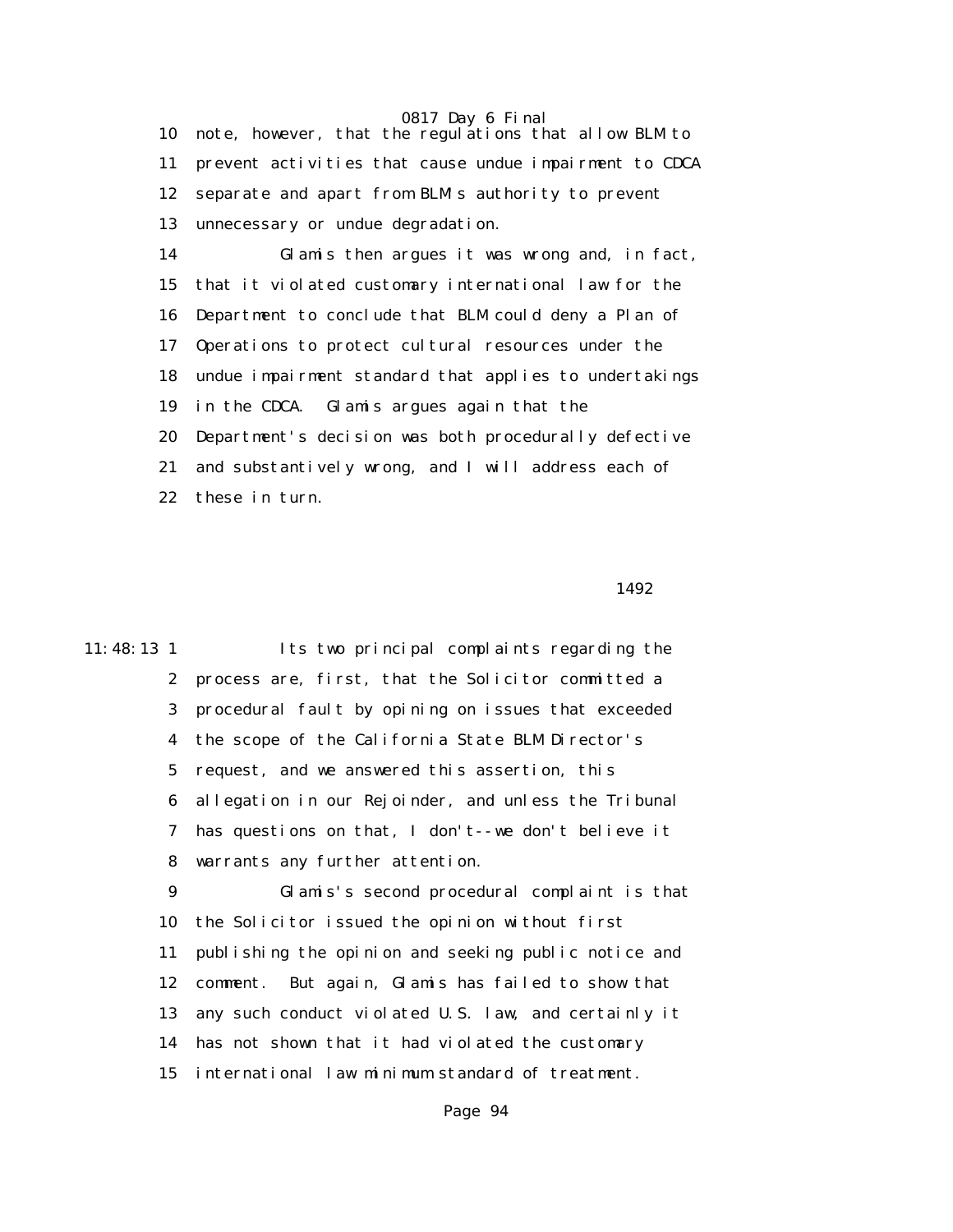16 There is no requirement under U.S. law that M-Opinions 17 be subject to notice and comment. Under U.S. law, no 18 notice and comment is required when agencies issue 19 decisions or opinions clarifying statutory or 20 regulatory language that has not been previously 21 defined.

22 And the undue impairment standard had not

#### <u>1493</u>

11:49:16 1 been previously defined. Indeed, the preamble to the 2 3809 regulations themselves indicated that the undue 3 impairment would not be defined by further regulation 4 but, instead, would be applied on a case-by-case 5 basis.

> 6 Now, the Department later decided not to 7 apply the standard without first promulgating 8 regulations, and they did this through the 2001 9 M-Opinion that rescinded the 1999 M-Opinion, that they 10 decided to--that it shouldn't be applied on a 11 case-by-case basis was something that it could 12 certainly do within its discretion, but it can in no 13 way establish that the Department's prior conduct was 14 unlawful. 15 And what's ironic about Glamis's argument is 16 the fact that Glamis did have notice that the

17 Solicitor was drafting an opinion before that opinion

18 was issued. Glamis, in fact, was granted an

19 opportunity to comment on the issues that were

20 addressed in the opinion before that opinion was

21 finalized. Glamis met personally with the Solicitor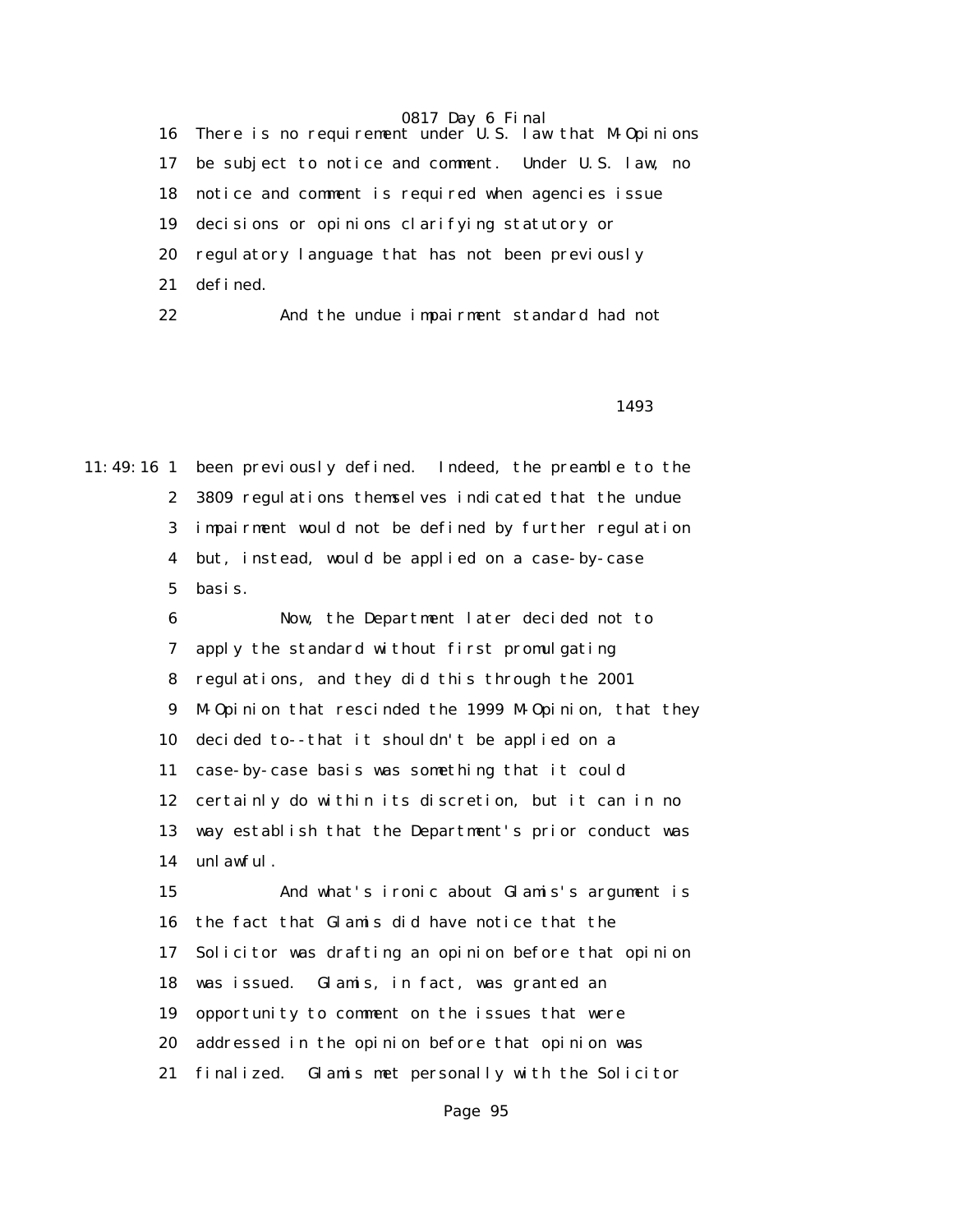22 to convey its concerns with, and its views on, the

1494

11:50:19 1 issues that were addressed in the opinion. And that 2 treatment is certainly much better than that which any 3 member of the public is entitled to expect when a rule 4 is published for notice and comment.

> 5 But we noted in our submissions and Glamis 6 has not contested the fact that there is no customary 7 international law rule designating the manner in which 8 states must promulgate rules or regulatory rules.

> 9 So, in other words, there is no customary 10 international law requirement that regulations must be 11 subject to notice and comment, and Glamis hasn't 12 attempted to prove otherwise. Thus, quite apart from 13 all of the other reasons that I have just explained, 14 the fact that Glamis states the proposition that 15 somehow or is arguing that the United States violated 16 customary international law when the Solicitor of the 17 Department of Interior issued a legal opinion 18 interpreting legal standards in a statute without 19 first publishing that opinion for formal notice and 20 comment, confirms the untenable nature of Glamis's 21 argument.

22 Finally, Glamis's argument that the 1999

<u>1495</u>

11:51:28 1 M-Opinion's substantive conclusion that the undue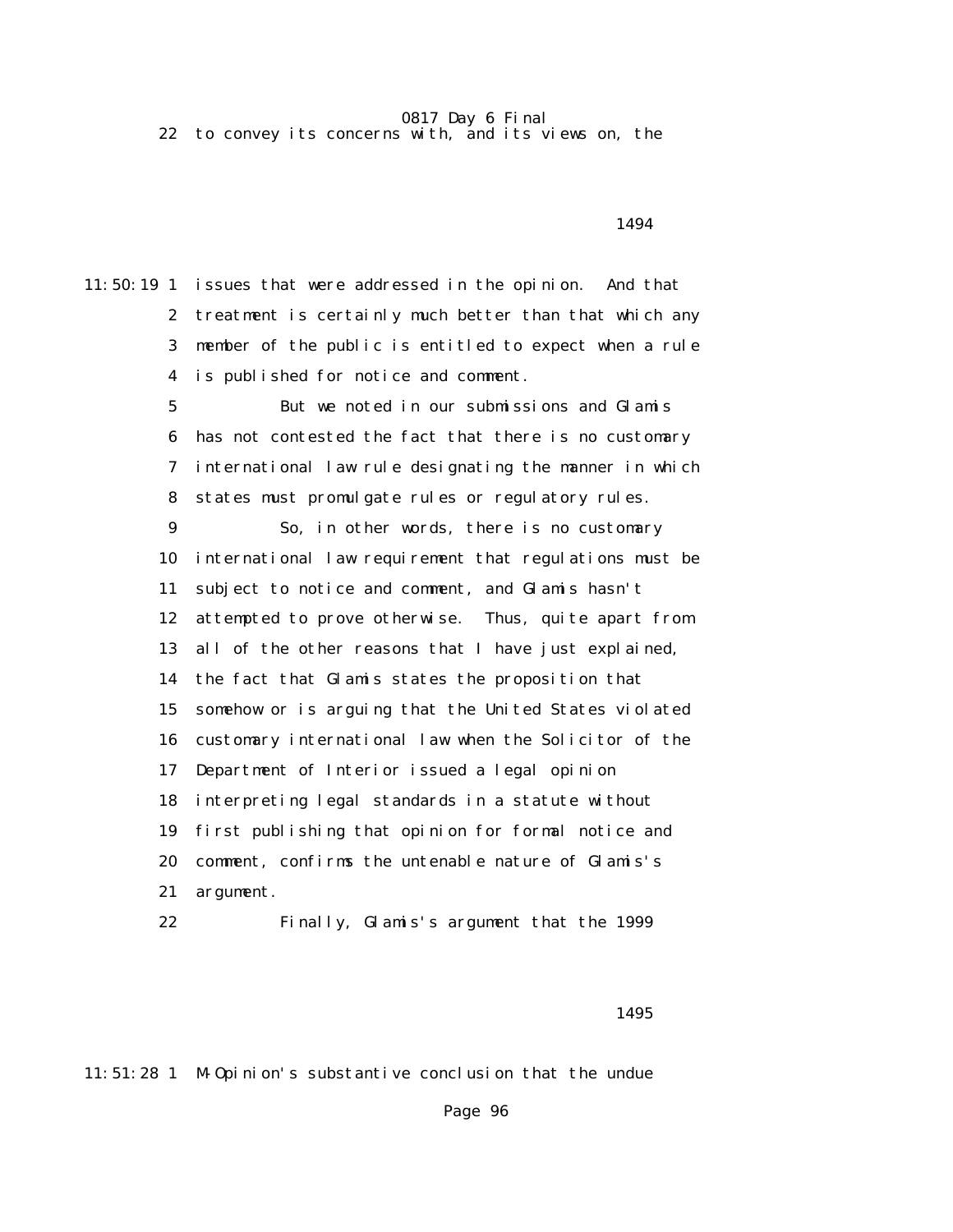0817 Day 6 Final 2 impairment standard could be applied on a case-by-case 3 basis to deny a mining Plan of Operations, that that 4 constituted a violation of international law is 5 likewise without merit. As I mentioned earlier, 6 Glamis argues that the undue impairment standard ought 7 to have been interpreted just as the unnecessary or 8 undue degradation standard which appears in a 9 different provision of FLPMA that had been 10 interpreted. The unnecessary or undue degradation 11 standard has been interpreted as a prudent operator 12 standard. That is to require the avoidance of 13 necessary or undue degradation but only to the extent 14 that that's economically infeasible. 15 But Glamis cannot ignore the fact that the 16 terms undue impairment or unnecessary or undue 17 degradation are not the same. They appear in 18 different provision of the FLPMA. In his opinion, the 19 Solicitor addressed Glamis's argument that the undue 20 impairment standard was not meant to provide a basis 21 for denial of a Plan of Operations on account of harm 22 to cultural and historic properties.

 $1496$ 

11:52:31 1 In making this argument, Glamis relies on 2 language in the CDCA Plan which states, and I put this 3 on the screen. It states, with respect to Class L 4 lands, which are the lands on which Glamis's 5 unpatented mining claims are located, that, "BLM will 6 review Plans of Operations for potential impacts on 7 sensitive resources identified on lands in this class.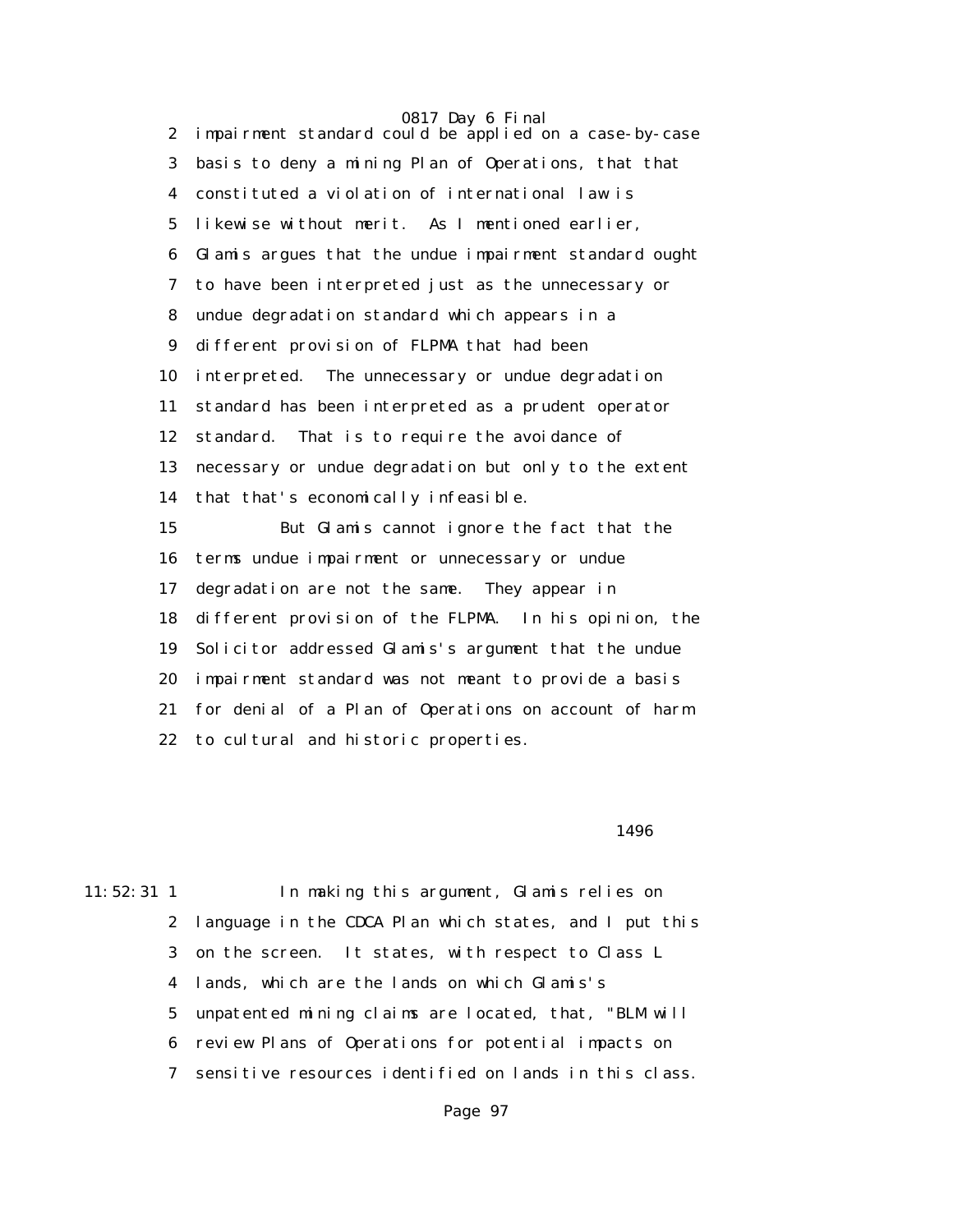0817 Day 6 Final 8 Mitigation subject to technical and economic 9 feasibility will be required." 10 The Solicitor concluded in his M-Opinion that 11 Glamis's argument, "ignores the further language in 12 the CDCA Plan." That further language provides that, 13 "Mitigation will be employed primarily in Classes M 14 and I where resource protection measures cannot 15 override the multiple use class guidelines." 16 The Solicitor found that this language, "thus 17 implies that Class L areas will allow protection over 18 other uses," and he then concluded, "Therefore, in 19 Class L areas, protection may at times be paramount, 20 and a proposed project can be rejected because it 21 unduly impairs resources." 22 Now, Glamis may very well disagree with this

1497

11:53:47 1 interpretation, but it certainly was not an irrational 2 interpretation, and Glamis points to no authority that 3 would require a contrary interpretation. It cites no 4 authority that had previously equated the undue 5 impairment with the unnecessary or undue degradation 6 standard. The only authority, in fact, supports the 7 Solicitor's Opinion that the standards are not 8 interchangeable. A court had previously held, for 9 example, that the term impairment, as used in relation 10 to a management of Wilderness Study Areas under FLPMA, 11 meant something other than undue degradation in 12 relation to the management of Federal Lands generally, 13 and this decision was cited by the Solicitor in his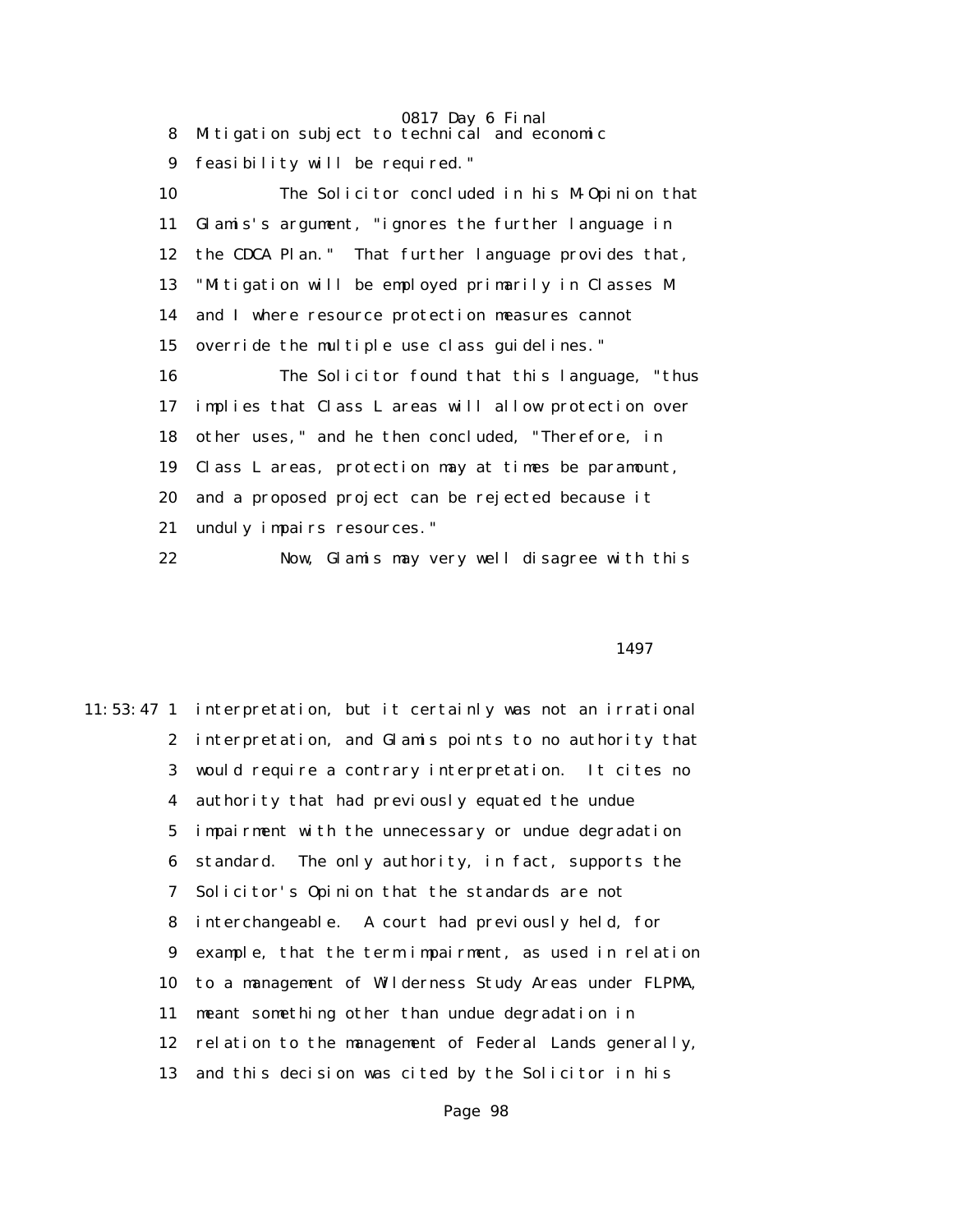14 opinion.

 15 And the only court to directly address the 16 question of the Department's authority to deny a 17 mining Plan of Operations under FLPMA held that the 18 Department did have such authority. And this court is 19 the Mineral Policy Center, the court that decided the 20 case of Mineral Policy Center versus Norton in 2003, 21 and I have put this on the slide as well. That court 22 found that, "FLPMA, by its plain terms, vests the

 $1498$ 

11:55:00 1 Secretary of the Interior with the authority and, 2 indeed, the obligation, to disapprove of an otherwise 3 permissible mining operation because the operation, 4 though necessary for the mining, would unduly harm or 5 degrade the public land." Now, the court here is 6 addressing the unnecessary or undue degradation 7 standard in FLPMA.

> 8 So, although it's not addressing the undue 9 impairment standard, it certainly suggests that the 10 Department similarly has authority to deny a Plan of 11 Operations under that standard since the undue 12 impairment standard applies to undertakings in the 13 California Desert Conservation Area and is intended to 14 grant even greater protection to public lands and 15 attendant cultural and historic properties than is the 16 case outside of the CDCA where the ordinary 17 unnecessary or undue degradation standard applies. 18 So, the Solicitor's determination in the 1999 19 M-Opinion that the Department could apply the undue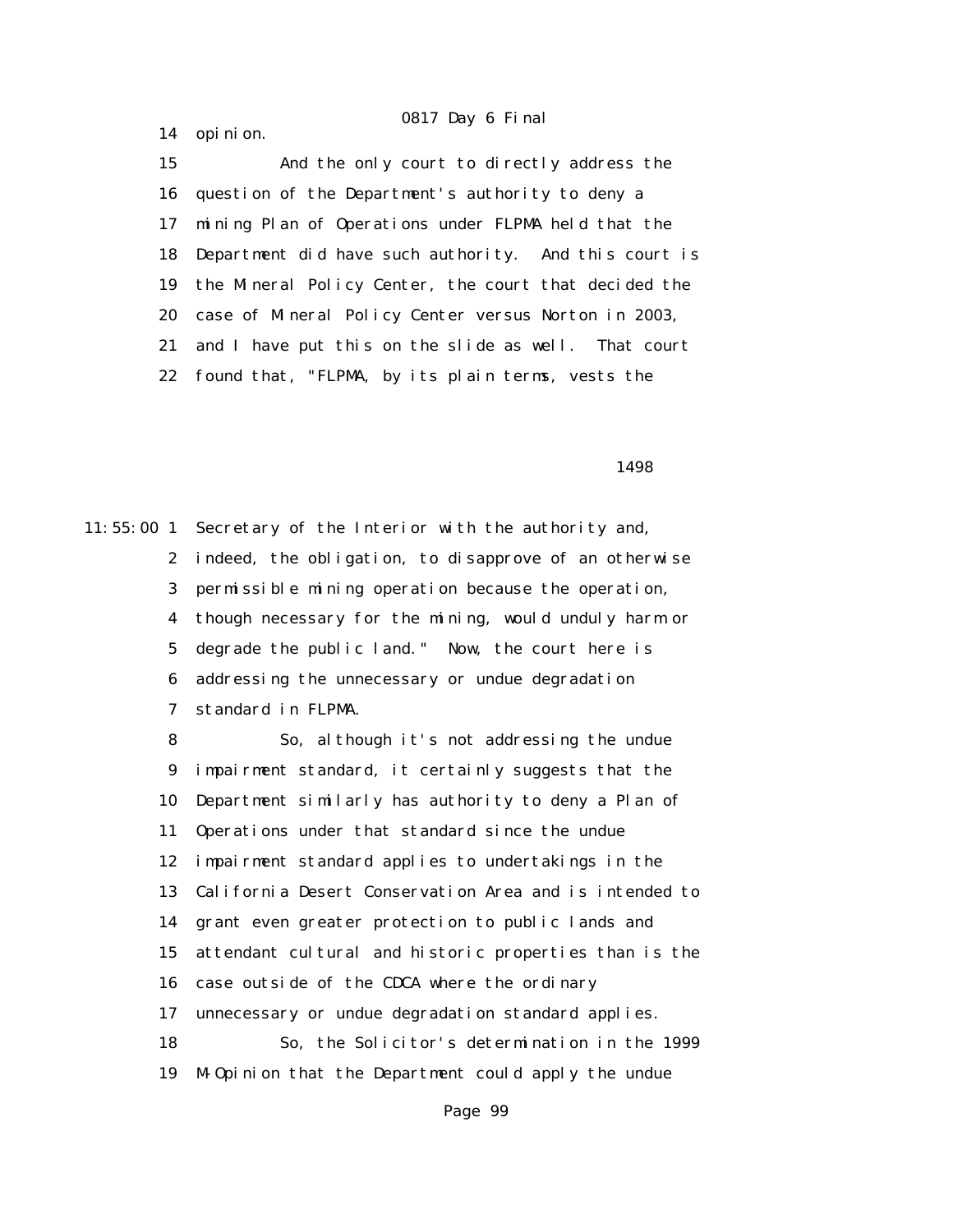20 impairment standard on a case-by-case basis was not 21 inconsistent with the preexisting legal authorities. 22 Even if that M-Opinion contained legal errors, as

<u>1499</u>

11:56:11 1 Glamis argues, that would not give rise to a violation 2 of the customary international law minimum standard of 3 treatment. As the ADF Chapter Eleven trial noted, and 4 I quote, "Something more than simple illegality or a 5 lack of authority under the domestic law of the State 6 is necessary to render an act or measure inconsistent 7 with the customary international law requirements of 8 Article 1105(1)."

> 9 Here, not only has no illegality been 10 established, but certainly no something more has been 11 proven.

 12 It's not only may the opinion itself not be 13 challenged as a violation of Article 1105(1) because, 14 among other reasons it is also time-barred, but the 15 decision made in reliance on this opinion was later 16 rescinded by the same domestic authorities for the 17 very reason that Glamis complains about the decision. 18 It was rescinded in order to grant the Department the 19 opportunity to promulgate regulations defining the 20 undue impairment standard if it so chose, but the 21 decision was made that the Department would not 22 otherwise use, rely on that standard to deny a Plan of

 $1500$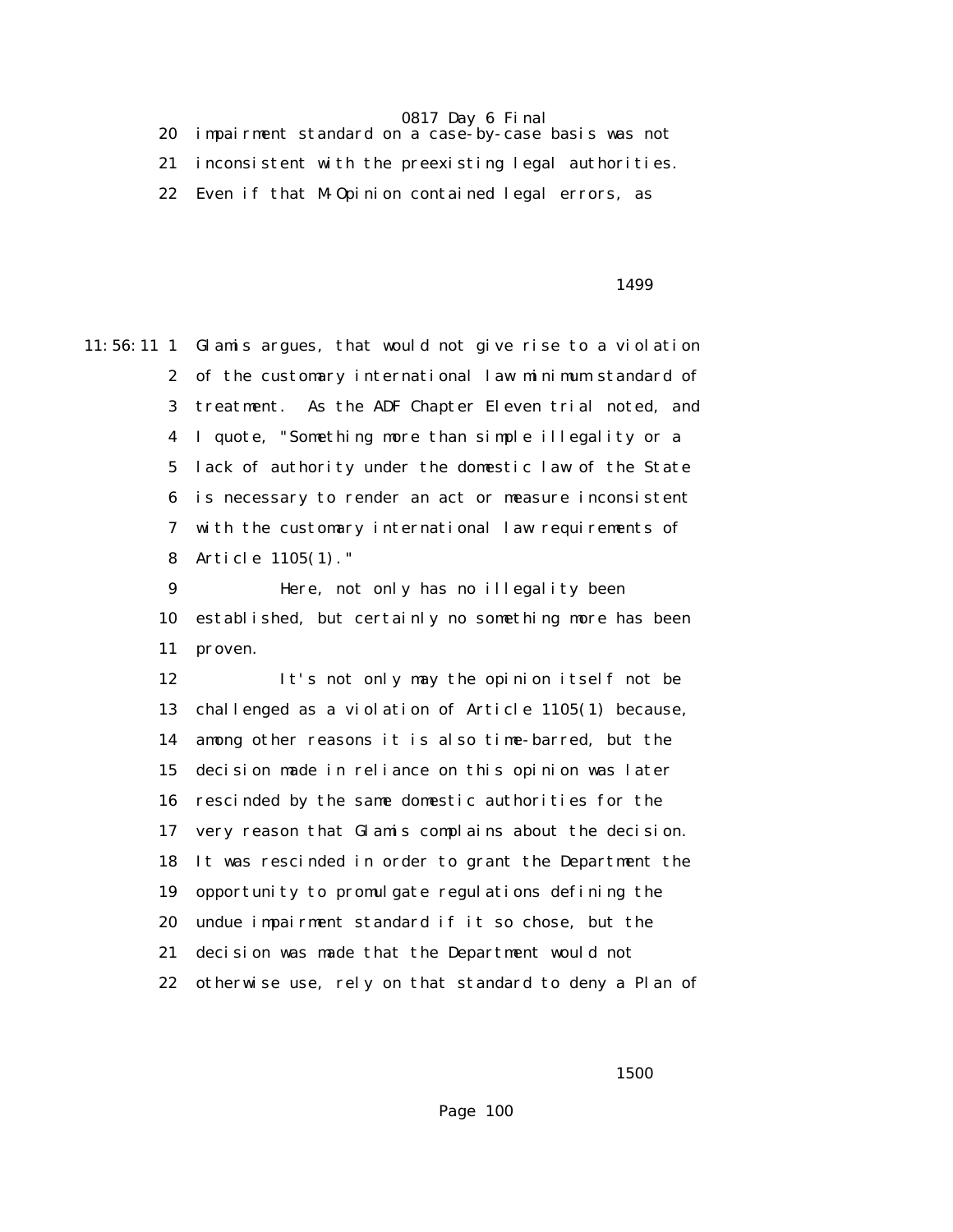| $11:57:23$ 1     | Operations without first promulgating regulations.     |
|------------------|--------------------------------------------------------|
| $\mathbf{2}$     | Now, as the EnCana versus Ecuador Tribunal             |
| 3                | held, and I quote, "Under a Bilateral Investment       |
| $\boldsymbol{4}$ | Treaty, executive agencies must be able to take        |
| $\mathbf 5$      | positions on disputable questions of local law,        |
| $\boldsymbol{6}$ | provided that they act in good faith, the courts are   |
| 7                | available to resolve the resulting dispute, and        |
| 8                | judicial decisions adverse to the executive are        |
| $\boldsymbol{9}$ | complied with."                                        |
| 10               | So, even if the 1999 M-Opinion was incorrect,          |
| 11               | the internal domestic system of the State corrected    |
| 12               | that alleged deficiency when it rescinded both the     |
| 13               | opinion and the Record of Decision which relied on     |
| 14               | that opinion.                                          |
| 15               | So, I'm happy to entertain questions, and              |
| 16               | then I will turn the floor over to Mr. Benes, who will |
| 17               | discuss the decision in light of the other projects.   |
| 18               | PRESIDENT YOUNG:<br>Ms. Menaker, thank you.            |
| 19               | Professor Caron?                                       |
| 20               | <b>QUESTIONS FROM THE TRIBUNAL</b>                     |
| 21               | ARBITRATOR HUBBARD:<br>I have just one                 |
| 22               | question.<br>I realize that the M-0pinions create a    |
|                  |                                                        |

#### 1501

11:58:43 1 somewhat confusing, at least to me, picture of what 2 actually happened, what is the effect of each, but it 3 seems to me that you have to really look at both of 4 those together to figure out what at least Solicitor 5 Myers actually thought had happened.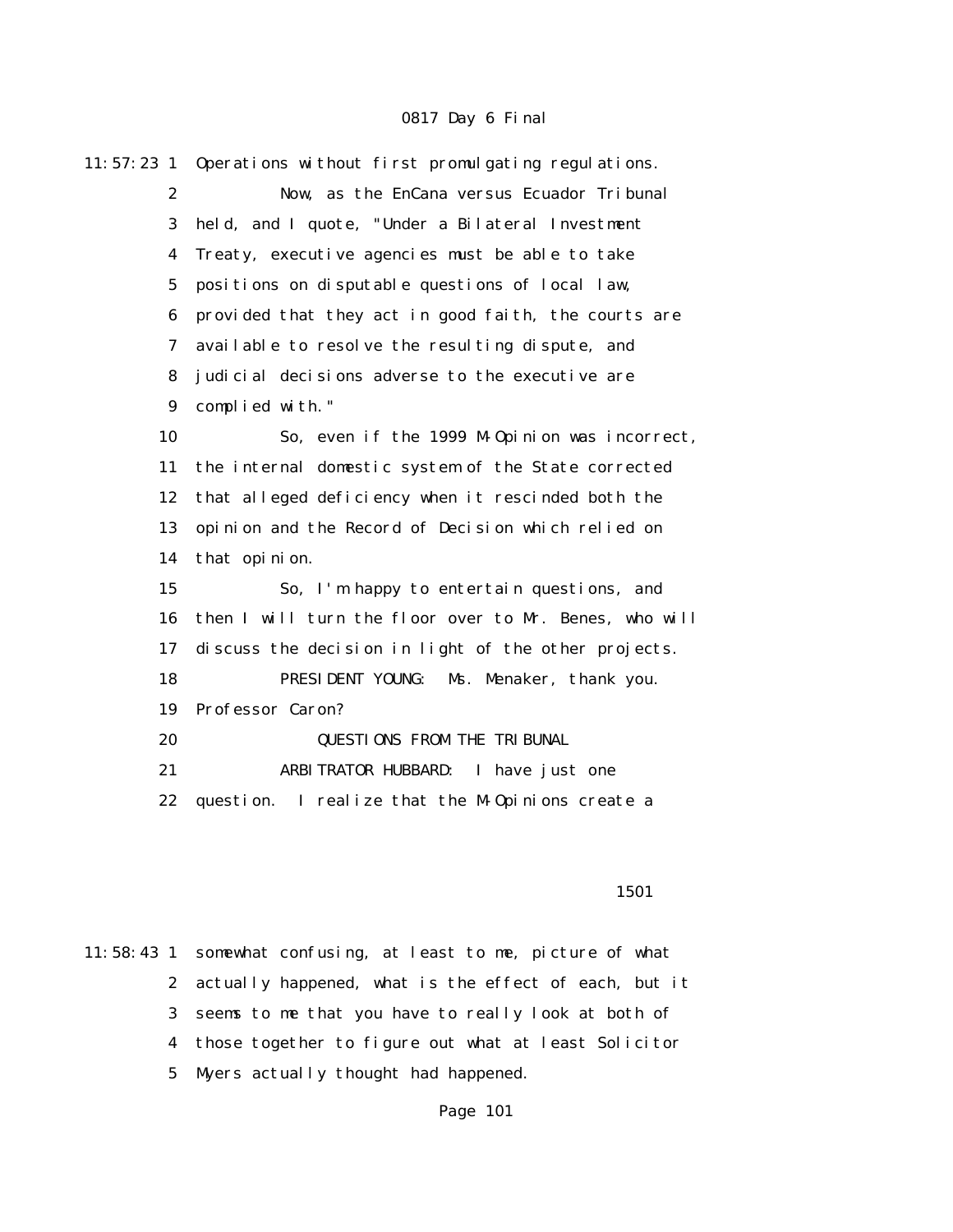6 You mentioned that this was a matter of first 7 impression for the M-Opinion, the Leshy Opinion, but I 8 think that in Solicitor Myers's view, it was not a 9 matter of first impression in the sense that the 10 existing regulations seemed to define the standard by 11 reference to what's called the prudent operator 12 standard, and that that applied in both contexts, and 13 that the real problem with the Leshy M-Opinion was 14 that it had been issued, in effect, as amending a 15 regulation without going through the process required 16 by the Administrative Procedure Act for amending 17 regulations, and, therefore, at least in Solicitor 18 Myers's opinions, it was not a lawful measure. 19 Now, assuming just for sake of argument that 20 that is correct, is it your position that even if we 21 were to find that that was somehow in violation of 22 U.S. law, that we would not be able to, therefore,

 $1502$ 

12:00:21 1 say, it also violates international law? 2 MS. MENAKER: Yes, and I will elaborate, but 3 it is certainly our opinion that this Tribunal is not 4 acting as a domestic court, and there are rules, 5 obviously, under our Administrative Procedure Act, but 6 those rules are not rules of customary international 7 law. 8 And there is no suggestion, and certainly 9 Glamis has offered no evidence that there are

10 customary international law rules that require States

11 to act in accordance with what the rules require under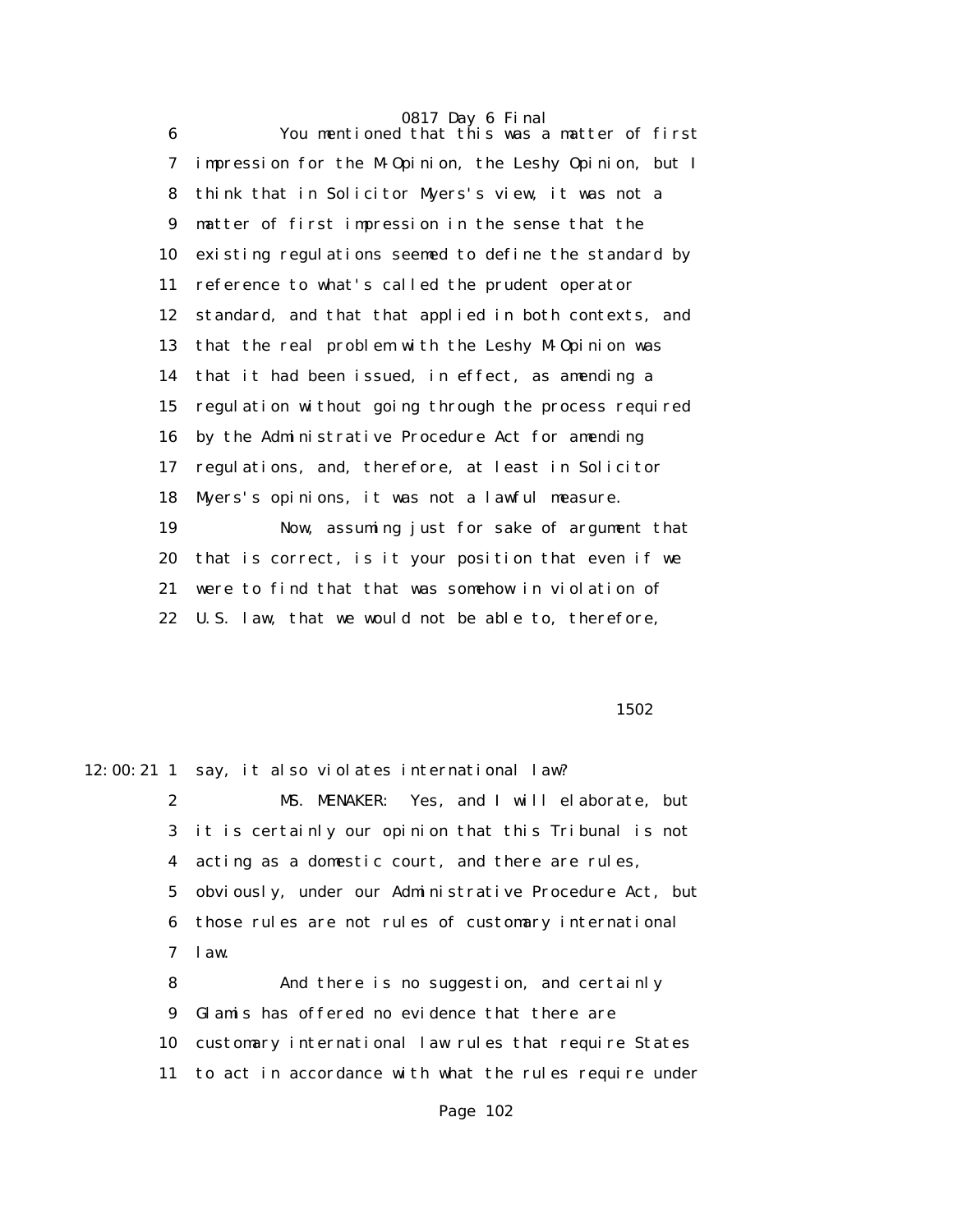0817 Day 6 Final 12 our Administrative Procedure Act. 13 think that we have demonstrated quite the opposite. 14 States promulgate rules in all sorts of 15 different matters. You can have monarchy that just 16 issues--you know, a King issues laws, and that is not 17 inherently violative of customary international law if 18 they choose to do it this way. So, you can have all 19 sorts of different processes, and no one would suggest 20 that the State is required by customary international 21 law to issue only regulations pursuant to notice and 22 comment, and certainly Glamis has not sustained its

 $1503$ 

12:01:39 1 burden on that point.

 2 ARBITRATOR HUBBARD: Is that the case even 3 where domestic law would seem to require that they 4 follow a procedure which was not followed? 5 MS. MENAKER: Yes. And again, I would direct 6 the Tribunal's attention to the ADF Tribunal's 7 decision, as well as other decisions that we have 8 quoted in our written submissions, which clearly 9 establish that a mere--an illegality under domestic 10 law does not necessarily rise to a violation of 11 customary international law, and that we would contend 12 is especially the case when you're talking about an 13 illegality insofar as the procedure or process is 14 concerned.

 15 And so I think that even had this--even if we 16 assumed just for the sake of argument that this was 17 illegal under U.S. law, which we do not concede, but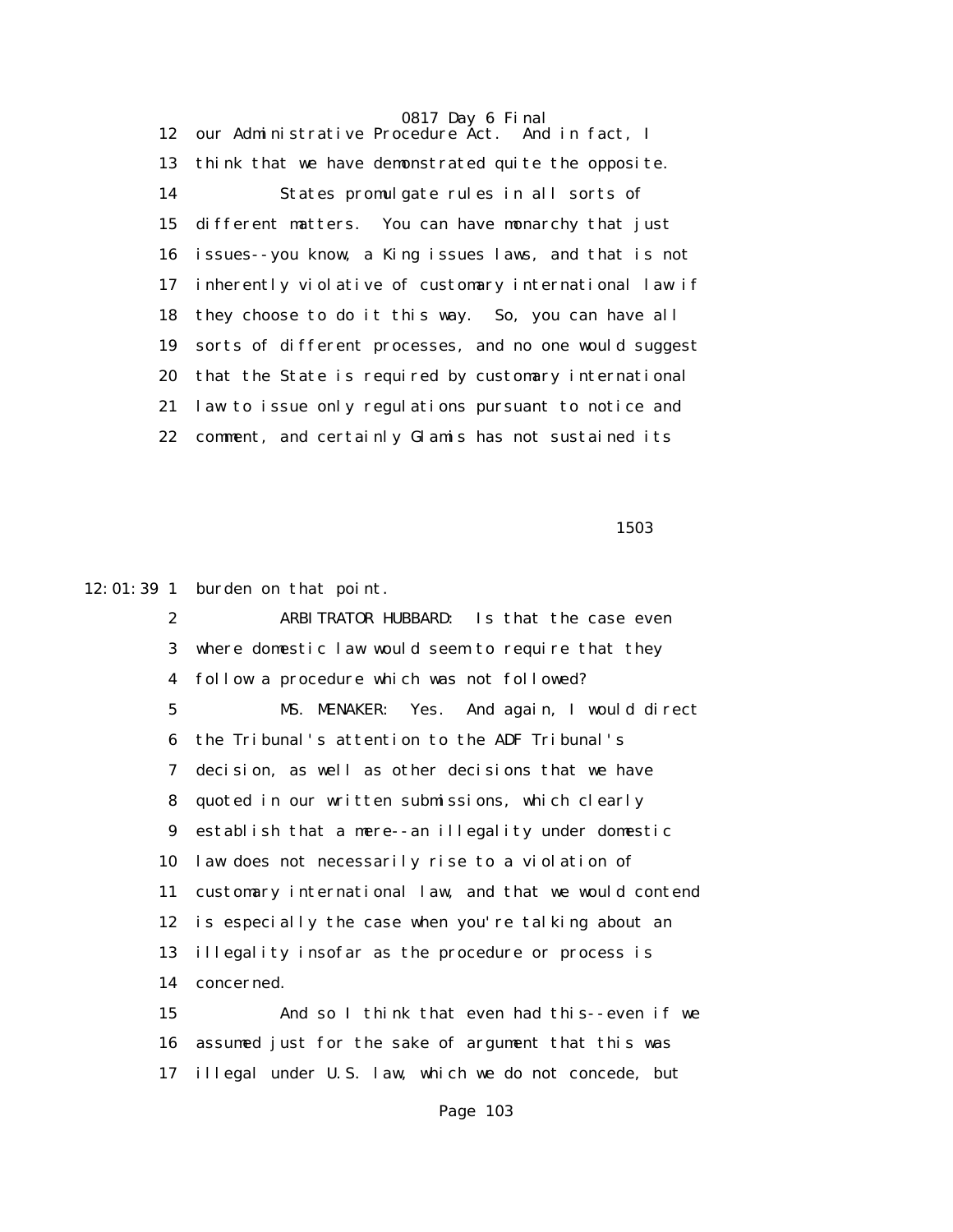18 even if we were to accept that, that alone would not 19 rise to the level of a customary international law 20 violation.

 21 But I think this case there can be no 22 question that it does not because the internal process

<u>1504</u>

12:03:00 1 of the domestic State corrected for that error.

 2 And while there is no requirement across the 3 board of exhaustion of local remedies or anything of 4 that nature, certainly in the context of judicial 5 rulemaking--I won't go in a whole diversion of the 6 issue of finality as far as challenges to judicial or 7 administrative decisions, but here you have a case 8 where the State has corrected the alleged illegality 9 and has corrected it in the same manner as which the 10 Claimant has asked for it to be done.

 11 The Claimant is saying that, here, this rule 12 was unlawful because you should have promulgated a 13 regulation for notice and comment, and then what does 14 the State do? It rescinds the new rule, and it says, 15 okay, we won't now promulgate a rule without notice 16 and comment.

 17 So, there, in our submission, it would be 18 truly extraordinary for an international tribunal to 19 step in and say that that intermittent error, so to 20 speak, actually rose to the level of a violation of 21 customary international law. I mean, the 22 repercussions of that would be quite great. One could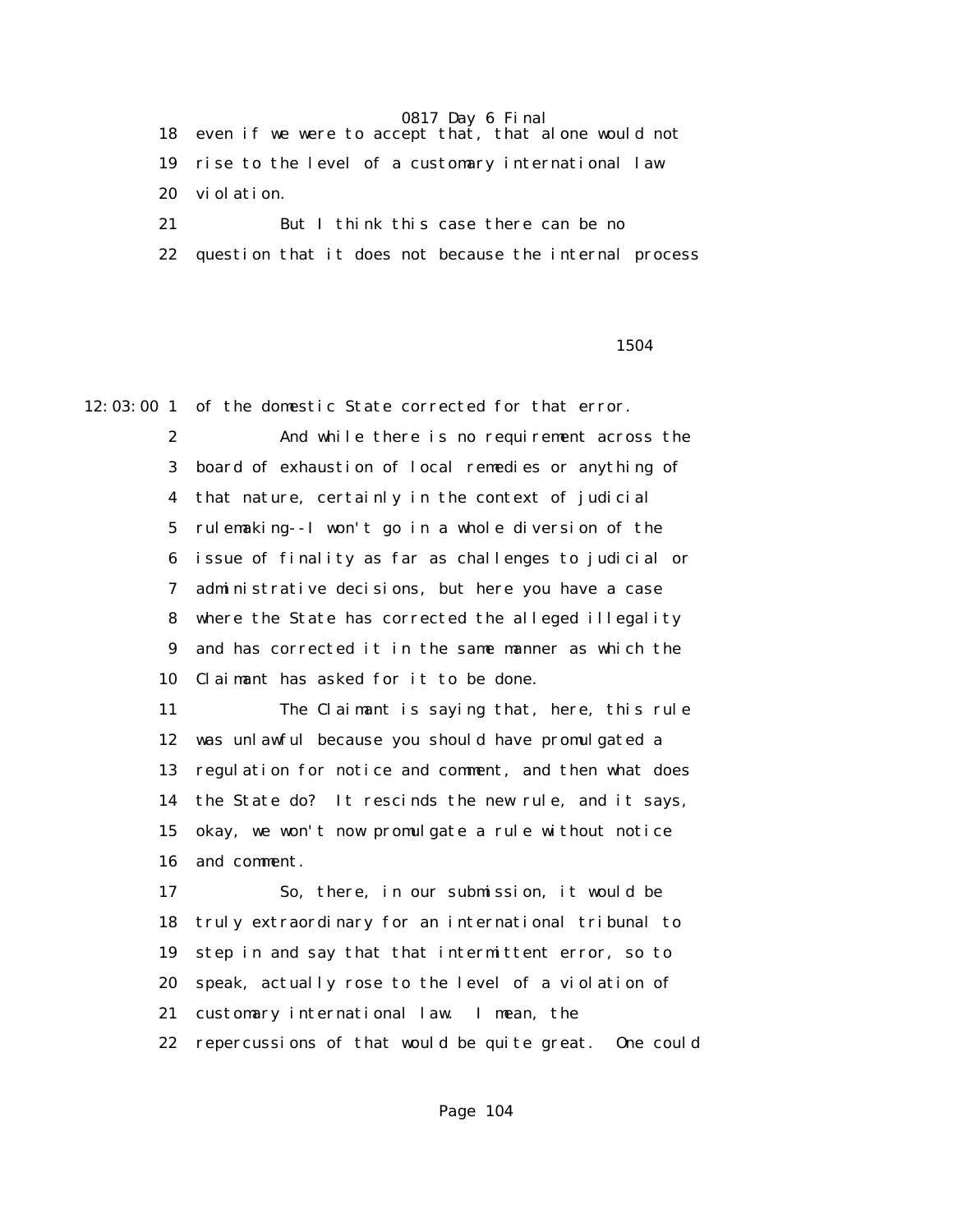12:04:20 1 look at any decision made by an administrative agency 2 or even in a lower or intermediate court decision, and 3 decide that something was in error. 4 And even if the State corrected it itself, it 5 could still be the subject of international liability, 6 and that, we submit, that cannot be the case. 7 But I would like to, before I just close off 8 on that question to go back on the assumption that was 9 underlying the question, which was that this was a 10 lawful act. There is in footnote eight of the Myers 11 Opinion, that is where he discusses this issue with 12 the APA. 13 It's important to recognize, though, that 14 clearly Myers, in his opinion, determines that the--in 15 his view, the prudent operator standard that one 16 should not--he doesn't say how the undue impairment 17 standard should necessarily be applied, but he says it 18 shouldn't be applied to deny a plan unless regulations 19 are promulgated. But the real problem is not with the 20 1999 M-Opinion that decided to apply these on a 21 case-by-case basis, but rather with the 1980, 3809 22 regulations because those regulations are the

 $1506$ 

12:05:46 1 regulations that said that the Department would not 2 promulgate regulations to define the undue impairment 3 standard, but rather would apply that standard on a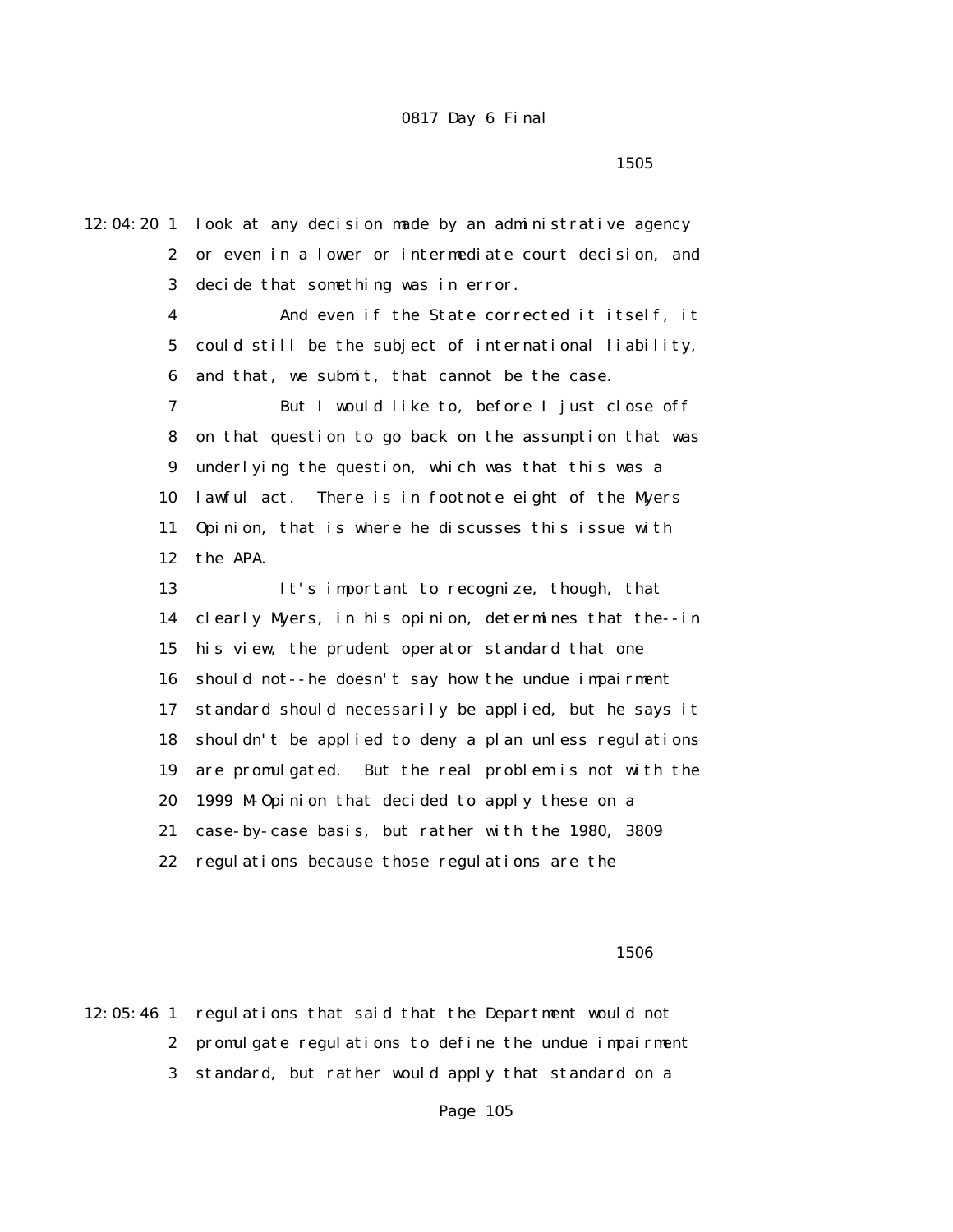4 case-by-case basis.

 5 And Solicitor Myers recognizes this in that 6 same footnote, where he says that, "The Department 7 thus appears to have intended to apply this generally 8 applicable statutory provision on a case-by-case basis 9 without defining the pertinent terms of the 10 provision."

 11 So, he's not taking fault with the earlier 12 Solicitor's understanding or reading of the 1980 regs 13 or decision to apply it on a case-by-case basis. He 14 understands and recognizes that the Department 15 seems--that seems to have been the Department's intent 16 dating back to 1980. But then he goes on to say that 17 the APA may be implicated. He does not say that it 18 would be unlawful, necessarily. He just says--he just 19 notes that the Supreme court has noted that the 20 Administrative Procedure Act was adopted to provide 21 that administrative policies affecting individual 22 rights and obligations be promulgated pursuant to

<u>1507</u>

12:07:00 1 certain stated procedures so as to avoid the 2 inherently arbitrary nature of unpublished ad hoc 3 determinations.

> 4 So, he says, consequently, contrary to the 5 preambular statements that are contained in the again 6 1980 regulations, that he thinks a separate rulemaking 7 should be to first define the undue impairment 8 standard before applying that standard. 9 ARBITRATOR HUBBARD: Thank you.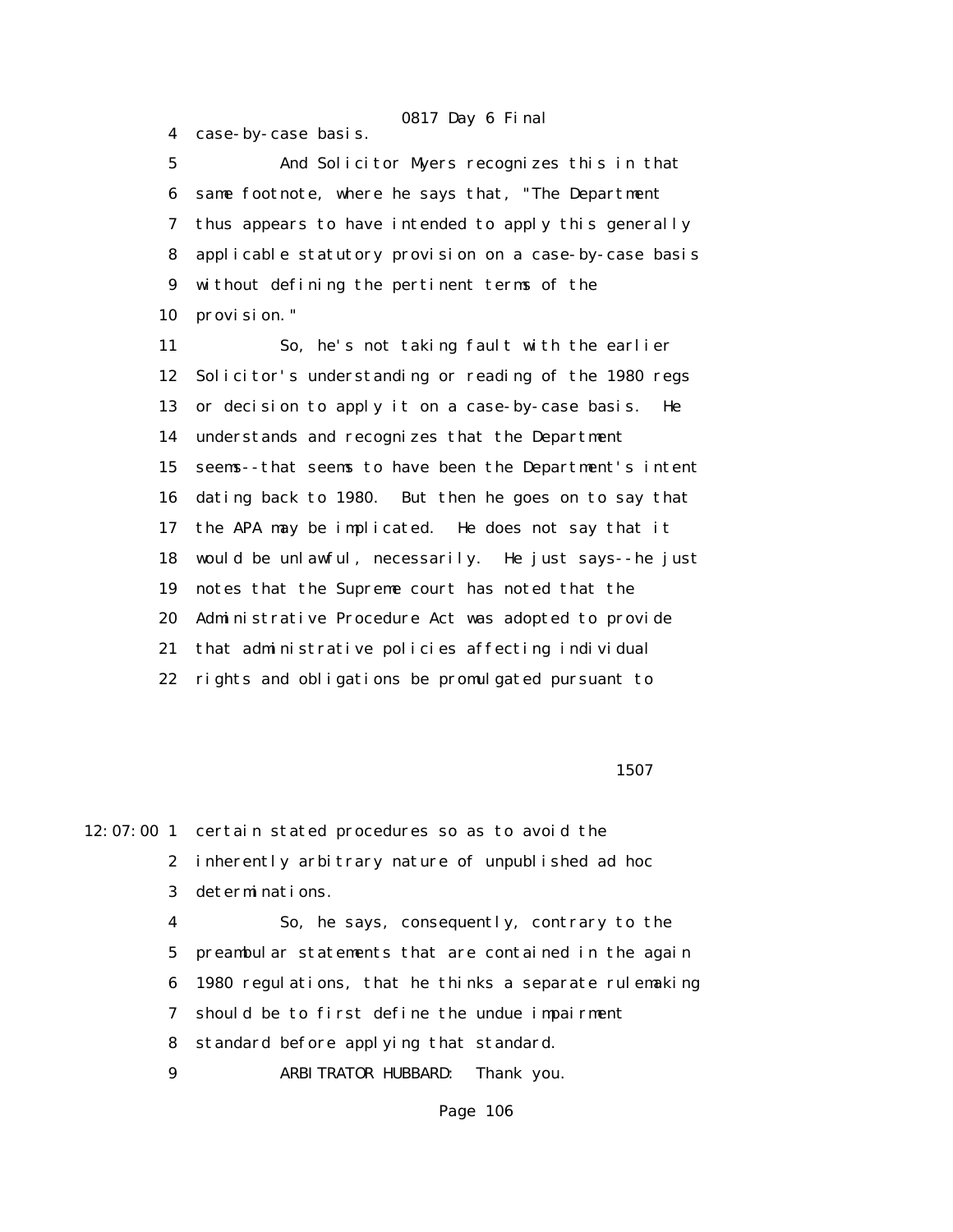0817 Day 6 Final 10 PRESIDENT YOUNG: Mr. Benes? 11 MR. BENES: Thank you, Mr. President and 12 Members of the Tribunal. 13 I will now address Glamis's contentions that 14 the United States Government violated Article 1105 by 15 approving other mining projects and other undertakings 16 in the California Desert Conservation Area while 17 denying the Imperial Project for the 10 months that 18 the Imperial Project had actually been denied. 19 As an initial point, I think there are four 20 characteristics that I will talk about that 21 distinguish the Imperial Project from these other 22 mines and from the other undertakings that have been

 $1508$ 

12:08:21 1 discussed in this proceeding, and it's these four 2 characteristics taken in toto that presented the 3 unique circumstances that the Department confronted. 4 And, in sum, these characteristics are the density of 5 the archeological features discovered in and around 6 the Imperial Project area, particularly those 7 evidencing extensive past ceremonial or religious use. 8 The second characteristic is the strong, the 9 exceedingly strong, Native American concerns expressed 10 about the effect of the Project on that area. Three 11 is the convergence of the concerns expressed by the 12 Native Americans and the archeological evidence, and I 13 will explain more what I mean by that in a moment; 14 and, fourth, as a fact that this Project was in a 15 place that they found to be substantially undeveloped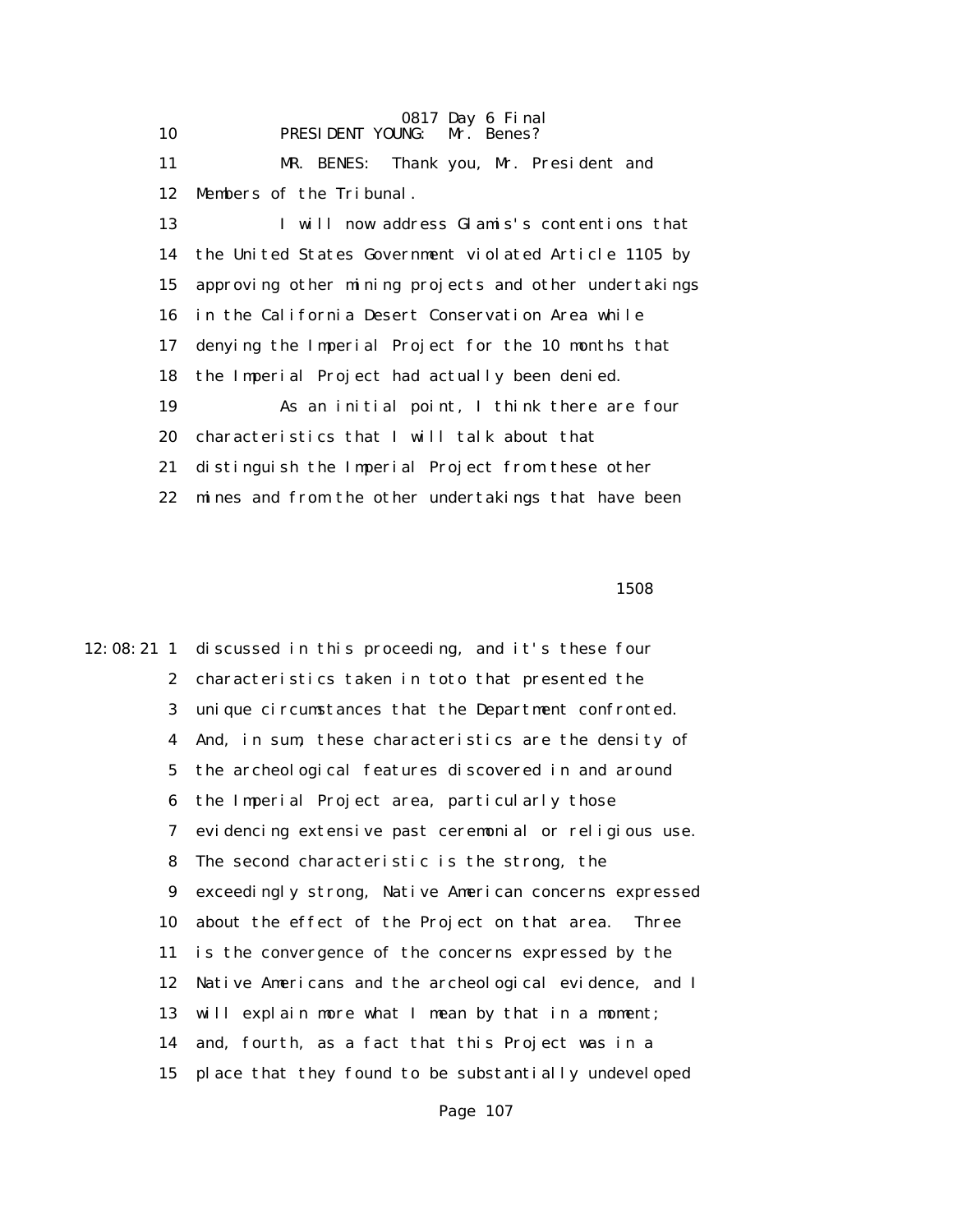16 and had not been subject to any significant historic 17 mining activity. And again, it's these four 18 characteristics that I said, in toto, made the 19 Imperial Project unique, and it's these four 20 characteristics that led to the processing and the way 21 it was handled that Ms. Menaker has described. 22 To begin with, we begin with the Record of

 $1509$ 

12:09:43 1 Decision issued in January 2001 that denied the 2 Imperial Project, and that Record of Decision noted 3 that, "Information concerning historic and 4 archeological resources identified during expanded 5 field survey and analysis in 1997, a report provided 6 by the Advisory Council on Historic Preservation, and 7 consultation with the Quechan Tribe substantially 8 increased agency awareness and understanding of the 9 importance of the site to Native Americans. That new 10 information was a significant factor in the agency's 11 decision to change its initial preferred alternative 12 to the no action alternative, and ultimately in the 13 Department's decision not to approve the Project." 14 And again, I'd mention that Glamis has 15 pointed out that the 1996 and 1997 Draft Environmental 16 Impact Statements had both identified the proposed 17 Imperial Project as the preferred alternative, and 18 here the Secretary is noting that it's that additional 19 information learned in the course of those 20 archeological surveys that caused them to change that 21 preferred alternative to the no action alternative.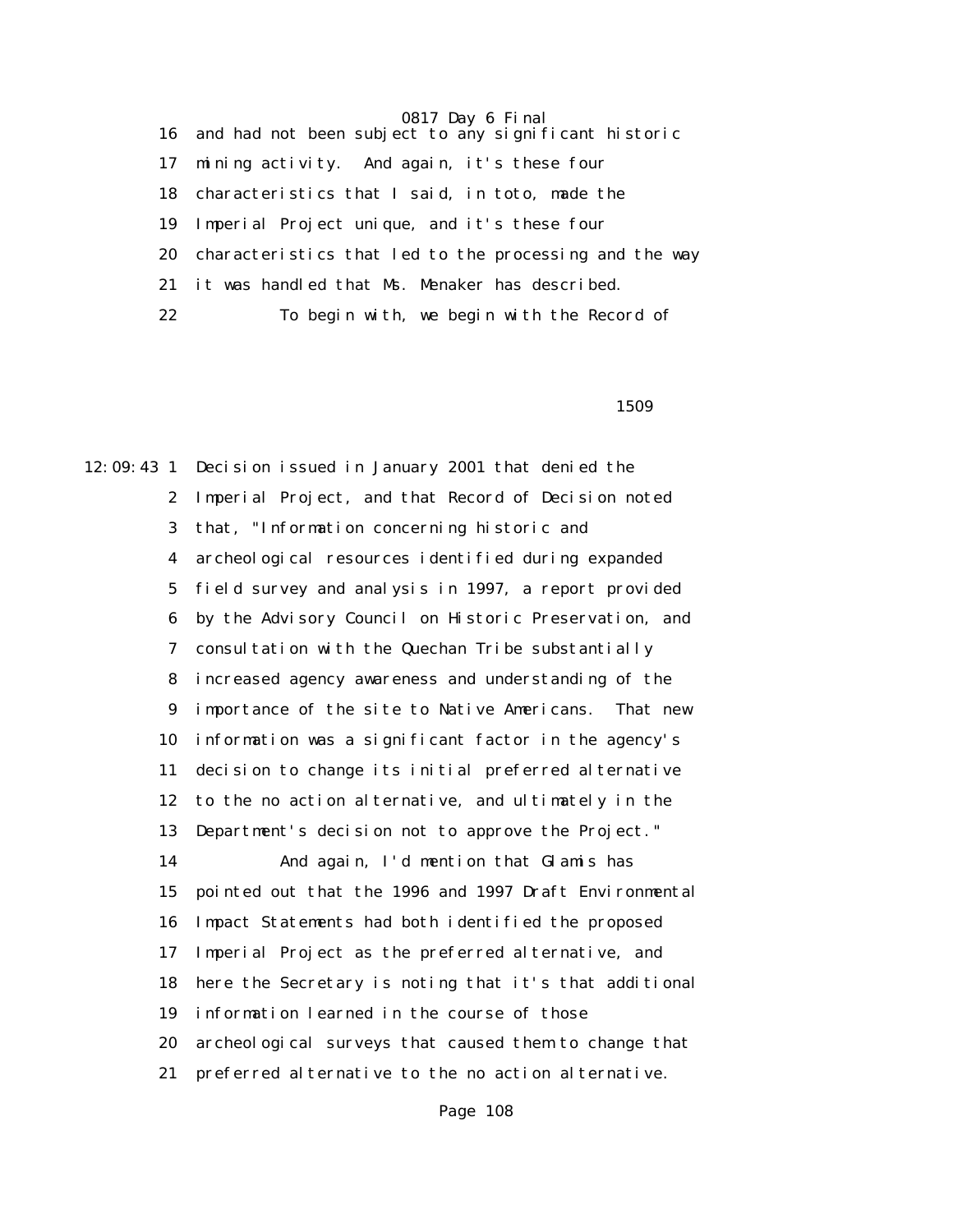1510

| $12:10:59$ 1            | has described, the Secretary relied on the Solicitor's |
|-------------------------|--------------------------------------------------------|
| $\boldsymbol{2}$        | advice contained in the 1999 M-Opinion, that the       |
| 3                       | Department had the legal authority to deny a Plan of   |
| $\overline{\mathbf{4}}$ | Operations if it was found to cause undue impairment   |
| $\mathbf 5$             | to cultural or historical resources in the CDCA, and   |
| 6                       | the Department concluded that the Class L lands on     |
| 7                       | which Glamis's claims are located provides for,        |
| 8                       | "generally lower intensity, carefully controlled and   |
| 9                       | multiple use of resources while ensuring that          |
| 10                      | sensitive values are not significantly diminished,"    |
| 11                      | and the proposed Imperial Project was not consistent   |
| 12                      | with that standard.                                    |
| 13                      | Now, we have already shown that the factual            |
| 14                      | findings and legal conclusions on which the Department |
| 15                      | relied in making its determination were sound, and     |
| 16                      | that the Department cannot be found to have violated   |
| 17                      | customary international law because it relied on those |
| 18                      | findings to temporarily deny the Imperial Project Plan |
| 19                      | of Operations.                                         |
| 20                      | Glamis, nevertheless, argues that the denial           |
| 21                      | violated the minimum standard of treatment under       |
| 22                      | customary international law because other open-pit     |
|                         |                                                        |
|                         |                                                        |

1511

12:12:00 1 gold mines, as well as other projects in the CDCA,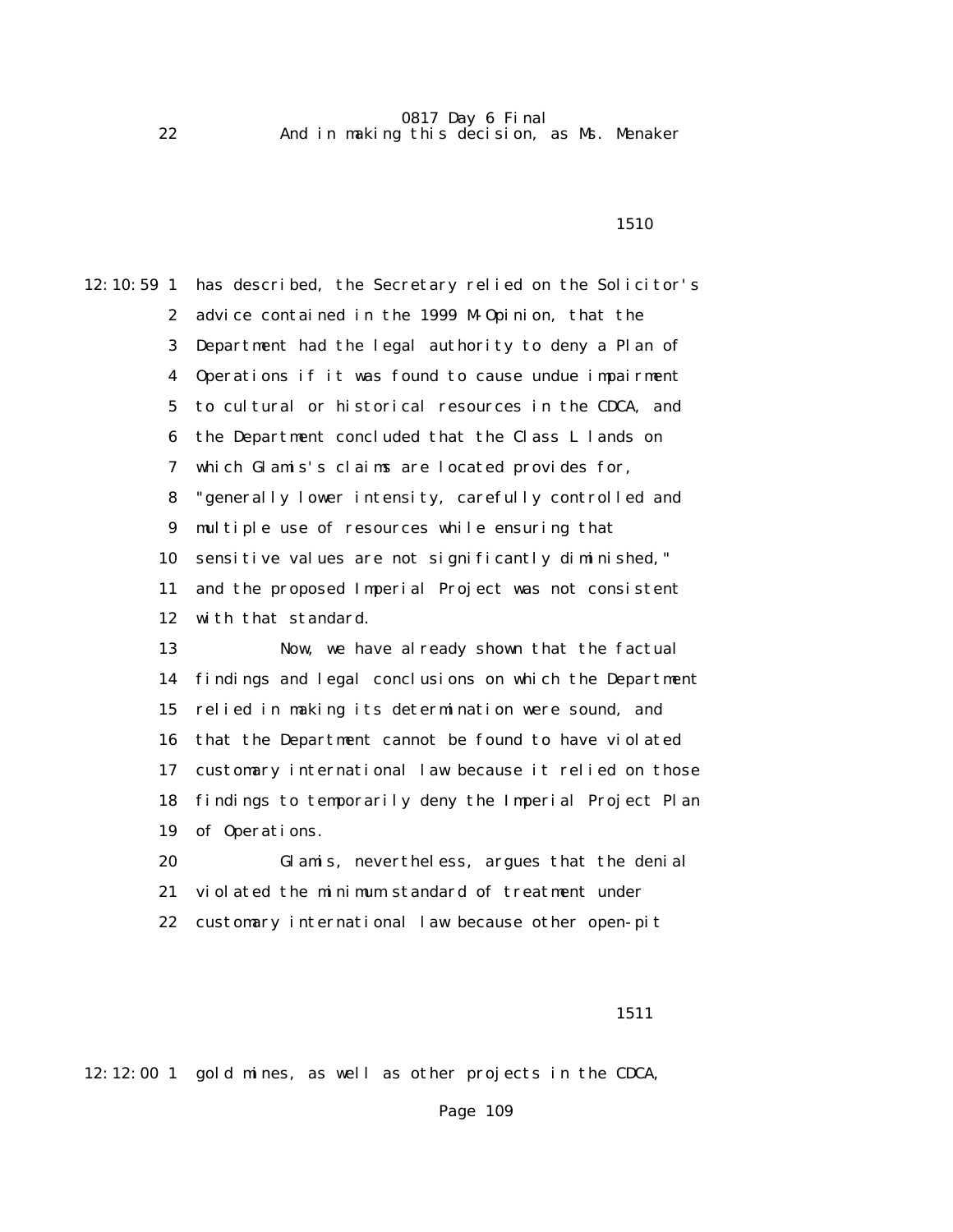2 were approved while the Imperial Project was denied. 3 In making this argument, however, Glamis misconstrues 4 the evidence that was before the Government with 5 respect to the archeological and cultural resources at 6 each project at the time each of those projects was 7 approved. And I want to emphasize that point. 8 As we reviewed the Government's actions with 9 respect to each of these projects, the focus has to be 10 on what the Government knew at the time that it was

 11 considering those undertakings, and it would be 12 inappropriate to try to impute subsequently learned 13 knowledge back to Government Decision makers in the 14 1980s or the early 1990s to try and say that they 15 should have done something different there.

 16 The Record of Decision actually specifically 17 recognized that other large-scale mining operations on 18 Class L areas in the CDCA had already been approved, 19 but concluded that the, "unique combination of 20 important environmental factors discussed in this 21 Record of Decision set this proposed project apart 22 from those other projects, and the Record of Decision

1512

12:13:16 1 observed that, unlike the Imperial Project, "No Native 2 American values or historic property issues other than 3 preservation of the historic mining activities at some 4 of these other sites were identified during the 5 Project review of those other mines." 6 And the Record of Decision also observed that 7 all of those other mines, "were located on sites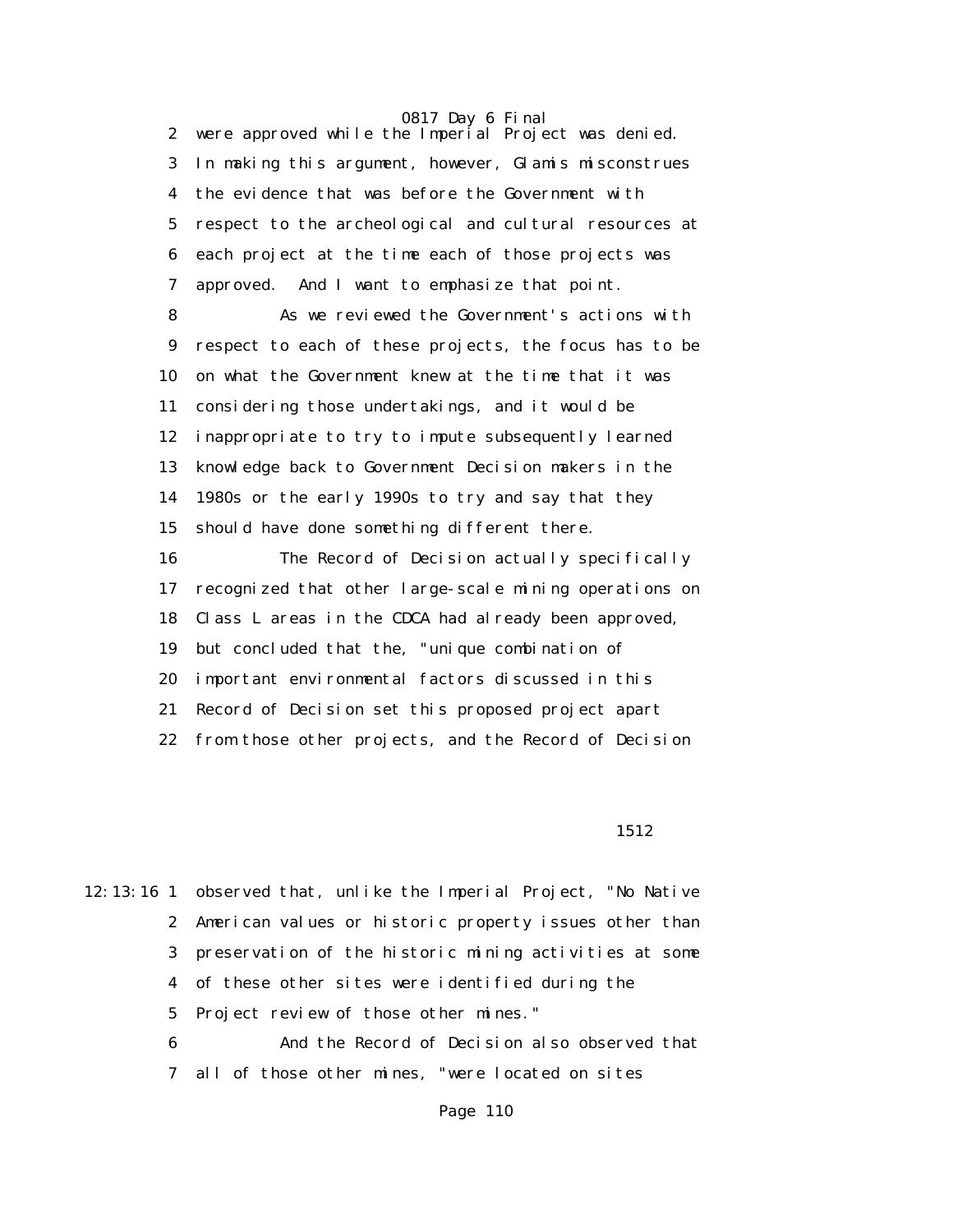8 previously disturbed by mining activity." And Glamis 9 cannot show those conclusions are wrong, much less 10 that the Department acted in any way that would 11 violate the customary international law minimum 12 standard of treatment.

 13 Now, the Record of Decision only compared 14 mining projects that had been approved on Class L 15 lands as the Imperial Project sits on. Glamis has 16 pointed to BLM's approval of the following mines, some 17 of which are on Class L lands, but some of which are 18 on Class M lands which provide for more intensive use, 19 again, as Ms. Menaker described. I have prepared a 20 table to compare the projects that Glamis has cited. 21 There is the Picacho Mine, the Rand Mine, and the 22 American Girl Mine, all of which were approved in the

1513

12:14:24 1 early 1980s with some expansions approved for some of 2 these projects throughout the 1980s early '90s. 3 The Mesquite Mine was initially approved in 4 1985. The Briggs Mine was approved in 1995, and the 5 Castle Mountain and Soledad Mountain Mines were 6 approved in 1997. 7 In addition to these mine projects, we have 8 also heard much about the Mesquite Landfill, which the 9 Government approved in 1996. And again, you can see 10 on the chart which of these projects are on Class L 11 like Imperial Project, and which are on the Class M 12 lands that allow for more intensive use.

13 Now, the approval dates for these projects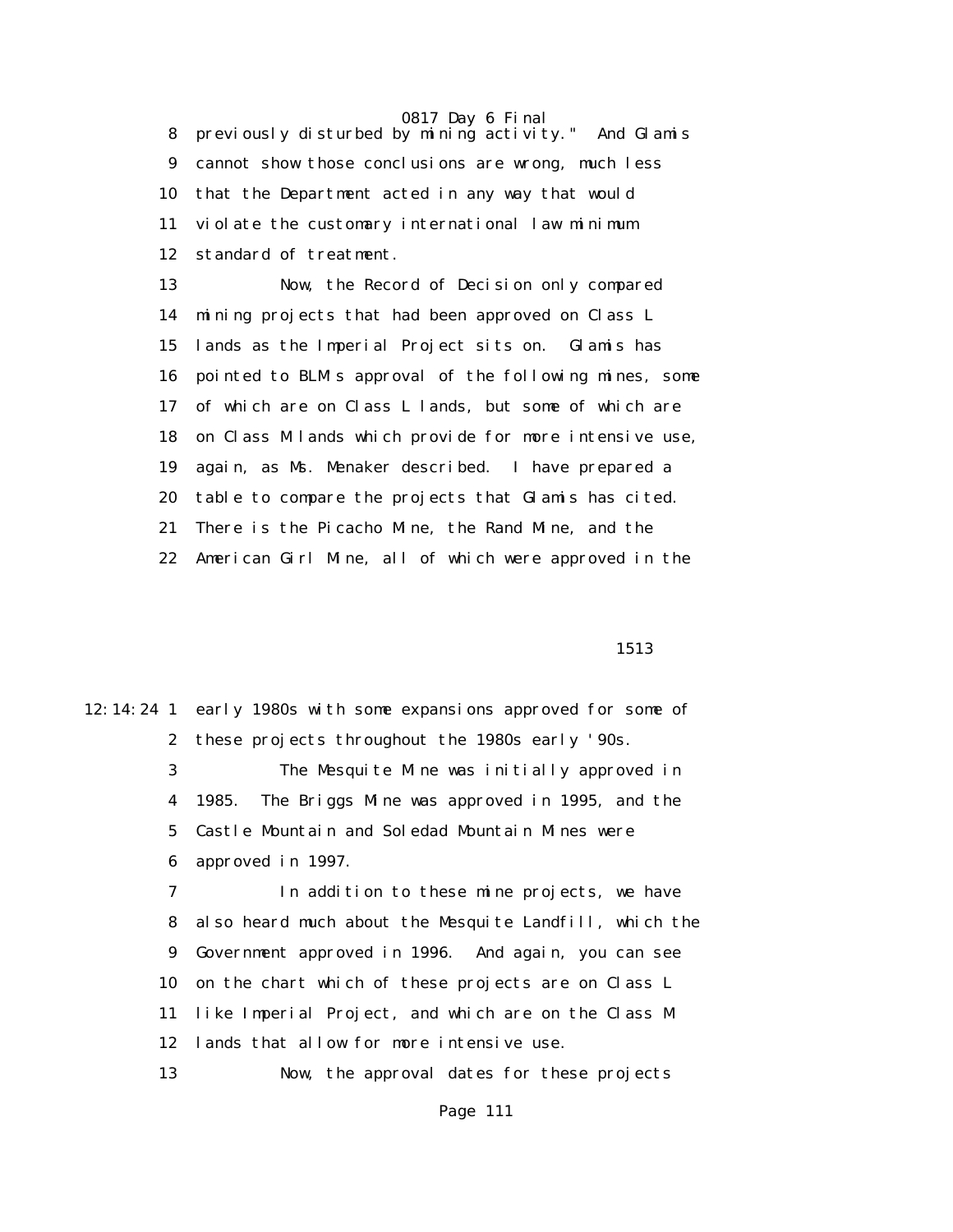0817 Day 6 Final<br>easons. First, as I mentioned, 14 are relevant for two reasons. 15 it would be inappropriate to try to import subsequent 16 knowledge gained by the Government about particular 17 cultural resources backward in time to say that 18 because, say, the Mesquite project in 1985 was 19 approved and might, in retrospect, seem to have 20 similar archeological resources in the area that it 21 would in 1996 or 1997 or in 2000 be inappropriate to 22 deny the Imperial Project once the Government

1514

12:15:38 1 understands the importance of the cultural resources 2 there. 3 And second, most of these other projects were 4 approved prior to the 1996 Executive Order that 5 required greater consultation with Native American 6 Tribes regarding cultural resources, and it is through 7 those consultations that the Government has learned 8 much more about the particular nature of the 9 resources. 10 Now, none of these project sites-- 11 ARBITRATOR CARON: I'm sorry, could I ask a 12 question just before you proceed? 13 MR. BENES: Yes. 14 ARBITRATOR CARON: I understand your point 15 about the approval date. 16 MR. BENES: Yes. 17 ARBITRATOR CARON: But how would you relate 18 that to the last time you could reverse that approval 19 date? In other words, I'm thinking here of the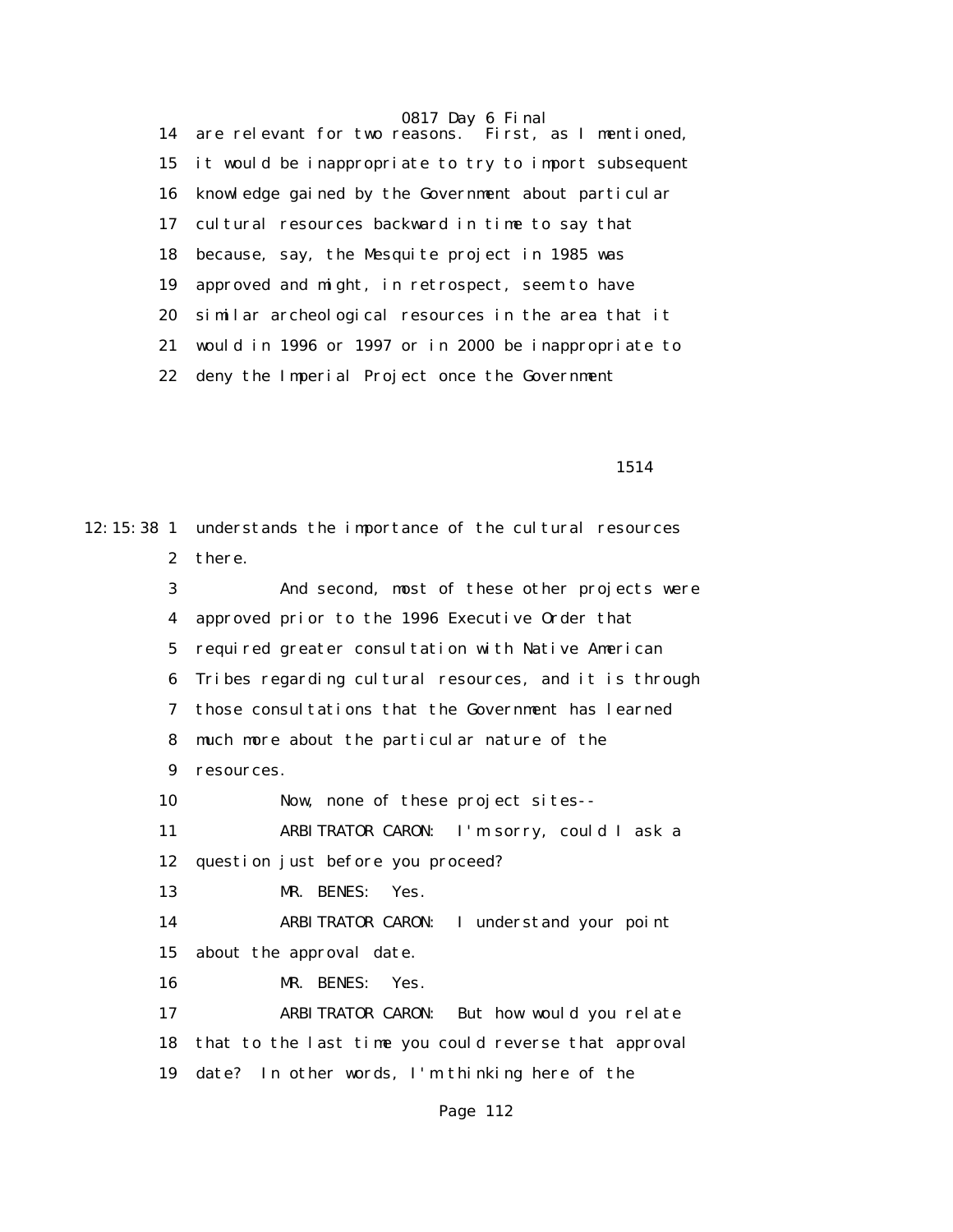|  |  | 20 landfill which we have heard actually breaks ground on |  |  |  |  |  |  |  |  |
|--|--|-----------------------------------------------------------|--|--|--|--|--|--|--|--|
|--|--|-----------------------------------------------------------|--|--|--|--|--|--|--|--|

- 21 2007.
- 22 MR. BENES: Right.

1515

12:16:27 1 ARBITRATOR CARON: So, are there a series of 2 approval dates, or--I'm sorry, did you say it was 3 approved in--

> 4 MR. BENES: It was initially approved in 5 1996. A landfill, by regulation you actually can't 6 have a landfill on Federal Lands, so as part of that 7 approval, there was a land exchange approved so that 8 all the lands that the landfill was actually on would 9 be on private lands. That land exchange was 10 challenged in court, and the litigation process took 11 until about 2002, before that--and it was only the 12 land exchange issue, the value of the parcels of land 13 involved was part of the challenge. That resolved in 14 2002, and the Mesquite Landfill sort of proceeded 15 since then.

> 16 I will address the Mesquite Landfill in more 17 detail and with regard to that issue in a few moments. 18 ARBITRATOR CARON: But for the moment you're 19 saying the final approval? 20 MR. BENES: For the moment I'm focusing on

21 the initial approval of the decision in 1996.

22 ARBITRATOR CARON: Initial or final?

1516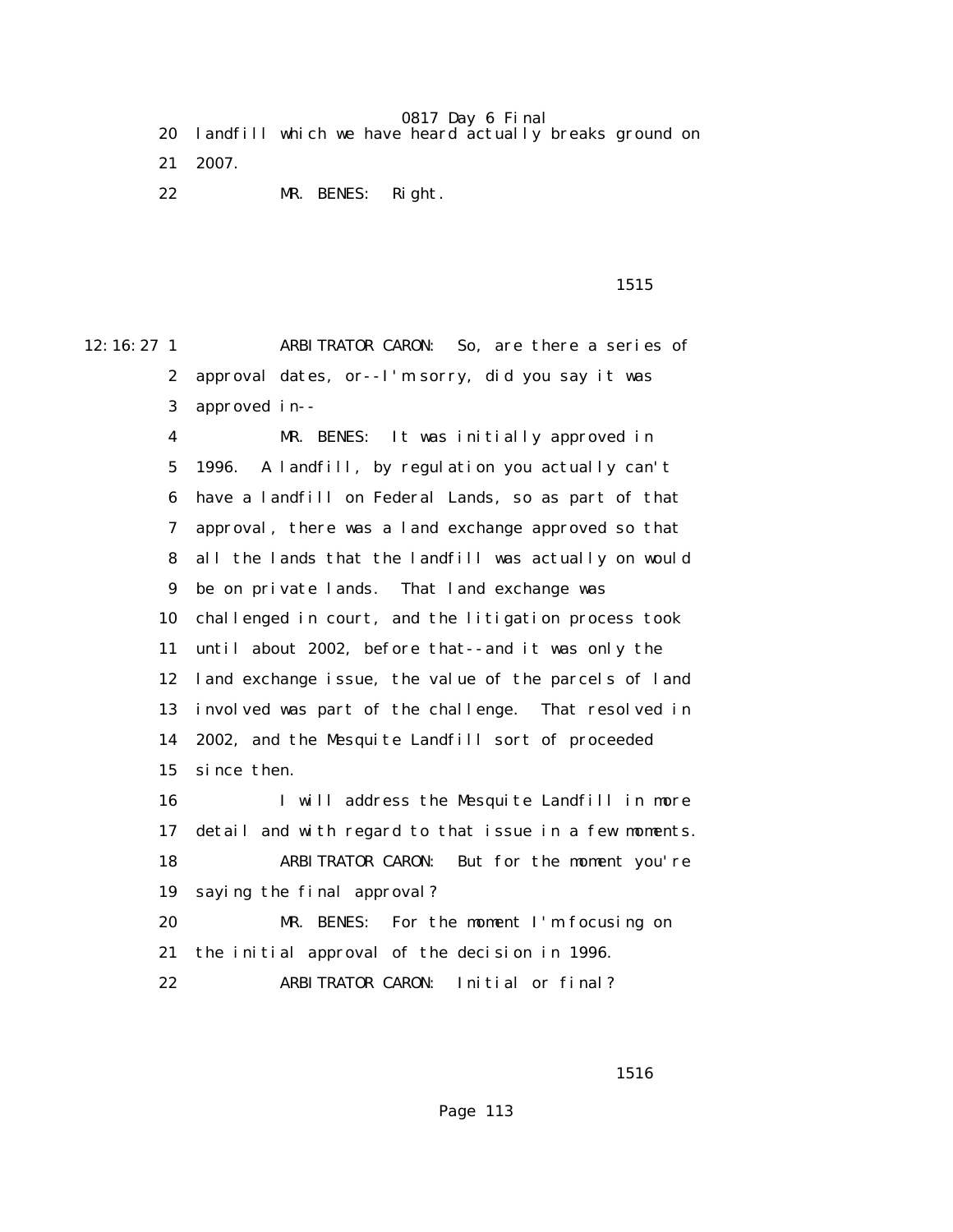12:17:30 1 MR. BENES: Well, that's the final approval 2 decision in 1996.

3 ARBITRATOR CARON: Thank you.

 4 MR. BENES: Now, none of these project sites 5 contained the same density of significant 6 archeological resources related to Native American 7 ceremonial use as that contained by the Imperial 8 Project Site. As a general comparison of the cultural 9 resources to various projects, I will reference the 10 number of archeological sites related to Native 11 American use that were deemed to be eligible for or 12 potentially eligible for conclusion in the National 13 Register of Historic Places.

 14 I also want to clear up a possible 15 misconception about our use of NRHP eligible sites as 16 a comparator for these projects. NRHP eligibility 17 does not mean that an archeological site cannot be 18 harmed or even destroyed and the United States has not 19 suggested otherwise. Rather, we have used our NHRP 20 eligibility as one of the variables for comparing the 21 impacts of the various CDCA mines and projects because 22 to be eligible for the National Register listing, the

1517

12:18:34 1 archeological sites must be judged to have sufficient 2 significance under certain delineated criteria and 3 sufficient integrity such that the significant 4 characteristics are still present. So, the reference 5 to the NRHP eligibility is sort of a quick shorthand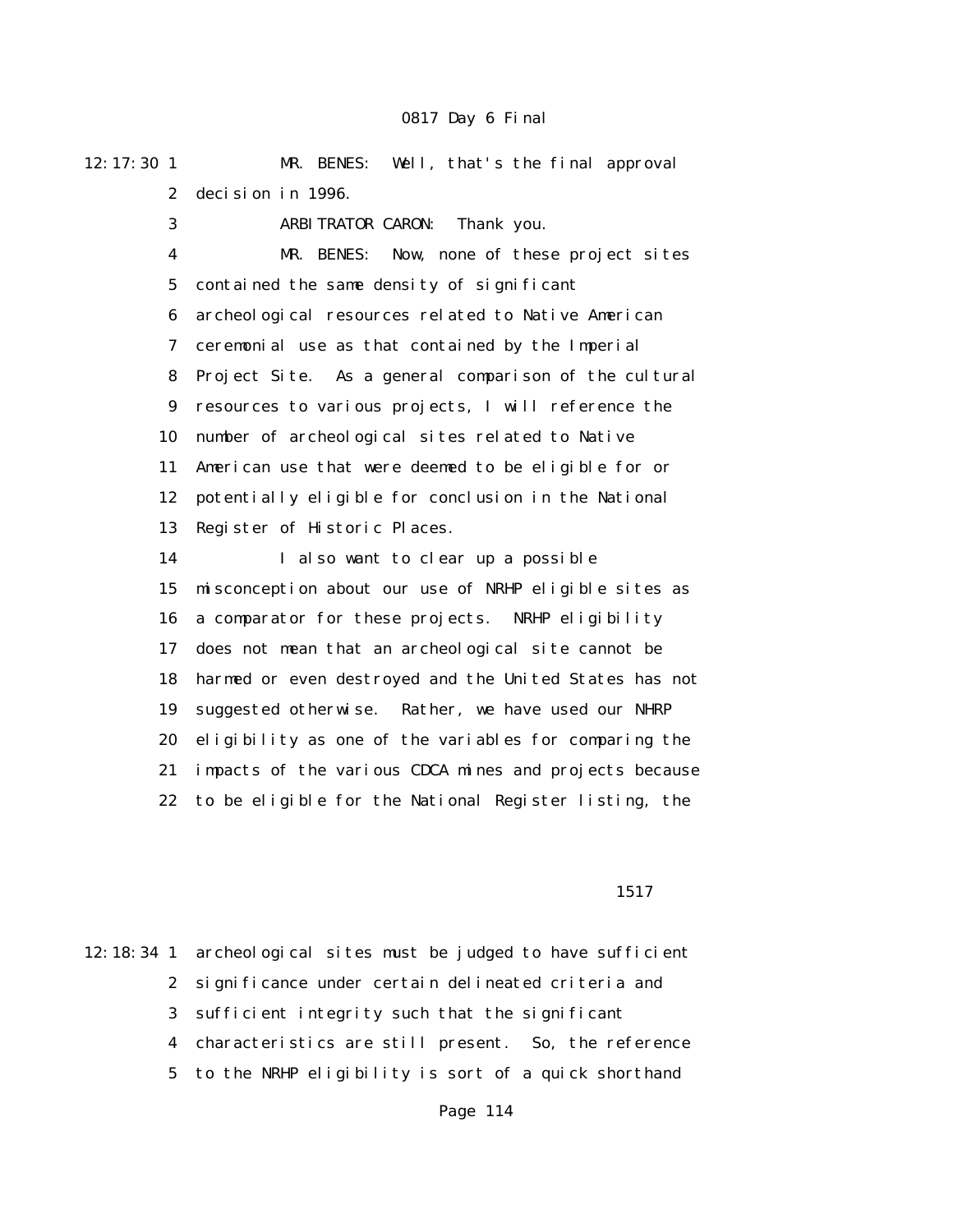6 to distinguish between archeological features and 7 those archeological features adjudged to have some 8 particular scientific importance or are an evidence of 9 a particular past historic event.

 10 The following information that I'll present 11 was gleaned from the final Environmental Impact 12 Statements for approval of the mine projects and their 13 expansions and/or in some cases from the cultural 14 resource inventories for those projects. Now, this 15 information was presented in both our Counter-Memorial 16 and Rejoinder, and I would refer the Tribunal 17 specifically to pages 237 and 238 of our Rejoinder 18 which contains the relevant citations to the exhibit 19 documents.

 20 Now, two mines, the Rand and Picacho Mines, 21 contained no NRPH eligible sites of any sort. Two 22 mines, the American Girl and Soledad Mountain Mines,

1518

12:19:41 1 contained some historic resources that were 2 potentially eligible for NRHP listing, but no 3 prehistoric or Native American resources. And the 4 remaining three mines contain some prehistoric 5 cultural resources, but those resources, as understood 6 at the time that those projects were approved, those 7 resources, particularly those possessing sufficient 8 significance and integrity to be eligible for NRHP 9 listing, were not as extensive as those for the 10 Imperial Project. The Castle Mountain Mine impacted 11 seven potentially NRHP-eligible sites, the Briggs Mine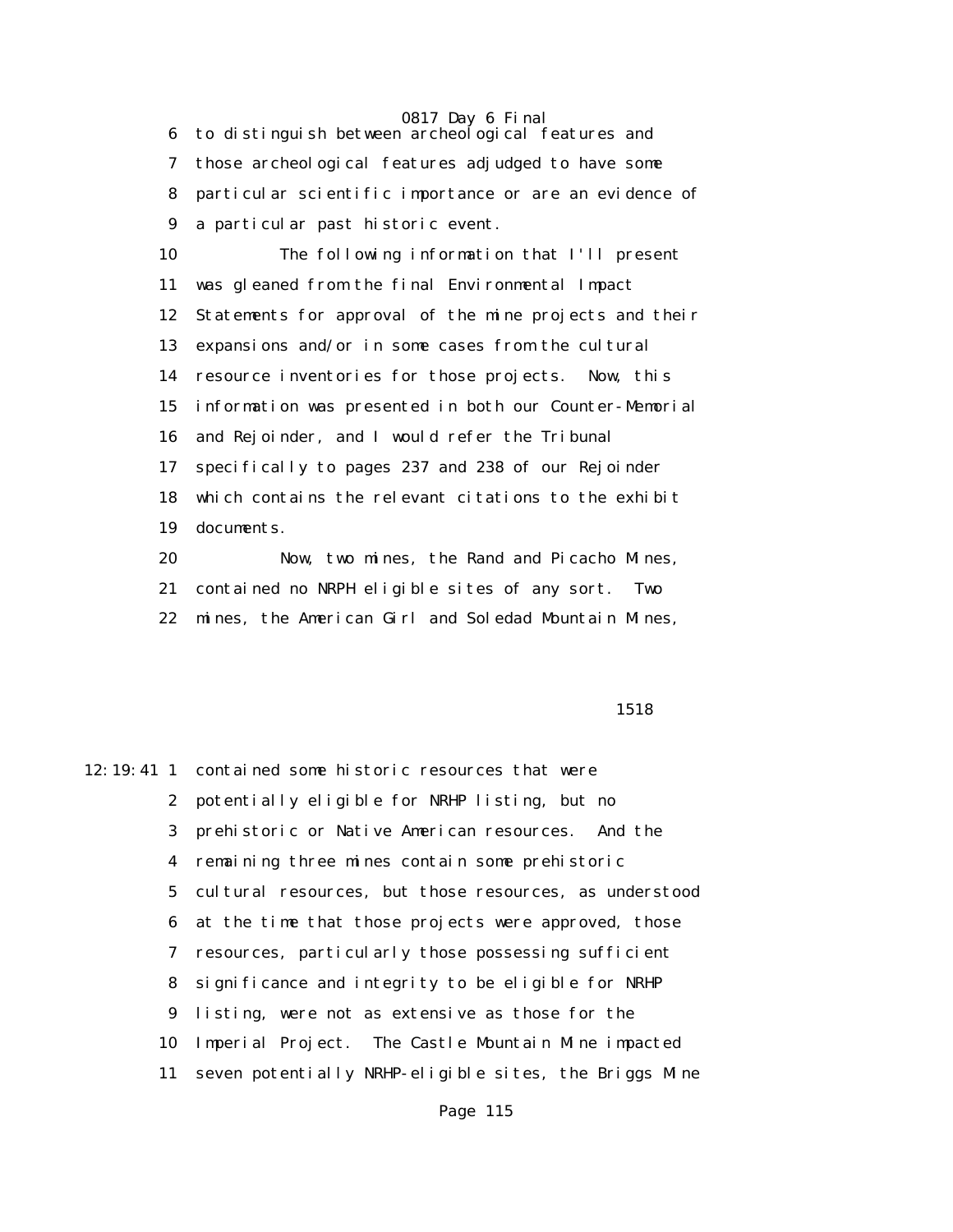12 contained two, the Mesquite Mine contained 13, and the 13 Mesquite Landfill contained 10.

 14 And Glamis has not contested the accuracy of 15 this information.

 16 I do also want to mention for the Imperial 17 Project, the number, the 35 NRHP-eligible sites listed 18 there, I relied on the determinations made by the ASM 19 survey at the Imperial Project Site because there had 20 been some previous criticisms of the--that the 21 intensity of the KEA survey may have identified more 22 resources to eliminate any possible argument that that

1519

12:20:51 1 was not an accurate comparison. I have gone with the 2 ASM survey numbers which had identified 35 3 NRHP-eligible sites.

> 4 Now, Glamis's expert, Dr. Sebastian, objected 5 to just comparing the impacts of various mines based 6 on the simple numbers of National Register-eligible 7 sites because she says that doing so, "ignores the 8 qualitative importance of places that Native Americans 9 consider to be of cultural and religious 10 significance." And the United States agrees with this 11 statement. And when one examines what was known about 12 the qualitative importance of these other areas, as 13 indicated by expressed Native American concerns about 14 the effects of those projects on cultural and 15 religious resources, and to the convergence of those 16 expressed concerns with the archeological evidence, 17 one sees that again the Imperial Project is unique.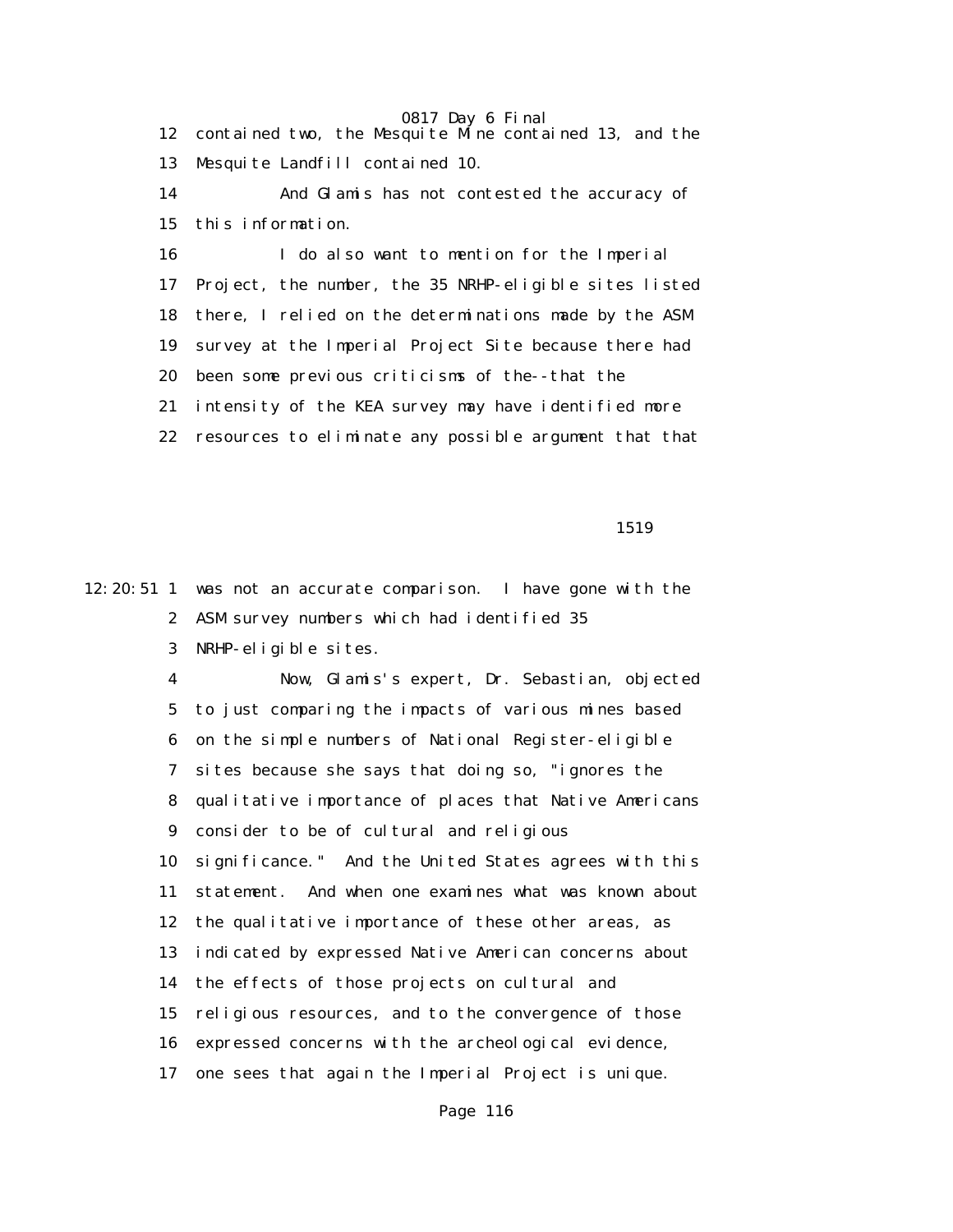18 Now, I mention one more time that I'm 19 focussing on information possessed by the government 20 archaeologists when each mine was approved. As 21 Mr. McCrum observed on Wednesday, BLM can only act 22 based on the information it knows.

1520

12:21:56 1 And I do also just want to put one other 2 proviso, that I'm not making any assertions regarding 3 whether or not particular areas are or are not, in 4 fact, important to Native Americans or hold particular 5 resources. I'm merely recounting the information 6 available to the BLM when it made these decisions. 7 So, for example, Glamis attributes 8 significance to the fact that in 1997, as part of the 9 ethnographic interviews for the Imperial Project, the 10 Quechan expressed concern and regret that the Medicine 11 Trail, which we have heard about near the Picacho 12 Mine, had already been lost. But there is no evidence 13 that this information was conveyed to or known by the 14 Government when that mine or its expansions were 15 approved beginning in the early 1980s. 16 Not surprisingly, the Government was also not 17 aware of any specific Native American concerns about 18 the effects of the Rand, American Girl, or Soledad 19 Mountain Mines on significant cultural resources; and 20 as Mr. Purvance testified, the American Girl Mine, 21 although it was in an area that had been identified as 22 an area of very high Native American concern as part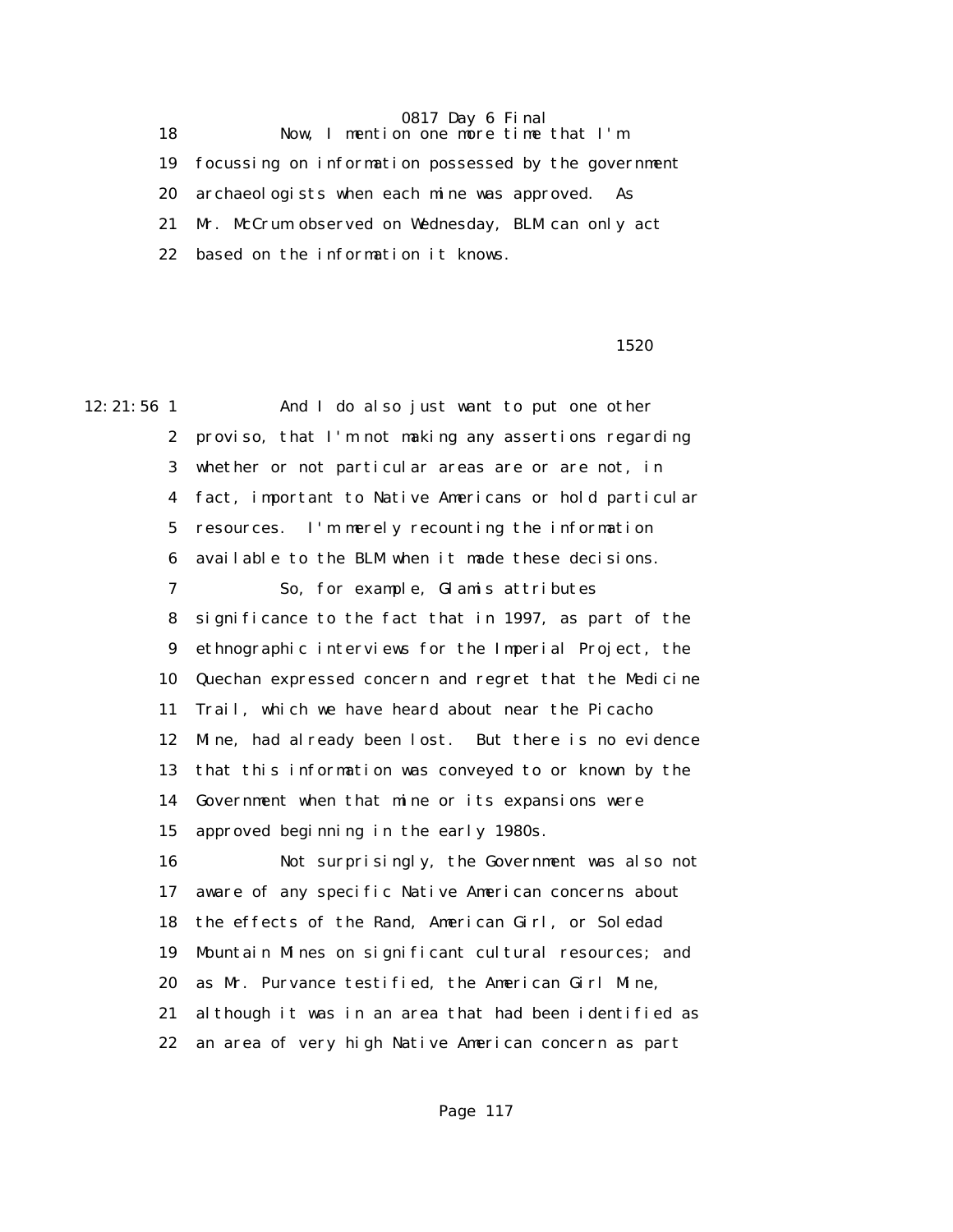1521

12:23:00 1 of the CDCA Planning process, he testified that the 2 American Girl Mine had not been the object of any 3 specific concerns by Native Americans in his 4 knowledge.

> 5 Now, although the Mesquite Mine impacted 6 several archeological resources, including some that, 7 in retrospect may have related to prehistoric and 8 historic Native American ceremonial use, when that 9 project was approved in 1985, the archaeologist did 10 not believe that the resources in the area were 11 related to any specific modern Native American Tribe, 12 and had concluded that there were no known Native 13 American concerns. And the remaining three projects, 14 the Briggs and Castle Mountain Mines, and the Mesquite 15 Landfill, did elicit comments and concerns from Native 16 American Tribes.

 17 So, as you can see on the slide, this means 18 that in 1998, when the Department of Interior began 19 examining the legal issues regarding its authority to 20 approve or deny a Plan of Operations in light of 21 conflicts between that plan and Native American 22 cultural and religious values, only three of the

1522

12:24:02 1 Projects identified by Glamis had been in areas with 2 archeological evidence of Native American cultural 3 resources and expressions of concern by Native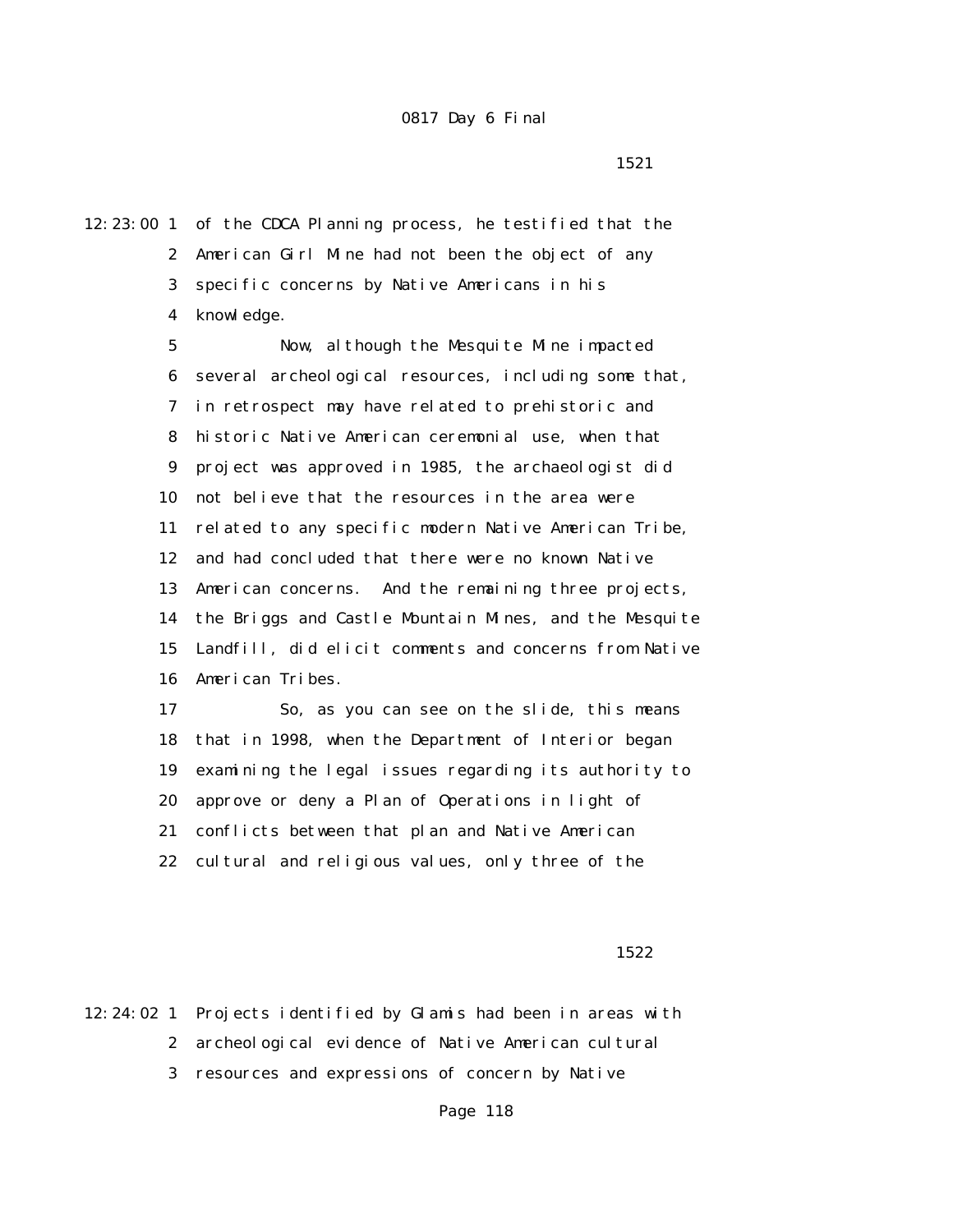4 Americans about the impacts of those projects. 5 I would also note that only two of these 6 projects were on Class L lands. 7 But none of these three projects exhibited 8 the same convergence between the archeological 9 evidence and the Native American expressions of 10 concern as that made the Imperial Project unique. 11 Now, by convergence, I mean the fact that the 12 archeological evidence in the Imperial Project showed 13 extensive past ceremonial use of the area, 14 particularly in relation to the trail segments 15 identified as part of the Trail of Dreams, and this 16 archeological evidence was consistent with the Quechan 17 statements about the extreme importance of the Project 18 area as a place of past and future ceremonial and 19 educational use. 20 Now, regarding the Castle Mountain Mine, 21 while the Fort Mohave Tribe expressed concern that the

22 project was located in a sacred area, the mine was

#### 1523

12:25:06 1 actually seven miles from the area identified by the 2 Tribe, and the comment actually appeared to be based 3 on a misunderstanding. And while the Timbisha 4 Shoshone Tribe indicated the area in and around the 5 Briggs Mine was sacred to them and that the area 6 included burial sites, when they conducted their 7 cultural resource inventories, the archaeologists 8 found no archeological evidence of significant past 9 ceremonial use or of burial sites, and what they found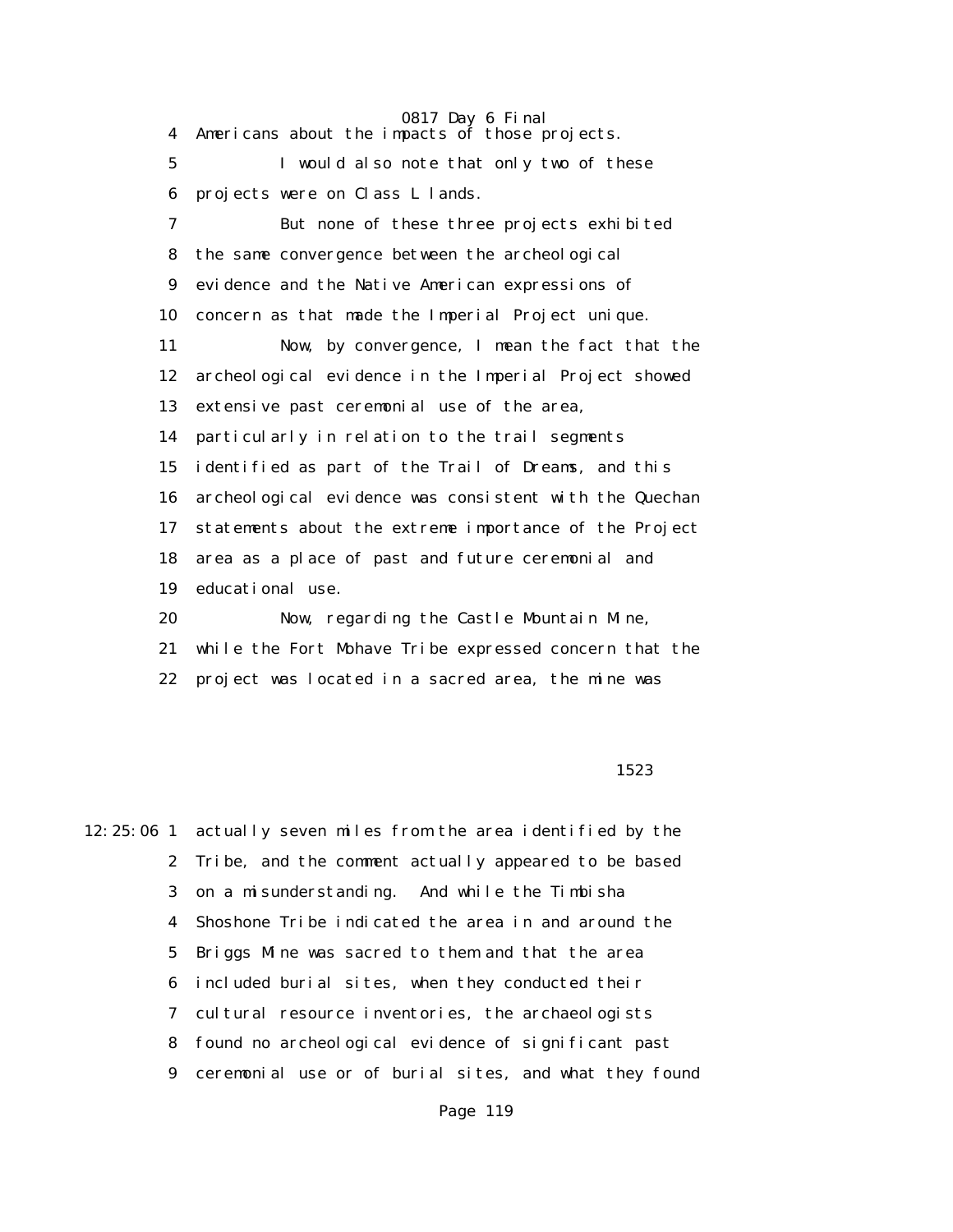10 were two isolated rock rings, which are important 11 archeological resources, but which were not directly 12 impacted by the project.

 13 Finally, while the Quechan expressed concerns 14 about the cultural resources in the Mesquite Landfill 15 area, they did not express the same concerns as they 16 had about the Imperial Project. Their concerns for 17 the landfill were about studying the archeological 18 evidence further to determine if there had been an 19 historic or prehistoric permanent settlement in the 20 area. And while they mentioned that they also wanted 21 to study the area more to determine if had been an 22 historic center or religious practice, the focus of

1524

12:26:10 1 their official communications to BLM was to study the 2 area further so they could work with BLM to preserve a 3 settlement left by their ancestors. They did not 4 indicate that the area had been one used for 5 ceremonial and religious purposes up until the 6 previous generation, as the Quechan had said about the 7 Imperial Project area, and that they made no comments 8 about a need to use that particular area in the future 9 for ceremonial and educational uses. 10 Now, BLM reviewed the archeological evidence 11 in the landfill area and concluded that it did not 12 indicate that there had been a settlement--any 13 permanent settlement in that area. Thus, again, there 14 was no convergence between the expressed concerns of 15 the Native Americans and the archeological evidence,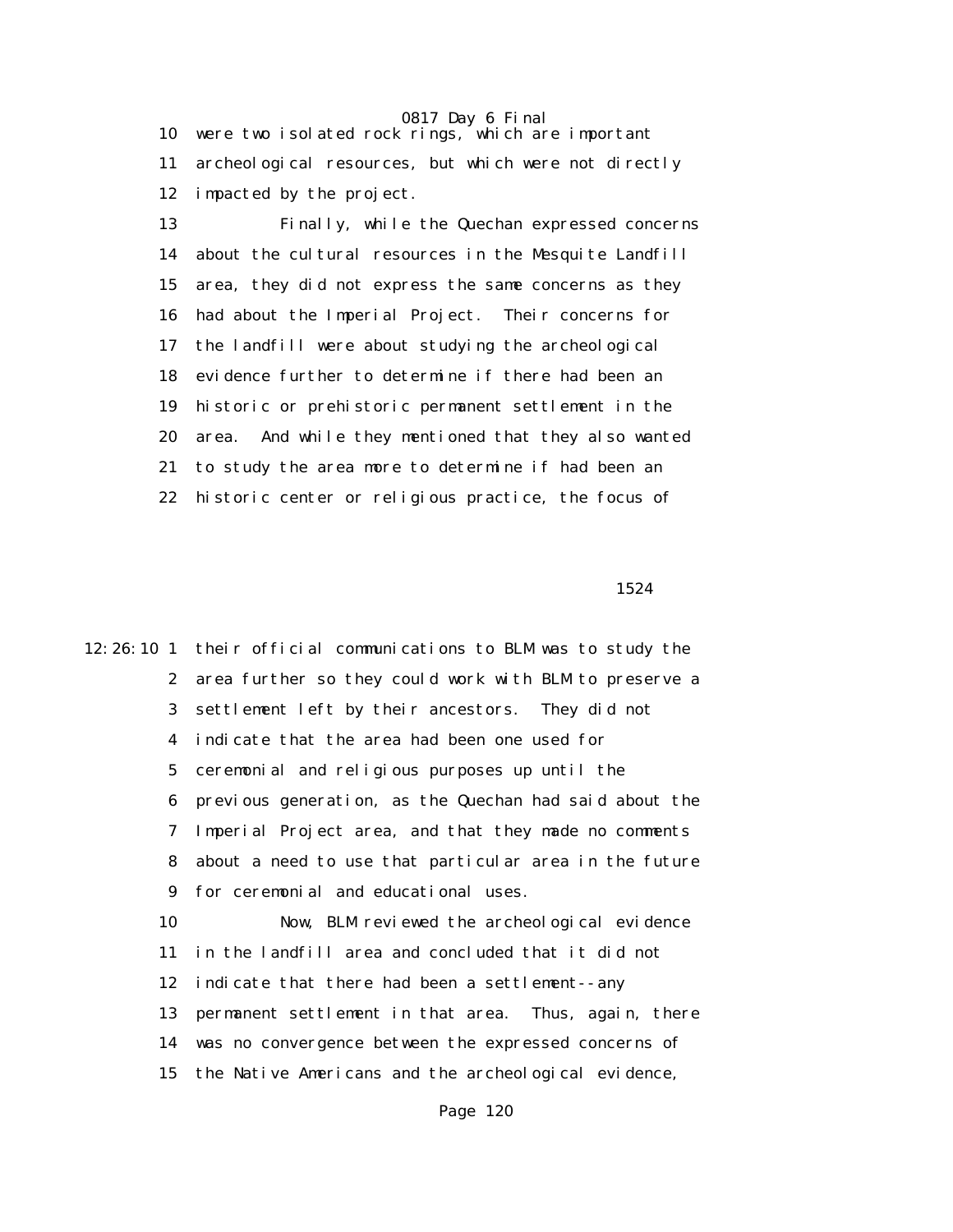16 and that Mesquite Landfill project was approved in 17 1996.

 18 And finally, unlike these other projects, the 19 employment had been substantially undeveloped and had 20 not been subjected to any extensive historic mining 21 activity. This fact is repeated in the Mineral Report 22 for the Imperial Project in the final Environmental

1525

12:27:24 1 Impact Statement notes this, Where Trail Cross, 2 cultural resource inventory notes that, you know, they 3 were in the presence of a few prospect holds or 4 anything, but that any scale mining had occurred well 5 outside of the Imperial Project area.

> 6 In contrast to this, all of the other mines 7 had--were located in areas that had been the subject 8 of or subjected to historic mining activity and/or had 9 much more extensive modern--well, had more modern 10 development there.

> 11 For example, the American Girl Mine, at the 12 American Girl Mine approximately half of the acreage 13 of what became the American Girl Mine was already 14 disturbed by previous historic mining activities. The 15 Final Environmental Impact Statement for the Mesquite 16 Mine noted that past small-scale mining and sand and 17 gravel extractions had disturbed much of the site. 18 And, of course, the Mesquite Mine already had Highway 19 78 going through the area and had to be eventually 20 rerouted around the landfill, so there was that 21 significant modern intrusion there as opposed to in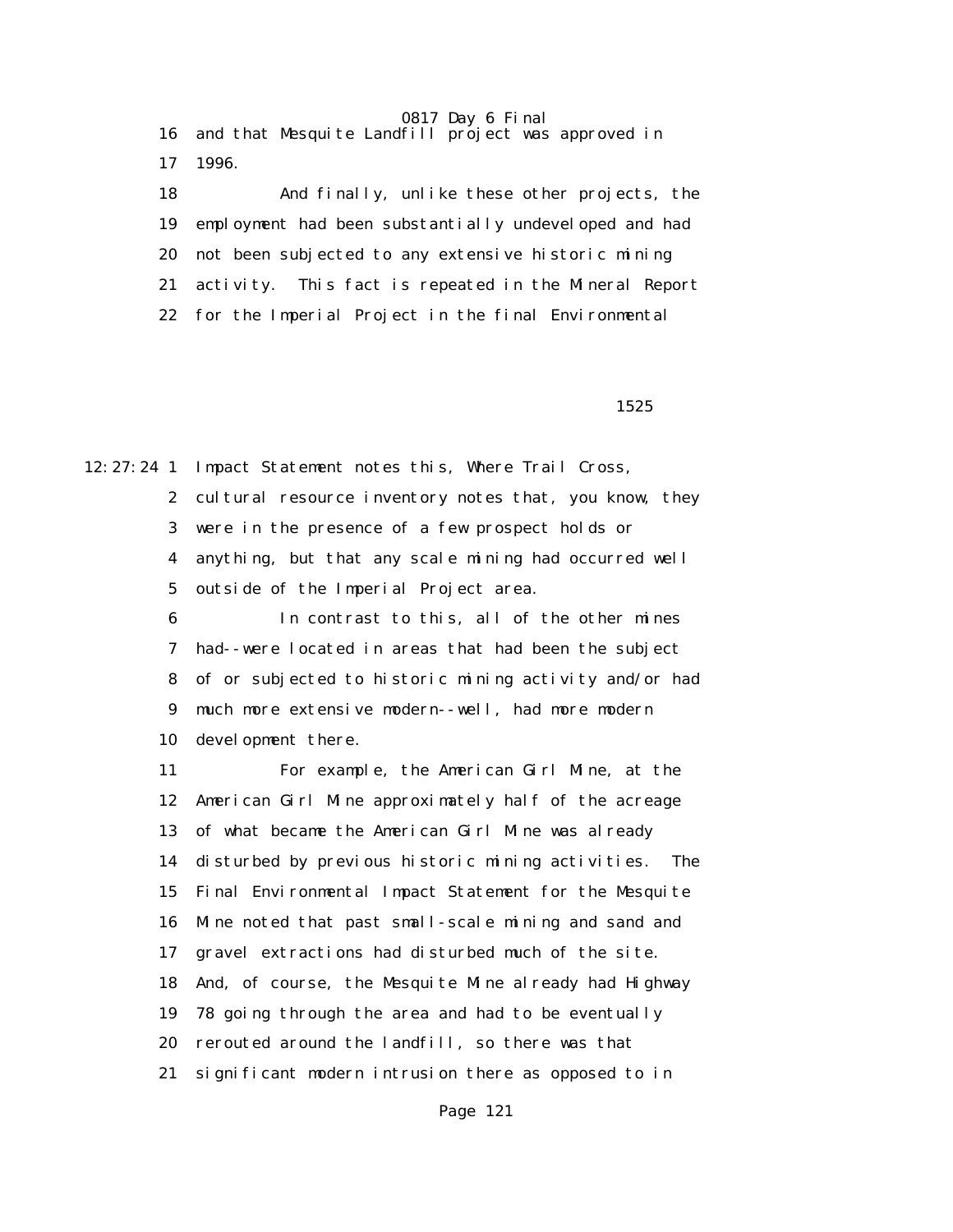22 the Imperial Project area, where there was just the

 $1526$ 

12:28:33 1 one dirt road, Indian Pass Road.

 2 And again, as with the rest of the Projects 3 were similarly located in areas that had evidence of 4 historic mining activity and significant disturbance 5 from that activity.

 6 Now, in light of all of this, the 7 Department's processing the Imperial Project cannot be 8 considered arbitrary or contrary to legitimate 9 expectations when compared to past or contemporaneous 10 CDCA projects because none of those projects exhibited 11 the same density of archeological resources associated 12 with ceremonial and religious use, and the convergence 13 of that archeological--and none of those projects 14 exhibited a convergence of that archeological evidence 15 with the statements of Native American Tribes 16 regarding the ceremonial and religious importance of 17 the area, and none of those projects were in an area 18 that was substantially undeveloped without any 19 significant disturbance from historic mining activity. 20 So, that was the state of the information 21 before the BLM when it made the decisions regarding 22 those various projects.

1527

12:29:42 1 And Glamis tries to further confuse this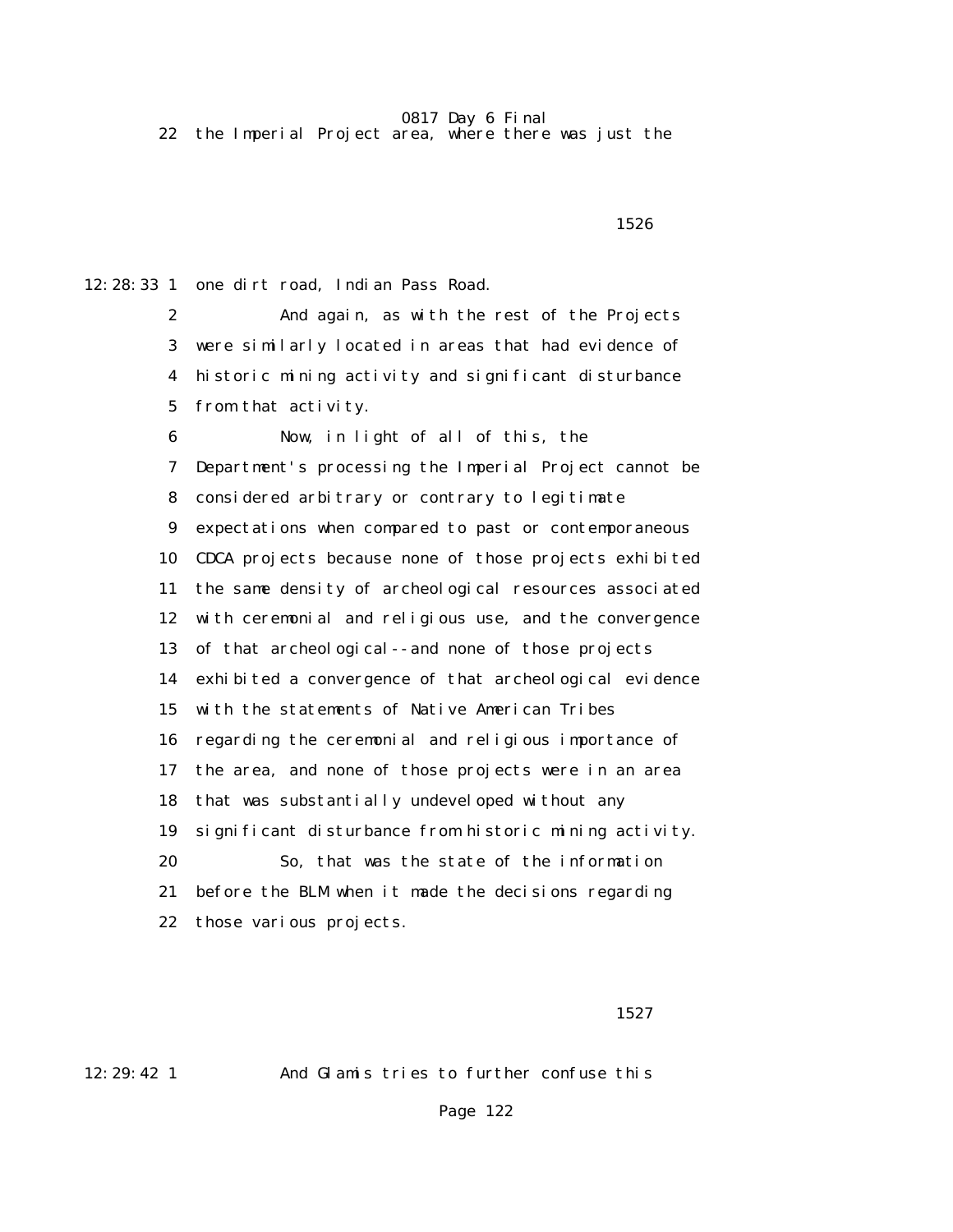2 issue by focusing on several projects approved in 3 2002. First is an expansion to the Mesquite Mine that 4 was approved in 2002, the North Baja Pipeline project 5 which we've heard much about, and the progress of the 6 Mesquite Landfill after the litigation regarding the 7 land exchange had resolved itself.

 8 And Glamis asserts that based upon the issues 9 raised by the Quechan about the importance of the 10 Trail of Dreams during the Imperial Project review, 11 and based upon additional information obtained about 12 that trail's route, the Government should have known 13 that these three projects impacted portions of the 14 Trail of Dreams and/or the Xam Kwatcan Trail network. 15 But again, before addressing Glamis's 16 assertions about the cultural resources affected by 17 these projects, we wish to emphasize that these 18 projects were all approved or, in the case of the 19 Mesquite Landfill, allowed to proceed in 2002, after 20 the Department had already rescinded the denial of the 21 Imperial Project and had rescinded the 1999 M-Opinion 22 upon which that denial was made. And as part of that

1528

12:30:50 1 rescission, the Department determined that it would 2 not deny a mining Plan of Operations on the basis of 3 the undue impairment standard until regulations were 4 promulgated to define that standard.

> 5 Thus, the approval of, say, the Mesquite Mine 6 expansion is irrelevant in evaluating the Department's 7 earlier denial of the Imperial Project, and the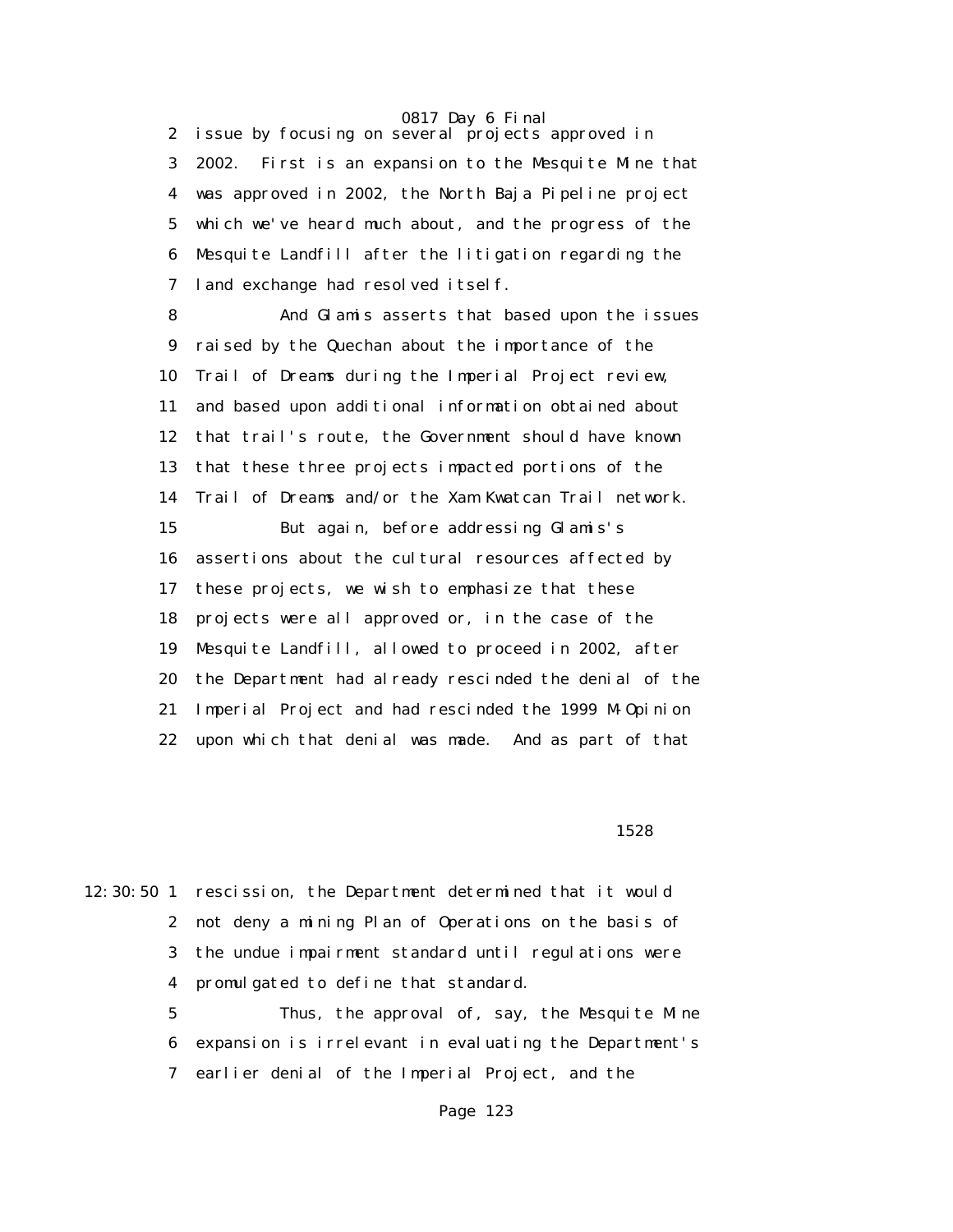8 approval of the other two projects, or I should say 9 the approval of the North Baja Pipeline and allowing 10 the Mesquite Landfill to proceed has no relevance 11 because at that point, Glamis's Imperial Project was 12 not--the denial had been rescinded, and it was a 13 position that it could have tried to go forward with 14 the Project, and, in fact, at that time was proceeding 15 to go forward, for example, with the--participating in 16 the completion of the mineral--the validity 17 determination of the minerals at the Imperial Project 18 site.

 19 Now, with regard to the Mesquite area--and I 20 will start referring to it sort of more generally as 21 the area, so I'm including both the Mesquite Mine and 22 the Mesquite Landfill, the Tribunal will recall that

1529

|                | 12:31:50 1 Dr. Sebastian produced this map of the Mesquite Mine |  |  |  |  |
|----------------|-----------------------------------------------------------------|--|--|--|--|
| $\mathbf{2}$   | and expansion of the Mesquite Landfill, indicating the          |  |  |  |  |
| 3 <sup>1</sup> | presence of archeological sites.                                |  |  |  |  |
| 4              | And I think you will notice on this map in                      |  |  |  |  |
| $5^{\circ}$    | the middle part in green is labeled as the area of              |  |  |  |  |
| 6              | previous mine disturbance, and there are many                   |  |  |  |  |
| 7              | archeological features mapped into that area of                 |  |  |  |  |
| 8              | previous archeological disturbance.                             |  |  |  |  |
| 9              | And I just want you to keep in mind when you                    |  |  |  |  |
| 10             | consider this map, that in those areas of previous              |  |  |  |  |
| 11             | disturbance, those archeological features were already          |  |  |  |  |
| 12             | impacted by the Mesquite Mine project again, which was          |  |  |  |  |
| 13             | initially approved in 1985 and through several                  |  |  |  |  |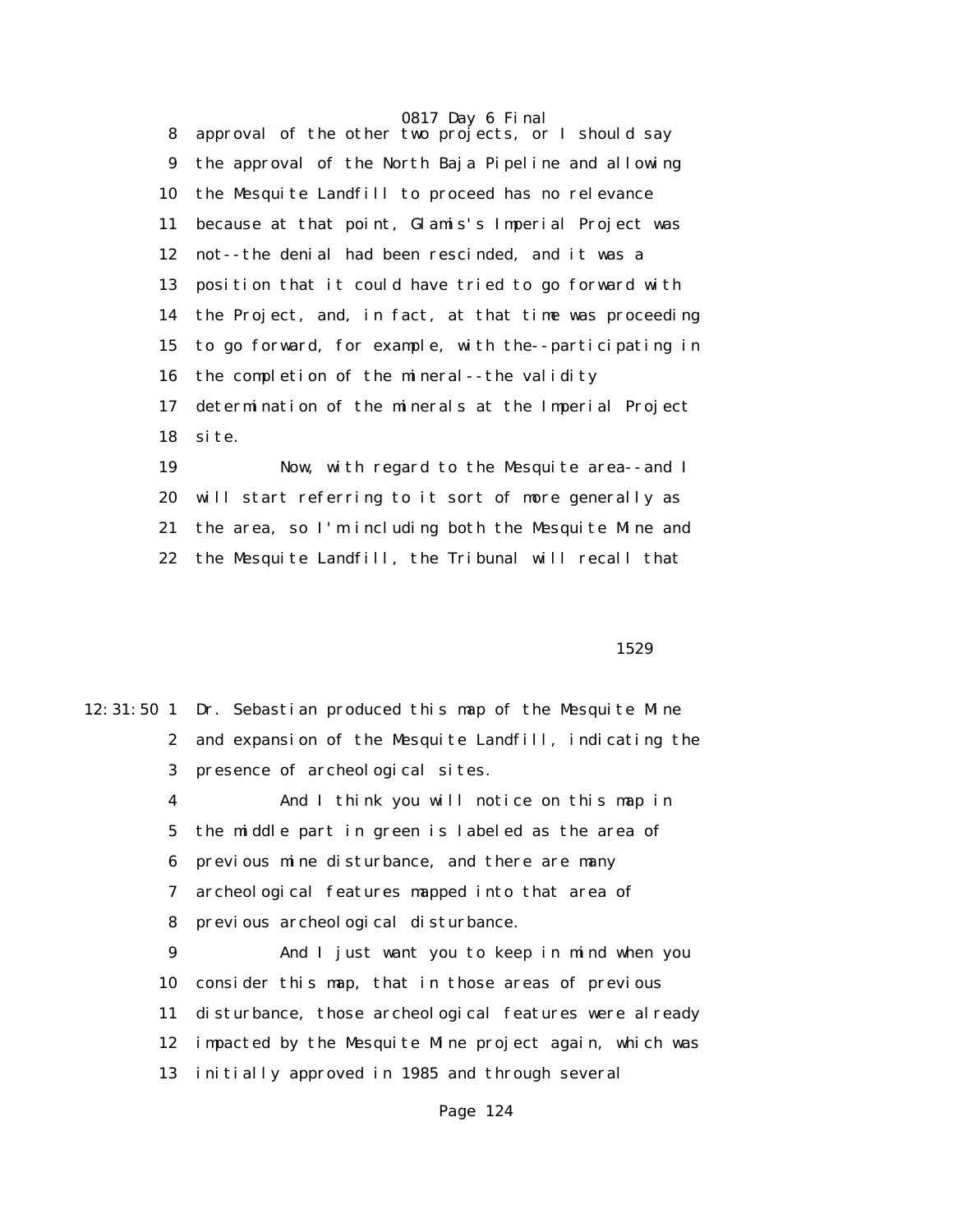15 So, when facing decisions about the Mesquite 16 Landfill, this is a very rough approximation of the 17 extant archeological features in that area. I would 18 point out that while we have blocked out the entire 19 Mesquite Mine area, what was labeled as the area of 20 mine disturbance, there are a few areas within that 21 mine disturbance that were left undisturbed, and so 22 now there are a few archeological features that are

14 captions since then.

 $1530$ 

12:33:00 1 surrounded there by the mine processing facilities and 2 piles.

> 3 But other than that, this is what the 4 archeological evidence is in this area, as we consider 5 the Mesquite Mine expansion and the Mesquite Landfill. 6 Now, Glamis argues that a segment of the 7 Trail of Dreams passes through the Mesquite Mine and 8 Landfill, and this is based on the map you have seen 9 throughout these proceedings in which Dr. Sebastian 10 superimposed Boma Johnson's hand drawn map over a map 11 of the area. Now, apart from the several problems we 12 have already identified with this map, as Dr. Cleland 13 testified, it is erroneous for Dr. Sebastian to 14 conclude that all portions of what Mr. Johnson 15 identified as the Xam Kwatcan Trail network are of 16 equal importance to the Tribe.

> 17 And moreover, although Dr. Sebastian has said 18 that it's significant that the Mesquite Mine expansion 19 was approved without requiring any cultural resource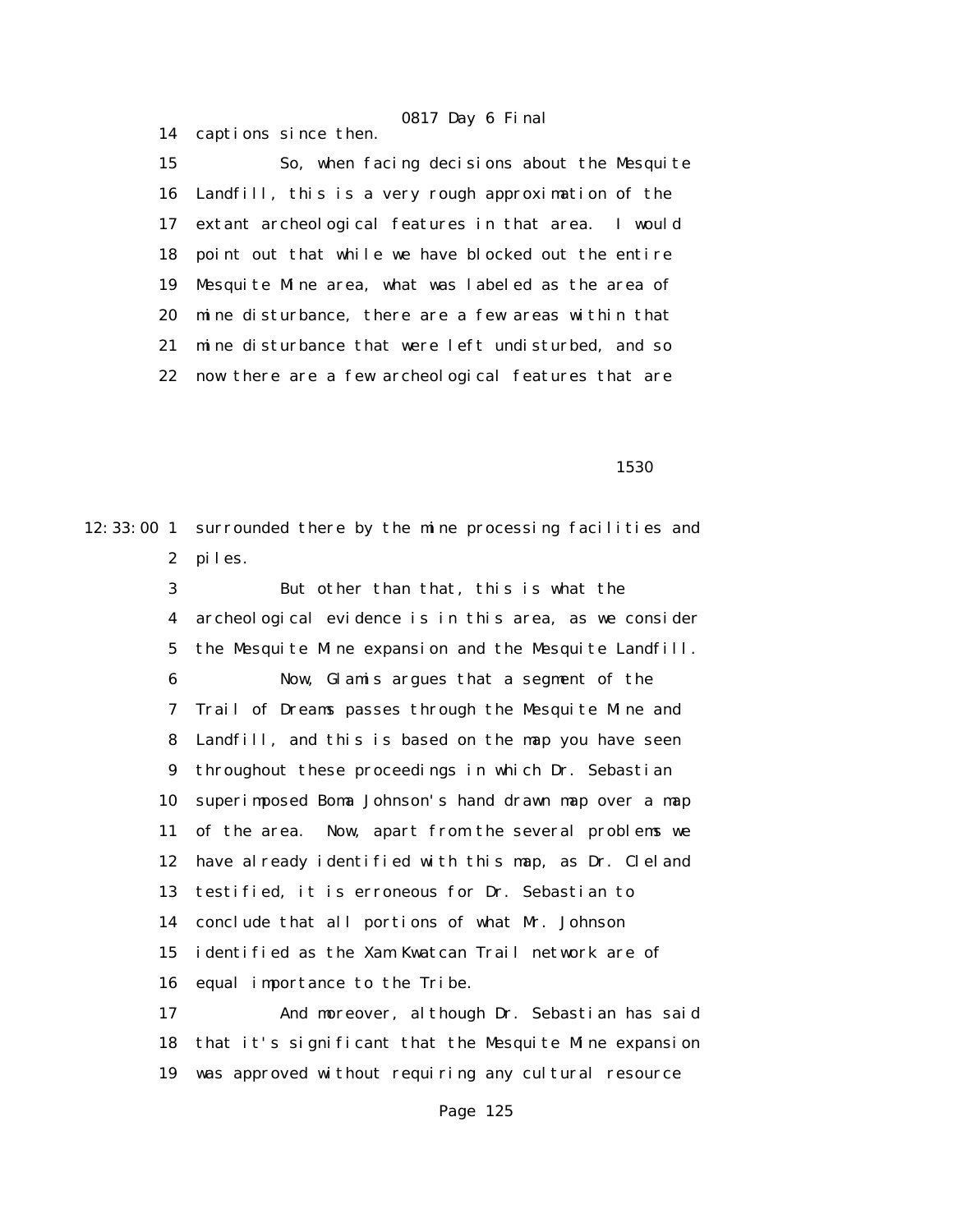20 mitigation, this ignores the fact that the Record of 21 Decision for the Mesquite Mine expansion clearly 22 states that no sites eligible for the National

#### 1531

12:34:08 1 Register of Historic Places were found in the Project 2 area, and this determination was made after extensive 3 consultations with the Quechan Tribe, including site 4 visits to the areas of the new disturbance of the 5 Mesquite Mine, observing specific archeological 6 features and, as the Record of Decision indicates, the 7 Quechan Cultural Committee was consulted to help 8 identify properties which may be of religious or 9 cultural significance to the Quechan. The Quechan did 10 not indicate that there are such properties within the 11 proposed expansion area. 12 So, in 2002, the Quechan are consulted about 13 this project. They make site visits to this project, 14 and they have not identified any religious or 15 culturally significant properties there, and yet 16 Dr. Sebastian asserts that BLM should ignore this 17 information from the Quechan and--perhaps--well, I 18 will just say that. 19 Now, both parties have referred to the work 20 of J. Von Werlhof. 21 ARBITRATOR CARON: Let me just ask a quick

 $1532$ 

22 question again. The table on the--the first table you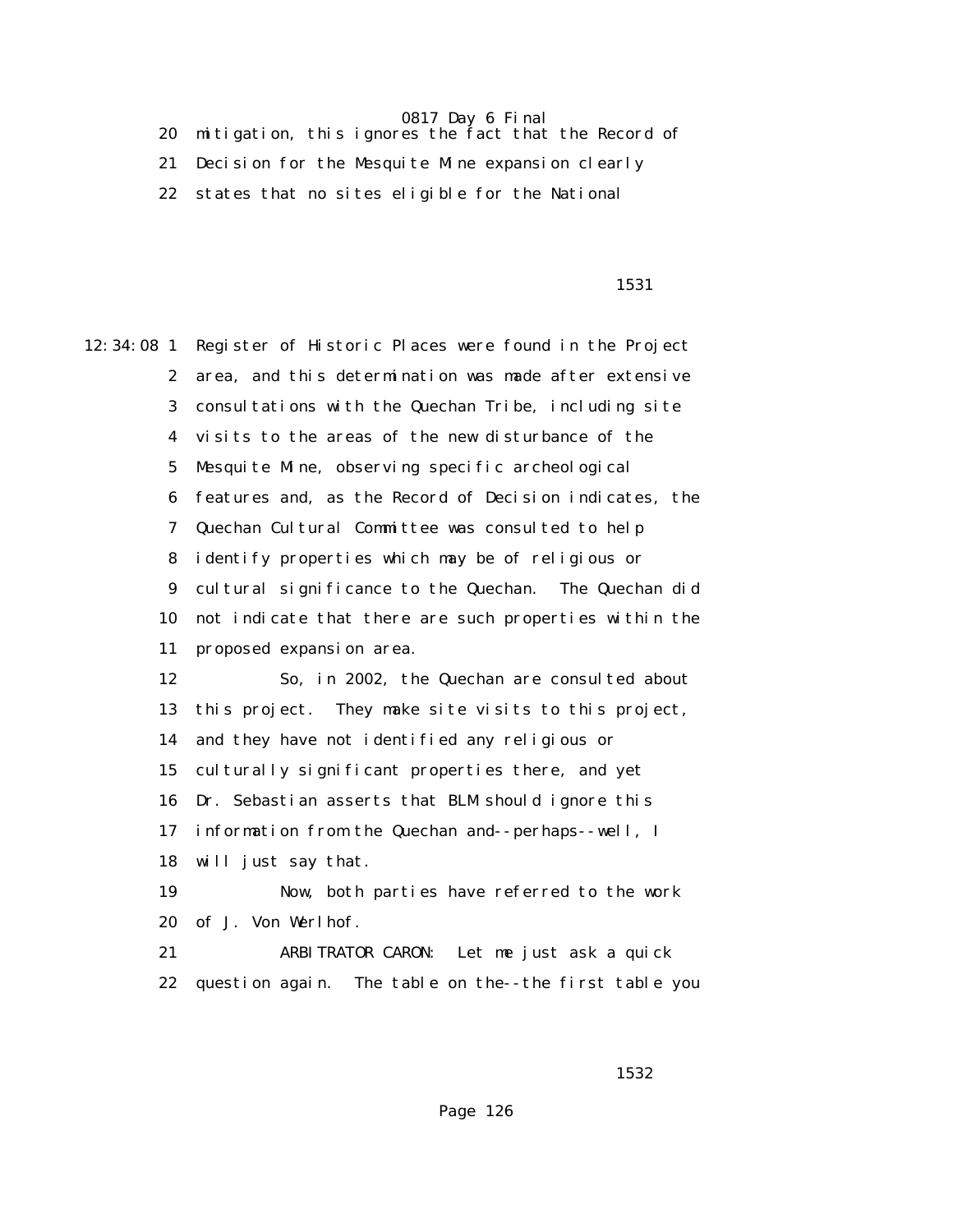|                 | 12:35:13 1 had, you indicated there were 13.                        |
|-----------------|---------------------------------------------------------------------|
| 2               | MR. BENES:<br>Yes.                                                  |
| 3               | ARBITRATOR CARON: Eligible sites.                                   |
| 4               | MR. BENES:<br>Yes.                                                  |
| $5\overline{)}$ | ARBITRATOR CARON: So, if you could go back                          |
| 6               | to the map.                                                         |
| 7               | Are you saying that 13 would have been in the                       |
| 8               | blue filled-in area and, therefore, older? And not--                |
| 9               | The 13 eligible sites, I believed<br>MR. BENES:                     |
| 10              | that the cultural resource inventory, many of those                 |
| 11              | sites would have been in the blue area filled over, a               |
| 12              | few of those sites were able to be avoided by the mine              |
| 13              | design, and I do not have the information right now as              |
| 14              | I described, but there were a few sites within the                  |
| 15              | mine project area that were fenced off and avoided.<br>$\mathbf{I}$ |
| 16              | do not have the information as to whether or not the                |
| 17              | NRHP-eligible sites were only within that footprint                 |
| 18              | and avoided or if they were able to adjust the                      |
| 19              | boundaries of the mine perhaps to avoid one or two of               |
| 20              | them.                                                               |
| 21              | Right, and the Record of Decision for the                           |
| 22              | 2002 mine expansion clearly indicates that the                      |
|                 |                                                                     |
|                 |                                                                     |
|                 | 1533                                                                |
|                 | 12:36:23 1 13--that there were no sites eligible for the National   |
| 2               | Register affected by the mine expansion project.                    |

 3 Actually, Mike, could you do back to that 4 map?

5 There is one other thing about this map is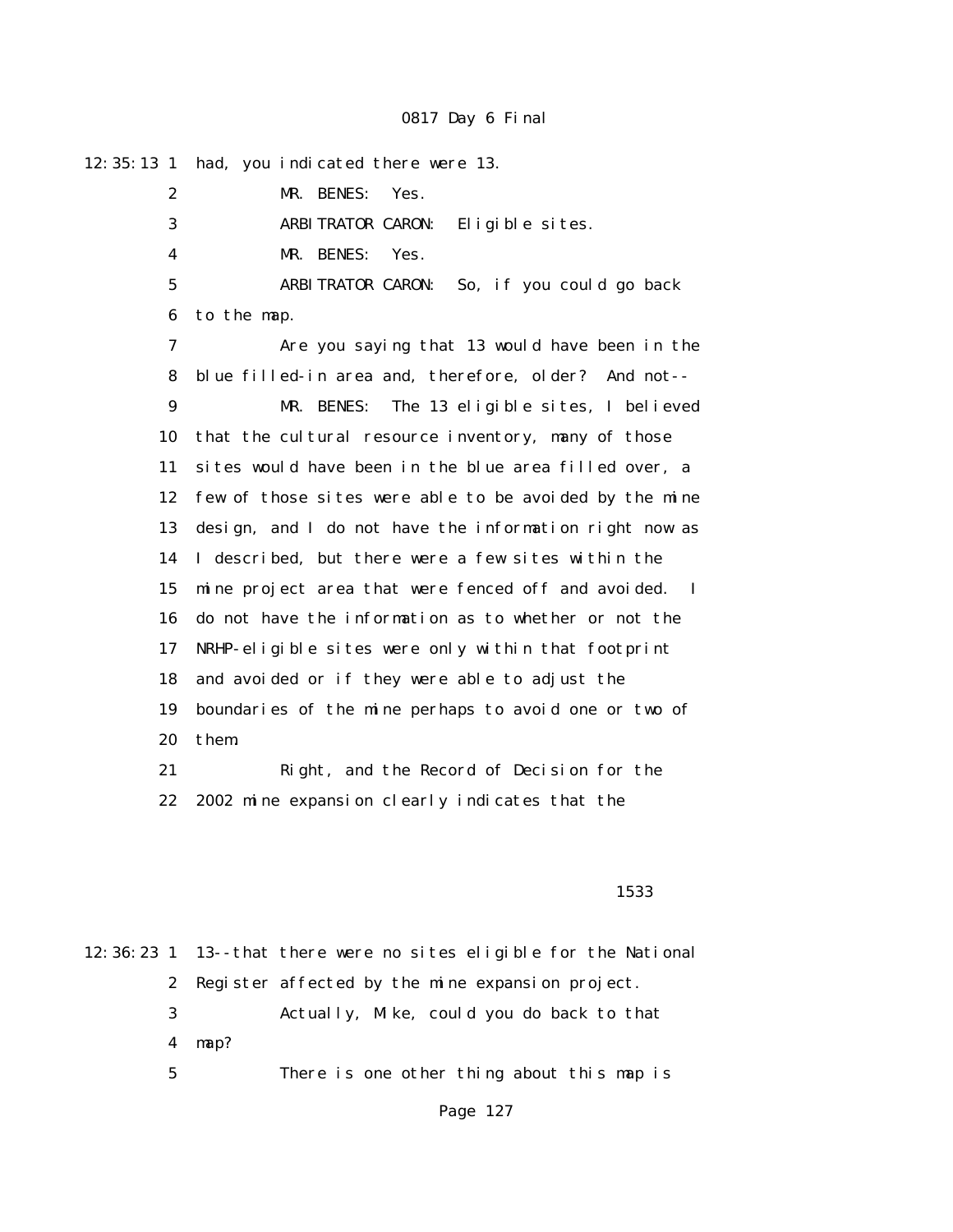0817 Day 6 Final 6 that the--you will see that larger red outline is 7 labeled as the Mesquite Mine expansion, but that's 8 not--the Mesquite Mine expansion that they approved in 9 2002 is not going to increase the size of the 10 footprint of the mine out to that red line. If you 11 look, we can provide the information for you. 12 In fact, in Dr. Sebastian's--this was an 13 exhibit to her rebuttal statement, and she produced a 14 second map right behind this one in the rebuttal 15 statement, and that second map, although it's 16 difficult to identify, you know, on the copies and 17 everything that we have, the mine expansions are in 18 five or six limited areas where they will sort of 19 protrude a few acres from that internal green area. 20 It's not going to expand out there, so I would refer 21 you to that. I believe it's Exhibit 6 B or to her 22 rebuttal statement that shows the actual areas of

1534

12:37:35 1 expansion.

 2 And also to note the Mesquite Mine that 3 you're looking at there is something on the order of 4 4,000 acres. The mine expansion that was approved 5 was--I don't remember the exact figure, but it was 6 between 120 and 150 acres of new disturbance.

 7 PRESIDENT YOUNG: Mr. Benes, if I may pursue 8 that question, I listened to everything you said, and 9 there is still an inconsistency between no sites 10 eligible and 13 sites eligible. Could you maybe over 11 the lunch hour just reconcile those for us?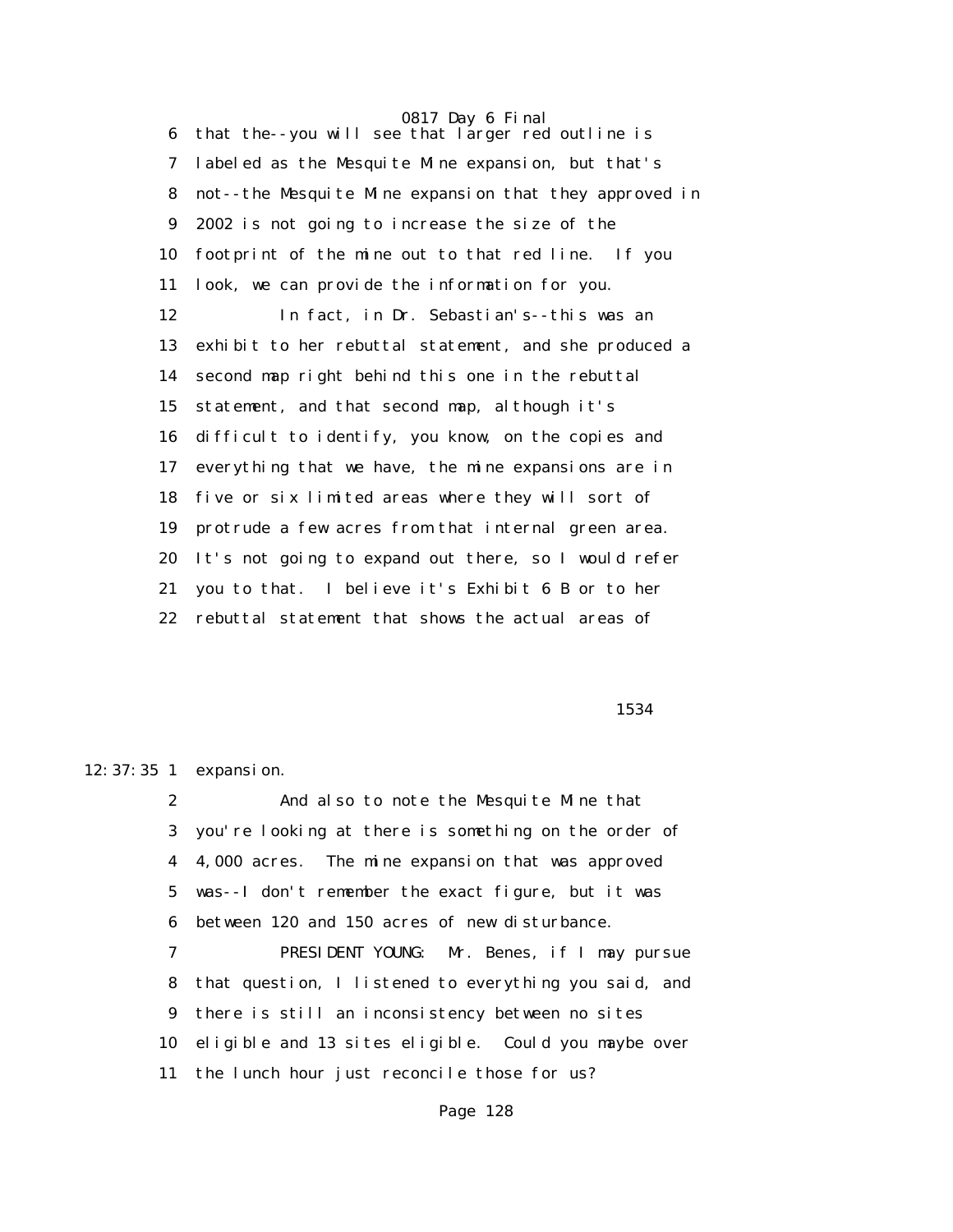0817 Day 6 Final 12 MR. BENES: Well, the no sites eligible that 13 I'm mentioning in regard to the Mesquite Mine 14 expansion? 15 PRESIDENT YOUNG: Right and 13 eligible in 16 regard to the Mesquite Mine. 17 MR. BENES: Right. I think I will point you 18 to the Record of Decision. 19 PRESIDENT YOUNG: I heard everything you 20 said, and I don't understand what you said. I don't 21 quite understand why there are 13 and why there are 22 no.

 $1535$ 

12:38:34 1 MR. BENES: Okay. Right. Well, I will 2 say--I think I can answer it right now, that when I 3 said no sites eligible in the Mesquite Mine expansion, 4 that's referring only to the areas of new disturbance. 5 PRESIDENT YOUNG: So, the 13 that were 6 eligible here are actually within the area that is 7 currently being mined. 8 MR. BENES: At least, I believe, half of them 9 were. The remaining six or seven we are not clear on, 10 and I don't want to offer any--and we will get that 11 detail for you over lunch. 12 PRESIDENT YOUNG: Okay, because I thought 13 this information was at the time they approved the 14 expansion, this is what they knew, but this is what 15 they said, and I'm just try--this is confusing. 16 MR. BENES: We will look at it and give you 17 more information.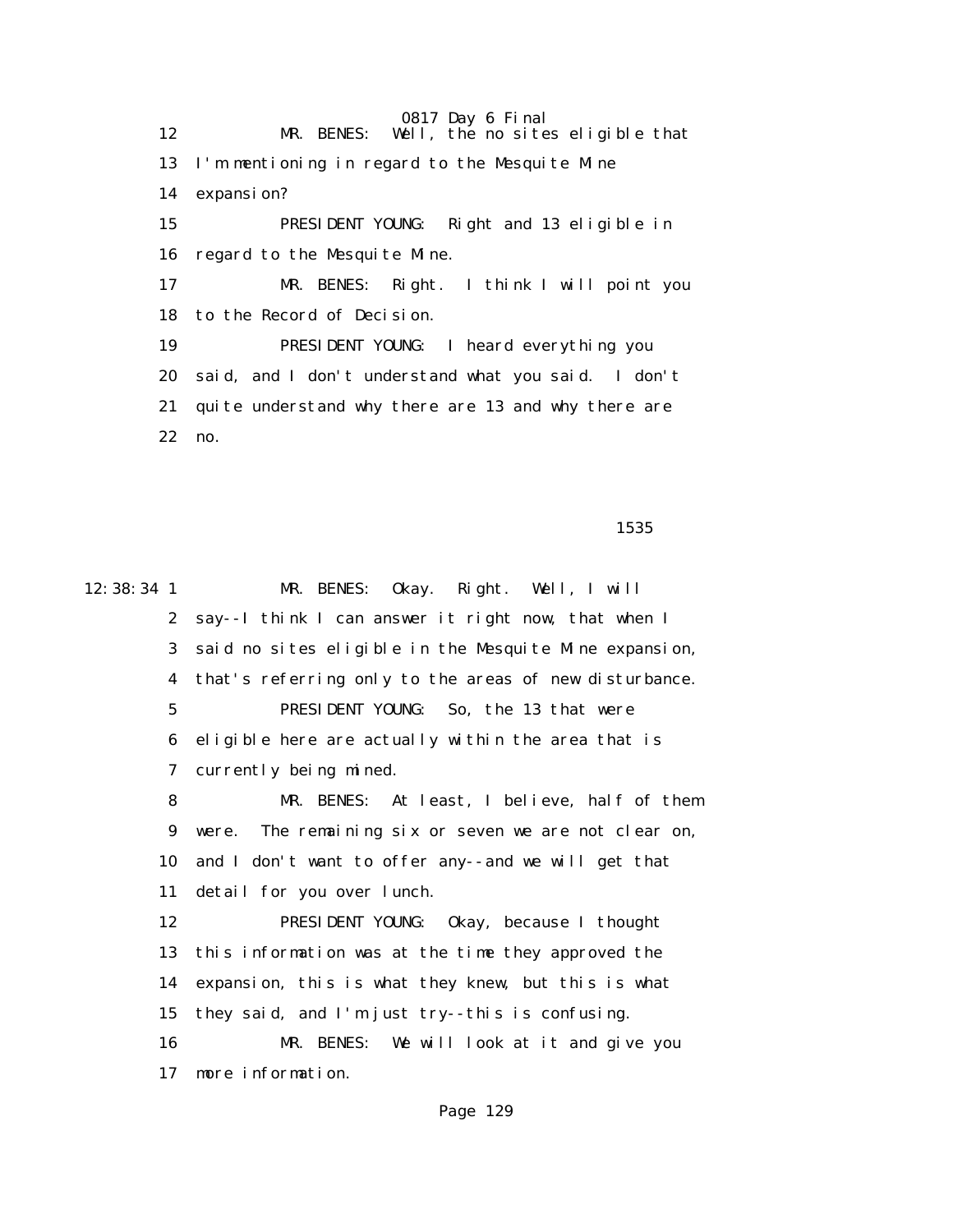0817 Day 6 Final 18 **PRESIDENT YOUNG:** 0kay.

 19 MR. BENES: Now, both parties have referred 20 to the work of Mr. J. von Werlhof, who is one of the 21 most noted archaeology experts of the resources in the 22 CDA--CDCA, especially Native American resources and

 $1536$ 

12:39:33 1 the trails, and Mr. von Werlhof conducted three 2 surveys of over 7,000 acres in the Mesquite Mine area 3 in 1982, '83, and '84, so it was upon his work in 1985 4 that the BLM had concluded that there were no known 5 Native American concerns at that time. 6 Mr. von Werlhof also conducted some surveys 7 in the Imperial Project area. In 1988, he conducted a 8 cultural resource inventory of about 300 or so acres. 9 It was a limited study in the Imperial Project area. 10 Claimants have cited his conclusions from that study 11 where in 1988 he did want believe the area that he had 12 studied showed evidence of current Native American 13 concern. 14 But Mr. von Werlhof then also consulted on 15 the 1997 KEA survey and consulted and worked on the 16 Baksh ethnographic study that was prepared in 17 conjunction with that survey. 18 Now, having personally surveyed both areas of 19 the Mesquite Mine and landfill and the Imperial 20 Project area, what was Mr. von Werlhof's conclusion 21 about the resources in the Imperial Project area? He 22 testified before the Advisory Council on Historic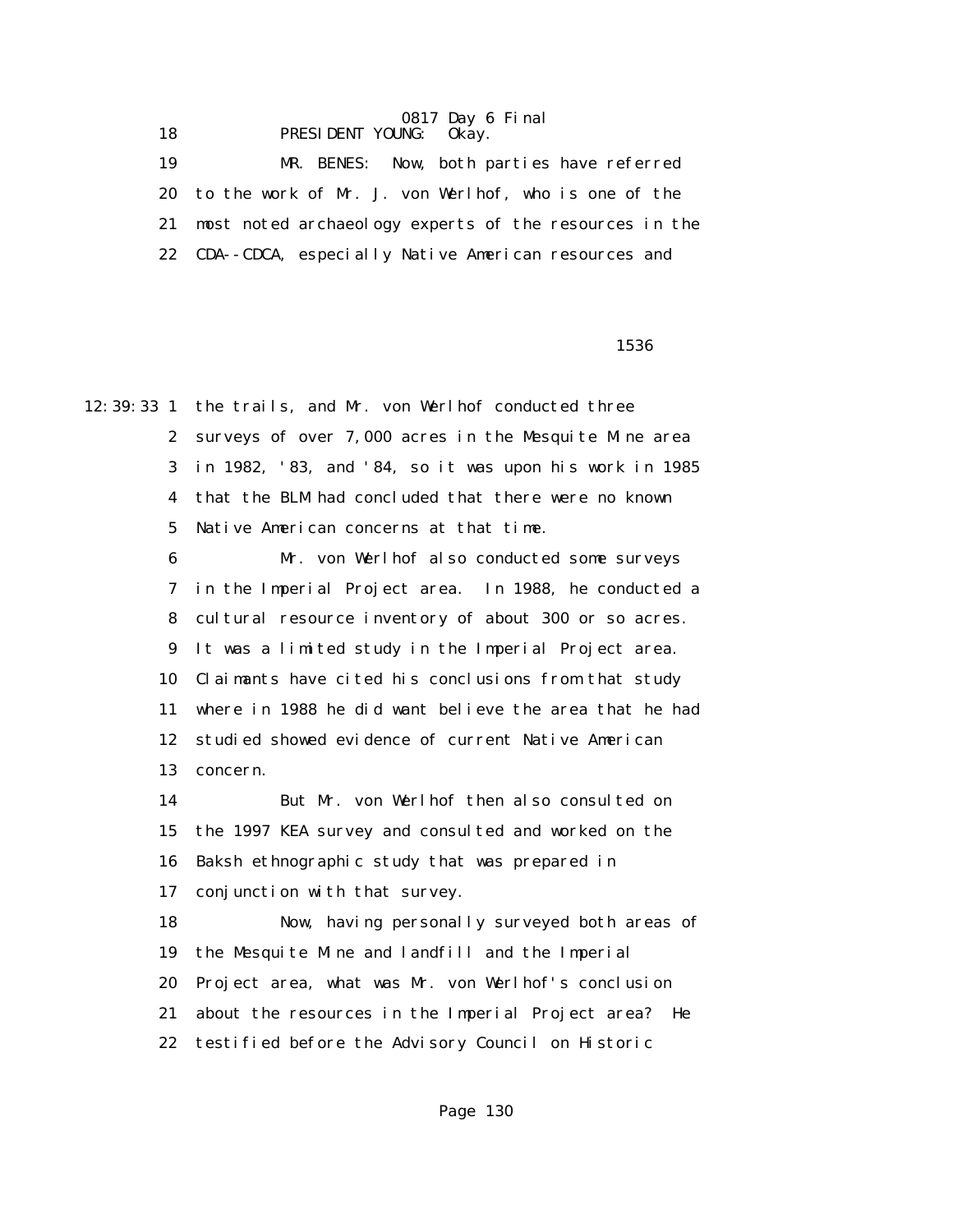12:40:50 1 Preservation that he noted that while the Imperial 2 Project area was part of a larger sacred geography, as 3 the Quechan had described, he concluded, and I quote, 4 "It is at the center of this sacred area, the area of 5 the Project that contains the greatest concentration 6 and most diverse of the religious sites." And 7 that's--Mr. von Werlhof's testimony is at page 124 of 8 the transcript of the ACHP hearing. 9 Now, Glamis repeatedly alleges that the North 10 Baja Pipeline project also impacted numerous 11 archeological sites and intersected trail segments, 12 including, Glamis alleges, segments of the Trail of 13 Dreams, but again, Glamis ignores the key differences 14 between the Projects. 15 First, the North Baja Pipeline was approved 16 only after its route was changed to avoid the most 17 major trail segments or to intersect them as close as 18 possible to areas of previous disturbance, such as 19 Highway 78 or previous corridors for where the power 20 lines were put in. 21 Second, as Dr. Cleland has testified, the 22 trails that were directly impacted by the pipeline

#### $1538$

12:42:02 1 construction did not have the attendant archeological 2 artifacts consistent with the important ceremonial 3 trails that were found in the Imperial Project area,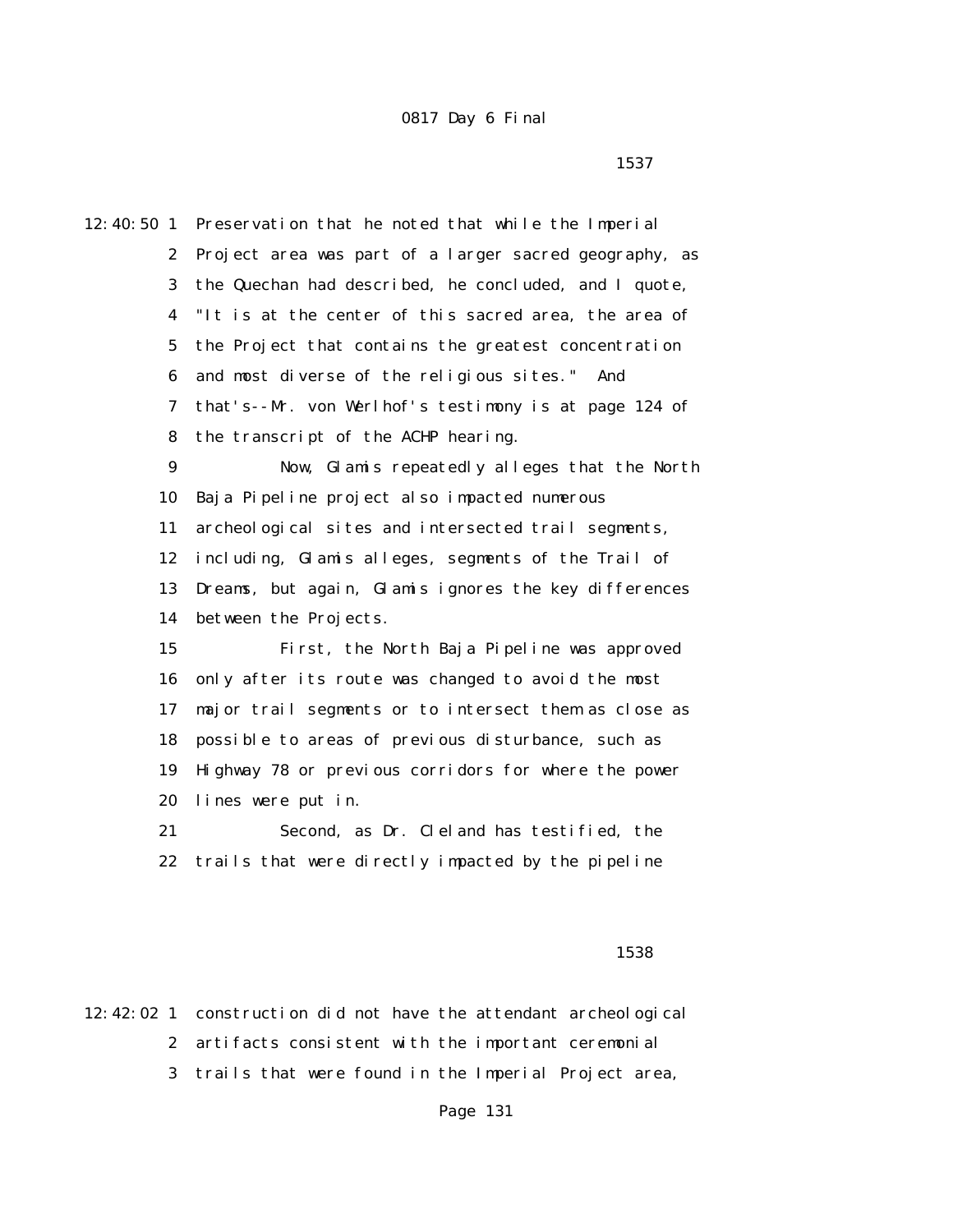4 such as the numerous trail shrines, spirit breaks, and 5 trail markers on the trails in the Imperial Project 6 area that the Quechan had identified as the Trail of 7 Dreams.

 8 Now, Dr. Sebastian has offered no evidence to 9 rebut this testimony.

 10 Third, 27 Native American Tribes were 11 consulted regarding the pipeline, and several Tribes, 12 including the Quechan, participated in evaluating the 13 cultural resources along the pipeline's route. And 14 our specific concerns were expressed about particular 15 areas, those areas were avoided by rerouting the 16 pipeline, and no Tribe stated that the final approved 17 pipeline route would destroy key cultural resources 18 such that it would impact their ability to use an area 19 for sacred and/or religious ceremonial purposes. 20 Now, fourth, 75 percent of the pipeline was 21 either put in existing right-of-way corridors or 22 directly adjacent to such corridors.

 $1539$ 

12:43:08 1 And fifth, the continuing visual and 2 environmental impact of an open-pit gold mine like the 3 Imperial Project and an underground pipeline simply 4 are not comparable. 5 I think that Claimants have acknowledged that 6 they're not comparable, and they have emphasized still 7 that it cuts this 80-foot wide swathe over 80 miles 8 and disturbs a total of a thousand acres, but I do

9 want to give just a few comparative details between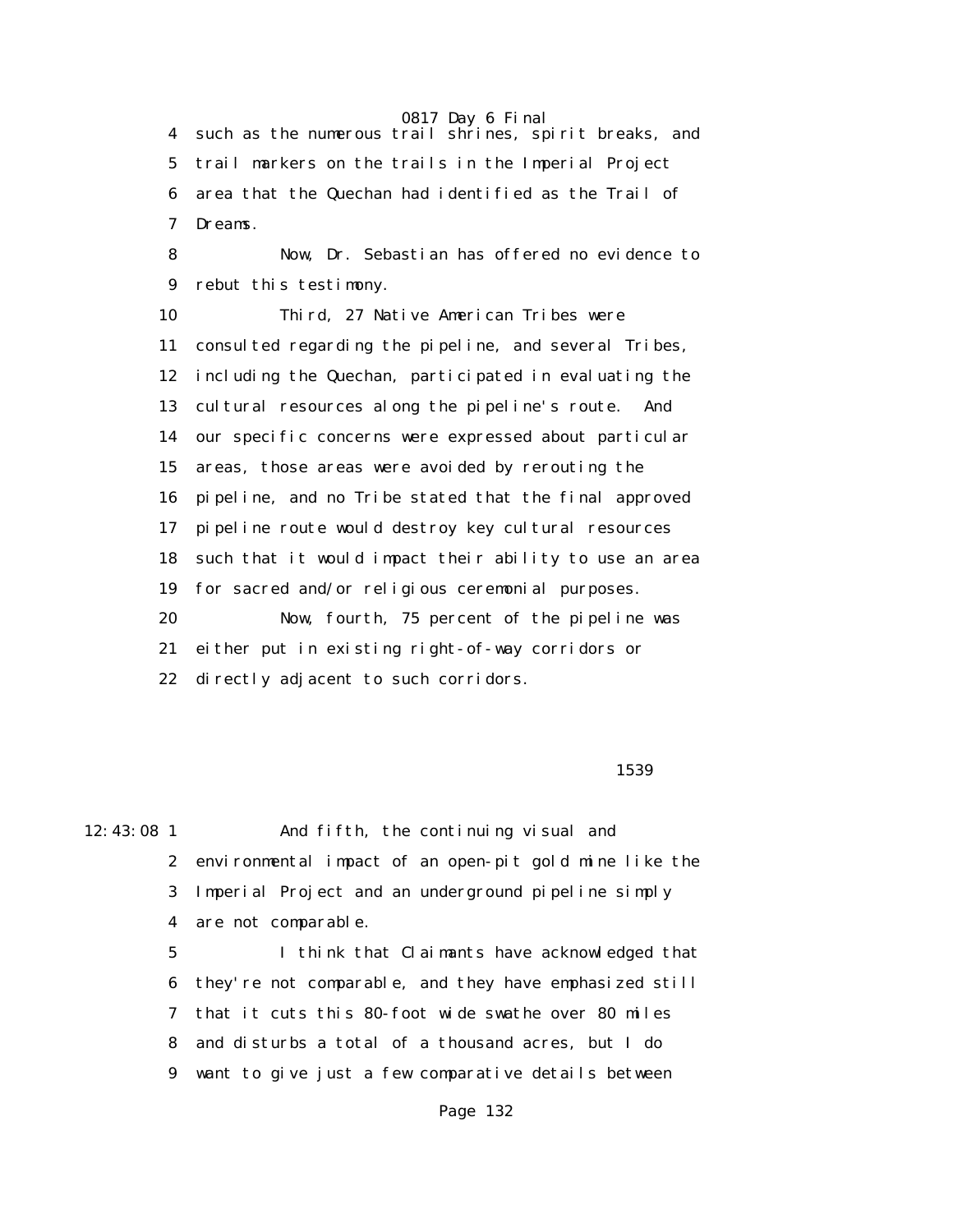0817 Day 6 Final 10 the actual impacts of the two.

 11 So, again, during construction, the pipeline 12 disturbs an area in the right-of-way of approximately 13 80 feet wide. Now, the B pipeline that has been 14 approved from 2007 will go in and be put in 25 feet to 15 the side of the original pipeline, and so much of the 16 construction for that will occur in that originally 17 disturbed area. And when they do the pipeline, the 18 pipeline trench is dug, the pipeline laid in it, and 19 then the trench is recovered. 20 Now, the original--to give you an idea of how

 21 long it takes where the actual disturbance is 22 occurring, the original pipeline was constructed in

<u>1540</u>

12:44:14 1 the spring and summer of 2002, and landscape 2 restoration was completed in the fall of 2002. And 3 the 2002 Final Environmental Impact Statement for the 4 pipeline expansion project notes that, within 20 days 5 of final backfilling, all work areas must be graded 6 and restored to preconstruction contours and natural 7 drainage patterns.

> 8 Compare this to the Imperial Project which 9 will result in a permanent change of nearly 2,000 10 acres in the surrounding landscape, zero acres of the 11 actual pipeline route are considered to be affected 12 during the pipeline's operation.

> 13 So, that is once--by the BLM's definitions, 14 once they go in and they bury the pipeline and they 15 recovered it, the acreage that that pipeline occupies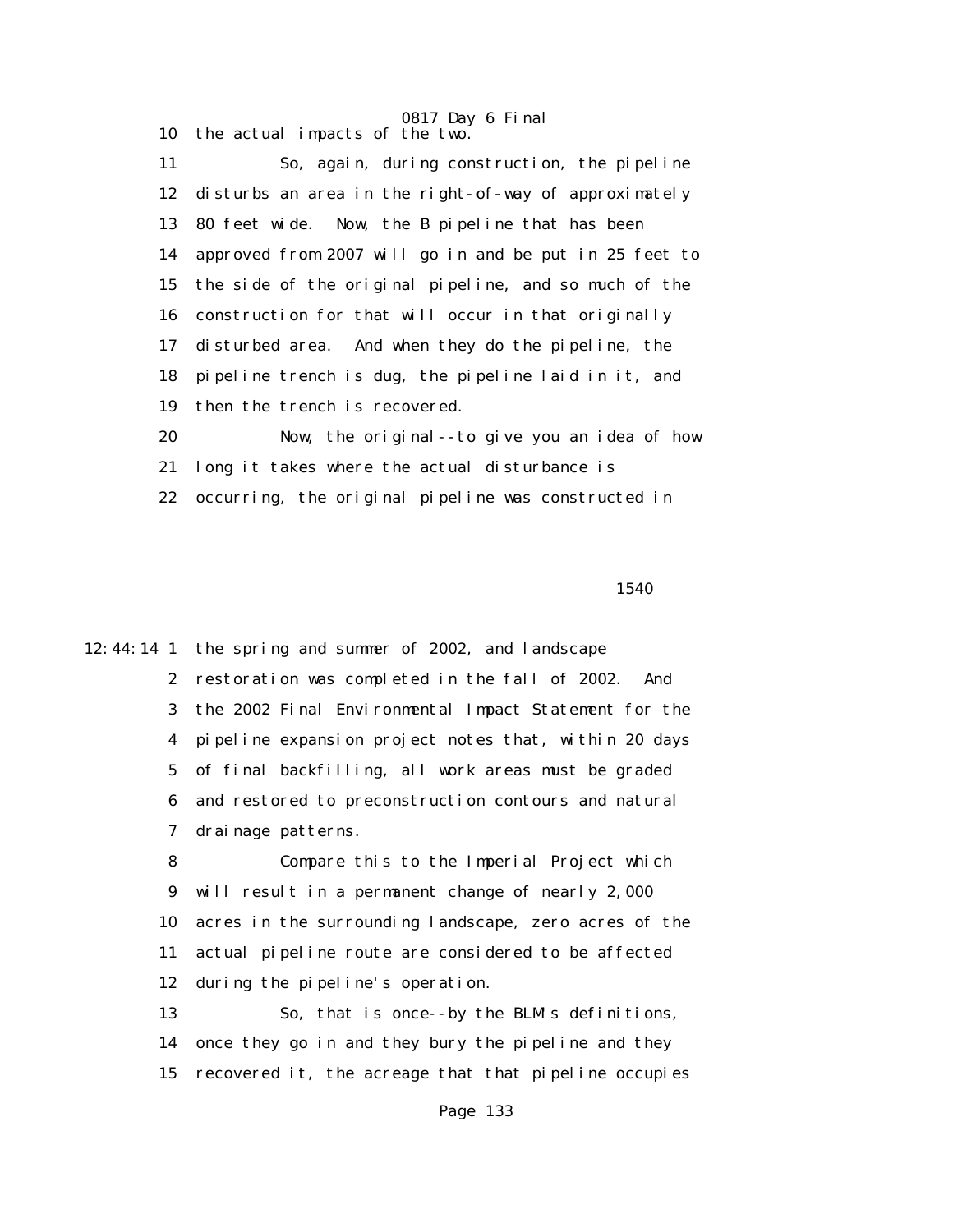16 is not considered to be affected because they only 17 need limited access to certain areas to service the 18 pipeline.

 19 Now, I will put on the screen several before 20 and after photos that compare the visual impacts of 21 the North Baja Pipeline compared to the Imperial 22 Project, and these slides I will put up will show--the

1541

12:45:19 1 top photos in these slides will be the before photos 2 taken before the 2001 pipeline was constructed and the 3 bottom photos will be the after photos taken from the 4 same locations along Highway 78 and 2005.

> 5 Now, this information is from the 2007 North 6 Baja Pipeline Final Environmental Impact Statement 7 that Dr. Sebastian references in her final report and 8 that Claimants have referenced several times here in 9 this hearing. It has an appendix to it, Appendix Q 10 that evaluates the visual resource impact and since 11 pipeline B is going in right next to pipeline A, they 12 were able to include in this visual resources 13 inventory some actual photos.

 14 Now, first I will show you this map that 15 shows approximately where along the pipeline and where 16 in relative to the Highway 78 the photo was taken. 17 You will see the Highway 78 is labeled in Brown, with 18 the Brown arrow. It's the line continuing from the 19 southwest to the northeast there. The pipeline with 20 the green arrow points to the blue and red lines, that 21 shows the access roads, and the pipeline right-of-way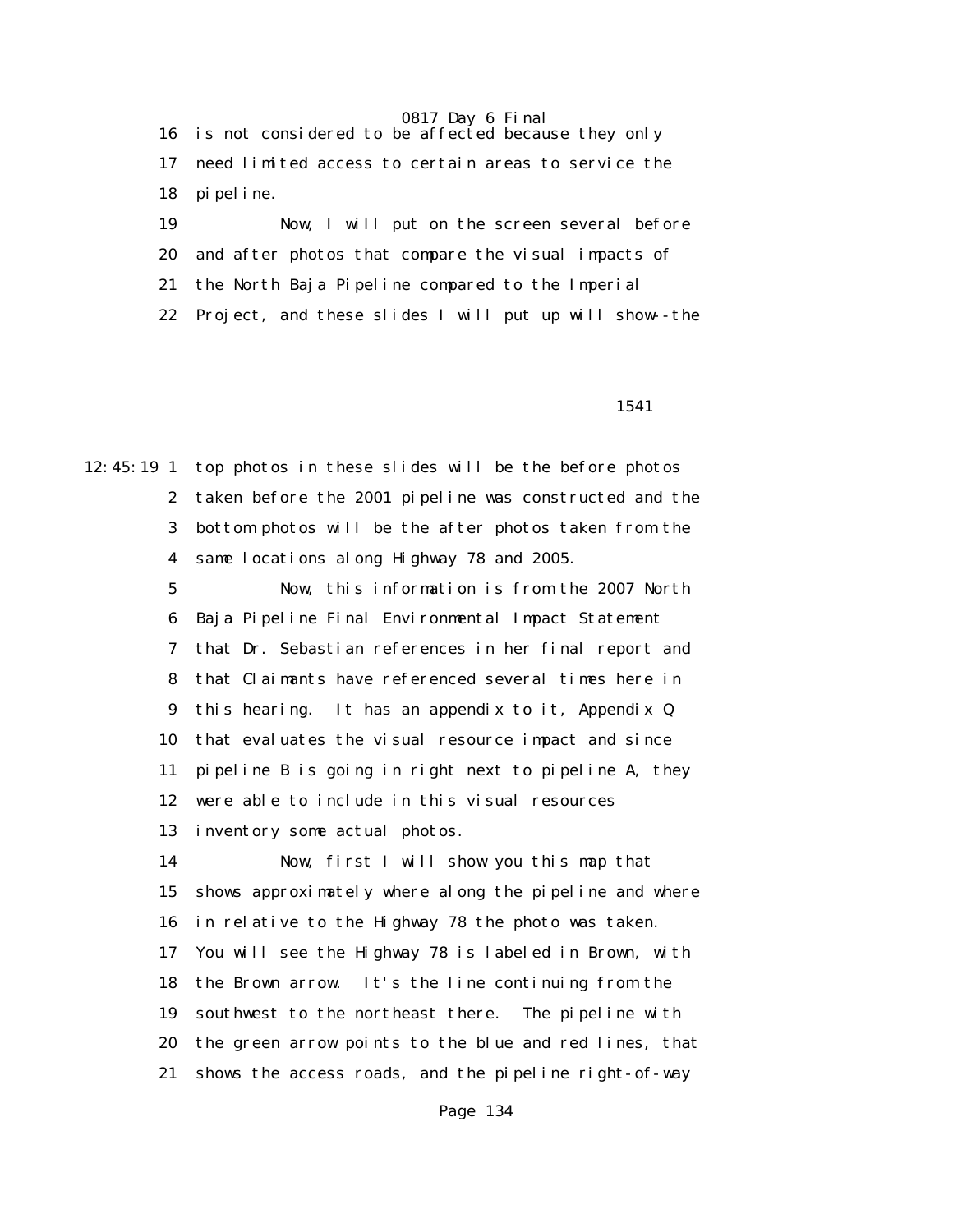22 that go along Highway 78. You will note throughout

1542

12:46:34 1 this area the pipeline is located on the east side of 2 Highway 78.

> 3 And just as an aside, the Boma Johnson map 4 shows the Trail of Dreams--I'm sorry, the Xam Kwatcan 5 Trail network through this area is located on the west 6 side of the pipeline, but you can see at that point, 7 at Mile Post 42.2, where these photos were taken, the 8 highway is quite close to the pipeline network, and, 9 in fact, the key observation points, which is what 10 they call where these photos were taken, were selected 11 specifically to be points where the pipeline 12 right-of-way is within the field of vision from the 13 highway. 14 Go to the photo.

> 15 Now, we provided these photos, the full 16 visual resource inventory to you. You can see from 17 the top photo is the--so at this point, you can see 18 Highway 78 there. To the left of it is where the 19 pipeline right-of-way runs, and you can see from the 20 top photo to the bottom photo, it is very hard to 21 discern exactly where that pipeline right-of-way would 22 run.

1543

12:47:48 1 Next slide.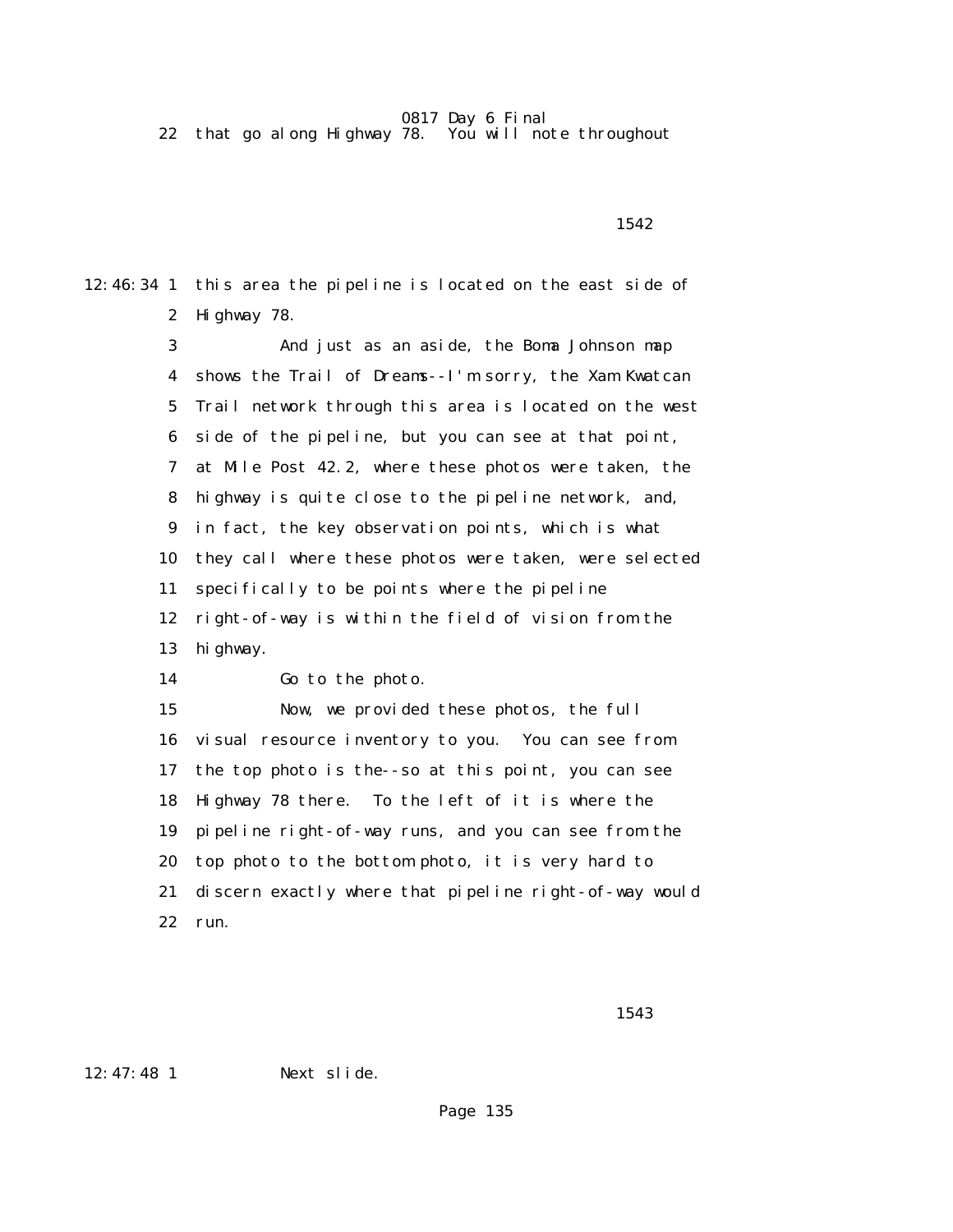0817 Day 6 Final 2 Now, again, this is another segment of 3 Highway 78 and, again, you see the Mile Post 47.6 4 labeled towards the top. And you can see at that 5 point the pipeline right-of-way appears to be even 6 closer to the highway. If you go to the photo. 7 And at this point because we're facing a 8 different direction, the pipeline would be on the 9 right side of the road. And again, one has to try 10 fairly hard to find any visible signs of the disturbed 11 pipeline area. 12 Now, again, this is just to show that the 13 photo that Dr. Sebastian had produced showing a swathe 14 off into the desert is not necessarily indicative of 15 the visual impacts of the pipeline throughout its 16 80-mile course. 17 MR. GOURLEY: If I might make one 18 observation, I think I heard Mr. Benes say that this 19 is not in the record, but was a document cited, and we 20 don't object to the Tribunal, in fact, we think the 21 Tribunal should have complete documents, including 22 this complete document, whatever it might be, as well

1544

12:48:59 1 as any others that have been cited.

 2 MR. BENES: We have in the materials that we 3 provided to the Tribunal, we have included the 4 complete visual resource inventory from the 2007 final 5 environmental impact for the North Baja Pipeline, so 6 it has additional photos. It has all of the before 7 and after photos they took, so there is--we provided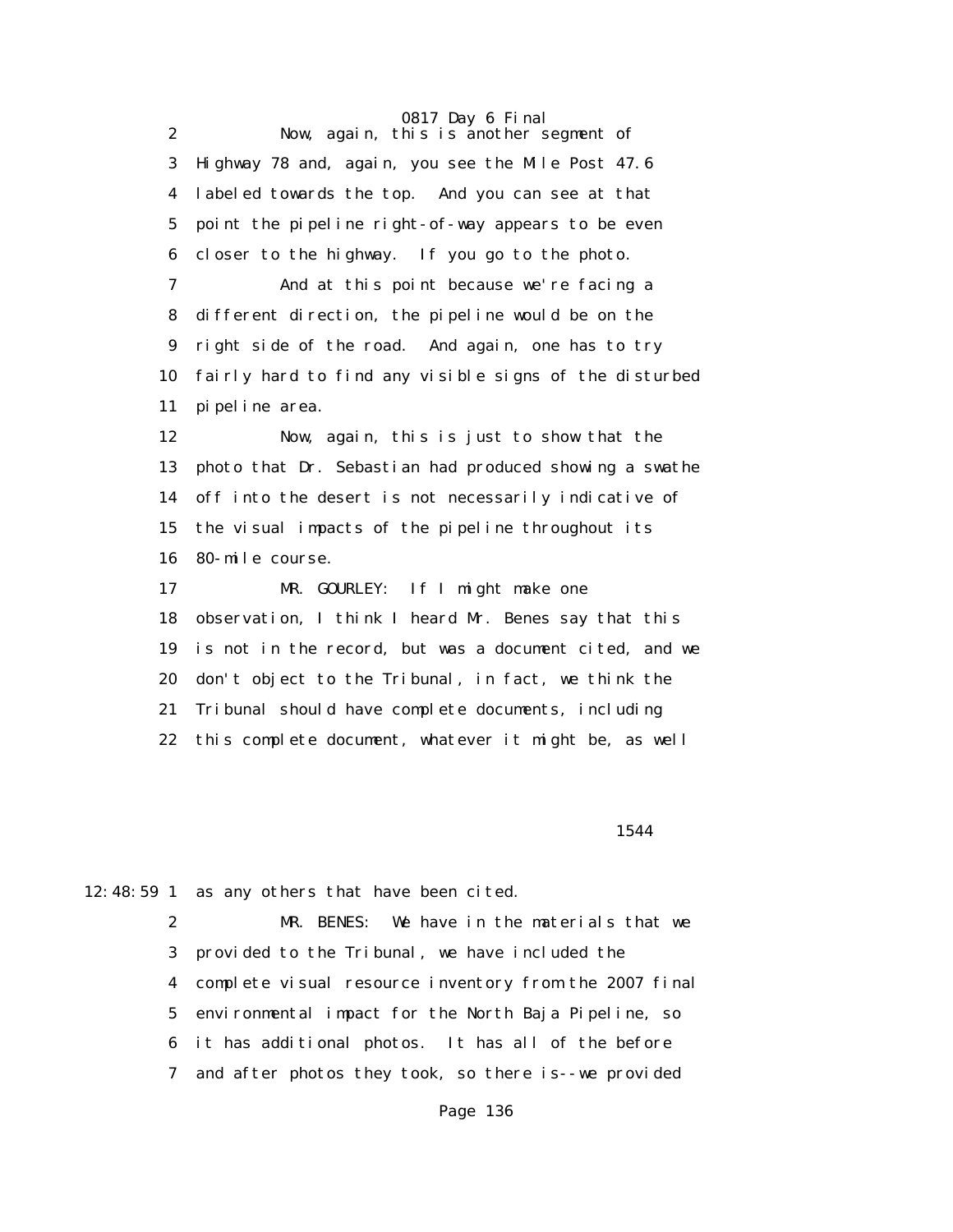0817 Day 6 Final 8 all of those to the Tribunal. 9 This information is also readily available 10 both on the Federal Energy Regulatory Commission Web 11 site and the California State lands Commission Web 12 site, where one might be able to obtain better 13 resolution copies. 14 PRESIDENT YOUNG: But setting that second 15 thing aside, it's in the record? 16 MR. BENES: I'm sorry, no. The document 17 itself has not previously been entered into the 18 record. 19 PRESIDENT YOUNG: These photos have not been 20 previously introduced? 21 MR. BENES: No. 22 PRESIDENT YOUNG: I take it you're not

<u>1545</u>

12:49:52 1 objecting to that; is that correct?

 2 MR. GOURLEY: We are not objecting provided 3 that the are similar documents like the Final EIS for 4 the Imperial Project and some of these other projects, 5 extracts which both parties have put in pieces of, but 6 the full documents are not there, and we think that 7 the Tribunal should have the full documents.

 8 PRESIDENT YOUNG: Any objections to that? 9 MS. MENAKER: Well, I think at this point in 10 time, we don't know what they're talking--which 11 documentation, but certainly we would object in their 12 closing arguments in September for them to introduce a 13 number of documents that are not already in the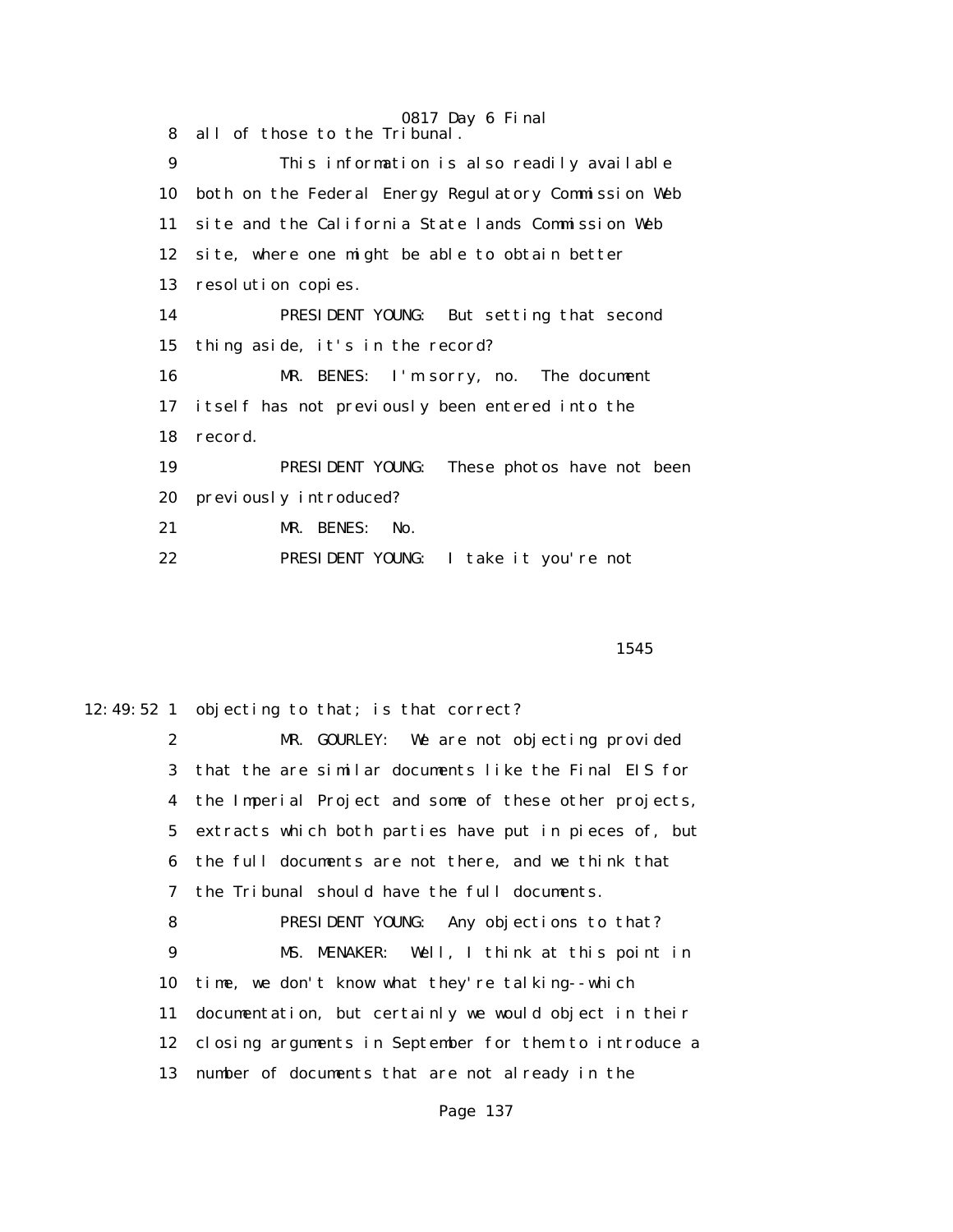14 record. Here, as we have mentioned, I mean, their 15 expert has already relied on this particular document, 16 and they have referenced it many times in the 17 testimony. 18 So, we are using it mostly as demonstrative 19 evidence, but we would object to putting in, you know. 20 If Claimant is using this as an opportunity to open 21 the door to new evidence, then we do object to that.

22 PRESIDENT YOUNG: I understand what Claimant

<u>1546</u>

12:51:00 1 is saying is that the document--when parts of the 2 document, Government document, have been produced, 3 that it would be appropriate to include the whole 4 document. 5 MS. MENAKER: That's fine. Perhaps I was 6 talking with my colleague, that would go for any 7 document. Certainly a position of document, we don't 8 have an objection. 9 PRESIDENT YOUNG: Thank you. 10 MR. BENES: Now, compare these pipeline 11 photos to these computer simulations showing the 12 extensive visual intrusion of the Imperial Project 13 into the surrounding area. Now, these photos are 14 taken from the Record of Decision that denied the 15 Imperial Project in 2001. These are obviously 16 computer simulations. 17 On the left--and this is, as you can see 18 there, the simulated view from the-- 19 ARBITRATOR CARON: It's not obviously to me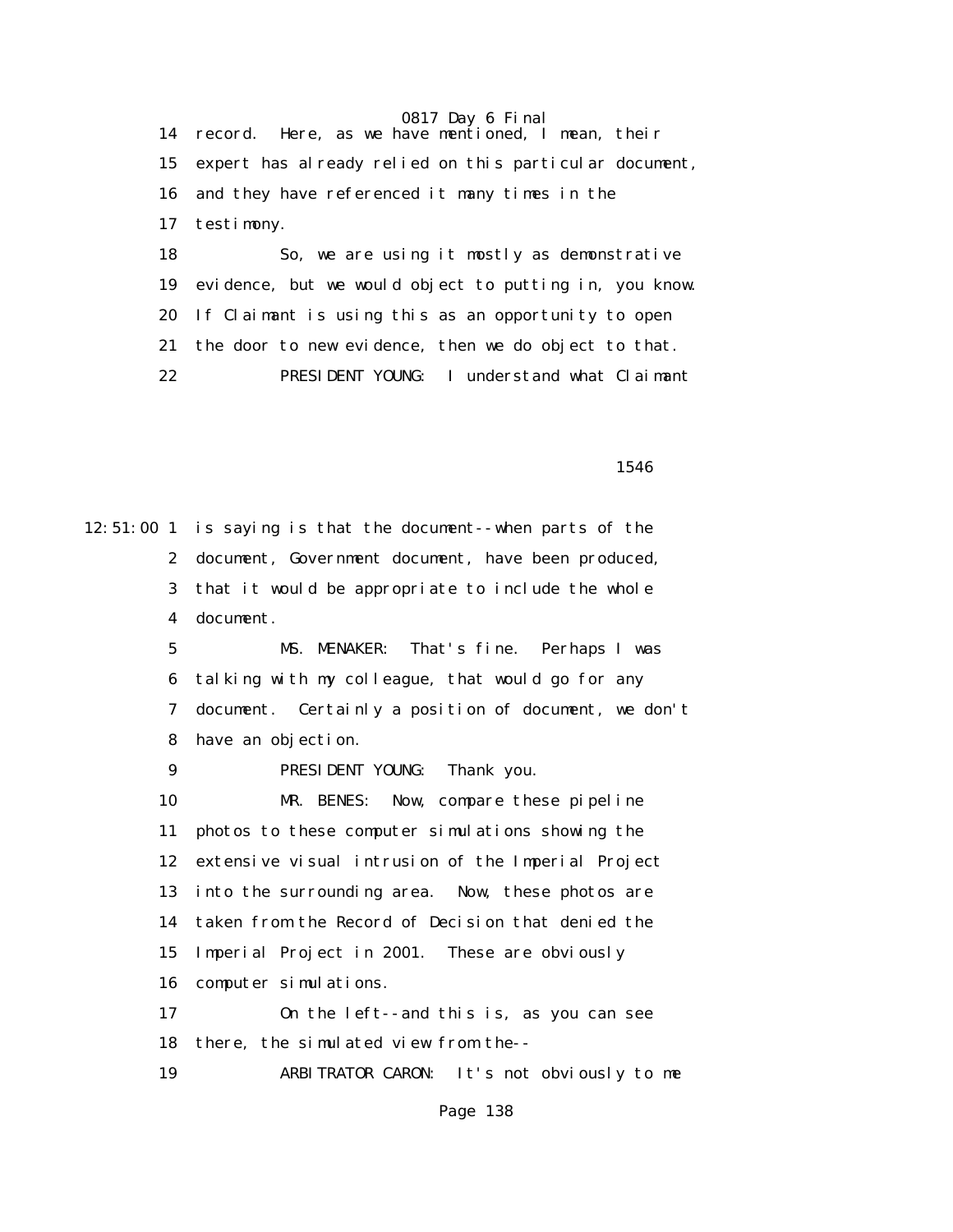|  |  | 20 it's a computer simulation. What is this photograph? |  |
|--|--|---------------------------------------------------------|--|
|  |  | MR. BENES: Sorry. That's what I'm starting              |  |
|  |  | 22 to explain. This is the Imperial Project area. It's  |  |

<u>1547</u>

12:52:09 1 the simulated view of the Imperial Project area from 2 the Running Man trails, and this was part of the 3 record as part of the 2001 Record of Decision. 4 MR. GOURLEY: We would like to register one 5 objection here, which is--and this goes back to the 6 dispute the parties have had about how to conduct this 7 hearing. 8 It's one thing to have this document into the 9 record. It's quite another to have Respondent counsel 10 testify as to what it means, and that's what he's 11 doing. 12 PRESIDENT YOUNG: Counsel, you are testifying 13 to what it means? 14 MR. BENES: No, I'm just trying to explain 15 what the document--I mean, I will just read the title 16 on the document rather than explain what it means. 17 PRESIDENT YOUNG: Is that satisfactory? 18 MR. GOURLEY: That's satisfactory. 19 MR. BENES: And the other information I was 20 saying about having been a computer simulation is just 21 from the Record of Decision itself describing it, so I 22 was trying not to add anything to that. But at any

1548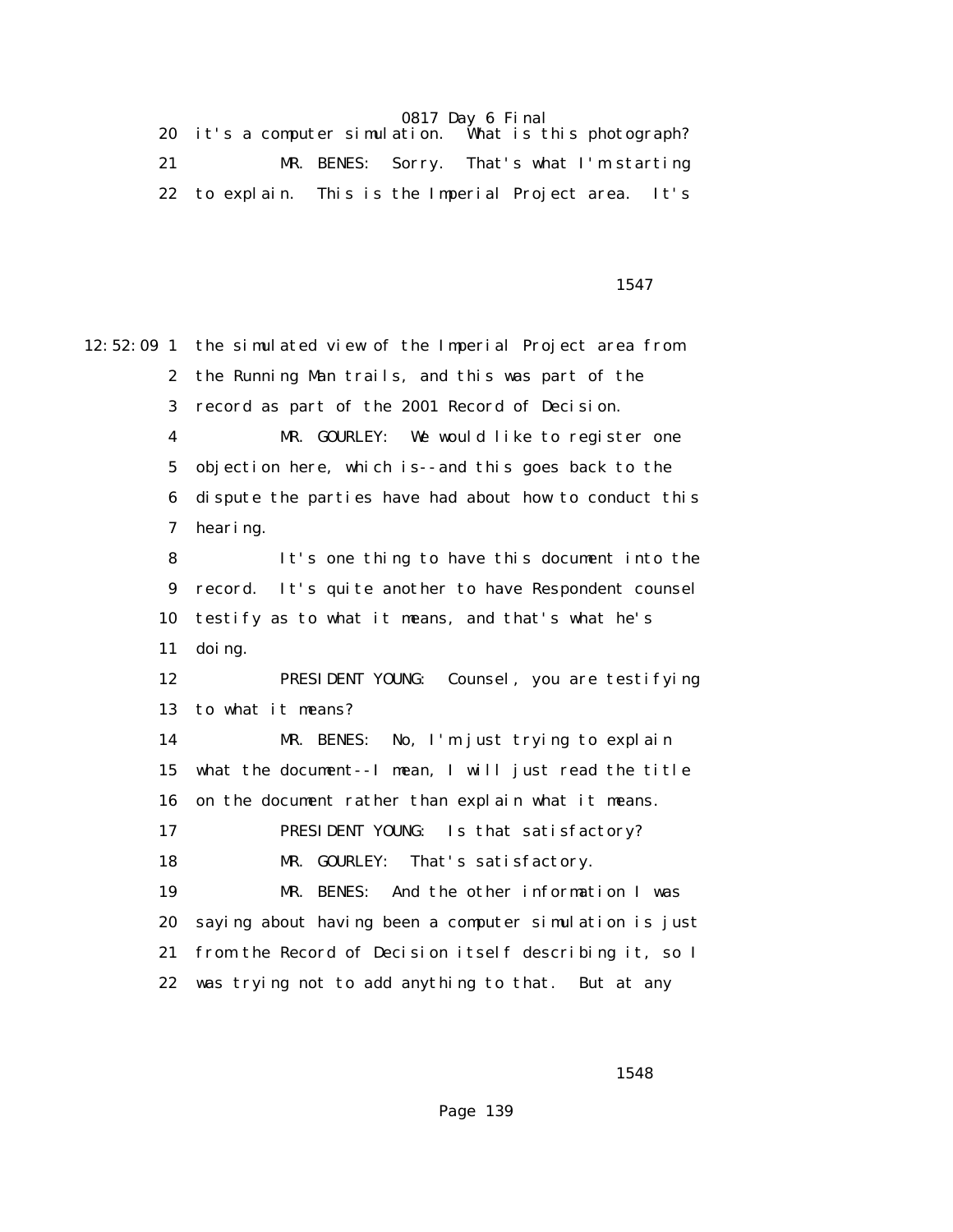| $12:53:15$ 1     | rate, this is the northeast view from the Running Man   |
|------------------|---------------------------------------------------------|
| $\boldsymbol{2}$ | trial before operations at the Imperial Project area.   |
| 3                | You will see it labeled on the left is the Indian Pass  |
| $\boldsymbol{4}$ | Labeled on the right is Picacho Peak, and then<br>area. |
| $\mathbf 5$      | the computer simulated that this would be the visual    |
| 6                | impact to the horizon of the Imperial Project.          |
| 7                | And, again, you see northeast view from                 |
| 8                | Running Man trails after operations.                    |
| 9                | I will note that the Quechan emphasized that            |
| 10               | a key component of the ceremonial use of the Imperial   |
| 11               | Project area was preserving the undeveloped views of    |
| 12               | the horizon, particularly the views of these two        |
| 13               | landmarks from the trails at the Running Man.           |
| 14               | Now, based upon the information the                     |
| 15               | Government possessed about cultural resources for each  |
| 16               | respective project when it approved the other CDCA      |
| 17               | mines, the Mesquite Landfill and the North Baja         |
| 18               | Pipeline, it's undisputable that the Imperial Project   |
| 19               | was unique because of the density of archeological      |
| 20               | resources it would affect, the Native American          |
| 21               | statements about the qualitative importance of the      |
| 22               | cultural resources in the area, the convergence of      |
|                  |                                                         |

#### <u>1549</u>

12:54:23 1 those Native American statements of importance, and 2 the archeological evidence, and the fact that the area 3 had seen no significant previous Mining Activity or 4 other developments. 5 And as Dr. Cleland testified on Wednesday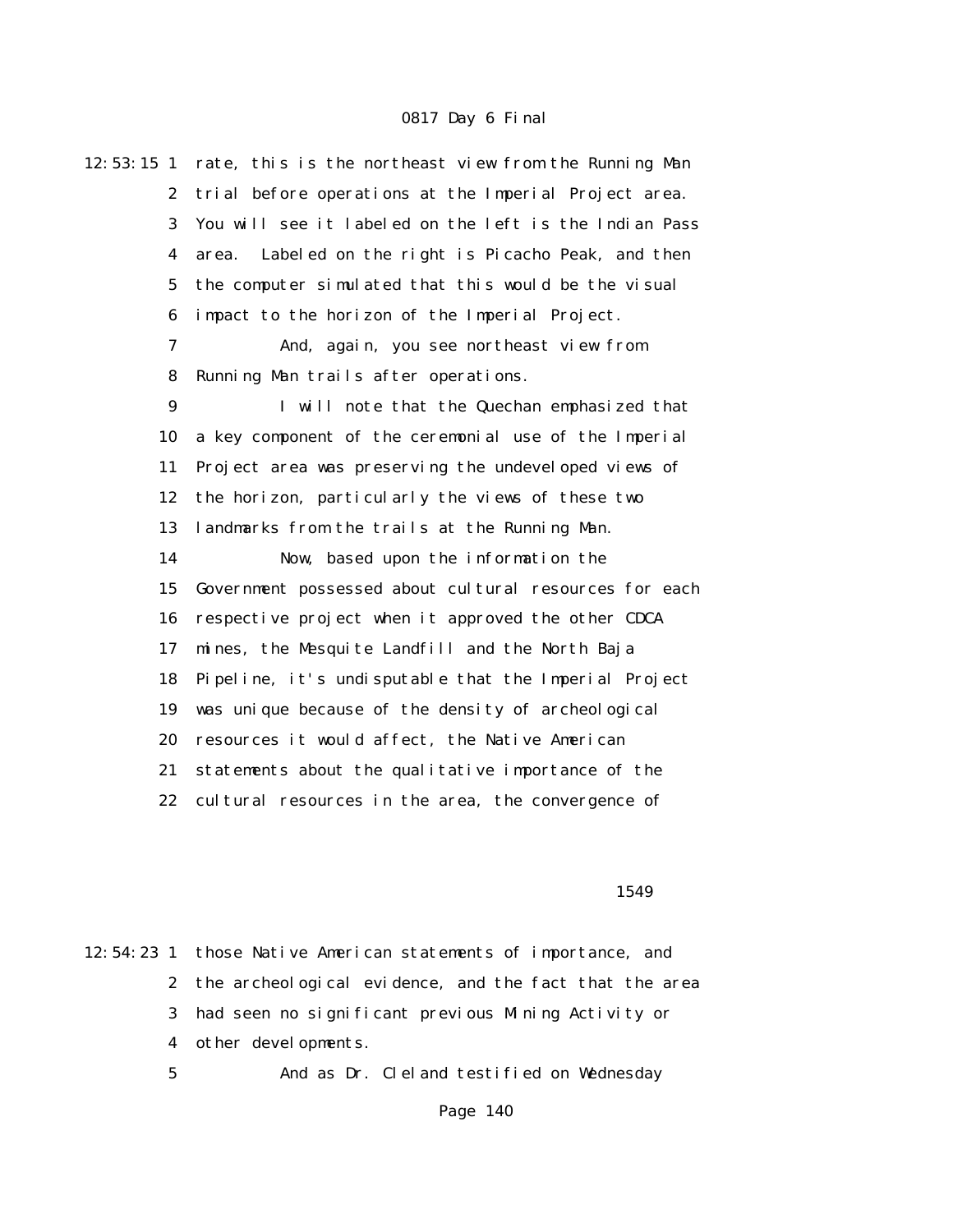6 morning, he noted that the process and the concerns 7 expressed in the Imperial Project were unlike any that 8 he had personally experienced, and I quote, "But I 9 would say this: That the concerns expressed for this 10 place--that is, the Imperial Project--were the 11 strongest I'd ever heard in my 30-year career in terms 12 of an impact, a project impact. And I've heard of a 13 lot of Native American concerns for sites, but these 14 were--I know other projects were concerns were of more 15 magnitude have been expressed, but in my career, 16 projects that I have worked on, and this was the 17 highest level of concern ever expressed by Native 18 Americans for location and for the impacts of a 19 project." And that's Dr. Cleland's testimony in the 20 hearing transcript at page 981, lines 7 through 17. 21 And moreover, the Tribunal cannot ignore that 22 the denial of the Imperial Project was only in effect

 $1550$ 

12:55:34 1 for 10 months. So even assuming arguendo that some 2 mistakes may have been made in the government's 3 factual determinations about the importance of the 4 cultural resources at the Imperial Project compared to 5 the importance of the cultural resources at the other 6 CDCA projects, those mistakes were rendered moot by 7 that decision. Glamis cannot show that these 8 rescinded actions nor the subsequent actions of the 9 Government to process the Imperial Project can be 10 considered to have violated customary international 11 law.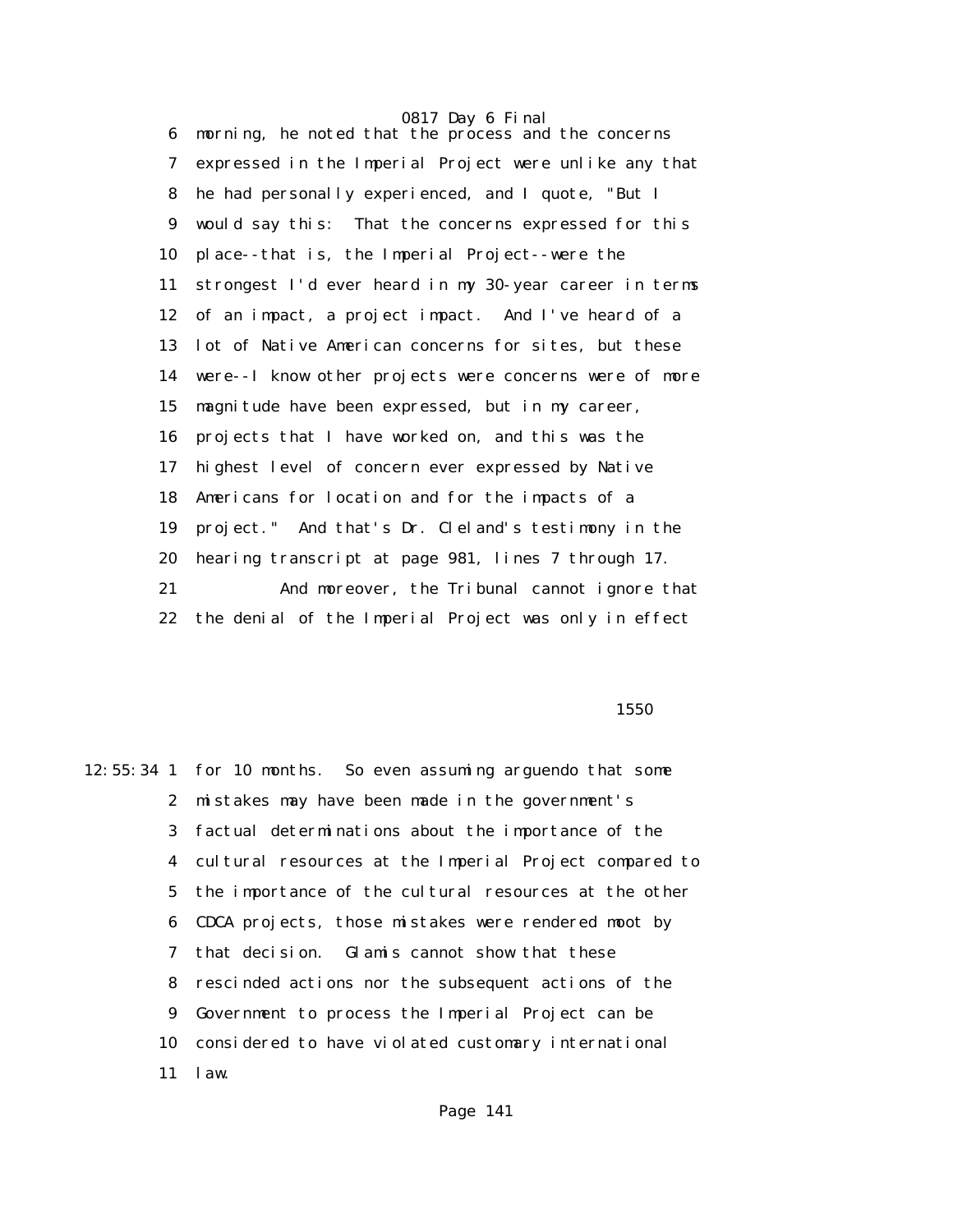0817 Day 6 Final 12 And with that, I will accept any questions 13 from the Tribunal. 14 PRESIDENT YOUNG: Mr. Benes, thank you. 15 QUESTIONS FROM THE TRIBUNAL 16 ARBITRATOR HUBBARD: Just one question, 17 Mr. Benes. I want to be sure I understand that last 18 computer simulation. 19 MR. BENES: Yes. 20 ARBITRATOR HUBBARD: Would that show after 21 there has been even the partial backfilling, or is it 22 before that?

1551

12:56:31 1 MR. BENES: I will have to check the Record 2 of Decision again and give you that answer afterwards. 3 I do not recall right now whether or not it 4 says--whether or not that was after that computer 5 simulation was after Reclamation Activities had 6 occurred. 7 ARBITRATOR HUBBARD: You will check that? 8 MR. BENES: I will check that and give you 9 the answer. 10 PRESIDENT YOUNG: Mr. Benes, if I could ask a 11 question or two. As I look at your chart, you make 12 the point that the--not aware of Native American 13 concerns at the time of the American Girl, Soledad, 14 Picacho, Rand Mines, et cetera. At the same time, 15 it's my understanding, I think, also from your 16 presentation that they changed the regulations to 17 actually start soliciting information after a certain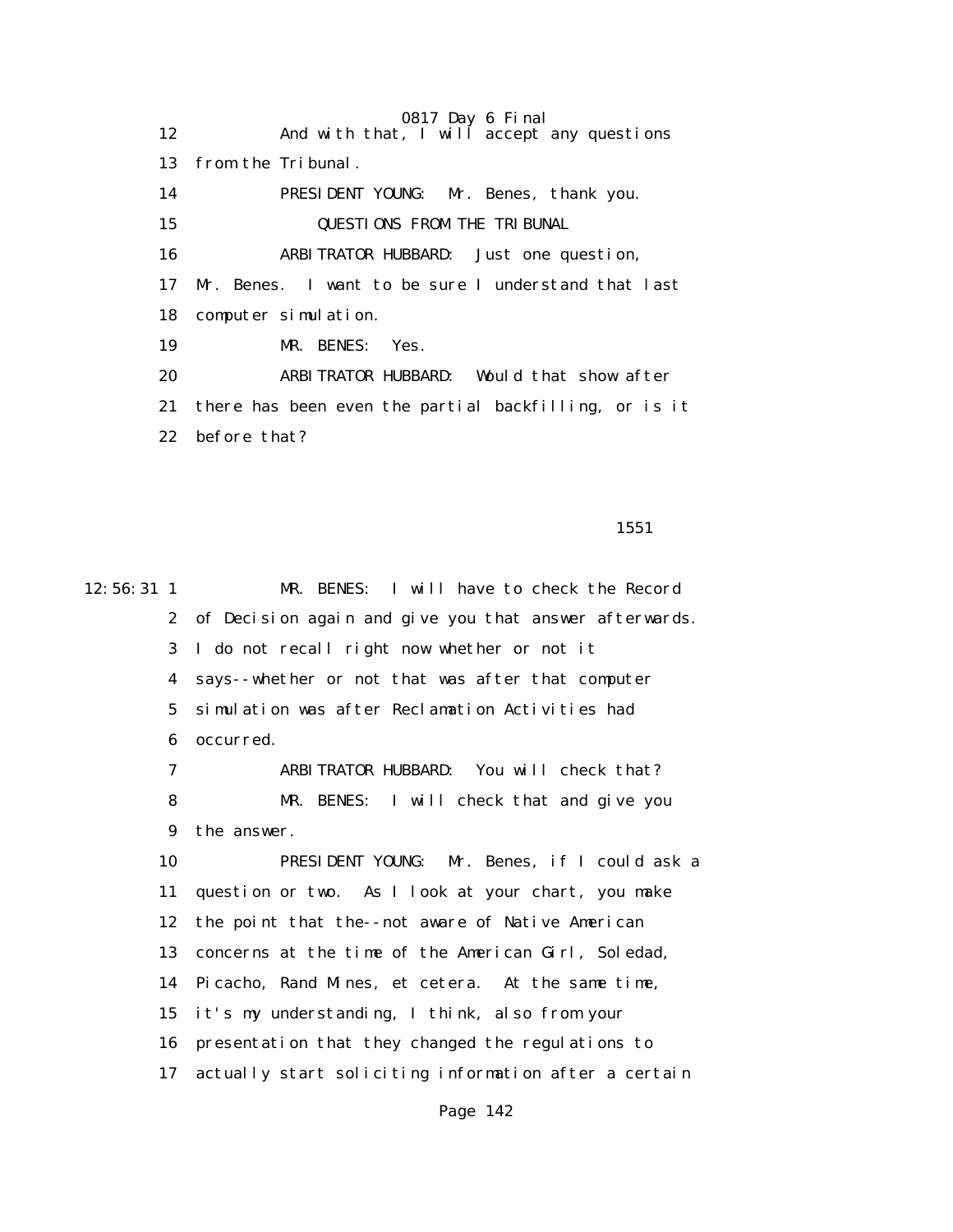18 date. And that, in fact, I think as I understand the 19 time line, and maybe you can help me think through 20 this, all of these were done before they started 21 soliciting advice. Am I correct in that assumption? 22 MR. BENES: No, the approvals for--

 $1552$ 

12:57:45 1 PRESIDENT YOUNG: What was the date? Do you 2 recall the date at which the regulation changes? I 3 don't have that on the-- 4 MR. BENES: May 29, 1996. 5 PRESIDENT YOUNG: So, that's '96. And then 6 when were the approvals of American Girl Soledad, 7 Picacho, and Rand? 8 MR. BENES: Now, the Castle Mountain and the 9 Soledad Mountain Mines were approved in 1997. The 10 remainder of the mines were approved before 1995. 11 PRESIDENT YOUNG: What do I make of the fact 12 that it's true, you don't know as much about these at 13 the time they made the decision, but they didn't ask, 14 but they made this different decision to start asking 15 where they had not asked before. Is there any legal 16 significance to that? 17 (Pause.) 18 MS. MENAKER: As Dr. Cleland testified, there 19 was a recognition that the concerns of Native 20 Americans and particularly their concerns that they 21 retained access to sites for ceremonial and religious 22 purposes was not being recognized or fully taken into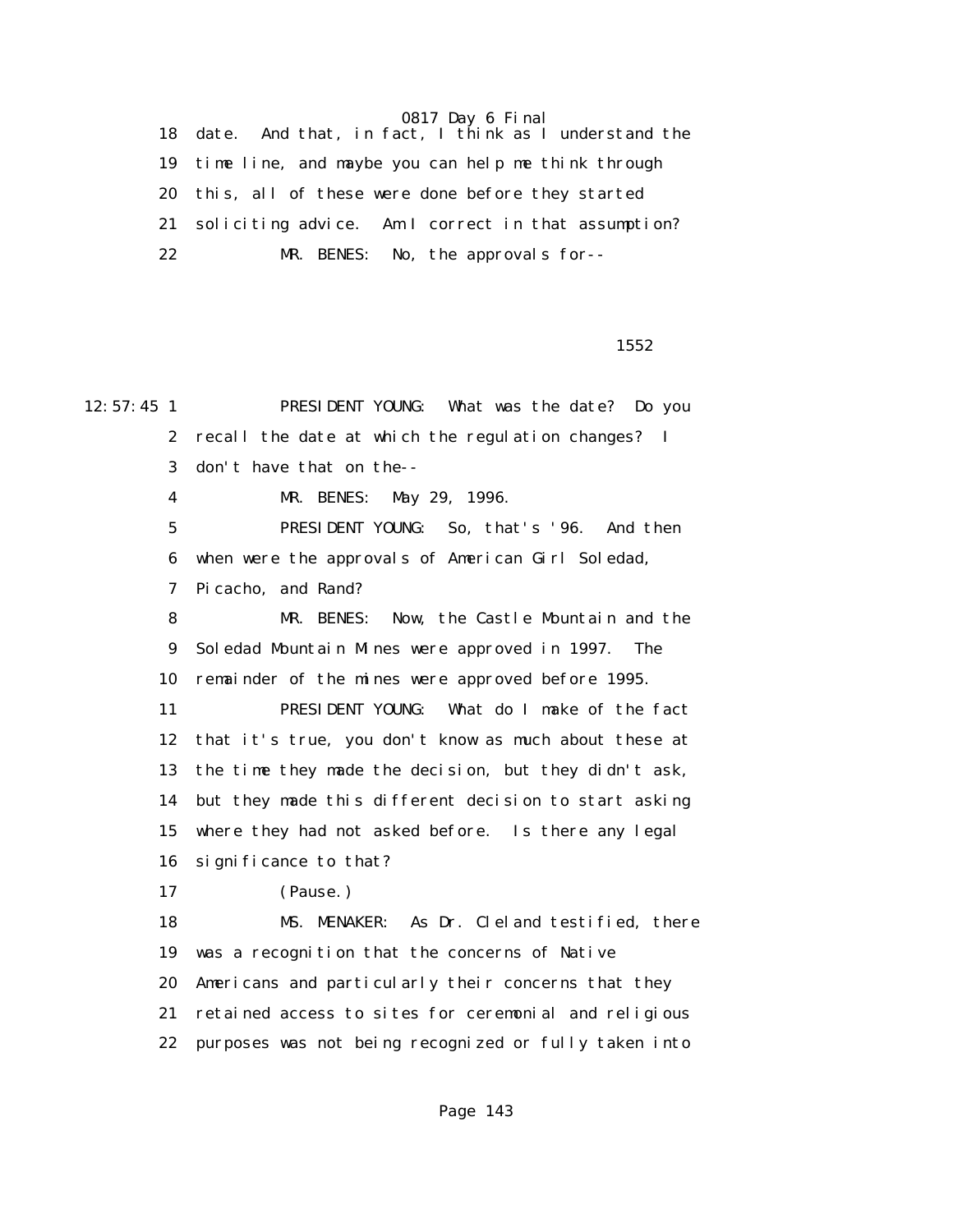$1553$ 

12:59:13 1 account by the Government, and that led, you know, 2 among other things, to this Executive Order. And it 3 was always the case that these concerns needed to take 4 into account, but as he also testified, it's a 5 difficult thing with many Native American groups who 6 were reluctant to disclose these issues before a 7 project is actually before them that is threatening 8 these things. 9 But what this Executive Order did is it 10 provided guidance and a directive to Government 11 employees that then, you know, took some time to 12 filter down to lower level Government employees, but

> 13 basically directed them that they must go and talk to 14 the Native American Tribes and receive this type of 15 information.

 16 And so that--I mean, that was what was 17 occurring, and certainly, you know, for some time 18 after the 1996 Executive Order that would have, you 19 know, taken some time for that to filter out through 20 the Government to get that information.

 21 But it's all part of the same process. The 22 process was always designed in order to take into

1554

13:00:20 1 account the Native American concerns. And, in fact, 2 that had always been a requirement, and this was just 3 a recognition that those concerns were not being fully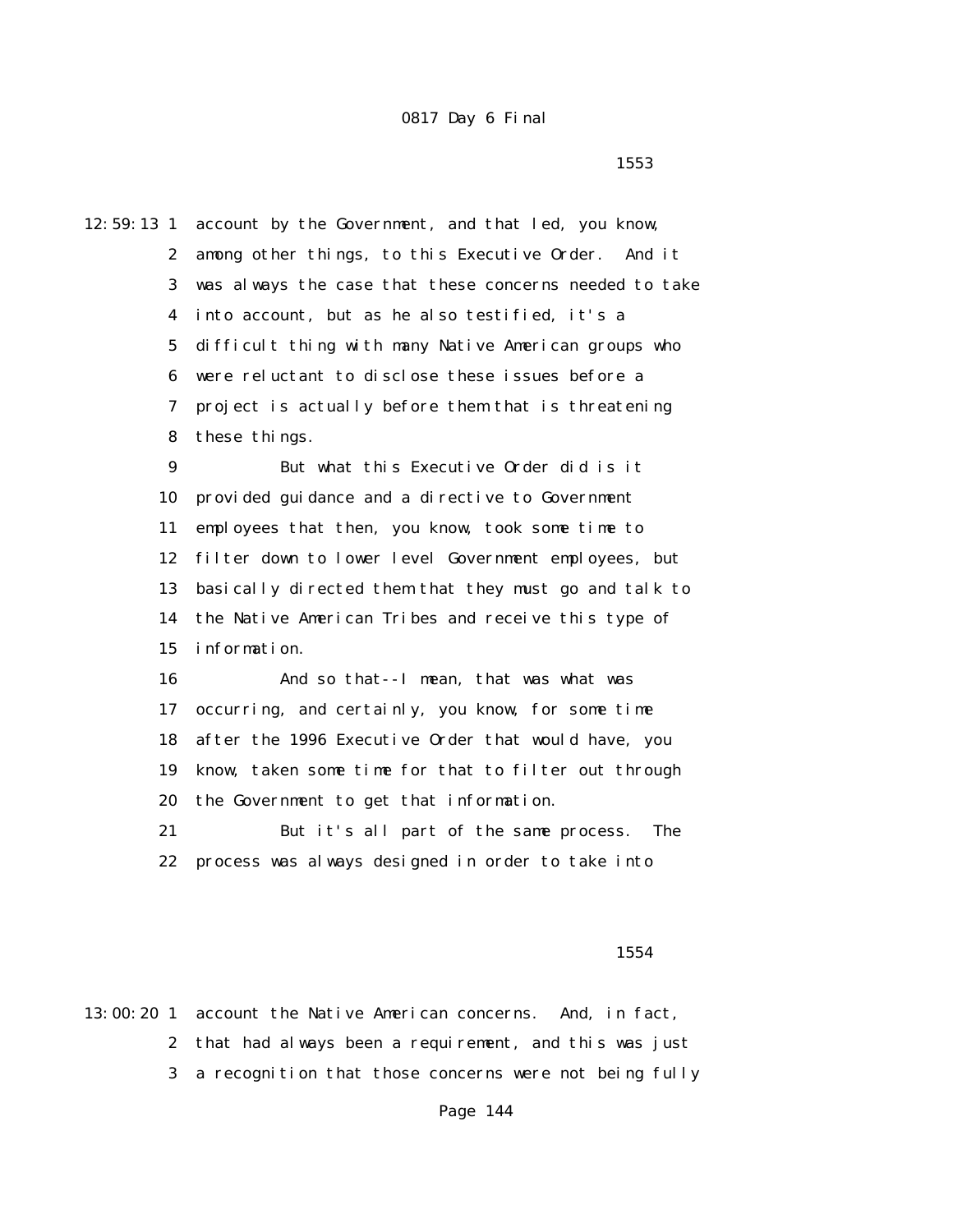4 recognized and taken into account and to ensure that 5 the proper--the proper diligence was adhered to. 6 MR. CLODFELTER: Let me supplement for one 7 second. I mean, your question is what legal 8 significance should be taken of that. We would 9 suggest no legal significance whatsoever. The 10 Government cannot be faulted because it comes upon 11 better ways of gathering information about our public 12 policy decision.

 13 The question is what they knew then and what 14 they knew later. However, whatever means they had for 15 obtaining that information. If--there can be no 16 complaint that previous projects were approved with 17 worse information except perhaps by the Native 18 Americans involved, but certainly the Government 19 measures that were taken later on the basis of better 20 information gathering methods cannot be questioned for 21 that reason.

22 MS. MENAKER: And this will--and the

 $1555$ 

13:01:27 1 Executive Order can, you know, explain in part why 2 there may have been, you know, better gathering 3 methods because there was just an increased awareness 4 as happens with, you know, many environmental 5 sensitivities, you know, sensitivities to many 6 different issues. 7 PRESIDENT YOUNG: Thank you. 8 We are ready to break for lunch. Can I ask 9 the Government the time frame for the remainder of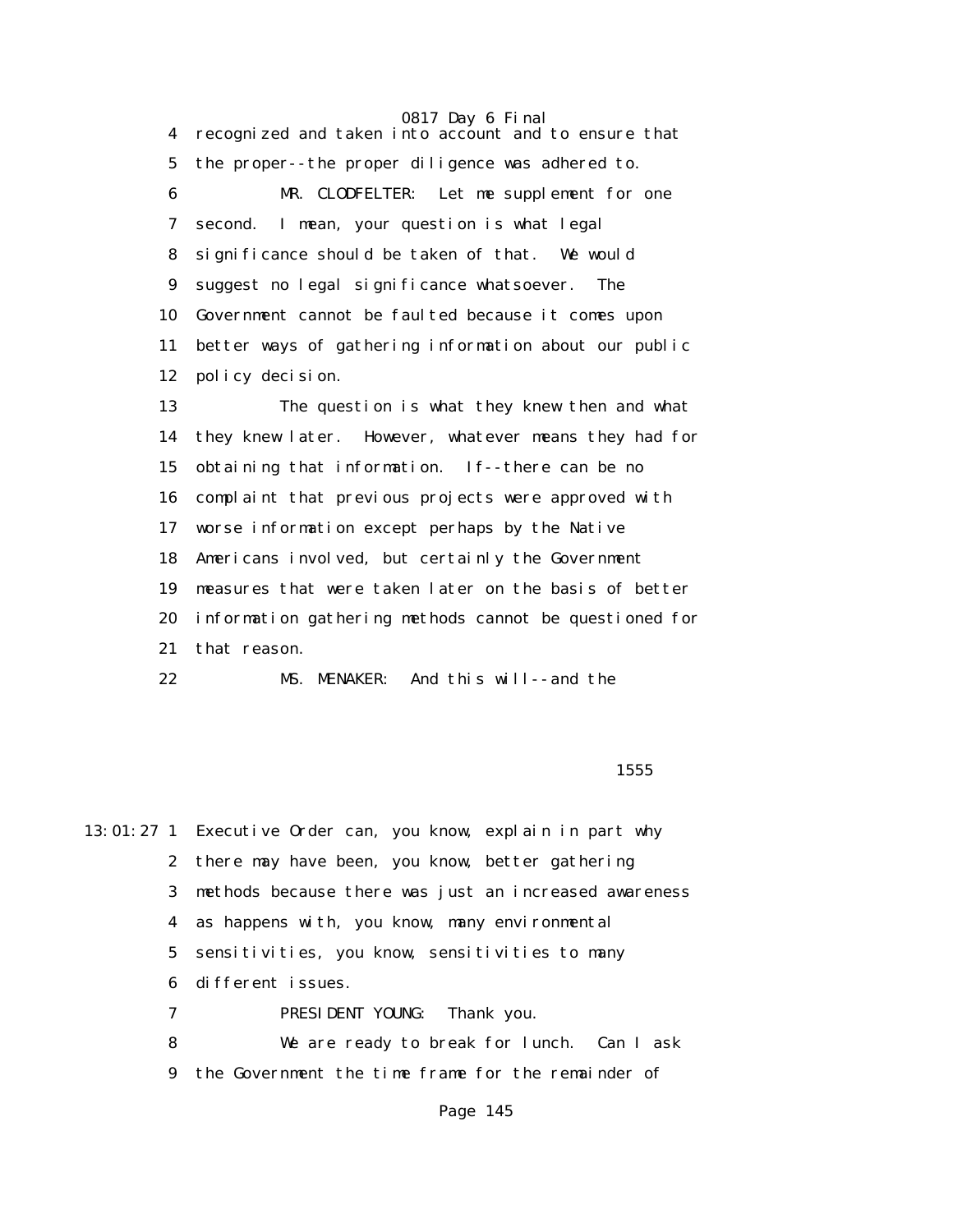0817 Day 6 Final 10 your presentation? 11 MR. CLODFELTER: We are finished with our 12 presentation in chief, Mr. President. 13 PRESIDENT YOUNG: Thank you. Then we will 14 return at 2:15. 15 Would be parties be terribly inconvenienced 16 if we return at two? And we may have a few inquiries 17 of the parties if it remain. Thank you. We'll see 18 you at 2:00. 19 (Whereupon, at 1:01 p.m., the hearing was 20 adjourned until 2:00 p.m., the same day.) 21 22

 $1556$ 

| $\mathbf{1}$     | <b>AFTERNOON SESSION</b>                              |  |  |
|------------------|-------------------------------------------------------|--|--|
| $\boldsymbol{2}$ | PRESIDENT YOUNG: We are ready to recommence           |  |  |
| 3                | the hearing and start with just a couple of           |  |  |
| 4                | observations.                                         |  |  |
| $\mathbf 5$      | One is a genuine appreciation to counsel for          |  |  |
| 6                | both sides for all of your hard work in helping       |  |  |
| 7                | illuminate the details of this case to us. There is a |  |  |
| 8                | lot of documents, it's a complicated record, and we   |  |  |
| 9                | appreciate the guidance that we have been given this  |  |  |
| 10               | week through all the details of that.                 |  |  |
| 11               | We do have some questions we would now like           |  |  |
| 12               | to ask both sides. I think, not surprisingly, there   |  |  |
| 13               | will be fewer for the Respondent than for the         |  |  |
| 14               | Claimant, in part, because we asked so many through   |  |  |
| 15               | the course, given how you structured your             |  |  |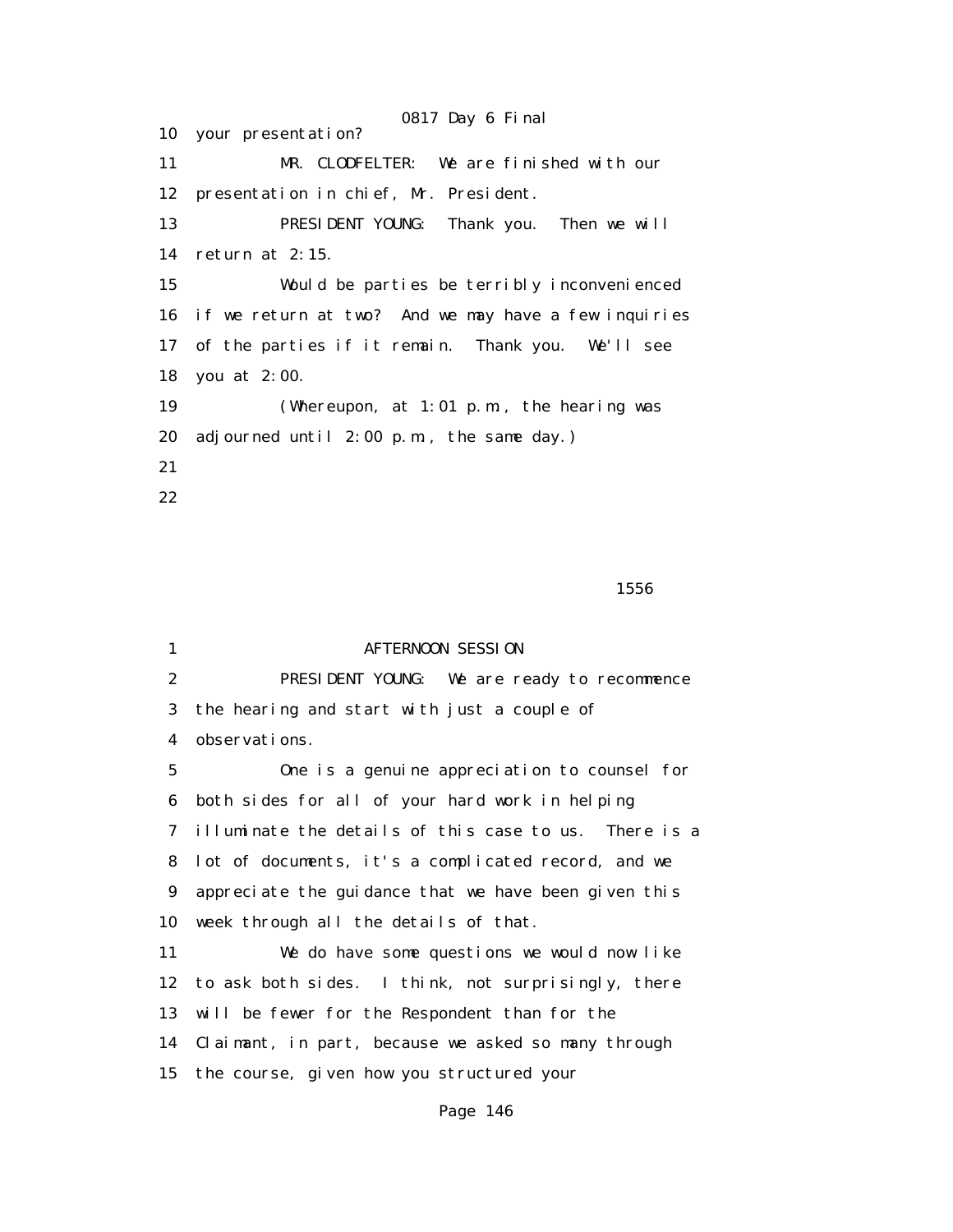0817 Day 6 Final 16 presentations, and we appreciate that.

 17 But we would like to invite the parties, if 18 in answer to a question you feel like you would like 19 to study the record more or, in the case of technical 20 questions, need to talk to one of the experts that 21 actually provided the report, we would like to invite 22 you to postpone an answer until the September hearing.

 $1557$ 

14:09:18 1 We don't want to put anybody on the spot to make an 2 answer based on some part of the record that they may 3 feel like they would like to need to review to give a 4 full answer to. So, if you would like to postpone, 5 please feel free to say that. 6 I don't think we have an enormous number of 7 questions, but we will start, and each of us will just 8 ask a few in turn and just keep rotating around. 9 MR. CLODFELTER: Mr. President, there were 10 two questions that were outstanding for us. Would you 11 like to hear those answers first? 12 PRESIDENT YOUNG: We would be delighted to. 13 MS. MENAKER: Thank you. 14 The first question, Mr. Hubbard had asked for 15 verification or just for us to confirm that the second 16 picture that we put of the Imperial Site was the 17 picture of what would it look like post-reclamation, 18 and that is the case, and I could guide you to Tab 19 Number 212 to Claimant's exhibits to its Memorial, 20 which is the Record of Decision. And it's on page 16 21 of the Record of Decision.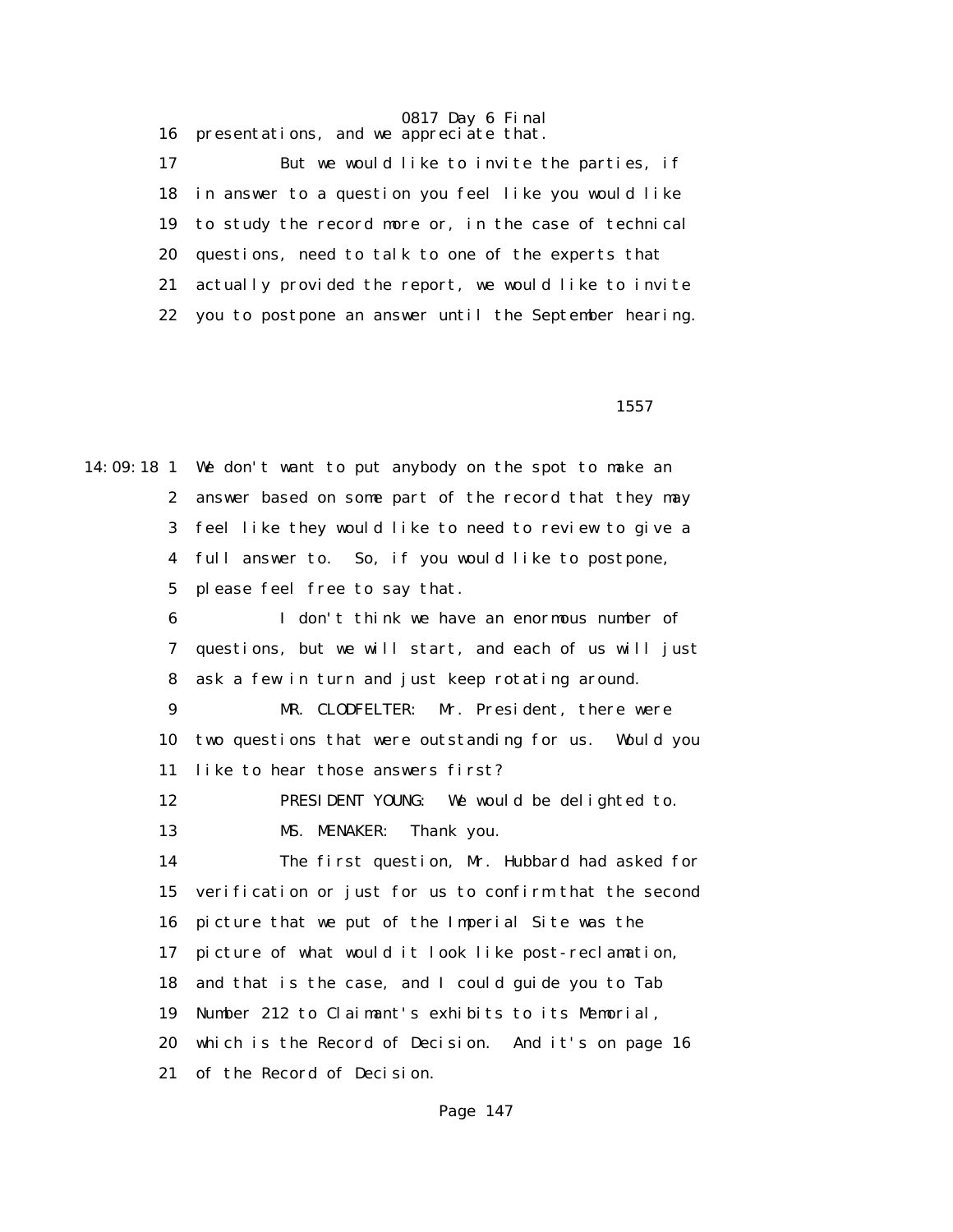0817 Day 6 Final<br>pecifically: "The plan proposed 22 And it says specifically:

### $1558$

14:10:29 1 to backfill and reclaim the Singer and West Pits and 2 leave the 880-foot East Pit open (see Figure 3)", and 3 Figure 3 is what we had projected.

> 4 Then the other question was the President's 5 question regarding the sites that were eligible for 6 listing on the National Register. And if you look at 7 the slide that has the table of the CDCA mines, so 8 there the reference to Mesquite Mine is--to the 9 original mine, not to the expansion because, on this 10 slide, we are talking about all of the projects that 11 had been approved prior to the Imperial Project. And 12 that information, the 13 potentially eligible sites, 13 comes from--it's Tab 51 in volume seven of our factual 14 materials, which is the Mesquite Mine FEIS, on page 15 2-11, and it says the proposed development will affect 16 five sites considered eligible for the National 17 Register and eight sites of current indeterminate 18 eligibility. So, since those were possibly eligible, 19 those were the 13. 20 PRESIDENT YOUNG: So, this reference, Mr. 21 Benes, to the 13 for the Mesquite Mine, this was the

22 original Mesquite mine, not the expansion, but the

### $1559$

14:12:00 1 Record of Decision that you were referring to is the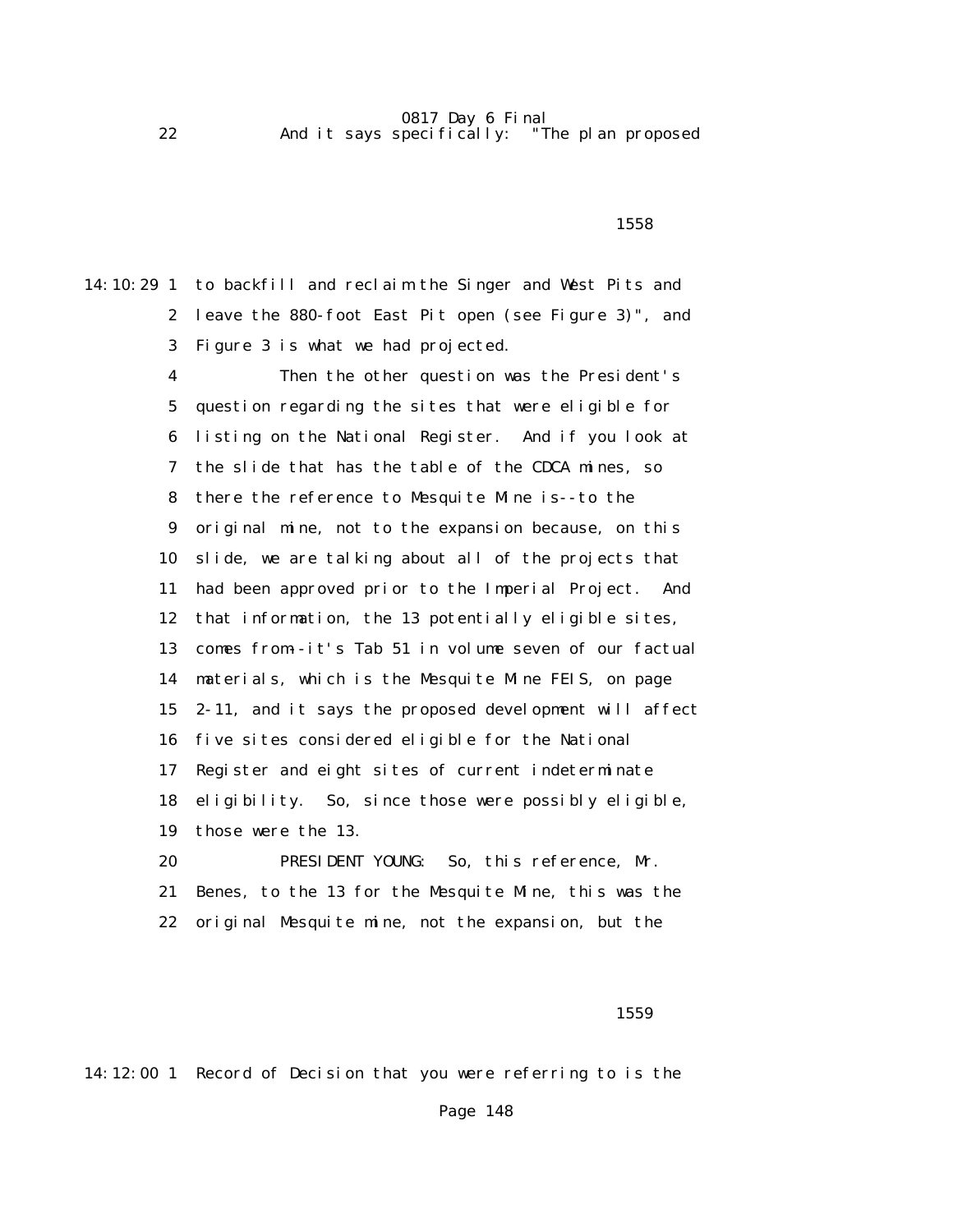0817 Day 6 Final 2 expansion? 3 MS. MENAKER: That's correct. If you look at 4 the Record of Decision, it says--right underneath it, 5 it says "Mesquite Mine Expansion." It's in small 6 letters. 7 PRESIDENT YOUNG: Thank you. 8 MS. MENAKER: Sure. 9 Then I just note, whenever it's convenient 10 for the Tribunal, the Tribunal had asked Mr. Sharpe a 11 number of questions where we said we would guide you 12 to the place in the record in Navigant's report, 13 Norwest's report, where the material was laid out, and 14 we had prepared a piece of paper with some of those 15 citations that we are happy to give to both you and 16 counsel, whenever it's appropriate. 17 PRESIDENT YOUNG: Thank you. When this is 18 done, if you would share those with us and with 19 Claimant, we would appreciate that. 20 I do know one other small procedural issue 21 that arose with respect to the full content of certain 22 reports, excerpts of which are referenced in the

 $1560$ 

14:12:58 1 record. Not surprisingly, we are not passionate about 2 receiving thousands upon thousands more pages, so what 3 we would suggest and ask parties to do is, if there 4 are partial excerpts from reports in here which you 5 think the Tribunal having the full report would be 6 helpful, if you would give us a hard copy of the table 7 of contents and then the citations to the electronic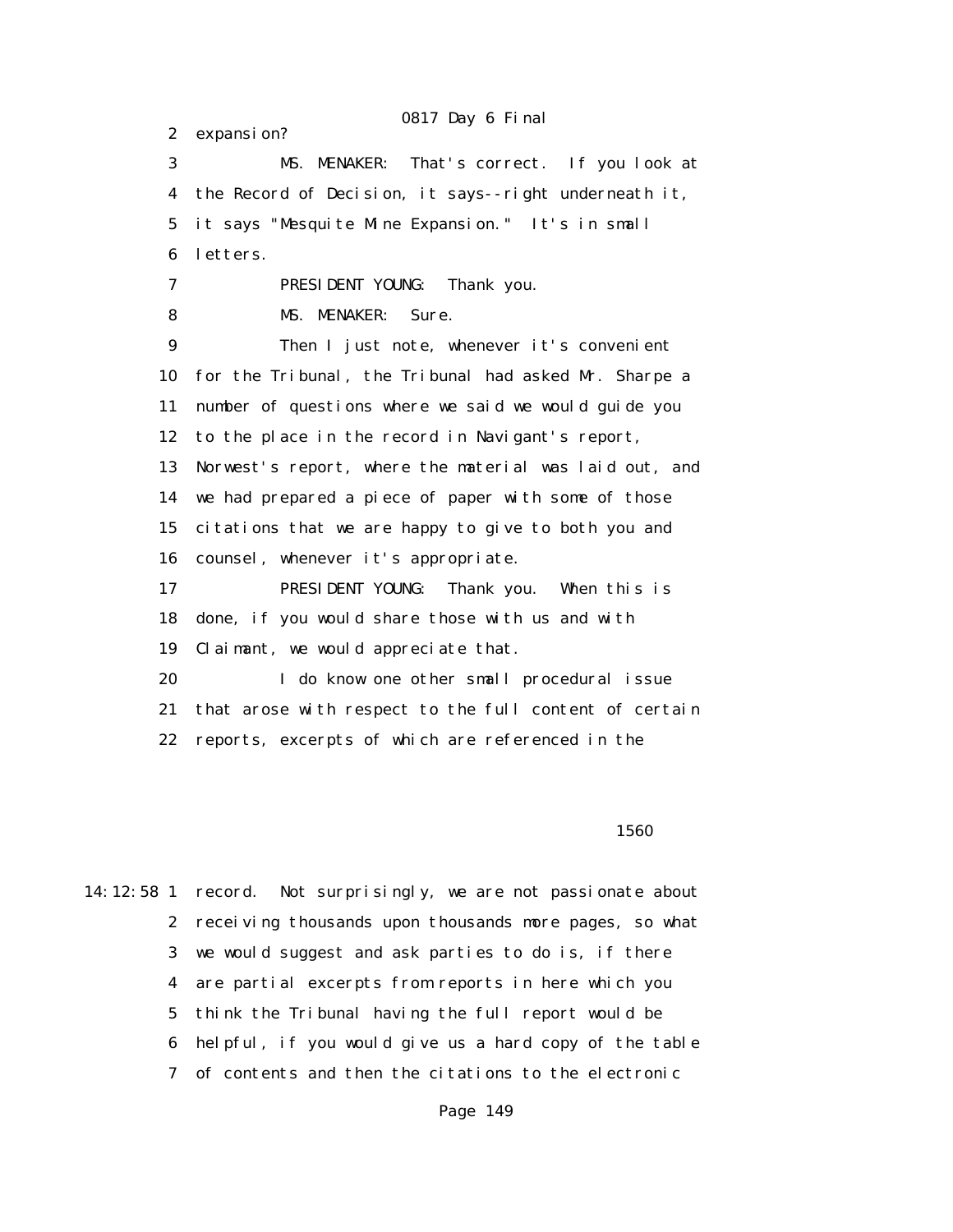0817 Day 6 Final 8 version, we think that would be sufficient for our 9 purposes. 10 So, as we start, Professor Caron, do you want 11 to start with a few? 12 TRIBUNAL QUESTIONS TO CLAIMANT AND RESPONDENT 13 ARBITRATOR CARON: I have a few questions. 14 If you want to defer any of these, that would be fine. 15 They're in no particular order, unfortunately. 16 In Respondent's presentation, there was a 17 discussion about background principles and how they 18 were identified, and I think they're in statement, if 19 I correctly describe it, was, A, statutory restriction 20 as to property or prohibition as to uses of property 21 would qualify; is that approximately correct, 22 Ms. Menaker?

1561

14:14:35 1 MS. MENAKER: Yes.

 2 ARBITRATOR CARON: I was wondering, counsel, 3 whether that is Claimant's view as to what are the 4 relevance of the background principle, is that how the 5 Tribunal should go about identifying background 6 principles that might possibly be relevant to the 7 scope of the property right?

 8 MR. GOURLEY: We agree that background 9 principles can be both statutory and common law. The 10 teaching of Lucas is that the background principle has 11 to be something that could be enforced as is without 12 the further expression of the legislature or 13 administrative body or a court.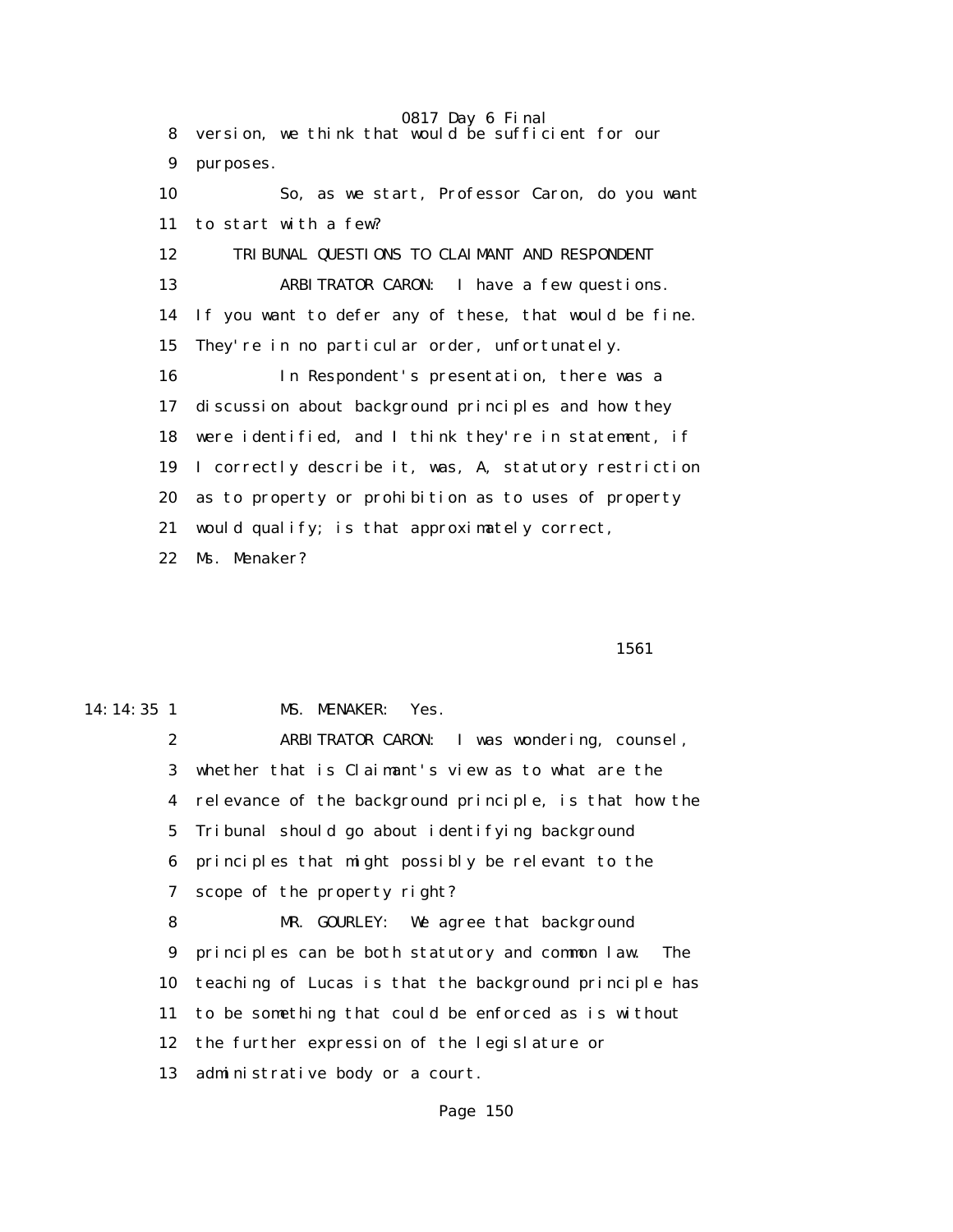14 So, in the common-law situation, it is the 15 expression of the court that makes explicit what was 16 already implicit, so it has to be within bounds of the 17 original background principle.

> 18 ARBITRATOR CARON: Then I will do a related 19 question.

 20 So, in the case of the Sacred Sites Act, in 21 your view, the question would be whether the 22 authorization to the Attorney General to take certain

 $1562$ 

14:15:59 1 actions is a mechanism for enforcement of that 2 background principle? Is that correct? 3 MR. GOURLEY: Not quite. The Sacred Sites 4 Act, our contention is that that was never applied or 5 intended to apply the enforcement piece of it to block 6 Federal uses on Federal land, and there would be 7 serious constitutional problems had they tried to do 8 that, which is why they did not in the Lyng case. So, 9 it can't be a background principle restricting a 10 Federal property right. 11 ARBITRATOR CARON: Thank you. 12 ARBITRATOR HUBBARD: I have two questions to 13 the Glamis side. One relates to the question I asked 14 the Government side this morning, Respondent's, and 15 that is their understanding of what Claimant meant 16 when you said--when you referred to a "lawful 17 measure," and I would just like to hear your views on 18 what you meant. 19 MR. GOURLEY: I appreciate that, Mr. Hubbard.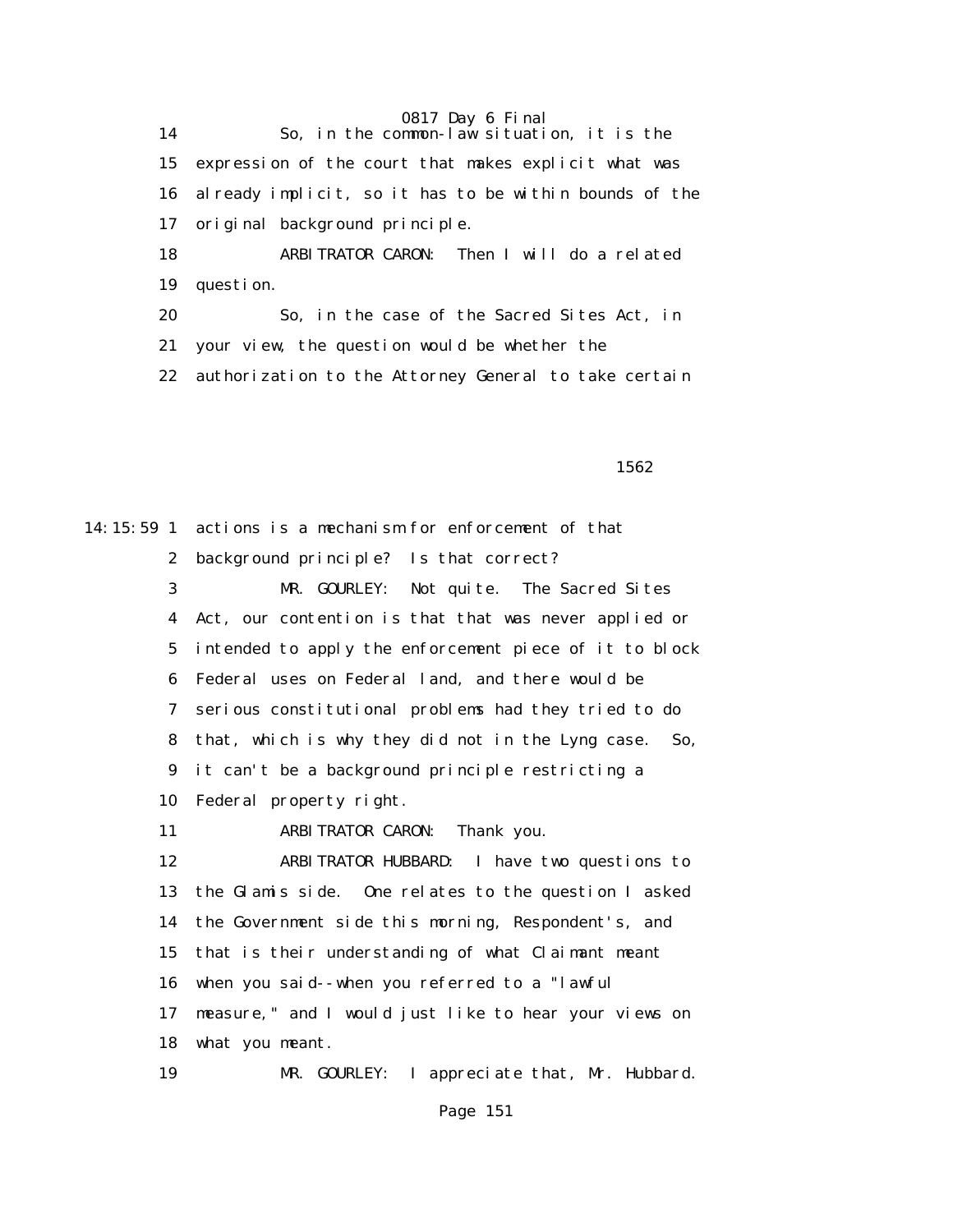20 My shorthand presentation of the opening was 21 certainly not meant as Respondent has taken it, to 22 truncate our argument that the California measures are

 $1563$ 

14:17:43 1 arbitrary in their purpose and effect and also not 2 rational.

> 3 What I was trying to contrast was the 4 procedural unlawfulness of the Federal measures with 5 the procedural regularity of the State measures so as 6 only meaning to say these measures--we don't contest 7 that the California measures were--that was a lawfully 8 enacted statute for S.B. 22. They followed the 9 procedures, Governor Davis signed it, that the 10 regulatory process for the SMGB regulations was 11 followed. They noticed it. There was comment period. 12 They promulgated the emergency. They had another 13 comment, I guess. I'm not sure they had a comment 14 period on the first one, but on the second one they 15 did, and it was finally enacted. 16 That does not detract--in the context of 17 international law, that does not detract from the fact 18 that, having followed that procedure, it still could 19 have an illegal impact, a violation of the 20 international law, and particularly of the fair and 21 equitable treatment standard encompassed in 1105. 22 ARBITRATOR HUBBARD: Thank you.

<u>1564</u>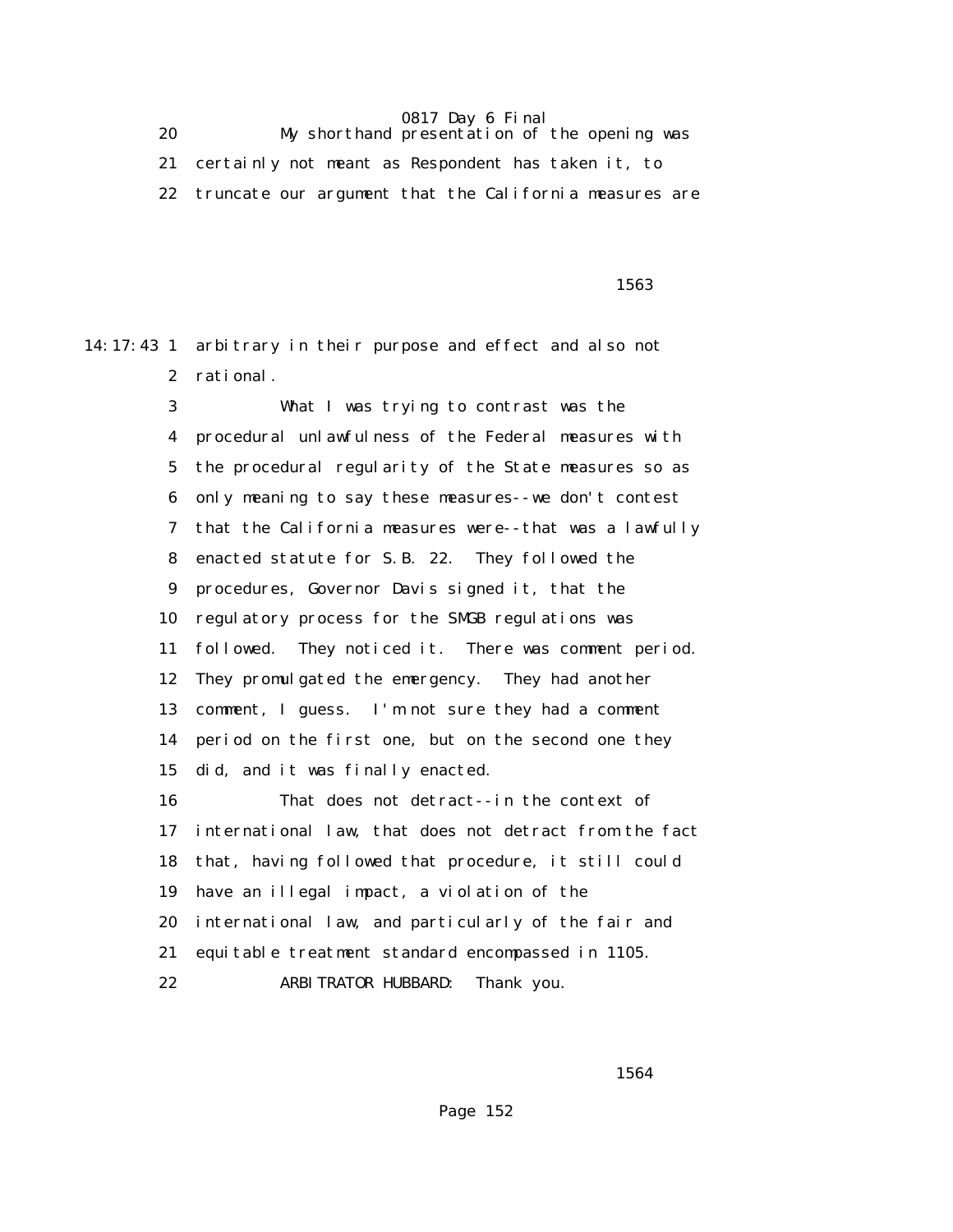| 14: 19: 17 1     | My second question relates to the                       |  |  |
|------------------|---------------------------------------------------------|--|--|
| $\boldsymbol{2}$ | swell-factor issue. We heard yesterday that it's not    |  |  |
| 3                | that significant a factor in terms of valuation.<br>And |  |  |
| 4                | even assuming that to be true, we did hear at least a   |  |  |
| $\bf 5$          | couple of times this morning that it's important in     |  |  |
| 6                | other situations, in other issues. And as you           |  |  |
| 7                | probably detected, I think all of us have had some      |  |  |
| 8                | confusion about the various percentage figures that     |  |  |
| $\boldsymbol{9}$ | had been set forth in various and sundry documents.     |  |  |
| 10               | And is there anything that you can point us             |  |  |
| 11               | to that shows that I think it's the 35 percent factor   |  |  |
| 12               | has some specific genesis other than just something     |  |  |
| 13               | that Behre Dolbear came up with?                        |  |  |
| 14               | MR. McCRUM:<br>I will address that,                     |  |  |
| 15               | Mr. Hubbard.                                            |  |  |
| 16               | We have a number of additional things to                |  |  |
| 17               | point to. We have tried to address this at length       |  |  |
| 18               | this week to clear this up, and there is a Behre        |  |  |
| 19               | Dolbear Report of December 2006, which is, of course,   |  |  |
| 20               | in the record. We have two appendices to that report    |  |  |
| 21               | that, one of which we referred to a number of times     |  |  |
| 22               | earlier this week, which was the WESTEC Report of       |  |  |
|                  |                                                         |  |  |

#### $1565$

|   | 14:20:53 1 February 1996 that said as much as a 700-foot |  |  |
|---|----------------------------------------------------------|--|--|
|   | 2 thickness of conglomerate will be exposed by the pit   |  |  |
|   | $3$ wall.                                                |  |  |
| 4 | But a related appendix to that Behre Dolbear             |  |  |
|   |                                                          |  |  |

5 Report is an excerpt from the well-known BLM 2002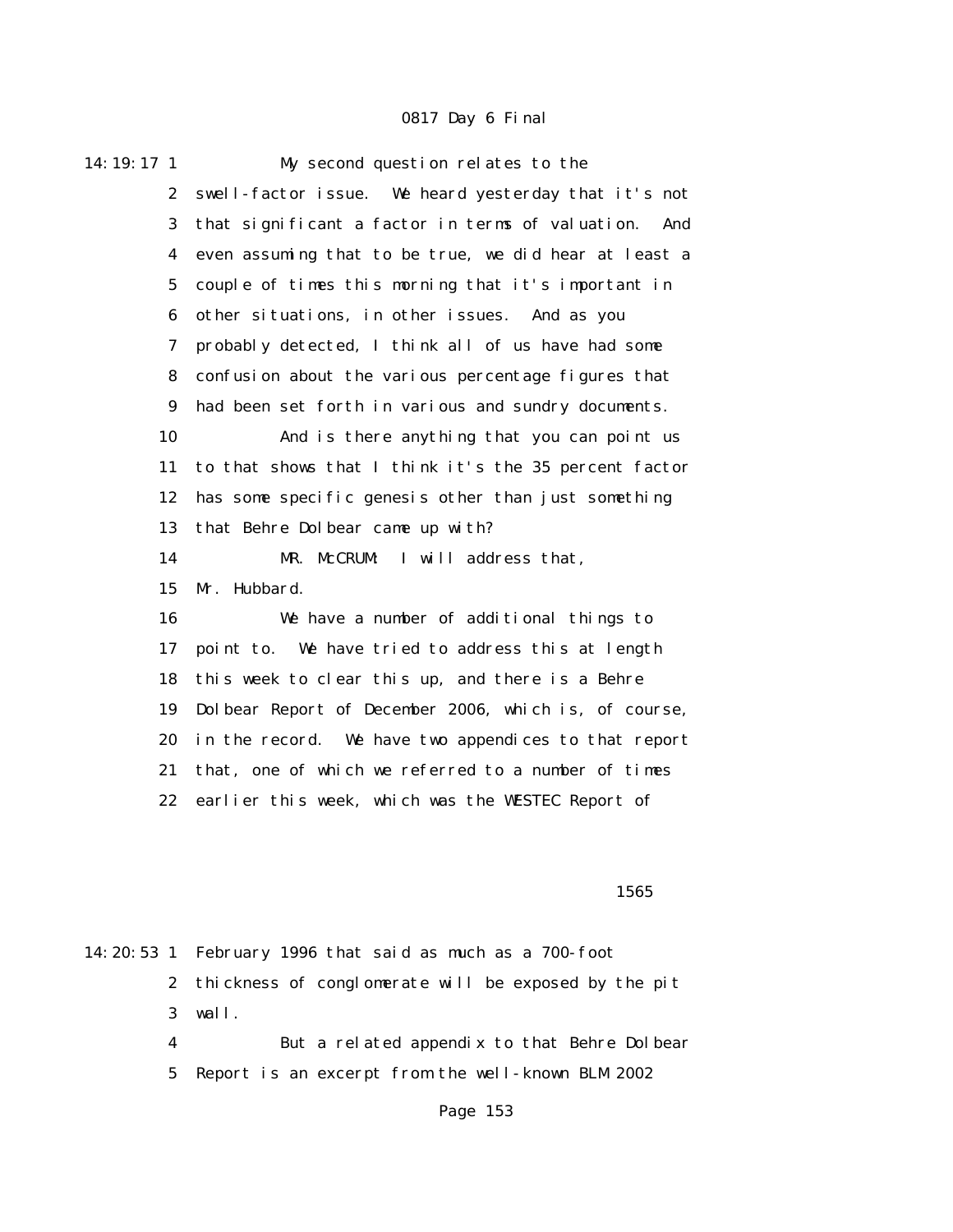6 Mineral Report which contains a site geology 7 cross-section, and this cross-section is through the 8 mine pits, and it shows very clearly that the--all 9 material above the ore zone is tertiary conglomerate. 10 It is not identified as unconsolidated gravel. From 11 an aerial perspective on this geologic map, it does 12 show alluvium, and that is only across the surface of 13 the property. In the cross-section, the alluvium is 14 so thin it doesn't even show up on the cross-section. 15 So, this is one of the things that Behre 16 Dolbear pointed to to address the reality that the 17 swell factor that they had calculated from the 18 Feasibility Study in 1996, which was the--which was 19 addressed in their very first report, and they did a 20 derivation of what they believed was the correct swell 21 factor from the 1996 Feasibility Study, when Norwest 22 first raised questions and said Behre Dolbear had made

#### $1566$

14:22:21 1 a reference to the term "gravel" in its initial report 2 and Norwest seized on that as well as other references 3 to gravel and said, "Oh, this must mean unconsolidated 4 gravel." Behre Dolbear came back and said the 5 35 percent swell factor that we have calculated is out 6 of the Feasibility Study--that's the Final 1996 7 Feasibility Study--is entirely consistent with the 8 geologic cross-section. It's consistent with WESTEC. 9 And at that point, Behre Dolbear also 10 referred to the Church Chart Handbook which Norwest 11 had acknowledged the significance of that to say that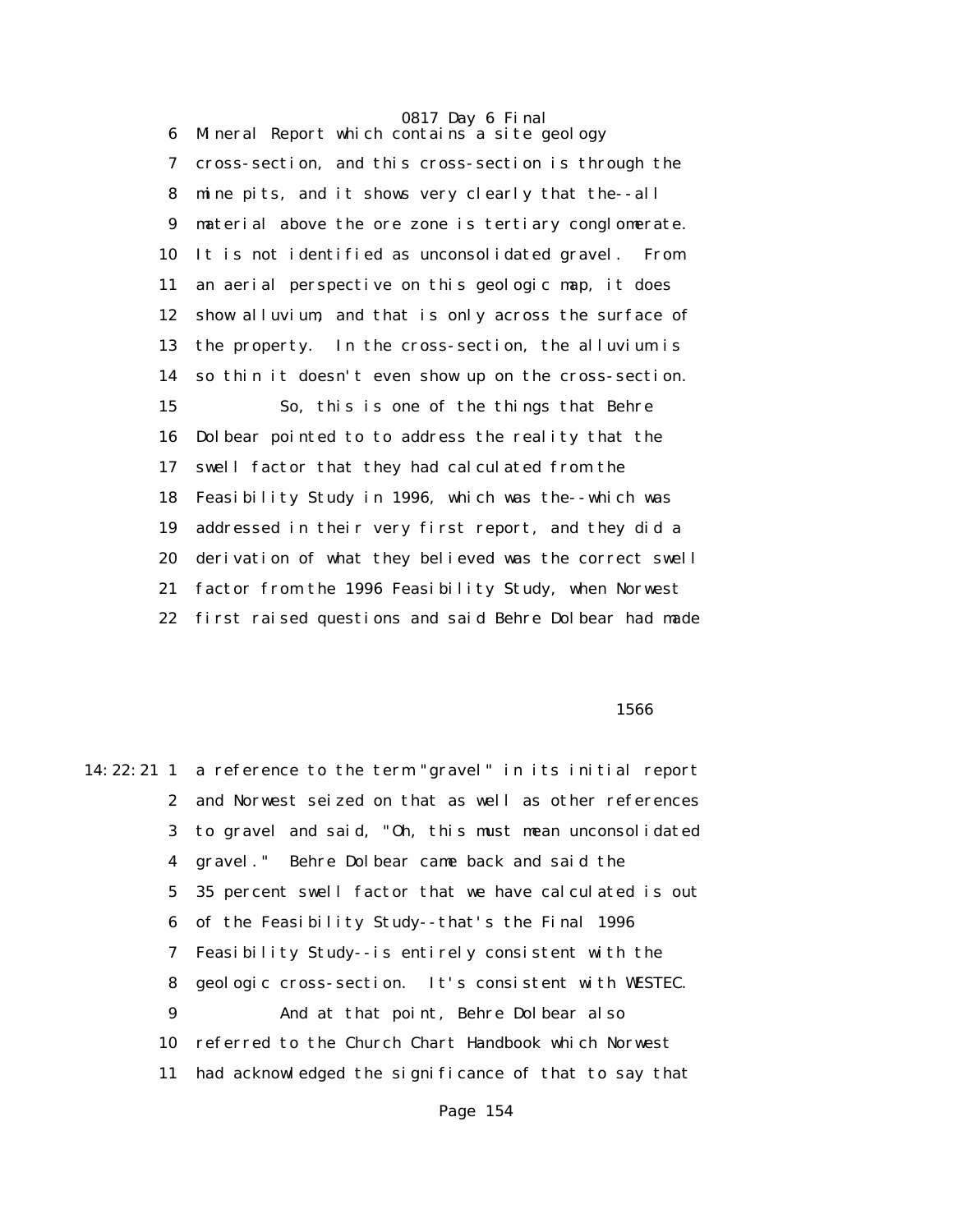0817 Day 6 Final 12 33 percent is the correct swell factor for 13 conglomerate. A higher swell factor was appropriate 14 for all other rock types identified. There was no 15 significant alluvium, just a couple of feet of 16 alluvium at the surface of the property. So, Behre 17 Dolbear then pointed to that as corroborating the 18 swell factor that it had calculated from the 1996 19 Feasibility Study.

 20 Now, also bearing on this, we have heard--the 21 calculation that Behre Dolbear reflects after this 22 issue had been raised in its December 2006 report is

 $1567$ 

14:23:38 1 at page 27 and page 28 of its--this is its second 2 report, December 2006. It discusses in detail the 3 various Glamis records that had been referred to by 4 the Government expert and taken out of context to 5 seize on the term "gravel," which was not nearly as 6 significant a factor in the mine-planning stage as it 7 is now in the backfilling stage when you're dealing 8 with all of this material having swelled and expanded 9 and now having put back into the pit. 10 And that then raises the issue of the 11 Government's assertions that no Glamis documents, 12 internal company documents, have, in fact, referred to 13 the 35 percent swell factor, and there is a couple of 14 documents that do bear on this that I want to refer 15 you to. 16 First, I have copies of the excerpts I'm 17 referring to from the Behre Dolbear Report from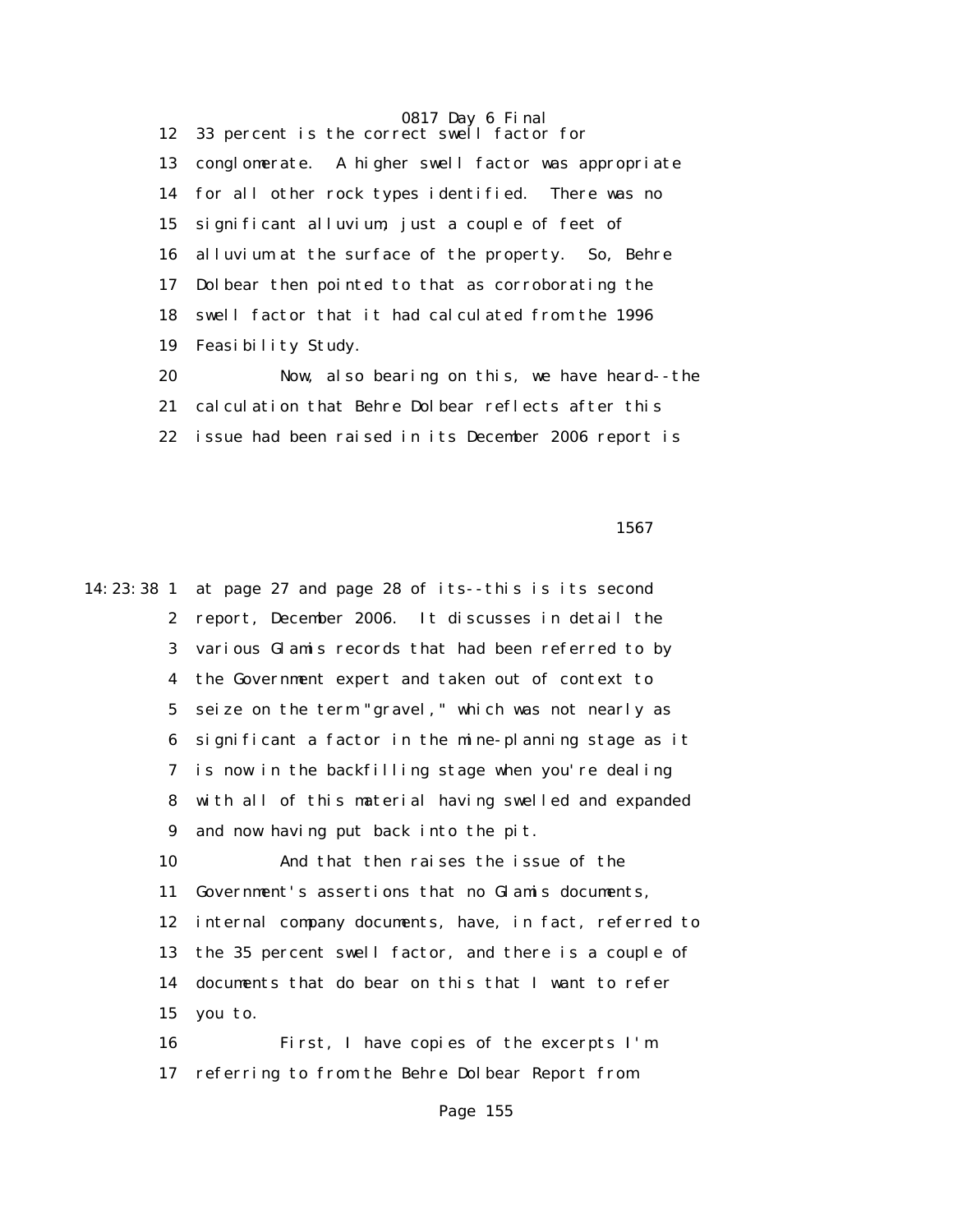18 December 2006. We will share with the Tribunal and 19 counsel. These are all in the record. 20 But the other documents that we have heard 21 quite a bit about from the Government is the Glamis 22 internal valuation from January 9th, 2003.

 $1568$ 

14:25:03 1 It should be kept in mind, this is just three 2 weeks after these emergency backfilling regulations 3 come into effect, and I will pass around copies of 4 this additional document, as well. 5 This is just three weeks after the emergency 6 backfilling regulations come into effect. Glamis 7 prepares this chart and looks at the figure for the 8 gold price that it is using at that time of \$300 an 9 ounce, calculates a negative value, which is clearly 10 indicated on the chart. And so, from a business 11 standpoint, the business is killed. 12 But the same one-page memo states that 13 "Without backfilling and recontouring, the Imperial 14 Project disturbs 1,302 acres. The recontouring 15 requirement forces disturbance of essentially the 16 entire 1,571-acre site in order to meet the 25-foot 17 limitation. This is over a 20 percent increase in 18 disturbance. Additionally, an estimated 19 15 million gallons of fuel would be consumed to 20 complete this backfilling work." 21 Now, the document that I'm referring to right 22 now is Appendix F to a Norwest report, so this is a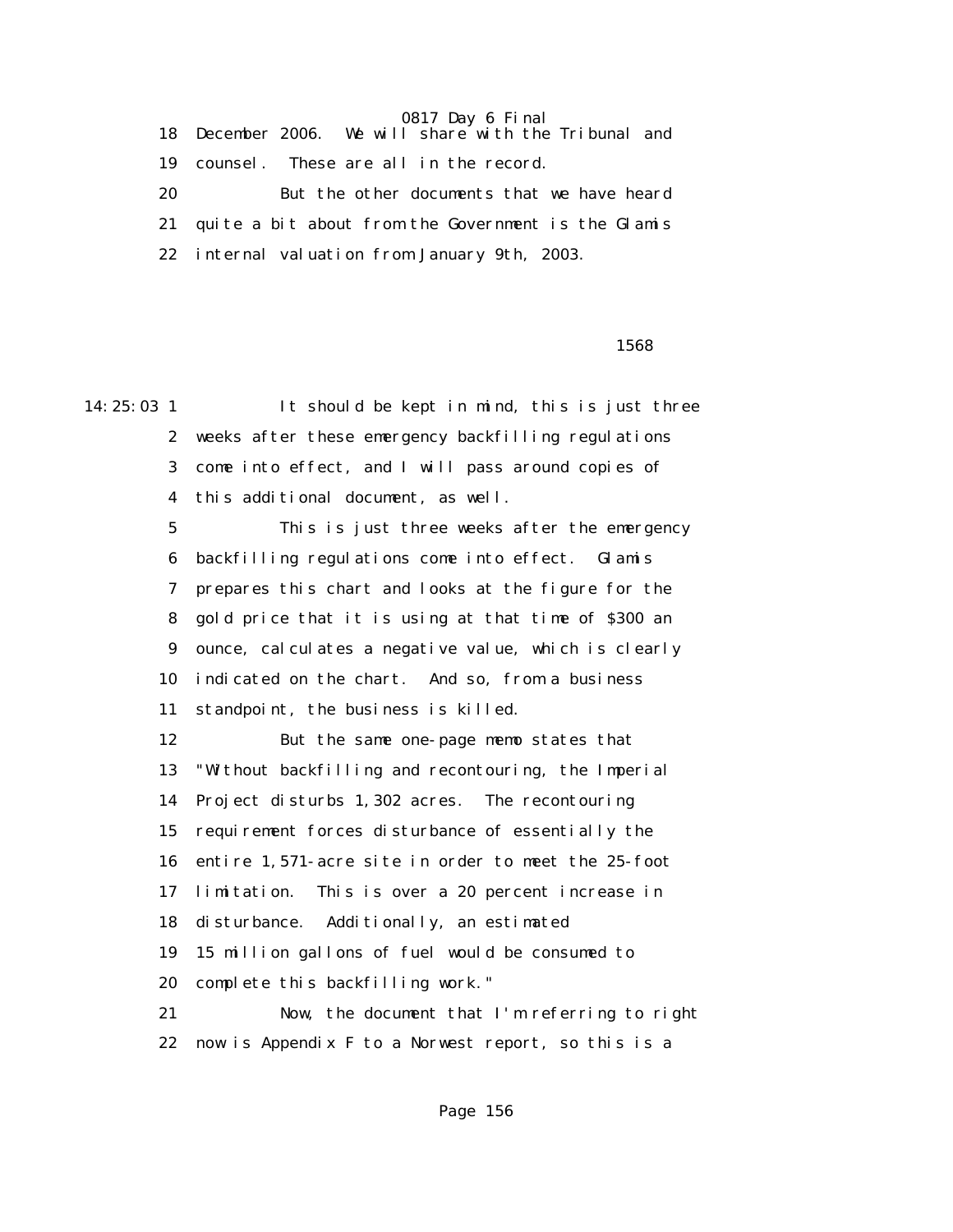$1569$ 

14:26:19 1 compilation of this document that has been put 2 together by the Government expert. I believe it's 3 Appendix F in the first and second Norwest Report. 4 If you look right after the memo--this is the 5 memo from Jim Voorhees to Chuck Jeannes, Kevin 6 McArthur, dated January 9, 2003--there then is a 7 statement regarding Imperial Project backfilling, 8 initials JSV, and it states December 2003, that--it 9 repeats the same finding that relative to the 1,302 10 acres with the backfilling, 1,571 acres will be 11 disturbed. In other words, the disturbance will get 12 bigger when you're doing the backfilling, the 13 21 percent increase, which is the same thing that had 14 been stated and found in the internal company 15 valuation that the Government has referred so much. 16 Stated in this Voorhees memo, it says, "Average swell 17 factor is 35 percent." 18 So, this was a compilation that had been put 19 together by Norwest of Glamis internal documents that 20 reflects the 35 percent swell factor, and that swell 21 factor is what causes the area of disturbance to

22 increase.

1570

14:27:39 1 So, we have corroboration of the 35 percent 2 swell factor here. We have corroboration of it by the 3 Church report or Church Handbook which applies to the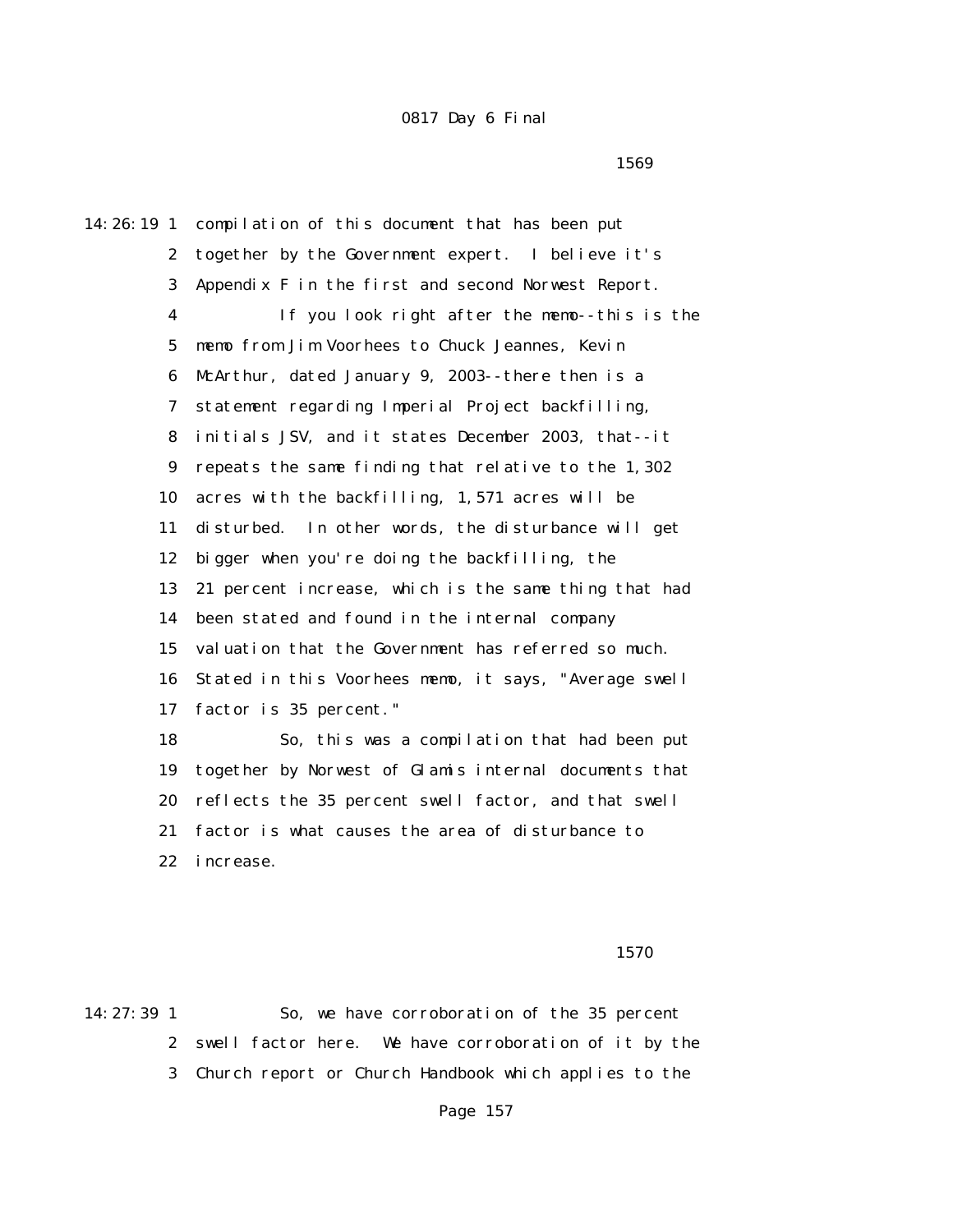4 geology, which is indisputably known at the site to be 5 conglomerate, not unconsolidated gravel, as Norwest 6 continues to refer to the material. In testimony this 7 week, Conrad Houser said the material is 79 percent 8 alluvium. That's just not a credible statement. 9 That's our perspective on the swell-factor 10 issue. I trust we have it addressed. 11 Now, on the magnitude issue of this, 12 Navigant, in their very initial report, identified 13 this as a major issue affecting the cost. Norwest, in 14 its second report, identified this as one of the major 15 disputes between the parties affecting the value, and 16 they referred to the issue as is the material gravel 17 or cemented conglomerate? And they framed the issue 18 as that affecting the swell-factor issue. 19 Behre Dolbear addresses the economic impact 20 of the swell-factor issue in particular in summary in 21 their rebuttal statement of July 2007, and they state

22 that the combination--they give different numbers for

#### 1571

14:29:06 1 the backfilling, for the cost of filling the material 2 back into the pit as a result of the swell factor, and 3 it's--the figures are specified at page six of the 4 Behre Dolbear rebuttal report, and they identify the 5 swell-factor issue as one of the major issues 6 affecting the economics of the Project that caused the 7 net present value that Navigant has identified to go 8 to a negative \$7.1 million, which is much more 9 consistent with the Behre Dolbear conclusions.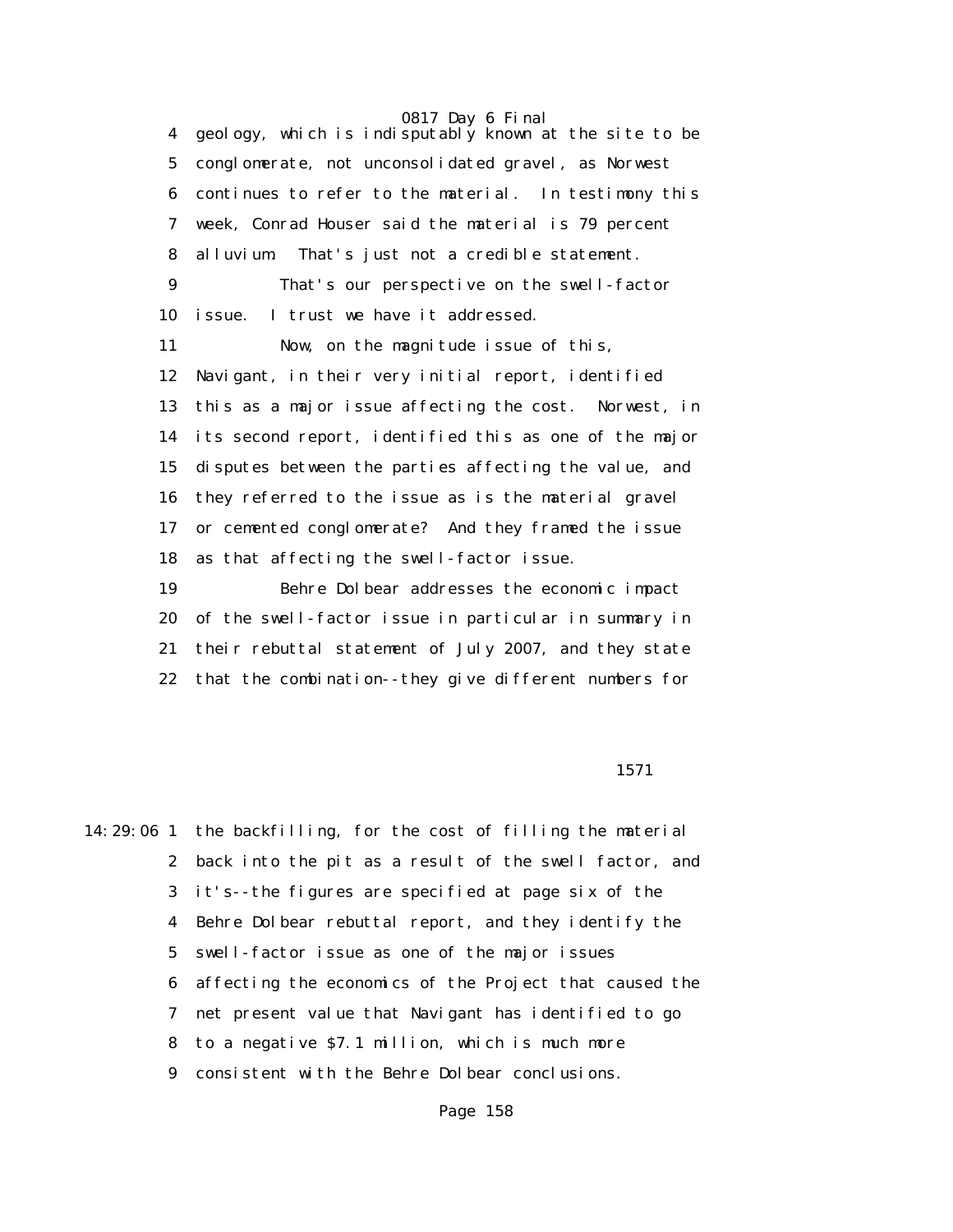| 10 | ARBITRATOR HUBBARD: Thank you.                           |
|----|----------------------------------------------------------|
| 11 | No further questions.                                    |
| 12 | ARBITRATOR CARON: I just wanted to follow up             |
|    | 13 for a moment with a few questions, and at some point, |
|    | 14 although we are directing these more at Claimant, it  |
| 15 | doesn't mean that if Respondent wishes to reply at one   |
|    | 16 point, this is a question-and-answer period, although |
|    | 17 I don't think we want to turn it into very long       |
| 18 | presentations on each question. So, I think brief        |
| 19 | responses are probably appropriate.                      |
| 20 | On the one hand, Mr. McCrum, I think you have            |
| 21 | led us to a particular source for the 35 percent,        |
| 22 | where it stated in the 2 December 2003 document here.    |

1572

14:30:41 1 Respondent, in its presentation, has said it's relied 2 on this series of documents in the nineties that were 3 developed, in which the swell factor is listed as 4 23 percent in that final table. 5 And when I reviewed those documents, there is 6 a series of them before the--it becomes titled 7 "bankable." And although it remains 23 percent, some 8 of other figures on the pages are changing, the loose 9 density is changing a little bit, and so some 10 calculations are going on. It doesn't seem to be 11 merely a repetition of the previous document 12 precisely. Something has transpired. When the first 13 bankable document is issued, then they become static 14 over the next several repetitions of that. 15 So, one statement made was "bankable" meant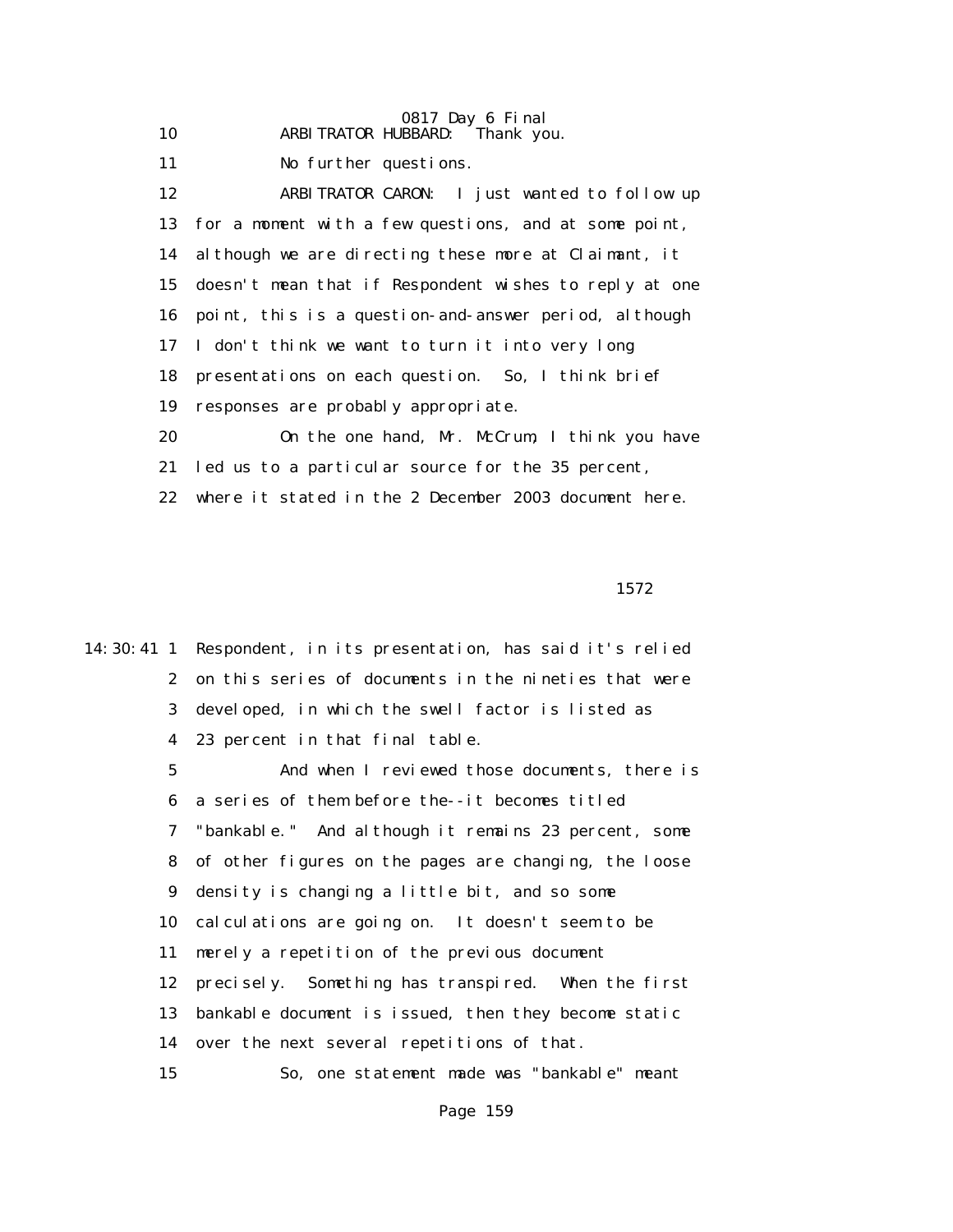16 something in the mining industry or in this business. 17 Do you have a sense of what that means? 18 MR. McCRUM: Yes, Professor Caron. In this 19 case, the bankable feasible study is the document--the 20 1996 Final Feasibility Study, which is the document 21 that Behre Dolbear references in their reports, and 22 they looked to that report--

1573

14:32:07 1 ARBITRATOR CARON: Just first, could I know 2 what the word "bankable" means. 3 MR. McCRUM: "Bankable" means a Final 4 Feasibility Study upon which investment decisions can 5 be made, and I believe some of the documentation the 6 Government shared is not actually--is not referring to 7 the Final Feasibility Study itself, which is what 8 Behre Dolbear is looking at the Final Feasibility 9 Study and looking at data which is set forth in there 10 from which they made an engineering determination of 11 what the swell factor was. 12 ARBITRATOR CARON: And the Final Feasibility 13 Study is dated--sorry, if you could refresh my memory 14 on this. 15 MR. McCRUM: Final Feasibility Study is in 16 1996. I don't have the exact date in front of me 17 right now. 18 ARBITRATOR CARON: And the Final Feasibility 19 Study does not have the figure of 23 percent? 20 MR. McCRUM: The Final Feasibility Study has 21 data set forth that Behre Dolbear made a calculation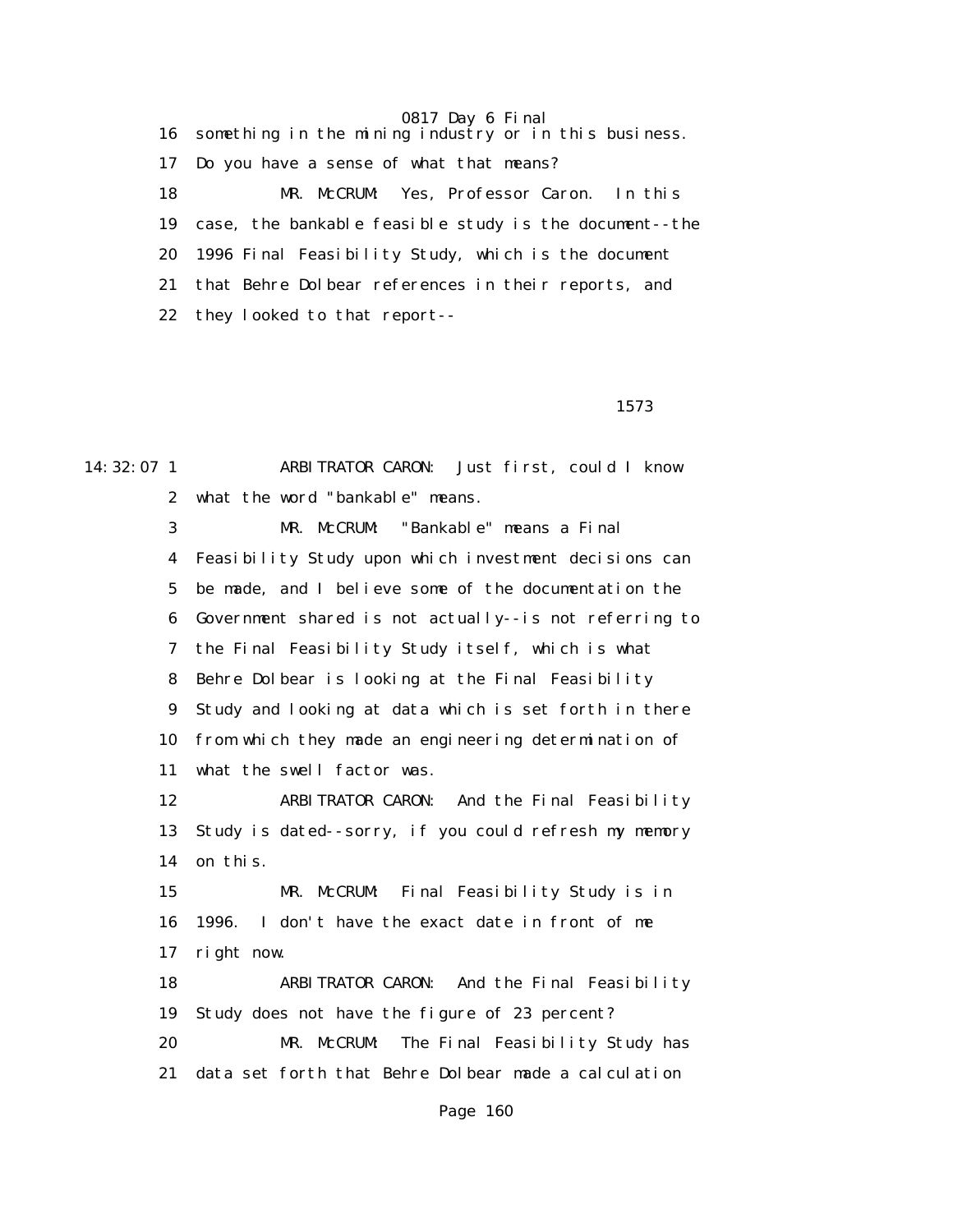22 of what they believe the swell factor was. In other

1574

14:33:23 1 words, they did a first principles reanalysis of the 2 Feasibility Study and determined what the swell factor 3 was.

> 4 MR. GOURLEY: Behre Dolbear, when you go to 5 their report, sites to the specific numbers that they 6 took from the Final Feasibility Report on rock density 7 to calculate the 35 percent. So, it's not mysterious, 8 as it was implied yesterday. The calculation is laid 9 right out in the report.

> 10 The documents that the Government--you know, 11 the 10 or 11 or whatever it was, you might note that 12 the chart that shows 23 percent says "assumed." It's 13 assumed 23 percent. And it goes back to the 14 November '94 Kevin McArthur assumption, and that 15 goes--is simply repeated in each document. There is 16 no variation in it, as you have observed, because it's 17 simply taking what they have based the Project on at 18 the beginning. It doesn't take the calculation from 19 the Final Feasibility Study.

 20 ARBITRATOR CARON: Let me summarize and then 21 just ask a Respondent to comment on it. So, what I 22 understand to say is, yes, the number 23 is in the

1575

14:34:56 1 1996 report, but it is not, didn't I? I'm sorry, I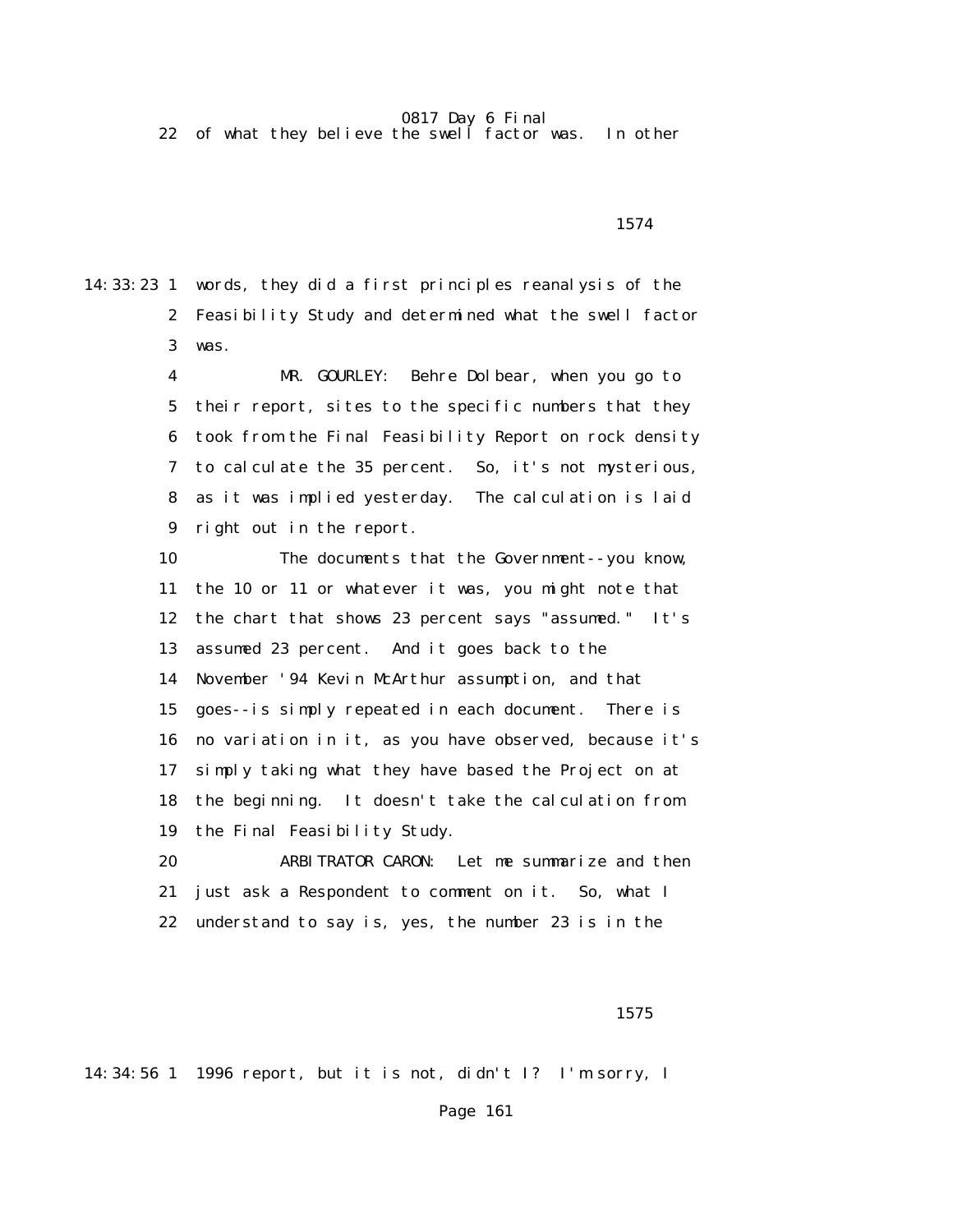0817 Day 6 Final 2 heard you say that data was taken from that first 3 principles approach Behre Dolbear made the final 4 calculation; correct? 5 MR. McCRUM: Behre Dolbear made the 6 calculation from what they believed was the 7 appropriate data to look at in the Final Feasibility 8 Study to make the determination, yes. And then it had 9 been corroborated by all this other information that 10 has been referred to. 11 ARBITRATOR CARON: Let me ask for a brief 12 comment from Respondent, and then I will stop at that 13 point. Thank you. 14 MS. MENAKER: Just very briefly, we note the 15 '96 Feasibility Study, as the Tribunal has noted, 16 doesn't state a swell factor. Again, Behre Dolbear is 17 independently deriving it from the numbers in there. 18 Now, they have said the numbers in that Final

 19 Feasibility Study somehow bore upon the calculation of 20 the swell factor, but the internal Glamis documents 21 that we provided to the Tribunal, some of them 22 postdate 1996, the date of the Final Feasibility

1576

14:36:09 1 Study. So, not only did we have the bankable study, 2 which, as the Tribunal noted, the numbers changed and 3 were recalculated over the time. Although the 4 23 percent always remained the same, that was a 5 bankable study.

> 6 Now, if what Glamis is suggesting is that 7 there were some numbers in the Final Feasibility Study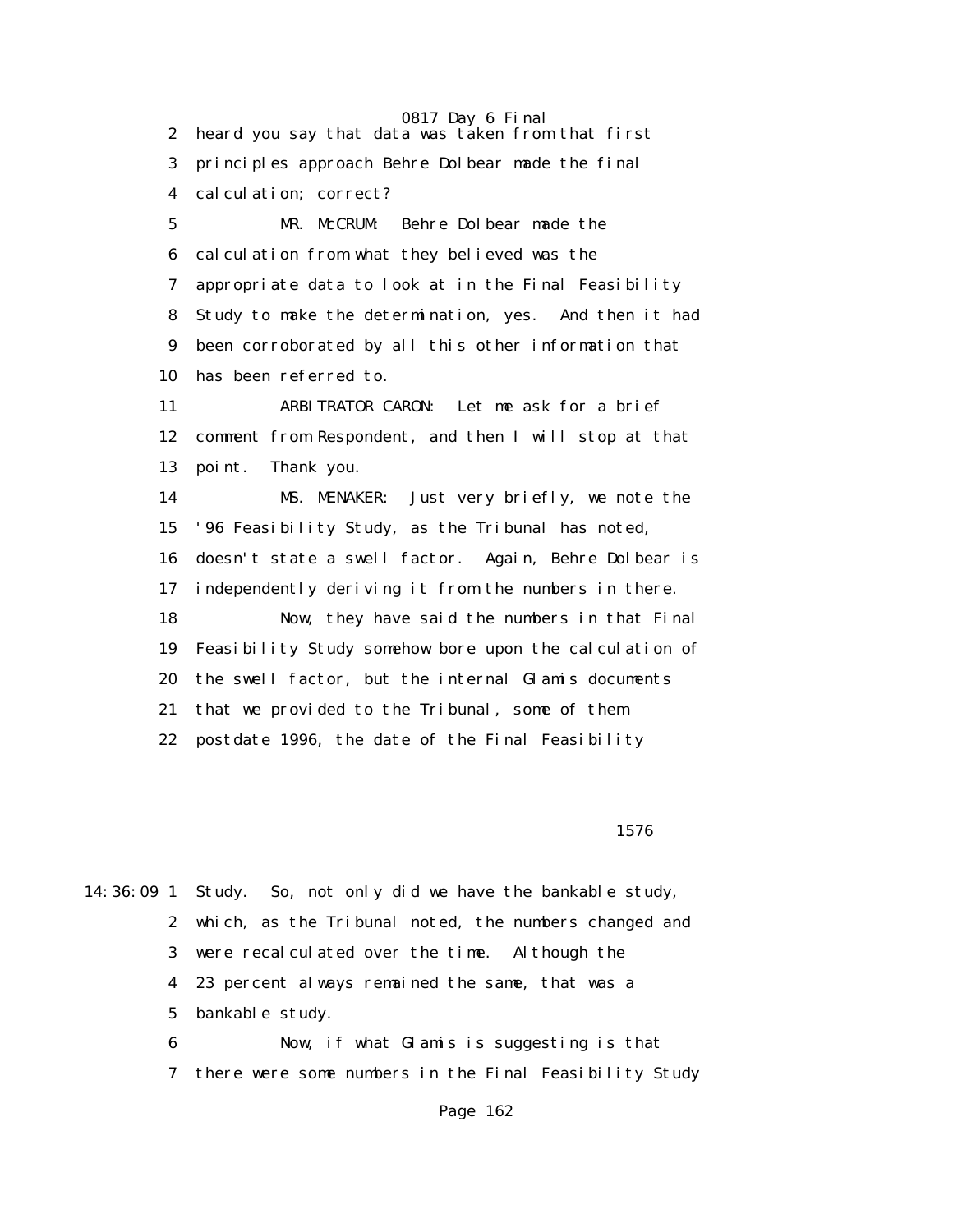0817 Day 6 Final 8 that somehow cast that into doubt, that doesn't 9 explain why in 1998 and 1999 they were still working 10 from documents that were their internal budgeted 11 analyses that still used the 23 percent swell factor. 12 ARBITRATOR CARON: Can I just ask your--the 13 statement was also made that, on the series of reports 14 from Dan Purvance, that although the year is changing, 15 the number 11/99 is repeating--94 is repeating in the 16 upper corner. And I think the implication--what 17 Mr. Gourley was saying is that that reflects an 18 initial project assumption, and some numbers are 19 changing, and some numbers are purposefully remaining 20 constant in those documents. 21 So, let me just ask for your comment.

22 MS. MENAKER: Until this dispute arose, there

1577

14:37:28 1 had been no other internal subsequent analyses that 2 have emerged. So, even if in the '94 document that 3 was the initial data, yes, they did more work, some of 4 those numbers changed the underlying data. It did not 5 affect the analysis, at least for the swell factor, 6 but to the extent that they're now saying, "Well, that 7 is old information," this is information that has gone 8 up to the highest levels of the corporation over 9 almost a decade of time. 10 And so, it's just not credible to assert that 11 that was just initial data that was somehow cast into

12 doubt. They haven't shown any other internal

13 documents that cast that information into doubt. The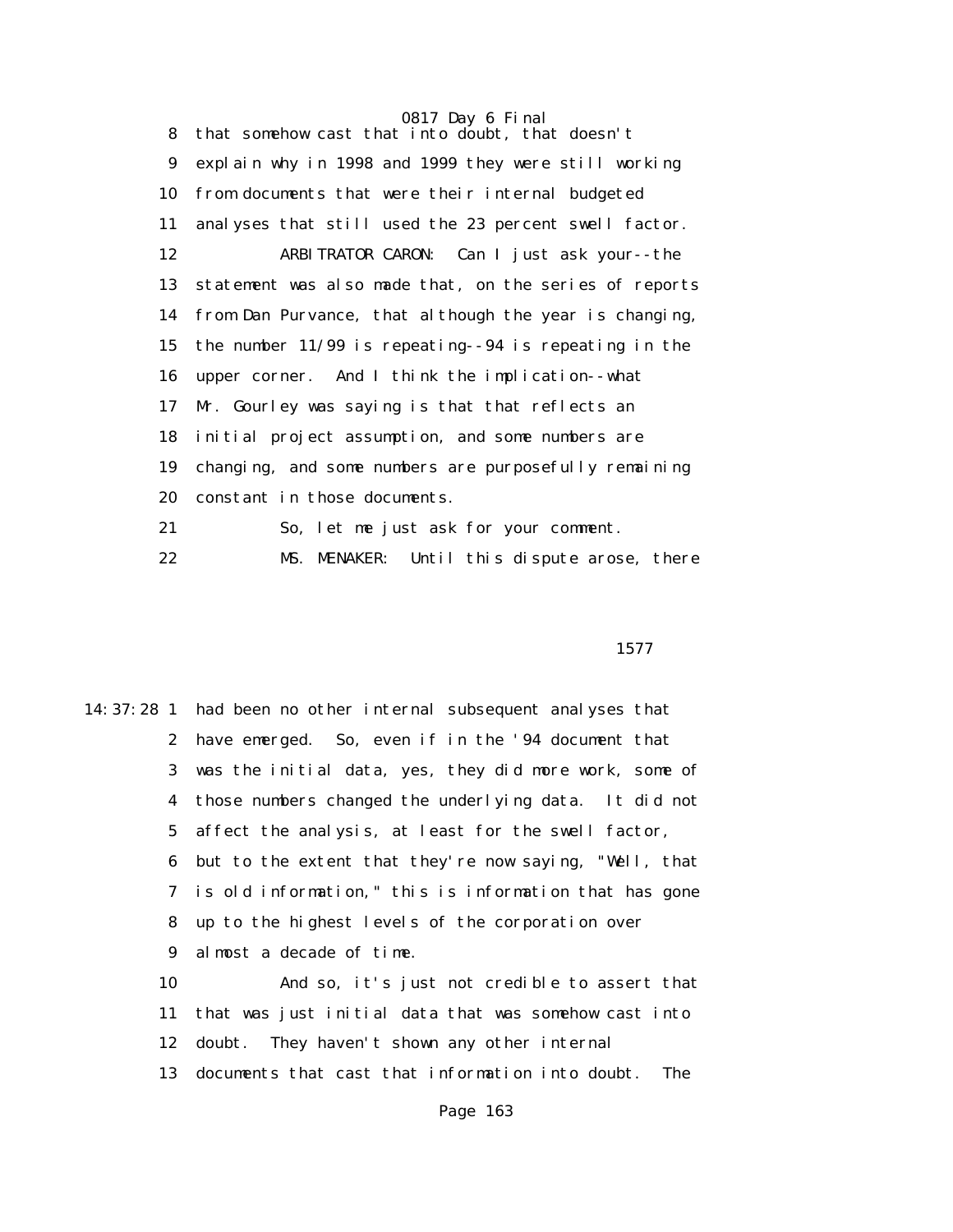14 only thing they have pointed to, again, is this '96 15 study, which doesn't calculate a swell factor. They 16 tried to derive independently a new swell factor from 17 that document. But again, their internal documents 18 don't reflect that. Their internal documents still 19 reflect they are still standing with the 23 percent 20 swell factor.

 21 And I just note that the 2003 model used by 22 both parties also states 23 percent swell factor.

1578

14:38:50 1 PRESIDENT YOUNG: I want to ask about that 2 from a slightly different angle, which is the 3 23 percent does end up as an assumption in the 4 documents.

> 5 Where does that come from? I'm a little hazy 6 because, indeed, as you demonstrate, many of the 7 things say 35 percent or 33 percent, some say 30 to 8 40. Nobody really says 23. Norwest says that they 9 got it, but they got it from Glamis's numbers, and 10 independently confirmed which meant that they read 11 Glamis's numbers twice, as nearly as I can tell. 12 So, where does the 23 come from? 13 MR. McCRUM: This number shows up in some 14 very preliminary internal company records from 1994 15 when there were some initial efforts to identify the 16 swell factor in the 1994-1995 time frame, and that 17 data just gets simply repeated. And I think it's 18 clear that the information was spurious, and it 19 conflicts with the actual data that was known about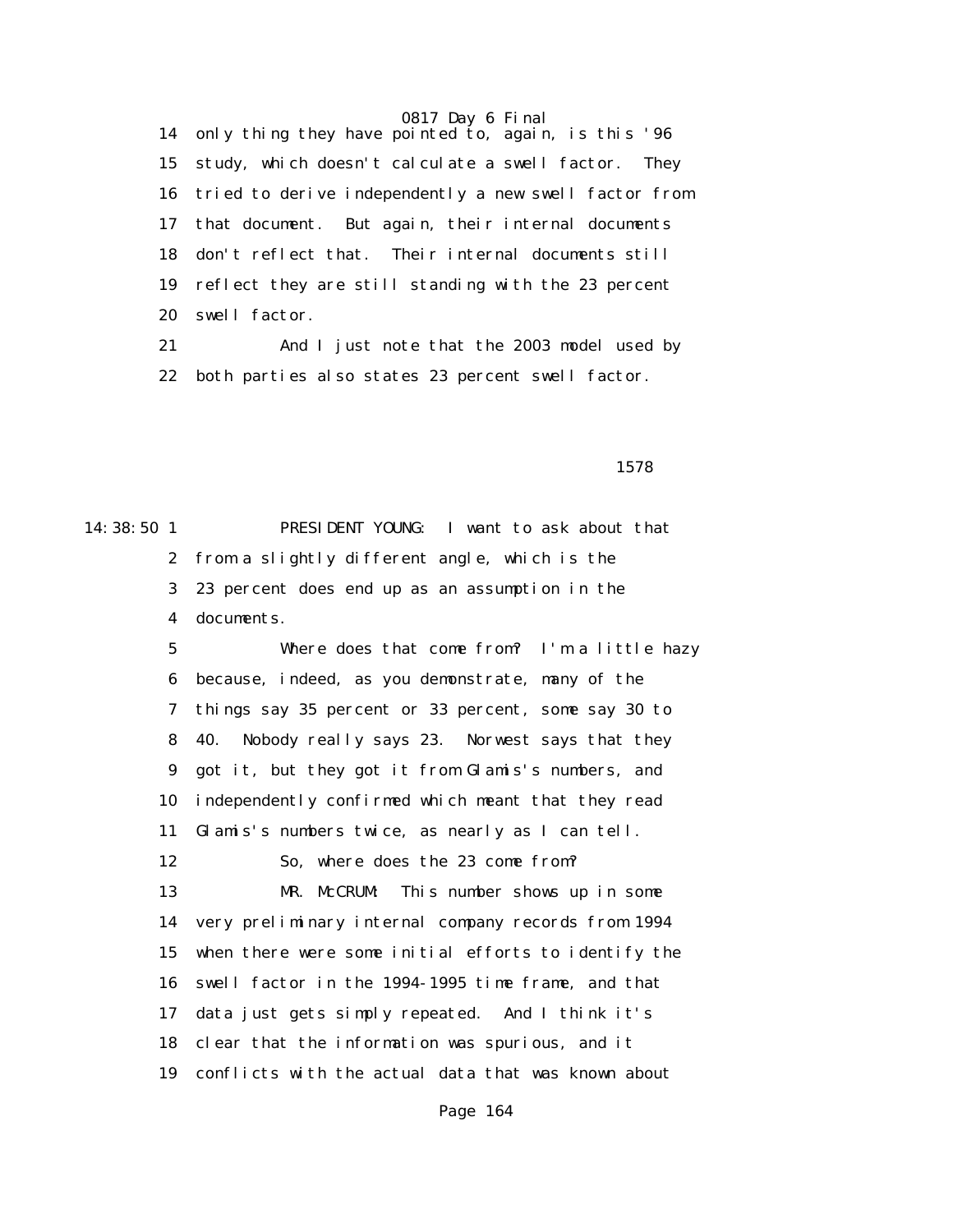20 the site at the time and is known now, which is that 21 that swell factor is not consistent with the vast 22 material being conglomerate, which is why we have the

1579

14:40:14 1 Norwest expert saying--referring to the large amount 2 of material as being alluvial gravel material, which 3 it clearly is not, which the geologic cross-section 4 shows.

> 5 So, we have that data in a very preliminary 6 internal record being repeated a number of times, and 7 that has been seized upon to try to make an issue out 8 of this.

 9 PRESIDENT YOUNG: Let me shift the focus to 10 something that I think may amount to sheer dollar 11 amounts that will have more impact that I would like 12 to have a little clarification on.

 13 There is a dispute over the appropriate price 14 to use in valuing the gold ranging from \$325 an ounce 15 to 600 something an ounce. That obviously affects 16 significantly valuation figures. Behre Dolbear 17 chooses the 10-year average figure in the report they 18 did for you; but, in subsequent reports, they seem to 19 focus on a weighted average of 10-year average and 20 six-month spot prices.

 21 Why didn't they use that in the report, and 22 what am I to take from that?

 $1580$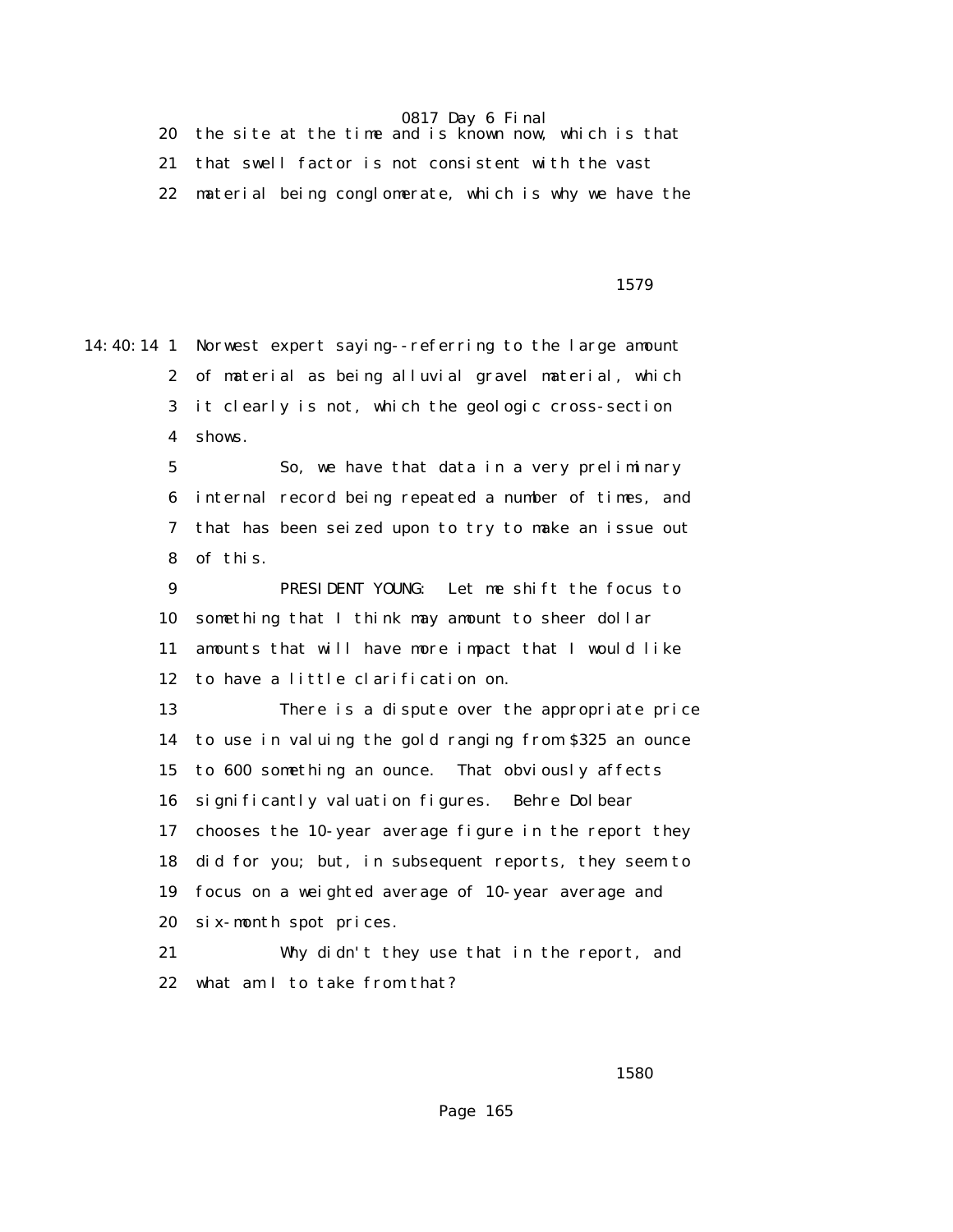| 14:41:26 1       | Behre Dolbear had stated that a<br>MR. McCRUM:            |  |  |  |
|------------------|-----------------------------------------------------------|--|--|--|
| $\boldsymbol{2}$ | long-term gold price average is their traditional         |  |  |  |
| 3                | typical approach and the approach that they follow,       |  |  |  |
| 4                | and that is the approach they used in this valuation.     |  |  |  |
| $\mathbf{5}$     | They do also say that the primary data                    |  |  |  |
| 6                | valuation to look at is the date of this action that      |  |  |  |
| 7                | dramatically changed the economics of the Project as      |  |  |  |
| 8                | of December 2002, and that has been the primary focus     |  |  |  |
| 9                | of their valuation.<br>That has been the primary          |  |  |  |
| 10               | response by Norwest and Navigant to look back at that     |  |  |  |
| 11               | point in time.                                            |  |  |  |
| 12               | And we think that that's the appropriate                  |  |  |  |
| 13               | time, and one of the cases that Ms. Menaker referred      |  |  |  |
| 14               | to yesterday would support that approach, the Whitney     |  |  |  |
| 15               | Benefits case, as an appropriate time to look back in     |  |  |  |
| 16               | time. At that time, the 10-year average and the spot      |  |  |  |
| 17               | price was pretty much the same, and that is the           |  |  |  |
| 18               | appropriate analysis, we believe.                         |  |  |  |
| 19               | MS. MENAKER: Mr. President, if we may offer               |  |  |  |
| 20               | a comment on your prior question, if we may.<br><b>If</b> |  |  |  |
| 21               | that's okay.                                              |  |  |  |
| 22               | PRESIDENT YOUNG: Let him finish first.                    |  |  |  |
|                  |                                                           |  |  |  |

#### 1581

14:42:33 1 MR. GOURLEY: I just wanted to point one out 2 thing, Mr. President.

> 3 As Mr. McCrum stated, if you look at the date 4 of expropriation--and acknowledging there are

5 different dates that you could use here, but to focus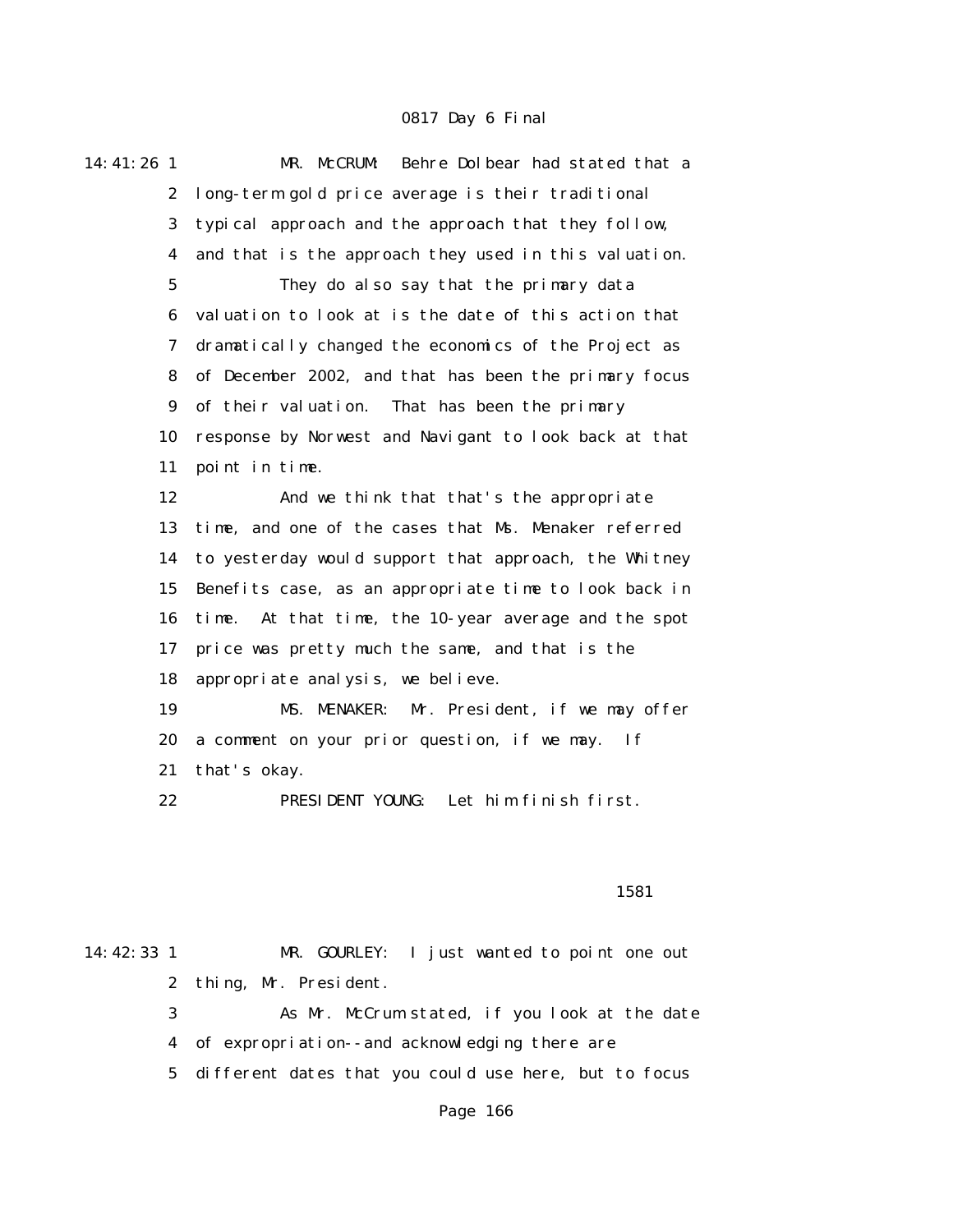0817 Day 6 Final 6 on at least one, we focused on the emergency 7 regulation in December 12--the spot and the long-term 8 average are actually closely aligned, so the spot 9 versus long-term average is not an issue for that 10 piece. It's only an issue when you look in the 11 exuberant gold market of today as to--as you will see, 12 any time that the gold price is dropping, everyone is 13 going to argue, "Well, don't use the average," which 14 is--they will try to capture some of the old, and when 15 it's going up and down, then they will you say, "Wait 16 a minute, how long is it going to stay up?" That's 17 why you use long-term averages. 18 MR. CLODFELTER: I want to make an initial 19 comment and turn it over to Ms. Menaker. 20 It is important to recognize that the parties 21 have advanced valuations at three different dates. 22 The third date is the current valuation of the

 $1582$ 

14:43:45 1 Project, which is somewhat of a red herring. We asked 2 Navigant to do that because Behre Dolbear had made an 3 opinion about the current value of the company, which 4 we thought was very erroneous.

> 5 It's relevant. It's important for us because 6 of the real options value aspect of the valuation of 7 the company on the relevant date, which is, both 8 parties agree, the day after the alleged expropriation 9 date.

 10 On that date, the parties do agree on the 11 appropriate price of gold to use, and they both used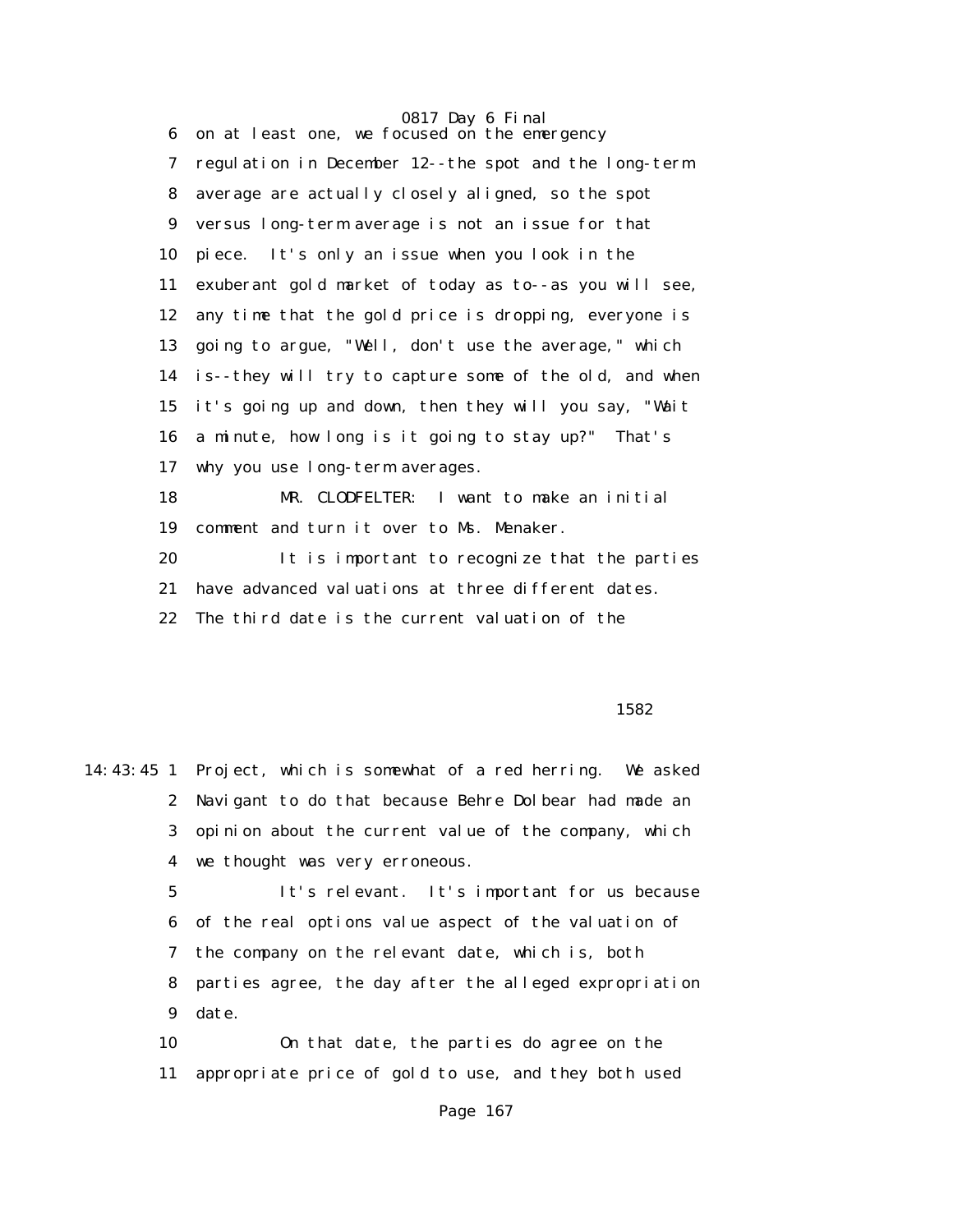12 the same price of gold, so I don't want any confusion 13 about that. The difference on the value today--there 14 is an argument, and it does have an impact on the 15 options value; but, in terms of the price used to 16 value the company as of the day after the alleged 17 expropriation date, the parties are in agreement. 18 PRESIDENT YOUNG: So, if we decide against 19 Respondent, you don't want a \$150 million valuation. 20 I take the point. 21 MR. CLODFELTER: Yes.

22 MS. MENAKER: Mr. President, if I may just

 $1583$ 

14:44:50 1 follow up on the prior question, the last question you 2 asked regarding swell factor, I want to make two 3 points because Claimant's counsel has now said that 4 those documents--that calculation was somehow cast 5 into doubt, that it was preliminary and no one was 6 really relying on it, and there are two points that I 7 think the Tribunal should keep in mind. 8 First of all, those calculations were made 9 after the core samples were there and after the data 10 was run, and we have seen no subsequent data analysis 11 of those core samples that would seem to cast that 12 into doubt. 13 Second, I would ask the Tribunal to go back 14 to Dan Purvance's first witness statement. And this 15 is after we had located in the discovery this 16 first--the first document which we located, which had 17 this 23 percent, and we put it in. His response to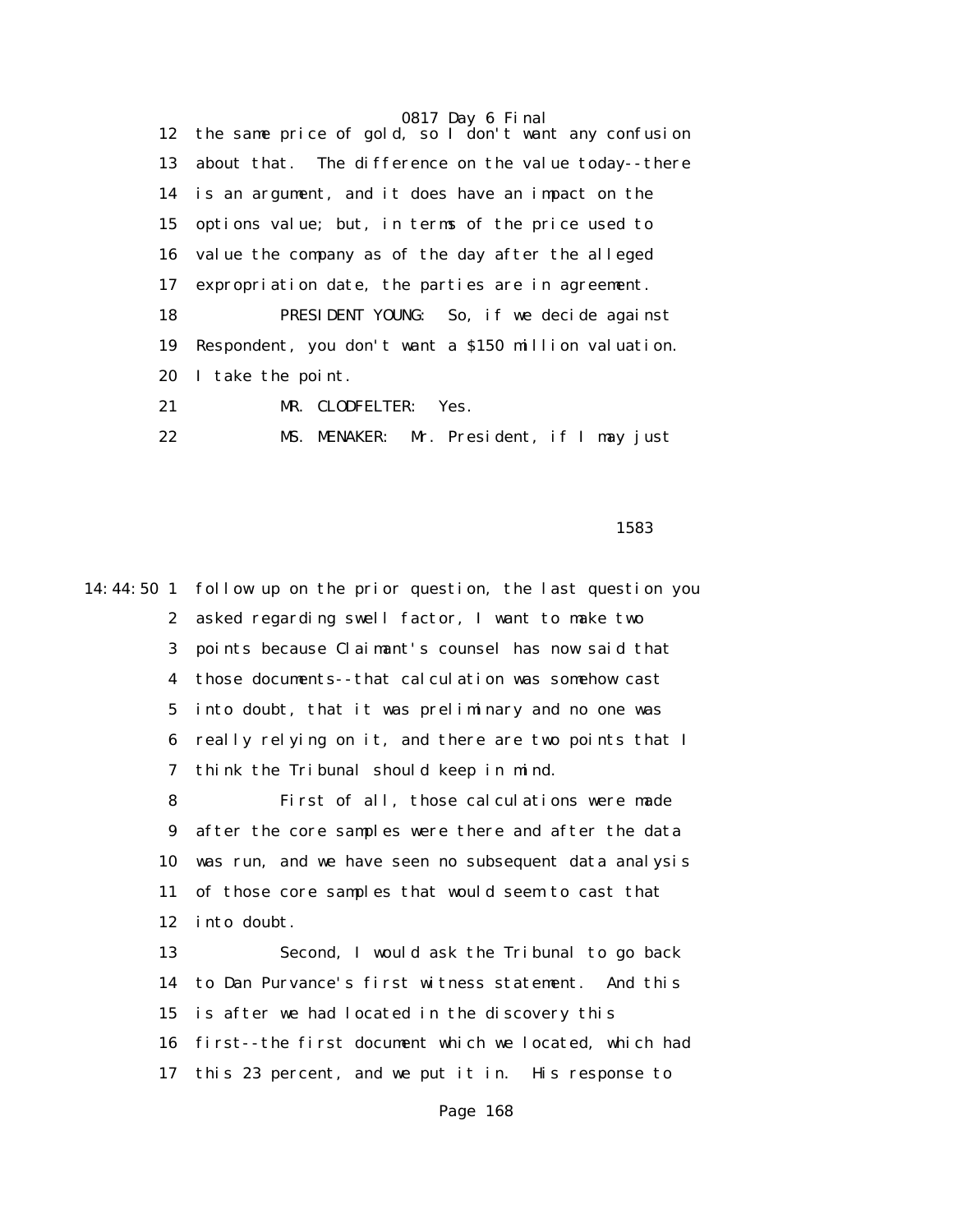0817 Day 6 Final 18 that was, "No, you're wrong. 19 previous pages was the data that I ran. This last 20 page with that 23 percent swell factor was 21 inadvertently attached. It is not part of the same 22 document. That's not what I said. It was only after

<u>1584</u>

14:45:57 1 when we did more searches in the database--as you 2 know, there were lots of documents produced in this 3 arbitration--and came up with a whole host of 4 documents that made it clear that those--that that 5 document was not inadvertently attached. Those same 6 calculations were run over and over." And then, in 7 the second statement, he didn't touch it at all. He 8 never offered another explanation. 9 ARBITRATOR CARON: So, one quick question 10 just on this last point to both Claimant and 11 Respondent. 12 When I had looked at the earlier Purvance 13 yearly statements, again certain numbers are 14 relatively constant, if not constant, and some numbers 15 are becoming refined, although they're not--becoming 16 more precise. It doesn't seem they are moving that 17 far away. 18 And I had assumed that a mining engineer or 19 geologist or someone could take the numbers in that 20 report and calculate the swell factor that shows on 21 the page that is not just an assumption that is 22 independent of the numbers on that page.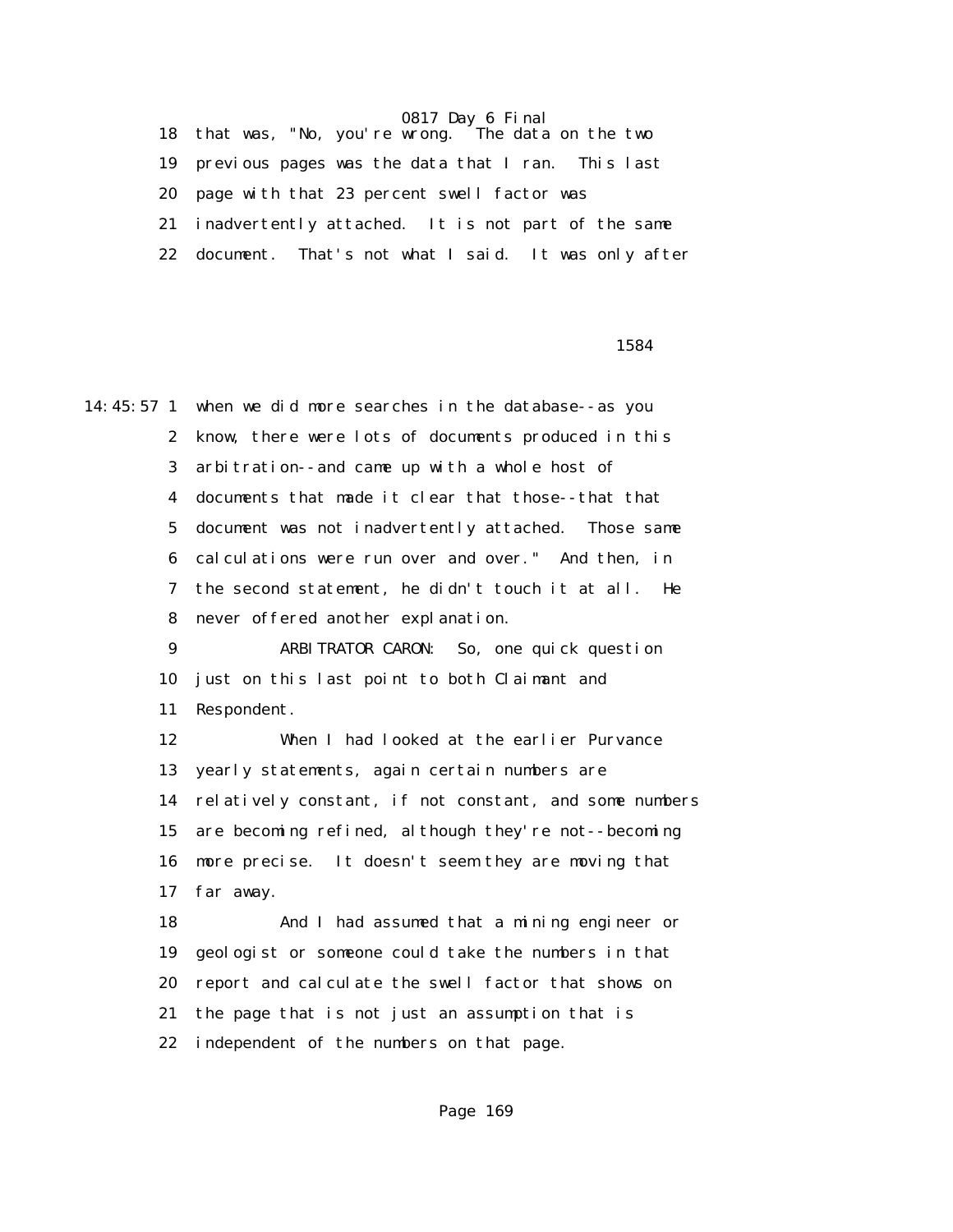$1585$ 

14:47:08 1 So, just am I correct in that view of the 2 report? 3 MR. McCRUM: Mr. Gourley has correctly 4 pointed out that this particular data calculation does 5 refer to an assumed swell factor for one of the key 6 parameters, and that is the data point that keeps 7 being repeated. And Mr. Purvance is primarily the 8 company geologist, and he is an expert on what the 9 rock type is, and that's what we had him testify to 10 here. He testified about the rock samples, that they 11 were representative-- 12 ARBITRATOR CARON: Let me ask--my question is 13 slightly different. 14 The other factors on the page are things like 15 loose density and certain units of measurement--I 16 wasn't quite sure what they were--and I didn't think 17 there was an assumption of the swell factor that was 18 put into a formula; rather, that these empirical 19 numbers were somehow yielding a swell factor. Am I 20 correct in that understanding? 21 MR. McCRUM: These calculations that the 22 Government is relying on do reflect some type of

### $1586$

14:48:21 1 preliminary identification of a swell factor, but the 2 fact is that it is--simply, the issue did not have a 3 magnitude until the complete backfilling was imposed,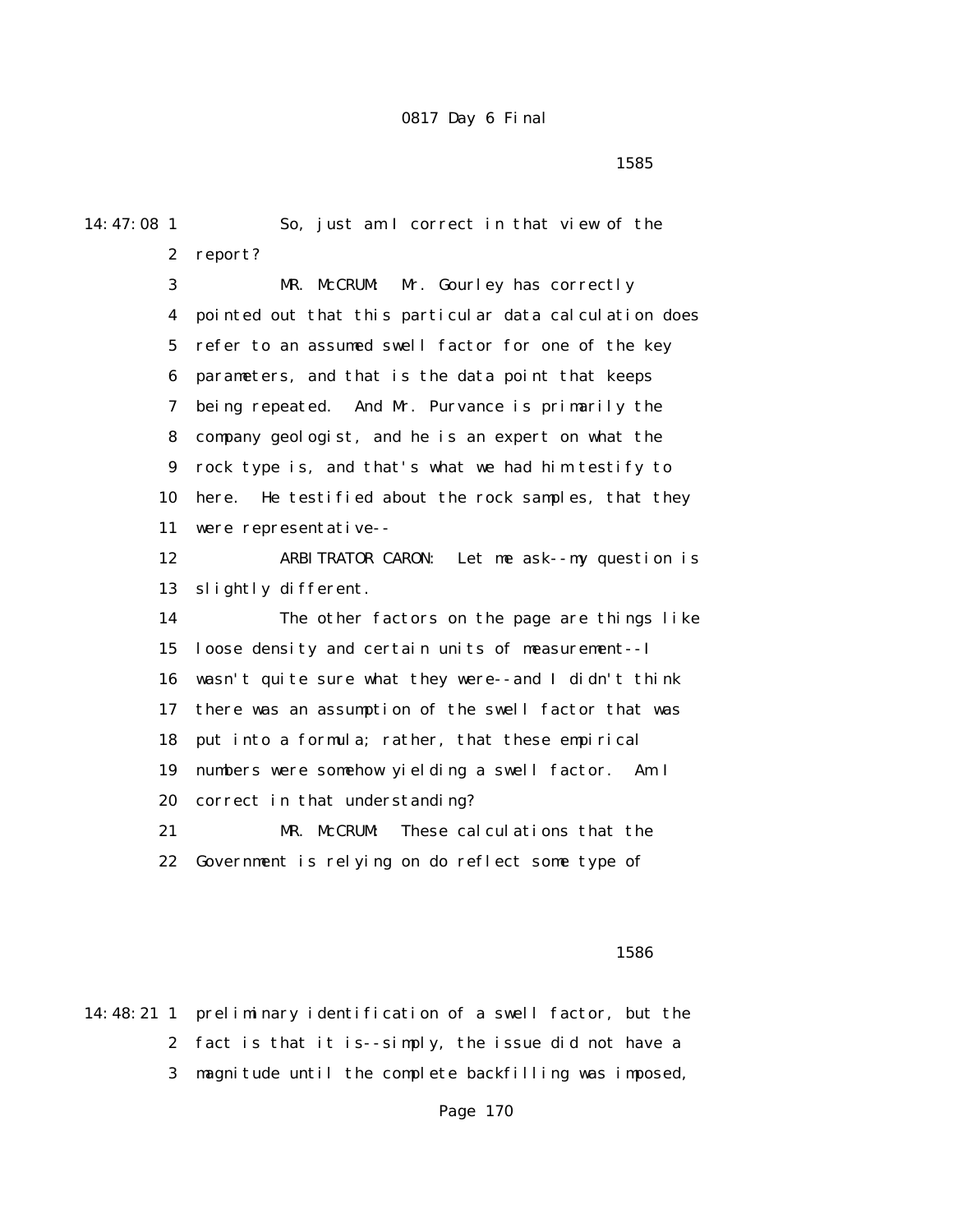4 at which point it became very important to see what 5 the impact of the swell factor was going to be. The 6 magnitude of that issue is far greater now than it was 7 in the mine-planning stage in a mine that wasn't going 8 to be backfilled.

 9 ARBITRATOR CARON: So the answer to my 10 question, based on the data on the page as core 11 samples were analyzed, there is more data--that was a 12 calculated swell factor. I understand you're saying 13 that it was revisited for different reasons, what your 14 answer just was at a later time, but it's a calculated 15 figure? I just want to understand that. 16 MR. McCRUM: I believe these references 17 reflect some calculations. I do not believe they 18 reflect any kind of conclusion that they are 19 characteristic of the conglomerate or waste rock as a 20 whole. 21 ARBITRATOR CARON: Thank you.

22 MS. MENAKER: Just to state that, yes, that

проставляются в подписании в 1587 °C. В 1587 °C. В 1587 °C. В 1587 °C. В 1587 °C. В 1587 °C. В 1587 °C. В 1587

14:49:38 1 was our understanding that the calculation derives 2 from the data right there, which is why I urged the 3 Tribunal to look at the testimony of Mr. Guarnera, who 4 says that he does rely on the data. But, when I asked 5 him whether he relies on the analysis of the data 6 follows that through, his answer was nonresponsive, 7 and he basically just stated that it has a 35 percent 8 swell factor. 9 MR. McCRUM: The only thing further I will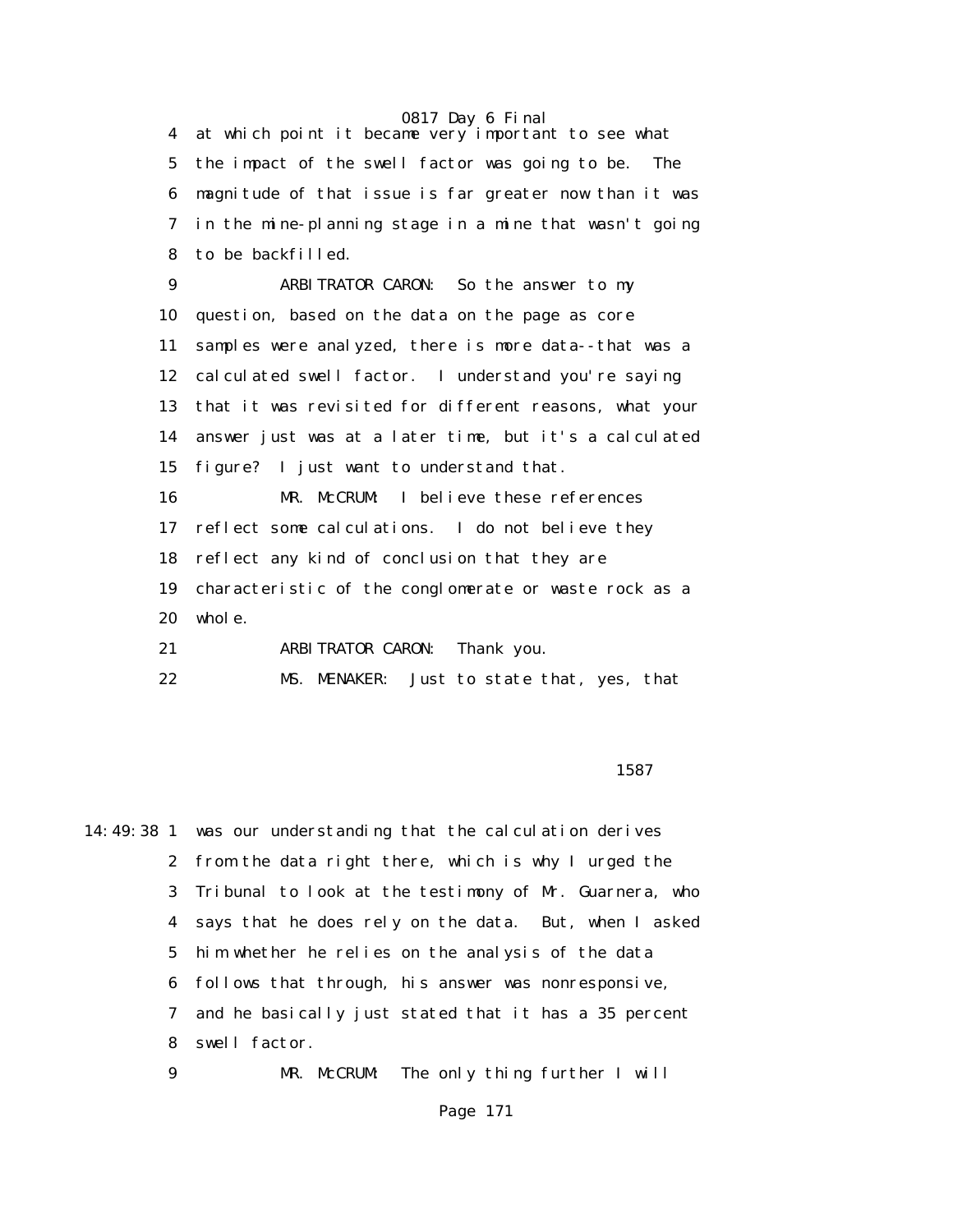10 add is that this is part of the difficulty where we 11 have counsel on both sides trying to address these 12 kinds of technical issues, and we brought in our 13 experts here to address any questions that anyone 14 wanted to put to them. 15 And our understanding was that this was a 16 very preliminary assumed number regarding the swell 17 factor, and it's been relooked at, including in the 18 internal Glamis documents that I referred to at the 19 outset from 2003, where we have a very high-level 20 person, Jim Voorhees, referring to it as 35 percent in 21 the internal company documents. 22 PRESIDENT YOUNG: I would like to shift away

 $1588$ 

14:50:48 1 a little bit from those to ask some legal questions 2 particularly of Claimant because I believe I have 3 asked the same questions to Respondent. 4 One of the questions that seems that I can't 5 quite get my mind entirely around is the nature of the 6 property right I'm talking about here that has been 7 expropriated. What exactly is that property right? 8 Federally created, I presume. Everybody seems to 9 concede some degree of state definition to that 10 property right. I asked Respondent that question. 11 How would Claimant help me guide me through 12 that? What is the nature of the property? What is 13 the definition of that property right and its contours 14 that you are claiming has been expropriated? 15 MR. GOURLEY: The property interest here is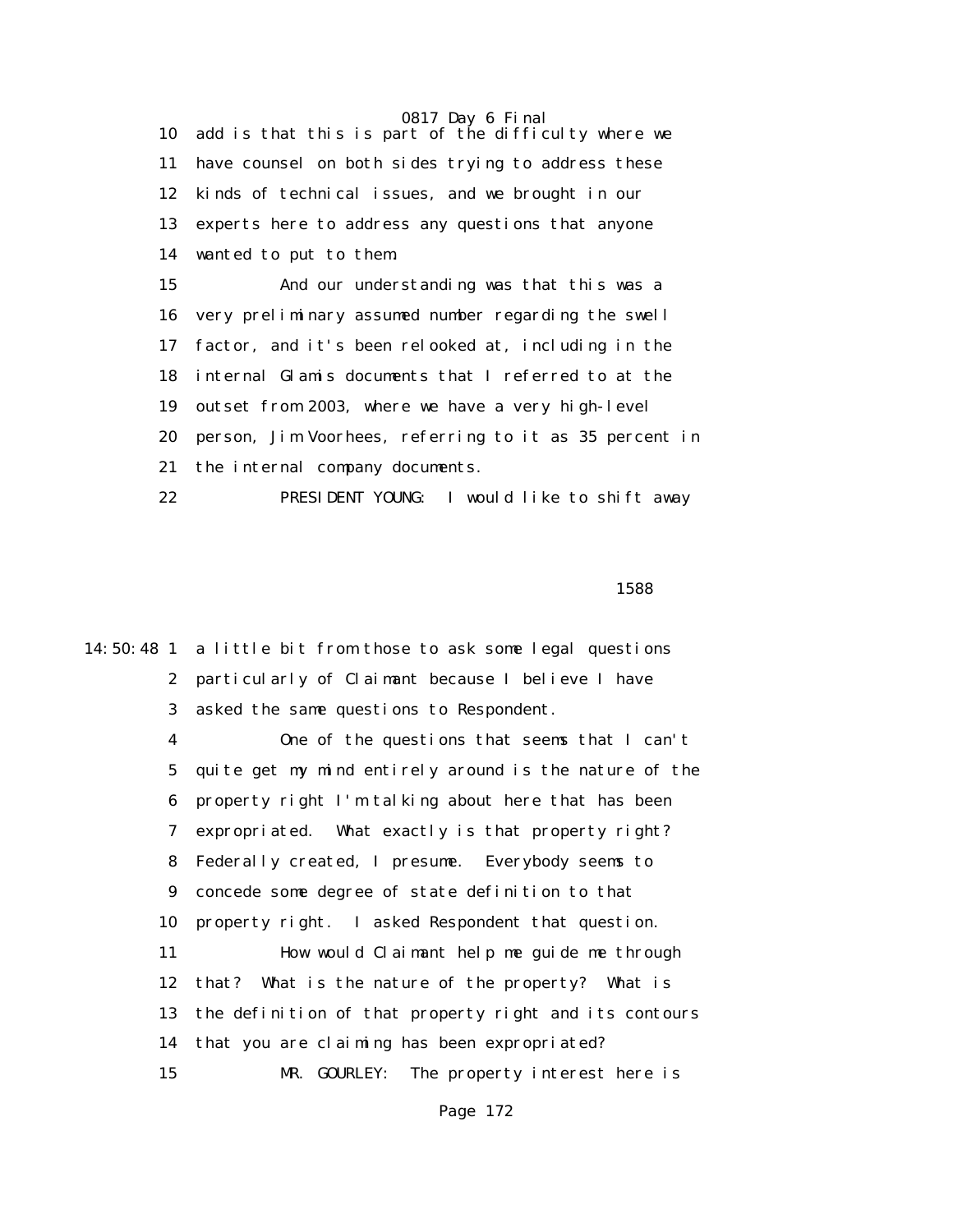16 the mining claims and mill sites which give you full 17 access to the above-ground property, right of egress 18 and possessory interest for extraction, and the right 19 to extract subject to the fact that the property 20 remains the Federal Government's, and they can subject 21 it to use restrictions. And among the use 22 restrictions that they had subjected it to was

 $1589$ 

14:52:29 1 reasonable reclamation, environmental reclamation, 2 both at the Federal level and the State. But there is 3 a limit. 4 PRESIDENT YOUNG: In helping me understand 5 that limit, what do we make of the fact that some 6 states have prohibited open-pit mining altogether? 7 Some states have prohibited cyanide--I can't recall 8 what it is they called it. 9 MR. GOURLEY: Use of cyanide. 10 PRESIDENT YOUNG: Use of cyanide in the 11 heap-leach process and so forth. 12 Are those reasonable restrictions? 13 MR. McCRUM: Well, there was a reference 14 earlier today to some States have banned open-pit 15 mining and done different things, and I think it may 16 have been Ms. Menaker, and I think when she made that 17 statement she may have been referring to States in the 18 sense of countries in the world as opposed to States 19 in the United States. 20 There is a case from the Eighth Circuit court 21 of Appeals involving Lawrence County--South Dakota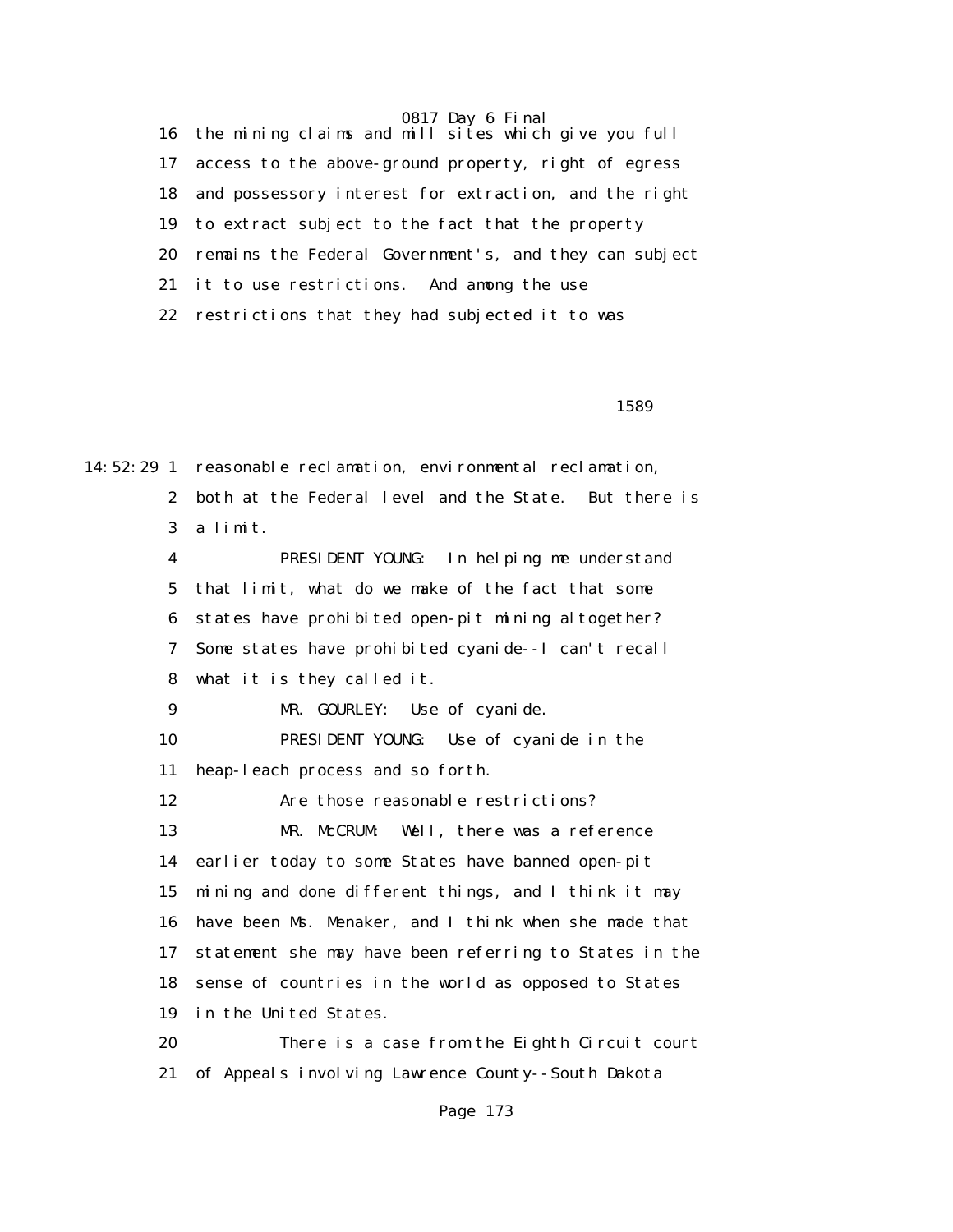22 Mining Association versus Lawrence County where a

 $1590$ 

14:53:56 1 county passed a resolution prohibiting open-pit mining 2 on Federal land. That was held to be preempted by the 3 Eighth Circuit court of Appeals. 4 The cyanide ban is only in the State of 5 Montana in the United States. That was carried out by 6 the State, and the State was exercising an 7 environmental authority to place a restriction on that 8 operation. Whether it was reasonable or not, it's not 9 the issue we have here before us in this case. We 10 have this restriction, unprecedented restriction, on 11 the requiring of complete backfilling. 12 So, I think that that's--I think this 13 presents a very different situation than, frankly, 14 that one in Montana. 15 PRESIDENT YOUNG: Let me ask a question, if I 16 can, about the nature of the expropriatory act on the 17 Federal Government's part. 18 One issue you raise is the delay or the 19 initial denial of the permit, and then that denial is 20 reversed, that Record of Decision is reversed, and it 21 was pending. 22 Is it your claim that the initial denial was

1591

14:55:29 1 the expropriatory act, or that that denial delayed the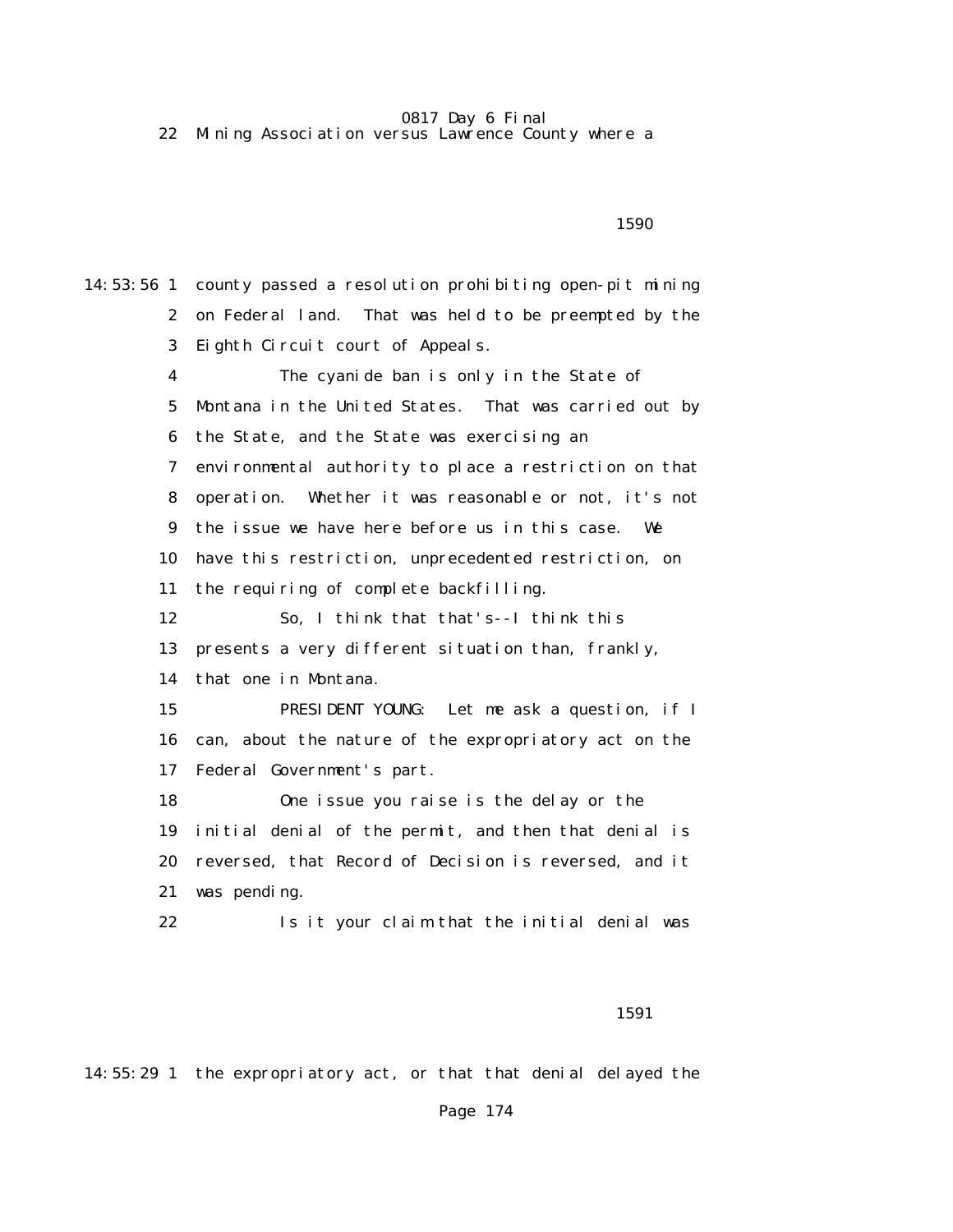2 Government's granting of your Plan of Operation, 3 approving your Plan of Operation, sufficiently long 4 that California took action that was the expropriatory 5 act. So, it's not so much the denial was the act but 6 the denial occasioned a delay that occasioned the act. 7 I'm trying to get a little bit of the sense, what is 8 the Federal role in all this, the relationship between 9 them?

 10 MR. GOURLEY: On the expropriation side, we 11 would say it's really both. Respondent would like to 12 slice every act and have you evaluate each act 13 separately.

 14 This is an indirect expropriation, so you 15 have a continuum of acts. The delay caused us--and 16 the unlawful denial at the Federal level--caused us to 17 lose the right to extract. There is a partial 18 lifting, but there is never a correction of that act, 19 and then you have the State coming in to add further 20 measures on top of that that mean that the Federal 21 Government, apparently--because it has never done 22 this--can't correct fully the original denial by

 $1592$ 

14:56:50 1 approving the mine.

 2 So, we would say it is all the measures 3 together, but you could look at the Federal by 4 themselves as an uncorrected indirect taking. 5 ARBITRATOR CARON: If I could just follow on 6 that. 7 But ultimately, there would be--you're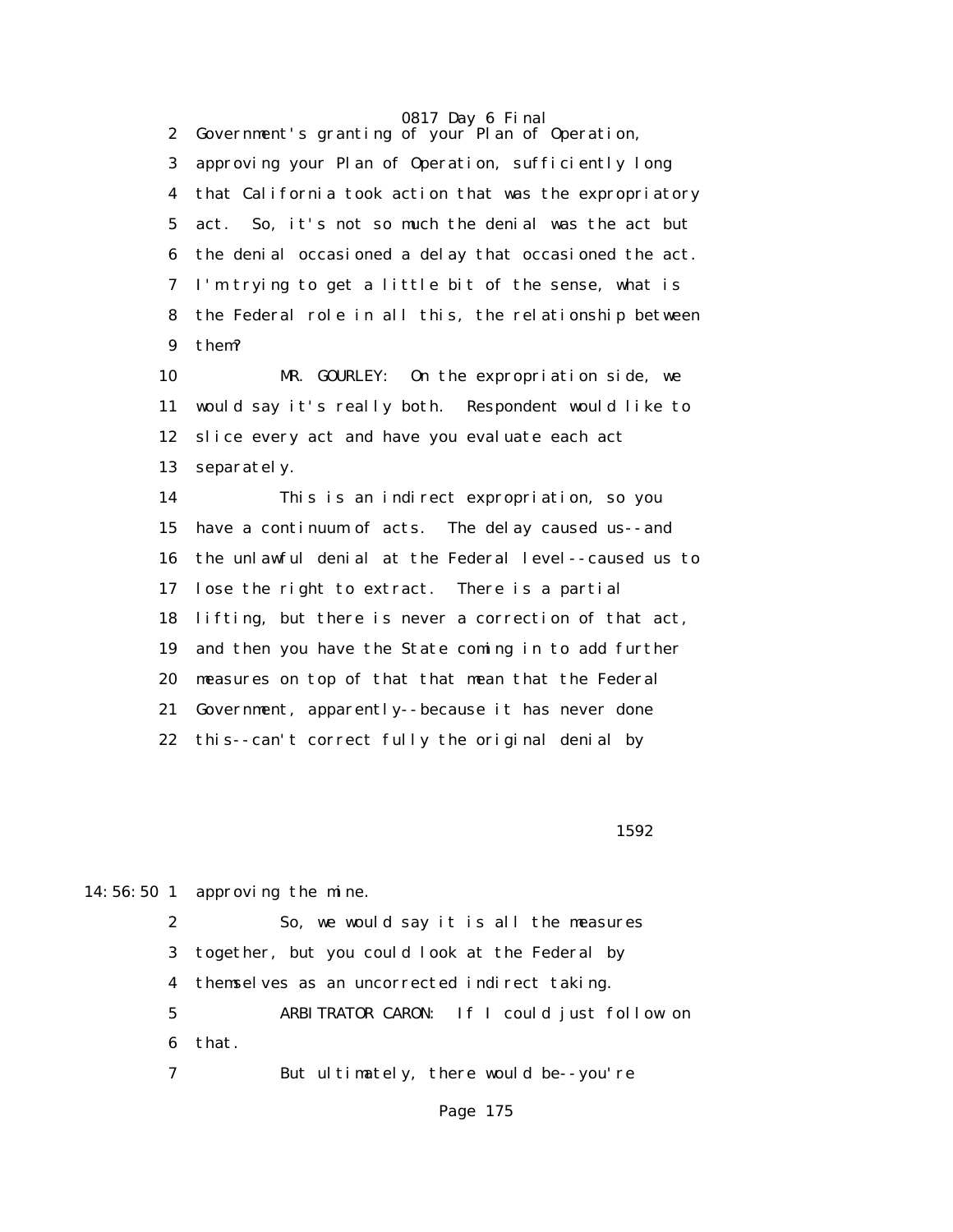8 saying, at the latest, that the taking took place on 9 the date of the regulation. It could have taken place 10 at an earlier time.

11 MR. GOURLEY: Correct.

 12 ARBITRATOR CARON: And so, as I understand, 13 Respondent has divided the taking claims into the 14 Federal actions and the State actions, but your 15 suggestion would be to analyze the Federal first as to 16 whether there is an earlier date of taking; and, if 17 not, then you continue on--there is a question of 18 whether the Federal is related to the State that has 19 been raised, and then there is a second date of taking 20 later. Is that correct? 21 MR. GOURLEY: Yes. We think the Tribunal can

22 and should look at it in that manner.

 $1593$ 

14:58:09 1 Now, we have addressed--in the factual 2 portions of our Memorial, we have addressed it in that 3 consequence because the State measures are so much 4 more clear of precise date of expropriation. We focus 5 primarily on that, but we also then address the 6 Federal piece of it, as well. 7 ARBITRATOR CARON: I think these may be quick 8 questions. One would be--I think you saw from--the 9 Tribunal had a number of questions for Mr. Sharpe 10 about Cerro Blanco as an example of real option, but 11 let's put aside that as an example and just return, I 12 think, to what the primary point is, and that is the

13 Real Option Value is a sense that, in valuing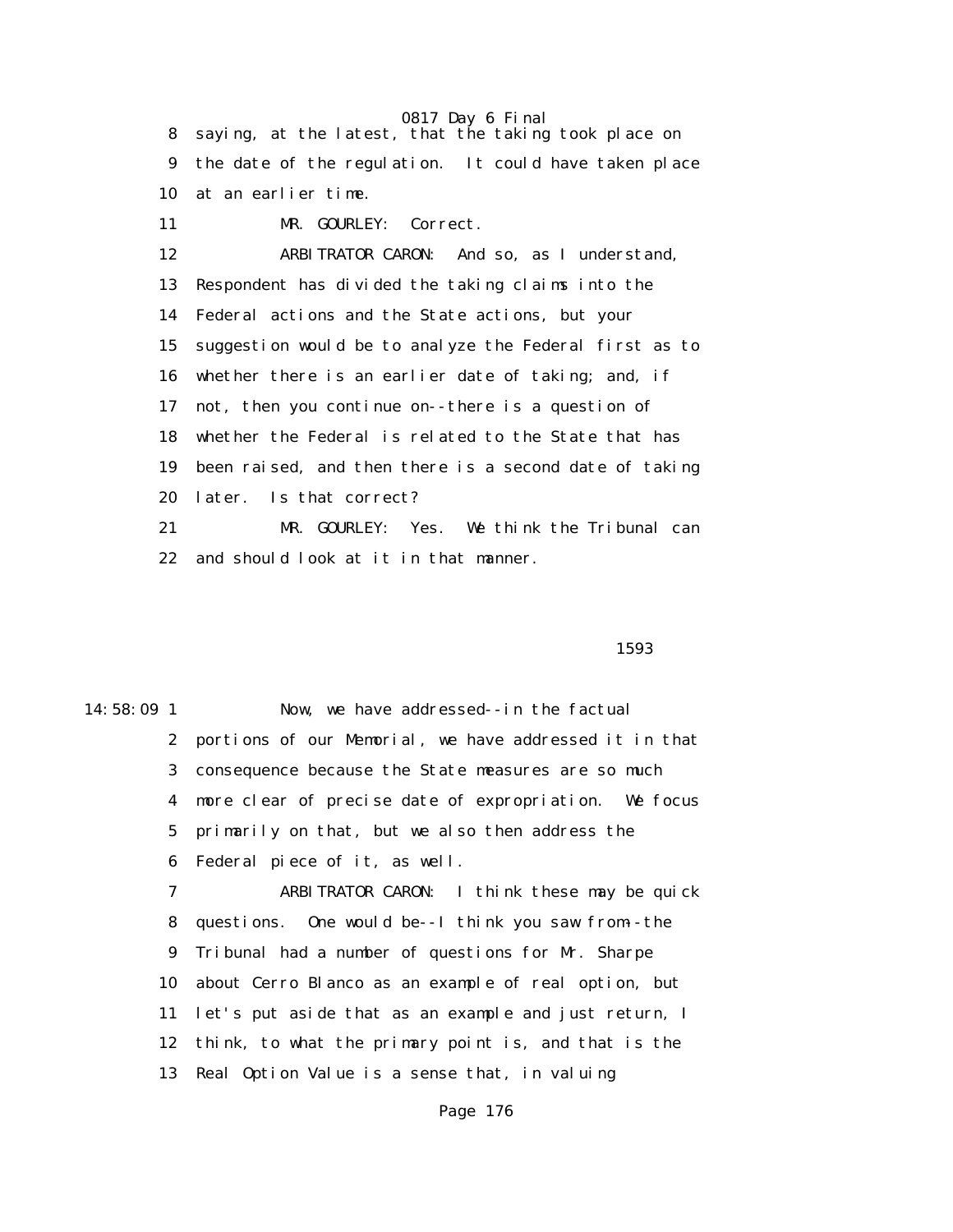0817 Day 6 Final 14 something, because of the future price, that is a 15 value in the mine. 16 Let me rephrase that question. 17 What is the Claimant's position regarding 18 Respondent's view of the Real Option Value independent 19 of the example of Cerro Blanco? We don't need to talk 20 about that. 21 MR. GOURLEY: Well, I have never known a law 22 professor's questions to provoke short answers, and

<u>1594</u>

14:59:56 1 I'm afraid this one might not be either, although I 2 will try to keep it brief.

> 3 We basically disagree. There is a notion of 4 an expectation interest. It is reflected actually in 5 the way Behre Dolbear analyzed the Project in the 6 sense that there are resources, there is the belief to 7 be mineralization in the Singer Pit that they could 8 get.

 9 But the notion that you would take an 10 asset--there is some value in holding an asset that 11 you can't mine; and, for any period of time, that's a 12 function of how much it costs to keep it, so someone 13 who already owns it might well keep it and not sell it 14 at that point, although we heard testimony about core 15 and noncore assets. It quickly becomes noncore if 16 it's not productive, and there is no expectation that, 17 in a reasonable period of time, it could be 18 productive.

19 So, the market doesn't place value on that.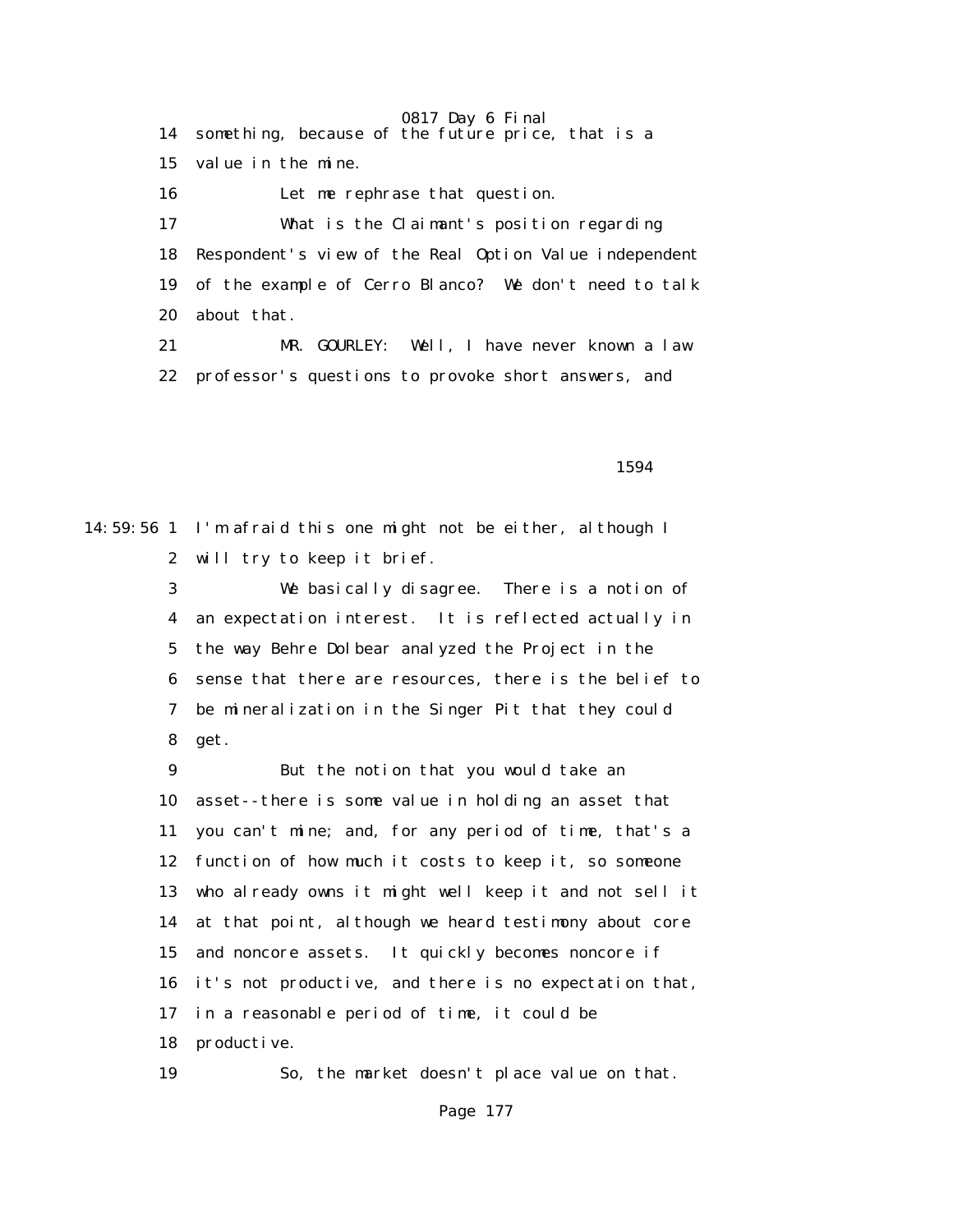| And, if it did, what you would see is offers to the     |  |
|---------------------------------------------------------|--|
| mining company, saying, you have got a noncore asset    |  |
| 22 here. You don't look like you're producing. We don't |  |

 $1595$ 

15:01:24 1 have much, but we have got equipment, we have got 2 reasons we would like to buy it. You would see that 3 kind of activity. There is no such activity with 4 respect to the Imperial Project. 5 ARBITRATOR CARON: I think I understand your 6 view on that better, thank you. 7 And the last is not actually a question so 8 much as a suggestion, and that is the Tribunal--and 9 this is noted in the pleadings--the Tribunal has 10 deferred consideration of a few documents as to 11 possible production. And, in September, I would 12 personally find it helpful if we could clearly 13 understand to what issue they would be material; in 14 other words, if we reach that issue, when we need to 15 think about it. So, I'm not asking for an answer 16 right now, but I think that would be helpful. 17 PRESIDENT YOUNG: And I might just add that 18 that's acting on the assumption that Claimant is still 19 interested in those documents. If you think otherwise 20 there are documents that prove the points those 21 documents would make, you don't need to renew the 22 argument about the documents, if you don't think there

 $1596$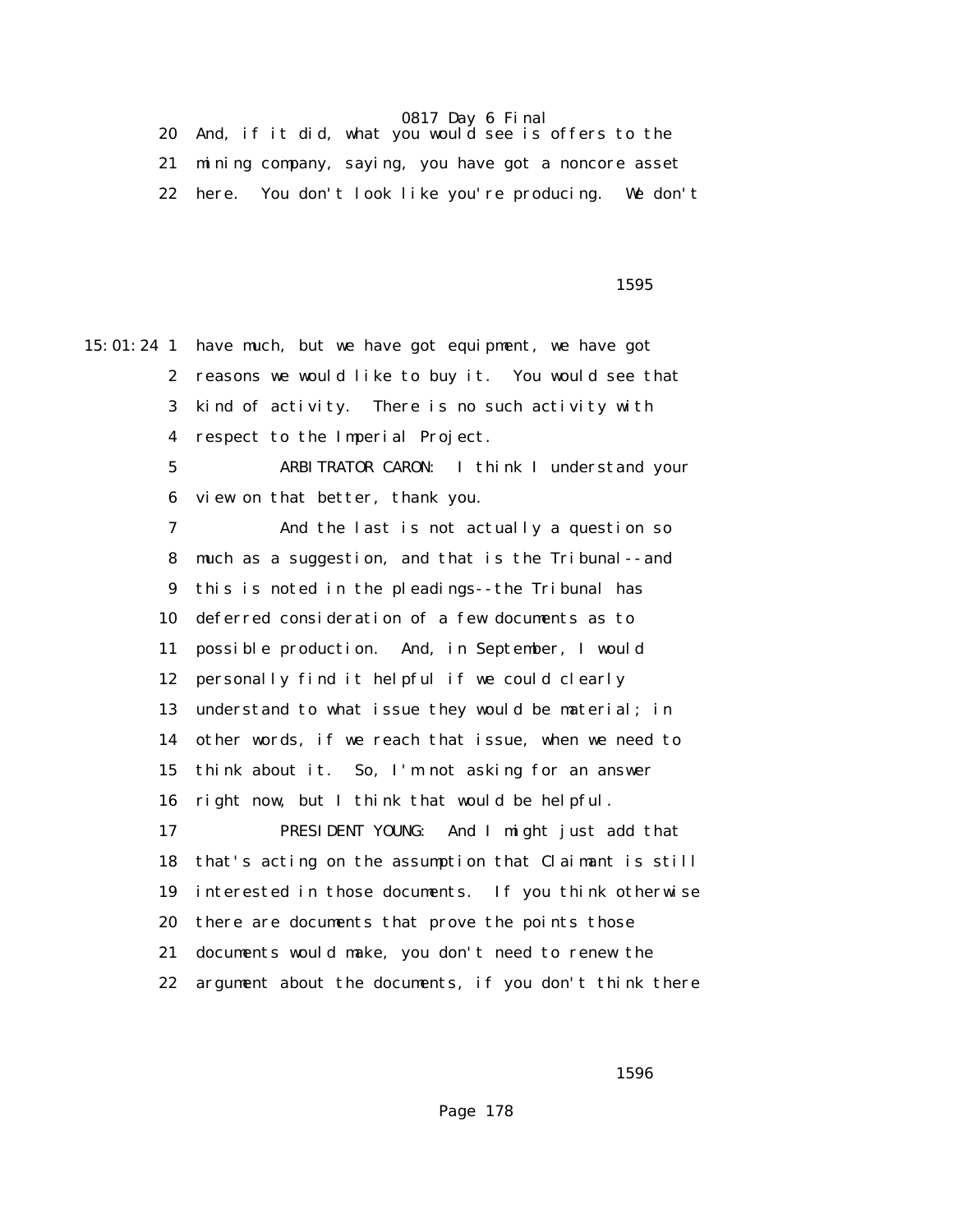15:02:44 1 is any need for those any longer. So, just the ones 2 you think there is a continued need for, direct us to 3 what issues they would address. 4 MR. GOURLEY: Thank you. And we will 5 evaluate that promptly and let you know. 6 PRESIDENT YOUNG: I think we are concluded in 7 terms of our questions for this session. 8 What we would like to do is the following and 9 wanted to take the parties' temperature on this, if we 10 may. Our inclination is at this point that we may 11 want to send a limited number of questions to the 12 parties that we would like you to address, the answers 13 to which you would like woven in your presentations in 14 September. Now, we may in the end conclude not to do 15 that, but our current inclination is there may be a 16 few things as we reflect and as we talk among 17 ourselves some things that we would like clarified a 18 bit. 19 And, first, is that acceptable to the 20 parties? 21 MR. GOURLEY: It's certainly acceptable to 22 Claimant.

#### $1597$

15:03:57 1 MS. MENAKER: Yes, we would welcome that. 2 PRESIDENT YOUNG: Thank you. 3 The second thing I think we will ask for 4 September, we are going to send out a schedule that 5 will sort of tie down the hours and the minutes of the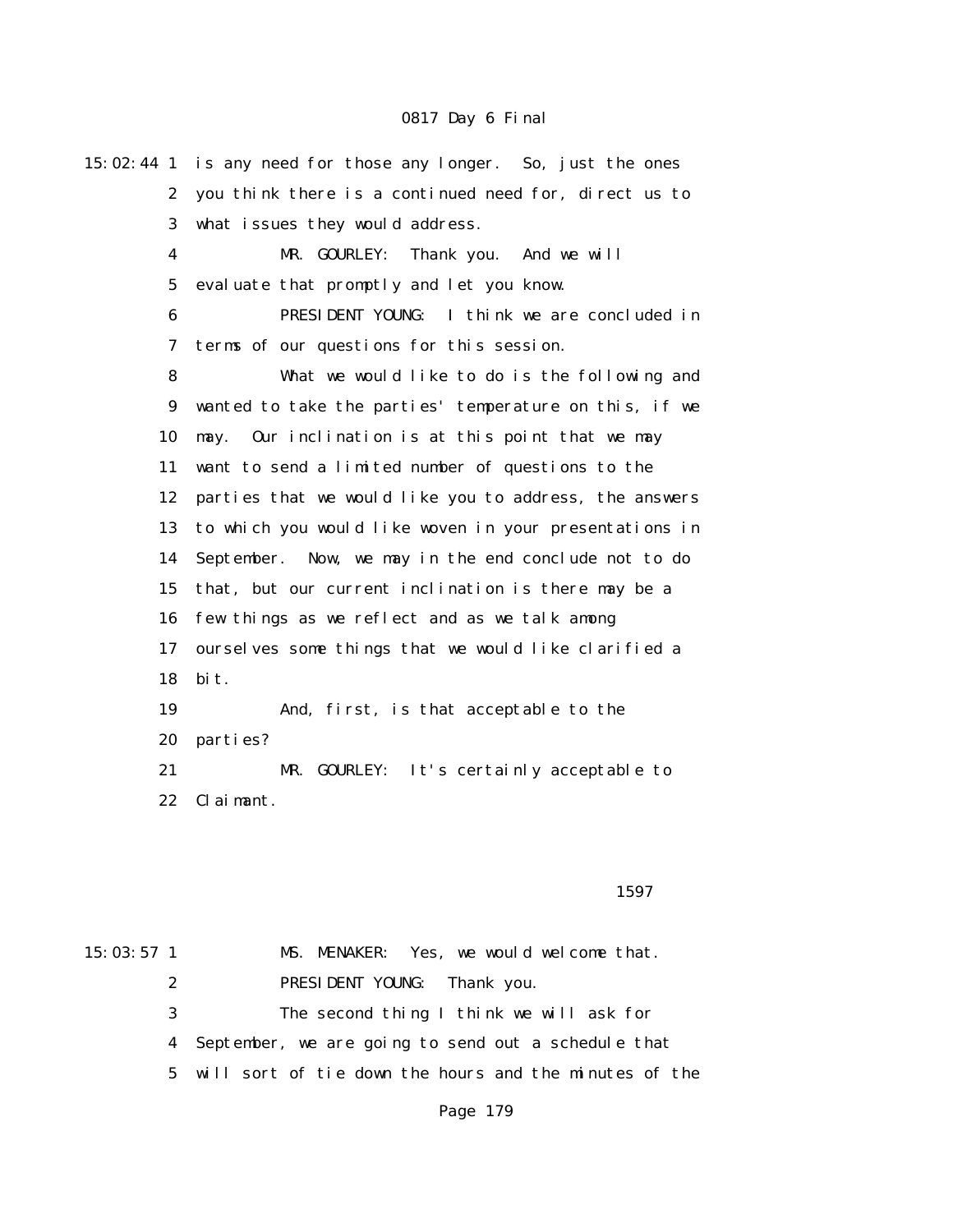6 hearing in September, but, as we reflect particularly 7 on the possibility that we may be sending you some 8 questions that may alter everybody's perception of 9 time frame slightly, that we would, if possible--well, 10 we want to ask whether the parties--the current plan 11 is for the parties to be available Monday morning and 12 Tuesday morning. Could the parties be available 13 Wednesday morning, as well? 14 MR. GOURLEY: Claimant could and would 15 welcome that. 16 MS. MENAKER: Yes. 17 PRESIDENT YOUNG: Another vacation ruined. 18 You did all that without consulting your BlackBerries. 19 Thank you. I'm not sure it will come to that, but 20 again we will want to look at what we are asking you 21 to do as opposed to what you may be inclined to do in 22 that event, and may want to adjust it in a way that

 $1598$ 

15:05:13 1 would ensure that you feel you had adequate time to do 2 oral presentations.

> 3 Now, the current plan is, as I mentioned in 4 our earlier procedural order, our current plan is each 5 party will have four hours with capacity to pull back 6 as much as an hour of that time for surrebuttal or 7 sursurrebuttal or wherever we are at the point in the 8 process, and something along those lines would largely 9 remain our intent.

 10 MS. MENAKER: Could I ask that Tribunal, with 11 respect to that, could we ask that Claimant let us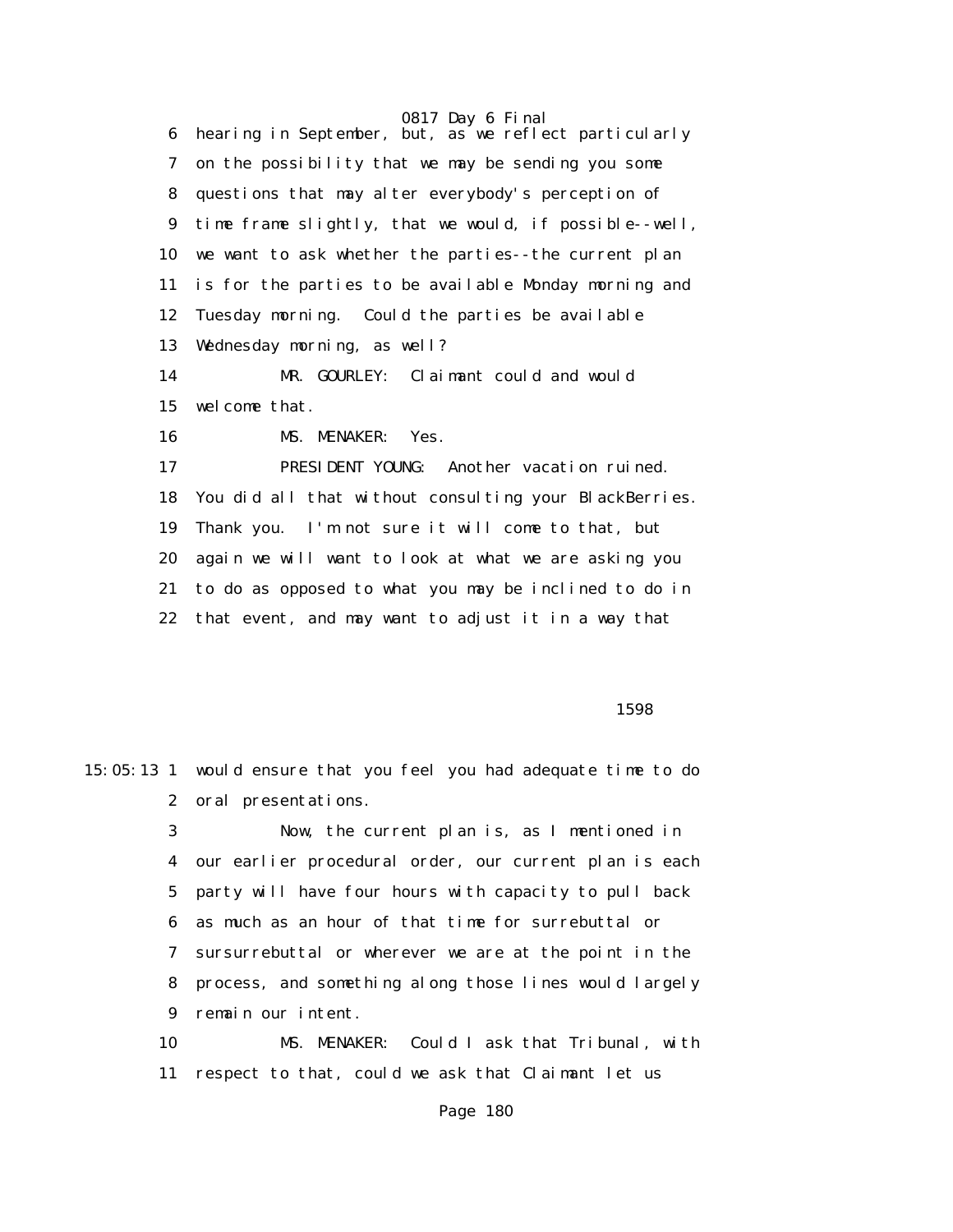0817 Day 6 Final

 12 know within a week or so or around that time whether 13 it intends to reserve that hour or how much of that 14 hour so we could prepare accordingly? Because, in 15 essence--it's no is secret--if Claimant does rebuttal, 16 we will similarly reserve time for rebuttal. If not, 17 we won't, so that was we would be able to prepare 18 accordingly. 19 PRESIDENT YOUNG: That sounds like a 20 reasonable request. Do you think you would be able to 21 give them information in that regard? 22 MR. GOURLEY: Yes. I mean, part of our

 $1599$ 

15:06:25 1 frustration with the scheduling of this--the way it 2 happened, is that we don't believe the four hours is 3 now adequate because we didn't really get--we were 4 focused on an evidentiary hearing, not on an argument. 5 They focused on the argument, not the evidentiary 6 hearing. That's all fine, but that was a different 7 set of assumptions than what we came away with from 8 the prehearing. 9 I don't have any problem signaling to them 10 whether we want to reserve or not--I suspect we 11 will--but I would request the Tribunal if the parties 12 shouldn't get like six hours a piece than the four. 13 MS. MENAKER: We would object to that. I 14 think now we have had a six-day hearing. Each party 15 was accorded 17 hours, which was quite a lot of time. 16 The United States has not used anywhere near its 17 17 hours. Claimant, I believe, is within one hour of its

Page 181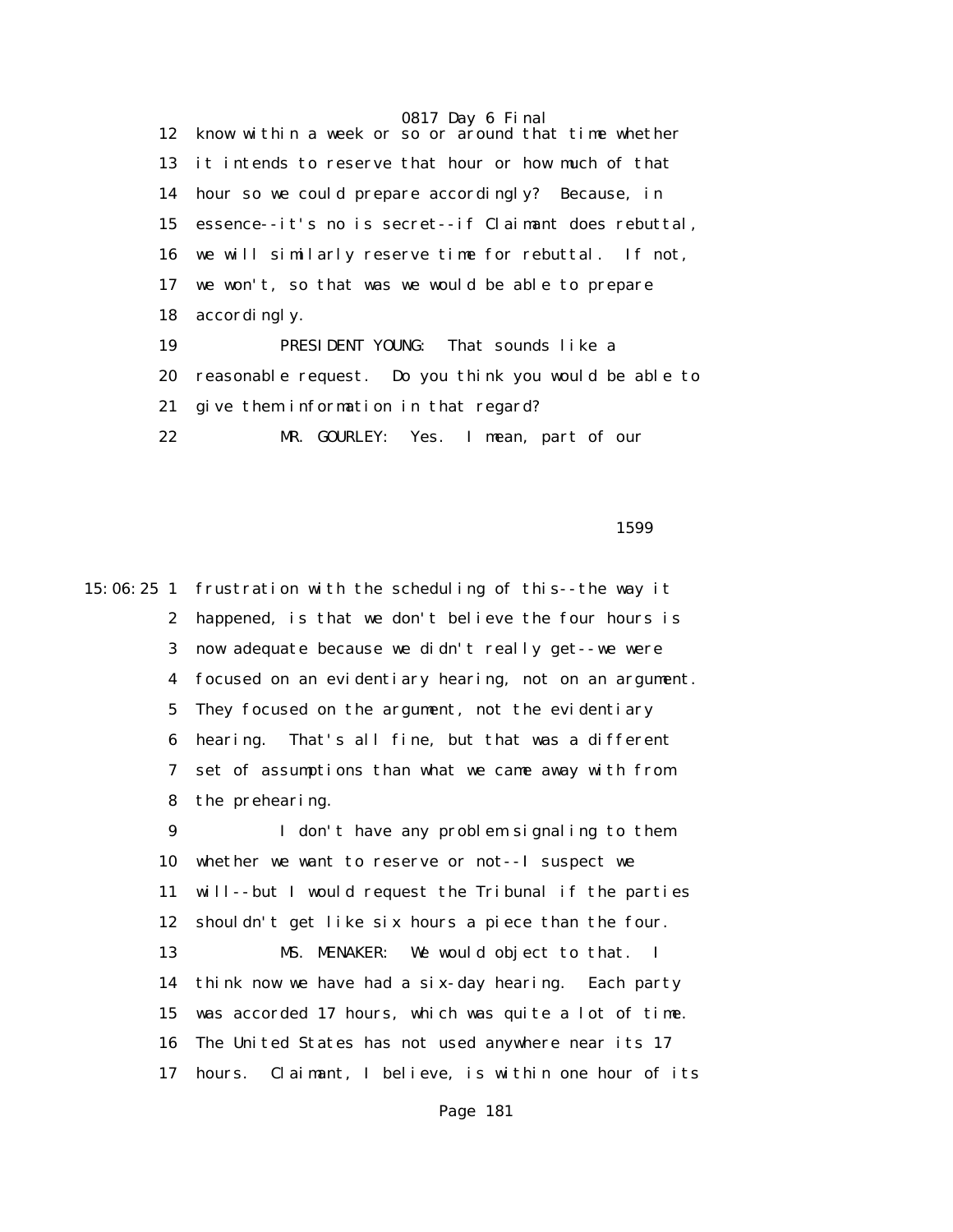0817 Day 6 Final

 18 17 hours. It chose to use its hours through witness 19 testimony, which it was perfectly entitled to do. Had 20 it wanted to use more time for argument, it was free 21 to do that; but, having structured our defense of this 22 case in this matter, you know, at the end of the

 $1600$ 

15:07:43 1 week-long hearing, right before closing, it would be 2 really unfair for us now to be told that actually you 3 have a great amount of time and you could have done 4 something differently here had we chosen to structure 5 our defense differently because now our view of what 6 the closing arguments was going to be has changed. 7 PRESIDENT YOUNG: I think we have had some 8 exchange of letters on this, and I think we understand 9 the position of the parties and will take this under 10 advisement and will come out with a procedural order 11 within the next few days reflecting our decision on 12 these issues. 13 So, with that-- 14 MR. GOURLEY: We only have one other point to 15 make, which is that, as of 9:30 this morning, the 16 newest member of the Claimant's legal team, Morgan 17 William Schaefer, was born. 18 PRESIDENT YOUNG: Well, please send our 19 congratulations. I actually had that as one of my 20 questions, but I got so engrossed in the substance 21 that I failed to ask that question. 22 Please offer him our congratulations. Tell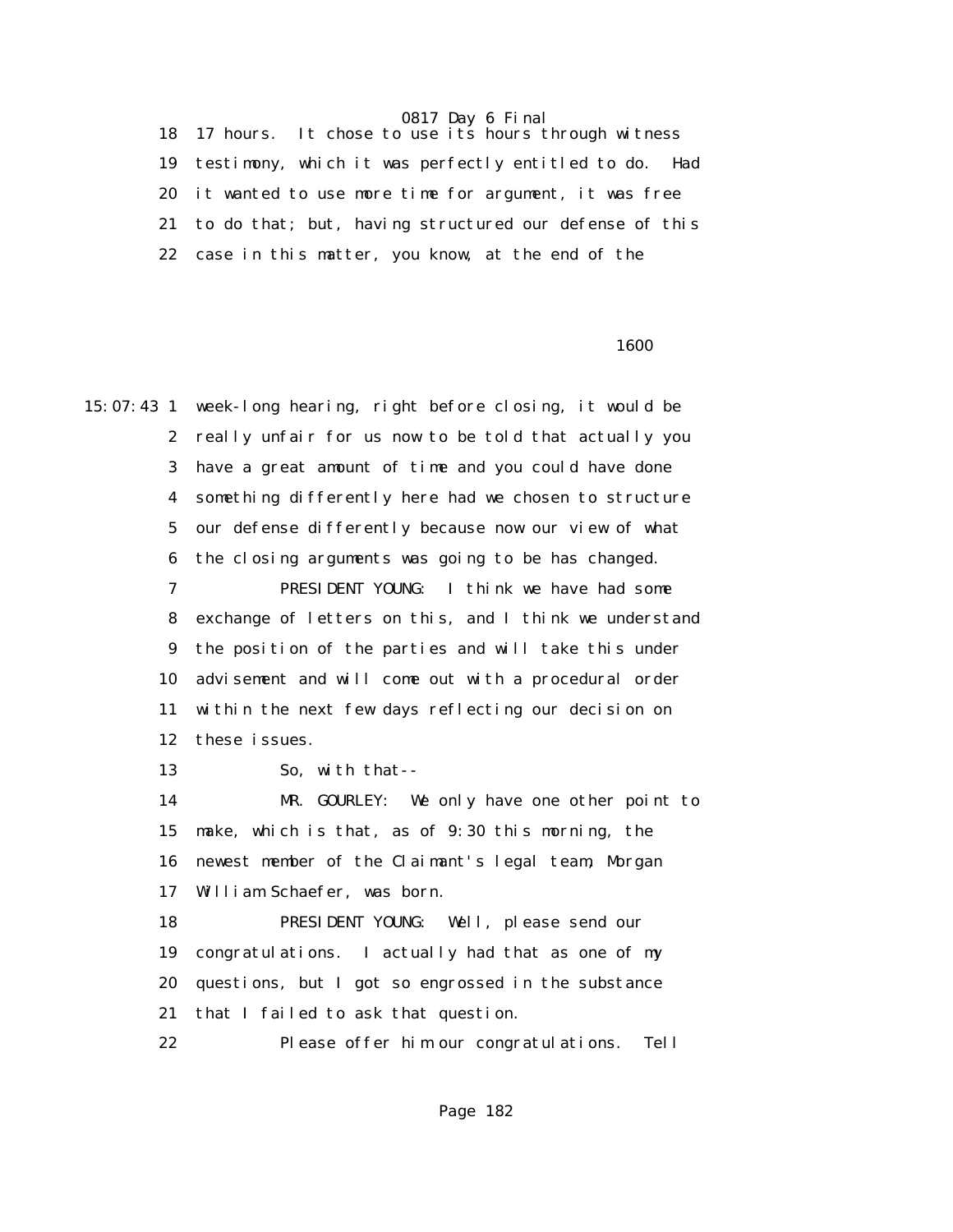| $15:08:46$ 1     | him it's the last amount of sleep he will get until |
|------------------|-----------------------------------------------------|
| $\boldsymbol{2}$ | the child turns 18, and that's an official factual  |
| 3                | determination of the Tribunal.                      |
| $\boldsymbol{4}$ | Thank you very much. We stand adjourned.            |
| $\mathbf{5}$     | MS. MENAKER: And we are just passing out            |
| $\bf{6}$         | that sheet of the documents that I told you about.  |
| $\boldsymbol{7}$ | (Whereupon, at $3:09$ p.m., the hearing was         |
| 8                | adjourned until 9:00 a.m., Monday, September 17,    |
| $\boldsymbol{9}$ | $2007.$ )                                           |
| 10               |                                                     |
| 11               |                                                     |
| 12               |                                                     |
| 13               |                                                     |
| 14               |                                                     |
| 15               |                                                     |
| 16               |                                                     |
| 17               |                                                     |
| 18               |                                                     |
| 19               |                                                     |
| 20               |                                                     |
| 21               |                                                     |
| 22               |                                                     |
|                  |                                                     |

 $1602$ 

## CERTIFICATE OF REPORTER

I, David A. Kasdan, RDR-CRR, court Reporter,